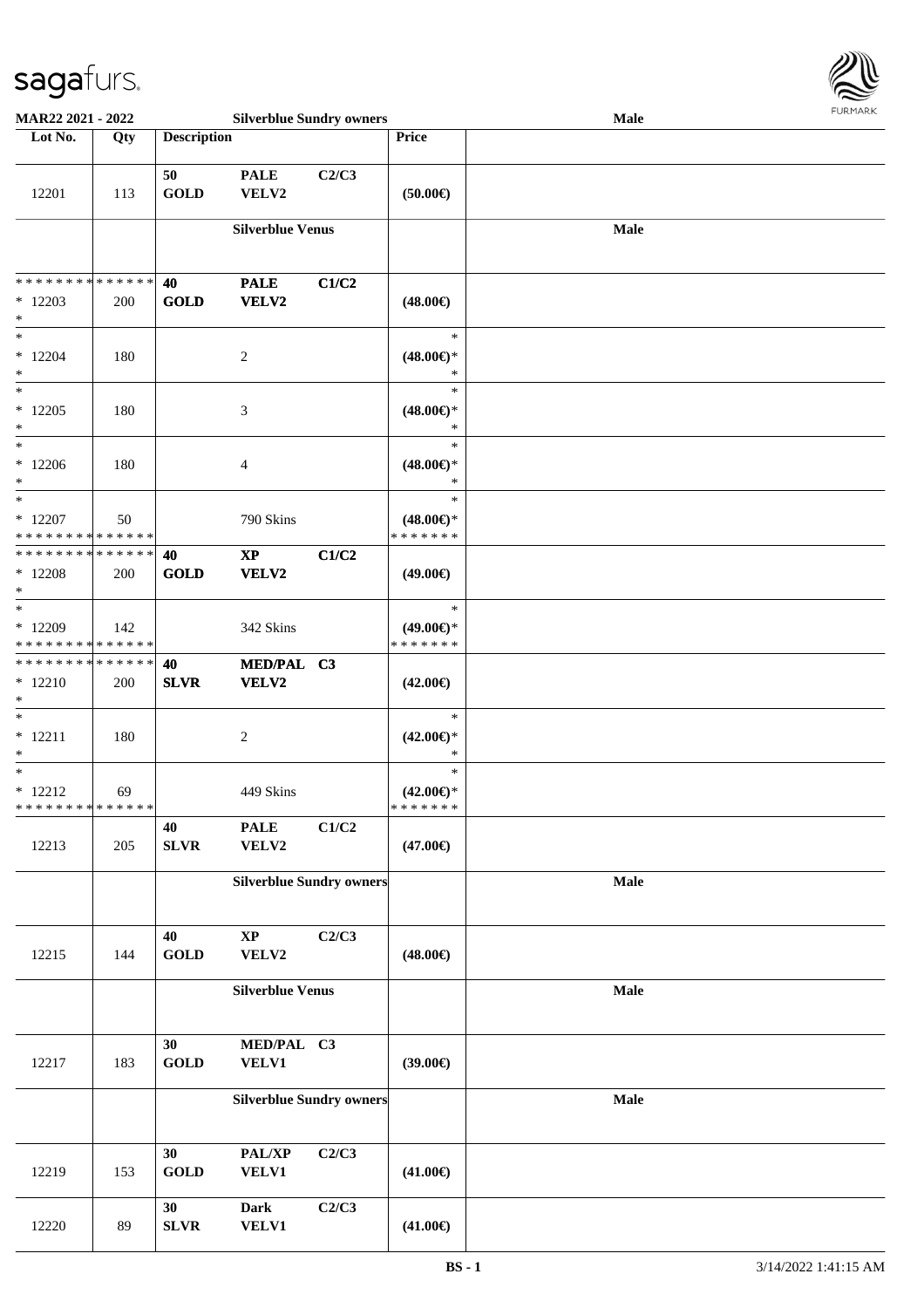

| MAR22 2021 - 2022                                  |     |                    | <b>Silverblue Venus</b>         |                     |                                                | <b>Male</b> |  |
|----------------------------------------------------|-----|--------------------|---------------------------------|---------------------|------------------------------------------------|-------------|--|
| Lot No.                                            | Qty | <b>Description</b> |                                 |                     | Price                                          |             |  |
| 12221                                              | 200 | 30<br><b>GOLD</b>  | <b>Dark</b><br>VELV2            | C1/C2               | $(38.00\epsilon)$                              |             |  |
| ******** <mark>******</mark><br>$*12222$<br>$\ast$ | 200 | 30<br><b>GOLD</b>  | <b>MED</b><br><b>VELV2</b>      | C1/C2               | $(42.00\epsilon)$                              |             |  |
| $\ast$<br>$* 12223$<br>$\ast$                      | 180 |                    | $\overline{c}$                  |                     | $\ast$<br>$(42.00\epsilon)$ *<br>$\ast$        |             |  |
| $\ast$<br>$* 12224$<br>$\ast$                      | 180 |                    | $\mathfrak{Z}$                  |                     | $\ast$<br>$(42.00\epsilon)$ *<br>$\ast$        |             |  |
| $\ast$<br>$* 12225$<br>$\ast$                      | 180 |                    | $\overline{4}$                  |                     | $\ast$<br>$(42.00\epsilon)$ *<br>$\ast$        |             |  |
| $\ast$<br>$*12226$<br>* * * * * * * * * * * * * *  | 140 |                    | 880 Skins                       |                     | $\ast$<br>$(42.00\epsilon)$ *<br>* * * * * * * |             |  |
| * * * * * * * * * * * * * *<br>$*12227$<br>$\ast$  | 200 | 30<br><b>GOLD</b>  | MED/PAL C3<br>VELV2             |                     | $(40.00\epsilon)$                              |             |  |
| $\ast$<br>$* 12228$<br>$\ast$                      | 180 |                    | $\overline{c}$                  |                     | $\ast$<br>$(40.00\epsilon)$ *<br>$\ast$        |             |  |
| $\ast$<br>* 12229<br>* * * * * * * * * * * * * *   | 158 |                    | 538 Skins                       |                     | $\ast$<br>$(40.00\epsilon)$ *<br>* * * * * * * |             |  |
|                                                    |     |                    | <b>Silverblue Sundry owners</b> |                     |                                                | Male        |  |
| * * * * * * * * * * * * * *<br>$* 12231$<br>∗      | 200 | 30<br><b>GOLD</b>  | <b>Dark</b><br>VELV2            | C2/C3               | $(36.00\epsilon)$                              |             |  |
| $\ast$<br>$*12232$<br>* * * * * * * * * * * * * *  | 128 |                    | 328 Skins                       |                     | $\ast$<br>$(36.00\epsilon)$ *<br>*******       |             |  |
| 12233                                              | 206 | 30<br><b>GOLD</b>  | PAL/XP<br>VELV2                 | C2/C3               | $(42.00\epsilon)$                              |             |  |
| 12234                                              | 138 | 30<br><b>SLVR</b>  | <b>PALE</b><br>VELV2            | C2/C3               | $(41.00\epsilon)$                              |             |  |
|                                                    |     |                    | <b>Silverblue Larsen</b>        |                     |                                                | Male        |  |
| * * * * * * * * * * * * * *<br>$*12236$<br>$\ast$  | 210 | 40<br><b>GOLD</b>  | MED/PAL C2/C3<br>VELV2          | <b>EBD</b>          | $(48.00\epsilon)$                              |             |  |
| $\ast$<br>$* 12237$<br>* * * * * * * * * * * * * * | 54  |                    | 264 Skins                       |                     | $\ast$<br>$(48.00\epsilon)$ *<br>* * * * * * * |             |  |
| 12238                                              | 85  | 40<br><b>GOLD</b>  | $\mathbf{X}\mathbf{P}$<br>VELV2 | C2/C3<br><b>EBD</b> | $(48.00\epsilon)$                              |             |  |
| * * * * * * * * * * * * * *<br>$*12239$<br>$\ast$  | 200 | 40<br><b>SLVR</b>  | <b>MED/PAL</b><br><b>VELV2</b>  | C2/C3<br><b>EBD</b> | $(47.00\epsilon)$                              |             |  |
| $\ast$<br>$*12240$<br>* * * * * * * * * * * * * *  | 161 |                    | 361 Skins                       |                     | $\ast$<br>$(47.00\epsilon)$ *<br>* * * * * * * |             |  |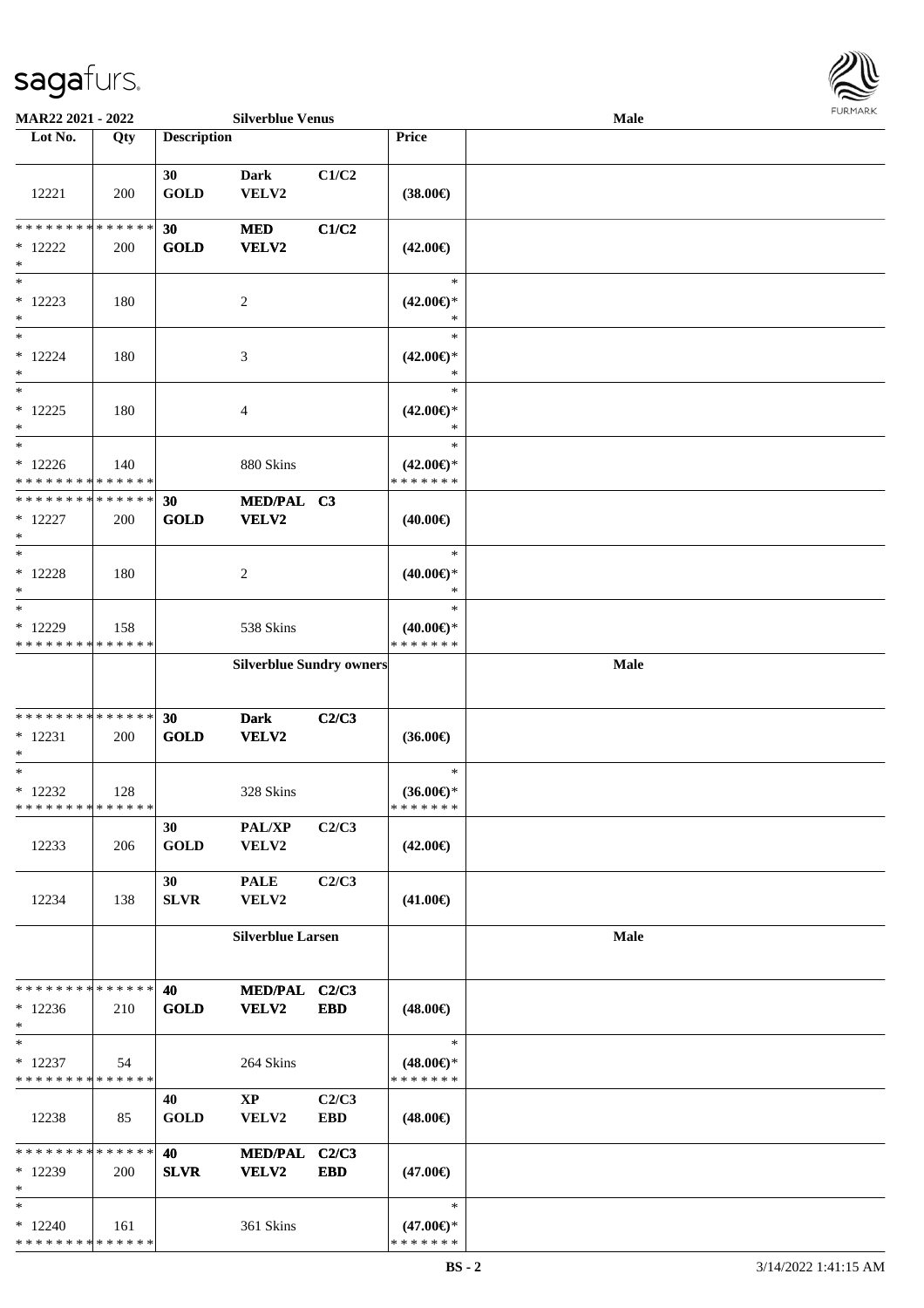

| <b>MAR22 2021 - 2022</b> |     |                    | <b>Silverblue Larsen</b> |            |                     | Male | FURMARK |
|--------------------------|-----|--------------------|--------------------------|------------|---------------------|------|---------|
| Lot No.                  | Qty | <b>Description</b> |                          |            | Price               |      |         |
| **************           |     | 30                 | <b>MED/PAL</b>           | C2/C3      |                     |      |         |
| $* 12241$                | 200 | <b>GOLD</b>        | <b>VELV2</b>             | <b>EBD</b> | $(40.00\epsilon)$   |      |         |
| $\ast$                   |     |                    |                          |            |                     |      |         |
| $*$                      |     |                    |                          |            | $\ast$              |      |         |
| $*12242$                 | 180 |                    | 2                        |            | $(40.00\epsilon)$ * |      |         |
| $\ast$                   |     |                    |                          |            | $\ast$              |      |         |
| $\ast$                   |     |                    |                          |            | $\ast$              |      |         |
| $*12243$                 | 180 |                    | 3                        |            | $(40.00\epsilon)$ * |      |         |
| $\ast$                   |     |                    |                          |            | $\ast$              |      |         |
| $\ast$                   |     |                    |                          |            | $\ast$              |      |         |
| $*12244$                 | 191 |                    | 751 Skins                |            | $(40.00\epsilon)$ * |      |         |
| **************           |     |                    |                          |            | *******             |      |         |
|                          |     | 30                 | <b>XP</b>                | C2/C3      |                     |      |         |
| 12245                    | 114 | <b>GOLD</b>        | <b>VELV2</b>             | <b>EBD</b> | $(43.00\epsilon)$   |      |         |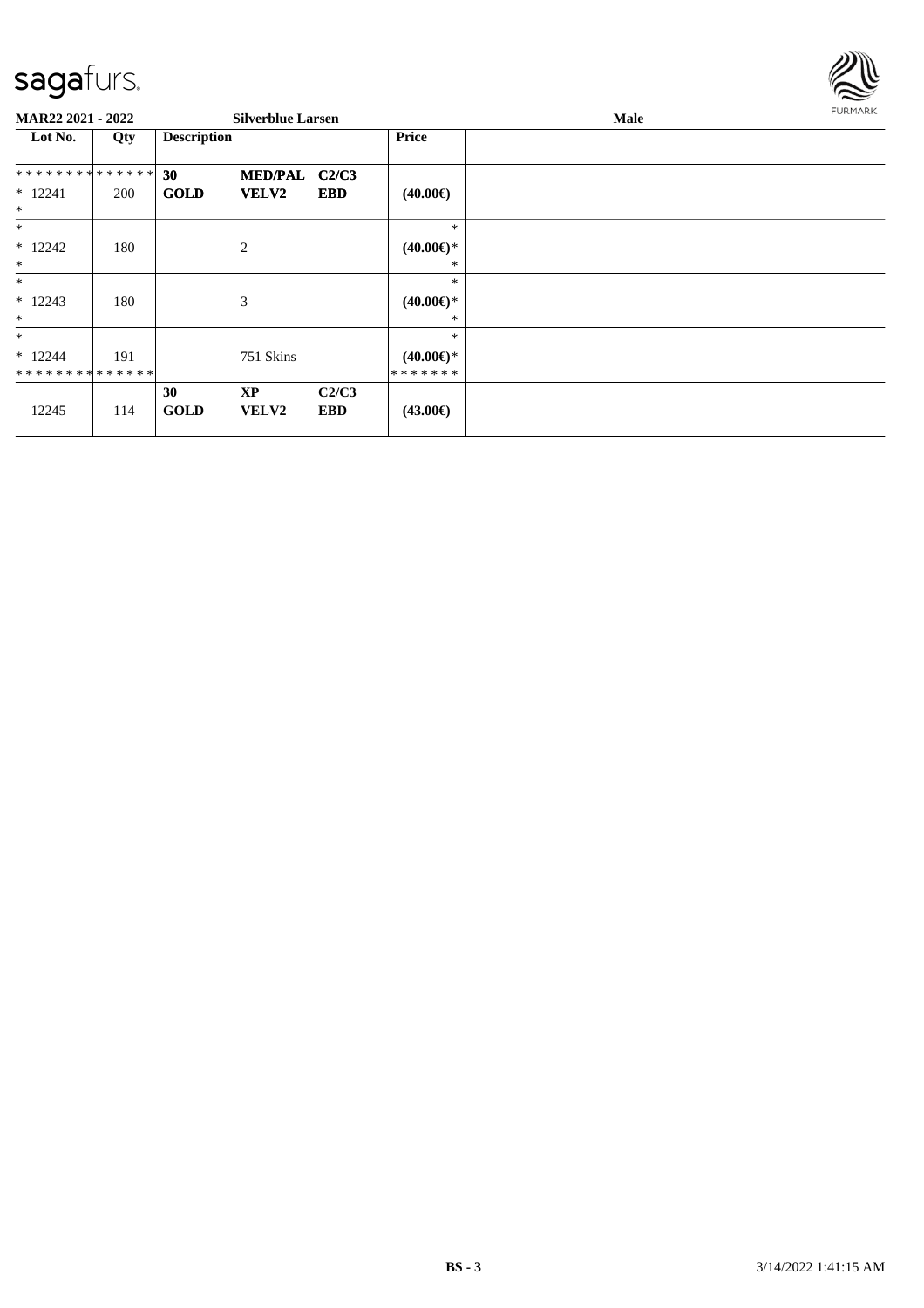

| MAR22 2021 - 2022                                      |     |                              | Silverblue                 |                |                                                | Male |  |
|--------------------------------------------------------|-----|------------------------------|----------------------------|----------------|------------------------------------------------|------|--|
| Lot No.                                                | Qty | <b>Description</b>           |                            |                | Price                                          |      |  |
| **************<br>* 308001<br>$\ast$                   | 205 | 50<br>SI                     | <b>PALE</b>                | C1/C2          | 45.00€                                         |      |  |
| $*$<br>* 308002<br>* * * * * * * * * * * * * *         | 63  |                              | 268 Skins                  |                | $\ast$<br>45.00€*<br>* * * * * * *             |      |  |
| 308003                                                 | 211 | 50<br>SI                     | <b>PALE</b><br><b>LNAP</b> | C1/C2          | 41.00€                                         |      |  |
| 308004                                                 | 185 | 50<br>$\mathbf{I}\mathbf{B}$ | XP/2XP<br><b>CHIP</b>      | C <sub>2</sub> | $(41.00\epsilon)$                              |      |  |
| 308005                                                 | 150 | 50<br><b>SAGA</b>            | Dark                       | C1/C2          | 47.00€                                         |      |  |
| * * * * * * * * * * * * * *<br>* 308006<br>$\ast$      | 185 | 50<br><b>SAGA</b>            | <b>PALE</b>                | C1             | $(49.00\epsilon)$                              |      |  |
| $\ast$<br>$* 308007$<br>$\ast$                         | 160 |                              | $\overline{c}$             |                | $\ast$<br>$(49.00\epsilon)$ *<br>$\ast$        |      |  |
| $\ast$<br>* 308008<br>$\ast$                           | 150 |                              | 3                          |                | $\ast$<br>$(49.00\epsilon)$ *<br>$\ast$        |      |  |
| $\ast$<br>* 308009<br>* * * * * * * * * * * * * *      | 36  |                              | 531 Skins                  |                | $\ast$<br>$(49.00\epsilon)$ *<br>* * * * * * * |      |  |
| * * * * * * * * * * * * * *<br>* 308010<br>$*$         | 185 | 50<br><b>SAGA</b>            | <b>PALE</b>                | C <sub>2</sub> | 48.00€                                         |      |  |
| $\ast$<br>$* 308011$<br>$*$                            | 160 |                              | $\overline{c}$             |                | $\ast$<br>48.00€*<br>$\ast$                    |      |  |
| $\ast$<br>* 308012<br>$*$                              | 160 |                              | 3                          |                | $\ast$<br>48.00€*<br>$\ast$                    |      |  |
| $*$<br>* 308013<br>$*$                                 | 160 |                              | $\overline{4}$             |                | $\ast$<br>48.00€*<br>$\ast$                    |      |  |
| $*$<br>* 308014<br>$*$                                 | 160 |                              | 5                          |                | $\ast$<br>48.00€*<br>$\ast$                    |      |  |
| $*$<br>* 308015<br>$*$                                 | 160 |                              | 6                          |                | $\ast$<br>48.00€*<br>$\mathbb{R}$              |      |  |
| $*$<br>$* 308016$<br>$*$                               | 160 |                              | 7                          |                | $\ast$<br>48.00€*<br>$\ast$                    |      |  |
| $*$ $-$<br>$* 308017$<br>$*$ $-$                       | 160 |                              | 8                          |                | $\ast$<br>48.00€*<br>$\ast$                    |      |  |
| $\ast$<br>$* 308018$<br>$*$ $*$                        | 160 |                              | 9                          |                | $\ast$<br>$48.00 \in$<br>$\ast$                |      |  |
| $*$ and $*$<br>* 308019<br>* * * * * * * * * * * * * * | 107 |                              | 1572 Skins                 |                | $\ast$<br>48.00€*<br>* * * * * * *             |      |  |
| * * * * * * * * <mark>* * * * * * *</mark><br>* 308020 | 185 | 50<br><b>SAGA</b>            | <b>PALE</b>                | C3             | 46.00€                                         |      |  |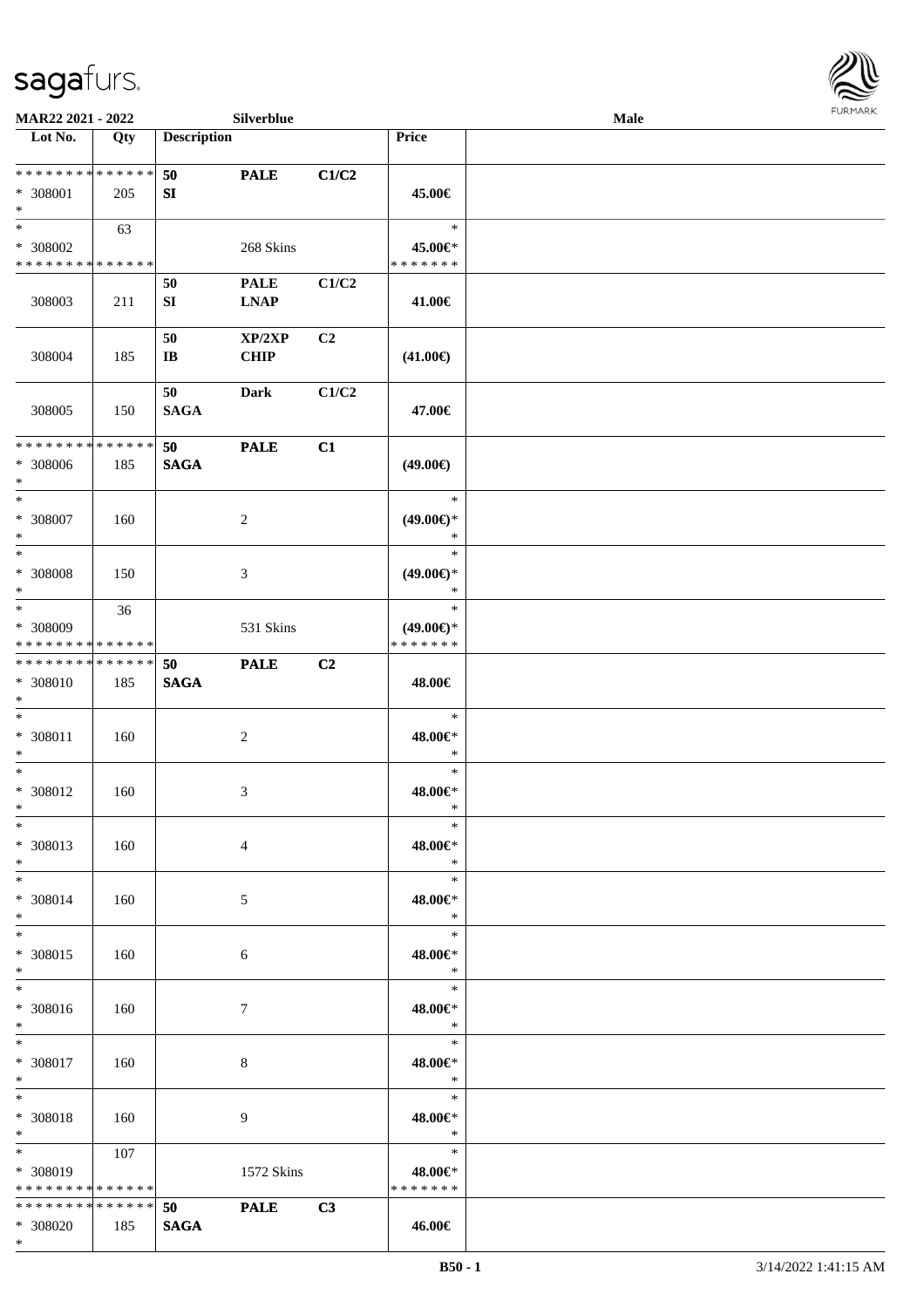

| MAR22 2021 - 2022                                  |                    |                    | Silverblue                 |                |                                                | Male |  |
|----------------------------------------------------|--------------------|--------------------|----------------------------|----------------|------------------------------------------------|------|--|
| Lot No.                                            | Qty                | <b>Description</b> |                            |                | Price                                          |      |  |
| $*$ $*$<br>* 308021<br>* * * * * * * * * * * * * * | 165                | 50<br><b>SAGA</b>  | <b>PALE</b>                | C3             | $\ast$<br>46.00€*<br>* * * * * * *             |      |  |
| 308022                                             | 166                | 50<br><b>SAGA</b>  | 2XP                        | C1             | (50.00)                                        |      |  |
| * * * * * * * * * * * * * * *<br>* 308023<br>$*$   | 185                | 50<br><b>SAGA</b>  | 2XP                        | C2             | $(49.00\epsilon)$                              |      |  |
| $*$<br>* 308024<br>$*$                             | 160                |                    | 2                          |                | $\ast$<br>$(49.00\epsilon)$ *<br>$\ast$        |      |  |
| $*$<br>$* 308025$<br>$\ast$                        | 160                |                    | 3                          |                | $\ast$<br>$(49.00\epsilon)$ *<br>$\ast$        |      |  |
| $*$<br>$* 308026$<br>* * * * * * * * * * * * * *   | 37                 |                    | 542 Skins                  |                | $\ast$<br>$(49.00€)$ *<br>* * * * * * *        |      |  |
| * * * * * * * * * * * * * *<br>$* 308027$<br>$*$   | 165                | 50<br><b>SAGA</b>  | 2XP                        | C3             | $(47.00\epsilon)$                              |      |  |
| $*$<br>* 308028<br>* * * * * * * * * * * * * *     | 46                 |                    | 211 Skins                  |                | $\ast$<br>$(47.00\epsilon)$ *<br>* * * * * * * |      |  |
| * * * * * * * * * * * * * * *<br>* 308029<br>$*$   | 185                | 50<br><b>SAGA</b>  | <b>PALE</b><br><b>LNAP</b> | C1/C2          | 43.00€                                         |      |  |
| $\ast$<br>* 308030<br>* * * * * * * * * * * * * *  | 78                 |                    | 263 Skins                  |                | $\ast$<br>43.00€*<br>* * * * * * *             |      |  |
| * * * * * * * * * * * * * *<br>* 308031<br>$*$     | 185                | 50<br>IA           | XP/2XP<br><b>SPAR</b>      | C2             | $(43.00\epsilon)$                              |      |  |
| $*$<br>$* 308032$<br>$*$                           | 160                |                    | 2                          |                | $\ast$<br>$(43.00\epsilon)$ *<br>$\ast$        |      |  |
| $\ast$<br>* 308033<br>$\ast$                       | 160                |                    | 3                          |                | $\ast$<br>$(43.00\epsilon)$ *<br>∗             |      |  |
| $*$<br>* 308034<br>$\ast$                          | 160                |                    | 4                          |                | $\ast$<br>$(43.00\epsilon)$ *<br>$\ast$        |      |  |
| $*$<br>* 308035<br>* * * * * * * *                 | 167<br>* * * * * * |                    | 832 Skins                  |                | $\ast$<br>$(43.00€)$ *<br>* * * * * * *        |      |  |
| * * * * * * * *<br>* 308036<br>$*$                 | * * * * * *<br>175 | 50<br>IA           | XP/2XP<br>WB1              | C <sub>2</sub> | $(42.00\epsilon)$                              |      |  |
| $*$<br>* 308037<br>* * * * * * * * * * * * * *     | 34                 |                    | 209 Skins                  |                | $\ast$<br>$(42.00\epsilon)$ *<br>* * * * * * * |      |  |
| * * * * * * * *<br>* 308038<br>$\ast$              | * * * * * *<br>185 | 50<br>IA           | XP/2XP<br><b>CHIP</b>      | C <sub>2</sub> | $(44.00\epsilon)$                              |      |  |
| $*$<br>* 308039<br>$*$                             | 160                |                    | 2                          |                | $\ast$<br>$(44.00\epsilon)$ *<br>$\ast$        |      |  |
| $\ast$<br>* 308040<br>$\ast$                       | 160                |                    | 3                          |                | $\ast$<br>$(44.00\epsilon)$ *<br>∗             |      |  |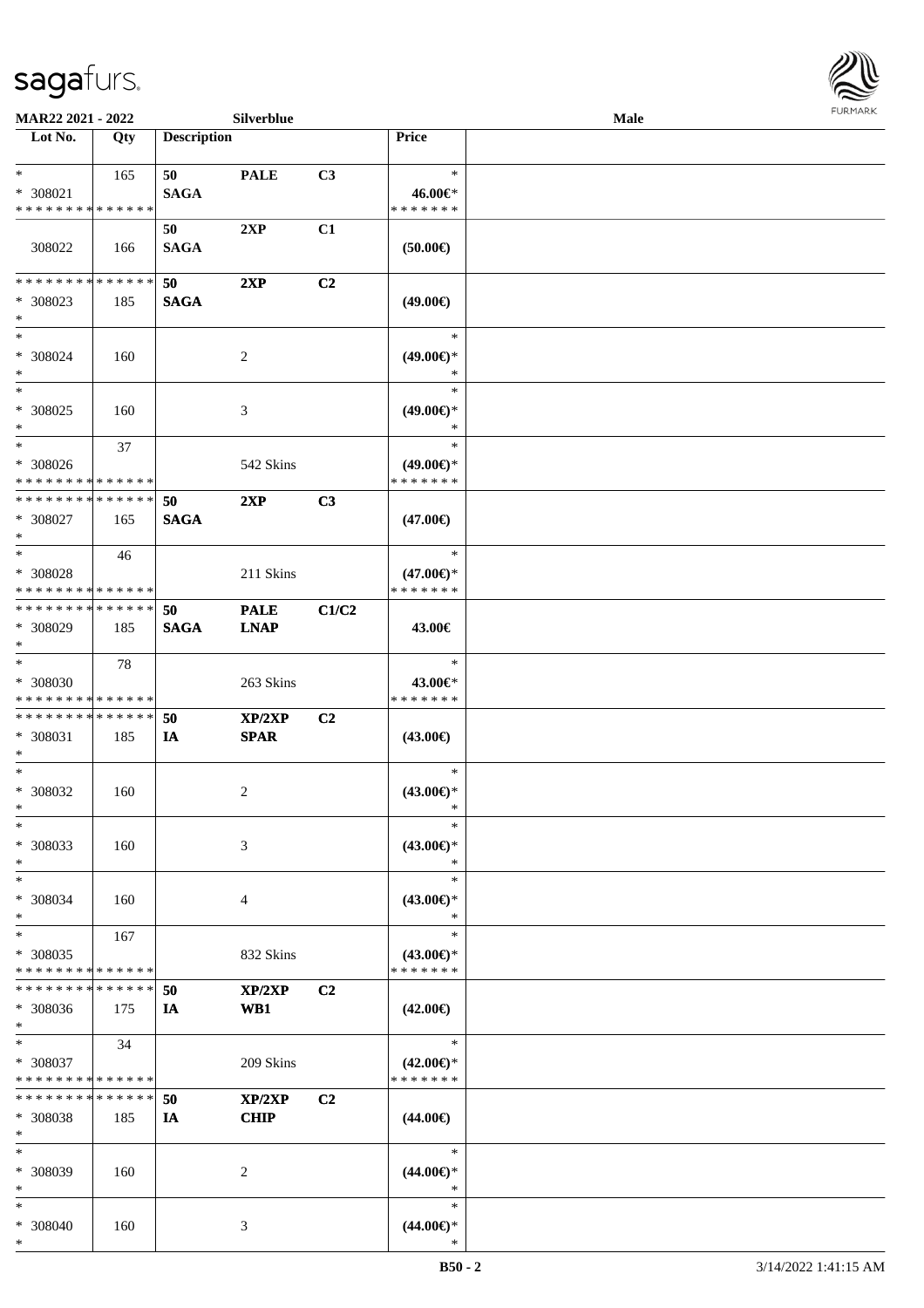

| MAR22 2021 - 2022                         |     |                    | Silverblue     |                |                          | Male |  |
|-------------------------------------------|-----|--------------------|----------------|----------------|--------------------------|------|--|
| Lot No.                                   | Qty | <b>Description</b> |                |                | Price                    |      |  |
|                                           |     |                    |                |                |                          |      |  |
| $*$                                       |     | 50                 | XP/2XP         | C2             | $\ast$                   |      |  |
| * 308041                                  | 160 | IA                 | <b>CHIP</b>    |                | $(44.00\epsilon)$ *      |      |  |
| $\ast$                                    |     |                    |                |                | $\ast$                   |      |  |
| $*$                                       |     |                    |                |                | $\ast$                   |      |  |
| * 308042                                  | 160 |                    | 5              |                | $(44.00\epsilon)$ *      |      |  |
| $\ast$                                    |     |                    |                |                | $\ast$                   |      |  |
| $\overline{\phantom{0}}$                  |     |                    |                |                | $\ast$                   |      |  |
| * 308043                                  | 160 |                    | 6              |                | $(44.00ε)$ *             |      |  |
| $*$                                       |     |                    |                |                | $\ast$                   |      |  |
| $*$                                       |     |                    |                |                | $\ast$                   |      |  |
| $* 308044$                                | 160 |                    | 7              |                | $(44.00ε)$ *             |      |  |
| $*$                                       |     |                    |                |                | $\ast$                   |      |  |
| $*$                                       |     |                    |                |                | $\ast$                   |      |  |
| $* 308045$                                | 160 |                    | $\,8\,$        |                | $(44.00\epsilon)$ *      |      |  |
| $\ast$                                    |     |                    |                |                | $\ast$                   |      |  |
| $*$                                       |     |                    |                |                | $\ast$                   |      |  |
| $* 308046$                                | 160 |                    | 9              |                | $(44.00ε)$ *             |      |  |
| $*$                                       |     |                    |                |                | $\ast$                   |      |  |
| $*$                                       |     |                    |                |                | $\ast$                   |      |  |
| $* 308047$                                | 160 |                    | 10             |                | $(44.00\epsilon)$ *      |      |  |
| $*$                                       |     |                    |                |                | $\ast$                   |      |  |
| $*$                                       |     |                    |                |                | $\ast$                   |      |  |
| * 308048                                  | 160 |                    | 11             |                | $(44.00ε)$ *             |      |  |
| $*$                                       |     |                    |                |                | $\ast$                   |      |  |
| $*$                                       | 142 |                    |                |                | $\ast$                   |      |  |
| * 308049                                  |     |                    | 1927 Skins     |                | $(44.00\epsilon)$ *      |      |  |
| * * * * * * * * * * * * * *               |     |                    |                |                | * * * * * * *            |      |  |
| * * * * * * * * * * * * * *               |     | 50                 | <b>PALE</b>    | C1             |                          |      |  |
| $* 308050$                                | 185 | <b>SROY</b>        |                |                | 50.00€                   |      |  |
| $*$<br>$*$                                |     |                    |                |                | $\ast$                   |      |  |
|                                           | 171 |                    |                |                |                          |      |  |
| $* 308051$<br>* * * * * * * * * * * * * * |     |                    | 356 Skins      |                | 50.00€*<br>* * * * * * * |      |  |
| * * * * * * * * * * * * * *               |     | 50                 | <b>PALE</b>    | C2             |                          |      |  |
| * 308052                                  | 184 | <b>SROY</b>        |                |                | $50.00\in$               |      |  |
| $*$                                       |     |                    |                |                |                          |      |  |
| $*$                                       |     |                    |                |                | $\ast$                   |      |  |
| * 308053                                  | 160 |                    | $\overline{2}$ |                | $50.00 \in$ *            |      |  |
| $*$                                       |     |                    |                |                | $\ast$                   |      |  |
| $*$                                       |     |                    |                |                | $\ast$                   |      |  |
| * 308054                                  | 160 |                    | 3              |                | $50.00 \in$ *            |      |  |
| $*$                                       |     |                    |                |                | $\ast$                   |      |  |
| $*$                                       |     |                    |                |                | $\ast$                   |      |  |
| * 308055                                  | 160 |                    | 4              |                | $(50.00ε)$ *             |      |  |
| $*$                                       |     |                    |                |                | $\ast$                   |      |  |
| $\ast$                                    |     |                    |                |                | $\ast$                   |      |  |
| $* 308056$                                | 175 |                    | 5              |                | $(50.00 \in )^*$         |      |  |
| $*$                                       |     |                    |                |                | $\ast$                   |      |  |
| $*$ and $*$                               | 79  |                    |                |                | $\ast$                   |      |  |
| * 308057                                  |     |                    | 918 Skins      |                | $(50.00 \in )$ *         |      |  |
| * * * * * * * * * * * * * *               |     |                    |                |                | * * * * * * *            |      |  |
|                                           |     | 50                 | <b>PALE</b>    | C <sub>3</sub> |                          |      |  |
| 308058                                    | 141 | <b>SROY</b>        |                |                | 48.00€                   |      |  |
|                                           |     |                    |                |                |                          |      |  |
| * * * * * * * * * * * * * * *             |     | <b>50</b>          | 2XP            | C1/C2          |                          |      |  |
| * 308059                                  | 185 | <b>SROY</b>        |                |                | (50.00)                  |      |  |
| $*$                                       |     |                    |                |                |                          |      |  |
| $*$                                       | 143 |                    |                |                | $\ast$                   |      |  |
| * 308060                                  |     |                    | 328 Skins      |                | $(50.00 \in )$ *         |      |  |
| * * * * * * * * * * * * * *               |     |                    |                |                | * * * * * * *            |      |  |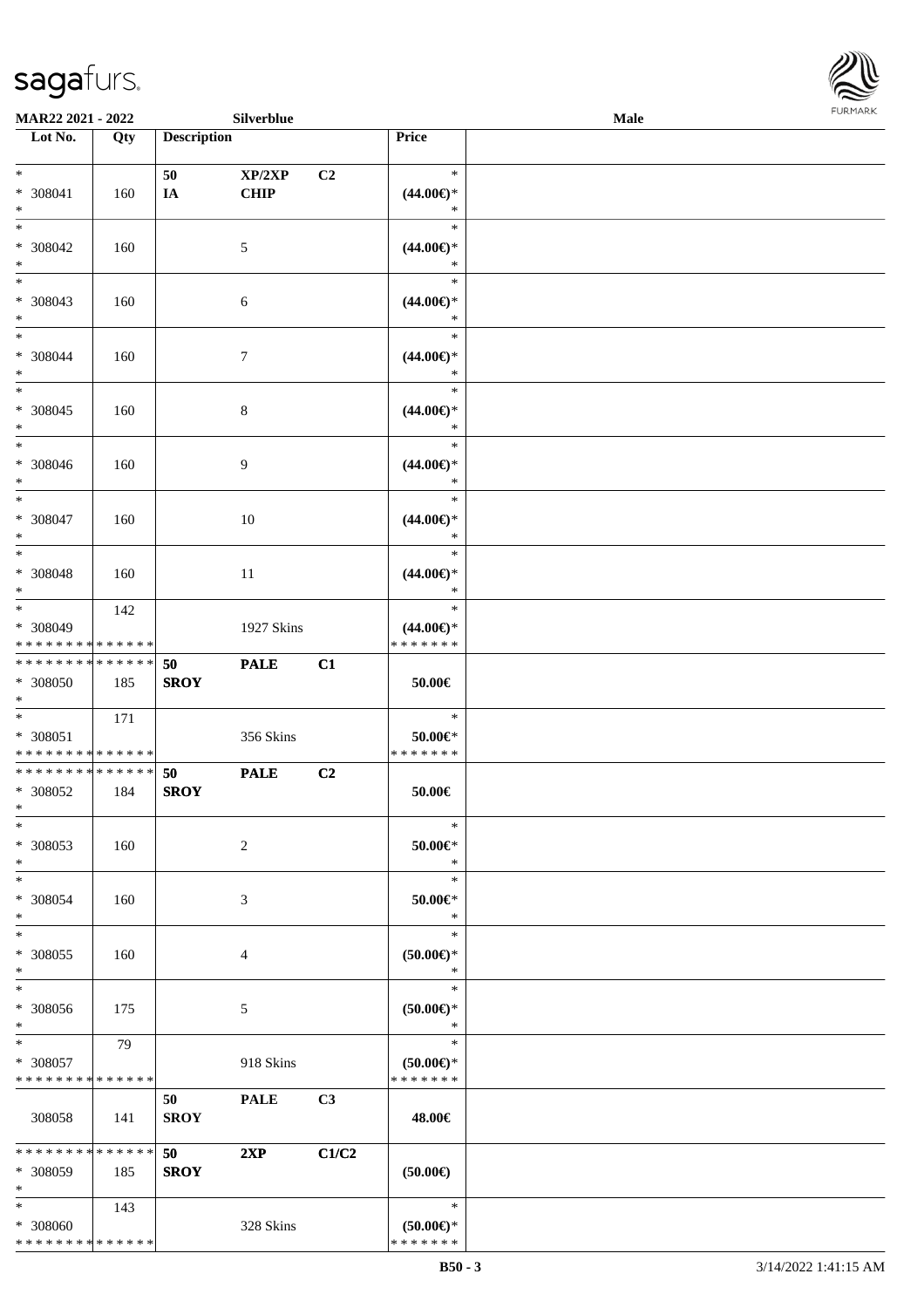

| MAR22 2021 - 2022                                |                    |                    | Silverblue     |                |                                                | Male |  |
|--------------------------------------------------|--------------------|--------------------|----------------|----------------|------------------------------------------------|------|--|
| Lot No.                                          | $\overline{Q}$ ty  | <b>Description</b> |                |                | Price                                          |      |  |
| * * * * * * * * * * * * * *<br>$* 308101$<br>$*$ | 225                | 40<br>SI           | <b>Dark</b>    | C1/C2          | (39.00)                                        |      |  |
| $*$<br>* 308102<br>* * * * * * * * * * * * * *   | 197                |                    | 422 Skins      |                | $\ast$<br>$(39.00\epsilon)$ *<br>* * * * * * * |      |  |
| 308103                                           | 179                | 40<br>${\bf SI}$   | <b>Dark</b>    | C3             | $(37.00\epsilon)$                              |      |  |
| * * * * * * * * * * * * * *<br>* 308104<br>$*$   | 225                | 40<br>${\bf SI}$   | <b>PALE</b>    | C1             | $(44.00\epsilon)$                              |      |  |
| $*$<br>$* 308105$<br>$*$                         | 200                |                    | $\overline{c}$ |                | $\ast$<br>$(44.00\epsilon)$ *<br>$\ast$        |      |  |
| $*$<br>$* 308106$<br>* * * * * * * * * * * * * * | 194                |                    | 619 Skins      |                | $\ast$<br>$(44.00\epsilon)$ *<br>* * * * * * * |      |  |
| * * * * * * * * * * * * * *<br>$* 308107$<br>$*$ | 225                | 40<br>SI           | <b>PALE</b>    | C <sub>2</sub> | $(43.00\epsilon)$                              |      |  |
| $*$<br>* 308108<br>$\ast$                        | 200                |                    | $\overline{c}$ |                | $\ast$<br>$(43.00\epsilon)$ *<br>$\ast$        |      |  |
| $*$<br>* 308109<br>$*$                           | 200                |                    | 3              |                | $\ast$<br>$(43.00\epsilon)$ *<br>$\ast$        |      |  |
| $\ast$<br>$* 308110$<br>$*$                      | 200                |                    | 4              |                | $\ast$<br>$(43.00\epsilon)$ *<br>$\ast$        |      |  |
| $*$<br>$* 308111$<br>$*$                         | 200                |                    | 5              |                | $\ast$<br>$(43.00\epsilon)$ *<br>$\ast$        |      |  |
| $\ast$<br>$* 308112$<br>$*$                      | 200                |                    | 6              |                | $\ast$<br>$(43.00ε)$ *<br>$\ast$               |      |  |
| $\ast$<br>* 308113<br>$*$                        | 200                |                    | $\tau$         |                | $\ast$<br>$(43.00\epsilon)$ *<br>$\ast$        |      |  |
| $*$<br>$* 308114$<br>$*$                         | 200                |                    | 8              |                | $\ast$<br>$(43.00\epsilon)$ *<br>$\ast$        |      |  |
| $*$<br>* 308115<br>$*$                           | 200                |                    | 9              |                | $\ast$<br>$(43.00\epsilon)$ *<br>$\ast$        |      |  |
| $*$<br>* 308116<br>$*$                           | 200                |                    | 10             |                | $\ast$<br>$(43.00\epsilon)$ *<br>$\ast$        |      |  |
| $*$<br>* 308117<br>* * * * * * * *               | 129<br>* * * * * * |                    | 2154 Skins     |                | $\ast$<br>$(43.00€)$ *<br>* * * * * * *        |      |  |
| * * * * * * * *<br>* 308118<br>$*$               | * * * * * *<br>225 | 40<br>SI           | <b>PALE</b>    | C3             | $(41.00\epsilon)$                              |      |  |
| $*$<br>* 308119<br>$*$                           | 200                |                    | 2              |                | $\ast$<br>$(41.00\epsilon)$ *<br>$\ast$        |      |  |
| $*$<br>* 308120<br>$*$                           | 200                |                    | 3              |                | $\ast$<br>$(41.00\epsilon)$ *<br>$\ast$        |      |  |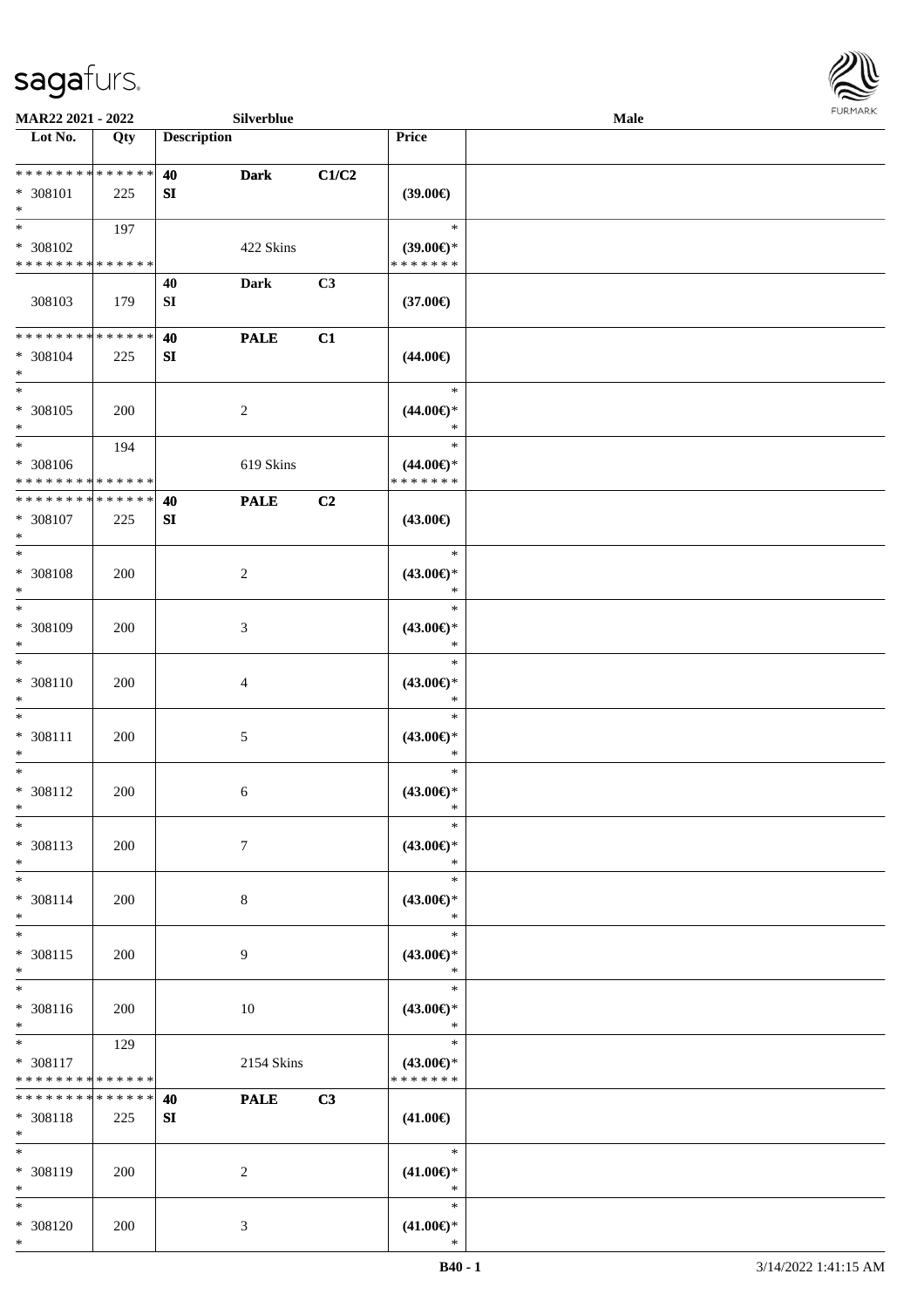

| MAR22 2021 - 2022                             |     |                    | Silverblue                 |                |                     | Male |  |
|-----------------------------------------------|-----|--------------------|----------------------------|----------------|---------------------|------|--|
| Lot No.                                       | Qty | <b>Description</b> |                            |                | Price               |      |  |
|                                               |     |                    |                            |                |                     |      |  |
| $\ast$                                        |     | 40                 | <b>PALE</b>                | C3             | $\ast$              |      |  |
| * 308121                                      | 200 | SI                 |                            |                | $(41.00\epsilon)$ * |      |  |
| $\ast$                                        |     |                    |                            |                | $\ast$              |      |  |
| $\ast$                                        |     |                    |                            |                | $\ast$              |      |  |
| * 308122                                      | 200 |                    | 5                          |                | $(41.00\epsilon)$ * |      |  |
| $\ast$                                        |     |                    |                            |                | $\ast$              |      |  |
| $_{\ast}^{-}$                                 | 69  |                    |                            |                | $\ast$              |      |  |
| * 308123                                      |     |                    | 1094 Skins                 |                | $(41.00\epsilon)$ * |      |  |
| * * * * * * * * * * * * * *                   |     |                    |                            |                | * * * * * * *       |      |  |
|                                               |     | 40                 | 2XP                        | C1             |                     |      |  |
| 308124                                        | 162 | ${\bf SI}$         |                            |                | $(45.00\epsilon)$   |      |  |
| * * * * * * * * * * * * * *                   |     |                    |                            |                |                     |      |  |
|                                               |     | 40                 | 2XP                        | C2             |                     |      |  |
| * 308125<br>$\ast$                            | 225 | <b>SI</b>          |                            |                | $(44.00\epsilon)$   |      |  |
| $\ast$                                        |     |                    |                            |                | $\ast$              |      |  |
| $* 308126$                                    | 200 |                    | $\boldsymbol{2}$           |                | $(44.00\epsilon)$ * |      |  |
| $\ast$                                        |     |                    |                            |                | $\ast$              |      |  |
| $\ast$                                        | 68  |                    |                            |                | $\ast$              |      |  |
| * 308127                                      |     |                    | 493 Skins                  |                | $(44.00\epsilon)$ * |      |  |
| * * * * * * * * * * * * * *                   |     |                    |                            |                | * * * * * * *       |      |  |
|                                               |     | 40                 | 2XP                        | C3             |                     |      |  |
| 308128                                        | 226 | SI                 |                            |                | $(42.00\epsilon)$   |      |  |
|                                               |     |                    |                            |                |                     |      |  |
|                                               |     | 40                 | <b>Dark</b>                | C1/C2          |                     |      |  |
| 308129                                        | 174 | SI                 | <b>LNAP</b>                |                | $(34.00\epsilon)$   |      |  |
|                                               |     |                    |                            |                |                     |      |  |
| * * * * * * * * * * * * * *                   |     | 40                 | <b>PALE</b>                | C1/C2          |                     |      |  |
| * 308130                                      | 225 | SI                 | <b>LNAP</b>                |                | (39.00)             |      |  |
| $\ast$                                        |     |                    |                            |                |                     |      |  |
| $\ast$                                        |     |                    |                            |                | $\ast$              |      |  |
| $* 308131$                                    | 200 |                    | $\boldsymbol{2}$           |                | $(39.00\epsilon)$ * |      |  |
| $\ast$                                        |     |                    |                            |                | $\ast$              |      |  |
| $\ast$                                        | 208 |                    |                            |                | $\ast$              |      |  |
| * 308132                                      |     |                    | 633 Skins                  |                | $(39.00\epsilon)$ * |      |  |
| **************<br>* * * * * * * * * * * * * * |     |                    |                            |                | * * * * * * *       |      |  |
| * 308133                                      | 225 | 40<br>SI           | <b>PALE</b><br><b>LNAP</b> | C3             | $(37.00\epsilon)$   |      |  |
| $\ast$                                        |     |                    |                            |                |                     |      |  |
| $\ast$                                        | 102 |                    |                            |                | $\ast$              |      |  |
| * 308134                                      |     |                    | 327 Skins                  |                | $(37.00\epsilon)$ * |      |  |
| * * * * * * * * * * * * * *                   |     |                    |                            |                | * * * * * * *       |      |  |
| * * * * * * * * * * * * * *                   |     | 40                 | XP/2XP                     | C1/C2          |                     |      |  |
| $* 308135$                                    | 225 | SI                 | <b>LNAP</b>                |                | $(40.00\epsilon)$   |      |  |
| $\ast$                                        |     |                    |                            |                |                     |      |  |
| $\ast$                                        | 158 |                    |                            |                | $\ast$              |      |  |
| * 308136                                      |     |                    | 383 Skins                  |                | $(40.00\epsilon)$ * |      |  |
| * * * * * * * * * * * * * *                   |     |                    |                            |                | * * * * * * *       |      |  |
|                                               |     | 40                 | XP/2XP                     | C3             |                     |      |  |
| 308137                                        | 218 | SI                 | <b>LNAP</b>                |                | 38.00€              |      |  |
|                                               |     |                    |                            |                |                     |      |  |
| * * * * * * * * * * * * * *                   |     | 40                 | XP/2XP                     | C <sub>2</sub> |                     |      |  |
| * 308138<br>$\ast$                            | 225 | $\mathbf{I}$       | <b>SPAR</b>                |                | $(40.00\epsilon)$   |      |  |
| $\ast$                                        |     |                    |                            |                | $\ast$              |      |  |
| * 308139                                      | 200 |                    | 2                          |                | $(40.00\epsilon)$ * |      |  |
| $\ast$                                        |     |                    |                            |                | $\ast$              |      |  |
| $\ast$                                        |     |                    |                            |                | $\ast$              |      |  |
| * 308140                                      | 200 |                    | 3                          |                | $(40.00\epsilon)$ * |      |  |
| $\ast$                                        |     |                    |                            |                | $\ast$              |      |  |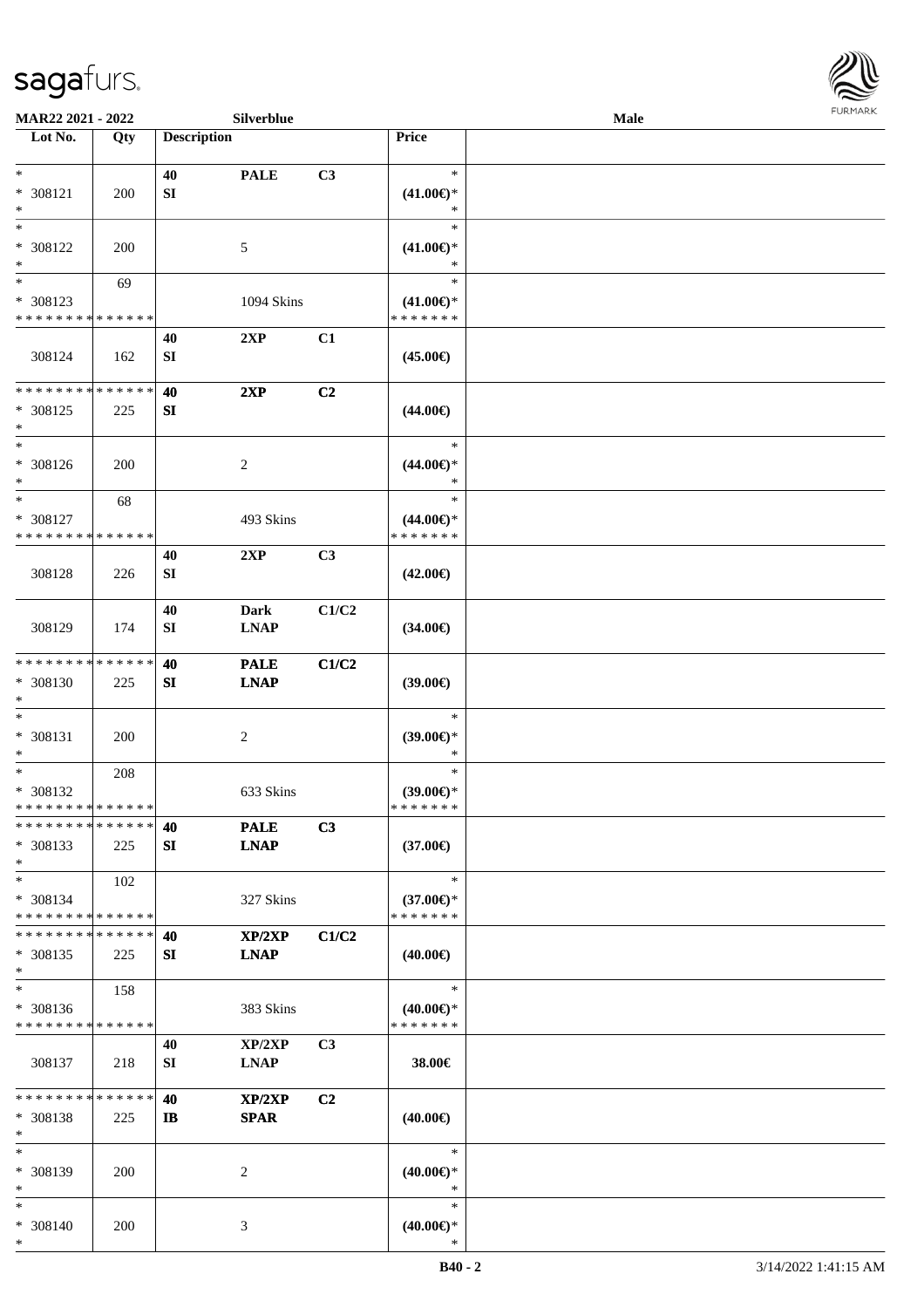

|                                                              | MAR22 2021 - 2022<br>Silverblue |                              |                                             |                |                                                | Male |  |  |  |  |
|--------------------------------------------------------------|---------------------------------|------------------------------|---------------------------------------------|----------------|------------------------------------------------|------|--|--|--|--|
| Lot No.                                                      | Qty                             | <b>Description</b>           |                                             |                | Price                                          |      |  |  |  |  |
| $*$<br>$* 308141$<br>$\ast$                                  | 200                             | 40<br>$\mathbf{I}\mathbf{B}$ | XP/2XP<br><b>SPAR</b>                       | C2             | $\ast$<br>$(40.00\epsilon)$ *<br>$\ast$        |      |  |  |  |  |
| $\overline{\phantom{1}}$<br>$* 308142$<br>$\ast$             | 200                             |                              | $\sqrt{5}$                                  |                | $\ast$<br>$(40.00\epsilon)$ *<br>$\ast$        |      |  |  |  |  |
| $\overline{\phantom{a}^*}$<br>$* 308143$<br>$\ast$           | 200                             |                              | 6                                           |                | $\ast$<br>$(40.00\epsilon)$ *<br>$\ast$        |      |  |  |  |  |
| $*$<br>$* 308144$<br>$\ast$                                  | 200                             |                              | $\boldsymbol{7}$                            |                | $\ast$<br>$(40.00\epsilon)$ *<br>$\ast$        |      |  |  |  |  |
| $\ast$<br>$* 308145$<br>$\ast$                               | 200                             |                              | $8\,$                                       |                | $\ast$<br>$(40.00\epsilon)$ *<br>$\ast$        |      |  |  |  |  |
| $\overline{\phantom{0}}$<br>* 308146<br>$\ast$               | 200                             |                              | 9                                           |                | $\ast$<br>$(40.00\epsilon)$ *<br>$\ast$        |      |  |  |  |  |
| $\ast$<br>* 308147<br>$\ast$                                 | 200                             |                              | 10                                          |                | $\ast$<br>$(40.00\epsilon)$ *<br>$\ast$        |      |  |  |  |  |
| $\overline{\phantom{a}^*}$<br>* 308148<br>$\ast$             | 200                             |                              | 11                                          |                | $\ast$<br>$(40.00\epsilon)$ *<br>$\ast$        |      |  |  |  |  |
| $_{\ast}$<br>* 308149<br>* * * * * * * * * * * * * *         | 39                              |                              | 2264 Skins                                  |                | $\ast$<br>$(40.00\epsilon)$ *<br>* * * * * * * |      |  |  |  |  |
| * * * * * * * * * * * * * *<br>* 308150<br>$\ast$            | 205                             | 40<br>$\mathbf{I}$           | XP/2XP<br>WB1                               | C2             | $(38.00\epsilon)$                              |      |  |  |  |  |
| $\ast$<br>$* 308151$<br>* * * * * * * * * * * * * *          | 183                             |                              | 388 Skins                                   |                | $\ast$<br>$(38.00\epsilon)$ *<br>* * * * * * * |      |  |  |  |  |
| 308152                                                       | 134                             | 40<br>$\mathbf{I}\mathbf{B}$ | $\bold{X}\bold{D}/\bold{D}\bold{K}$<br>CHIP | C2             | $(33.00\epsilon)$                              |      |  |  |  |  |
| * * * * * * * * * * * * * *<br>* 308153<br>$\ast$            | 235                             | 40<br>$\mathbf{I}$           | XD/DK<br><b>CHIP</b>                        | C <sub>2</sub> | $(33.00\epsilon)$                              |      |  |  |  |  |
| $\overline{\ast}$<br>* 308154<br>* * * * * * * * * * * * * * | 82                              |                              | 317 Skins                                   |                | $\ast$<br>$(33.00\epsilon)$ *<br>* * * * * * * |      |  |  |  |  |
| * * * * * * * * * * * * * *<br>* 308155<br>$\ast$            | 225                             | 40<br>$\mathbf{I}$           | XP/2XP<br><b>CHIP</b>                       | C2             | $(40.00\epsilon)$                              |      |  |  |  |  |
| $\ast$<br>* 308156<br>$\ast$                                 | 200                             |                              | 2                                           |                | $\ast$<br>$(40.00\epsilon)$ *<br>$\ast$        |      |  |  |  |  |
| $\ast$<br>* 308157<br>$\ast$                                 | 200                             |                              | 3                                           |                | $\ast$<br>$(40.00\epsilon)$ *<br>$\ast$        |      |  |  |  |  |
| $\ast$<br>* 308158<br>$\ast$                                 | 200                             |                              | 4                                           |                | $\ast$<br>$(40.00\epsilon)$ *<br>$\ast$        |      |  |  |  |  |
| $\ast$<br>* 308159<br>$\ast$                                 | 200                             |                              | 5                                           |                | $\ast$<br>$(40.00\epsilon)$ *<br>$\ast$        |      |  |  |  |  |
| $\ast$<br>* 308160<br>* * * * * * * * * * * * * *            | 147                             |                              | 1172 Skins                                  |                | $\ast$<br>(40.00)<br>* * * * * * *             |      |  |  |  |  |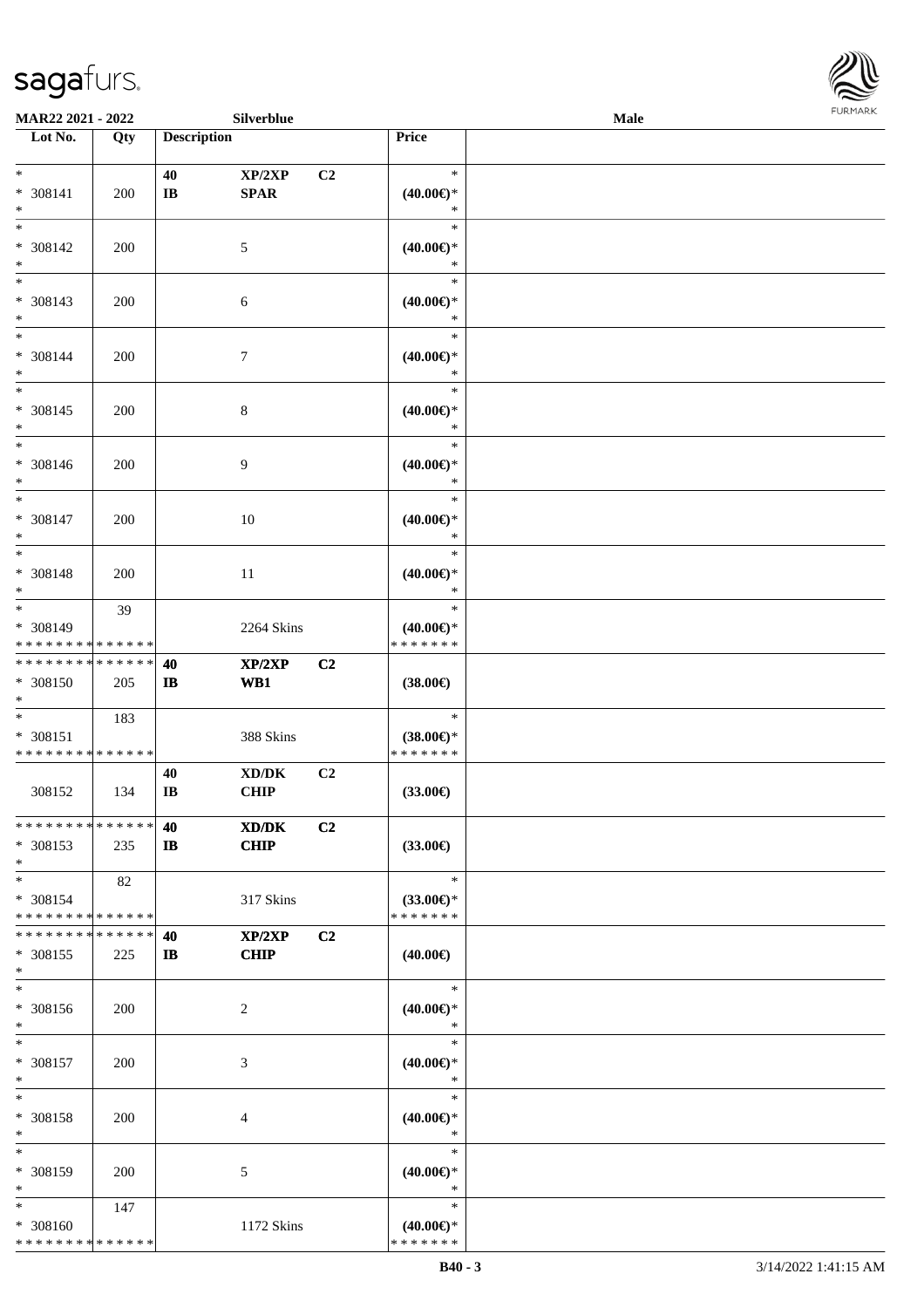

| MAR22 2021 - 2022                                          |                   |                        | Silverblue                |             |                               | Male |  |
|------------------------------------------------------------|-------------------|------------------------|---------------------------|-------------|-------------------------------|------|--|
| Lot No.                                                    | $\overline{Q}$ ty | <b>Description</b>     |                           |             | Price                         |      |  |
| ******** <mark>******</mark>                               |                   |                        |                           |             |                               |      |  |
|                                                            |                   | 40                     | MED/PAL C2<br><b>CHIP</b> |             |                               |      |  |
| * 308161<br>$\ast$                                         | 225               | $\mathbf{I}$           |                           | <b>LNAP</b> | $(35.00\epsilon)$             |      |  |
| $\ast$                                                     |                   |                        |                           |             | $\ast$                        |      |  |
| * 308162                                                   | 200               |                        | $\overline{c}$            |             | $(35.00\epsilon)$ *           |      |  |
| $\ast$                                                     |                   |                        |                           |             | *                             |      |  |
| $\overline{\phantom{0}}$                                   | 132               |                        |                           |             | $\ast$                        |      |  |
| * 308163                                                   |                   |                        | 557 Skins                 |             | $(35.00\epsilon)$ *           |      |  |
| * * * * * * * * * * * * * *                                |                   |                        |                           |             | * * * * * * *                 |      |  |
|                                                            |                   | 40                     | XP/2XP                    | C2          |                               |      |  |
| 308164                                                     | 134               | $\mathbf{I}\mathbf{B}$ | <b>CHIP</b>               | <b>LNAP</b> | $(35.00\epsilon)$             |      |  |
|                                                            |                   |                        |                           |             |                               |      |  |
|                                                            |                   | 40                     | XP/2XP                    | C2          |                               |      |  |
| 308165                                                     | 112               | $\mathbf{I}\mathbf{B}$ | <b>CHIP</b>               | <b>LNAP</b> | $(35.00\epsilon)$             |      |  |
|                                                            |                   |                        |                           |             |                               |      |  |
|                                                            |                   | 40                     | Dark                      | C1          |                               |      |  |
| 308166                                                     | 243               | <b>SAGA</b>            |                           |             | 44.00€                        |      |  |
| * * * * * * * * * * * * * *                                |                   | 40                     | <b>Dark</b>               | C2          |                               |      |  |
| $* 308167$                                                 | 205               | <b>SAGA</b>            |                           |             | 44.00€                        |      |  |
| $\ast$                                                     |                   |                        |                           |             |                               |      |  |
| $\ast$                                                     |                   |                        |                           |             | $\ast$                        |      |  |
| * 308168                                                   | 180               |                        | $\sqrt{2}$                |             | 44.00€*                       |      |  |
| $\ast$                                                     |                   |                        |                           |             | $\ast$                        |      |  |
| $\ast$                                                     | 52                |                        |                           |             | $\ast$                        |      |  |
| * 308169                                                   |                   |                        | 437 Skins                 |             | 45.00€*                       |      |  |
| * * * * * * * * * * * * * *                                |                   |                        |                           |             | * * * * * * *                 |      |  |
|                                                            |                   | 40                     | Dark                      | C3          |                               |      |  |
| 308170                                                     | 146               | <b>SAGA</b>            |                           |             | 40.00€                        |      |  |
|                                                            |                   |                        |                           |             |                               |      |  |
| * * * * * * * * * * * * * *                                |                   | 40                     | <b>PALE</b>               | C1          |                               |      |  |
| * 308171<br>$\ast$                                         | 205               | <b>SAGA</b>            |                           |             | $(47.00\epsilon)$             |      |  |
| $\ast$                                                     |                   |                        |                           |             | $\ast$                        |      |  |
| $* 308172$                                                 | 180               |                        | $\sqrt{2}$                |             | $(47.00\epsilon)$ *           |      |  |
| $*$                                                        |                   |                        |                           |             | $\ast$                        |      |  |
| $*$                                                        |                   |                        |                           |             | $\ast$                        |      |  |
| * 308173                                                   | 180               |                        | 3                         |             | $(47.00\epsilon)$ *           |      |  |
| $\ast$                                                     |                   |                        |                           |             | $\ast$                        |      |  |
| $\ast$                                                     |                   |                        |                           |             | $\ast$                        |      |  |
| * 308174                                                   | 180               |                        | 4                         |             | $(47.00\epsilon)$ *           |      |  |
| $\ast$                                                     |                   |                        |                           |             | $\ast$                        |      |  |
| $\ast$                                                     |                   |                        |                           |             | $\ast$                        |      |  |
| * 308175<br>$\ast$                                         | 180               |                        | 5                         |             | $(47.00\epsilon)$ *<br>$\ast$ |      |  |
| $\ast$                                                     |                   |                        |                           |             | $\ast$                        |      |  |
| * 308176                                                   | 180               |                        | 6                         |             | $(47.00\epsilon)$ *           |      |  |
| $*$                                                        |                   |                        |                           |             | $\ast$                        |      |  |
| $\ast$                                                     |                   |                        |                           |             | $\ast$                        |      |  |
| * 308177                                                   | 180               |                        | $\tau$                    |             | $(47.00\epsilon)$ *           |      |  |
| $\ast$                                                     |                   |                        |                           |             | $\ast$                        |      |  |
| $\ast$                                                     |                   |                        |                           |             | $\ast$                        |      |  |
| * 308178                                                   | 180               |                        | 8                         |             | $(47.00\epsilon)$ *           |      |  |
| $\ast$                                                     |                   |                        |                           |             | $\ast$                        |      |  |
| $\ast$                                                     | 169               |                        |                           |             | $\ast$                        |      |  |
| * 308179                                                   |                   |                        | 1634 Skins                |             | $(47.00\epsilon)$ *           |      |  |
| * * * * * * * * * * * * * *<br>* * * * * * * * * * * * * * |                   |                        |                           |             | * * * * * * *                 |      |  |
| * 308180                                                   |                   | 40                     | <b>PALE</b>               | C2          |                               |      |  |
|                                                            | 205               | <b>SAGA</b>            |                           |             | $(46.00\epsilon)$             |      |  |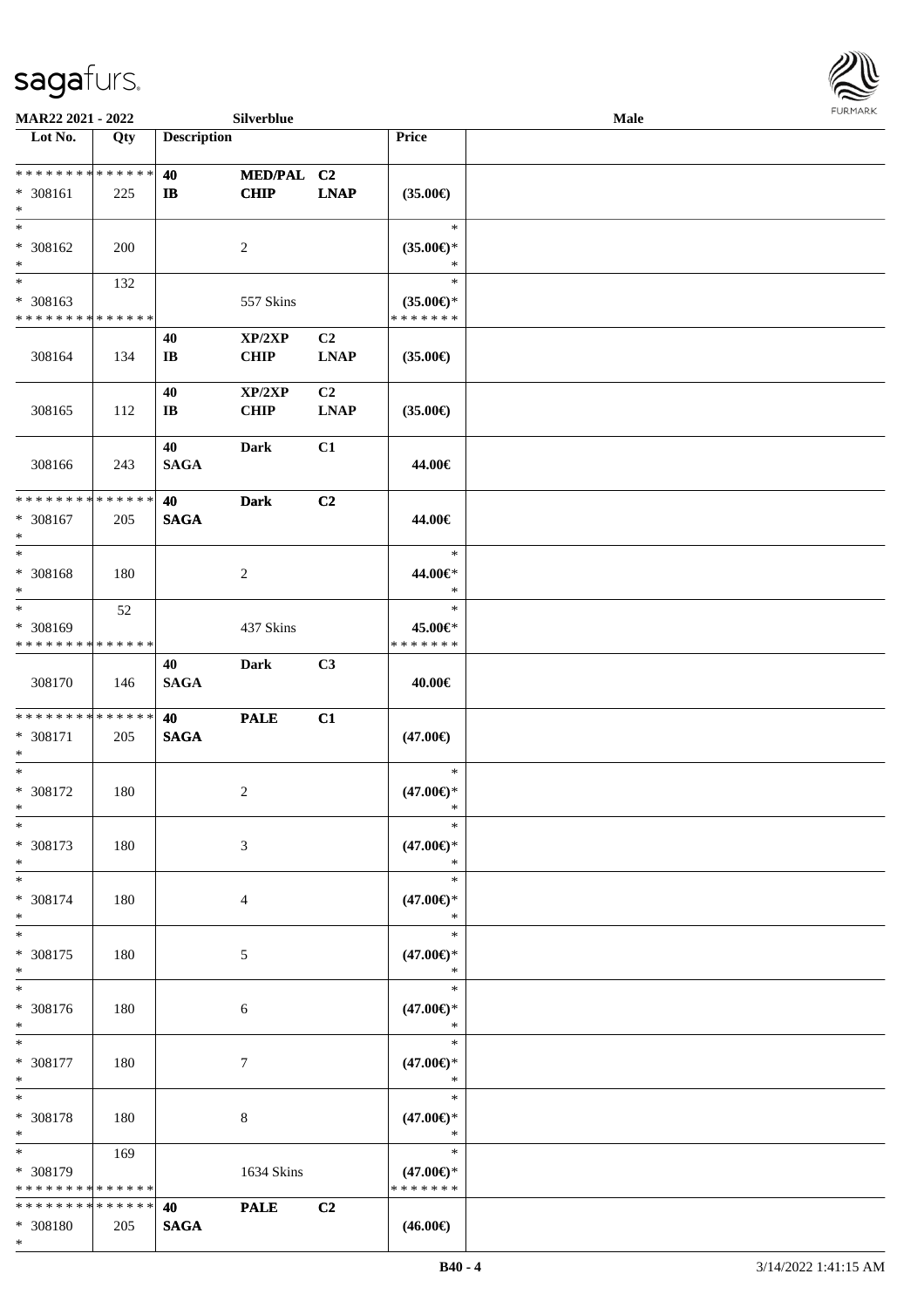

| <b>MAR22 2021 - 2022</b>                                                                |           | Silverblue                                  |                |                                                   | Male |  |
|-----------------------------------------------------------------------------------------|-----------|---------------------------------------------|----------------|---------------------------------------------------|------|--|
| Lot No.                                                                                 | Qty       | <b>Description</b>                          |                | Price                                             |      |  |
| $*$<br>* 308181<br>$*$                                                                  | 180       | 40 and $\sim$<br><b>PALE</b><br><b>SAGA</b> | C <sub>2</sub> | $\ast$<br>46.00€*<br>$\ast$                       |      |  |
| $*$<br>* 308182<br>$*$                                                                  | 180       | $\mathfrak{Z}$                              |                | $\ast$<br>$(46.00\epsilon)$ *<br>$\ast$           |      |  |
| * 308183<br>$\ast$                                                                      | 180       | $\overline{4}$                              |                | $\ast$<br>$(46.00\epsilon)$ *<br>$\ast$           |      |  |
| $*$<br>* 308184<br>$*$<br>$\overline{\ast}$                                             | 180       | $\mathfrak{S}$                              |                | $\ast$<br>$(46.00\epsilon)$ *<br>$\ast$<br>$\ast$ |      |  |
| * 308185<br>$\ast$                                                                      | 180       | $\sqrt{6}$                                  |                | $(46.00\epsilon)$ *<br>$\ast$<br>$\ast$           |      |  |
| * 308186<br>$*$<br>$*$                                                                  | 180       | $\tau$                                      |                | $(46.00\epsilon)$ *<br>$\ast$<br>$\ast$           |      |  |
| * 308187<br>$*$<br>$\ddot{x}$                                                           | 180       | 8                                           |                | $(46.00\epsilon)$ *<br>$\ast$<br>$\ast$           |      |  |
| * 308188<br>$\ast$<br>$\overline{\mathbf{r}}$                                           | 180       | 9                                           |                | $(46.00\epsilon)$ *<br>$\ast$<br>$\ast$           |      |  |
| * 308189<br>$\ast$<br>$\overline{\ast}$                                                 | 180       | 10                                          |                | $(46.00\epsilon)$ *<br>$\ast$<br>$\ast$           |      |  |
| * 308190<br>$\ast$<br>$\ast$                                                            | 180       | 11                                          |                | $(46.00ε)$ *<br>$\ast$<br>$\ast$                  |      |  |
| * 308191<br>$\ast$<br>$*$                                                               | 180       | 12                                          |                | $(46.00\epsilon)$ *<br>$\ast$<br>$\ast$           |      |  |
| * 308192<br>$\ast$<br>$\ast$                                                            | 164<br>85 | 13                                          |                | $(46.00\epsilon)$ *<br>$\ast$<br>$\ast$           |      |  |
| * 308193<br>* * * * * * * * * * * * * * *<br>* * * * * * * * <mark>* * * * * * *</mark> |           | 2434 Skins<br><b>PALE</b><br>40             | C3             | $(46.00\epsilon)$ *<br>* * * * * * *              |      |  |
| * 308194<br>$\ddot{x}$<br>$*$                                                           | 205       | <b>SAGA</b>                                 |                | $(44.00\epsilon)$<br>$*$                          |      |  |
| * 308195<br>$*$<br>$*$                                                                  | 180       | 2                                           |                | $(44.00ε)$ *<br>$\ast$<br>$\ast$                  |      |  |
| * 308196<br>$*$<br>$\overline{\ast}$                                                    | 180       | 3                                           |                | $(44.00\epsilon)$ *<br>$\ast$<br>$\ast$           |      |  |
| * 308197<br>$*$<br>$*$                                                                  | 180       | $\overline{4}$                              |                | $(44.00\epsilon)$ *<br>$\ast$<br>$\ast$           |      |  |
| * 308198<br>$*$<br>$\overline{\phantom{0}}$                                             | 180       | 5                                           |                | $(44.00\epsilon)$ *<br>$\ast$<br>$\ast$           |      |  |
| * 308199<br>$*$<br>$*$                                                                  | 180       | 6                                           |                | $(44.00\epsilon)$ *<br>$\ast$<br>$\ast$           |      |  |
| * 308200<br>$\ast$                                                                      | 180       | $\tau$                                      |                | $(44.00\epsilon)$ *<br>$\ast$                     |      |  |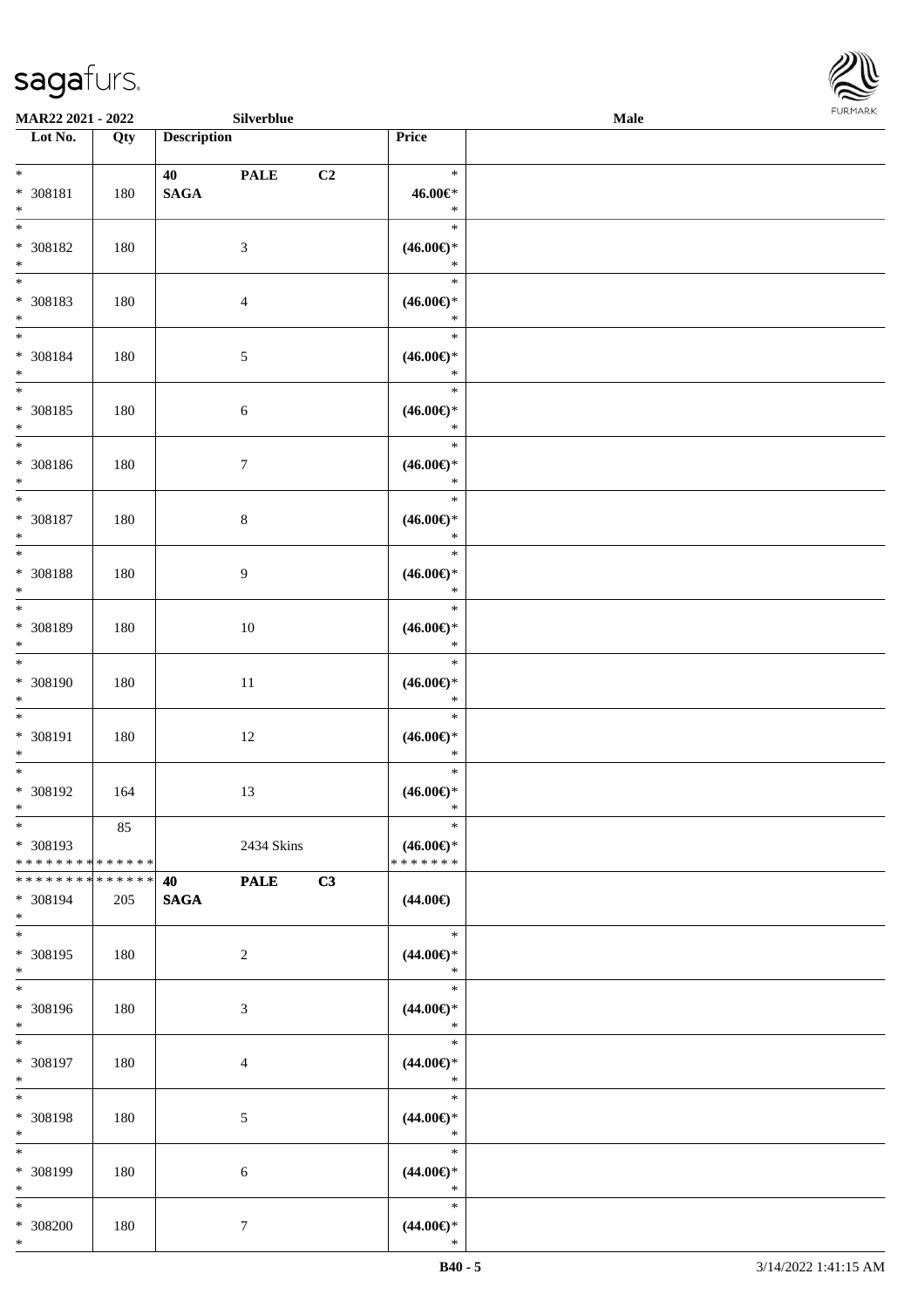

| MAR22 2021 - 2022                                 |               |                    | Silverblue                 |                |                                                | Male |  |
|---------------------------------------------------|---------------|--------------------|----------------------------|----------------|------------------------------------------------|------|--|
| Lot No.                                           | Qty           | <b>Description</b> |                            |                | Price                                          |      |  |
| $*$<br>* 308201<br>* * * * * * * * * * * * * *    | 97            | 40<br><b>SAGA</b>  | <b>PALE</b>                | C3             | $\ast$<br>$(44.00\epsilon)$ *<br>* * * * * * * |      |  |
| * * * * * * * * * * * * * *<br>* 308202<br>$\ast$ | 205           | 40<br><b>SAGA</b>  | $\mathbf{X}\mathbf{P}$     | C1/C2          | $(48.00\epsilon)$                              |      |  |
| $*$<br>* 308203<br>* * * * * * * * * * * * * *    | 86            |                    | 291 Skins                  |                | $\ast$<br>$(48.00\epsilon)$ *<br>* * * * * * * |      |  |
| * * * * * * * * * * * * * *<br>* 308204<br>$*$    | 205           | 40<br><b>SAGA</b>  | 2XP                        | C1             | $(48.00\epsilon)$                              |      |  |
| $*$<br>$* 308205$<br>$*$                          | 180           |                    | $\overline{c}$             |                | $\ast$<br>$(48.00\epsilon)$ *<br>$\ast$        |      |  |
| $*$<br>$* 308206$<br>* * * * * * * * * * * * * *  | 40            |                    | 425 Skins                  |                | $\ast$<br>$(48.00\epsilon)$ *<br>* * * * * * * |      |  |
| * * * * * * * * * * * * * *<br>$* 308207$<br>$*$  | 205           | 40<br><b>SAGA</b>  | 2XP                        | C <sub>2</sub> | $(47.00\epsilon)$                              |      |  |
| $*$<br>* 308208<br>$\ast$                         | 180           |                    | $\overline{c}$             |                | $\ast$<br>$(47.00\epsilon)$ *<br>∗             |      |  |
| $*$<br>$* 308209$<br>$*$                          | 180           |                    | 3                          |                | $\ast$<br>$(47.00\epsilon)$ *<br>$\ast$        |      |  |
| $\ast$<br>$* 308210$<br>$*$                       | 180           |                    | 4                          |                | $\ast$<br>$(47.00\epsilon)$ *<br>$\ast$        |      |  |
| $*$<br>$* 308211$<br>$*$                          | 180           |                    | $\mathfrak{S}$             |                | $\ast$<br>$(47.00\epsilon)$ *<br>$\ast$        |      |  |
| $*$<br>$* 308212$<br>$*$                          | 180           |                    | 6                          |                | $\ast$<br>$(47.00\epsilon)$ *<br>$\ast$        |      |  |
| $*$<br>* 308213<br>* * * * * * * * * * * * * *    | 172           |                    | 1277 Skins                 |                | $\ast$<br>$(47.00\epsilon)$ *<br>* * * * * * * |      |  |
| * * * * * * * * * * * * * *<br>* 308214<br>$*$    | 205           | 40<br><b>SAGA</b>  | 2XP                        | C3             | $(45.00\epsilon)$                              |      |  |
| $*$<br>* 308215<br>$*$                            | 180           |                    | 2                          |                | $\ast$<br>$(45.00\epsilon)$ *<br>$\ast$        |      |  |
| $*$<br>* 308216<br>* * * * * * * * * * * * * *    | 71            |                    | 456 Skins                  |                | $\ast$<br>$(45.00\epsilon)$ *<br>* * * * * * * |      |  |
| 308217                                            | 232           | 40<br><b>SAGA</b>  | Dark<br><b>LNAP</b>        | C1/C2          | $(37.00\epsilon)$                              |      |  |
| * * * * * * * *<br>* 308218<br>$*$                | ******<br>205 | 40<br><b>SAGA</b>  | <b>PALE</b><br><b>LNAP</b> | C1/C2          | $(41.00\epsilon)$                              |      |  |
| $*$<br>* 308219<br>$*$                            | 180           |                    | 2                          |                | $\ast$<br>$(41.00\epsilon)$ *<br>$\ast$        |      |  |
| $*$<br>* 308220<br>$*$                            | 180           |                    | 3                          |                | $\ast$<br>$(41.00\epsilon)$ *<br>$\ast$        |      |  |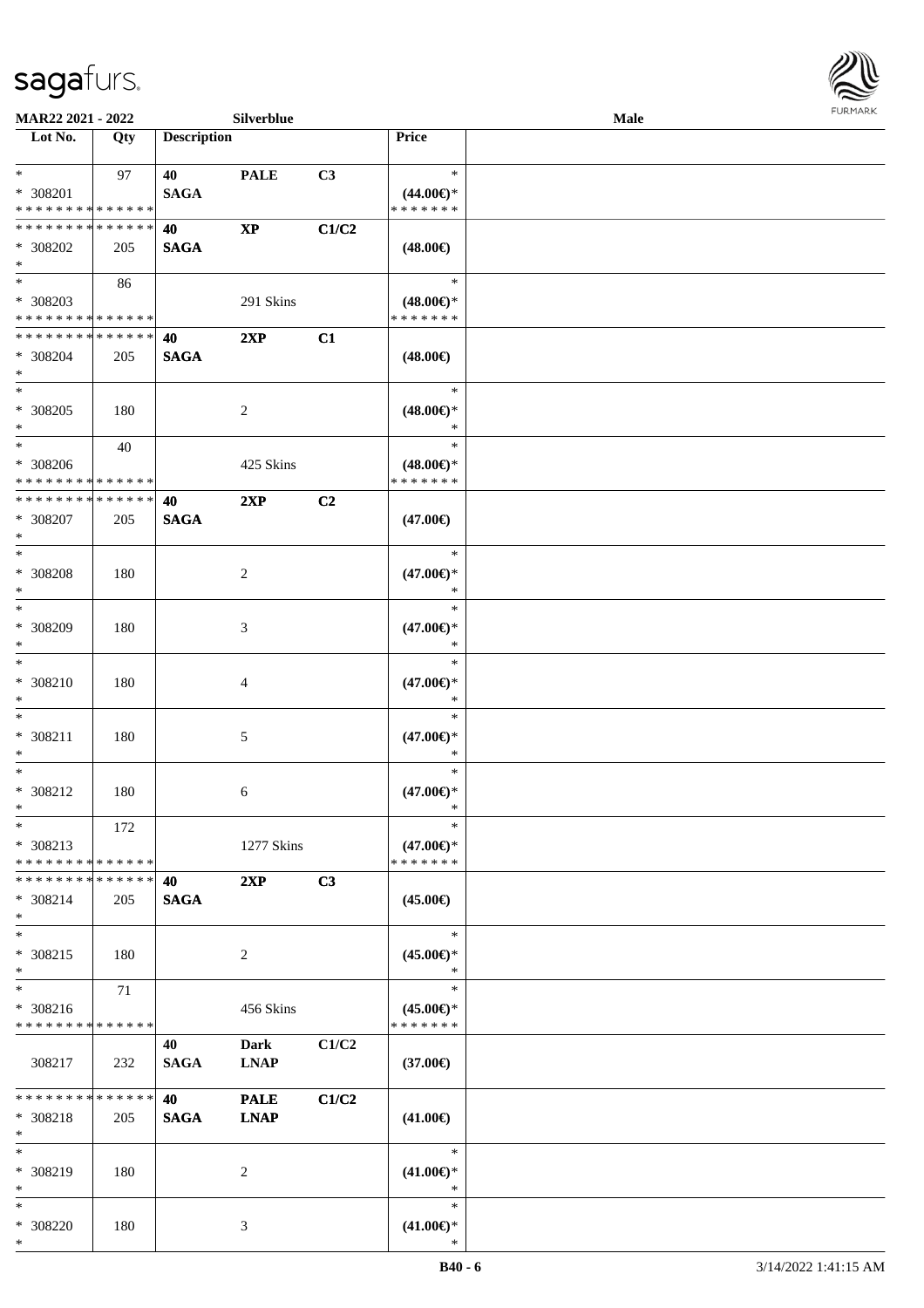

| <b>MAR22 2021 - 2022</b>    |     |                    | Silverblue      |       |                               | Male |  |
|-----------------------------|-----|--------------------|-----------------|-------|-------------------------------|------|--|
| Lot No.                     | Qty | <b>Description</b> |                 |       | Price                         |      |  |
|                             |     |                    |                 |       |                               |      |  |
| $*$                         |     | 40                 | <b>PALE</b>     | C1/C2 | $\ast$                        |      |  |
| * 308221                    | 180 | <b>SAGA</b>        | <b>LNAP</b>     |       | $(41.00\epsilon)$ *           |      |  |
| $*$                         |     |                    |                 |       | $\ast$                        |      |  |
|                             |     |                    |                 |       | $\ast$                        |      |  |
| * 308222                    | 180 |                    | 5               |       | $(41.00\epsilon)$ *           |      |  |
| $*$                         |     |                    |                 |       | $\ast$                        |      |  |
|                             |     |                    |                 |       | $\ast$                        |      |  |
| * 308223                    | 180 |                    | 6               |       | $(41.00\epsilon)$ *           |      |  |
| $*$                         |     |                    |                 |       | $\ast$                        |      |  |
| $*$                         |     |                    |                 |       | $\ast$                        |      |  |
| * 308224                    | 180 |                    |                 |       |                               |      |  |
| $*$                         |     |                    | 7               |       | $(41.00\epsilon)$ *<br>$\ast$ |      |  |
| $*$                         |     |                    |                 |       | $\ast$                        |      |  |
|                             | 89  |                    |                 |       |                               |      |  |
| * 308225                    |     |                    | 1374 Skins      |       | $(41.00\epsilon)$ *           |      |  |
| * * * * * * * * * * * * * * |     |                    |                 |       | * * * * * * *                 |      |  |
| * * * * * * * * * * * * * * |     | 40                 | <b>PALE</b>     | C3    |                               |      |  |
| * 308226                    | 205 | <b>SAGA</b>        | <b>LNAP</b>     |       | $(40.00\epsilon)$             |      |  |
| $*$                         |     |                    |                 |       |                               |      |  |
|                             |     |                    |                 |       | $\ast$                        |      |  |
| * 308227                    | 180 |                    | 2               |       | $(40.00\epsilon)$ *           |      |  |
| $*$                         |     |                    |                 |       | $\ast$                        |      |  |
| $\overline{\ast}$           | 148 |                    |                 |       | $\ast$                        |      |  |
| * 308228                    |     |                    | 533 Skins       |       | $(40.00\epsilon)$ *           |      |  |
| * * * * * * * * * * * * * * |     |                    |                 |       | * * * * * * *                 |      |  |
| * * * * * * * * * * * * * * |     | 40                 | XP/2XP          | C2    |                               |      |  |
| * 308229                    | 205 | IA                 | <b>SPAR</b>     |       | $(41.00\epsilon)$             |      |  |
| $*$                         |     |                    |                 |       |                               |      |  |
| $*$                         |     |                    |                 |       | $\ast$                        |      |  |
| * 308230                    | 180 |                    | $\overline{c}$  |       | $(41.00\epsilon)$ *           |      |  |
| $*$                         |     |                    |                 |       | $\ast$                        |      |  |
| $*$                         |     |                    |                 |       | $\ast$                        |      |  |
| * 308231                    | 180 |                    | 3               |       | $(41.00\epsilon)$ *           |      |  |
| $*$                         |     |                    |                 |       | $\ast$                        |      |  |
| $*$                         |     |                    |                 |       | $\ast$                        |      |  |
|                             |     |                    |                 |       |                               |      |  |
| * 308232<br>$*$             | 180 |                    | 4               |       | $(41.00\epsilon)$ *<br>$\ast$ |      |  |
| $*$                         |     |                    |                 |       | $\ast$                        |      |  |
|                             |     |                    |                 |       |                               |      |  |
| * 308233                    | 180 |                    | $5\phantom{.0}$ |       | $(41.00\epsilon)$ *           |      |  |
| $*$                         |     |                    |                 |       | $\ast$                        |      |  |
| $*$ $*$                     |     |                    |                 |       | $\ast$                        |      |  |
| * 308234                    | 180 |                    | 6               |       | $(41.00\epsilon)$ *           |      |  |
| $*$                         |     |                    |                 |       | $\ast$                        |      |  |
| $*$                         |     |                    |                 |       | $\ast$                        |      |  |
| * 308235                    | 180 |                    | $7\phantom{.0}$ |       | $(41.00\mathbb{E})^*$         |      |  |
| $*$                         |     |                    |                 |       | $\ast$                        |      |  |
|                             |     |                    |                 |       | $\ast$                        |      |  |
| * 308236                    | 180 |                    | 8               |       | $(41.00\epsilon)$ *           |      |  |
| $*$                         |     |                    |                 |       | $\ast$                        |      |  |
| $*$                         |     |                    |                 |       | $\ast$                        |      |  |
| * 308237                    | 180 |                    | $\overline{9}$  |       | $(41.00\mathbb{E})^*$         |      |  |
| $*$                         |     |                    |                 |       | $\ast$                        |      |  |
| $*$                         |     |                    |                 |       | $\ast$                        |      |  |
| * 308238                    | 180 |                    | 10              |       | $(41.00\epsilon)$ *           |      |  |
| $*$                         |     |                    |                 |       | $\ast$                        |      |  |
| $*$                         |     |                    |                 |       | $\ast$                        |      |  |
|                             |     |                    |                 |       |                               |      |  |
| * 308239                    | 180 |                    | 11              |       | $(41.00\epsilon)$ *           |      |  |
| $*$                         |     |                    |                 |       | $\ast$                        |      |  |
| $*$                         |     |                    |                 |       | $\ast$                        |      |  |
| * 308240                    | 180 |                    | 12              |       | $(41.00\epsilon)$ *           |      |  |
| $*$                         |     |                    |                 |       | $\ast$                        |      |  |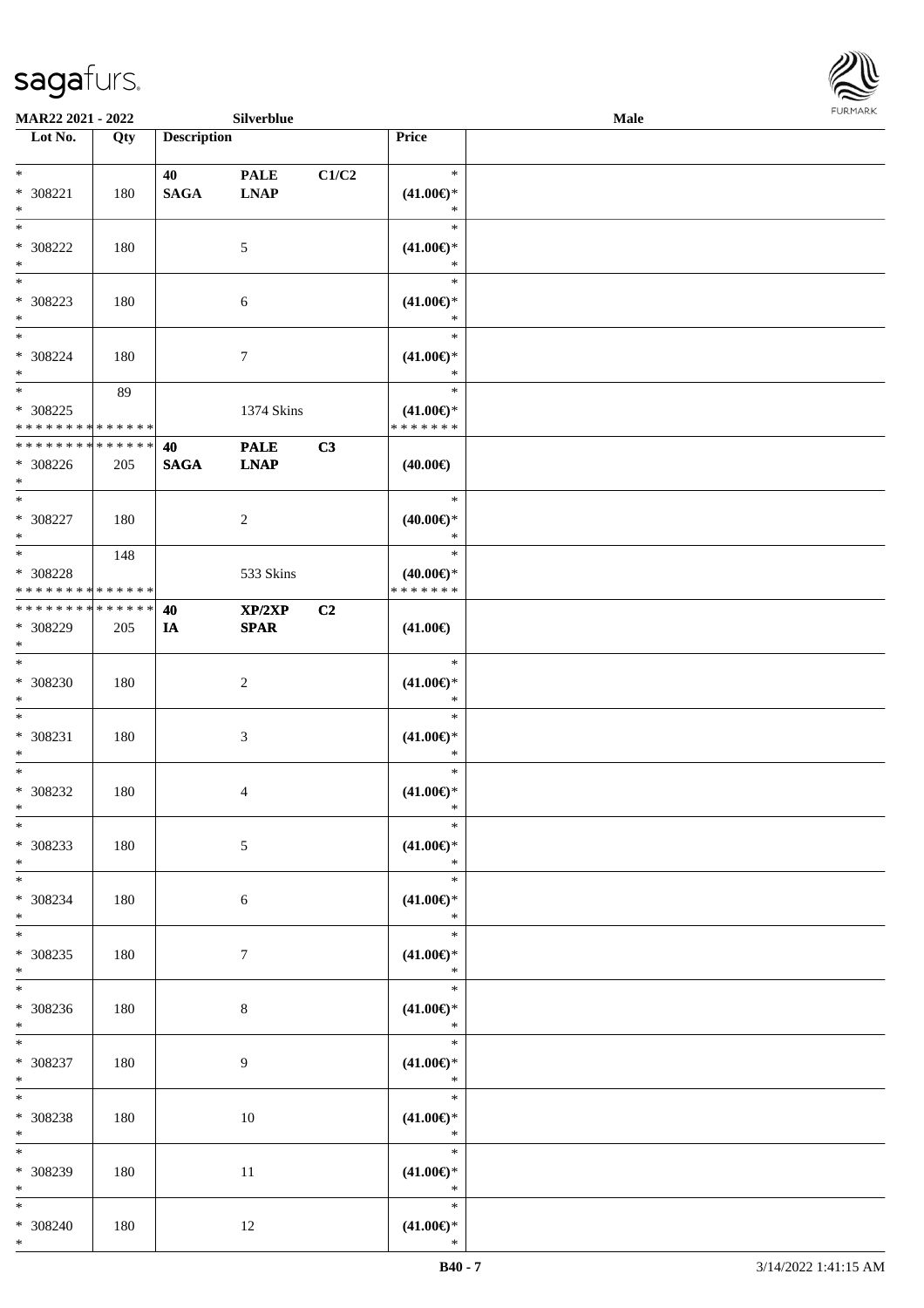

| <b>MAR22 2021 - 2022</b>      |     |                    | Silverblue      |                |                               | Male |  |
|-------------------------------|-----|--------------------|-----------------|----------------|-------------------------------|------|--|
| Lot No.                       | Qty | <b>Description</b> |                 |                | Price                         |      |  |
|                               |     |                    |                 |                |                               |      |  |
| $*$                           |     | 40                 | XP/2XP          | C <sub>2</sub> | $\ast$                        |      |  |
| * 308241                      | 180 | IA                 | <b>SPAR</b>     |                | $(41.00\epsilon)$ *           |      |  |
| $*$                           |     |                    |                 |                | $\ast$                        |      |  |
| $*$                           |     |                    |                 |                | $\ast$                        |      |  |
| * 308242                      | 180 |                    | 14              |                | $(41.00\epsilon)$ *           |      |  |
| $*$                           |     |                    |                 |                | $\ast$                        |      |  |
| $*$                           |     |                    |                 |                | $\ast$                        |      |  |
| * 308243                      | 180 |                    | 15              |                | $(41.00\epsilon)$ *           |      |  |
| $*$                           |     |                    |                 |                | $\ast$                        |      |  |
| $*$                           |     |                    |                 |                | $\ast$                        |      |  |
|                               |     |                    |                 |                |                               |      |  |
| * 308244                      | 180 |                    | 16              |                | $(41.00\epsilon)$ *           |      |  |
| $\ast$                        |     |                    |                 |                | $\ast$                        |      |  |
| $*$                           |     |                    |                 |                | $\ast$                        |      |  |
| $* 308245$                    | 180 |                    | 17              |                | $(41.00\epsilon)$ *           |      |  |
| $*$                           |     |                    |                 |                | $\ast$                        |      |  |
| $*$                           |     |                    |                 |                | $\ast$                        |      |  |
| * 308246                      | 180 |                    | 18              |                | $(41.00\epsilon)$ *           |      |  |
| $*$                           |     |                    |                 |                | $\ast$                        |      |  |
| $*$                           |     |                    |                 |                | $\ast$                        |      |  |
| * 308247                      | 190 |                    | 19              |                | $(41.00\epsilon)$ *           |      |  |
| $*$                           |     |                    |                 |                | $\ast$                        |      |  |
| $*$                           | 91  |                    |                 |                | $\ast$                        |      |  |
| * 308248                      |     |                    | 3546 Skins      |                | 41.00€*                       |      |  |
| * * * * * * * * * * * * * *   |     |                    |                 |                | * * * * * * *                 |      |  |
| * * * * * * * * * * * * * * * |     |                    |                 |                |                               |      |  |
|                               |     | 40                 | XP/2XP          | C <sub>2</sub> |                               |      |  |
| * 308249                      | 205 | IA                 | WB1             |                | $(41.00\epsilon)$             |      |  |
| $*$                           |     |                    |                 |                |                               |      |  |
|                               | 157 |                    |                 |                | $\ast$                        |      |  |
| * 308250                      |     |                    | 362 Skins       |                | $(41.00\epsilon)$ *           |      |  |
| * * * * * * * * * * * * * *   |     |                    |                 |                | * * * * * * *                 |      |  |
|                               |     | 40                 | $\mathbf{ALL}$  | C2             |                               |      |  |
| 308251                        | 102 | IA                 | WB <sub>2</sub> |                | $(33.00\epsilon)$             |      |  |
|                               |     |                    |                 |                |                               |      |  |
| * * * * * * * * * * * * * * * |     | 40                 | XD/DK           | C2             |                               |      |  |
| * 308252                      | 205 | IA                 | <b>CHIP</b>     |                | 36.00€                        |      |  |
| $*$                           |     |                    |                 |                |                               |      |  |
| $*$                           | 89  |                    |                 |                | $\ast$                        |      |  |
| * 308253                      |     |                    | 294 Skins       |                | 36.00€*                       |      |  |
| * * * * * * * * * * * * * * * |     |                    |                 |                | * * * * * * *                 |      |  |
| * * * * * * * * * * * * * * * |     | 40                 | XP/2XP          | C2             |                               |      |  |
| * 308254                      | 205 | IA                 | <b>CHIP</b>     |                | $(42.00\epsilon)$             |      |  |
| $*$                           |     |                    |                 |                |                               |      |  |
| $*$                           |     |                    |                 |                | $\ast$                        |      |  |
|                               |     |                    |                 |                |                               |      |  |
| * 308255                      | 180 |                    | $\overline{c}$  |                | $(42.00\epsilon)$ *           |      |  |
| $*$                           |     |                    |                 |                | $\ast$                        |      |  |
| $*$                           |     |                    |                 |                | $\ast$                        |      |  |
| * 308256                      | 180 |                    | 3               |                | $(42.00\epsilon)$ *           |      |  |
| $*$                           |     |                    |                 |                | $\ast$                        |      |  |
| $*$                           |     |                    |                 |                | $\ast$                        |      |  |
| * 308257                      | 180 |                    | 4               |                | $(42.00\epsilon)$ *           |      |  |
| $*$                           |     |                    |                 |                | $\ast$                        |      |  |
| $*$                           |     |                    |                 |                | $\ast$                        |      |  |
| $* 308258$                    | 180 |                    | 5               |                | $(42.00\epsilon)$ *           |      |  |
| $*$                           |     |                    |                 |                | $\ast$                        |      |  |
| $*$                           |     |                    |                 |                | $\ast$                        |      |  |
| * 308259                      | 180 |                    | 6               |                | $(42.00\epsilon)$ *           |      |  |
| $*$                           |     |                    |                 |                | $\ast$                        |      |  |
| $*$                           |     |                    |                 |                | $\ast$                        |      |  |
|                               |     |                    |                 |                |                               |      |  |
| * 308260<br>$*$               | 180 |                    | $\tau$          |                | $(42.00\epsilon)$ *<br>$\ast$ |      |  |
|                               |     |                    |                 |                |                               |      |  |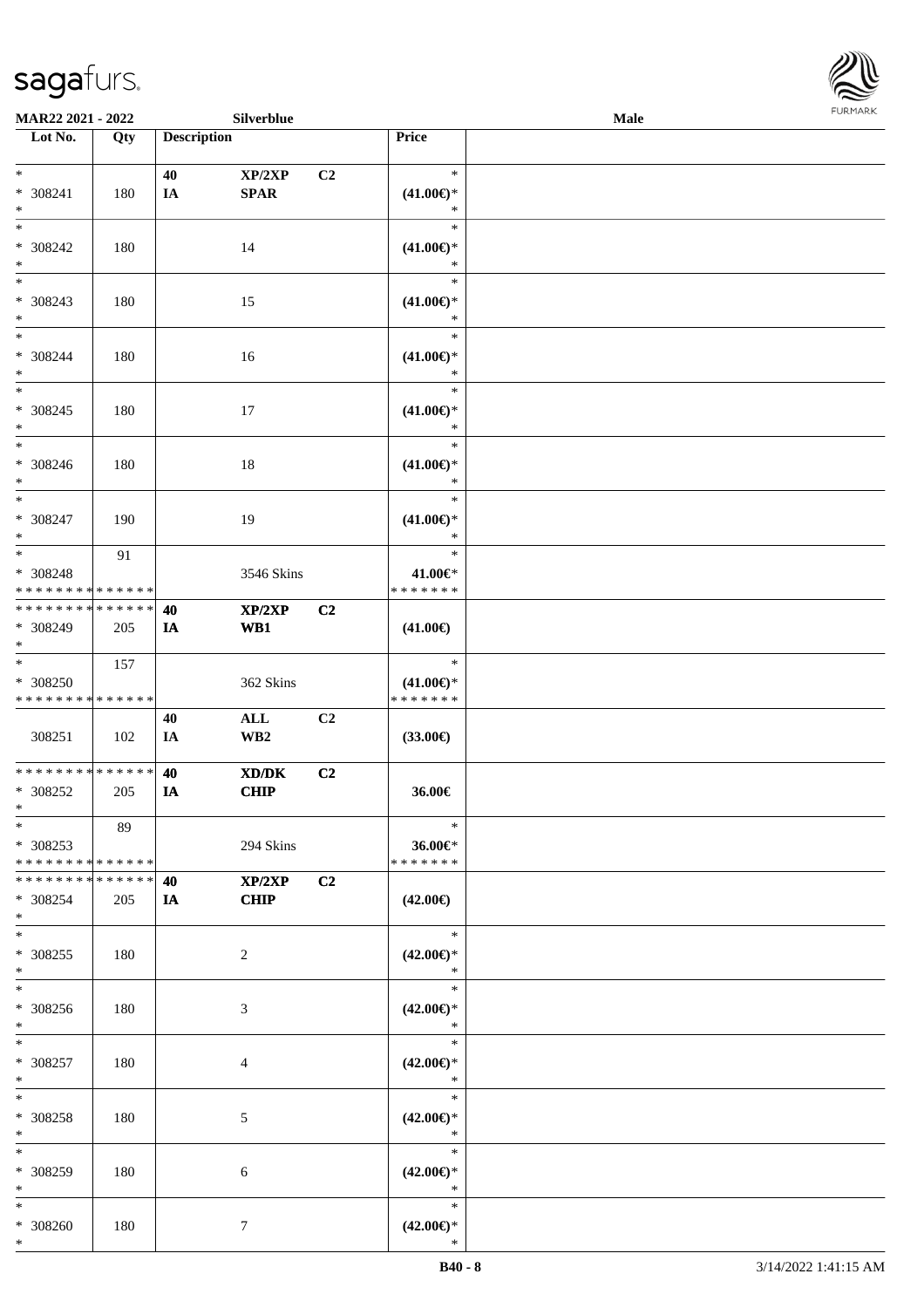

| MAR22 2021 - 2022                              |               |                    | Silverblue            |                               |                                                   | Male |  |
|------------------------------------------------|---------------|--------------------|-----------------------|-------------------------------|---------------------------------------------------|------|--|
| Lot No.                                        | Qty           | <b>Description</b> |                       |                               | Price                                             |      |  |
| $*$<br>$* 308261$<br>$\ast$                    | 180           | 40<br>IA           | XP/2XP<br><b>CHIP</b> | C2                            | $\ast$<br>$(42.00\epsilon)$ *<br>$\ast$           |      |  |
| $\ast$<br>* 308262<br>$\ast$                   | 180           |                    | 9                     |                               | $\ast$<br>$(42.00\epsilon)$ *<br>$\ast$           |      |  |
| * 308263<br>$*$                                | 180           |                    | $10\,$                |                               | $\ast$<br>$(42.00\epsilon)$ *<br>$\ast$           |      |  |
| $*$<br>$* 308264$<br>$\ast$<br>$\ast$          | 180           |                    | 11                    |                               | $\ast$<br>$(42.00\epsilon)$ *<br>$\ast$<br>$\ast$ |      |  |
| $* 308265$<br>$*$<br>$\ast$                    | 180           |                    | 12                    |                               | $(42.00\epsilon)$ *<br>$\ast$<br>$\ast$           |      |  |
| $* 308266$<br>* * * * * * * * * * * * * *      | 97            |                    | 2282 Skins            |                               | $(42.00\epsilon)$ *<br>* * * * * * *              |      |  |
| 308267                                         | 184           | 40<br>IA           | XP/2XP<br><b>CHIP</b> | C <sub>2</sub><br><b>LNAP</b> | $(38.00\epsilon)$                                 |      |  |
| 308268                                         | 229           | 40<br>IA           | XP/2XP<br><b>CHIP</b> | C <sub>2</sub><br><b>LNAP</b> | $(38.00\epsilon)$                                 |      |  |
| 308269                                         | 194           | 40<br><b>SROY</b>  | <b>Dark</b>           | C1/C2                         | 43.00€                                            |      |  |
| * * * * * * * * * * * * * *<br>* 308270<br>$*$ | 205           | 40<br><b>SROY</b>  | <b>PALE</b>           | C1                            | 49.00€                                            |      |  |
| $*$<br>$* 308271$<br>$*$                       | 180           |                    | $\boldsymbol{2}$      |                               | $\ast$<br>$(49.00ε)$ *<br>$\ast$                  |      |  |
| $\ast$<br>$* 308272$<br>$*$                    | 180           |                    | 3                     |                               | $\ast$<br>$(49.00\epsilon)$ *<br>$\ast$           |      |  |
| $\ast$<br>* 308273<br>$*$                      | 180           |                    | $\overline{4}$        |                               | $\ast$<br>$(49.00\epsilon)$ *<br>$\ast$           |      |  |
| $*$<br>* 308274<br>* * * * * * * * * * * * * * | 57            |                    | 802 Skins             |                               | $\ast$<br>$(49.00\epsilon)$ *<br>* * * * * * *    |      |  |
| 308275                                         | 188           | 40<br><b>SROY</b>  | <b>PALE</b>           | C1/C2                         | $(48.00\epsilon)$                                 |      |  |
| * * * * * * * *<br>* 308276<br>$*$             | ******<br>205 | 40<br><b>SROY</b>  | <b>PALE</b>           | C2                            | $(48.00\epsilon)$                                 |      |  |
| $*$<br>$* 308277$<br>$*$                       | 180           |                    | $\overline{c}$        |                               | $\ast$<br>$(48.00\epsilon)$ *<br>$\ast$           |      |  |
| $*$<br>* 308278<br>$*$                         | 180           |                    | 3                     |                               | $\ast$<br>$(48.00\epsilon)$ *<br>$\ast$           |      |  |
| $\ast$<br>* 308279<br>$*$                      | 180           |                    | 4                     |                               | $\ast$<br>$(48.00\epsilon)$ *<br>$\ast$           |      |  |
| $*$<br>* 308280<br>$*$                         | 180           |                    | $\mathfrak{S}$        |                               | $\ast$<br>$(48.00\epsilon)$ *<br>$\ast$           |      |  |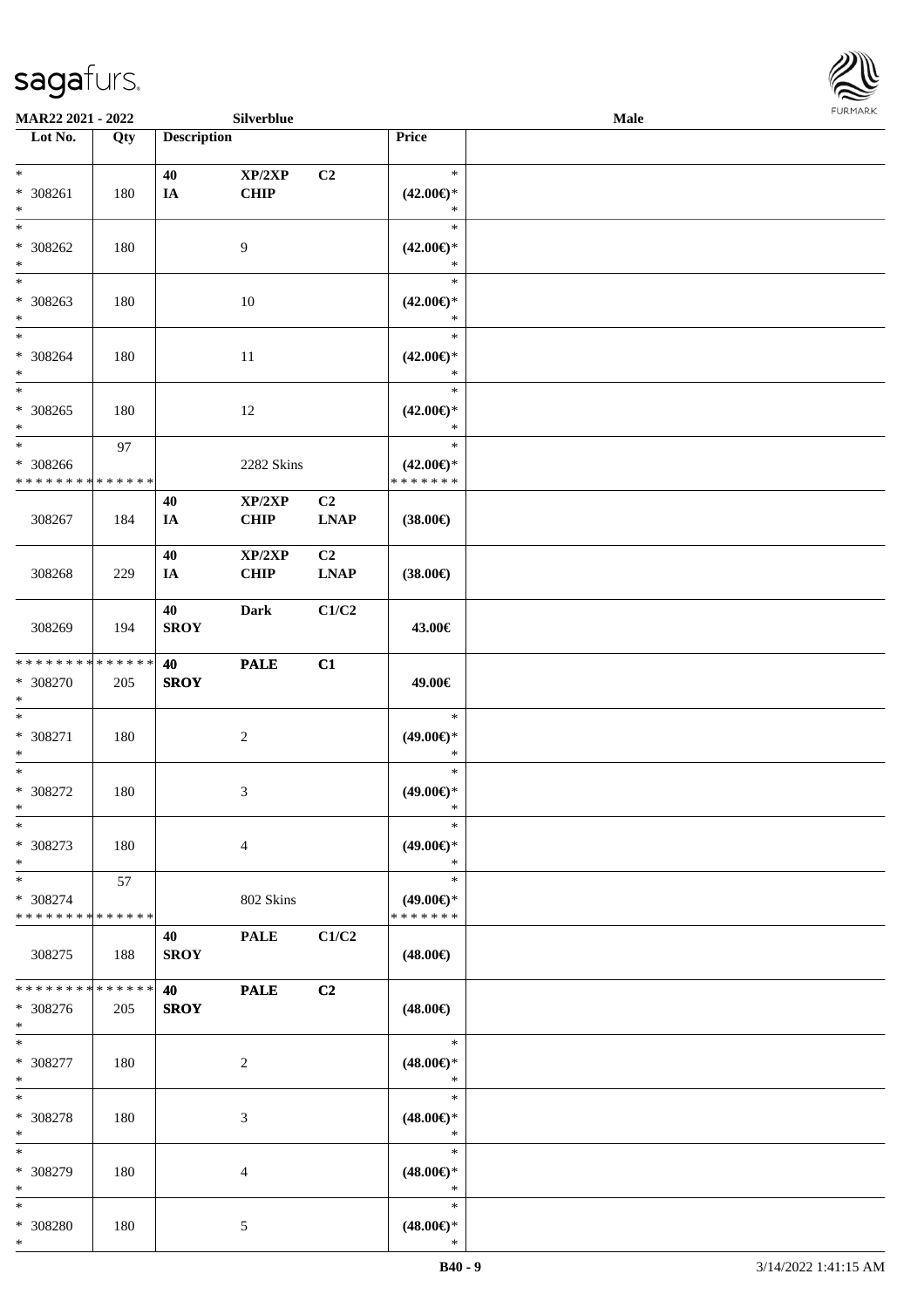

| <b>MAR22 2021 - 2022</b>                                         |     |                    | Silverblue  |                |                                                | Male |  |
|------------------------------------------------------------------|-----|--------------------|-------------|----------------|------------------------------------------------|------|--|
| Lot No.                                                          | Qty | <b>Description</b> |             |                | Price                                          |      |  |
| $\ast$<br>* 308281<br>$\ast$                                     | 180 | 40<br><b>SROY</b>  | <b>PALE</b> | C <sub>2</sub> | $\ast$<br>$(48.00\epsilon)$ *<br>$\ast$        |      |  |
| $\ddot{x}$<br>* 308282<br>$\ast$                                 | 180 |                    | $\tau$      |                | $\ast$<br>$(48.00\epsilon)$ *<br>$\ast$        |      |  |
| * 308283<br>$\ast$                                               | 180 |                    | $\,8\,$     |                | $\ast$<br>$(48.00\epsilon)$ *<br>$\ast$        |      |  |
| $\ddot{x}$<br>* 308284<br>$*$                                    | 180 |                    | 9           |                | $\ast$<br>$(48.00\epsilon)$ *<br>$\ast$        |      |  |
| $\ast$<br>* 308285<br>$\ast$                                     | 180 |                    | 10          |                | $\ast$<br>$(48.00\epsilon)$ *<br>$\ast$        |      |  |
| $\ast$<br>* 308286<br>$\ast$                                     | 180 |                    | 11          |                | $\ast$<br>$(48.00\epsilon)$ *<br>$\ast$        |      |  |
| $*$<br>* 308287<br>* * * * * * * * <mark>* * * * * *</mark>      | 209 |                    | 2214 Skins  |                | $\ast$<br>$(48.00\epsilon)$ *<br>* * * * * * * |      |  |
| * * * * * * * * * * * * * * *<br>* 308288<br>$\ast$              | 205 | 40<br><b>SROY</b>  | <b>PALE</b> | C3             | $(46.00\epsilon)$                              |      |  |
| * 308289<br>$\ast$                                               | 180 |                    | 2           |                | $\ast$<br>$(46.00\epsilon)$ *<br>$\ast$        |      |  |
| $\ast$<br>* 308290<br>* * * * * * * * * * * * * *                | 149 |                    | 534 Skins   |                | $\ast$<br>$(46.00\epsilon)$ *<br>* * * * * * * |      |  |
| 308291                                                           | 176 | 40<br><b>SROY</b>  | <b>XP</b>   | C1/C2          | $(50.00\epsilon)$                              |      |  |
| 308292                                                           | 220 | 40<br><b>SROY</b>  | 2XP         | C1             | $(50.00\epsilon)$                              |      |  |
| * * * * * * * * * * * * * * <mark>*</mark><br>* 308293<br>$\ast$ | 205 | 40<br><b>SROY</b>  | 2XP         | C2             | $(49.00\epsilon)$                              |      |  |
| $\ast$<br>* 308294<br>$\ast$                                     | 180 |                    | 2           |                | $\ast$<br>$(49.00\epsilon)$ *<br>$*$           |      |  |
| $\ast$<br>* 308295<br>$\ast$                                     | 180 |                    | 3           |                | $\ast$<br>$(49.00\epsilon)$ *<br>$\ast$        |      |  |
| $*$<br>* 308296<br>* * * * * * * * * * * * * *                   | 61  |                    | 626 Skins   |                | $\ast$<br>$(49.00\epsilon)$ *<br>* * * * * * * |      |  |
| 308297                                                           | 207 | 40<br><b>SROY</b>  | 2XP         | C3             | $(47.00\epsilon)$                              |      |  |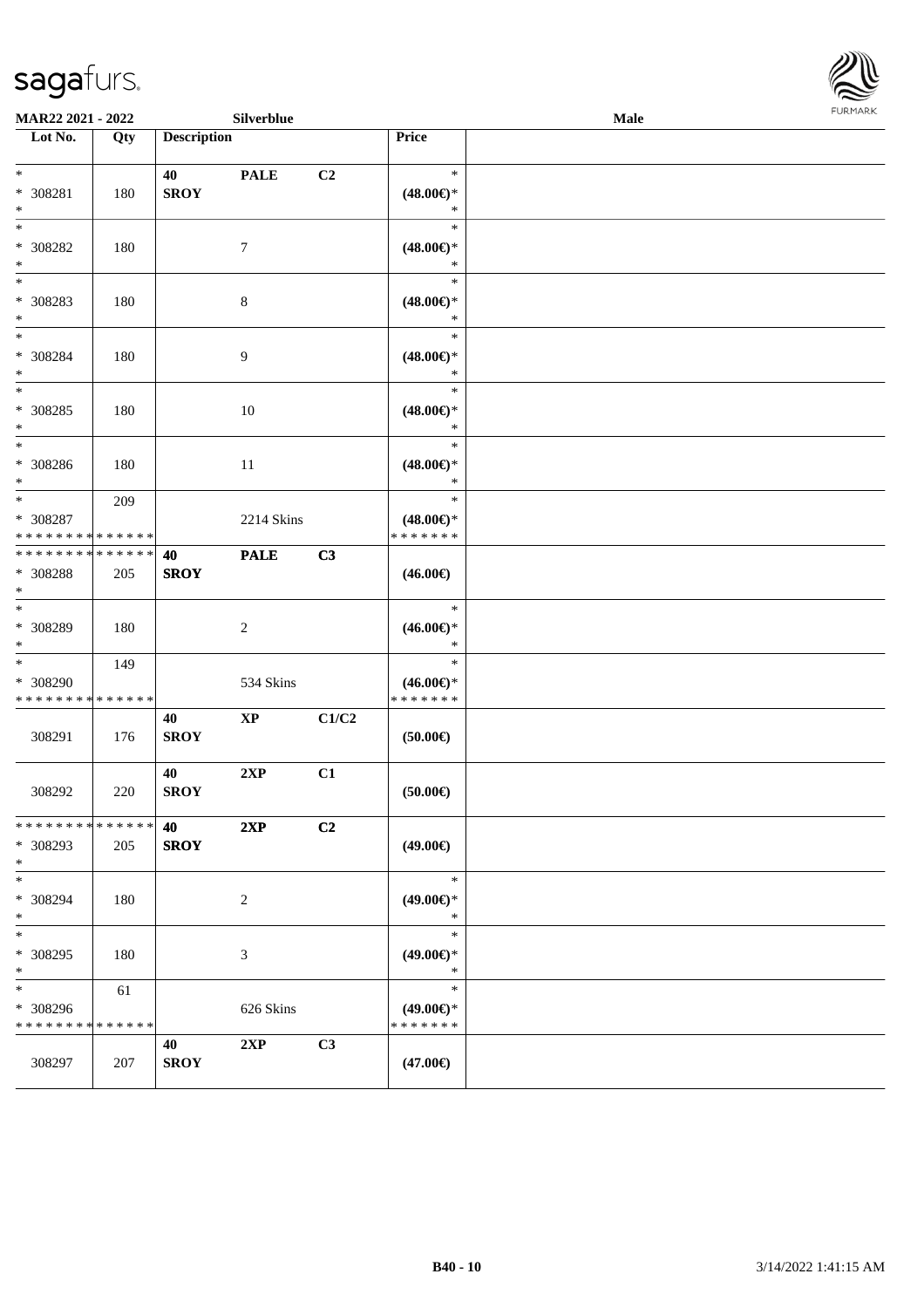

| MAR22 2021 - 2022                              |     |                    | Silverblue       |                |                                         | Male | <b>FURMARK</b> |
|------------------------------------------------|-----|--------------------|------------------|----------------|-----------------------------------------|------|----------------|
| Lot No.                                        | Qty | <b>Description</b> |                  |                | Price                                   |      |                |
| 308341                                         | 233 | 30<br>SI           | <b>XD</b>        | C1/C2          | $(29.00\epsilon)$                       |      |                |
| 308342                                         | 198 | 30<br>SI           | Dark             | C1             | $(35.00\epsilon)$                       |      |                |
| * * * * * * * * * * * * * *                    |     | 30                 | <b>Dark</b>      | C2             |                                         |      |                |
| * 308343<br>$\ast$<br>$\ast$                   | 245 | SI                 |                  |                | $(34.00\epsilon)$<br>$\ast$             |      |                |
| $* 308344$<br>$\ast$<br>$\ast$                 | 220 |                    | $\boldsymbol{2}$ |                | $(34.00\epsilon)$ *<br>$\ast$           |      |                |
| $* 308345$<br>$\ast$                           | 220 |                    | $\mathfrak{Z}$   |                | $\ast$<br>$(34.00\epsilon)$ *<br>$\ast$ |      |                |
| $\overline{\phantom{a}^*}$                     | 149 |                    |                  |                | $\ast$                                  |      |                |
| * 308346<br>* * * * * * * * * * * * * *        |     |                    | 834 Skins        |                | $(34.00\epsilon)$ *<br>* * * * * * *    |      |                |
| * * * * * * * * * * * * * *                    |     | 30                 | <b>Dark</b>      | C3             |                                         |      |                |
| * 308347<br>$\ast$                             | 245 | SI                 |                  |                | $(32.00\epsilon)$                       |      |                |
| $\overline{\ast}$                              | 200 |                    |                  |                | $\ast$                                  |      |                |
| * 308348<br>* * * * * * * * * * * * * *        |     |                    | 445 Skins        |                | $(32.00\epsilon)$ *<br>* * * * * * *    |      |                |
| * * * * * * * * * * * * * *                    |     | 30                 | <b>PALE</b>      | C1             |                                         |      |                |
| * 308349<br>$\ast$                             | 245 | SI                 |                  |                | $(40.00\epsilon)$                       |      |                |
| $\ast$                                         |     |                    |                  |                | $\ast$                                  |      |                |
| * 308350<br>$\ast$<br>$\ast$                   | 220 |                    | $\overline{c}$   |                | $(40.00\epsilon)$ *<br>$\ast$<br>$\ast$ |      |                |
| $* 308351$<br>$\ast$                           | 220 |                    | $\mathfrak{Z}$   |                | $(40.00\epsilon)$ *<br>$\ast$           |      |                |
| $\ast$                                         | 88  |                    |                  |                | $\ast$                                  |      |                |
| $* 308352$<br>* * * * * * * * * * * * * *      |     |                    | 773 Skins        |                | $(40.00\epsilon)$ *<br>* * * * * * *    |      |                |
|                                                |     | 30                 | <b>PALE</b>      | C1/C2          |                                         |      |                |
| 308353                                         | 158 | SI                 |                  |                | (39.00)                                 |      |                |
| * * * * * * * * * * * * * *<br>* 308354<br>$*$ | 245 | 30<br>SI           | <b>PALE</b>      | C <sub>2</sub> | (39.00)                                 |      |                |
| $\ast$<br>$* 308355$<br>$\ast$                 | 220 |                    | $\sqrt{2}$       |                | $\ast$<br>(39.00)<br>$\ast$             |      |                |
| $\ast$<br>* 308356<br>$\ast$                   | 220 |                    | $\mathfrak{Z}$   |                | $\ast$<br>$(39.00\epsilon)$ *<br>$\ast$ |      |                |
| $\ast$<br>* 308357<br>$\ast$                   | 220 |                    | 4                |                | $\ast$<br>$(39.00\epsilon)$ *<br>$\ast$ |      |                |
| $\ast$<br>* 308358<br>$\ast$                   | 220 |                    | $\mathfrak{S}$   |                | $\ast$<br>$(39.00\epsilon)$ *<br>$\ast$ |      |                |
| $\ast$<br>* 308359<br>$\ast$                   | 220 |                    | 6                |                | $\ast$<br>$(39.00\epsilon)$ *<br>$\ast$ |      |                |
| $\ast$<br>$* 308360$<br>$*$                    | 220 |                    | $\tau$           |                | $\ast$<br>$(39.00\epsilon)$ *<br>$\ast$ |      |                |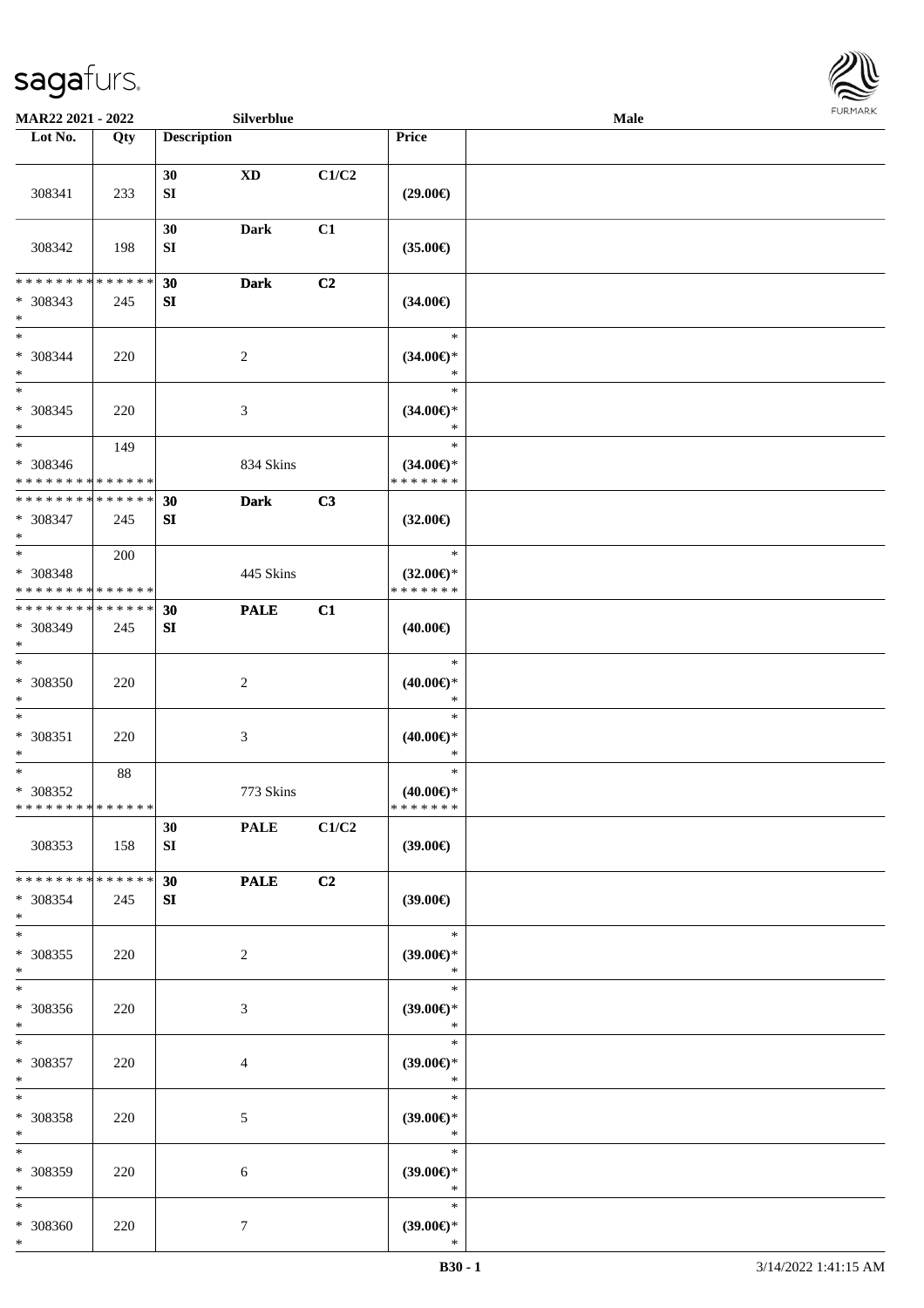

| MAR22 2021 - 2022                                                   |     |                        | Silverblue       |    |                                                | FURMARK<br>Male |  |  |
|---------------------------------------------------------------------|-----|------------------------|------------------|----|------------------------------------------------|-----------------|--|--|
| Lot No.                                                             | Qty | <b>Description</b>     |                  |    | Price                                          |                 |  |  |
| $\ast$<br>* 308361<br>$\ast$                                        | 220 | 30<br>SI               | <b>PALE</b>      | C2 | $\ast$<br>$(39.00\epsilon)$ *<br>$\ast$        |                 |  |  |
| $\overline{\phantom{0}}$<br>$* 308362$<br>$\ast$                    | 220 |                        | $\overline{9}$   |    | $\ast$<br>$(39.00\in)^\ast$<br>$\ast$          |                 |  |  |
| $\overline{\phantom{0}}$<br>* 308363<br>$\ast$                      | 220 |                        | $10\,$           |    | $\ast$<br>$(39.00\in)^\ast$<br>$\ast$          |                 |  |  |
| $\ast$<br>$* 308364$<br>$\ast$                                      | 220 |                        | $11\,$           |    | $\ast$<br>$(39.00\epsilon)$ *<br>$\ast$        |                 |  |  |
| $\ast$<br>$* 308365$<br>$\ast$                                      | 220 |                        | 12               |    | $\ast$<br>$(39.00\epsilon)$ *<br>$\ast$        |                 |  |  |
| $\overline{\phantom{a}^*}$<br>* 308366<br>$\ast$                    | 220 |                        | 13               |    | $\ast$<br>(39.00)<br>$\ast$                    |                 |  |  |
| $\ast$<br>* 308367<br>$\ast$                                        | 220 |                        | 14               |    | $\ast$<br>(39.00)<br>$\ast$                    |                 |  |  |
| $_{\ast}^{-}$<br>* 308368<br>$\ast$                                 | 220 |                        | 15               |    | $\ast$<br>$(39.00\epsilon)$ *<br>$\ast$        |                 |  |  |
| $_{\ast}$<br>* 308369<br>$\ast$                                     | 220 |                        | $16\,$           |    | $\ast$<br>(39.00)<br>$\ast$                    |                 |  |  |
| $\ast$<br>$* 308370$<br>$\ast$                                      | 220 |                        | 17               |    | $\ast$<br>(39.00)<br>$\ast$                    |                 |  |  |
| $\overline{\phantom{0}}$<br>* 308371<br>* * * * * * * * * * * * * * | 121 |                        | 3886 Skins       |    | $\ast$<br>$(39.00\epsilon)$ *<br>* * * * * * * |                 |  |  |
| * * * * * * * * * * * * * *<br>* 308372<br>$\ast$                   | 245 | 30<br>${\bf S}{\bf I}$ | <b>PALE</b>      | C2 | (39.00)                                        |                 |  |  |
| $\ast$<br>* 308373<br>* * * * * * * * * * * * * *                   | 225 |                        | 470 Skins        |    | $\ast$<br>(39.00)<br>* * * * * * *             |                 |  |  |
| * * * * * * * * * * * * * *<br>* 308374<br>$\ast$                   | 245 | 30<br>SI               | <b>PALE</b>      | C3 | $(37.00\epsilon)$                              |                 |  |  |
| $\overline{\phantom{a}^*}$<br>$* 308375$<br>$\ast$                  | 220 |                        | $\sqrt{2}$       |    | $\ast$<br>$(37.00\epsilon)$ *<br>$\ast$        |                 |  |  |
| $\ast$<br>$* 308376$<br>$\ast$                                      | 220 |                        | $\mathfrak{Z}$   |    | $\ast$<br>$(37.00\epsilon)$ *<br>$\ast$        |                 |  |  |
| $\ast$<br>* 308377<br>$\ast$                                        | 220 |                        | 4                |    | $\ast$<br>$(37.00\epsilon)$ *<br>$\ast$        |                 |  |  |
| $\ast$<br>* 308378<br>$\ast$                                        | 220 |                        | 5                |    | $\ast$<br>$(37.00\epsilon)$ *<br>$\ast$        |                 |  |  |
| $\ast$<br>* 308379<br>$\ast$                                        | 220 |                        | 6                |    | $\ast$<br>$(37.00\epsilon)$ *<br>$\ast$        |                 |  |  |
| $\ast$<br>* 308380<br>$\ast$                                        | 220 |                        | $\boldsymbol{7}$ |    | $\ast$<br>$(37.00\in)^\ast$<br>$\ast$          |                 |  |  |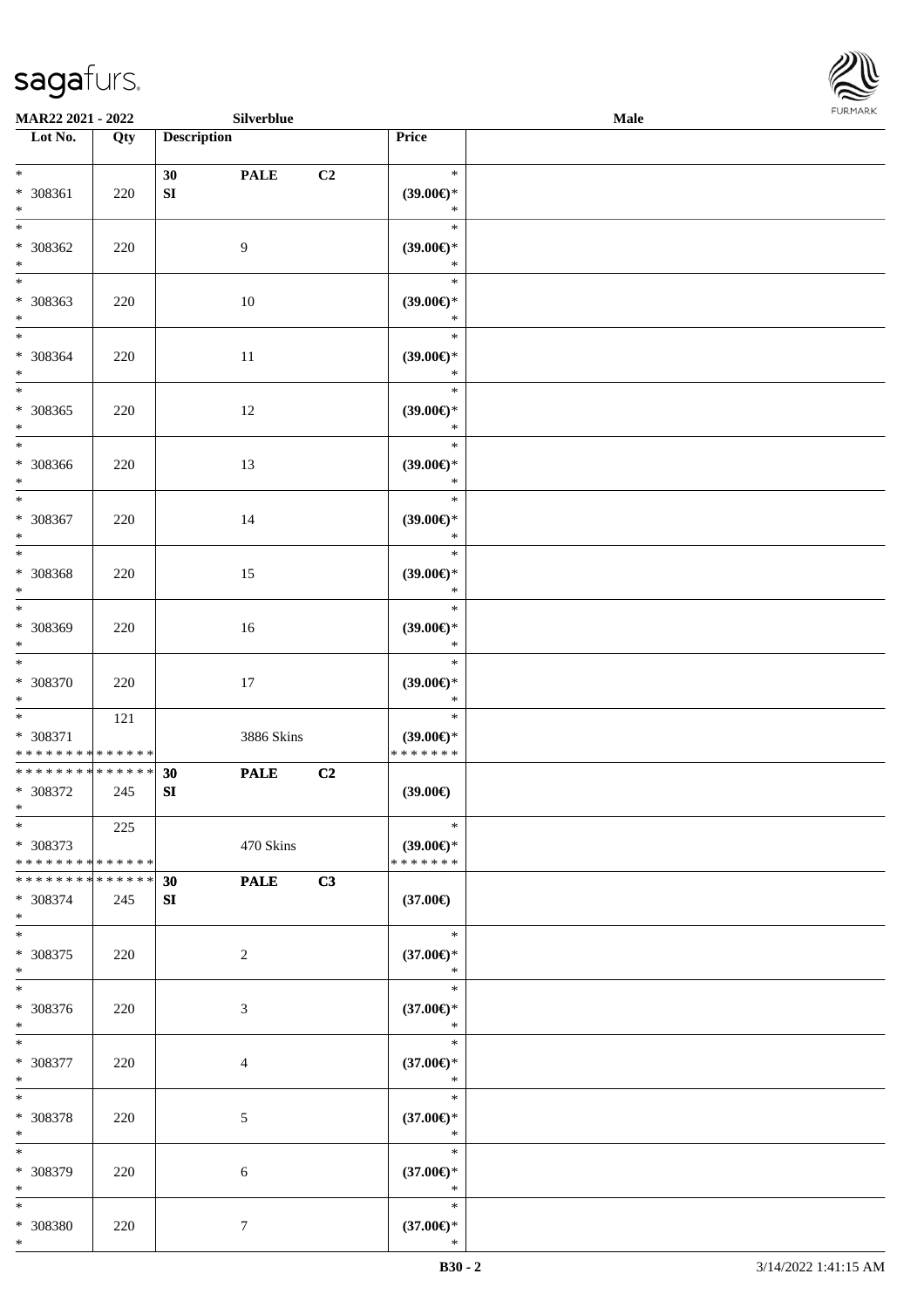

| MAR22 2021 - 2022                                                     |     |                        | Silverblue                 |       |                                                | Male |  |
|-----------------------------------------------------------------------|-----|------------------------|----------------------------|-------|------------------------------------------------|------|--|
| Lot No.                                                               | Qty | <b>Description</b>     |                            |       | Price                                          |      |  |
| $\ast$<br>* 308381<br>$\ast$                                          | 220 | 30<br>SI               | <b>PALE</b>                | C3    | $\ast$<br>$(37.00\epsilon)$ *<br>$\ast$        |      |  |
| $\ast$<br>* 308382<br>$\ast$                                          | 220 |                        | 9                          |       | $\ast$<br>$(37.00\epsilon)$ *<br>*             |      |  |
| $\overline{\phantom{a}^*}$<br>* 308383<br>* * * * * * * * * * * * * * | 168 |                        | 2173 Skins                 |       | $\ast$<br>$(37.00\epsilon)$ *<br>* * * * * * * |      |  |
| 308384                                                                | 245 | 30<br>${\bf S}{\bf I}$ | $\bold{XP}$                | C1    | $(41.00\epsilon)$                              |      |  |
| * * * * * * * * * * * * * *<br>* 308385<br>$\ast$                     | 245 | 30<br>SI               | $\mathbf{X}\mathbf{P}$     | C2    | $(41.00\epsilon)$                              |      |  |
| $\ast$<br>$\,^*$ 308386<br>$\ast$                                     | 220 |                        | 2                          |       | $\ast$<br>$(41.00\epsilon)$ *<br>$\ast$        |      |  |
| $\ast$<br>$* 308387$<br>$\ast$                                        | 220 |                        | 3                          |       | $\ast$<br>$(41.00\epsilon)$ *<br>$\ast$        |      |  |
| $\ast$<br>* 308388<br>* * * * * * * * * * * * * *                     | 219 |                        | 904 Skins                  |       | $\ast$<br>$(41.00\epsilon)$ *<br>* * * * * * * |      |  |
| 308389                                                                | 146 | 30<br>SI               | 2XP                        | C1    | $(41.00\epsilon)$                              |      |  |
| ******** <mark>*****</mark> *<br>* 308390<br>$\ast$                   | 245 | 30<br>SI               | 2XP                        | C1/C2 | $(40.00\epsilon)$                              |      |  |
| $\ast$<br>* 308391<br>* * * * * * * * * * * * * *                     | 34  |                        | 279 Skins                  |       | $\ast$<br>$(40.00\epsilon)$ *<br>* * * * * * * |      |  |
| ******** <mark>******</mark><br>* 308392<br>$*$                       | 245 | 30<br>SI               | 2XP                        | C2    | $(40.00\epsilon)$                              |      |  |
| $\ast$<br>* 308393<br>$\ast$                                          | 220 |                        | $\overline{c}$             |       | $\ast$<br>$(40.00\epsilon)$ *<br>$\ast$        |      |  |
| $\ast$<br>* 308394<br>* * * * * * * * * * * * * *                     | 215 |                        | 680 Skins                  |       | $\ast$<br>$(40.00\epsilon)$ *<br>* * * * * * * |      |  |
| * * * * * * * * * * * * * *<br>* 308395<br>$\ast$                     | 245 | 30<br>SI               | 2XP                        | C3    | $(38.00\epsilon)$                              |      |  |
| $\ast$<br>* 308396<br>* * * * * * * * * * * * * *                     | 128 |                        | 373 Skins                  |       | $\ast$<br>$(38.00\epsilon)$ *<br>* * * * * * * |      |  |
| * * * * * * * * * * * * * *<br>* 308397<br>$\ast$                     | 246 | 30<br>SI               | <b>Dark</b><br><b>LNAP</b> | C1/C2 | $(29.50\epsilon)$                              |      |  |
| $\ast$<br>* 308398<br>* * * * * * * * * * * * * *                     | 219 |                        | 465 Skins                  |       | $\ast$<br>$(29.50\epsilon)$ *<br>* * * * * * * |      |  |
| 308399                                                                | 254 | 30<br>SI               | Dark<br><b>LNAP</b>        | C3    | $(28.00\epsilon)$                              |      |  |
| * * * * * * * * * * * * * *<br>* 308400<br>$\ast$                     | 245 | 30<br>SI               | <b>PALE</b><br><b>LNAP</b> | C1/C2 | $(34.00\epsilon)$                              |      |  |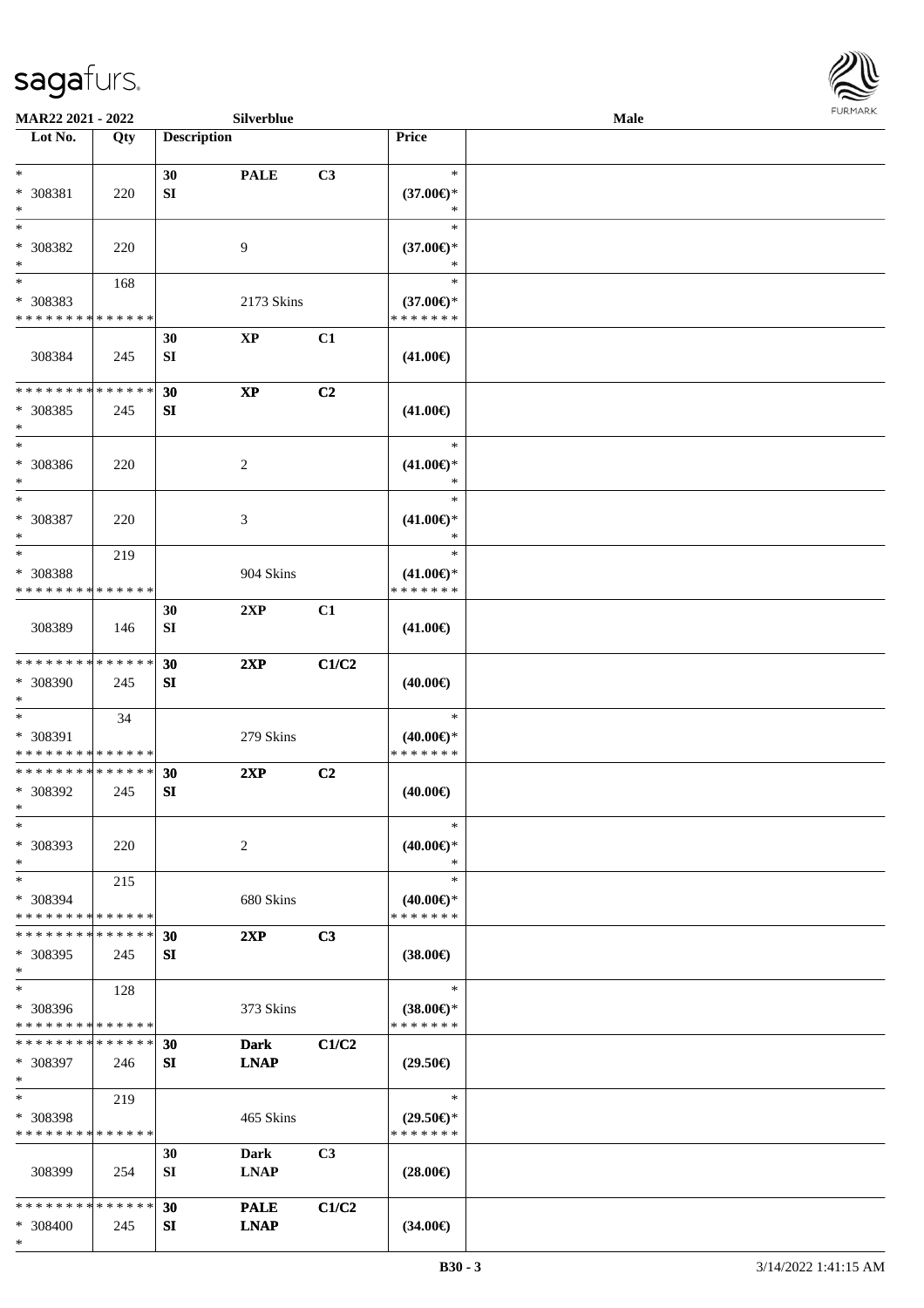

| MAR22 2021 - 2022             |     |                       | Silverblue                         |                |                               | Male |  |
|-------------------------------|-----|-----------------------|------------------------------------|----------------|-------------------------------|------|--|
| Lot No.                       | Qty | <b>Description</b>    |                                    |                | Price                         |      |  |
|                               |     |                       |                                    |                |                               |      |  |
| $*$                           |     | 30                    | <b>PALE</b>                        | C1/C2          | $\ast$                        |      |  |
| * 308401                      | 220 | SI                    | <b>LNAP</b>                        |                | $(34.00\epsilon)$ *           |      |  |
| $\ast$                        |     |                       |                                    |                | $\ast$                        |      |  |
| $*$                           |     |                       |                                    |                | $\ast$                        |      |  |
| * 308402                      | 220 |                       | 3                                  |                | $(34.00\epsilon)$ *           |      |  |
| $\ast$                        |     |                       |                                    |                | $\ast$                        |      |  |
| $\overline{\phantom{0}}$      |     |                       |                                    |                | $\ast$                        |      |  |
| $* 308403$                    | 220 |                       | $\overline{4}$                     |                | $(34.00\epsilon)$ *           |      |  |
| $*$                           |     |                       |                                    |                | $\ast$                        |      |  |
| $\ast$                        | 73  |                       |                                    |                | $\ast$                        |      |  |
| * 308404                      |     |                       | 978 Skins                          |                | $(34.00\epsilon)$ *           |      |  |
| * * * * * * * * * * * * * *   |     |                       |                                    |                | * * * * * * *                 |      |  |
|                               |     | 30                    | <b>PALE</b>                        | C1/C2          |                               |      |  |
| 308405                        | 245 | SI                    | <b>LNAP</b>                        |                | $(34.00\epsilon)$             |      |  |
|                               |     |                       |                                    |                |                               |      |  |
| * * * * * * * * * * * * * *   |     | 30                    | <b>PALE</b>                        | C3             |                               |      |  |
| * 308406                      | 245 | SI                    | <b>LNAP</b>                        |                | $(32.00\epsilon)$             |      |  |
| $\ast$                        |     |                       |                                    |                |                               |      |  |
| $\ast$                        |     |                       |                                    |                | $\ast$                        |      |  |
| * 308407                      | 220 |                       | 2                                  |                | $(32.00\epsilon)$ *           |      |  |
| $\ast$                        |     |                       |                                    |                | $\ast$                        |      |  |
| $\ast$                        |     |                       |                                    |                | $\ast$                        |      |  |
| * 308408                      | 220 |                       | 3                                  |                | $(32.00\epsilon)$ *           |      |  |
| $\ast$                        |     |                       |                                    |                | $\ast$                        |      |  |
| $\ast$                        | 58  |                       |                                    |                | $\ast$                        |      |  |
| * 308409                      |     |                       | 743 Skins                          |                | $(32.00\epsilon)$ *           |      |  |
| * * * * * * * * * * * * * *   |     |                       |                                    |                | * * * * * * *                 |      |  |
|                               |     | 30                    | $\mathbf{X}\mathbf{P}$             | C <sub>3</sub> |                               |      |  |
| 308410                        | 198 | ${\bf S}{\bf I}$      | <b>LNAP</b>                        |                | $(34.00\epsilon)$             |      |  |
|                               |     |                       |                                    |                |                               |      |  |
| * * * * * * * * * * * * * *   |     | 30                    | XP/2XP                             | C2             |                               |      |  |
| * 308411                      | 245 | $\mathbf{I}$          | <b>SPAR</b>                        |                | $(34.00\epsilon)$             |      |  |
| $*$<br>$\ast$                 |     |                       |                                    |                | $\ast$                        |      |  |
|                               |     |                       |                                    |                |                               |      |  |
| * 308412<br>$*$               | 220 |                       | 2                                  |                | $(34.00\epsilon)$ *<br>$\ast$ |      |  |
| $*$                           |     |                       |                                    |                | $\ast$                        |      |  |
| * 308413                      | 220 |                       | 3                                  |                | $(34.00\epsilon)$ *           |      |  |
| $\ast$                        |     |                       |                                    |                | $\ast$                        |      |  |
| $*$                           |     |                       |                                    |                | $\ast$                        |      |  |
| * 308414                      | 220 |                       | 4                                  |                | $(34.00\epsilon)$ *           |      |  |
| $*$                           |     |                       |                                    |                | $\ast$                        |      |  |
| $\ast$                        |     |                       |                                    |                | $\ast$                        |      |  |
| * 308415                      | 220 |                       | 5                                  |                | $(34.00\epsilon)$ *           |      |  |
| $*$                           |     |                       |                                    |                | $\ast$                        |      |  |
| $\ast$                        | 225 |                       |                                    |                | $\ast$                        |      |  |
| * 308416                      |     |                       | 1350 Skins                         |                | $(34.00\epsilon)$ *           |      |  |
| * * * * * * * * * * * * * *   |     |                       |                                    |                | * * * * * * *                 |      |  |
| * * * * * * * * * * * * * * * |     | 30                    | XP/2XP                             | C <sub>2</sub> |                               |      |  |
| * 308417                      | 225 | IB                    | WB1                                |                | $(34.00\epsilon)$             |      |  |
| $*$                           |     |                       |                                    |                |                               |      |  |
| $*$                           | 54  |                       |                                    |                | $\ast$                        |      |  |
| * 308418                      |     |                       | 279 Skins                          |                | $(34.00\epsilon)$ *           |      |  |
| * * * * * * * * * * * * * *   |     |                       |                                    |                | * * * * * * *                 |      |  |
|                               |     | 30                    | ALL                                | C <sub>2</sub> |                               |      |  |
| 308419                        | 183 | $\mathbf{I}$ <b>B</b> | WB <sub>2</sub>                    |                | 27.00€                        |      |  |
|                               |     |                       |                                    |                |                               |      |  |
| * * * * * * * * * * * * * *   |     | 30                    | $\boldsymbol{\text{XD}/\text{DK}}$ | C <sub>2</sub> |                               |      |  |
| * 308420                      | 245 | $\mathbf{I}$          | <b>CHIP</b>                        |                | $(28.00\epsilon)$             |      |  |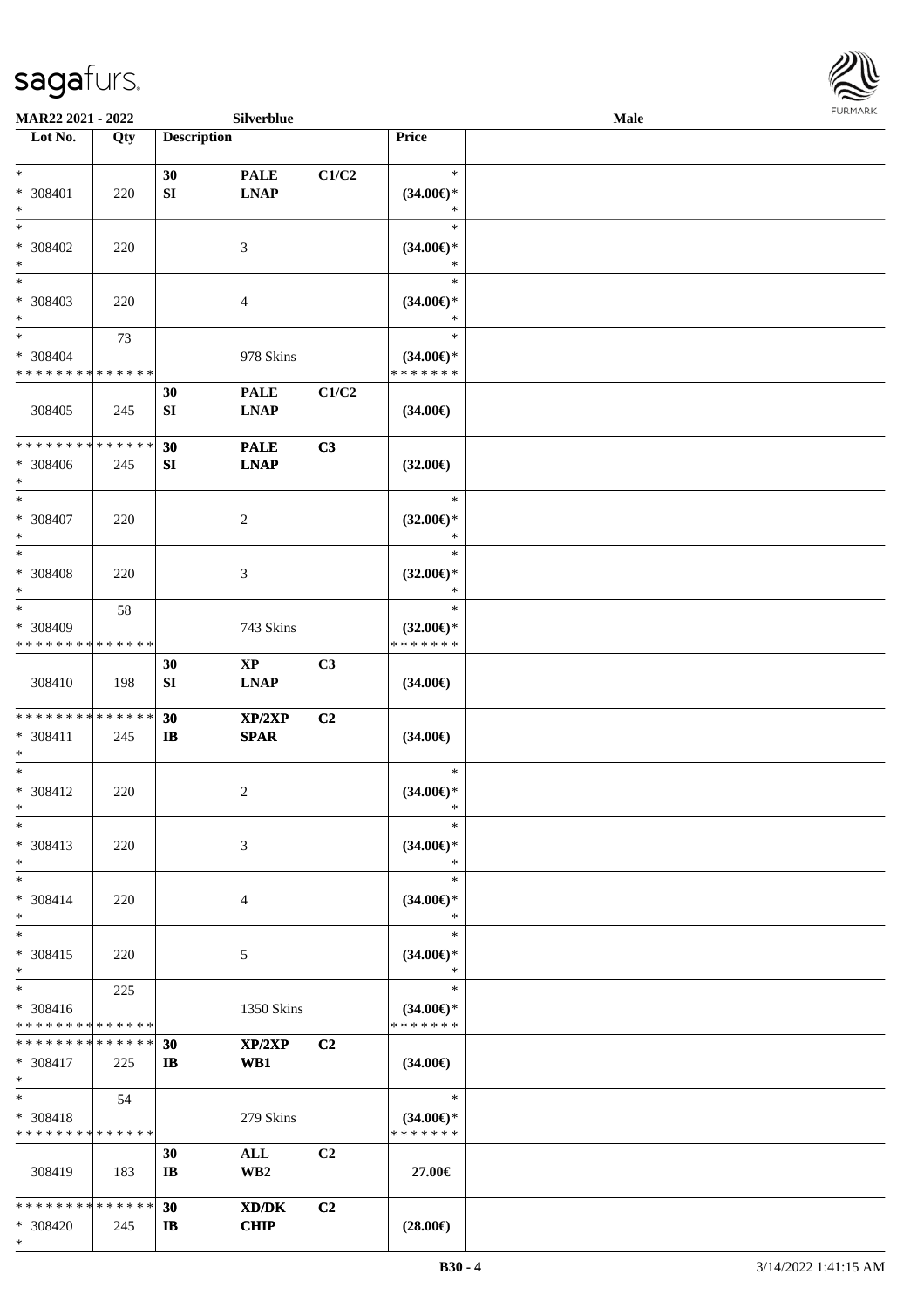

| MAR22 2021 - 2022                       |     |                        | Silverblue                          |                |                                      | <b>Male</b> |  |
|-----------------------------------------|-----|------------------------|-------------------------------------|----------------|--------------------------------------|-------------|--|
| Lot No.                                 | Qty | <b>Description</b>     |                                     |                | Price                                |             |  |
|                                         |     |                        |                                     |                |                                      |             |  |
| $*$                                     | 148 | 30                     | $\bold{X}\bold{D}/\bold{D}\bold{K}$ | C2             | $\ast$                               |             |  |
| * 308421<br>* * * * * * * * * * * * * * |     | $\mathbf{I}$ <b>B</b>  | <b>CHIP</b>                         |                | $(28.00\epsilon)$ *<br>* * * * * * * |             |  |
| * * * * * * * * * * * * * *             |     | 30                     | XP/2XP                              | C2             |                                      |             |  |
| * 308422                                | 245 | IB                     | <b>CHIP</b>                         |                | $(36.00\epsilon)$                    |             |  |
| $\ast$                                  |     |                        |                                     |                |                                      |             |  |
| $*$                                     |     |                        |                                     |                | $\ast$                               |             |  |
| * 308423                                | 220 |                        | 2                                   |                | $(36.00\epsilon)$ *                  |             |  |
| $*$                                     |     |                        |                                     |                | $\ast$                               |             |  |
| $*$                                     |     |                        |                                     |                | $\ast$                               |             |  |
| $* 308424$                              | 220 |                        | $\mathfrak{Z}$                      |                | $(36.00\epsilon)$ *                  |             |  |
| $\ast$<br>$*$                           |     |                        |                                     |                | $\ast$<br>$\ast$                     |             |  |
|                                         |     |                        |                                     |                |                                      |             |  |
| * 308425<br>$\ast$                      | 220 |                        | $\overline{4}$                      |                | $(36.00\epsilon)$ *<br>$\ast$        |             |  |
| $\ast$                                  | 114 |                        |                                     |                | $\ast$                               |             |  |
| * 308426                                |     |                        | 1019 Skins                          |                | $(36.00\epsilon)$ *                  |             |  |
| * * * * * * * * * * * * * *             |     |                        |                                     |                | * * * * * * *                        |             |  |
|                                         |     | 30                     | XD/DK                               | C <sub>2</sub> |                                      |             |  |
| 308427                                  | 224 | $\mathbf{I}\mathbf{B}$ | <b>CHIP</b>                         | <b>LNAP</b>    | $(32.00\epsilon)$                    |             |  |
|                                         |     |                        |                                     |                |                                      |             |  |
|                                         |     | 30                     | XP/2XP                              | C <sub>2</sub> |                                      |             |  |
| 308428                                  | 164 | $\mathbf{I}\mathbf{B}$ | <b>CHIP</b>                         | <b>LNAP</b>    | $(32.00\epsilon)$                    |             |  |
|                                         |     | 30                     | XP/2XP                              | C <sub>2</sub> |                                      |             |  |
| 308429                                  | 109 | $\mathbf{I}\mathbf{B}$ | <b>CHIP</b>                         | <b>LNAP</b>    | $(32.00\epsilon)$                    |             |  |
|                                         |     |                        |                                     |                |                                      |             |  |
| * * * * * * * * * * * * * *             |     | 30                     | <b>XD</b>                           | C1/C2          |                                      |             |  |
| * 308430                                | 225 | <b>SAGA</b>            |                                     |                | 32.00€                               |             |  |
| $*$                                     |     |                        |                                     |                |                                      |             |  |
| $*$                                     | 86  |                        |                                     |                | $\ast$                               |             |  |
| * 308431<br>* * * * * * * * * * * * * * |     |                        | 311 Skins                           |                | 32.00€*<br>* * * * * * *             |             |  |
| * * * * * * * * * * * * * *             |     | 30                     | <b>Dark</b>                         | C1             |                                      |             |  |
| * 308432                                | 225 | <b>SAGA</b>            |                                     |                | 43.00€                               |             |  |
| $*$                                     |     |                        |                                     |                |                                      |             |  |
| $*$                                     | 71  |                        |                                     |                | $\ast$                               |             |  |
| $*308433$                               |     |                        | 296 Skins                           |                | 43.00€*                              |             |  |
| * * * * * * * * * * * * * * *           |     |                        |                                     |                | * * * * * * *                        |             |  |
| * * * * * * * * * * * * * * *           |     | 30                     | <b>Dark</b>                         | C2             |                                      |             |  |
| * 308434                                | 225 | <b>SAGA</b>            |                                     |                | 43.00€                               |             |  |
| $*$ $-$<br>$*$                          |     |                        |                                     |                | $\ast$                               |             |  |
| * 308435                                | 200 |                        | 2                                   |                | 43.00€*                              |             |  |
| $*$                                     |     |                        |                                     |                | $\ast$                               |             |  |
| $*$                                     |     |                        |                                     |                | $\ast$                               |             |  |
| * 308436                                | 200 |                        | 3                                   |                | 43.00€*                              |             |  |
| $*$ $*$                                 |     |                        |                                     |                | $\ddot{x}$                           |             |  |
| $*$ and $*$                             |     |                        |                                     |                | $\Box$<br>$\ast$                     |             |  |
| * 308437                                | 200 |                        | 4                                   |                | 44.00€*                              |             |  |
| $*$ $*$                                 |     |                        |                                     |                | $\ast$                               |             |  |
| $*$ $*$                                 |     |                        |                                     |                | $\ast$                               |             |  |
| * 308438<br>$*$ $*$                     | 200 |                        | 5                                   |                | 44.00€*<br>$\ast$                    |             |  |
| $*$ and $*$                             | 173 |                        |                                     |                | $\ast$                               |             |  |
| * 308439                                |     |                        | 1198 Skins                          |                | 44.00€*                              |             |  |
| * * * * * * * * * * * * * *             |     |                        |                                     |                | * * * * * * *                        |             |  |
| * * * * * * * * * * * * * * *           |     | 30                     | <b>Dark</b>                         | C3             |                                      |             |  |
| * 308440                                | 225 | <b>SAGA</b>            |                                     |                | 35.00€                               |             |  |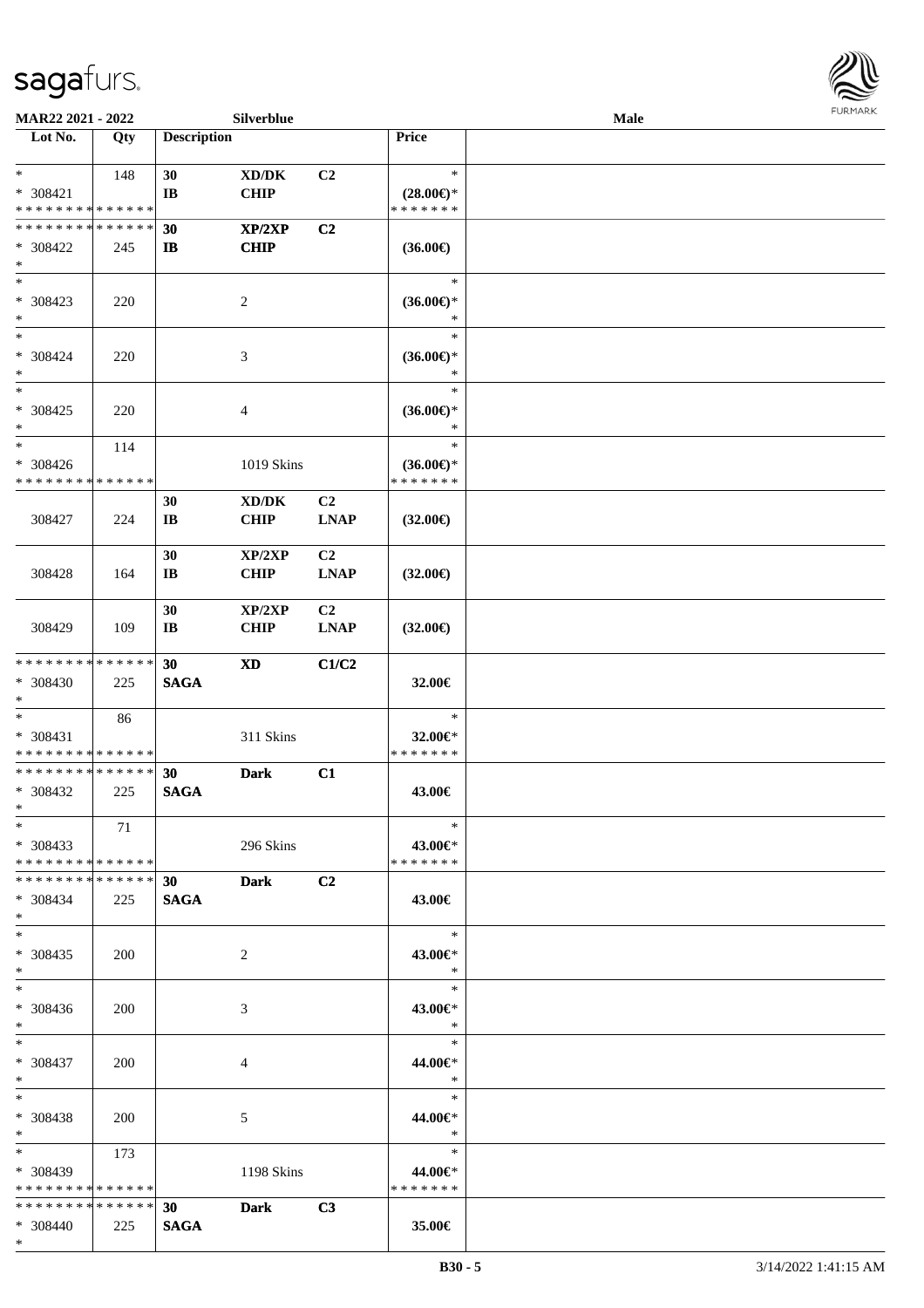

| MAR22 2021 - 2022                                              |     |                    | Silverblue     |       |                                                | Male | <b>FURMARK</b> |
|----------------------------------------------------------------|-----|--------------------|----------------|-------|------------------------------------------------|------|----------------|
| Lot No.                                                        | Qty | <b>Description</b> |                |       | Price                                          |      |                |
| $*$<br>* 308441<br>$*$                                         | 200 | 30<br><b>SAGA</b>  | <b>Dark</b>    | C3    | $\ast$<br>35.00€*<br>$\ast$                    |      |                |
| * 308442<br>* * * * * * * * <mark>* * * * * * *</mark>         | 143 |                    | 568 Skins      |       | $\ast$<br>35.00€*<br>* * * * * * *             |      |                |
| * * * * * * * * * * * * * *<br>* 308443<br>$*$                 | 225 | 30<br><b>SAGA</b>  | <b>PALE</b>    | C1    | $(42.00\epsilon)$                              |      |                |
| $*$ $-$<br>* 308444<br>$*$                                     | 200 |                    | $\overline{c}$ |       | $\ast$<br>$(42.00\epsilon)$ *<br>$\ast$        |      |                |
| $*$ $-$<br>* 308445<br>$*$                                     | 200 |                    | 3              |       | $\ast$<br>$(42.00\epsilon)$ *<br>$\ast$        |      |                |
| $*$ $-$<br>* 308446<br>$*$                                     | 200 |                    | $\overline{4}$ |       | $\ast$<br>$(42.00\epsilon)$ *<br>$\ast$        |      |                |
| $*$<br>* 308447<br>$*$                                         | 200 |                    | 5              |       | $\ast$<br>$(42.00\epsilon)$ *<br>$\ast$        |      |                |
| * 308448<br>$*$                                                | 200 |                    | 6              |       | $\ast$<br>$(42.00\epsilon)$ *<br>$\ast$        |      |                |
| $\overline{\ast}$<br>* 308449<br>$*$                           | 200 |                    | $\tau$         |       | $\ast$<br>$(42.00\epsilon)$ *<br>$\ast$        |      |                |
| $\ast$<br>* 308450<br>$*$                                      | 200 |                    | $8\,$          |       | $\ast$<br>$(42.00\epsilon)$ *<br>$\ast$        |      |                |
| $*$<br>* 308451<br>$*$                                         | 200 |                    | 9              |       | $\ast$<br>$(42.00\epsilon)$ *<br>$\ast$        |      |                |
| $*$<br>* 308452<br>$\ast$                                      | 220 |                    | $10\,$         |       | $\ast$<br>$(42.00\epsilon)$ *<br>$\ast$        |      |                |
| $*$<br>* 308453<br>* * * * * * * * <mark>* * * * * * *</mark>  | 101 |                    | 2146 Skins     |       | $\ast$<br>$(42.00\epsilon)$ *<br>* * * * * * * |      |                |
| * * * * * * * * * * * * * * *<br>* 308454<br>$*$               | 210 | 30<br><b>SAGA</b>  | <b>PALE</b>    | C1/C2 | 41.00€                                         |      |                |
| $*$<br>$* 308455$<br>$*$                                       | 210 |                    | 2              |       | $\ast$<br>41.00€*<br>$\ast$                    |      |                |
| $*$<br>* 308456<br>* * * * * * * * * * * * * * *               | 93  |                    | 513 Skins      |       | $\ast$<br>41.00€*<br>* * * * * * *             |      |                |
| * * * * * * * * <mark>* * * * * *</mark><br>* 308457<br>$\ast$ | 225 | 30<br><b>SAGA</b>  | <b>PALE</b>    | C2    | $(41.00\epsilon)$                              |      |                |
| $*$<br>* 308458<br>$*$                                         | 200 |                    | 2              |       | $\ast$<br>41.00€*<br>$\ast$                    |      |                |
| $*$<br>* 308459<br>$\ast$                                      | 200 |                    | 3              |       | $\ast$<br>41.00€*<br>$\ast$                    |      |                |
| $*$<br>* 308460<br>$*$                                         | 200 |                    | 4              |       | $\ast$<br>41.00€*<br>$\ast$                    |      |                |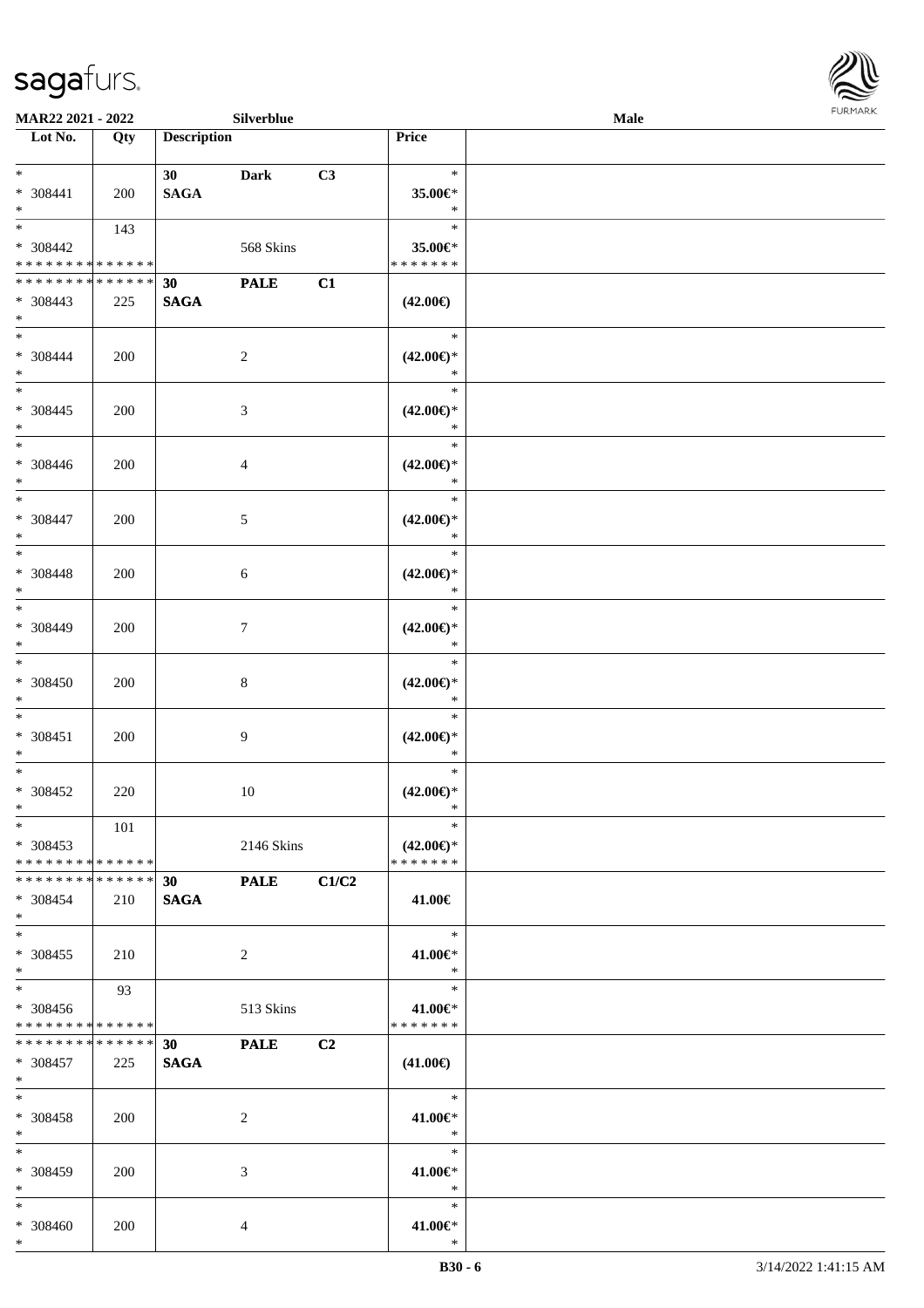

| Silverblue<br>MAR22 2021 - 2022          |     |                    |                 |    |                                                             | <b>FURMARK</b><br>Male |  |  |
|------------------------------------------|-----|--------------------|-----------------|----|-------------------------------------------------------------|------------------------|--|--|
| $\overline{\phantom{1}}$ Lot No.         | Qty | <b>Description</b> |                 |    | Price                                                       |                        |  |  |
| $*$ $\overline{\phantom{1}}$             |     |                    | <b>30</b> PALE  | C2 | $\ast$                                                      |                        |  |  |
| $* 308461$                               | 200 | <b>SAGA</b>        |                 |    | 41.00€*                                                     |                        |  |  |
| $\ast$<br>$\overline{\phantom{0}}$       |     |                    |                 |    | $\ast$<br>$\ast$                                            |                        |  |  |
| $* 308462$                               | 200 |                    | 6               |    | 41.00€*                                                     |                        |  |  |
| $\ast$                                   |     |                    |                 |    | $\ast$                                                      |                        |  |  |
| $\overline{\phantom{0}}$                 |     |                    |                 |    | $\ast$                                                      |                        |  |  |
| $* 308463$<br>$*$                        | 200 |                    | $7\phantom{.0}$ |    | 41.00€*<br>$\ast$                                           |                        |  |  |
| $\frac{1}{*}$                            |     |                    |                 |    | $\ast$                                                      |                        |  |  |
| $* 308464$                               | 200 |                    | $\,8\,$         |    | 41.00€*                                                     |                        |  |  |
| $*$<br>$\overline{\phantom{0}}$          |     |                    |                 |    | $\begin{array}{c c}\n\ast \\ \ast \\ \end{array}$<br>$\ast$ |                        |  |  |
| $* 308465$                               | 200 |                    | $\overline{9}$  |    | 41.00€*                                                     |                        |  |  |
| $*$<br>$\overline{\phantom{a}}$          |     |                    |                 |    | $\mathbb{R}^n$<br>$\ast$                                    |                        |  |  |
| $* 308466$                               | 200 |                    | $10\,$          |    | 41.00€*                                                     |                        |  |  |
| $*$                                      |     |                    |                 |    | $\ast$                                                      |                        |  |  |
| $\ast$                                   |     |                    |                 |    | $\ast$                                                      |                        |  |  |
| $* 308467$<br>$*$                        | 200 |                    | 11              |    | 41.00€*<br>$\ast$                                           |                        |  |  |
|                                          |     |                    |                 |    | $\ast$                                                      |                        |  |  |
| $* 308468$<br>$\ast$                     | 200 |                    | 12              |    | 41.00€*<br>$\ast$                                           |                        |  |  |
| $\overline{\phantom{0}}$                 |     |                    |                 |    | $\ast$                                                      |                        |  |  |
| * 308469                                 | 200 |                    | 13              |    | 41.00€*                                                     |                        |  |  |
| $\ast$<br>$\overline{\phantom{a}^*}$     |     |                    |                 |    | $\ast$<br>$\ast$                                            |                        |  |  |
| $* 308470$                               | 200 |                    | 14              |    | 41.00€*                                                     |                        |  |  |
| $\ast$<br>$\overline{\phantom{1}}$       |     |                    |                 |    | $\ast$                                                      |                        |  |  |
| * 308471                                 | 200 |                    | 15              |    | $\ast$<br>41.00€*                                           |                        |  |  |
| $\ast$                                   |     |                    |                 |    | $\ast$                                                      |                        |  |  |
| $\overline{\phantom{0}}$                 |     |                    |                 |    | $\ast$                                                      |                        |  |  |
| $* 308472$<br>$\ast$                     | 200 |                    | 16              |    | 41.00€*<br>$*$                                              |                        |  |  |
| $\ast$                                   |     |                    |                 |    | $\ast$                                                      |                        |  |  |
| * 308473                                 | 200 |                    | 17              |    | 41.00€*<br>$\ast$                                           |                        |  |  |
| $*$<br>$\ast$                            |     |                    |                 |    | $\ast$                                                      |                        |  |  |
| * 308474                                 | 200 |                    | 18              |    | 41.00€*                                                     |                        |  |  |
| $\ast$<br>$_{\ast}$                      |     |                    |                 |    | $\ast$<br>$\ast$                                            |                        |  |  |
| $* 308475$                               | 200 |                    | 19              |    | 41.00€*                                                     |                        |  |  |
| $\ast$                                   |     |                    |                 |    | $\ast$                                                      |                        |  |  |
| $\overline{\phantom{a}^*}$<br>$* 308476$ | 231 |                    | 4056 Skins      |    | $\ast$<br>41.00€*                                           |                        |  |  |
| * * * * * * * * * * * * * *              |     |                    |                 |    | * * * * * * *                                               |                        |  |  |
| * * * * * * * * * * * * * *              |     | 30 <sup>°</sup>    | <b>PALE</b>     | C3 |                                                             |                        |  |  |
| * 308477<br>$\ast$                       | 225 | <b>SAGA</b>        |                 |    | 40.00€                                                      |                        |  |  |
| $\overline{\phantom{1}}$                 |     |                    |                 |    | $\ast$                                                      |                        |  |  |
| * 308478                                 | 200 |                    | $\sqrt{2}$      |    | $40.00 \in$ *                                               |                        |  |  |
| $\ast$<br>$\ast$                         |     |                    |                 |    | $\ast$<br>$\ast$                                            |                        |  |  |
| * 308479                                 | 200 |                    | 3               |    | $(40.00\epsilon)$ *                                         |                        |  |  |
| $\ast$                                   |     |                    |                 |    | $\ast$                                                      |                        |  |  |
| $\ast$<br>* 308480                       | 200 |                    | 4               |    | $\ast$<br>$(40.00\epsilon)$ *                               |                        |  |  |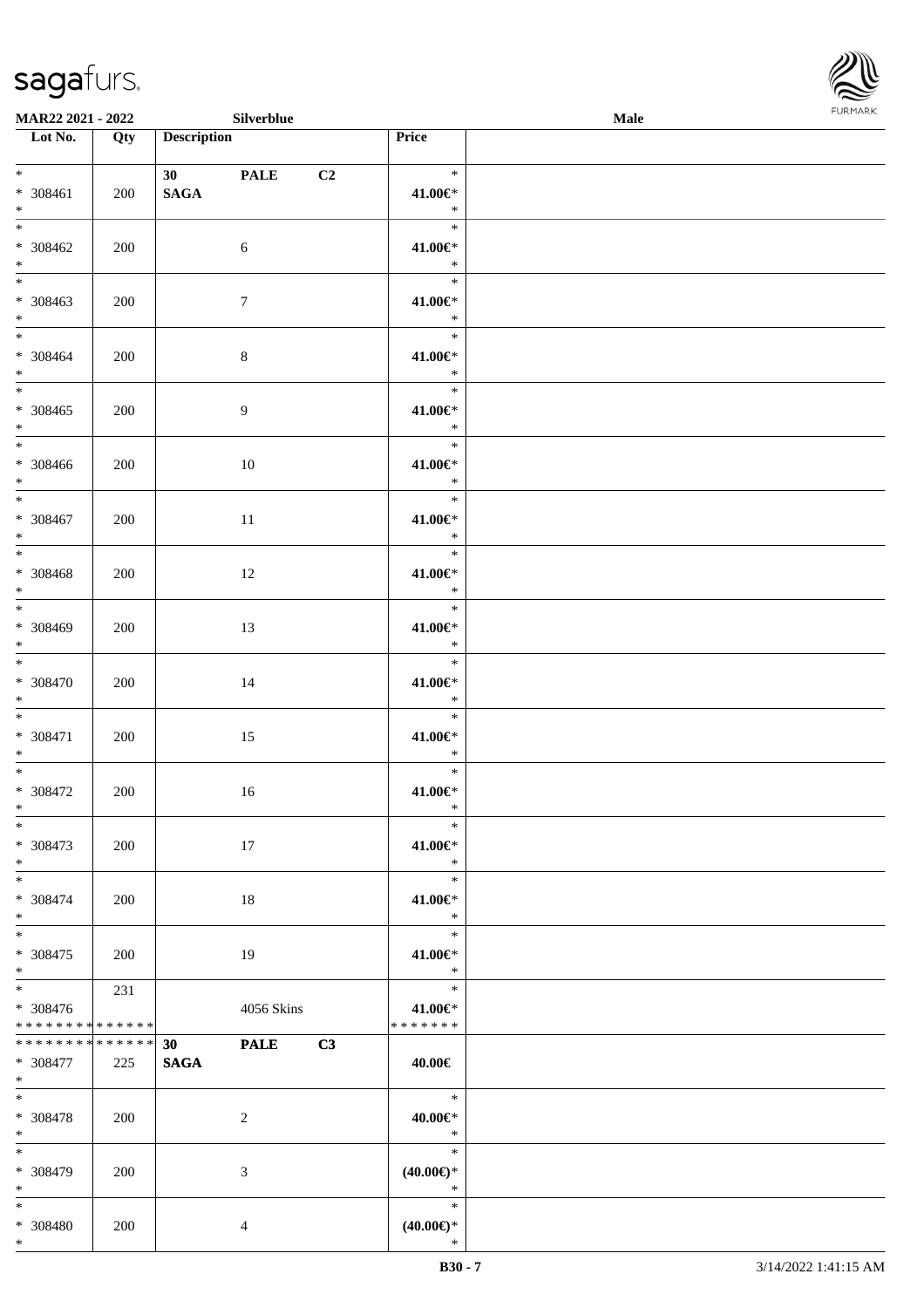

| MAR22 2021 - 2022                                          |     |                                | Silverblue       |       |                                                | Male | FURMARK |
|------------------------------------------------------------|-----|--------------------------------|------------------|-------|------------------------------------------------|------|---------|
| $\overline{\phantom{1}}$ Lot No.                           | Qty | <b>Description</b>             |                  |       | Price                                          |      |         |
| $*$<br>$* 308481$<br>$\ast$                                | 200 | 30<br><b>SAGA</b>              | <b>PALE</b>      | C3    | $\ast$<br>(40.00)<br>$\ast$                    |      |         |
| $\overline{\phantom{0}}$<br>$* 308482$<br>$*$              | 200 |                                | $\sqrt{6}$       |       | $\ast$<br>$(40.00\epsilon)$ *<br>$\ast$        |      |         |
| $\frac{1}{1}$<br>$* 308483$<br>$*$                         | 200 |                                | $\boldsymbol{7}$ |       | $\ast$<br>$(40.00 \in )^*$<br>$\ast$           |      |         |
| $*$<br>* 308484<br>$\ast$<br>$\frac{1}{*}$                 | 200 |                                | $\,8\,$          |       | $\ast$<br>$(40.00\epsilon)$ *<br>$\ast$        |      |         |
| * 308485<br>$\ast$<br>$\overline{\phantom{a}^*}$           | 200 |                                | $\overline{9}$   |       | $\ast$<br>$(40.00\epsilon)$ *<br>$\ast$        |      |         |
| * 308486<br>$\ast$                                         | 200 |                                | 10               |       | $\ast$<br>(40.00)<br>$\ast$                    |      |         |
| $\ast$<br>$* 308487$<br>$\ast$<br>$\overline{\phantom{0}}$ | 200 |                                | 11               |       | $\ast$<br>$(40.00\epsilon)$ *<br>$\ast$        |      |         |
| $* 308488$<br>$\ast$<br>$\overline{\ast}$                  | 200 |                                | 12               |       | $\ast$<br>(40.00)<br>$\ast$                    |      |         |
| $* 308489$<br>$\ast$                                       | 200 |                                | 13               |       | $\ast$<br>(40.00)<br>$\ast$                    |      |         |
| $\ast$<br>$* 308490$<br>$\ast$<br>$\overline{\phantom{a}}$ | 200 |                                | 14               |       | $\ast$<br>(40.00)<br>$\ast$                    |      |         |
| * 308491<br>$\ast$<br>$_{\ast}$                            | 200 |                                | 15               |       | $\ast$<br>$(40.00\epsilon)$ *<br>$\ast$        |      |         |
| $* 308492$<br>$\ast$                                       | 200 |                                | 16               |       | $\ast$<br>$(40.00\epsilon)$ *<br>∗             |      |         |
| $\ast$<br>* 308493<br>$\ast$<br>$\overline{\phantom{a}^*}$ | 200 |                                | 17               |       | $\ast$<br>$(40.00\epsilon)$ *<br>$\ast$        |      |         |
| * 308494<br>* * * * * * * * * * * * * *                    | 53  |                                | 3478 Skins       |       | $\ast$<br>$(40.00\epsilon)$ *<br>* * * * * * * |      |         |
| 308495                                                     | 248 | 30<br><b>SAGA</b>              | <b>PALE</b>      | C3    | $(40.00\epsilon)$                              |      |         |
| * * * * * * * * * * * * * *<br>* 308496<br>$\ast$          | 225 | 30 <sup>°</sup><br><b>SAGA</b> | $\bold{XP}$      | C1/C2 | $(43.00\epsilon)$                              |      |         |
| $\ast$<br>* 308497<br>* * * * * * * * * * * * * *          | 151 |                                | 376 Skins        |       | $\ast$<br>$(43.00\epsilon)$ *<br>* * * * * * * |      |         |
| 308498                                                     | 223 | 30<br><b>SAGA</b>              | <b>XP</b>        | C3    | $(41.00\epsilon)$                              |      |         |
| * * * * * * * * * * * * * *<br>* 308499<br>$\ast$          | 225 | 30<br><b>SAGA</b>              | 2XP              | C1    | $(43.00\epsilon)$                              |      |         |
| $\ast$<br>* 308500<br>* * * * * * * * * * * * * *          | 122 |                                | 347 Skins        |       | $\ast$<br>$(43.00\epsilon)$ *<br>* * * * * * * |      |         |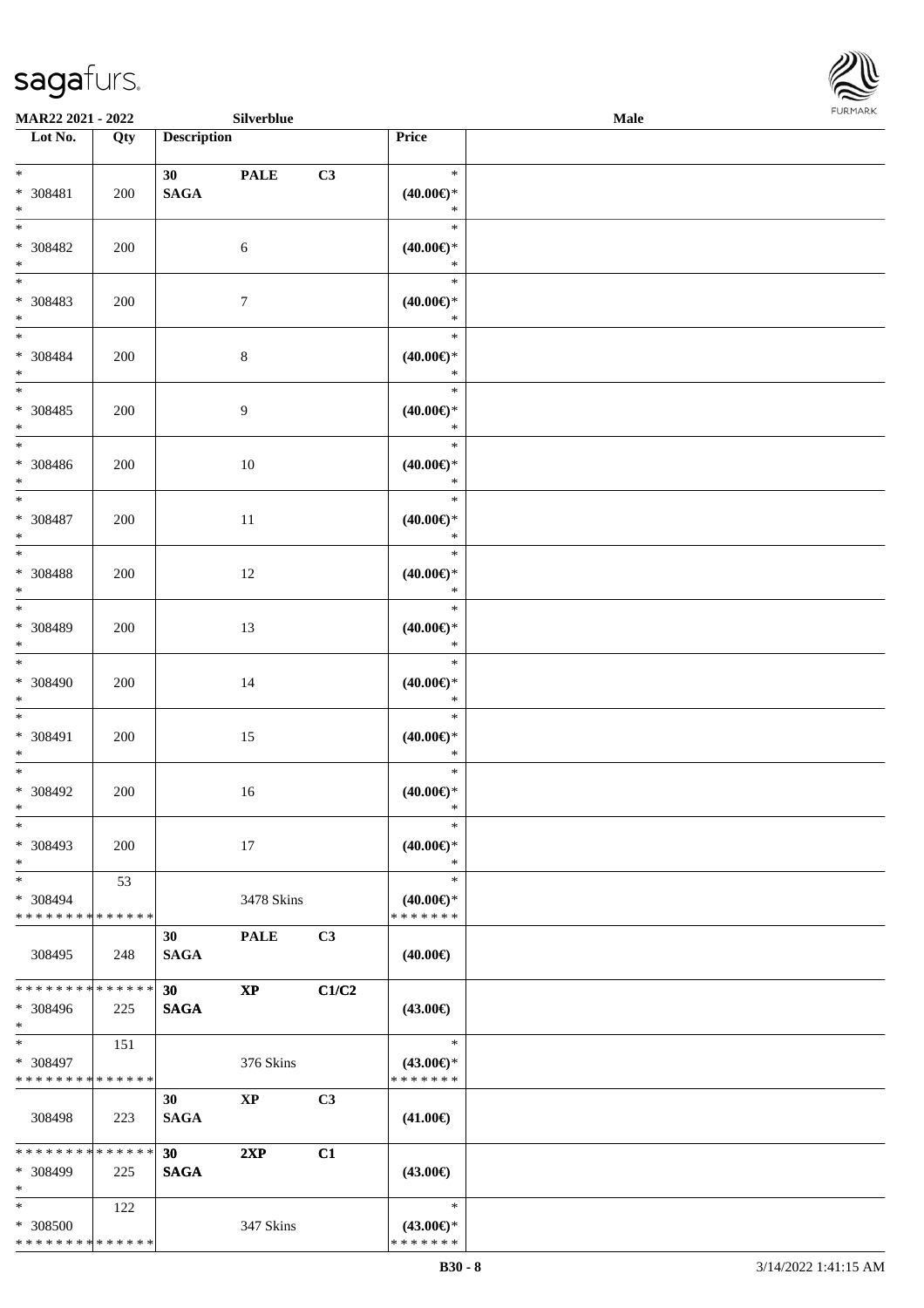

| <b>MAR22 2021 - 2022</b>                                         |     |                    | Silverblue                            |       |                                                | Male |  |
|------------------------------------------------------------------|-----|--------------------|---------------------------------------|-------|------------------------------------------------|------|--|
| Lot No.                                                          | Qty | <b>Description</b> |                                       |       | Price                                          |      |  |
| * * * * * * * * * * * * * * *<br>* 308501<br>$\ast$              | 225 | 30<br><b>SAGA</b>  | 2XP                                   | C2    | $(42.00\epsilon)$                              |      |  |
| $\ast$<br>* 308502<br>$\ast$                                     | 200 |                    | 2                                     |       | $\ast$<br>$(42.00\epsilon)$ *<br>∗             |      |  |
| * 308503<br>$\ast$                                               | 200 |                    | 3                                     |       | $\ast$<br>$(42.00\epsilon)$ *<br>$\ast$        |      |  |
| $\ddot{x}$<br>* 308504<br>$*$                                    | 200 |                    | $\overline{4}$                        |       | $\ast$<br>$(42.00\epsilon)$ *<br>$\ast$        |      |  |
| $\ast$<br>* 308505<br>$\ast$                                     | 200 |                    | 5                                     |       | $\ast$<br>$(42.00\epsilon)$ *<br>$\ast$        |      |  |
| $\ast$<br>* 308506<br>$\ast$                                     | 200 |                    | 6                                     |       | $\ast$<br>$(42.00\epsilon)$ *<br>$\ast$        |      |  |
| $\overline{\ast}$<br>* 308507<br>$\ast$                          | 180 |                    | $\tau$                                |       | $\ast$<br>$(42.00\epsilon)$ *<br>$\ast$        |      |  |
| $\ast$<br>* 308508<br>* * * * * * * * <mark>* * * * * *</mark>   | 50  |                    | 1455 Skins                            |       | $\ast$<br>$(42.00\epsilon)$ *<br>* * * * * * * |      |  |
| * * * * * * * * * * * * * * *<br>* 308509<br>$\ast$              | 225 | 30<br><b>SAGA</b>  | 2XP                                   | C3    | $(41.00\epsilon)$                              |      |  |
| $*$<br>* 308510<br>$\ast$                                        | 200 |                    | 2                                     |       | $\ast$<br>$(41.00\epsilon)$ *<br>$\ast$        |      |  |
| $\ast$<br>* 308511<br>$\ast$                                     | 200 |                    | $\sqrt{3}$                            |       | $\ast$<br>$(41.00\epsilon)$ *<br>$\ast$        |      |  |
| $\ast$<br>* 308512<br>* * * * * * * * <mark>* * * * * *</mark>   | 197 |                    | 822 Skins                             |       | $\ast$<br>$(41.00\epsilon)$ *<br>*******       |      |  |
| 308513                                                           | 169 | 30<br>SAGA         | $\mathbf{X}\mathbf{D}$<br><b>LNAP</b> | C1/C2 | $(27.00\epsilon)$                              |      |  |
| * * * * * * * * <mark>* * * * * * *</mark><br>* 308514<br>$\ast$ | 225 | 30<br><b>SAGA</b>  | <b>Dark</b><br><b>LNAP</b>            | C1/C2 | 32.00€                                         |      |  |
| $\ast$<br>* 308515<br>$\ast$                                     | 200 |                    | 2                                     |       | $\ast$<br>32.00€*<br>$\ast$                    |      |  |
| $\ast$<br>* 308516<br>$*$                                        | 200 |                    | 3                                     |       | $\ast$<br>32.00€*<br>$\ast$                    |      |  |
| $*$ $*$<br>* 308517<br>* * * * * * * * <mark>* * * * * *</mark>  | 52  |                    | 677 Skins                             |       | $\ast$<br>32.00€*<br>*******                   |      |  |
| * * * * * * * * <mark>* * * * * * *</mark><br>* 308518<br>$\ast$ | 225 | 30<br><b>SAGA</b>  | <b>Dark</b><br><b>LNAP</b>            | C3    | $(31.00\epsilon)$                              |      |  |
| $*$ $-$<br>* 308519<br>* * * * * * * * * * * * * * *             | 146 |                    | 371 Skins                             |       | $*$<br>$(31.00\epsilon)$ *<br>* * * * * * *    |      |  |
| * * * * * * * * <mark>* * * * * *</mark> *<br>* 308520           | 223 | 30<br><b>SAGA</b>  | <b>PALE</b><br><b>LNAP</b>            | C1/C2 | $(37.00\epsilon)$                              |      |  |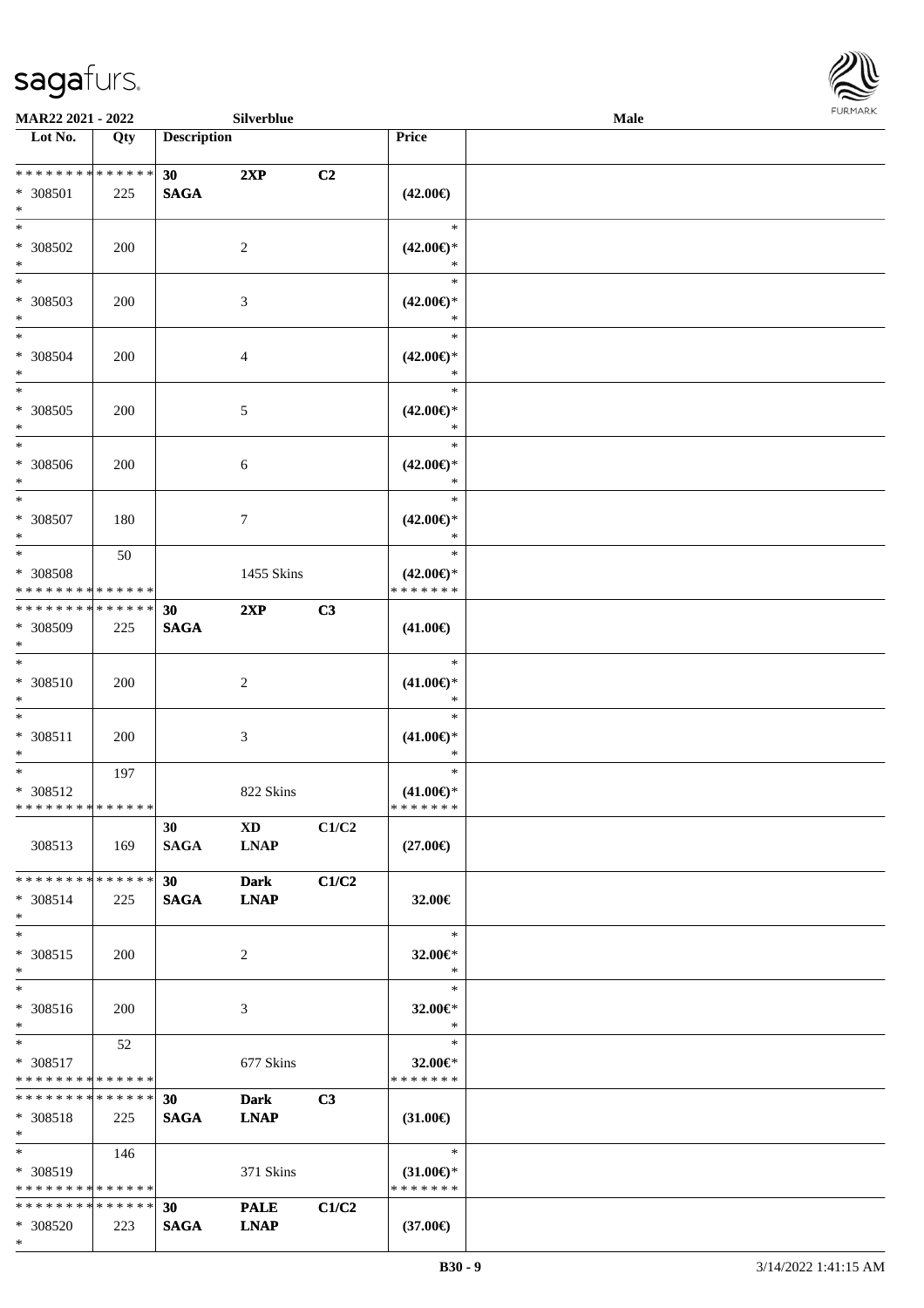

| <b>MAR22 2021 - 2022</b>                 |     |                    | Silverblue             |                |                     | Male |  |
|------------------------------------------|-----|--------------------|------------------------|----------------|---------------------|------|--|
| Lot No.                                  | Qty | <b>Description</b> |                        |                | Price               |      |  |
|                                          |     |                    |                        |                |                     |      |  |
| $*$                                      |     | 30                 | <b>PALE</b>            | C1/C2          | $\ast$              |      |  |
| * 308521                                 | 200 | <b>SAGA</b>        | <b>LNAP</b>            |                | 37.00€*             |      |  |
| $*$                                      |     |                    |                        |                | $\ast$              |      |  |
| $\ast$                                   |     |                    |                        |                | $\ast$              |      |  |
| * 308522                                 | 200 |                    | 3                      |                | 37.00€*             |      |  |
| $*$                                      |     |                    |                        |                | $\ast$              |      |  |
|                                          |     |                    |                        |                | $\ast$              |      |  |
|                                          |     |                    |                        |                |                     |      |  |
| * 308523                                 | 200 |                    | $\overline{4}$         |                | $(37.00\epsilon)$ * |      |  |
| $*$                                      |     |                    |                        |                | $\ast$              |      |  |
| $*$                                      |     |                    |                        |                | $\ast$              |      |  |
| * 308524                                 | 200 |                    | 5                      |                | $(37.00\epsilon)$ * |      |  |
| $*$                                      |     |                    |                        |                | $\ast$              |      |  |
| $*$                                      |     |                    |                        |                | $\ast$              |      |  |
| * 308525                                 | 200 |                    | 6                      |                | $(37.00\epsilon)$ * |      |  |
| $\ast$                                   |     |                    |                        |                | $\ast$              |      |  |
|                                          |     |                    |                        |                | $\ast$              |      |  |
| * 308526                                 | 200 |                    | 7                      |                | $(37.00\epsilon)$ * |      |  |
| $*$                                      |     |                    |                        |                | $\ast$              |      |  |
| $*$                                      |     |                    |                        |                |                     |      |  |
|                                          |     |                    |                        |                | $\ast$              |      |  |
| * 308527                                 | 200 |                    | 8                      |                | $(37.00\epsilon)$ * |      |  |
| $*$                                      |     |                    |                        |                | $\ast$              |      |  |
| $*$                                      | 59  |                    |                        |                | $\ast$              |      |  |
| * 308528                                 |     |                    | 1682 Skins             |                | $(37.00\epsilon)$ * |      |  |
| * * * * * * * * * * * * * *              |     |                    |                        |                | * * * * * * *       |      |  |
| * * * * * * * * * * * * * *              |     | 30                 | <b>PALE</b>            | C3             |                     |      |  |
| * 308529                                 | 225 | <b>SAGA</b>        | <b>LNAP</b>            |                | $(35.00\epsilon)$   |      |  |
| $*$                                      |     |                    |                        |                |                     |      |  |
| $*$                                      |     |                    |                        |                | $\ast$              |      |  |
| * 308530                                 | 200 |                    | 2                      |                | $(35.00\epsilon)$ * |      |  |
| $*$                                      |     |                    |                        |                | $\ast$              |      |  |
| $*$                                      |     |                    |                        |                | $\ast$              |      |  |
|                                          |     |                    |                        |                |                     |      |  |
| * 308531                                 | 200 |                    | 3                      |                | $(35.00\epsilon)$ * |      |  |
| $\ast$                                   |     |                    |                        |                | $\ast$              |      |  |
| $*$                                      |     |                    |                        |                | $\ast$              |      |  |
| * 308532                                 | 200 |                    | 4                      |                | $(35.00\epsilon)$ * |      |  |
| $*$                                      |     |                    |                        |                | $\ast$              |      |  |
| $\ast$                                   |     |                    |                        |                | $\ast$              |      |  |
| * 308533                                 | 200 |                    | 5                      |                | $(35.00\epsilon)$ * |      |  |
| $*$                                      |     |                    |                        |                | $\ast$              |      |  |
| $*$                                      |     |                    |                        |                | $\ast$              |      |  |
| * 308534                                 | 200 |                    | 6                      |                | $(35.00\epsilon)$ * |      |  |
| $*$                                      |     |                    |                        |                | $\ast$              |      |  |
| $*$                                      |     |                    |                        |                | $\ast$              |      |  |
|                                          | 92  |                    |                        |                |                     |      |  |
| * 308535                                 |     |                    | 1317 Skins             |                | $(35.00\epsilon)$ * |      |  |
| * * * * * * * * * * * * * *              |     |                    |                        |                | * * * * * * *       |      |  |
| * * * * * * * * * * * * * * *            |     | 30                 | $\mathbf{X}\mathbf{P}$ | C1/C2          |                     |      |  |
| * 308536                                 | 225 | <b>SAGA</b>        | <b>LNAP</b>            |                | $(39.00\epsilon)$   |      |  |
| $*$                                      |     |                    |                        |                |                     |      |  |
| $*$ $\qquad$                             | 209 |                    |                        |                | $\ast$              |      |  |
| * 308537                                 |     |                    | 434 Skins              |                | $(39.00\epsilon)$ * |      |  |
| * * * * * * * * * * * * * *              |     |                    |                        |                | * * * * * * *       |      |  |
|                                          |     | 30                 | 2XP                    | C1/C2          |                     |      |  |
| 308538                                   | 100 | <b>SAGA</b>        | <b>LNAP</b>            |                | $(38.00\epsilon)$   |      |  |
|                                          |     |                    |                        |                |                     |      |  |
|                                          |     |                    |                        |                |                     |      |  |
|                                          |     | 30                 | XP/2XP                 | C <sub>3</sub> |                     |      |  |
| 308539                                   | 245 | <b>SAGA</b>        | <b>LNAP</b>            |                | $(36.00\epsilon)$   |      |  |
|                                          |     |                    |                        |                |                     |      |  |
| * * * * * * * * <mark>* * * * * *</mark> |     | 30                 | XP/2XP                 | C2             |                     |      |  |
| $* 308540$                               | 225 | IA                 | <b>SPAR</b>            |                | $(37.00\epsilon)$   |      |  |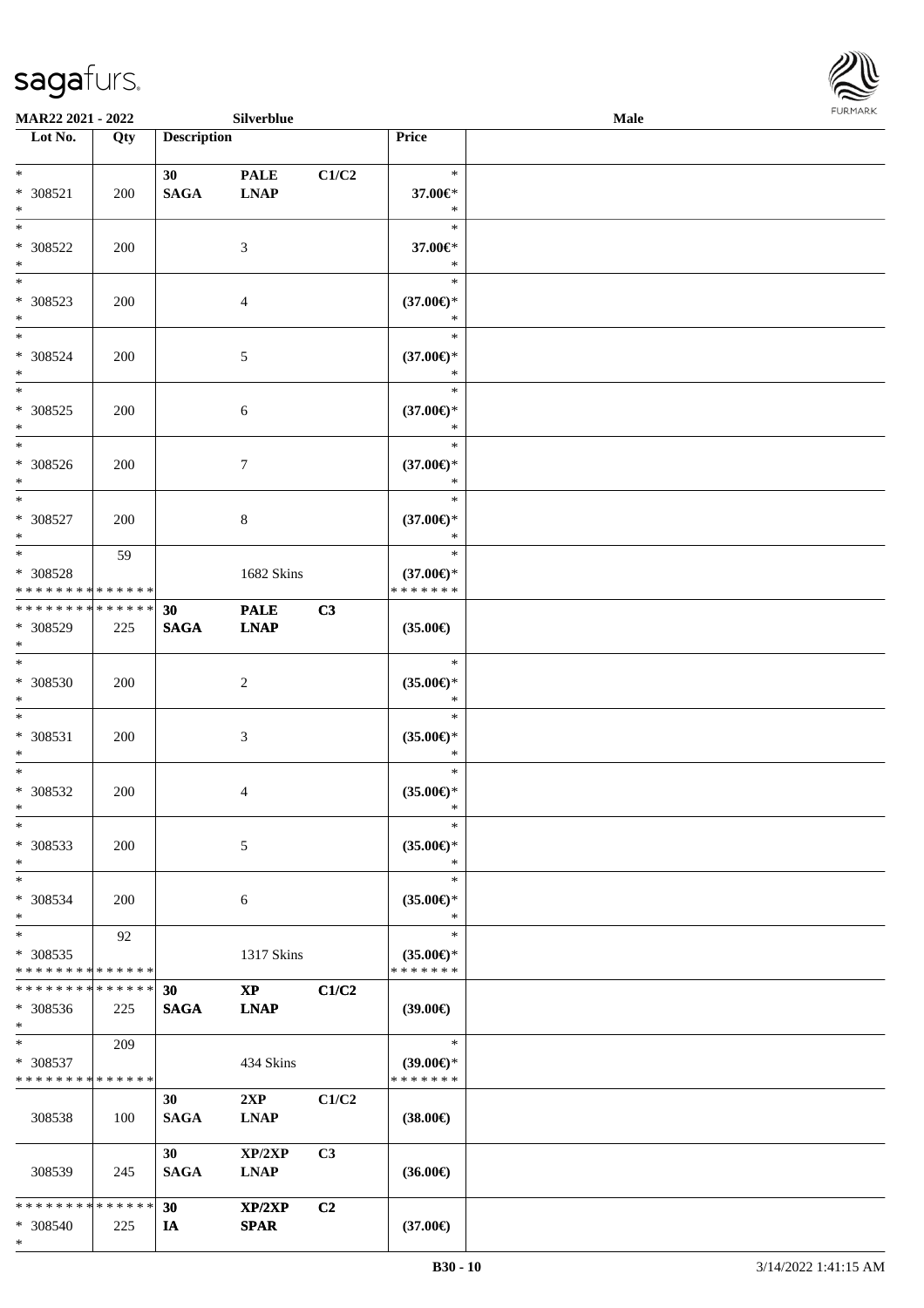

| MAR22 2021 - 2022                                            |     |                    | Silverblue                                                  |                                                | Male | FURMARK |
|--------------------------------------------------------------|-----|--------------------|-------------------------------------------------------------|------------------------------------------------|------|---------|
| $\overline{\phantom{1}}$ Lot No.                             | Qty | <b>Description</b> |                                                             | Price                                          |      |         |
| $\ast$<br>$* 308541$<br>$\ast$                               | 200 | 30<br>IA           | XP/2XP<br>C <sub>2</sub><br>$\pmb{\quad \text{SPAR} \quad}$ | $\ast$<br>$(37.00\in)^\ast$<br>$\ast$          |      |         |
| $\overline{\phantom{0}}$<br>$* 308542$<br>$\ast$             | 200 |                    | $\sqrt{3}$                                                  | $\ast$<br>$(37.00\in)^\ast$<br>$\ast$          |      |         |
| $\overline{\phantom{0}}$<br>$* 308543$<br>$\ast$             | 200 |                    | $\overline{4}$                                              | $\ast$<br>$(37.00\in)^\ast$<br>$\ast$          |      |         |
| $\ast$<br>$* 308544$<br>$\ast$<br>$\overline{\phantom{a}^*}$ | 200 |                    | $\sqrt{5}$                                                  | $\ast$<br>$(37.00\epsilon)$ *<br>$\ast$        |      |         |
| $* 308545$<br>$\ast$                                         | 200 |                    | $\sqrt{6}$                                                  | $\ast$<br>$(37.00\epsilon)$ *<br>$\ast$        |      |         |
| $\overline{\phantom{a}^*}$<br>$* 308546$<br>$\ast$           | 200 |                    | $7\phantom{.0}$                                             | $\ast$<br>$(37.00\epsilon)$ *<br>$\ast$        |      |         |
| $\ast$<br>$* 308547$<br>$\ast$<br>$\overline{\phantom{0}}$   | 200 |                    | $\,8\,$                                                     | $\ast$<br>$(37.00\epsilon)^\ast$<br>$\ast$     |      |         |
| $* 308548$<br>$\ast$<br>$\overline{\ast}$                    | 200 |                    | $\overline{9}$                                              | $\ast$<br>$(37.00\epsilon)^\ast$<br>$\ast$     |      |         |
| * 308549<br>$\ast$                                           | 200 |                    | $10\,$                                                      | $\ast$<br>$(37.00\epsilon)^\ast$<br>$\ast$     |      |         |
| $\ast$<br>$* 308550$<br>$\ast$<br>$\overline{\phantom{a}^*}$ | 200 |                    | 11                                                          | $\ast$<br>$(37.00\epsilon)$ *<br>$\ast$        |      |         |
| $* 308551$<br>$\ast$                                         | 200 |                    | 12                                                          | $\ast$<br>$(37.00\epsilon)$ *<br>$\ast$        |      |         |
| $\overline{\ast}$<br>* 308552<br>$\ast$                      | 200 |                    | 13                                                          | $\ast$<br>$(37.00\epsilon)$ *<br>$\ast$        |      |         |
| $\ast$<br>* 308553<br>$\ast$<br>$_{\ast}$                    | 200 |                    | 14                                                          | $\ast$<br>$(37.00\epsilon)$ *<br>$\ast$        |      |         |
| * 308554<br>$\ast$                                           | 200 |                    | 15                                                          | $\ast$<br>$(37.00\epsilon)$ *<br>$\ast$        |      |         |
| $\overline{\ast}$<br>$* 308555$<br>$\ast$                    | 200 |                    | 16                                                          | $\ast$<br>$(37.00\epsilon)$ *<br>$\ast$        |      |         |
| $\overline{\phantom{1}}$<br>$* 308556$<br>$\ast$             | 200 |                    | 17                                                          | $\ast$<br>$(37.00\epsilon)$ *<br>$\ast$        |      |         |
| $_{*}$<br>$* 308557$<br>$\ast$                               | 200 |                    | 18                                                          | $\ast$<br>$(37.00\epsilon)^\ast$<br>$\ast$     |      |         |
| $\ast$<br>* 308558<br>$\ast$                                 | 200 |                    | 19                                                          | $\ast$<br>$(37.00\epsilon)$ *<br>$\ast$        |      |         |
| $\ast$<br>* 308559<br>$\ast$                                 | 200 |                    | 20                                                          | $\ast$<br>$(37.00\epsilon)$ *<br>$\ast$        |      |         |
| $\ast$<br>* 308560<br>* * * * * * * * * * * * * *            | 62  |                    | 4087 Skins                                                  | $\ast$<br>$(37.00\epsilon)$ *<br>* * * * * * * |      |         |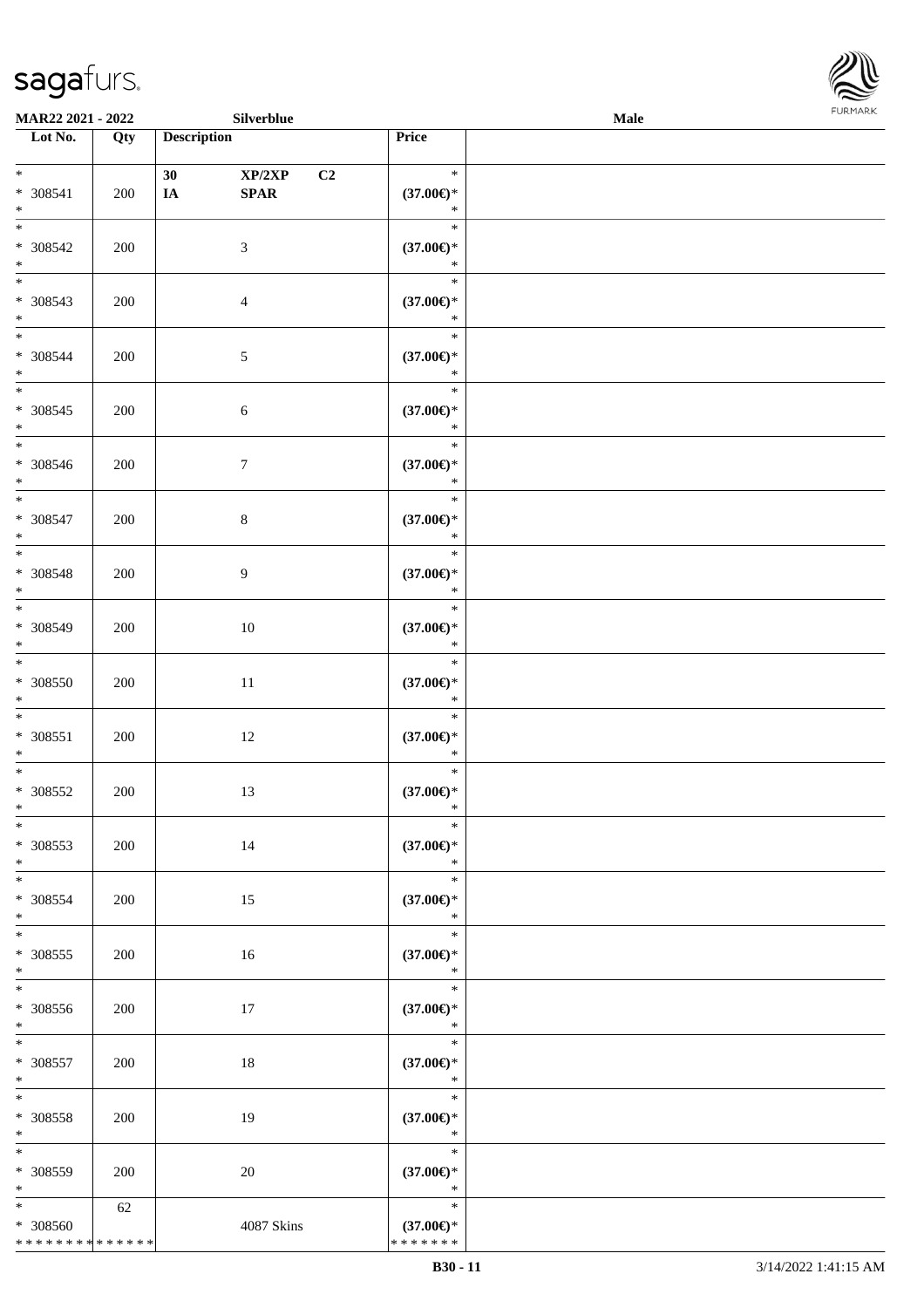

| MAR22 2021 - 2022            |     |                    | Silverblue       |             |                     | Male |  |
|------------------------------|-----|--------------------|------------------|-------------|---------------------|------|--|
| Lot No.                      | Qty | <b>Description</b> |                  |             | <b>Price</b>        |      |  |
|                              |     |                    |                  |             |                     |      |  |
| ******** <mark>******</mark> |     | 30                 | XP/2XP           | C2          |                     |      |  |
| * 308561                     | 225 | <b>IA</b>          | WB1              |             | $(36.00\epsilon)$   |      |  |
| $\ast$                       |     |                    |                  |             |                     |      |  |
| $\ast$                       |     |                    |                  |             | $\ast$              |      |  |
| * 308562                     | 200 |                    | $\overline{c}$   |             | $(36.00\epsilon)$ * |      |  |
| $\ast$                       |     |                    |                  |             | ∗                   |      |  |
| $\overline{\ast}$            | 208 |                    |                  |             | $\ast$              |      |  |
| * 308563                     |     |                    | 633 Skins        |             | $(36.00\epsilon)$ * |      |  |
| * * * * * * * * * * * * * *  |     |                    |                  |             | * * * * * * *       |      |  |
| * * * * * * * * * * * * * *  |     | 30                 | $\mathbf{ALL}$   | C2          |                     |      |  |
| * 308564                     | 223 | IA                 | WB1              | <b>LNAP</b> | 29.50€              |      |  |
| $\ast$                       |     |                    |                  |             |                     |      |  |
| $\ast$                       | 167 |                    |                  |             | $\ast$              |      |  |
| $* 308565$                   |     |                    | 390 Skins        |             | 29.50€*             |      |  |
| * * * * * * * * * * * * * *  |     |                    |                  |             | * * * * * * *       |      |  |
|                              |     | 30                 | $\mathbf{ALL}$   | C2          |                     |      |  |
| 308566                       | 210 | IA                 | WB <sub>2</sub>  |             | $(29.00\epsilon)$   |      |  |
|                              |     |                    |                  |             |                     |      |  |
| ******** <mark>******</mark> |     | 30                 | 2XD/XD           | C2          |                     |      |  |
| * 308567                     | 225 | IA                 | <b>CHIP</b>      |             | 27.00€              |      |  |
| $\ast$                       |     |                    |                  |             |                     |      |  |
| $\ast$                       |     |                    |                  |             | $\ast$              |      |  |
| * 308568                     | 200 |                    | $\sqrt{2}$       |             | 27.00€*             |      |  |
| $\ast$                       |     |                    |                  |             | $\ast$              |      |  |
| $\ast$                       | 207 |                    |                  |             | $\ast$              |      |  |
| * 308569                     |     |                    | 632 Skins        |             | 27.00€*             |      |  |
| * * * * * * * * * * * * * *  |     |                    |                  |             | * * * * * * *       |      |  |
| * * * * * * * * * * * * * *  |     | 30                 | XP/2XP           | C2          |                     |      |  |
| * 308570                     | 225 | IA                 | <b>CHIP</b>      |             | $(38.00\epsilon)$   |      |  |
| $\ast$                       |     |                    |                  |             |                     |      |  |
| $\ast$                       |     |                    |                  |             | $\ast$              |      |  |
| $* 308571$                   | 200 |                    | $\boldsymbol{2}$ |             | $(38.00\epsilon)$ * |      |  |
| $\ast$                       |     |                    |                  |             | $\ast$              |      |  |
| $\ast$                       |     |                    |                  |             | $\ast$              |      |  |
| $* 308572$                   |     |                    |                  |             | $(38.00\epsilon)$ * |      |  |
| $\ast$                       | 200 |                    | 3                |             | $\ast$              |      |  |
| $\ast$                       |     |                    |                  |             | $\ast$              |      |  |
|                              |     |                    |                  |             |                     |      |  |
| $* 308573$                   | 200 |                    | $\overline{4}$   |             | $(38.00\epsilon)$ * |      |  |
| $\ast$<br>$\ast$             |     |                    |                  |             | $\ast$<br>$\ast$    |      |  |
|                              |     |                    |                  |             |                     |      |  |
| $* 308574$                   | 200 |                    | 5                |             | $(38.00\epsilon)$ * |      |  |
| $\ast$                       |     |                    |                  |             | $\ast$              |      |  |
| $\ast$                       |     |                    |                  |             | $\ast$              |      |  |
| * 308575                     | 200 |                    | 6                |             | $(38.00\epsilon)$ * |      |  |
| $\ast$                       |     |                    |                  |             | $\ast$              |      |  |
| $\ast$                       |     |                    |                  |             | $\ast$              |      |  |
| * 308576                     | 200 |                    | $\tau$           |             | $(38.00\in)^\ast$   |      |  |
| $\ast$                       |     |                    |                  |             | $\ast$              |      |  |
| $\ast$                       |     |                    |                  |             | $\ast$              |      |  |
| * 308577                     | 200 |                    | $8\,$            |             | $(38.00\in)^\ast$   |      |  |
| $\ast$                       |     |                    |                  |             | $\ast$              |      |  |
| $\ast$                       |     |                    |                  |             | $\ast$              |      |  |
| * 308578                     | 200 |                    | 9                |             | $(38.00\epsilon)$ * |      |  |
| $\ast$                       |     |                    |                  |             | $\ast$              |      |  |
| $\ast$                       |     |                    |                  |             | $\ast$              |      |  |
| * 308579                     | 200 |                    | 10               |             | $(38.00\epsilon)$ * |      |  |
| $\ast$                       |     |                    |                  |             | $\ast$              |      |  |
| $\ast$                       |     |                    |                  |             | $\ast$              |      |  |
| * 308580                     | 200 |                    | $11\,$           |             | $(38.00\epsilon)$ * |      |  |
| $*$                          |     |                    |                  |             | $\ast$              |      |  |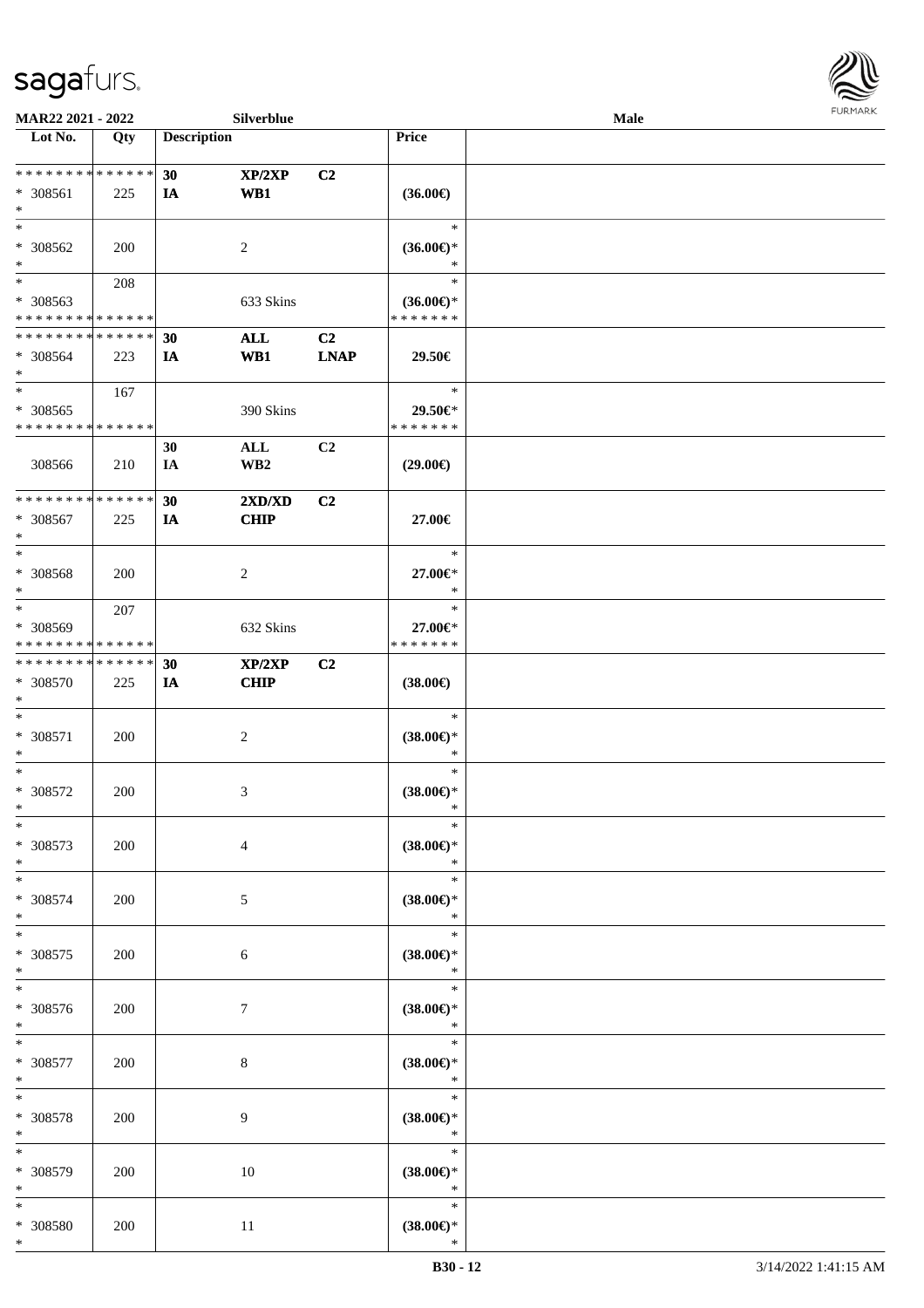

| MAR22 2021 - 2022                       |     |                    | Silverblue                                  |                |                                      | Male |  |
|-----------------------------------------|-----|--------------------|---------------------------------------------|----------------|--------------------------------------|------|--|
| Lot No.                                 | Qty | <b>Description</b> |                                             |                | Price                                |      |  |
|                                         |     |                    |                                             |                |                                      |      |  |
| $*$                                     |     | 30                 | XP/2XP                                      | C <sub>2</sub> | $\ast$                               |      |  |
| * 308581                                | 200 | $I\!\!A$           | <b>CHIP</b>                                 |                | $(38.00\epsilon)$ *                  |      |  |
| $\ast$                                  |     |                    |                                             |                | $\ast$                               |      |  |
| $*$                                     |     |                    |                                             |                | $\ast$                               |      |  |
| * 308582                                | 200 |                    | 13                                          |                | $(38.00\epsilon)$ *                  |      |  |
| $\ast$                                  |     |                    |                                             |                | ∗                                    |      |  |
| $\overline{\ast}$                       |     |                    |                                             |                | $\ast$                               |      |  |
| * 308583                                | 200 |                    | 14                                          |                | $(38.00\epsilon)$ *                  |      |  |
| $*$                                     |     |                    |                                             |                | $\ast$                               |      |  |
| $*$                                     |     |                    |                                             |                | $\ast$                               |      |  |
| $* 308584$                              | 200 |                    | 15                                          |                | $(38.00\epsilon)$ *                  |      |  |
| $\ast$                                  |     |                    |                                             |                | $\ast$                               |      |  |
| $\ast$                                  |     |                    |                                             |                | $\ast$                               |      |  |
| $* 308585$                              | 200 |                    | 16                                          |                | $(38.00\epsilon)$ *                  |      |  |
| $\ast$                                  |     |                    |                                             |                | $\ast$                               |      |  |
| $\ast$                                  |     |                    |                                             |                | $\ast$                               |      |  |
| $* 308586$                              | 200 |                    | 17                                          |                | $(38.00\epsilon)$ *                  |      |  |
| $*$                                     |     |                    |                                             |                | $\ast$                               |      |  |
| $\ast$                                  |     |                    |                                             |                | $\ast$                               |      |  |
| $* 308587$                              | 200 |                    | 18                                          |                | $(38.00\epsilon)$ *                  |      |  |
| $\ast$                                  |     |                    |                                             |                | $\ast$                               |      |  |
| $*$                                     |     |                    |                                             |                | $\ast$                               |      |  |
| * 308588                                | 200 |                    | 19                                          |                | $(38.00\epsilon)$ *                  |      |  |
| $\ast$                                  |     |                    |                                             |                | $\ast$                               |      |  |
| $*$                                     |     |                    |                                             |                | $\ast$                               |      |  |
| * 308589                                | 200 |                    | 20                                          |                | $(38.00\epsilon)$ *                  |      |  |
| $*$                                     |     |                    |                                             |                | *                                    |      |  |
| $*$                                     | 125 |                    |                                             |                | $\ast$                               |      |  |
| * 308590                                |     |                    | 4150 Skins                                  |                | $(38.00\epsilon)$ *                  |      |  |
| * * * * * * * * * * * * * *             |     |                    |                                             |                | * * * * * * *                        |      |  |
| * * * * * * * * * * * * * *             |     | 30                 | $\mathbf{X}\mathbf{D}/\mathbf{D}\mathbf{K}$ | C2             |                                      |      |  |
| * 308591                                | 225 | IA                 | <b>CHIP</b>                                 | <b>LNAP</b>    | 27.00€                               |      |  |
| $*$                                     |     |                    |                                             |                |                                      |      |  |
| $*$                                     | 192 |                    |                                             |                | $\ast$                               |      |  |
| $* 308592$                              |     |                    | 417 Skins                                   |                | 27.00€*                              |      |  |
| * * * * * * * * * * * * * * *           |     |                    |                                             |                | * * * * * * *                        |      |  |
| * * * * * * * * * * * * * * *           |     | 30                 | MED/PAL C2                                  |                |                                      |      |  |
| * 308593                                | 200 | IA                 | <b>CHIP</b>                                 | <b>LNAP</b>    | $(32.00\epsilon)$                    |      |  |
| $*$                                     |     |                    |                                             |                |                                      |      |  |
| $*$                                     |     |                    |                                             |                | $\ast$                               |      |  |
| * 308594                                | 200 |                    | 2                                           |                | $(32.00\epsilon)$ *                  |      |  |
| $*$                                     |     |                    |                                             |                | $\ast$                               |      |  |
| $*$                                     | 200 |                    |                                             |                | $\ast$                               |      |  |
| * 308595                                |     |                    | 600 Skins                                   |                | $(32.00\epsilon)$ *                  |      |  |
| * * * * * * * * * * * * * *             |     |                    |                                             |                | * * * * * * *                        |      |  |
| * * * * * * * * * * * * * *             |     | 30                 | XP/2XP                                      | C2             |                                      |      |  |
| * 308596                                | 225 | IA                 | <b>CHIP</b>                                 | <b>LNAP</b>    | $(33.00\epsilon)$                    |      |  |
| $*$                                     |     |                    |                                             |                |                                      |      |  |
| $*$                                     |     |                    |                                             |                | $\ast$                               |      |  |
| * 308597                                | 200 |                    | 2                                           |                | $(33.00\epsilon)$ *                  |      |  |
| $*$                                     |     |                    |                                             |                | $\ast$                               |      |  |
| $*$                                     | 98  |                    |                                             |                | $\ast$                               |      |  |
| * 308598<br>* * * * * * * * * * * * * * |     |                    | 523 Skins                                   |                | $(33.00\epsilon)$ *<br>* * * * * * * |      |  |
|                                         |     |                    |                                             |                |                                      |      |  |
|                                         |     | 30                 | XP/2XP                                      | C <sub>2</sub> |                                      |      |  |
| 308599                                  | 179 | IA                 | <b>CHIP</b>                                 | <b>LNAP</b>    | $(33.00\epsilon)$                    |      |  |
| * * * * * * * * * * * * * *             |     |                    |                                             |                |                                      |      |  |
|                                         |     | 30                 | <b>Dark</b>                                 | C1/C2          |                                      |      |  |
| * 308600                                | 205 | <b>SROY</b>        |                                             |                | 38.00€                               |      |  |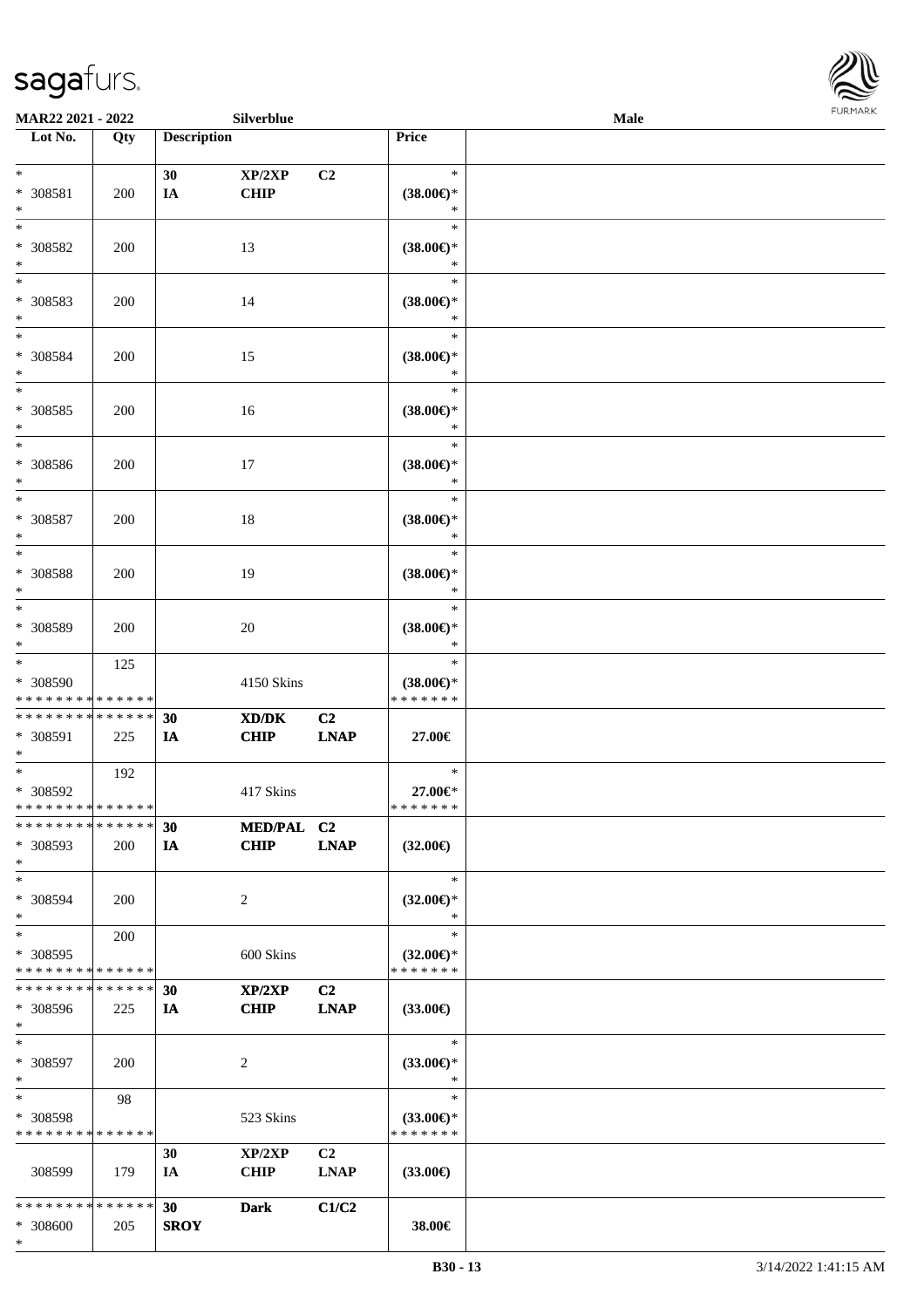

| MAR22 2021 - 2022                                        |                    |                    | Silverblue     |       |                                                | Male |  |
|----------------------------------------------------------|--------------------|--------------------|----------------|-------|------------------------------------------------|------|--|
| Lot No.                                                  | Qty                | <b>Description</b> |                |       | Price                                          |      |  |
| $*$<br>* 308601<br>* * * * * * * * * * * * * *           | 88                 | 30<br><b>SROY</b>  | <b>Dark</b>    | C1/C2 | $\ast$<br>37.00€*<br>* * * * * * *             |      |  |
| * * * * * * * * * * * * * *<br>* 308602<br>$\ast$        | 205                | 30<br><b>SROY</b>  | <b>PALE</b>    | C1    | $(43.00\epsilon)$                              |      |  |
| $*$<br>* 308603<br>$*$                                   | 180                |                    | $\overline{2}$ |       | $\ast$<br>$(43.00\epsilon)$ *<br>$\ast$        |      |  |
| $*$<br>$* 308604$<br>* * * * * * * * * * * * * *         | 172                |                    | 557 Skins      |       | $\ast$<br>$(43.00\epsilon)$ *<br>* * * * * * * |      |  |
| 308605                                                   | 156                | 30<br><b>SROY</b>  | <b>PALE</b>    | C1/C2 | $(42.00\epsilon)$                              |      |  |
| * * * * * * * * * * * * * *<br>* 308606<br>$*$           | 205                | 30<br><b>SROY</b>  | <b>PALE</b>    | C2    | $(42.00\epsilon)$                              |      |  |
| $\ast$<br>* 308607<br>$\ast$                             | 180                |                    | $\overline{c}$ |       | $\ast$<br>$(42.00\epsilon)$ *<br>$\ast$        |      |  |
| $*$<br>$* 308608$<br>$\ast$                              | 180                |                    | $\mathfrak{Z}$ |       | $\ast$<br>$(42.00\epsilon)$ *<br>$\ast$        |      |  |
| $*$<br>* 308609<br>$\ast$                                | 180                |                    | 4              |       | $\ast$<br>$(42.00\epsilon)$ *<br>$\ast$        |      |  |
| $\ast$<br>$* 308610$<br>$*$                              | 180                |                    | 5              |       | $\ast$<br>$(42.00\epsilon)$ *<br>$\ast$        |      |  |
| $\ast$<br>* 308611<br>$\ast$                             | 180                |                    | 6              |       | $\ast$<br>$(42.00\epsilon)$ *<br>$\ast$        |      |  |
| $\ast$<br>$* 308612$<br>$*$                              | 180                |                    | $\overline{7}$ |       | $\ast$<br>$(42.00\epsilon)$ *<br>$\ast$        |      |  |
| $*$<br>* 308613<br>$*$                                   | 180                |                    | $\,8\,$        |       | $\ast$<br>$(42.00\epsilon)$ *<br>$\ast$        |      |  |
| $*$<br>$* 308614$<br>$*$                                 | 180                |                    | 9              |       | $\ast$<br>$(42.00\epsilon)$ *<br>$\ast$        |      |  |
| $*$<br>* 308615<br>$*$                                   | 180                |                    | 10             |       | $\ast$<br>$(42.00\epsilon)$ *<br>$\ast$        |      |  |
| $\ast$<br>* 308616<br>$*$                                | 180                |                    | 11             |       | $\ast$<br>$(42.00\epsilon)$ *<br>$\ast$        |      |  |
| $*$ and $*$<br>$* 308617$<br>* * * * * * * * * * * * * * | 88                 |                    | 2093 Skins     |       | $\ast$<br>$(42.00\epsilon)$ *<br>* * * * * * * |      |  |
| * * * * * * * *<br>* 308618<br>$*$                       | * * * * * *<br>205 | 30<br><b>SROY</b>  | <b>PALE</b>    | C3    | $(41.00\epsilon)$                              |      |  |
| $*$<br>* 308619<br>$*$                                   | 180                |                    | 2              |       | $\ast$<br>$(41.00\epsilon)$ *<br>$\ast$        |      |  |
| $*$<br>$* 308620$<br>$*$                                 | 200                |                    | $\mathfrak{Z}$ |       | $\ast$<br>$(41.00\epsilon)$ *<br>$\ast$        |      |  |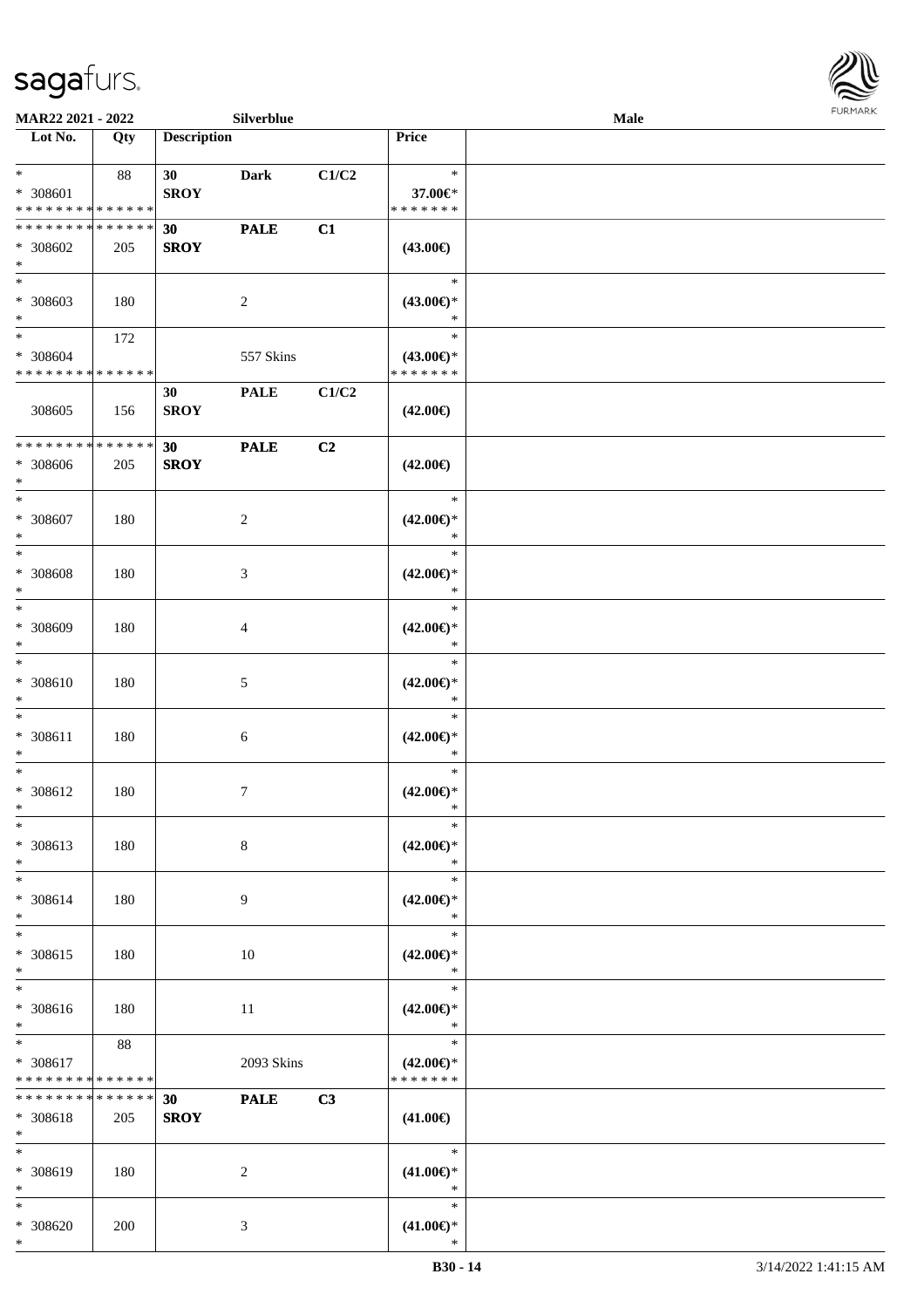

| <b>MAR22 2021 - 2022</b>      |     |                    | <b>Silverblue</b> |                |                     | <b>Male</b> | <b>FURMARK</b> |
|-------------------------------|-----|--------------------|-------------------|----------------|---------------------|-------------|----------------|
| Lot No.                       | Qty | <b>Description</b> |                   |                | <b>Price</b>        |             |                |
| $*$                           | 95  | 30                 | <b>PALE</b>       | C3             | $\ast$              |             |                |
| * 308621                      |     | <b>SROY</b>        |                   |                | $(41.00\epsilon)$ * |             |                |
| **************                |     |                    |                   |                | *******             |             |                |
|                               |     | 30                 | 2XP               | C1             |                     |             |                |
| 308622                        | 157 | <b>SROY</b>        |                   |                | $(44.00\epsilon)$   |             |                |
| * * * * * * * * * * * * * * * |     | 30                 | 2XP               | C <sub>2</sub> |                     |             |                |
| $* 308623$<br>$*$             | 205 | <b>SROY</b>        |                   |                | $(43.00\epsilon)$   |             |                |
| $*$                           |     |                    |                   |                | $\ast$              |             |                |
| * 308624                      | 180 |                    | 2                 |                | $(43.00\epsilon)$ * |             |                |
| $\ast$                        |     |                    |                   |                | $\ast$              |             |                |
| $*$                           | 134 |                    |                   |                | $\ast$              |             |                |
| $* 308625$                    |     |                    | 519 Skins         |                | $(43.00\epsilon)$ * |             |                |
| * * * * * * * * * * * * * *   |     |                    |                   |                | *******             |             |                |
|                               |     | 30                 | 2XP               | C <sub>3</sub> |                     |             |                |
| 308626                        | 213 | <b>SROY</b>        |                   |                | $(41.00\epsilon)$   |             |                |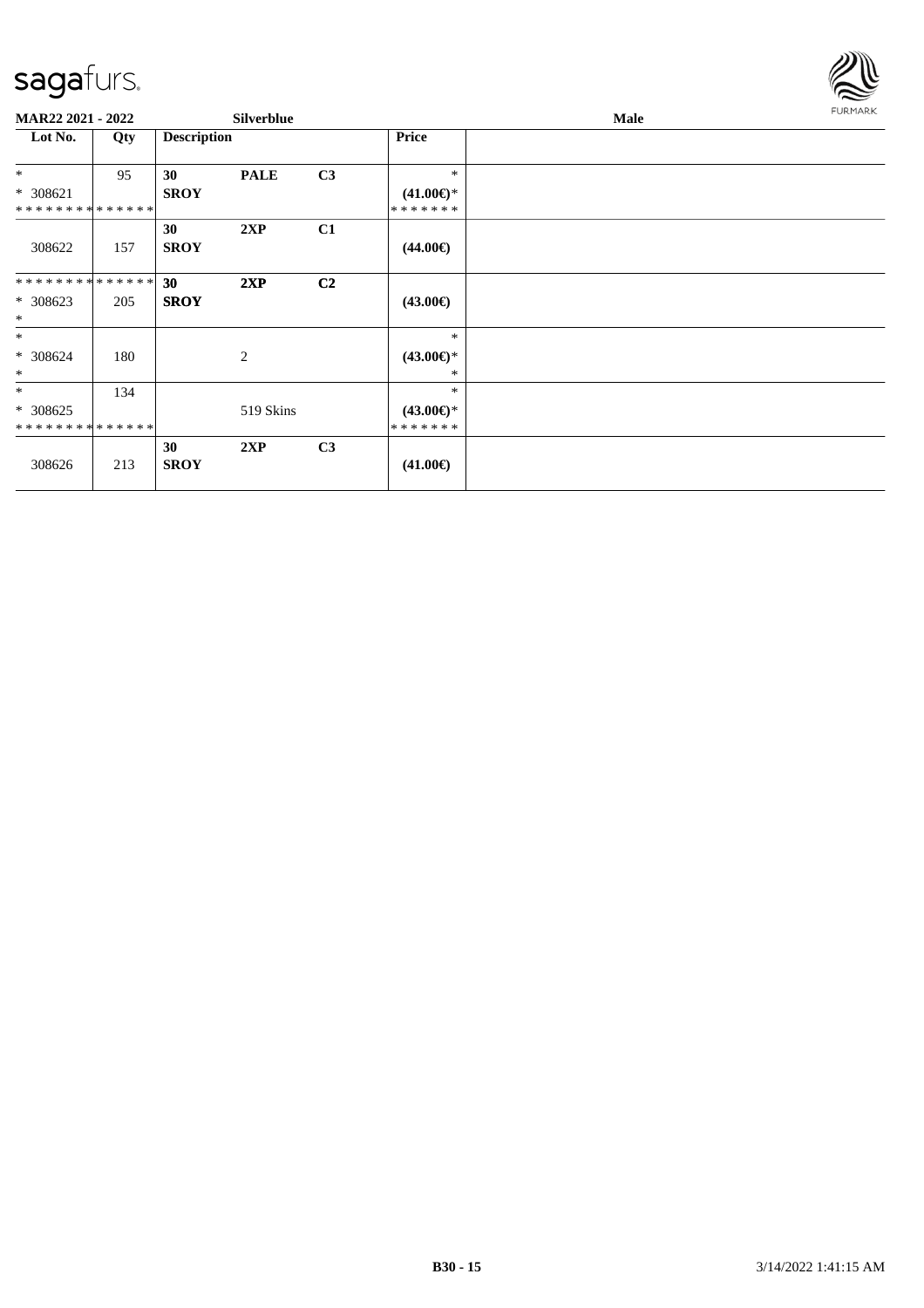

| MAR22 2021 - 2022                                   |                      |                    | Silverblue                  |    |                                                   | Male |  |
|-----------------------------------------------------|----------------------|--------------------|-----------------------------|----|---------------------------------------------------|------|--|
| Lot No.                                             | Qty                  | <b>Description</b> |                             |    | Price                                             |      |  |
| 308681                                              | 156                  | 20<br>SI           | $\mathbf{X}\mathbf{D}$      | C1 | $(24.50\epsilon)$                                 |      |  |
| * * * * * * * *<br>* 308682<br>$\ast$               | * * * * * *<br>305   | 20<br>SI           | $\mathbf{X}\mathbf{D}$      | C2 | $(23.50\epsilon)$                                 |      |  |
| $*$<br>* 308683<br>* * * * * * * * * * * * * *      | 61                   |                    | 366 Skins                   |    | $\ast$<br>$(23.50\epsilon)$ *<br>* * * * * * *    |      |  |
| 308684                                              | 143                  | 20<br>${\bf SI}$   | $\mathbf{X}\mathbf{D}$      | C3 | $(21.50\epsilon)$                                 |      |  |
| * * * * * * * * * * * * * *<br>* 308685<br>$\ast$   | 285                  | 20<br>SI           | <b>Dark</b>                 | C1 | $(29.50\epsilon)$                                 |      |  |
| $\ast$<br>$* 308686$<br>* * * * * * * * * * * * * * | 177                  |                    | 462 Skins                   |    | $\ast$<br>$(29.50\epsilon)$ *<br>* * * * * * *    |      |  |
| 308687                                              | 95                   | 20<br>${\bf SI}$   | <b>Dark</b>                 | C1 | 29.50€                                            |      |  |
| * * * * * * * * * * * * * *<br>* 308688<br>$\ast$   | 285                  | 20<br>SI           | <b>Dark</b>                 | C2 | 29.00€                                            |      |  |
| $*$<br>* 308689<br>$\ast$<br>$\ast$                 | 260                  |                    | 2                           |    | $\ast$<br>29.00€*<br>$\ast$                       |      |  |
| $* 308690$<br>$*$<br>$\ast$                         | 260                  |                    | $\ensuremath{\mathfrak{Z}}$ |    | $\ast$<br>$(29.00\epsilon)$ *<br>$\ast$<br>$\ast$ |      |  |
| * 308691<br>$\ast$<br>$\ast$                        | 260                  |                    | 4                           |    | $(29.00\epsilon)$ *<br>$\ast$<br>$\ast$           |      |  |
| $* 308692$<br>$*$<br>$\ast$                         | 260                  |                    | 5                           |    | $(29.00\epsilon)$ *<br>$\ast$<br>$\ast$           |      |  |
| * 308693<br>* * * * * * * * * * * * * * *           | 212                  |                    | 1537 Skins                  |    | $(29.00\epsilon)$ *<br>* * * * * * *              |      |  |
| * * * * * * * *<br>* 308694<br>$*$                  | * * * * * *  <br>285 | 20<br>SI           | <b>Dark</b>                 | C3 | $(27.00\epsilon)$                                 |      |  |
| $*$<br>* 308695<br>* * * * * * * * * * * * * *      | 270                  |                    | 555 Skins                   |    | $\ast$<br>$(27.00\epsilon)$ *<br>* * * * * * *    |      |  |
| 308696                                              | 200                  | 20<br>SI           | <b>Dark</b>                 | C3 | $(27.00\epsilon)$                                 |      |  |
| * * * * * * * * * * * * * * *<br>* 308697<br>$*$    | 285                  | 20<br>SI           | <b>PALE</b>                 | C1 | $(34.00\epsilon)$                                 |      |  |
| $*$<br>* 308698<br>$*$                              | 260                  |                    | 2                           |    | $\ast$<br>$(34.00\epsilon)$ *<br>$\ast$           |      |  |
| $\ast$<br>* 308699<br>$*$                           | 260                  |                    | 3                           |    | $\ast$<br>$(34.00\epsilon)$ *<br>$\ast$           |      |  |
| $*$<br>* 308700<br>* * * * * * * * * * * * * *      | 175                  |                    | 980 Skins                   |    | $\ast$<br>$(34.00€)$ *<br>* * * * * * *           |      |  |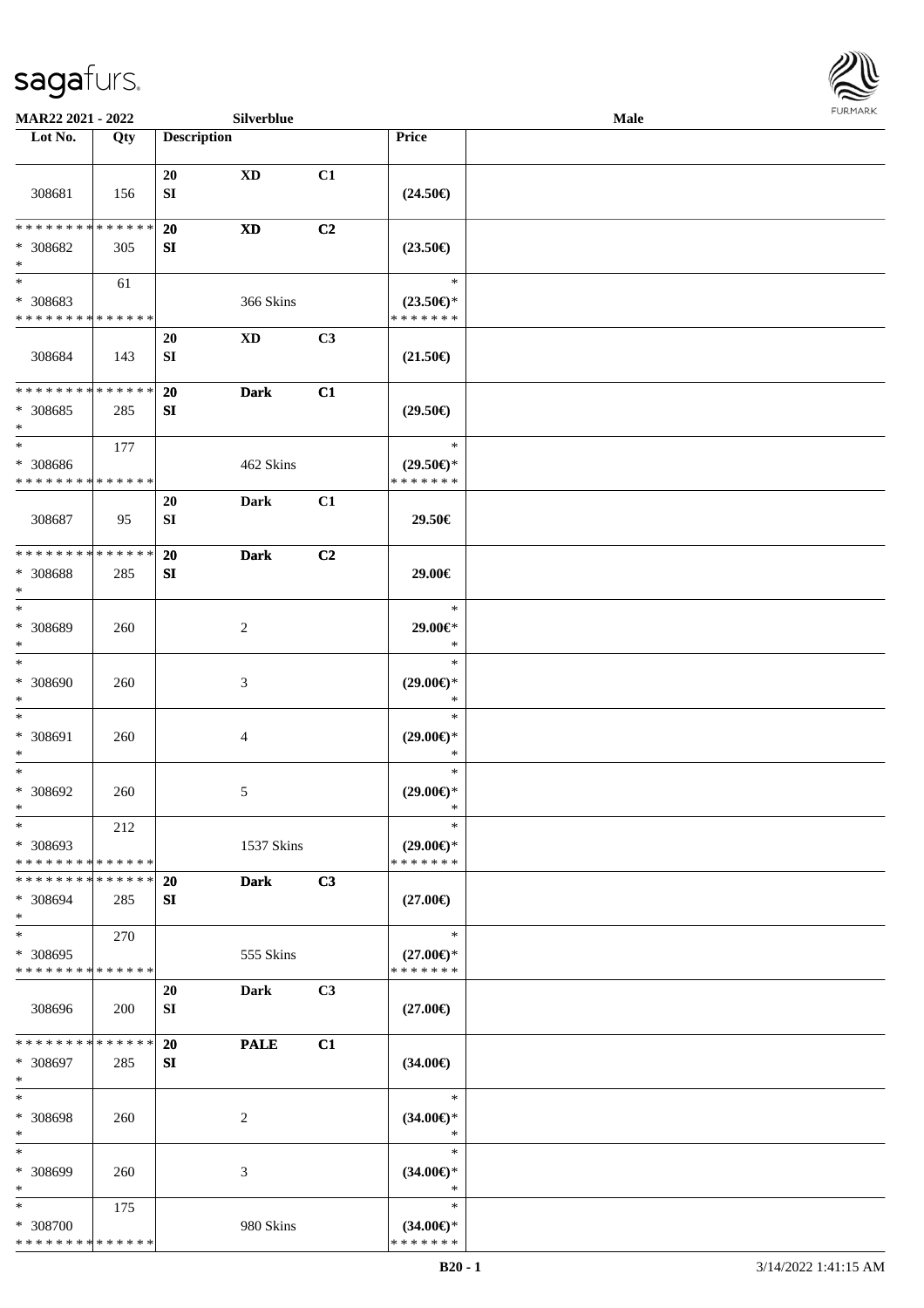

| <b>MAR22 2021 - 2022</b>                                           |                      |                        | Silverblue     |    |                                                | Male |  |
|--------------------------------------------------------------------|----------------------|------------------------|----------------|----|------------------------------------------------|------|--|
| Lot No.                                                            | Qty                  | <b>Description</b>     |                |    | Price                                          |      |  |
| 308701                                                             | 263                  | 20<br>${\bf S}{\bf I}$ | <b>PALE</b>    | C1 | $(34.00\epsilon)$                              |      |  |
| * * * * * * * *<br>* 308702<br>$\ast$                              | * * * * * * *<br>285 | 20<br>${\bf SI}$       | <b>PALE</b>    | C2 | $(33.00\epsilon)$                              |      |  |
| $\overline{\ast}$<br>* 308703<br>$\ast$                            | 260                  |                        | $\overline{2}$ |    | $\ast$<br>$(33.00\epsilon)$ *<br>$\ast$        |      |  |
| $*$<br>* 308704<br>$*$<br>$\overline{\ast}$                        | 260                  |                        | $\mathfrak{Z}$ |    | $\ast$<br>$(33.00\epsilon)$ *<br>$\ast$        |      |  |
| * 308705<br>$\ast$                                                 | 260                  |                        | $\overline{4}$ |    | $\ast$<br>$(33.00\epsilon)$ *<br>$\ast$        |      |  |
| $*$<br>* 308706<br>$\ast$                                          | 260                  |                        | $5\,$          |    | $\ast$<br>$(33.00\epsilon)$ *<br>$\ast$        |      |  |
| $\overline{\ast}$<br>* 308707<br>$\ast$                            | 260                  |                        | 6              |    | $\ast$<br>$(33.00\epsilon)$ *<br>$\ast$        |      |  |
| $\ast$<br>* 308708<br>$\ast$                                       | 260                  |                        | $\tau$         |    | $\ast$<br>$(33.00\epsilon)$ *<br>$\ast$        |      |  |
| $*$<br>* 308709<br>$\ast$                                          | 260                  |                        | $8\,$          |    | $\ast$<br>$(33.00\epsilon)$ *<br>$\ast$        |      |  |
| $\ast$<br>* 308710<br>$\ast$                                       | 260                  |                        | $\overline{9}$ |    | $\ast$<br>$(33.00\epsilon)$ *<br>$\ast$        |      |  |
| $\ast$<br>* 308711<br>$\ast$                                       | 260                  |                        | $10\,$         |    | $\ast$<br>$(33.00\epsilon)$ *<br>$\ast$        |      |  |
| $\ast$<br>* 308712<br>$*$                                          | 260                  |                        | 11             |    | $\ast$<br>$(33.00\epsilon)$ *<br>$\ast$        |      |  |
| $\ast$<br>* 308713<br>$*$                                          | 260                  |                        | 12             |    | $\ast$<br>$(33.00\epsilon)$ *<br>$\ast$        |      |  |
| $*$ $-$<br>* 308714<br>$\ast$                                      | 260                  |                        | 13             |    | $\ast$<br>$(33.00\epsilon)$ *<br>$\ast$        |      |  |
| $*$<br>* 308715<br>$\ast$                                          | 260                  |                        | 14             |    | $\ast$<br>$(33.00\epsilon)$ *<br>$\ast$        |      |  |
| $\overline{\ast}$<br>* 308716<br>$*$                               | 260                  |                        | 15             |    | $\ast$<br>$(33.00\epsilon)$ *<br>$\ast$        |      |  |
| $\ast$<br>* 308717<br>$*$                                          | 260                  |                        | 16             |    | $\ast$<br>$(33.00\epsilon)$ *<br>$\ast$        |      |  |
| $\ddot{x}$<br>* 308718<br>* * * * * * * * <mark>* * * * * *</mark> | 122                  |                        | 4307 Skins     |    | $\ast$<br>$(33.00\epsilon)$ *<br>* * * * * * * |      |  |
| * * * * * * * * <mark>* * * * * * *</mark><br>* 308719<br>$*$      | 285                  | 20<br>SI               | <b>PALE</b>    | C3 | $(32.00\epsilon)$                              |      |  |
| $*$<br>* 308720                                                    | 260                  |                        | 2              |    | $*$<br>$(32.00\epsilon)$ *                     |      |  |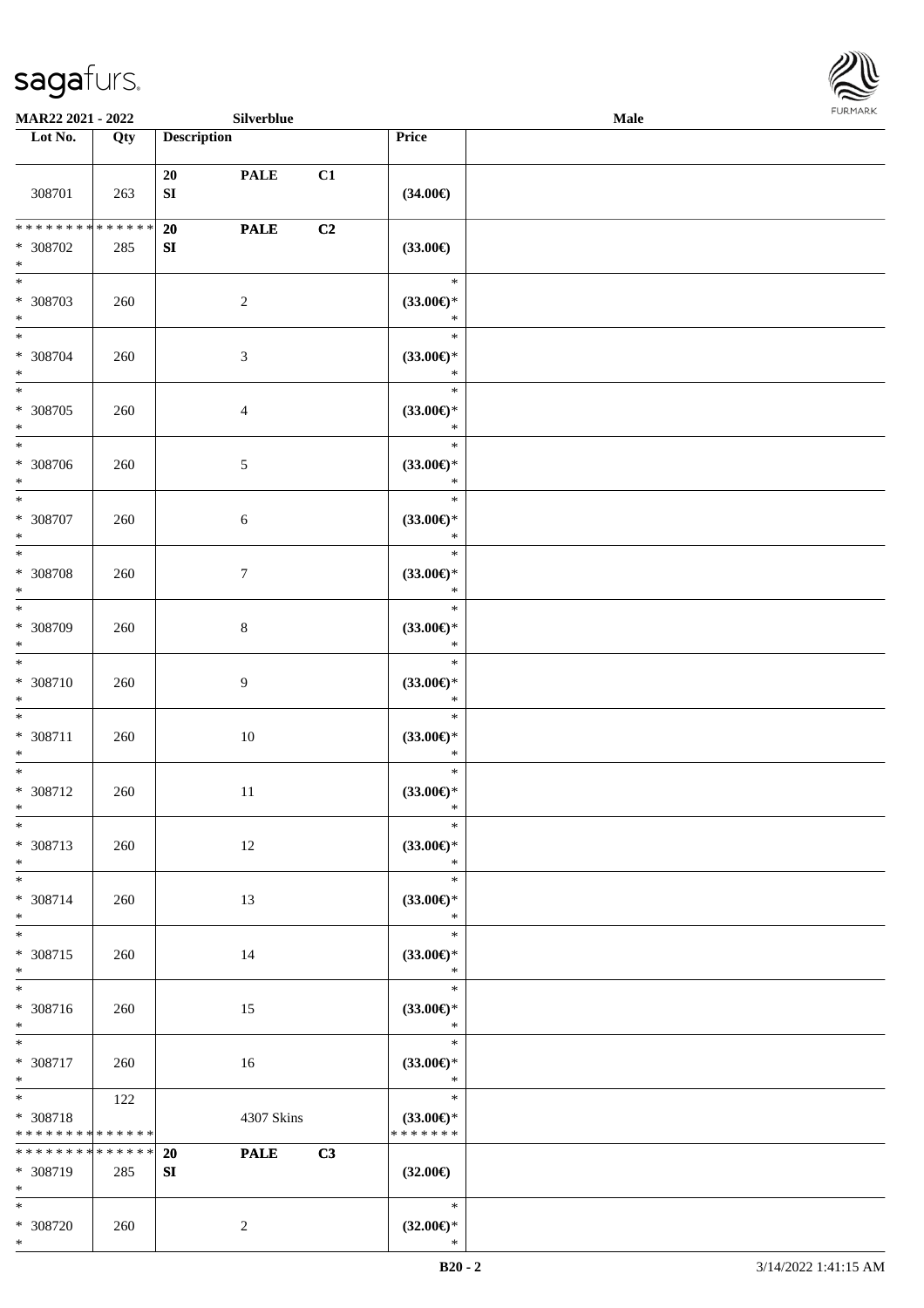

| MAR22 2021 - 2022                                                     |     |                    | Silverblue                            |       |                                                | Male | <b>FURMARK</b> |
|-----------------------------------------------------------------------|-----|--------------------|---------------------------------------|-------|------------------------------------------------|------|----------------|
| Lot No.                                                               | Qty | <b>Description</b> |                                       |       | Price                                          |      |                |
| $\ast$<br>$* 308721$<br>$\ast$                                        | 260 | 20<br>SI           | <b>PALE</b>                           | C3    | $\ast$<br>$(32.00\epsilon)$ *<br>$\ast$        |      |                |
| $\ast$<br>$* 308722$<br>$\ast$                                        | 260 |                    | $\overline{4}$                        |       | $\ast$<br>$(32.00\epsilon)$ *<br>$\ast$        |      |                |
| $\ast$<br>* 308723<br>$\ast$                                          | 260 |                    | 5                                     |       | $\ast$<br>$(32.00\epsilon)$ *<br>$\ast$        |      |                |
| $\ast$<br>* 308724<br>$\ast$                                          | 260 |                    | $\sqrt{6}$                            |       | $\ast$<br>$(32.00\epsilon)$ *<br>$\ast$        |      |                |
| $\ast$<br>* 308725<br>$\ast$                                          | 260 |                    | $\tau$                                |       | $\ast$<br>$(32.00\epsilon)$ *<br>$\ast$        |      |                |
| $\ast$<br>* 308726<br>$\ast$                                          | 260 |                    | 8                                     |       | $\ast$<br>$(32.00\epsilon)$ *<br>$\ast$        |      |                |
| $\ast$<br>* 308727<br>* * * * * * * * * * * * * *                     | 47  |                    | 2152 Skins                            |       | $\ast$<br>$(32.00\epsilon)$ *<br>* * * * * * * |      |                |
| * * * * * * * * * * * * * *<br>* 308728<br>$\ast$                     | 285 | 20<br>SI           | 2XP                                   | C1/C2 | $(34.00\epsilon)$                              |      |                |
| $\overline{\phantom{a}^*}$<br>* 308729<br>* * * * * * * * * * * * * * | 100 |                    | 385 Skins                             |       | $\ast$<br>$(34.00\epsilon)$ *<br>* * * * * * * |      |                |
| 308730                                                                | 229 | <b>20</b><br>SI    | 2XP                                   | C3    | $(32.00\epsilon)$                              |      |                |
| 308731                                                                | 174 | 20<br>SI           | $\mathbf{X}\mathbf{D}$<br><b>LNAP</b> | C1/C2 | $(20.00\epsilon)$                              |      |                |
| **************<br>* 308732<br>$\ast$                                  | 285 | 20<br>SI           | <b>Dark</b><br><b>LNAP</b>            | C1/C2 | $(25.00\epsilon)$                              |      |                |
| $\ast$<br>* 308733<br>$\ast$                                          | 260 |                    | $\boldsymbol{2}$                      |       | $\ast$<br>$(25.00\epsilon)$ *<br>$\ast$        |      |                |
| $\overline{\ast}$<br>* 308734<br>* * * * * * * * * * * * * *          | 95  |                    | 640 Skins                             |       | $\ast$<br>$(25.00\epsilon)$ *<br>* * * * * * * |      |                |
| 308735                                                                | 309 | 20<br>SI           | <b>Dark</b><br><b>LNAP</b>            | C3    | $(23.50\epsilon)$                              |      |                |
| * * * * * * * * * * * * * *<br>$* 308736$<br>$\ast$                   | 285 | 20<br>SI           | <b>MED</b><br><b>LNAP</b>             | C1/C2 | $(29.00\epsilon)$                              |      |                |
| $\ast$<br>* 308737<br>* * * * * * * * * * * * * *                     | 155 |                    | 440 Skins                             |       | $\ast$<br>$(29.00\epsilon)$ *<br>* * * * * * * |      |                |
| * * * * * * * * * * * * * *<br>* 308738<br>$\ast$                     | 285 | 20<br>SI           | <b>PALE</b><br><b>LNAP</b>            | C1/C2 | $(29.50\epsilon)$                              |      |                |
| $\ast$<br>* 308739<br>$\ast$                                          | 260 |                    | $\overline{2}$                        |       | $\ast$<br>$(29.50\epsilon)$ *<br>$\ast$        |      |                |
| $\ast$<br>* 308740<br>$\ast$                                          | 220 |                    | $\mathfrak{Z}$                        |       | $\ast$<br>$(29.50\epsilon)$ *<br>$\ast$        |      |                |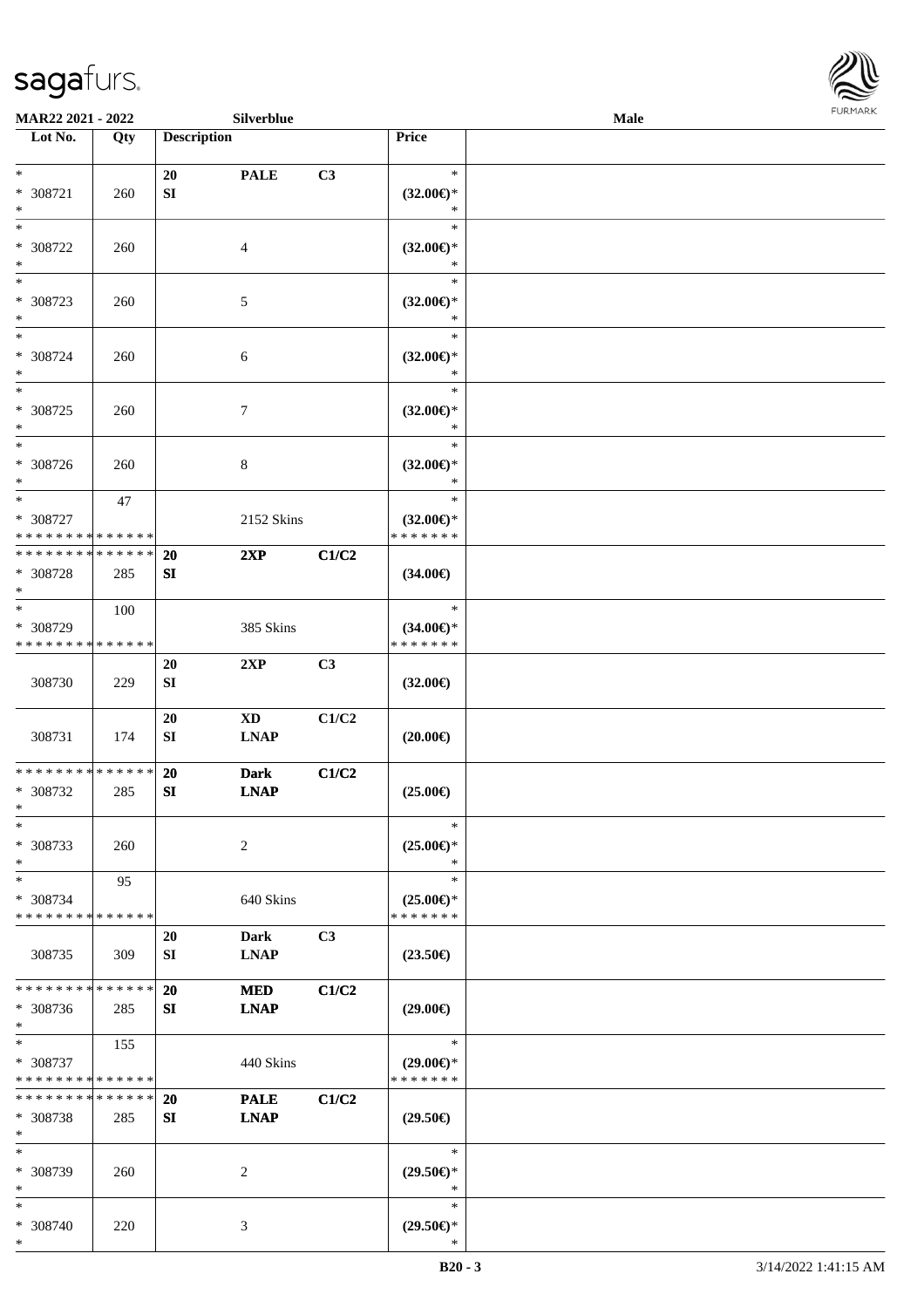

| MAR22 2021 - 2022                                          |     |                    | Silverblue     |                |                                      | <b>Male</b> | <b>FURMARK</b> |
|------------------------------------------------------------|-----|--------------------|----------------|----------------|--------------------------------------|-------------|----------------|
| $\overline{\phantom{1}}$ Lot No.                           | Qty | <b>Description</b> |                |                | Price                                |             |                |
| $*$                                                        | 112 | 20                 | <b>PALE</b>    | C1/C2          | $\ast$                               |             |                |
| * 308741                                                   |     | SI                 | <b>LNAP</b>    |                | $(29.50\epsilon)$ *                  |             |                |
| * * * * * * * * * * * * * *                                |     |                    |                |                | * * * * * * *                        |             |                |
| * * * * * * * * * * * * * *                                |     | 20                 | <b>PALE</b>    | C1/C2          |                                      |             |                |
| * 308742                                                   | 285 | SI                 | <b>LNAP</b>    |                | $(29.50\epsilon)$                    |             |                |
| $\ast$                                                     |     |                    |                |                |                                      |             |                |
| $\ast$                                                     | 163 |                    |                |                | $\ast$                               |             |                |
| * 308743                                                   |     |                    | 448 Skins      |                | $(29.50\epsilon)$ *                  |             |                |
| * * * * * * * * * * * * * *                                |     |                    |                |                | * * * * * * *                        |             |                |
| * * * * * * * * * * * * * *                                |     | 20                 | <b>PALE</b>    | C3             |                                      |             |                |
| * 308744<br>$\ast$                                         | 285 | SI                 | <b>LNAP</b>    |                | $(28.00\epsilon)$                    |             |                |
| $\ast$                                                     |     |                    |                |                | $\ast$                               |             |                |
| $* 308745$                                                 | 260 |                    | $\overline{c}$ |                | $(28.00\epsilon)$ *                  |             |                |
| $\ast$                                                     |     |                    |                |                | $\ast$                               |             |                |
| $\ast$                                                     | 224 |                    |                |                | $\ast$                               |             |                |
| * 308746                                                   |     |                    | 769 Skins      |                | $(28.00\epsilon)$ *                  |             |                |
| * * * * * * * * * * * * * *                                |     |                    |                |                | * * * * * * *                        |             |                |
|                                                            |     | 20                 | $\mathbf{XP}$  | C1/C2          |                                      |             |                |
| 308747                                                     | 172 | SI                 | <b>LNAP</b>    |                | $(32.00\epsilon)$                    |             |                |
|                                                            |     |                    |                |                |                                      |             |                |
|                                                            |     | 20                 | <b>XP</b>      | C <sub>3</sub> |                                      |             |                |
| 308748                                                     | 214 | SI                 | <b>LNAP</b>    |                | $(29.50\epsilon)$                    |             |                |
|                                                            |     |                    |                |                |                                      |             |                |
| * * * * * * * * * * * * * *                                |     | 20                 | XP/2XP         | C <sub>2</sub> |                                      |             |                |
| * 308749                                                   | 285 | $\mathbf{I}$       | <b>SPAR</b>    |                | $(29.50\epsilon)$                    |             |                |
| $\ast$                                                     |     |                    |                |                |                                      |             |                |
| $\ast$                                                     |     |                    |                |                | $\ast$                               |             |                |
| $* 308750$                                                 | 270 |                    | $\overline{c}$ |                | $(29.50\epsilon)$ *                  |             |                |
| $\ast$                                                     |     |                    |                |                | $\ast$                               |             |                |
| $\ast$                                                     | 269 |                    |                |                | $\ast$                               |             |                |
| * 308751<br>* * * * * * * * * * * * * *                    |     |                    | 824 Skins      |                | $(29.50\epsilon)$ *<br>* * * * * * * |             |                |
| ******** <mark>******</mark>                               |     |                    |                | C2             |                                      |             |                |
| $* 308752$                                                 | 285 | 20<br>$\mathbf{I}$ | ALL<br>WB1     |                | $(26.50\in)$                         |             |                |
| $\ast$                                                     |     |                    |                |                |                                      |             |                |
| $\ast$                                                     | 180 |                    |                |                | $\ast$                               |             |                |
| * 308753                                                   |     |                    | 465 Skins      |                | $(26.50\epsilon)$ *                  |             |                |
| * * * * * * * * * * * * * *                                |     |                    |                |                | * * * * * * *                        |             |                |
| * * * * * * * * * * * * * *                                |     | <b>20</b>          | XD/DK          | C <sub>2</sub> |                                      |             |                |
| * 308754                                                   | 285 | $\mathbf{I}$       | <b>CHIP</b>    |                | $(23.50\epsilon)$                    |             |                |
| $\ast$                                                     |     |                    |                |                |                                      |             |                |
| $\ast$                                                     | 80  |                    |                |                | $\ast$                               |             |                |
| $*308755$                                                  |     |                    | 365 Skins      |                | $(23.50\epsilon)$ *                  |             |                |
| * * * * * * * * * * * * * *                                |     |                    |                |                | * * * * * * *                        |             |                |
| * * * * * * * * * * * * * *                                |     | 20                 | MED/PAL C2     |                |                                      |             |                |
| $* 308756$                                                 | 285 | $\mathbf{I}$       | <b>CHIP</b>    |                | $(28.00\epsilon)$                    |             |                |
| $\ast$                                                     |     |                    |                |                |                                      |             |                |
| $\ast$                                                     | 135 |                    |                |                | $\ast$                               |             |                |
| * 308757                                                   |     |                    | 420 Skins      |                | $(28.00\epsilon)$ *                  |             |                |
| * * * * * * * * * * * * * *<br>* * * * * * * * * * * * * * |     |                    |                |                | * * * * * * *                        |             |                |
|                                                            |     | 20                 | XP/2XP         | C <sub>2</sub> |                                      |             |                |
| $* 308758$<br>$\ast$                                       | 285 | $\mathbf{I}$       | <b>CHIP</b>    |                | $(29.00\epsilon)$                    |             |                |
| $\ast$                                                     |     |                    |                |                | $\ast$                               |             |                |
| * 308759                                                   | 260 |                    | 2              |                | $(29.00\epsilon)$ *                  |             |                |
| $\ast$                                                     |     |                    |                |                | *                                    |             |                |
| $\ast$                                                     | 62  |                    |                |                | ∗                                    |             |                |
| * 308760                                                   |     |                    | 607 Skins      |                | $(29.00\epsilon)$ *                  |             |                |
| * * * * * * * * * * * * * *                                |     |                    |                |                | * * * * * * *                        |             |                |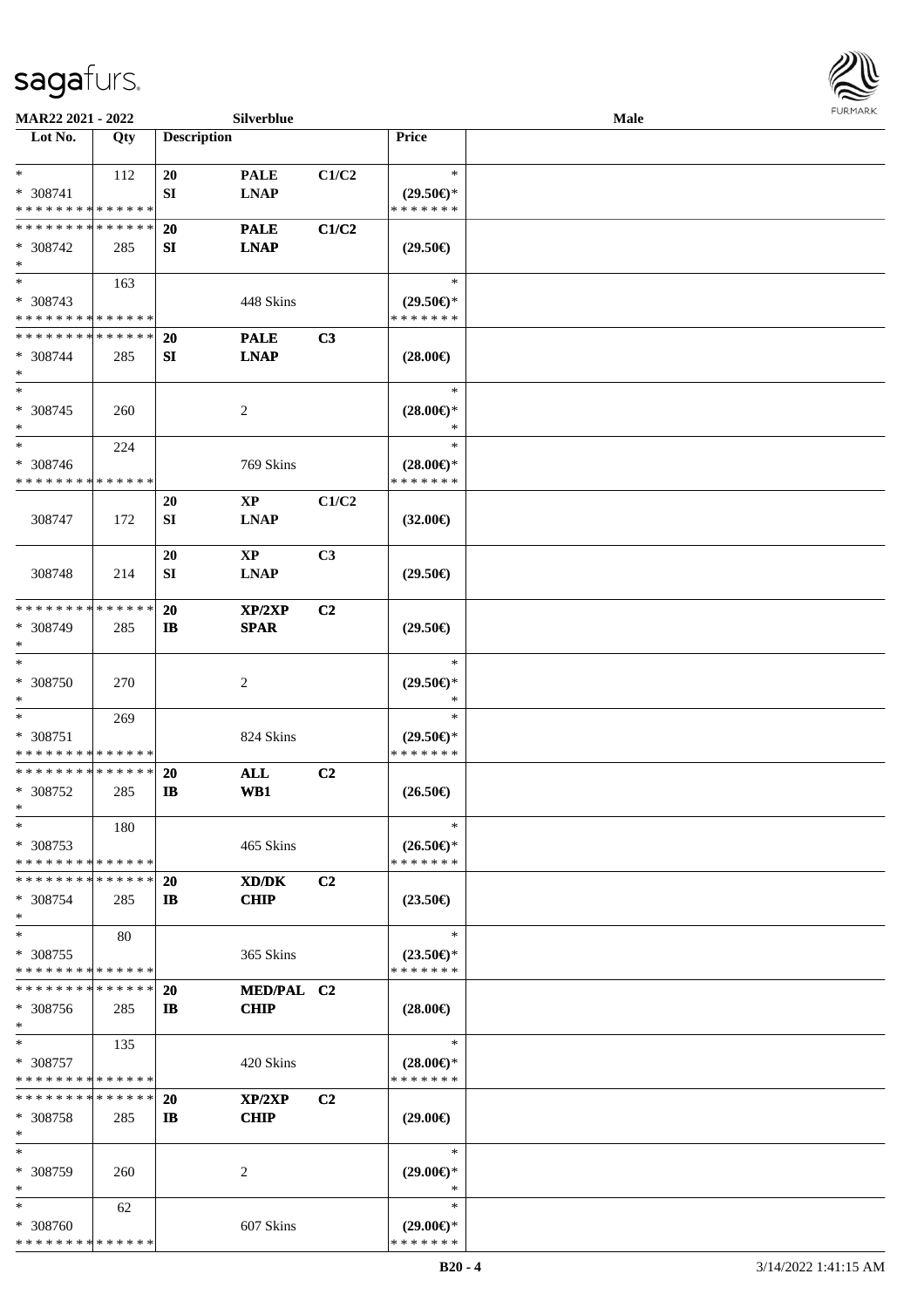

| MAR22 2021 - 2022                                 |     |                                     | Silverblue                |                               |                                                | Male |  |
|---------------------------------------------------|-----|-------------------------------------|---------------------------|-------------------------------|------------------------------------------------|------|--|
| Lot No.                                           | Qty | <b>Description</b>                  |                           |                               | Price                                          |      |  |
| **************<br>* 308761<br>$\ast$              | 285 | 20<br>$\mathbf{I}$                  | XP/2XP<br><b>CHIP</b>     | C <sub>2</sub>                | $(29.00\epsilon)$                              |      |  |
| $\ast$<br>* 308762<br>* * * * * * * * * * * * * * | 75  |                                     | 360 Skins                 |                               | $\ast$<br>$(29.00\epsilon)$ *<br>* * * * * * * |      |  |
| 308763                                            | 291 | <b>20</b><br>$\mathbf{I}\mathbf{B}$ | XD/DK<br><b>CHIP</b>      | C <sub>2</sub><br><b>LNAP</b> | $(20.00\epsilon)$                              |      |  |
| 308764                                            | 303 | 20<br>$\mathbf{I}\mathbf{B}$        | XD/DK<br><b>CHIP</b>      | C <sub>2</sub><br><b>LNAP</b> | $(20.00\epsilon)$                              |      |  |
| * * * * * * * * * * * * * *<br>* 308765<br>∗      | 285 | 20<br>$\mathbf{I}$                  | MED/PAL C2<br><b>CHIP</b> | <b>LNAP</b>                   | $(24.50\epsilon)$                              |      |  |
| $\ast$<br>* 308766<br>$\ast$                      | 260 |                                     | $\overline{c}$            |                               | $\ast$<br>$(24.50\epsilon)$ *<br>$\ast$        |      |  |
| $\ast$<br>* 308767<br>* * * * * * * * * * * * * * | 271 |                                     | 816 Skins                 |                               | $\ast$<br>$(24.50\epsilon)$ *<br>* * * * * * * |      |  |
| 308768                                            | 145 | <b>20</b><br>$\mathbf{I}\mathbf{B}$ | XP/2XP<br><b>CHIP</b>     | C <sub>2</sub><br><b>LNAP</b> | $(25.00\epsilon)$                              |      |  |
| 308769                                            | 129 | <b>20</b><br>$\mathbf{I}\mathbf{B}$ | XP/2XP<br><b>CHIP</b>     | C <sub>2</sub><br><b>LNAP</b> | $(25.00\epsilon)$                              |      |  |
| * * * * * * * * * * * * * *<br>* 308770<br>$\ast$ | 275 | 20<br><b>SAGA</b>                   | <b>XD</b>                 | C1/C2                         | 26.00€                                         |      |  |
| $\ast$<br>* 308771<br>* * * * * * * * * * * * * * | 96  |                                     | 371 Skins                 |                               | $\ast$<br>26.00€*<br>* * * * * * *             |      |  |
| ******** <mark>******</mark><br>$* 308772$<br>$*$ | 265 | 20<br><b>SAGA</b>                   | <b>Dark</b>               | C1                            | 32.00€                                         |      |  |
| $\ast$<br>* 308773<br>* * * * * * * * * * * * * * | 120 |                                     | 385 Skins                 |                               | $\ast$<br>32.00€*<br>* * * * * * *             |      |  |
| * * * * * * * * * * * * * * *<br>* 308774<br>$*$  | 265 | 20<br><b>SAGA</b>                   | <b>Dark</b>               | C2                            | 32.00€                                         |      |  |
| $\ast$<br>* 308775<br>$*$                         | 240 |                                     | 2                         |                               | $\ast$<br>32.00€*<br>$\ast$                    |      |  |
| $\ast$<br>* 308776<br>$*$                         | 240 |                                     | 3                         |                               | $\ast$<br>32.00€*<br>$\rightarrow$             |      |  |
| $*$<br>* 308777<br>$*$                            | 240 |                                     | 4                         |                               | T.<br>$\ast$<br>32.00€*<br>$\ast$              |      |  |
| $\ast$<br>* 308778<br>$*$                         | 240 |                                     | 5                         |                               | $\ast$<br>$(32.00\epsilon)$ *<br>$\ast$        |      |  |
| $*$<br>* 308779<br>* * * * * * * * * * * * * *    | 194 |                                     | 1419 Skins                |                               | $\ast$<br>$(32.00\epsilon)$ *<br>* * * * * * * |      |  |
| * * * * * * * * * * * * * *<br>* 308780<br>$*$    | 265 | 20<br><b>SAGA</b>                   | <b>Dark</b>               | C3                            | 29.50€                                         |      |  |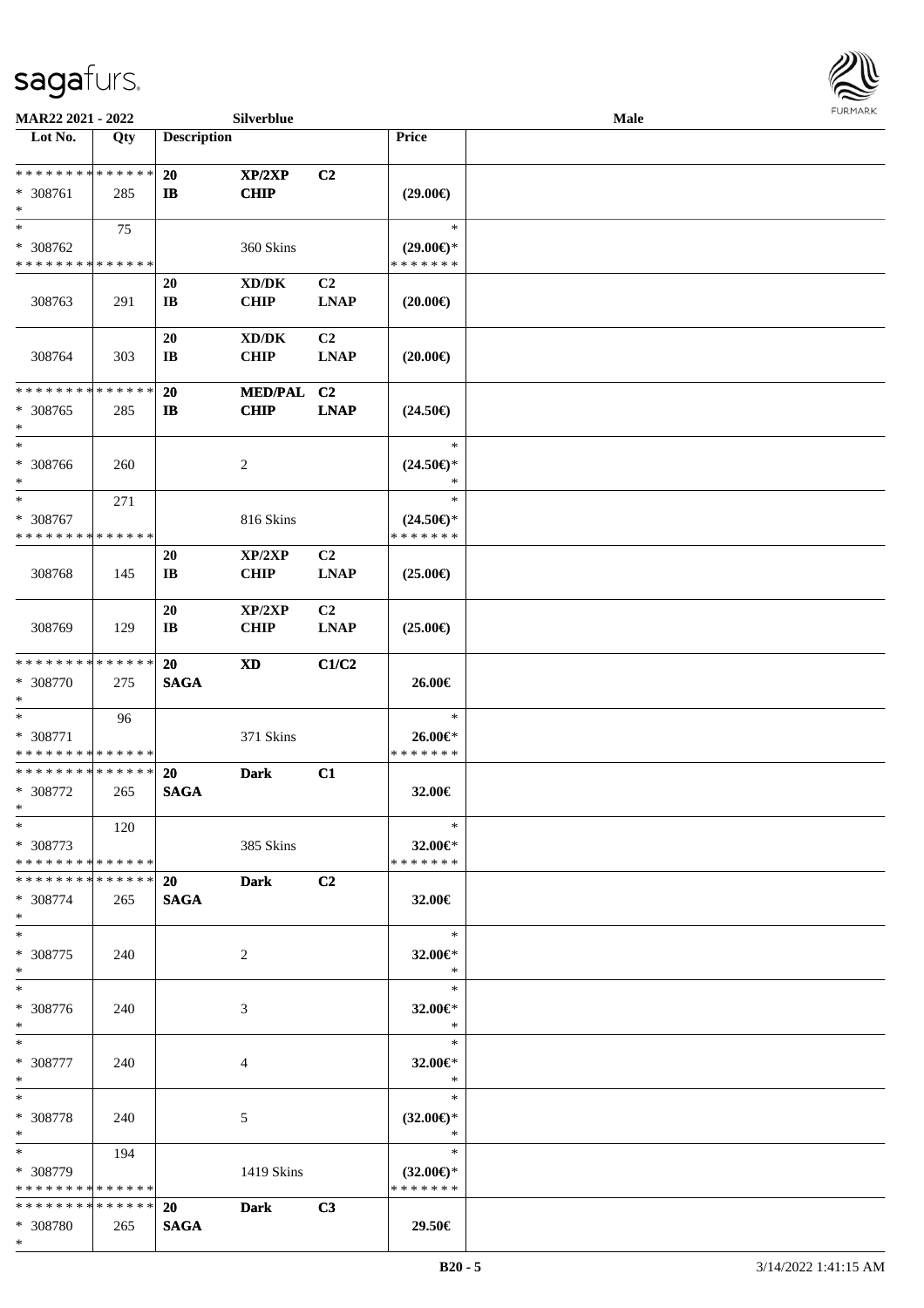

| <b>MAR22 2021 - 2022</b>                   |             |                    | <b>Silverblue</b> |                |                               | Male |  |
|--------------------------------------------|-------------|--------------------|-------------------|----------------|-------------------------------|------|--|
| Lot No.                                    | Qty         | <b>Description</b> |                   |                | Price                         |      |  |
|                                            |             |                    |                   |                |                               |      |  |
| $*$                                        |             | 20                 | <b>Dark</b>       | C3             | $\ast$                        |      |  |
| * 308781<br>$*$                            | 220         | <b>SAGA</b>        |                   |                | 29.50€*<br>$\ast$             |      |  |
|                                            | 48          |                    |                   |                | $\ast$                        |      |  |
| * 308782                                   |             |                    | 533 Skins         |                | 29.50€*                       |      |  |
| * * * * * * * * * * * * * *                |             |                    |                   |                | * * * * * * *                 |      |  |
| * * * * * * * * <mark>* * * * * * *</mark> |             | 20                 | <b>PALE</b>       | C1             |                               |      |  |
| * 308783                                   | 265         | <b>SAGA</b>        |                   |                | 37.00€                        |      |  |
| $*$                                        |             |                    |                   |                |                               |      |  |
| $*$                                        |             |                    |                   |                | $\ast$                        |      |  |
| * 308784                                   | 240         |                    | $\overline{2}$    |                | $(37.00\epsilon)$ *           |      |  |
| $*$                                        |             |                    |                   |                | $\ast$                        |      |  |
| $\overline{\ast}$                          |             |                    |                   |                | $\ast$                        |      |  |
| * 308785<br>$*$                            | 240         |                    | 3                 |                | $(37.00\epsilon)$ *<br>$\ast$ |      |  |
| $\overline{\phantom{0}}$                   |             |                    |                   |                | $\ast$                        |      |  |
| * 308786                                   | 240         |                    | 4                 |                | $(37.00\epsilon)$ *           |      |  |
| $*$                                        |             |                    |                   |                | $\ast$                        |      |  |
| $*$                                        | 196         |                    |                   |                | $\ast$                        |      |  |
| * 308787                                   |             |                    | 1181 Skins        |                | $(37.00\epsilon)$ *           |      |  |
| * * * * * * * * * * * * * *                |             |                    |                   |                | * * * * * * *                 |      |  |
| * * * * * * * * * * * * * * *              |             | 20                 | <b>PALE</b>       | C <sub>2</sub> |                               |      |  |
| * 308788                                   | 265         | <b>SAGA</b>        |                   |                | $(36.00\epsilon)$             |      |  |
| $*$<br>$\overline{\phantom{0}}$            |             |                    |                   |                |                               |      |  |
| * 308789                                   |             |                    |                   |                | $\ast$                        |      |  |
| $*$                                        | 240         |                    | 2                 |                | $(36.00\epsilon)$ *<br>$\ast$ |      |  |
| $*$                                        |             |                    |                   |                | $\ast$                        |      |  |
| * 308790                                   | 240         |                    | 3                 |                | $(36.00\epsilon)$ *           |      |  |
| $*$                                        |             |                    |                   |                | $\ast$                        |      |  |
| $*$                                        |             |                    |                   |                | $\ast$                        |      |  |
| * 308791                                   | 240         |                    | $\overline{4}$    |                | $(36.00\epsilon)$ *           |      |  |
| $*$                                        |             |                    |                   |                | $\ast$                        |      |  |
| $*$                                        |             |                    |                   |                | $\ast$                        |      |  |
| * 308792<br>$*$                            | 240         |                    | $\mathfrak{S}$    |                | $(36.00\epsilon)$ *<br>$\ast$ |      |  |
| $*$                                        |             |                    |                   |                | $\ast$                        |      |  |
| * 308793                                   | 240         |                    | 6                 |                | $(36.00\epsilon)$ *           |      |  |
| $*$                                        |             |                    |                   |                | $\ast$                        |      |  |
| $*$                                        |             |                    |                   |                | $\ast$                        |      |  |
| * 308794                                   | 240         |                    | $7\phantom{.0}$   |                | $(36.00\epsilon)$ *           |      |  |
| $*$                                        |             |                    |                   |                | $\ast$                        |      |  |
| $*$                                        |             |                    |                   |                | $\ast$                        |      |  |
| * 308795                                   | 240         |                    | 8                 |                | $(36.00\epsilon)$ *           |      |  |
| $*$<br>$*$                                 |             |                    |                   |                | $\ast$<br>$\ast$              |      |  |
|                                            |             |                    |                   |                |                               |      |  |
| * 308796<br>$*$                            | 240         |                    | 9                 |                | $(36.00\epsilon)$ *<br>$\ast$ |      |  |
| $*$                                        |             |                    |                   |                | $\ast$                        |      |  |
| * 308797                                   | 240         |                    | $10\,$            |                | $(36.00\epsilon)$ *           |      |  |
| $*$                                        |             |                    |                   |                | $\ast$                        |      |  |
| $*$ $*$                                    | 113         |                    |                   |                | $\ast$                        |      |  |
| * 308798                                   |             |                    | 2538 Skins        |                | $(36.00\epsilon)$ *           |      |  |
| * * * * * * * *                            | * * * * * * |                    |                   |                | * * * * * * *                 |      |  |
| * * * * * * * * * * * * * *                |             | 20                 | <b>PALE</b>       | C3             |                               |      |  |
| * 308799                                   | 265         | <b>SAGA</b>        |                   |                | $(34.00\epsilon)$             |      |  |
| $*$<br>$*$                                 |             |                    |                   |                | $\ast$                        |      |  |
| * 308800                                   | 240         |                    | $\overline{c}$    |                | $(34.00\epsilon)$ *           |      |  |
| $\ast$                                     |             |                    |                   |                | $\ast$                        |      |  |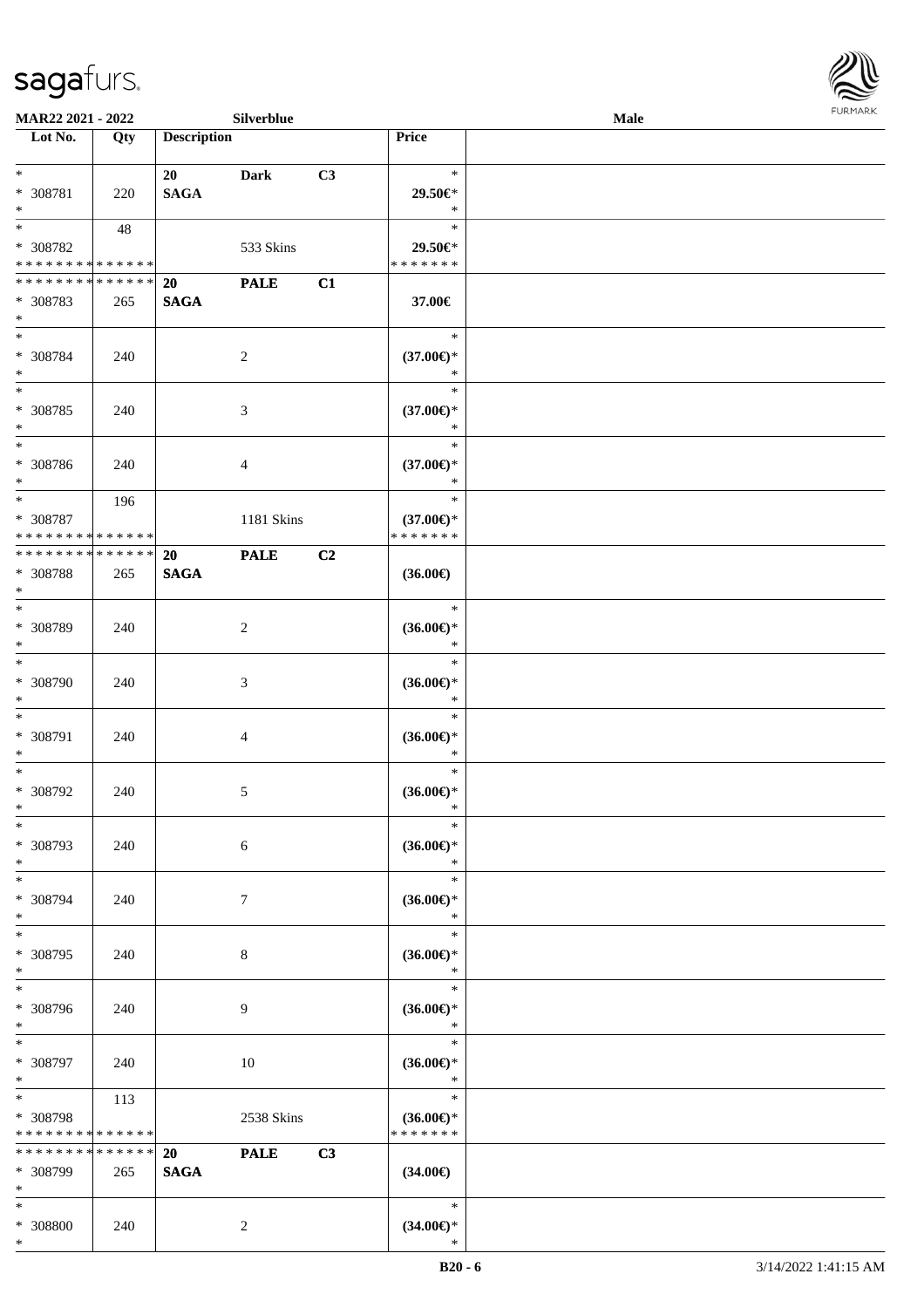

| MAR22 2021 - 2022                                                   |     |                          | Silverblue                            |       |                                                | Male | FURMARK |
|---------------------------------------------------------------------|-----|--------------------------|---------------------------------------|-------|------------------------------------------------|------|---------|
| Lot No.                                                             | Qty | <b>Description</b>       |                                       |       | Price                                          |      |         |
| $\ast$<br>$* 308801$<br>$\ast$                                      | 240 | 20<br>$\mathbf{SAGA}$    | <b>PALE</b>                           | C3    | $\ast$<br>$(34.00\epsilon)$ *<br>$\ast$        |      |         |
| $\overline{\phantom{0}}$<br>$* 308802$<br>$\ast$                    | 240 |                          | $\overline{4}$                        |       | $\ast$<br>$(34.00\epsilon)$ *<br>$\ast$        |      |         |
| $\overline{\ast}$<br>* 308803<br>$\ast$                             | 240 |                          | $\sqrt{5}$                            |       | $\ast$<br>$(34.00\epsilon)$ *<br>$\ast$        |      |         |
| $\ast$<br>* 308804<br>$\ast$                                        | 240 |                          | $\sqrt{6}$                            |       | $\ast$<br>$(34.00\epsilon)$ *<br>$\ast$        |      |         |
| $\ast$<br>* 308805<br>$\ast$                                        | 240 |                          | $\tau$                                |       | $\ast$<br>$(34.00\epsilon)$ *<br>$\ast$        |      |         |
| $\overline{\phantom{a}^*}$<br>* 308806<br>$\ast$                    | 240 |                          | 8                                     |       | $\ast$<br>$(34.00\epsilon)$ *<br>$\ast$        |      |         |
| $\ast$<br>* 308807<br>$\ast$<br>$\overline{\phantom{0}}$            | 240 |                          | 9                                     |       | $\ast$<br>$(34.00\epsilon)$ *<br>$\ast$        |      |         |
| * 308808<br>$\ast$<br>$_{\ast}$                                     | 240 |                          | 10                                    |       | $\ast$<br>$(34.00\epsilon)$ *<br>$\ast$        |      |         |
| * 308809<br>* * * * * * * * * * * * * *                             | 50  |                          | 2475 Skins                            |       | $\ast$<br>$(34.00\epsilon)$ *<br>* * * * * * * |      |         |
| * * * * * * * * * * * * * *<br>* 308810<br>$\ast$                   | 265 | 20<br><b>SAGA</b>        | 2XP                                   | C1/C2 | $(37.00\epsilon)$                              |      |         |
| $\ast$<br>* 308811<br>* * * * * * * * * * * * * *                   | 225 |                          | 490 Skins                             |       | $\ast$<br>$(37.00\epsilon)$ *<br>* * * * * * * |      |         |
| 308812                                                              | 264 | 20<br>$\mathbf{SAGA}$    | 2XP                                   | C3    | $(35.00\epsilon)$                              |      |         |
| * * * * * * * * * * * * * *<br>* 308813<br>$\ast$                   | 265 | <b>20</b><br><b>SAGA</b> | <b>XD</b><br><b>LNAP</b>              | C1/C2 | 22.50€                                         |      |         |
| $\overline{\phantom{1}}$<br>* 308814<br>* * * * * * * * * * * * * * | 92  |                          | 357 Skins                             |       | $\ast$<br>24.00€*<br>* * * * * * *             |      |         |
| 308815                                                              | 123 | 20<br><b>SAGA</b>        | $\mathbf{X}\mathbf{D}$<br><b>LNAP</b> | C3    | 23.50€                                         |      |         |
| * * * * * * * * * * * * * *<br>* 308816<br>$\ast$                   | 265 | <b>20</b><br><b>SAGA</b> | <b>Dark</b><br><b>LNAP</b>            | C1/C2 | $(28.00\epsilon)$                              |      |         |
| $\ast$<br>* 308817<br>$\ast$                                        | 240 |                          | 2                                     |       | $\ast$<br>$(28.00\epsilon)$ *<br>$\ast$        |      |         |
| $\ast$<br>* 308818<br>$\ast$                                        | 240 |                          | 3                                     |       | $\ast$<br>$(28.00\epsilon)$ *<br>$\ast$        |      |         |
| $\ast$<br>* 308819<br>$\ast$                                        | 240 |                          | 4                                     |       | $\ast$<br>$(28.00\epsilon)$ *<br>$\ast$        |      |         |
| $\ast$<br>* 308820<br>**************                                | 168 |                          | 1153 Skins                            |       | $\ast$<br>$(28.00\epsilon)$ *<br>* * * * * * * |      |         |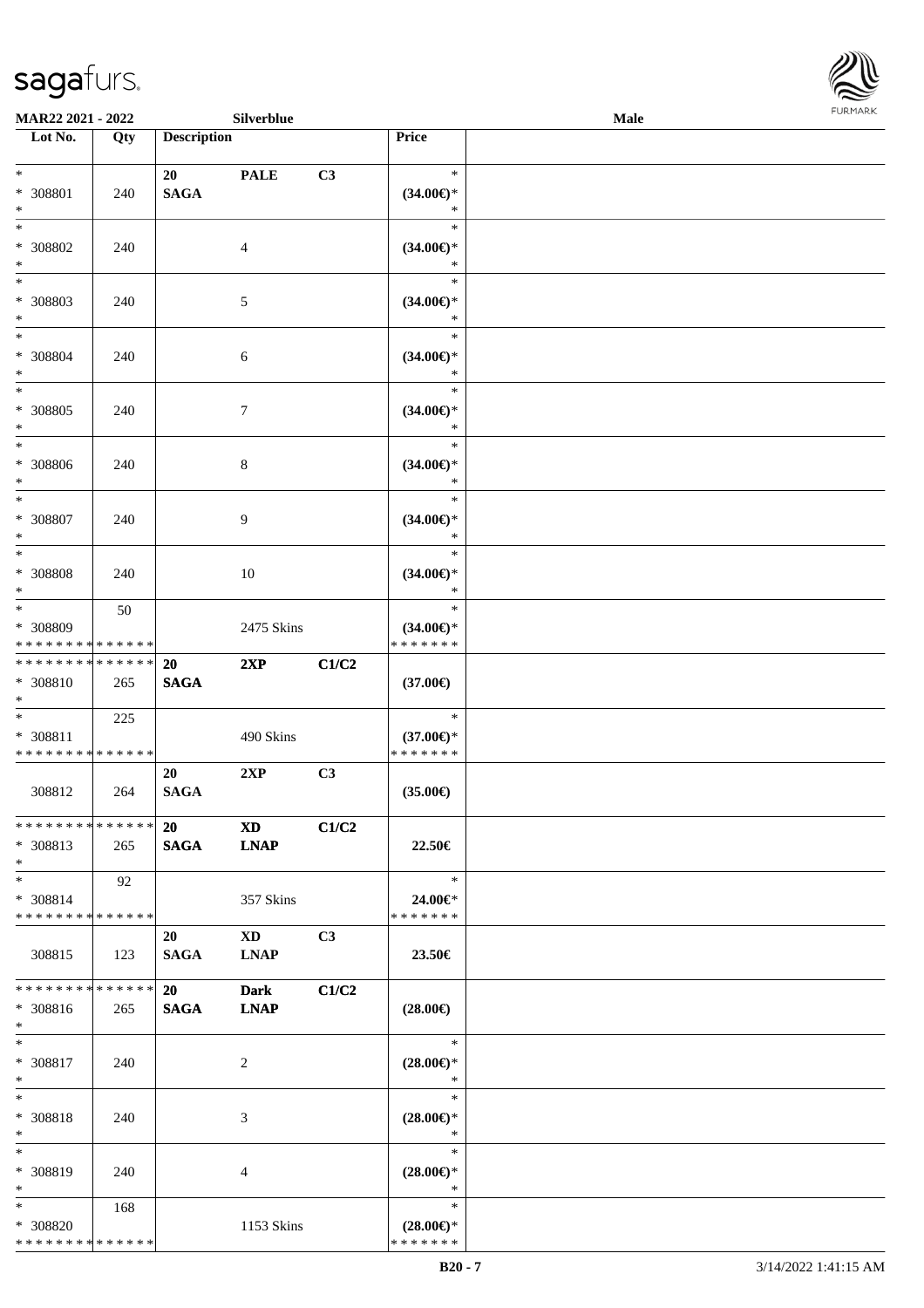

| MAR22 2021 - 2022                                 |     |                          | Silverblue                 |       |                                                | <b>Male</b> |  |
|---------------------------------------------------|-----|--------------------------|----------------------------|-------|------------------------------------------------|-------------|--|
| Lot No.                                           | Qty | <b>Description</b>       |                            |       | Price                                          |             |  |
| **************<br>$* 308821$<br>$\ast$            | 265 | 20<br><b>SAGA</b>        | <b>Dark</b><br><b>LNAP</b> | C3    | $(26.00\epsilon)$                              |             |  |
| $*$<br>* 308822<br>* * * * * * * * * * * * * *    | 269 |                          | 534 Skins                  |       | $\ast$<br>$(26.00\epsilon)$ *<br>* * * * * * * |             |  |
| * * * * * * * * * * * * * *<br>* 308823<br>$*$    | 265 | <b>20</b><br><b>SAGA</b> | <b>MED</b><br><b>LNAP</b>  | C1/C2 | $(32.00\epsilon)$                              |             |  |
| $*$<br>* 308824<br>* * * * * * * * * * * * * *    | 119 |                          | 384 Skins                  |       | $\ast$<br>$(32.00\epsilon)$ *<br>* * * * * * * |             |  |
| * * * * * * * * * * * * * *<br>* 308825<br>$\ast$ | 265 | 20<br><b>SAGA</b>        | <b>PALE</b><br><b>LNAP</b> | C1/C2 | $(32.00\epsilon)$                              |             |  |
| $\ast$<br>$* 308826$<br>$\ast$                    | 240 |                          | 2                          |       | $\ast$<br>$(32.00\epsilon)$ *<br>$\ast$        |             |  |
| $\ast$<br>$* 308827$<br>$\ast$                    | 240 |                          | 3                          |       | $\ast$<br>$(32.00\epsilon)$ *<br>$\ast$        |             |  |
| $\ast$<br>* 308828<br>$\ast$                      | 240 |                          | 4                          |       | $\ast$<br>$(32.00\epsilon)$ *<br>∗             |             |  |
| $\ast$<br>$* 308829$<br>$\ast$                    | 240 |                          | 5                          |       | $\ast$<br>$(32.00\epsilon)$ *<br>$\ast$        |             |  |
| $\ast$<br>$* 308830$<br>$\ast$                    | 240 |                          | 6                          |       | $\ast$<br>$(32.00\in)\!\!^*$<br>$\ast$         |             |  |
| $*$<br>* 308831<br>* * * * * * * * * * * * * *    | 236 |                          | 1701 Skins                 |       | $\ast$<br>$(32.00\epsilon)$ *<br>* * * * * * * |             |  |
| * * * * * * * * * * * * * *<br>* 308832<br>$*$    | 265 | <b>20</b><br><b>SAGA</b> | <b>PALE</b><br><b>LNAP</b> | C3    | $(31.00\in)$                                   |             |  |
| $\ast$<br>$* 308833$<br>$\ast$                    | 240 |                          | $\sqrt{2}$                 |       | $\ast$<br>$(31.00\epsilon)$ *<br>$\ast$        |             |  |
| $\ast$<br>* 308834<br>$\ast$                      | 240 |                          | 3                          |       | $\ast$<br>$(31.00\epsilon)$ *<br>$\ast$        |             |  |
| $\ast$<br>* 308835<br>$*$                         | 240 |                          | 4                          |       | $\ast$<br>$(31.00\epsilon)$ *<br>$\ast$        |             |  |
| $\ast$<br>$* 308836$<br>$*$                       | 240 |                          | 5                          |       | $\ast$<br>$(31.00\epsilon)$ *<br>$\ast$        |             |  |
| $\ast$<br>$* 308837$<br>$*$                       | 240 |                          | 6                          |       | $\ast$<br>$(31.00\epsilon)$ *<br>$\ast$        |             |  |
| $\ast$<br>* 308838<br>* * * * * * * * * * * * * * | 53  |                          | 1518 Skins                 |       | $\ast$<br>$(31.00\epsilon)$ *<br>* * * * * * * |             |  |
| * * * * * * * * * * * * * *<br>* 308839<br>$*$    | 265 | <b>20</b><br>IA          | XP/2XP<br><b>SPAR</b>      | C2    | $(32.00\epsilon)$                              |             |  |
| $*$<br>* 308840<br>$*$                            | 240 |                          | $\overline{2}$             |       | $\ast$<br>$(32.00\epsilon)$ *<br>∗             |             |  |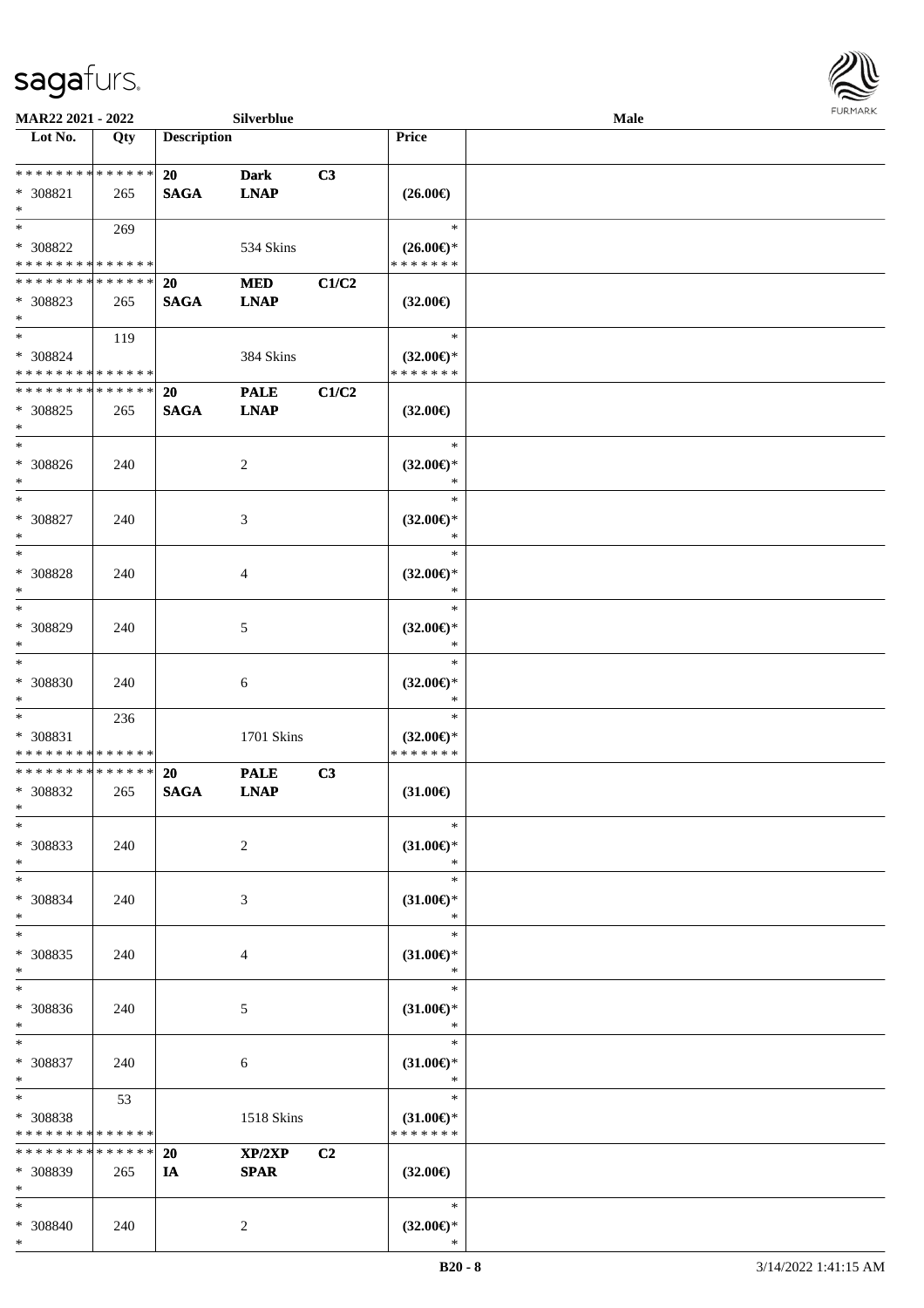

| MAR22 2021 - 2022           |     |                    | Silverblue      |                |                     | Male |  |
|-----------------------------|-----|--------------------|-----------------|----------------|---------------------|------|--|
| Lot No.                     | Qty | <b>Description</b> |                 |                | Price               |      |  |
|                             |     |                    |                 |                |                     |      |  |
| $\ast$                      |     | 20                 | XP/2XP          | C2             | $\ast$              |      |  |
| * 308841                    | 240 | IA                 | <b>SPAR</b>     |                | $(32.00\epsilon)$ * |      |  |
| $\ast$                      |     |                    |                 |                | $\ast$              |      |  |
| $\ast$                      | 46  |                    |                 |                | $\ast$              |      |  |
| * 308842                    |     |                    | 791 Skins       |                | $(32.00\epsilon)$ * |      |  |
| * * * * * * * * * * * * * * |     |                    |                 |                | * * * * * * *       |      |  |
|                             |     | <b>20</b>          | XP/2XP          | C <sub>2</sub> |                     |      |  |
| 308843                      | 283 | IA                 | WB1             |                | $(32.00\epsilon)$   |      |  |
|                             |     |                    |                 |                |                     |      |  |
|                             |     | 20                 | $\mathbf{ALL}$  | C <sub>2</sub> |                     |      |  |
| 308844                      | 123 | IA                 | WB <sub>2</sub> |                | $(25.00\epsilon)$   |      |  |
|                             |     |                    |                 |                |                     |      |  |
| * * * * * * * * * * * * * * |     | <b>20</b>          | XD/DK           | C2             |                     |      |  |
| * 308845                    | 264 | <b>IA</b>          | <b>CHIP</b>     |                | $(26.00\epsilon)$   |      |  |
| $\ast$                      |     |                    |                 |                |                     |      |  |
| $\ast$                      |     |                    |                 |                | $\ast$              |      |  |
| $* 308846$                  | 240 |                    | $\sqrt{2}$      |                | $(26.00\epsilon)$ * |      |  |
| $\ast$                      |     |                    |                 |                | $\ast$              |      |  |
| $\ast$                      | 74  |                    |                 |                | $\ast$              |      |  |
| * 308847                    |     |                    | 578 Skins       |                | $(26.00\epsilon)$ * |      |  |
| * * * * * * * * * * * * * * |     |                    |                 |                | * * * * * * *       |      |  |
| * * * * * * * * * * * * * * |     | <b>20</b>          | XP/2XP          | C2             |                     |      |  |
| * 308848                    | 265 | IA                 | <b>CHIP</b>     |                | $(33.00\epsilon)$   |      |  |
| $\ast$                      |     |                    |                 |                |                     |      |  |
| $\ast$                      |     |                    |                 |                | $\ast$              |      |  |
| * 308849                    |     |                    |                 |                | $(33.00\epsilon)$ * |      |  |
| $\ast$                      | 240 |                    | $\overline{c}$  |                | $\ast$              |      |  |
| $\ast$                      |     |                    |                 |                | $\ast$              |      |  |
|                             |     |                    |                 |                |                     |      |  |
| $* 308850$                  | 240 |                    | $\mathfrak{Z}$  |                | $(33.00\epsilon)$ * |      |  |
| $\ast$                      |     |                    |                 |                | $\ast$              |      |  |
| $\ast$                      |     |                    |                 |                | $\ast$              |      |  |
| $* 308851$                  | 240 |                    | $\overline{4}$  |                | $(33.00\epsilon)$ * |      |  |
| $\ast$                      |     |                    |                 |                | $\ast$              |      |  |
| $\ast$                      |     |                    |                 |                | $\ast$              |      |  |
| $* 308852$                  | 240 |                    | 5               |                | $(33.00\epsilon)$ * |      |  |
| $*$                         |     |                    |                 |                | $\ast$              |      |  |
| $\ast$                      |     |                    |                 |                | $\ast$              |      |  |
| * 308853                    | 220 |                    | 6               |                | $(33.00\epsilon)$ * |      |  |
| $\ast$                      |     |                    |                 |                | $\ast$              |      |  |
| $\ast$                      | 60  |                    |                 |                | $\ast$              |      |  |
| * 308854                    |     |                    | 1505 Skins      |                | $(33.00\epsilon)$ * |      |  |
| * * * * * * * * * * * * * * |     |                    |                 |                | * * * * * * *       |      |  |
| * * * * * * * * * * * * * * |     | <b>20</b>          | XD/DK           | C <sub>2</sub> |                     |      |  |
| * 308855                    | 265 | IA                 | <b>CHIP</b>     | <b>LNAP</b>    | 22.50€              |      |  |
| $*$                         |     |                    |                 |                |                     |      |  |
| $\ast$                      | 222 |                    |                 |                | $\ast$              |      |  |
| * 308856                    |     |                    | 487 Skins       |                | 22.50€*             |      |  |
| * * * * * * * * * * * * * * |     |                    |                 |                | * * * * * * *       |      |  |
| * * * * * * * * * * * * * * |     | 20                 | MED/PAL C2      |                |                     |      |  |
| * 308857                    | 265 | IA                 | <b>CHIP</b>     | <b>LNAP</b>    | $(29.00\epsilon)$   |      |  |
| $\ast$                      |     |                    |                 |                |                     |      |  |
| $\ast$                      |     |                    |                 |                | $\ast$              |      |  |
| * 308858                    | 240 |                    | 2               |                | $(29.00\epsilon)$ * |      |  |
| $\ast$                      |     |                    |                 |                | $\ast$              |      |  |
| $\ast$                      | 240 |                    |                 |                | $\ast$              |      |  |
| * 308859                    |     |                    | 745 Skins       |                | $(29.00\epsilon)$ * |      |  |
| * * * * * * * * * * * * * * |     |                    |                 |                | * * * * * * *       |      |  |
|                             |     | <b>20</b>          | XP/2XP          | C <sub>2</sub> |                     |      |  |
|                             |     |                    |                 |                |                     |      |  |
| 308860                      | 272 | IA                 | <b>CHIP</b>     | <b>LNAP</b>    | $(29.50\epsilon)$   |      |  |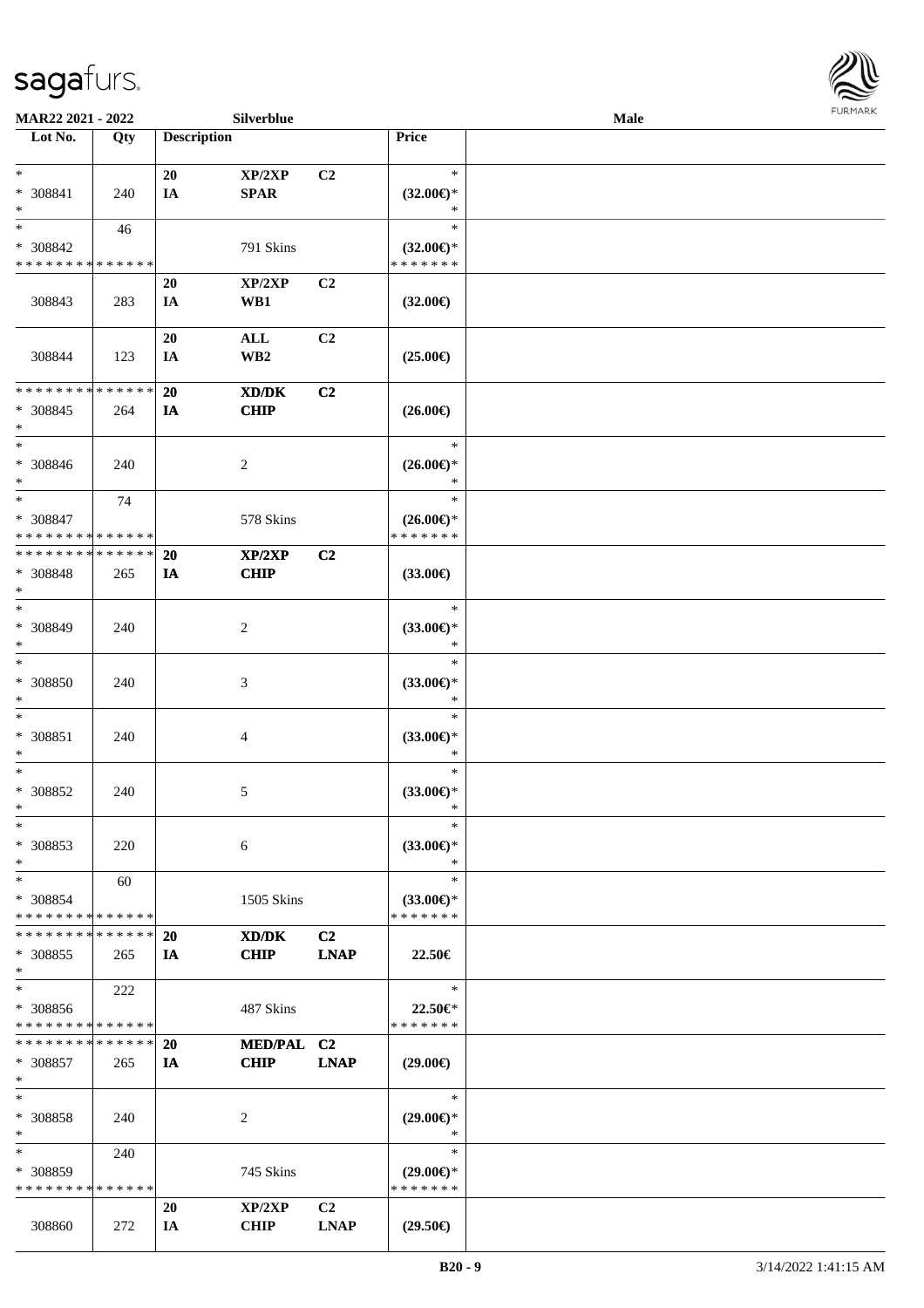

| MAR22 2021 - 2022                                                |     |                          | Silverblue            |                   |                                    | Male | <b>FURMARK</b> |
|------------------------------------------------------------------|-----|--------------------------|-----------------------|-------------------|------------------------------------|------|----------------|
| Lot No.                                                          | Qty | <b>Description</b>       |                       |                   | <b>Price</b>                       |      |                |
| 308861                                                           | 220 | 20<br>IA                 | XP/2XP<br><b>CHIP</b> | C2<br><b>LNAP</b> | $(29.50\epsilon)$                  |      |                |
| 308862                                                           | 224 | 20<br><b>SROY</b>        | <b>Dark</b>           | C1/C2             | 32.00€                             |      |                |
| * * * * * * * * <mark>* * * * * * *</mark><br>* 308863<br>$\ast$ | 235 | 20<br><b>SROY</b>        | <b>PALE</b>           | C1                | 38.00€                             |      |                |
| $\ddot{x}$<br>* 308864<br>* * * * * * * * * * * * * *            | 56  |                          | 291 Skins             |                   | $\ast$<br>38.00€*<br>* * * * * * * |      |                |
| * * * * * * * * <mark>* * * * * * *</mark><br>* 308865<br>$\ast$ | 245 | 20<br><b>SROY</b>        | <b>PALE</b>           | C <sub>2</sub>    | 37.00€                             |      |                |
| $\ast$<br>* 308866<br>$\ast$                                     | 220 |                          | 2                     |                   | $\ast$<br>37.00€*<br>$\ast$        |      |                |
| $\ast$<br>* 308867<br>$\ast$                                     | 220 |                          | 3                     |                   | $\ast$<br>37.00€*<br>$\ast$        |      |                |
| $\ast$<br>* 308868<br>* * * * * * * * * * * * * *                | 181 |                          | 866 Skins             |                   | $\ast$<br>37.00€*<br>* * * * * * * |      |                |
| 308869                                                           | 119 | 20<br><b>SROY</b>        | <b>PALE</b>           | C2                | 37.00€                             |      |                |
| * * * * * * * * * * * * * * *<br>* 308870<br>$\ast$              | 245 | <b>20</b><br><b>SROY</b> | <b>PALE</b>           | C <sub>3</sub>    | 35.00€                             |      |                |
| $\ast$<br>* 308871<br>* * * * * * * * <mark>* * * * * * *</mark> | 92  |                          | 337 Skins             |                   | $\ast$<br>35.00€*<br>* * * * * * * |      |                |
| 308872                                                           | 147 | 20<br><b>SROY</b>        | 2XP                   | C1/C2             | $(38.00\epsilon)$                  |      |                |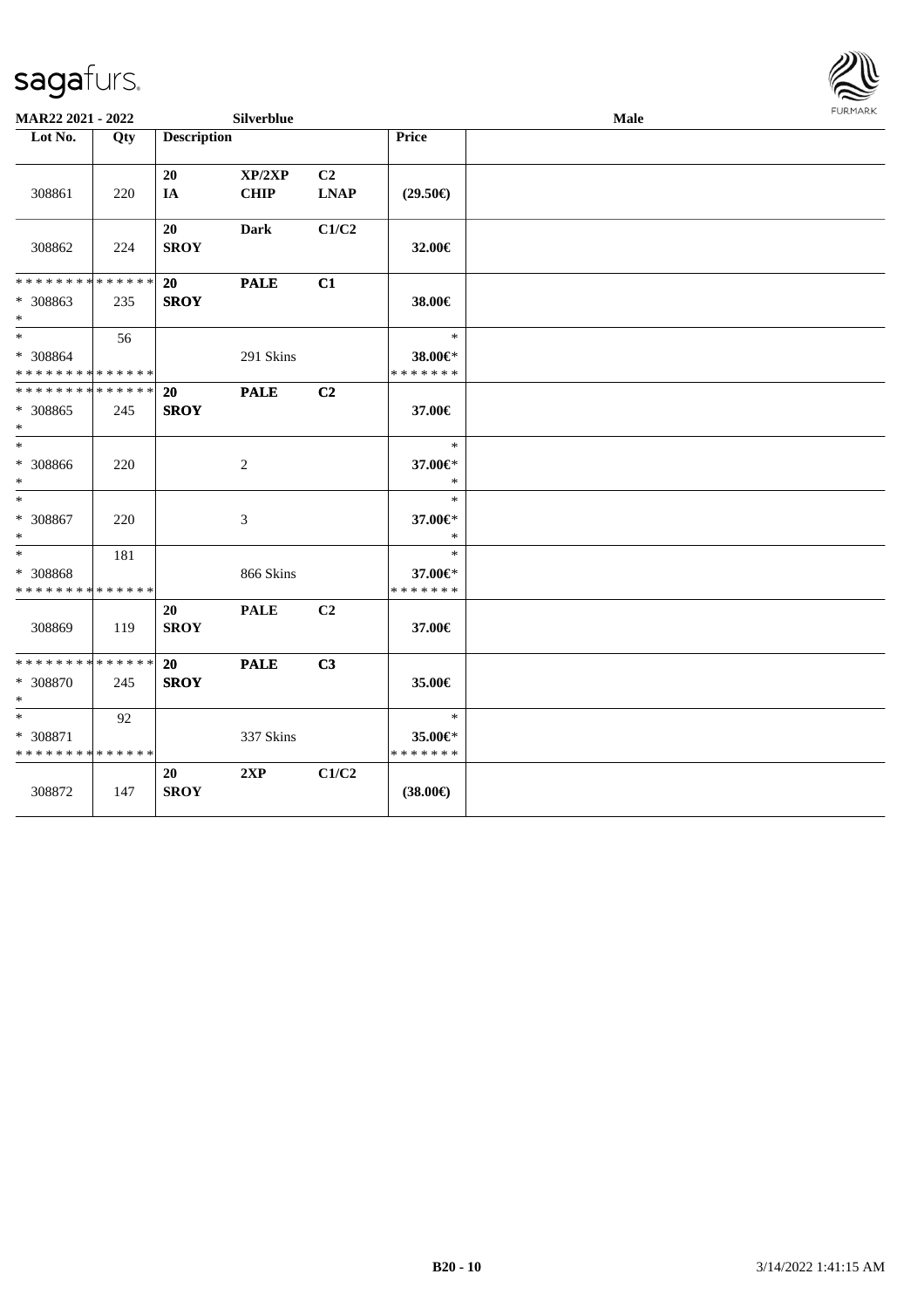

| MAR22 2021 - 2022             |     |                               | Silverblue                          |                |                     | Male |  |
|-------------------------------|-----|-------------------------------|-------------------------------------|----------------|---------------------|------|--|
| Lot No.                       | Qty | <b>Description</b>            |                                     |                | <b>Price</b>        |      |  |
| **************                |     | $\mathbf{0}$                  | <b>MED</b>                          | C <sub>2</sub> |                     |      |  |
|                               |     |                               |                                     |                |                     |      |  |
| * 308921                      | 280 | SI                            |                                     |                | $(27.00\epsilon)$   |      |  |
| $\ast$                        |     |                               |                                     |                |                     |      |  |
| $\ast$                        | 74  |                               |                                     |                | $\ast$              |      |  |
| * 308922                      |     |                               | 354 Skins                           |                | $(27.00\epsilon)$ * |      |  |
| * * * * * * * * * * * * * *   |     |                               |                                     |                | * * * * * * *       |      |  |
|                               |     | $\bf{0}$                      | <b>PALE</b>                         | C1             |                     |      |  |
| 308923                        | 105 | SI                            |                                     |                | $(29.00\epsilon)$   |      |  |
|                               |     |                               |                                     |                |                     |      |  |
| * * * * * * * * * * * * * *   |     | $\mathbf{0}$                  | <b>PALE</b>                         | C2             |                     |      |  |
| * 308924                      | 305 | SI                            |                                     |                | $(28.00\epsilon)$   |      |  |
| $\ast$                        |     |                               |                                     |                |                     |      |  |
| $\ast$                        | 51  |                               |                                     |                | $\ast$              |      |  |
| * 308925                      |     |                               | 356 Skins                           |                | $(28.00\epsilon)$ * |      |  |
| * * * * * * * * * * * * * *   |     |                               |                                     |                | * * * * * * *       |      |  |
|                               |     | $\bf{0}$                      | <b>PALE</b>                         | C3             |                     |      |  |
|                               |     |                               |                                     |                |                     |      |  |
| 308926                        | 214 | SI                            |                                     |                | $(26.00\epsilon)$   |      |  |
| * * * * * * * * * * * * * *   |     |                               |                                     |                |                     |      |  |
|                               |     | $\mathbf{0}$                  | <b>PALE</b>                         | C3             |                     |      |  |
| * 308927                      | 305 | SI                            |                                     |                | $(26.00\epsilon)$   |      |  |
| $\ast$                        |     |                               |                                     |                |                     |      |  |
| $\ast$                        | 61  |                               |                                     |                | $\ast$              |      |  |
| * 308928                      |     |                               | 366 Skins                           |                | $(26.00\epsilon)$ * |      |  |
| * * * * * * * * * * * * * *   |     |                               |                                     |                | * * * * * * *       |      |  |
|                               |     | $\bf{0}$                      | XP/2XP                              | C1/C2          |                     |      |  |
| 308929                        | 208 | SI                            |                                     |                | $(29.00\epsilon)$   |      |  |
|                               |     |                               |                                     |                |                     |      |  |
|                               |     | $\bf{0}$                      | XP/2XP                              | C3             |                     |      |  |
| 308930                        | 121 | SI                            |                                     |                | $(27.00\epsilon)$   |      |  |
|                               |     |                               |                                     |                |                     |      |  |
|                               |     | $\boldsymbol{0}$              | $\bold{X}\bold{D}/\bold{D}\bold{K}$ | C2             |                     |      |  |
| 308931                        | 169 | SI                            | <b>LNAP</b>                         |                | 17.00€              |      |  |
|                               |     |                               |                                     |                |                     |      |  |
|                               |     | $\bf{0}$                      | PAL/XP                              | C2             |                     |      |  |
|                               |     |                               |                                     |                |                     |      |  |
| 308932                        | 231 | SI                            | <b>LNAP</b>                         |                | $(26.00\epsilon)$   |      |  |
| * * * * * * * * * * * * * * * |     |                               |                                     |                |                     |      |  |
|                               |     | $\mathbf{0}$                  | <b>Dark</b>                         | C1/C2          |                     |      |  |
| * 308933                      | 285 | <b>SAGA</b>                   |                                     |                | 26.00€              |      |  |
| $*$                           |     |                               |                                     |                |                     |      |  |
| $*$                           | 70  |                               |                                     |                | $\ast$              |      |  |
| * 308934                      |     |                               | 355 Skins                           |                | 26.00€*             |      |  |
| * * * * * * * * * * * * * * * |     |                               |                                     |                | * * * * * * *       |      |  |
| * * * * * * * * * * * * * * * |     | $\mathbf{0}$                  | <b>Dark</b>                         | C <sub>2</sub> |                     |      |  |
| * 308935                      | 285 | <b>SAGA</b>                   |                                     |                | 26.00€              |      |  |
| $*$                           |     |                               |                                     |                |                     |      |  |
| $*$                           | 158 |                               |                                     |                | $\ast$              |      |  |
| * 308936                      |     |                               | 443 Skins                           |                | 26.00€*             |      |  |
| * * * * * * * * * * * * * *   |     |                               |                                     |                | * * * * * * *       |      |  |
|                               |     | $\mathbf{0}$                  | <b>MED</b>                          | C1             |                     |      |  |
| 308937                        | 125 | <b>SAGA</b>                   |                                     |                | $(28.00\epsilon)$   |      |  |
|                               |     |                               |                                     |                |                     |      |  |
| * * * * * * * * * * * * * * * |     | $\mathbf{0}$ and $\mathbf{0}$ | <b>MED</b>                          | C <sub>2</sub> |                     |      |  |
| * 308938                      | 260 | <b>SAGA</b>                   |                                     |                | 27.00€              |      |  |
| $*$                           |     |                               |                                     |                |                     |      |  |
| $*$ and $*$                   |     |                               |                                     |                | $\ast$              |      |  |
|                               | 247 |                               |                                     |                |                     |      |  |
| $*308939$                     |     |                               | 507 Skins                           |                | $(27.00\epsilon)$ * |      |  |
| * * * * * * * * * * * * * *   |     |                               |                                     |                | * * * * * * *       |      |  |
| * * * * * * * * * * * * * * * |     | $\mathbf{0}$                  | <b>MED</b>                          | C3             |                     |      |  |
| * 308940                      | 285 | <b>SAGA</b>                   |                                     |                | $(25.00\epsilon)$   |      |  |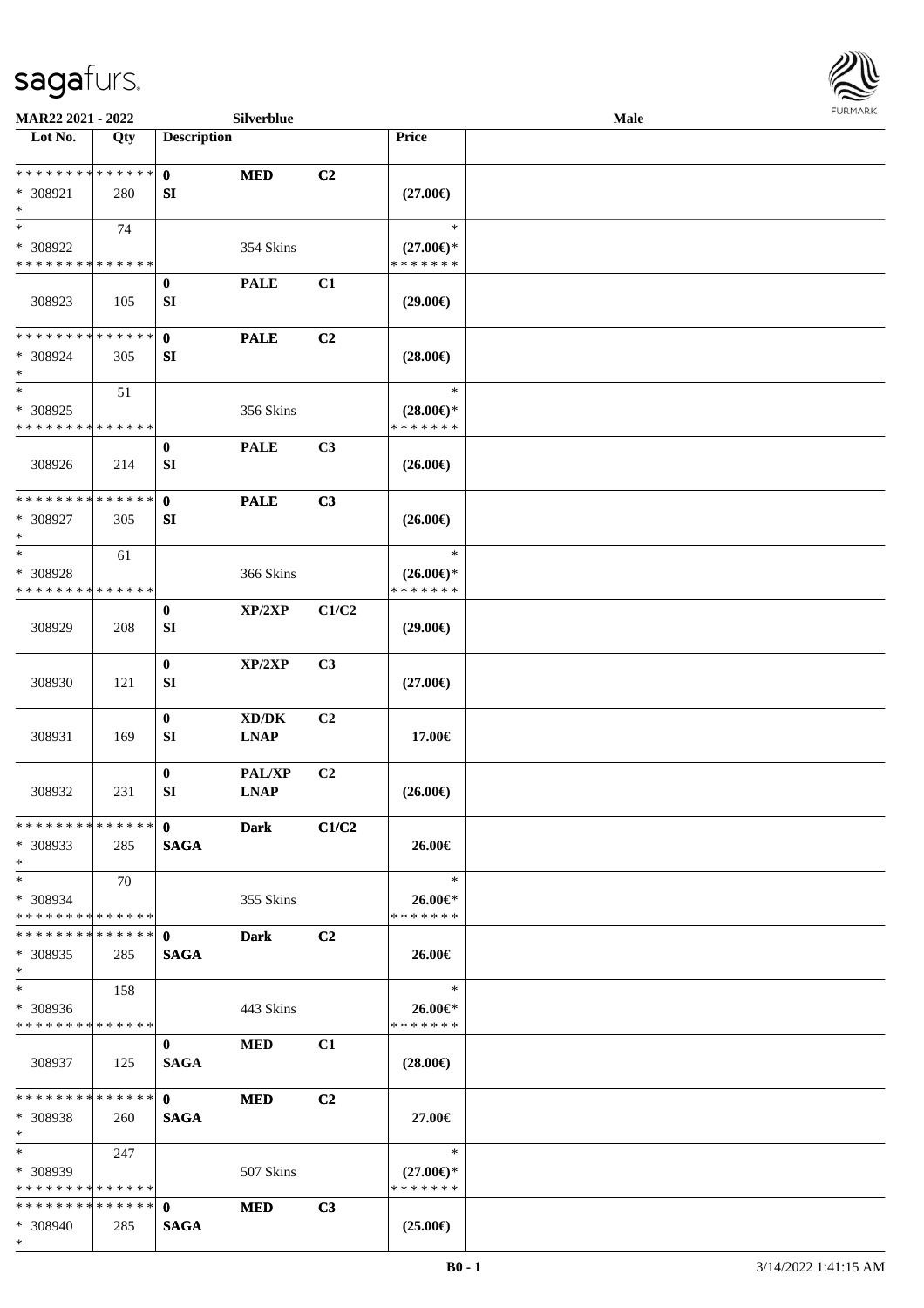

| MAR22 2021 - 2022                                   |     |                             | Silverblue                 |                   |                                                | Male |  |
|-----------------------------------------------------|-----|-----------------------------|----------------------------|-------------------|------------------------------------------------|------|--|
| Lot No.                                             | Qty | <b>Description</b>          |                            |                   | <b>Price</b>                                   |      |  |
| $*$<br>* 308941                                     | 170 | $\bf{0}$<br><b>SAGA</b>     | <b>MED</b>                 | C3                | $\ast$<br>$(25.00\epsilon)$ *                  |      |  |
| * * * * * * * * * * * * * *<br>308942               | 138 | $\bf{0}$<br><b>SAGA</b>     | <b>PALE</b>                | C1                | * * * * * * *<br>$(29.00\epsilon)$             |      |  |
| * * * * * * * * * * * * * *<br>* 308943<br>$\ast$   | 285 | $\mathbf 0$<br><b>SAGA</b>  | <b>PALE</b>                | C2                | $(28.00\epsilon)$                              |      |  |
| $\ast$<br>* 308944<br>$\ast$                        | 260 |                             | $\overline{c}$             |                   | $\ast$<br>$(28.00\epsilon)$ *<br>$\ast$        |      |  |
| $*$<br>* 308945<br>* * * * * * * * * * * * * *      | 143 |                             | 688 Skins                  |                   | $\ast$<br>$(28.00\epsilon)$ *<br>* * * * * * * |      |  |
| * * * * * * * * * * * * * *<br>$* 308946$<br>$\ast$ | 285 | $\mathbf{0}$<br><b>SAGA</b> | <b>PALE</b>                | C3                | $(26.00\epsilon)$                              |      |  |
| $\ast$<br>* 308947<br>$\ast$                        | 260 |                             | 2                          |                   | $\ast$<br>26.00€*<br>$\ast$                    |      |  |
| $\ast$<br>* 308948<br>* * * * * * * * * * * * * *   | 66  |                             | 611 Skins                  |                   | $\ast$<br>$(26.00\epsilon)$ *<br>* * * * * * * |      |  |
| * * * * * * * * * * * * * *<br>* 308949<br>$\ast$   | 285 | $\mathbf 0$<br><b>SAGA</b>  | XP/2XP                     | C1/C2             | $(29.00\epsilon)$                              |      |  |
| $\ast$<br>* 308950<br>* * * * * * * * * * * * * *   | 213 |                             | 498 Skins                  |                   | $\ast$<br>$(29.00\epsilon)$ *<br>* * * * * * * |      |  |
| 308951                                              | 242 | $\bf{0}$<br><b>SAGA</b>     | Dark<br><b>LNAP</b>        | C <sub>2</sub>    | $(22.00\epsilon)$                              |      |  |
| 308952                                              | 166 | $\mathbf{0}$<br><b>SAGA</b> | <b>MED</b><br><b>LNAP</b>  | C1/C2             | $(26.00\epsilon)$                              |      |  |
| 308953                                              | 233 | $\bf{0}$<br><b>SAGA</b>     | <b>PALE</b><br><b>LNAP</b> | C1/C2             | $(27.00\epsilon)$                              |      |  |
| 308954                                              | 145 | $\bf{0}$<br><b>SAGA</b>     | <b>PALE</b><br><b>LNAP</b> | C3                | $(25.00\epsilon)$                              |      |  |
| 308955                                              | 121 | $\bf{0}$<br><b>SAGA</b>     | XP/2XP<br><b>LNAP</b>      | C <sub>2</sub>    | $(25.00\epsilon)$                              |      |  |
| * * * * * * * * * * * * * *<br>* 308956<br>$*$      | 285 | $\mathbf{0}$<br><b>IA</b>   | <b>ALL</b><br><b>CHIP</b>  | C2<br><b>LNAP</b> | $(23.50\epsilon)$                              |      |  |
| $\ast$<br>* 308957<br>* * * * * * * * * * * * * *   | 246 |                             | 531 Skins                  |                   | $\ast$<br>$(23.50\epsilon)$ *<br>* * * * * * * |      |  |
| 308958                                              | 123 | $\bf{0}$<br><b>SROY</b>     | <b>PALE</b>                | C1/C2             | $(32.00\epsilon)$                              |      |  |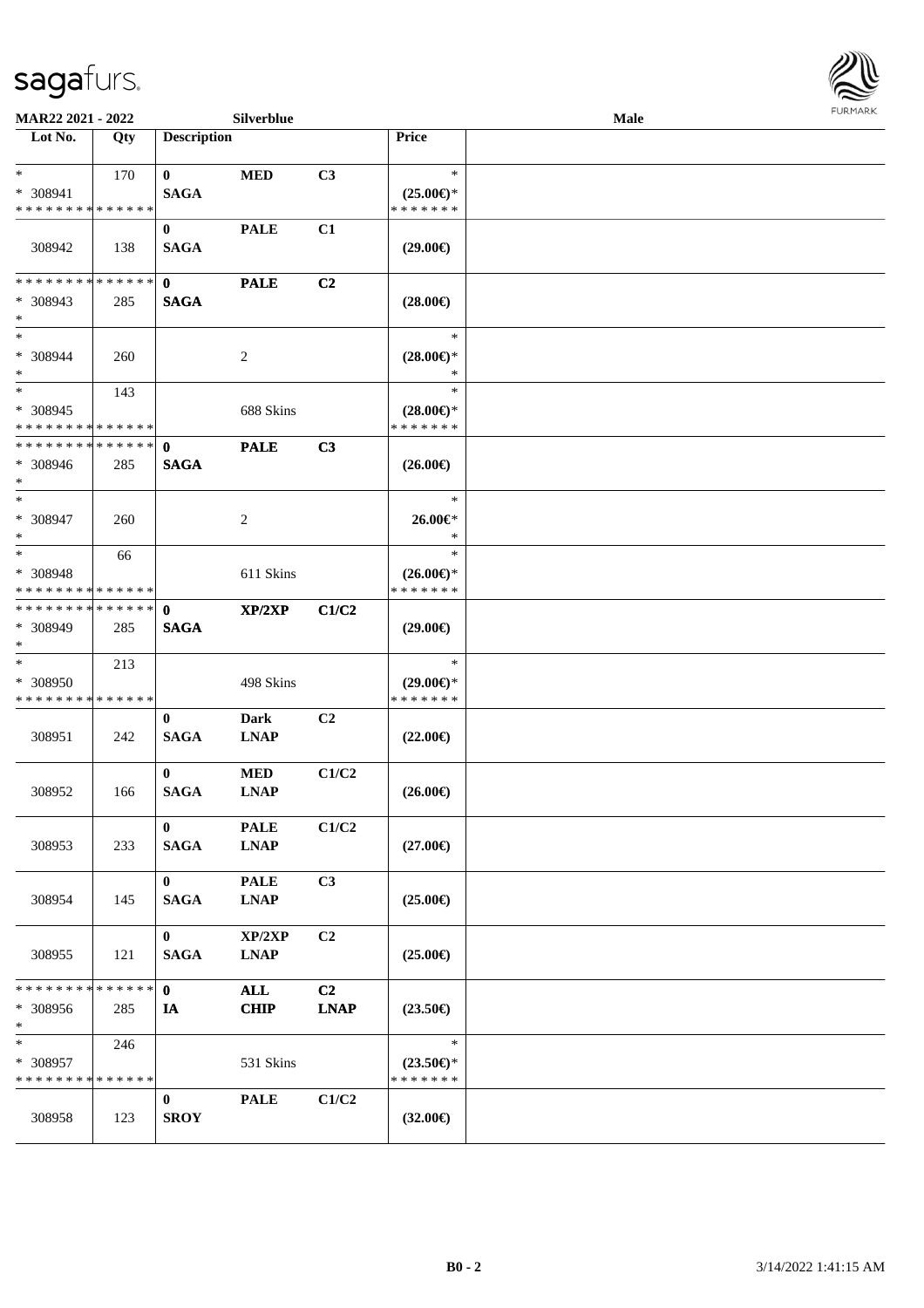

| MAR22 2021 - 2022                                            |             |                    | <b>Silverblue Velvet</b> |                |                                      | <b>Male</b> |  |
|--------------------------------------------------------------|-------------|--------------------|--------------------------|----------------|--------------------------------------|-------------|--|
| Lot No.                                                      | Qty         | <b>Description</b> |                          |                | <b>Price</b>                         |             |  |
|                                                              |             |                    |                          |                |                                      |             |  |
| * * * * * * * * * * * * * *                                  |             | 50                 | <b>PALE</b>              | C1/C2          |                                      |             |  |
| * 309001<br>$\ast$                                           | 205         | SI                 | <b>VELV1</b>             |                | (50.00)                              |             |  |
| $*$                                                          |             |                    |                          |                | $\ast$                               |             |  |
|                                                              |             |                    |                          |                |                                      |             |  |
| * 309002<br>$\ast$                                           | 190         |                    | 2                        |                | $(50.00 \in )$ *                     |             |  |
| $*$                                                          | 70          |                    |                          |                | $\ast$                               |             |  |
| * 309003                                                     |             |                    | 465 Skins                |                | $(50.00 \in )$ *                     |             |  |
| * * * * * * * * * * * * * *                                  |             |                    |                          |                | * * * * * * *                        |             |  |
| * * * * * * * * * * * * * *                                  |             | 50                 | <b>PALE</b>              | C3             |                                      |             |  |
| * 309004                                                     | 205         | SI                 | <b>VELV1</b>             |                | $(48.00\epsilon)$                    |             |  |
| $*$                                                          |             |                    |                          |                |                                      |             |  |
| $*$                                                          | 66          |                    |                          |                | $\ast$                               |             |  |
| * 309005                                                     |             |                    | 271 Skins                |                | $(48.00\epsilon)$ *                  |             |  |
| * * * * * * * * * * * * * *                                  |             |                    |                          |                | * * * * * * *                        |             |  |
| * * * * * * * * * * * * * *                                  |             | 50                 | 2XP                      | C1/C2          |                                      |             |  |
| * 309006                                                     | 205         | SI                 | <b>VELV1</b>             |                | (50.00)                              |             |  |
| $\ast$                                                       |             |                    |                          |                |                                      |             |  |
| $*$                                                          |             |                    |                          |                | $\ast$                               |             |  |
| * 309007                                                     | 180         |                    | 2                        |                | $(50.00 \in )$ *                     |             |  |
| $\ast$                                                       |             |                    |                          |                | ∗                                    |             |  |
| $*$                                                          | 35          |                    |                          |                | $\ast$                               |             |  |
| * 309008                                                     |             |                    | 420 Skins                |                | $(50.00\epsilon)$ *                  |             |  |
| * * * * * * * * * * * * * *                                  |             |                    |                          |                | * * * * * * *                        |             |  |
| * * * * * * * * * * * * * *                                  |             | 50                 | 2XP                      | C3             |                                      |             |  |
| * 309009                                                     | 205         | SI                 | <b>VELV1</b>             |                | $(48.00\epsilon)$                    |             |  |
| $*$<br>$\ast$                                                |             |                    |                          |                |                                      |             |  |
|                                                              | 39          |                    |                          |                | $\ast$                               |             |  |
| * 309010<br>* * * * * * * * * * * * * *                      |             |                    | 244 Skins                |                | $(48.00\epsilon)$ *<br>* * * * * * * |             |  |
|                                                              |             |                    | <b>PALE</b>              | C1/C2          |                                      |             |  |
| 309011                                                       | 157         | 50<br>SI           | VELV2                    |                | (50.00)                              |             |  |
|                                                              |             |                    |                          |                |                                      |             |  |
| * * * * * * * * * * * * * *                                  |             | 50                 | 2XP                      | C1/C2          |                                      |             |  |
| * 309012                                                     | 205         | SI                 | VELV2                    |                | (50.00)                              |             |  |
| $*$                                                          |             |                    |                          |                |                                      |             |  |
| $*$                                                          | 118         |                    |                          |                | $\ast$                               |             |  |
| * 309013                                                     |             |                    | 323 Skins                |                | $(50.00 \in )$ *                     |             |  |
| * * * * * * * * * * * * * *                                  |             |                    |                          |                | * * * * * * *                        |             |  |
| * * * * * * * *                                              | * * * * * * | 50                 | XP/2XP                   | C <sub>2</sub> |                                      |             |  |
| * 309014                                                     | 205         | IB                 | <b>VELV1</b>             | <b>CHIP</b>    | $(45.00\epsilon)$                    |             |  |
| $*$                                                          |             |                    |                          |                |                                      |             |  |
| $*$                                                          |             |                    |                          |                | $\ast$                               |             |  |
| * 309015                                                     | 180         |                    | 2                        |                | $(45.00\epsilon)$ *                  |             |  |
| $*$                                                          |             |                    |                          |                | $\ast$                               |             |  |
| $*$                                                          | 167         |                    |                          |                | $\ast$                               |             |  |
| * 309016                                                     |             |                    | 552 Skins                |                | $(45.00\epsilon)$ *                  |             |  |
| * * * * * * * * * * * * * *<br>* * * * * * * * * * * * * * * |             |                    |                          |                | * * * * * * *                        |             |  |
|                                                              |             | 50                 | <b>PALE</b>              | C1             |                                      |             |  |
| * 309017<br>$*$                                              | 185         | <b>SAGA</b>        | <b>VELV1</b>             |                | $(53.00\epsilon)$                    |             |  |
| $*$                                                          | 38          |                    |                          |                | $\ast$                               |             |  |
| * 309018                                                     |             |                    | 223 Skins                |                | $(53.00\epsilon)$ *                  |             |  |
| * * * * * * * * * * * * * *                                  |             |                    |                          |                | * * * * * * *                        |             |  |
| * * * * * * * * * * * * * *                                  |             | 50                 | <b>PALE</b>              | C <sub>2</sub> |                                      |             |  |
| * 309019                                                     | 185         | <b>SAGA</b>        | <b>VELV1</b>             |                | $(52.00\epsilon)$                    |             |  |
| $*$                                                          |             |                    |                          |                |                                      |             |  |
| $*$                                                          |             |                    |                          |                | $\ast$                               |             |  |
| * 309020                                                     | 160         |                    | 2                        |                | $(52.00\epsilon)$ *                  |             |  |
| $*$                                                          |             |                    |                          |                | ∗                                    |             |  |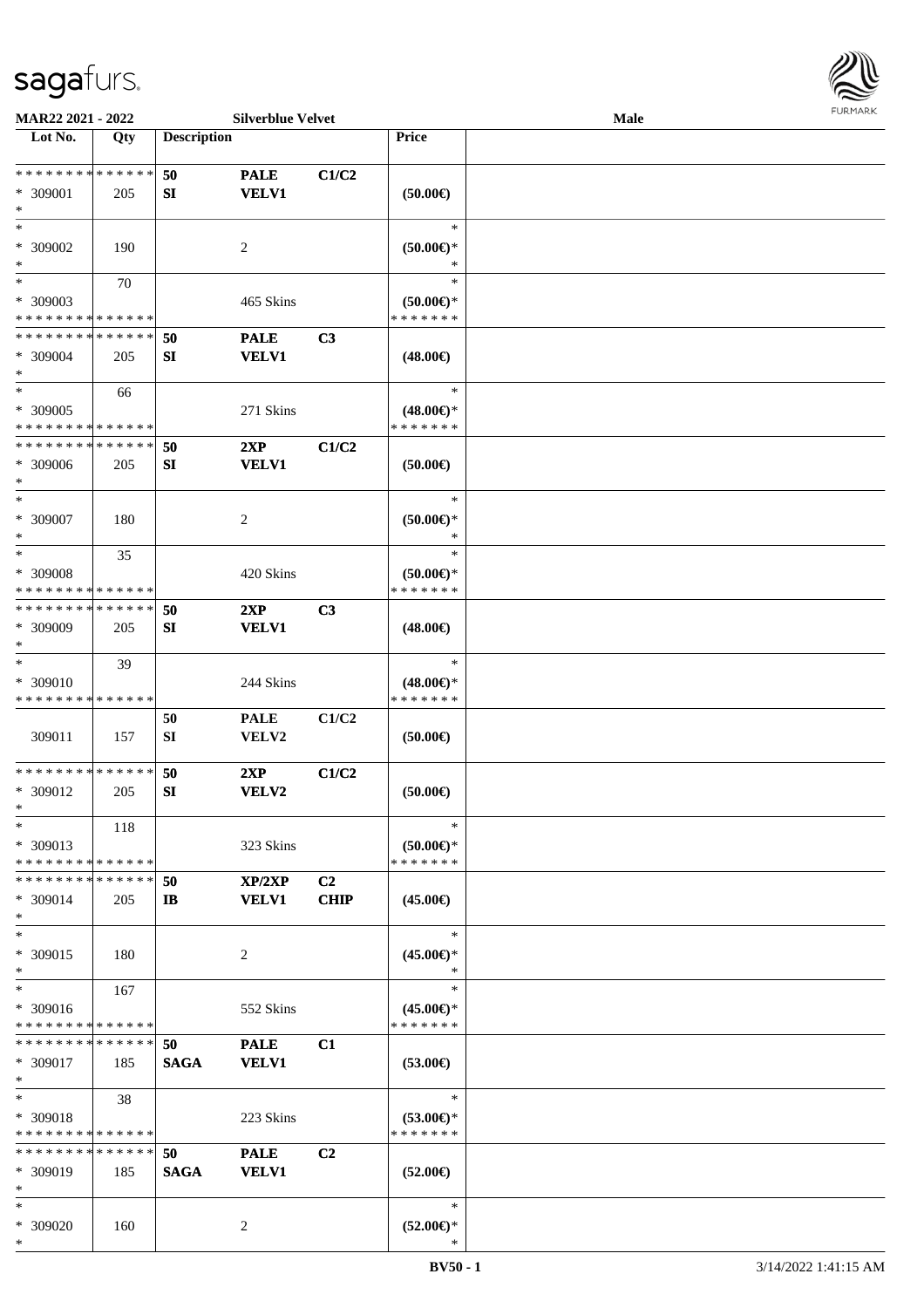

| MAR22 2021 - 2022           |     |                    | <b>Silverblue Velvet</b> |                |                     | <b>Male</b> |  |
|-----------------------------|-----|--------------------|--------------------------|----------------|---------------------|-------------|--|
| Lot No.                     | Qty | <b>Description</b> |                          |                | <b>Price</b>        |             |  |
|                             |     |                    |                          |                |                     |             |  |
| $\ast$                      |     | 50                 | <b>PALE</b>              | C <sub>2</sub> | $\ast$              |             |  |
| * 309021                    | 160 | <b>SAGA</b>        | <b>VELV1</b>             |                | $(52.00\epsilon)$ * |             |  |
| $\ast$                      |     |                    |                          |                | ∗                   |             |  |
|                             |     |                    |                          |                |                     |             |  |
| $*$                         |     |                    |                          |                | $\ast$              |             |  |
| * 309022                    | 160 |                    | 4                        |                | $(52.00\epsilon)$ * |             |  |
| $\ast$                      |     |                    |                          |                |                     |             |  |
| $\ast$                      | 176 |                    |                          |                | $\ast$              |             |  |
| * 309023                    |     |                    | 841 Skins                |                | $(52.00\epsilon)$ * |             |  |
| * * * * * * * * * * * * * * |     |                    |                          |                | * * * * * * *       |             |  |
| * * * * * * * * * * * * * * |     |                    |                          |                |                     |             |  |
|                             |     | 50                 | <b>PALE</b>              | C3             |                     |             |  |
| * 309024                    | 185 | <b>SAGA</b>        | <b>VELV1</b>             |                | (50.00)             |             |  |
| $\ast$                      |     |                    |                          |                |                     |             |  |
| $*$                         | 166 |                    |                          |                | $\ast$              |             |  |
| * 309025                    |     |                    | 351 Skins                |                | $(50.00 \in )$ *    |             |  |
| * * * * * * * * * * * * * * |     |                    |                          |                | * * * * * * *       |             |  |
|                             |     | 50                 | 2XP                      | C1             |                     |             |  |
|                             |     |                    |                          |                |                     |             |  |
| 309026                      | 148 | <b>SAGA</b>        | <b>VELV1</b>             |                | $(53.00\epsilon)$   |             |  |
|                             |     |                    |                          |                |                     |             |  |
| * * * * * * * * * * * * * * |     | 50                 | 2XP                      | C2             |                     |             |  |
| * 309027                    | 185 | <b>SAGA</b>        | <b>VELV1</b>             |                | $(52.00\epsilon)$   |             |  |
| $\ast$                      |     |                    |                          |                |                     |             |  |
| $*$                         |     |                    |                          |                | $\ast$              |             |  |
| * 309028                    | 160 |                    |                          |                | $(52.00\epsilon)$ * |             |  |
|                             |     |                    | 2                        |                |                     |             |  |
| $\ast$                      |     |                    |                          |                | ∗                   |             |  |
| $\ast$                      |     |                    |                          |                | $\ast$              |             |  |
| * 309029                    | 160 |                    | 3                        |                | $(52.00\epsilon)$ * |             |  |
| $\ast$                      |     |                    |                          |                | *                   |             |  |
| $\ast$                      | 148 |                    |                          |                | $\ast$              |             |  |
| * 309030                    |     |                    | 653 Skins                |                | $(52.00\epsilon)$ * |             |  |
| * * * * * * * * * * * * * * |     |                    |                          |                | * * * * * * *       |             |  |
| * * * * * * * * * * * * * * |     |                    |                          |                |                     |             |  |
|                             |     | 50                 | 2XP                      | C3             |                     |             |  |
| * 309031                    | 185 | <b>SAGA</b>        | <b>VELV1</b>             |                | $(50.00\epsilon)$   |             |  |
| $*$                         |     |                    |                          |                |                     |             |  |
| $*$                         | 120 |                    |                          |                | $\ast$              |             |  |
| * 309032                    |     |                    | 305 Skins                |                | $(50.00 \in )^*$    |             |  |
| * * * * * * * * * * * * * * |     |                    |                          |                | * * * * * * *       |             |  |
|                             |     | 50                 | <b>PALE</b>              | C1/C2          |                     |             |  |
|                             |     |                    |                          |                |                     |             |  |
| 309033                      | 209 | <b>SAGA</b>        | VELV2                    |                | $(53.00\epsilon)$   |             |  |
|                             |     |                    |                          |                |                     |             |  |
| * * * * * * * * * * * * * * |     | 50                 | 2XP                      | C1/C2          |                     |             |  |
| * 309034                    | 185 | <b>SAGA</b>        | VELV2                    |                | $(53.00\epsilon)$   |             |  |
| $*$                         |     |                    |                          |                |                     |             |  |
| $\ast$                      |     |                    |                          |                | $\ast$              |             |  |
| * 309035                    | 160 |                    | 2                        |                | $(53.00\epsilon)$ * |             |  |
| $*$                         |     |                    |                          |                | $\ast$              |             |  |
|                             |     |                    |                          |                |                     |             |  |
| $\ast$                      | 143 |                    |                          |                | $\ast$              |             |  |
| * 309036                    |     |                    | 488 Skins                |                | $(53.00\epsilon)$ * |             |  |
| * * * * * * * * * * * * * * |     |                    |                          |                | * * * * * * *       |             |  |
| * * * * * * * * * * * * * * |     | 50                 | XP/2XP                   | C2             |                     |             |  |
| * 309037                    | 185 | IA                 | <b>VELV1</b>             | WB1            | $(45.00\epsilon)$   |             |  |
| $*$                         |     |                    |                          |                |                     |             |  |
| $\ast$                      |     |                    |                          |                | $\ast$              |             |  |
|                             |     |                    |                          |                |                     |             |  |
| * 309038                    | 140 |                    | 2                        |                | $(45.00\epsilon)$ * |             |  |
| $*$                         |     |                    |                          |                | $\ast$              |             |  |
| $*$                         | 51  |                    |                          |                | $\ast$              |             |  |
| $*309039$                   |     |                    | 376 Skins                |                | $(45.00\epsilon)$ * |             |  |
| * * * * * * * * * * * * * * |     |                    |                          |                | * * * * * * *       |             |  |
| * * * * * * * * * * * * * * |     |                    |                          |                |                     |             |  |
|                             |     | 50                 | XP/2XP                   | C <sub>2</sub> |                     |             |  |
| * 309040                    | 185 | IA                 | <b>VELV1</b>             | <b>CHIP</b>    | $(47.00\epsilon)$   |             |  |
| $*$                         |     |                    |                          |                |                     |             |  |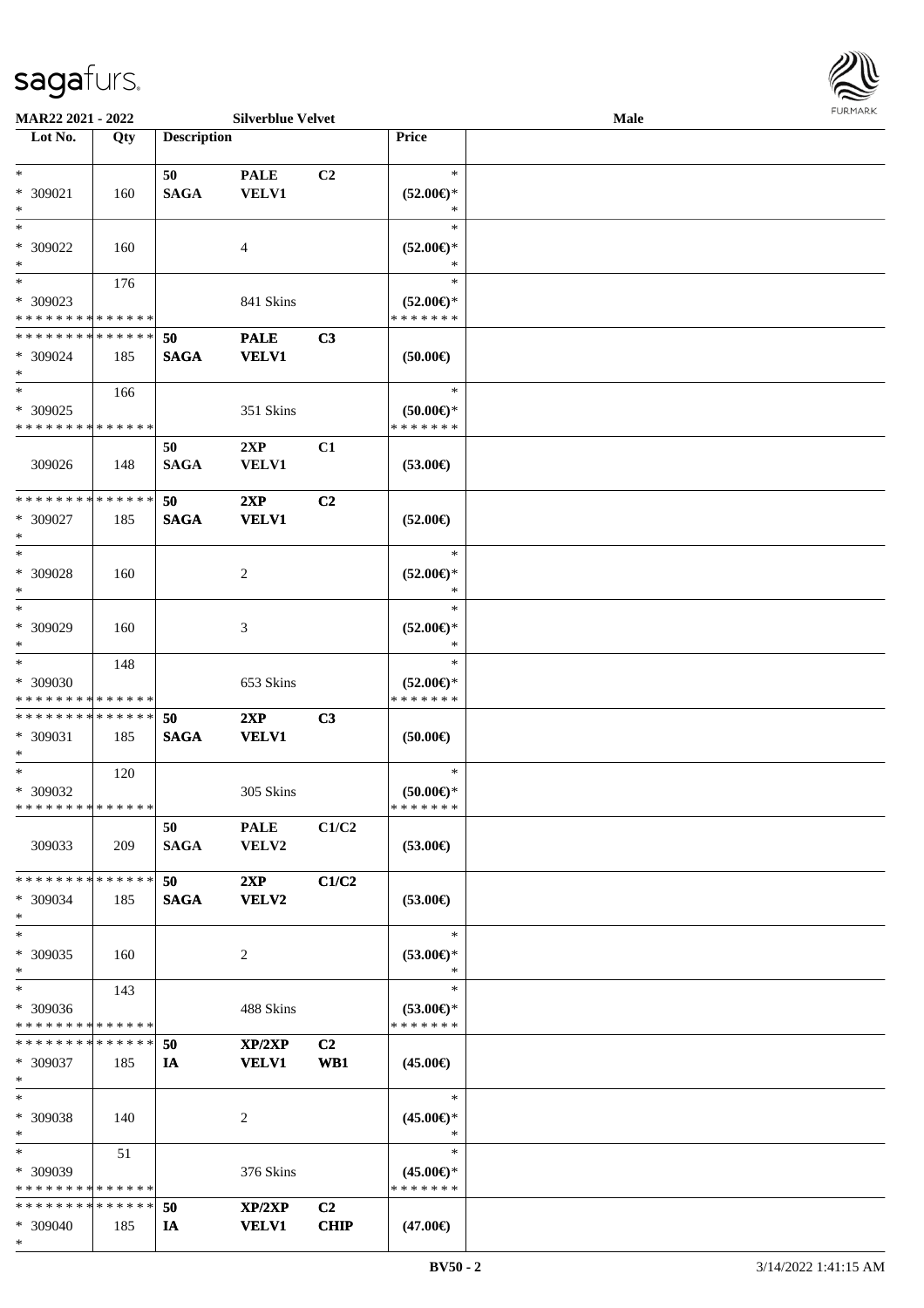

| MAR22 2021 - 2022             |     |                    | <b>Silverblue Velvet</b> |                |                     | Male |  |
|-------------------------------|-----|--------------------|--------------------------|----------------|---------------------|------|--|
| Lot No.                       | Qty | <b>Description</b> |                          |                | Price               |      |  |
|                               |     |                    |                          |                |                     |      |  |
| $*$                           |     | 50                 | XP/2XP                   | C <sub>2</sub> | $\ast$              |      |  |
| * 309041                      | 160 | $I\!\!A$           | <b>VELV1</b>             | <b>CHIP</b>    | $(47.00\epsilon)$ * |      |  |
| $\ast$                        |     |                    |                          |                | $\ast$              |      |  |
| $*$                           |     |                    |                          |                | $\ast$              |      |  |
|                               |     |                    |                          |                |                     |      |  |
| * 309042                      | 160 |                    | 3                        |                | $(47.00\epsilon)$ * |      |  |
| $\ast$                        |     |                    |                          |                | $\ast$              |      |  |
| $\overline{\phantom{0}}$      |     |                    |                          |                | $\ast$              |      |  |
| * 309043                      | 160 |                    | 4                        |                | $(47.00\epsilon)$ * |      |  |
| $*$                           |     |                    |                          |                | $\ast$              |      |  |
| $*$                           |     |                    |                          |                | $\ast$              |      |  |
| * 309044                      | 160 |                    | 5                        |                | $(47.00\epsilon)$ * |      |  |
| $\ast$                        |     |                    |                          |                | $\ast$              |      |  |
| $\overline{\ast}$             |     |                    |                          |                | $\ast$              |      |  |
|                               |     |                    |                          |                |                     |      |  |
| $* 309045$                    | 160 |                    | 6                        |                | $(47.00\epsilon)$ * |      |  |
| $\ast$                        |     |                    |                          |                | $\ast$              |      |  |
| $*$                           |     |                    |                          |                | $\ast$              |      |  |
| $* 309046$                    | 160 |                    | $\tau$                   |                | $(47.00\epsilon)$ * |      |  |
| $*$                           |     |                    |                          |                | $\ast$              |      |  |
| $\ast$                        |     |                    |                          |                | $\ast$              |      |  |
| * 309047                      | 160 |                    | 8                        |                | $(47.00\epsilon)$ * |      |  |
| $\ast$                        |     |                    |                          |                | $\ast$              |      |  |
| $\ast$                        |     |                    |                          |                | $\ast$              |      |  |
|                               |     |                    |                          |                |                     |      |  |
| * 309048                      | 160 |                    | 9                        |                | $(47.00\epsilon)$ * |      |  |
| $\ast$                        |     |                    |                          |                | $\ast$              |      |  |
| $*$                           |     |                    |                          |                | $\ast$              |      |  |
| * 309049                      | 160 |                    | 10                       |                | $(47.00\epsilon)$ * |      |  |
| $*$                           |     |                    |                          |                | $\ast$              |      |  |
| $\ast$                        |     |                    |                          |                | $\ast$              |      |  |
| $* 309050$                    | 160 |                    | 11                       |                | $(47.00\epsilon)$ * |      |  |
| $*$                           |     |                    |                          |                | $\ast$              |      |  |
| $*$                           |     |                    |                          |                | $\ast$              |      |  |
|                               |     |                    |                          |                |                     |      |  |
| $* 309051$                    | 160 |                    | 12                       |                | $(47.00\epsilon)$ * |      |  |
| $*$                           |     |                    |                          |                | $\ast$              |      |  |
| $\ast$                        |     |                    |                          |                | $\ast$              |      |  |
| $* 309052$                    | 160 |                    | 13                       |                | $(47.00\epsilon)$ * |      |  |
| $*$                           |     |                    |                          |                | $\ast$              |      |  |
| $*$                           |     |                    |                          |                | $\ast$              |      |  |
| * 309053                      | 160 |                    | 14                       |                | $(47.00\epsilon)$ * |      |  |
| $*$                           |     |                    |                          |                | $\ast$              |      |  |
| $*$                           | 124 |                    |                          |                | $\ast$              |      |  |
| * 309054                      |     |                    | 2389 Skins               |                | $(47.00\epsilon)$ * |      |  |
| * * * * * * * * * * * * * * * |     |                    |                          |                | * * * * * * *       |      |  |
|                               |     |                    |                          |                |                     |      |  |
| * * * * * * * * * * * * * * * |     | 50                 | XP/2XP                   | C <sub>2</sub> |                     |      |  |
| * 309055                      | 185 | IA                 | <b>VELV2</b>             | <b>CHIP</b>    | $(48.00\epsilon)$   |      |  |
| $*$                           |     |                    |                          |                |                     |      |  |
| $*$                           | 149 |                    |                          |                | $\ast$              |      |  |
| * 309056                      |     |                    | 334 Skins                |                | $(48.00\epsilon)$ * |      |  |
| * * * * * * * * * * * * * *   |     |                    |                          |                | * * * * * * *       |      |  |
| * * * * * * * * * * * * * * * |     | 50                 | <b>PALE</b>              | C1/C2          |                     |      |  |
| * 309057                      | 185 | <b>SROY</b>        | <b>VELV1</b>             |                | $(54.00\epsilon)$   |      |  |
| $*$                           |     |                    |                          |                |                     |      |  |
|                               |     |                    |                          |                | $\ast$              |      |  |
| $*$                           |     |                    |                          |                |                     |      |  |
| $* 309058$                    | 160 |                    | 2                        |                | $(54.00ε)$ *        |      |  |
| $*$                           |     |                    |                          |                | $\ast$              |      |  |
| $*$                           | 120 |                    |                          |                | $\ast$              |      |  |
| * 309059                      |     |                    | 465 Skins                |                | $(54.00\epsilon)$ * |      |  |
| * * * * * * * * * * * * * *   |     |                    |                          |                | * * * * * * *       |      |  |
|                               |     | 50                 | <b>PALE</b>              | C3             |                     |      |  |
| 309060                        | 171 | <b>SROY</b>        | <b>VELV1</b>             |                | $(52.00\epsilon)$   |      |  |
|                               |     |                    |                          |                |                     |      |  |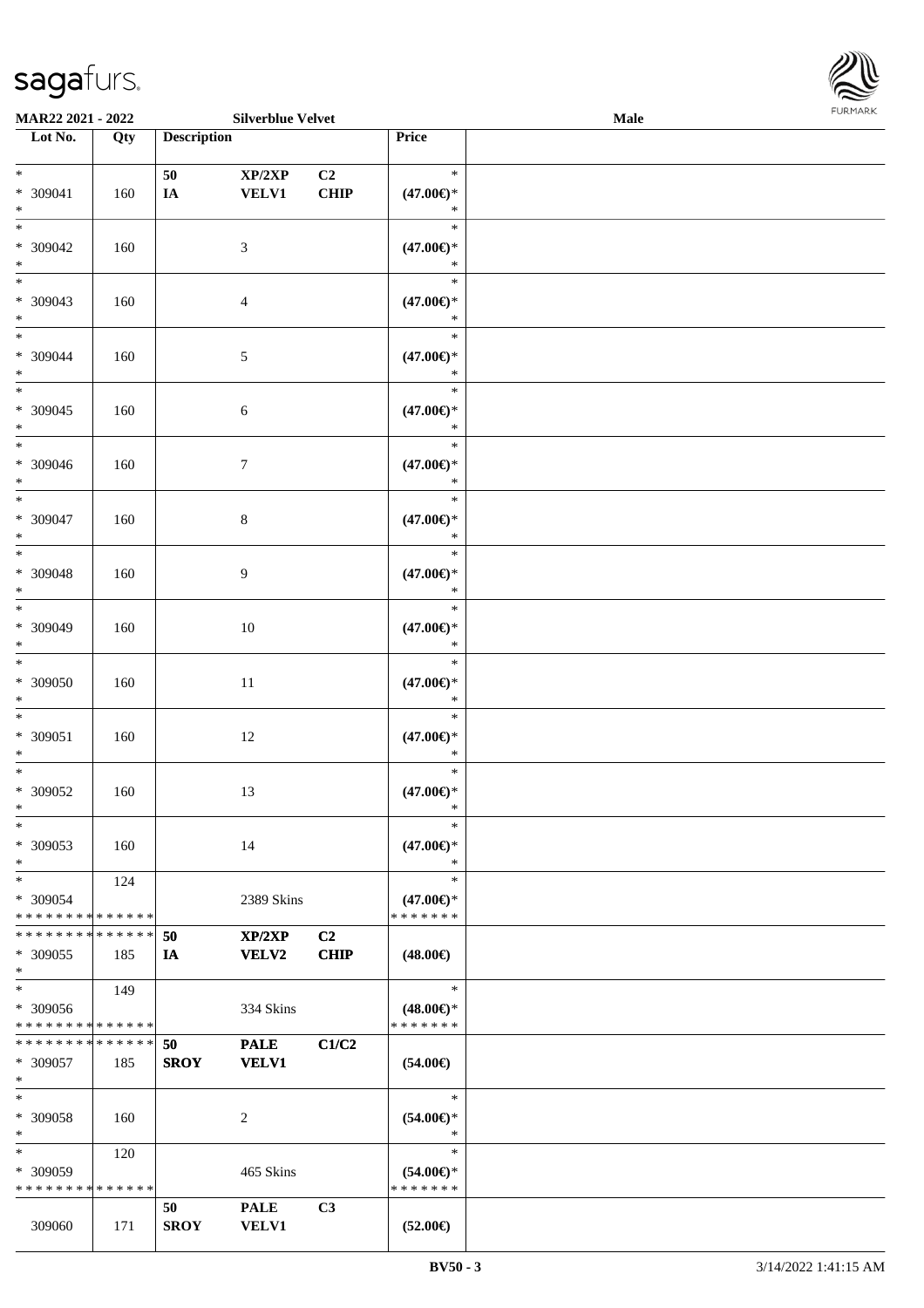

#### **MAR22 2021 - 2022 Silverblue Velvet Male Lot No. Qty Description Price 50 2XP C1/C2 SROY VELV1** \* \* \* \* \* \* \* \* \* \* \* \* \* \* \* 309061 185 \* **(54.00€)** \* \* 309062 160 2 \* \* \* **(54.00€)** \* \* \* 309063 \* \* \* \* \* \* \* \* \* \* \* \* \* \* 112 457 Skins \* \* **(54.00€)** \* \* \* \* \* \* \* 309064 182 **50 2XP C3 VELV1 (52.00€)**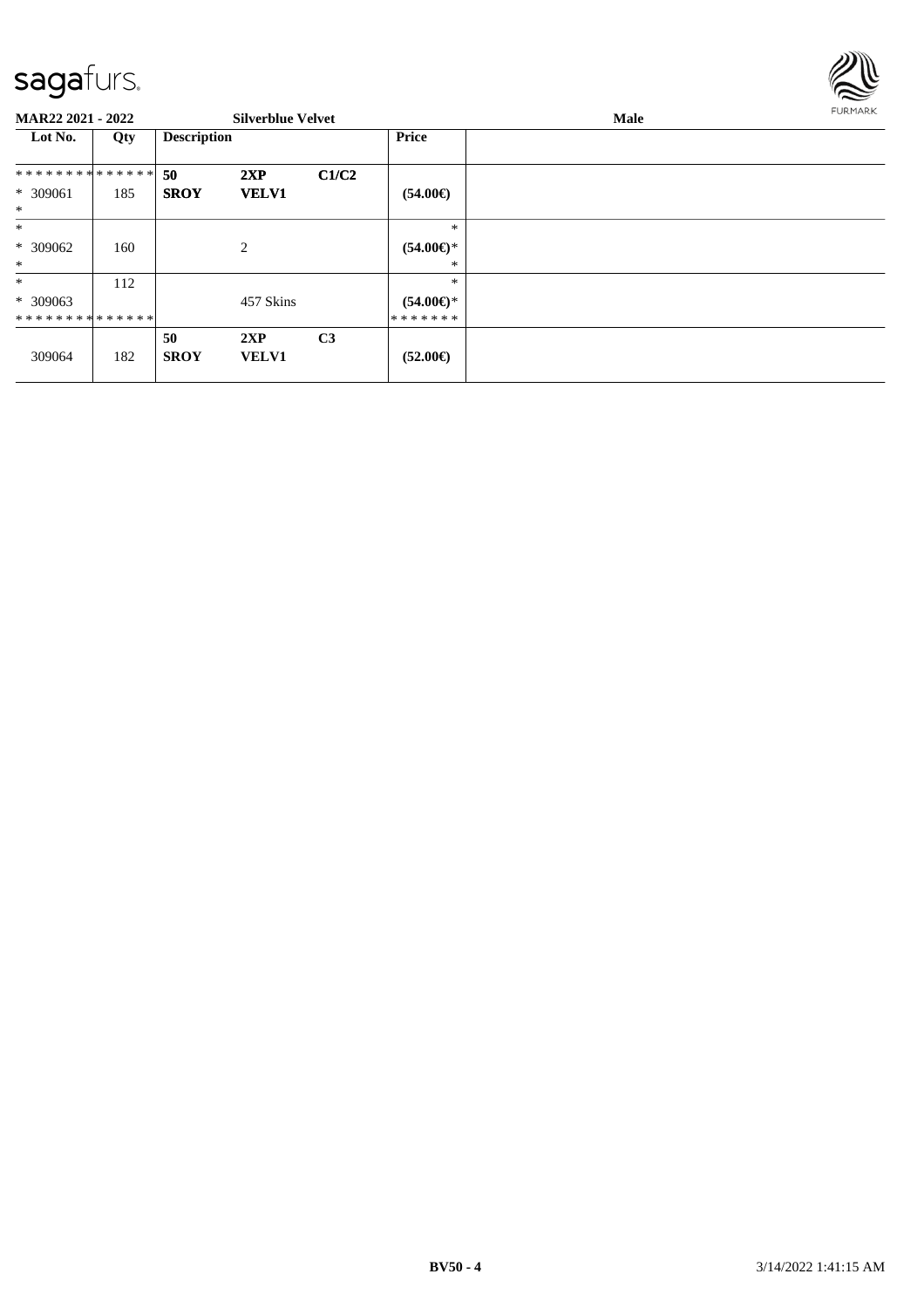

| MAR22 2021 - 2022                                 |                    |                        | <b>Silverblue Velvet</b>    |       |                                                | <b>Male</b> |  |
|---------------------------------------------------|--------------------|------------------------|-----------------------------|-------|------------------------------------------------|-------------|--|
| Lot No.                                           | Qty                | <b>Description</b>     |                             |       | Price                                          |             |  |
| 309121                                            | 130                | 40<br>${\bf SI}$       | <b>Dark</b><br><b>VELV1</b> | C1/C2 | $(40.00\epsilon)$                              |             |  |
| **************<br>* 309122<br>$\ast$              | 225                | 40<br>SI               | <b>PALE</b><br><b>VELV1</b> | C1    | $(47.00\epsilon)$                              |             |  |
| $\ast$<br>* 309123<br>* * * * * * * * * * * * * * | 120                |                        | 345 Skins                   |       | $\ast$<br>$(47.00\epsilon)$ *<br>* * * * * * * |             |  |
| * * * * * * * * * * * * * *<br>* 309124<br>$\ast$ | 225                | 40<br>${\bf S}{\bf I}$ | <b>PALE</b><br><b>VELV1</b> | C1    | $(47.00\epsilon)$                              |             |  |
| $\ast$<br>* 309125<br>* * * * * * * * * * * * * * | 172                |                        | 397 Skins                   |       | $\ast$<br>$(47.00\epsilon)$ *<br>* * * * * * * |             |  |
| 309126                                            | 237                | 40<br>${\bf SI}$       | <b>PALE</b><br>VELV1        | C1/C2 | $(46.00\epsilon)$                              |             |  |
| * * * * * * * *<br>* 309127<br>$\ast$             | * * * * * *<br>225 | 40<br>${\bf S}{\bf I}$ | <b>PALE</b><br><b>VELV1</b> | C2    | $(46.00\epsilon)$                              |             |  |
| $\ast$<br>* 309128<br>$\ast$                      | 200                |                        | $\overline{c}$              |       | $\ast$<br>$(46.00ε)$ *<br>$\ast$               |             |  |
| $\ast$<br>* 309129<br>$\ast$                      | 200                |                        | 3                           |       | $\ast$<br>$(46.00ε)$ *<br>$\ast$               |             |  |
| $\ast$<br>$* 309130$<br>$\ast$                    | 200                |                        | $\overline{4}$              |       | $\ast$<br>$(46.00\epsilon)$ *<br>$\ast$        |             |  |
| $\ast$<br>* 309131<br>$\ast$                      | 200                |                        | $\sqrt{5}$                  |       | $\ast$<br>$(46.00\epsilon)$ *<br>$\ast$        |             |  |
| $\ast$<br>$* 309132$<br>$*$                       | 200                |                        | 6                           |       | $\ast$<br>$(46.00ε)$ *<br>$\ast$               |             |  |
| $*$<br>* 309133<br>* * * * * * * * * * * * * * *  | 153                |                        | 1378 Skins                  |       | $\ast$<br>$(46.00\epsilon)$ *<br>* * * * * * * |             |  |
| * * * * * * * * * * * * * *<br>$* 309134$<br>$*$  | 225                | 40<br>SI               | <b>PALE</b><br><b>VELV1</b> | C2    | $(46.00\epsilon)$                              |             |  |
| $\ast$<br>* 309135<br>$\ast$                      | <b>200</b>         |                        | $\overline{c}$              |       | $\ast$<br>$(46.00\epsilon)$ *<br>$\ast$        |             |  |
| $\ast$<br>* 309136<br>$\ast$                      | 200                |                        | $\mathfrak{Z}$              |       | $\ast$<br>$(46.00\epsilon)$ *<br>$\ast$        |             |  |
| $\ast$<br>* 309137<br>* * * * * * * *             | 65<br>* * * * * *  |                        | 690 Skins                   |       | $\ast$<br>$(46.00\epsilon)$ *<br>* * * * * * * |             |  |
| * * * * * * * * * * * * * *<br>* 309138<br>$*$    | 225                | 40<br>SI               | <b>PALE</b><br><b>VELV1</b> | C3    | $(44.00\epsilon)$                              |             |  |
| $*$<br>* 309139<br>$\ast$                         | 200                |                        | 2                           |       | $\ast$<br>$(44.00\epsilon)$ *<br>$\ast$        |             |  |
| $\ast$<br>* 309140<br>$*$                         | 200                |                        | 3                           |       | $\ast$<br>$(44.00\epsilon)$ *<br>$\ast$        |             |  |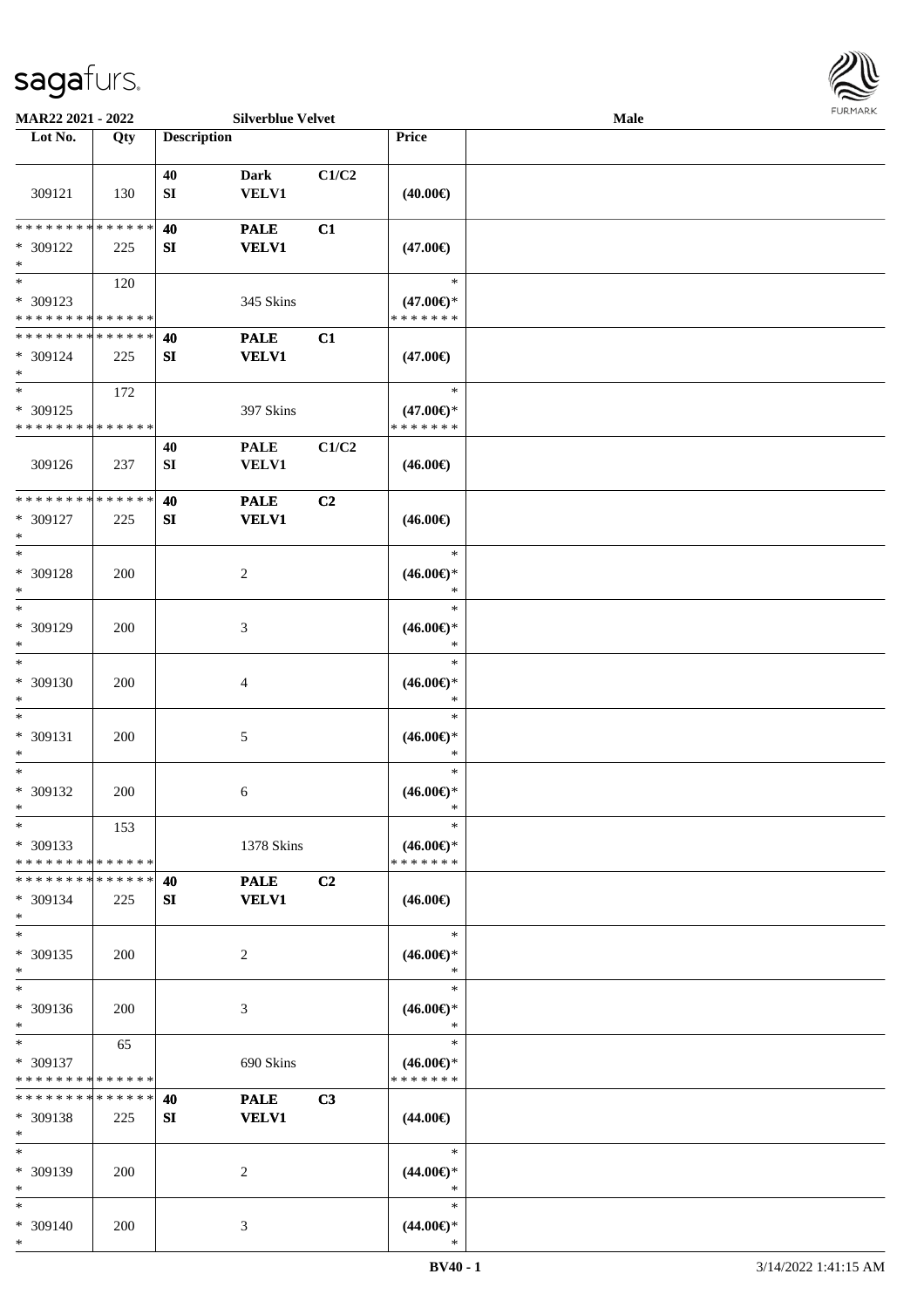

| MAR22 2021 - 2022           |             |                    | <b>Silverblue Velvet</b> |                |                     | <b>Male</b> |  |
|-----------------------------|-------------|--------------------|--------------------------|----------------|---------------------|-------------|--|
| Lot No.                     | Qty         | <b>Description</b> |                          |                | Price               |             |  |
|                             |             |                    |                          |                |                     |             |  |
| $*$                         |             | 40                 | <b>PALE</b>              | C3             | $\ast$              |             |  |
| * 309141                    | 200         | SI                 | <b>VELV1</b>             |                | $(44.00\epsilon)$ * |             |  |
| $\ast$                      |             |                    |                          |                | $\ast$              |             |  |
| $*$                         | 44          |                    |                          |                | $\ast$              |             |  |
|                             |             |                    |                          |                |                     |             |  |
| * 309142                    |             |                    | 869 Skins                |                | $(44.00\epsilon)$ * |             |  |
| * * * * * * * * * * * * * * |             |                    |                          |                | * * * * * * *       |             |  |
| * * * * * * * * * * * * * * |             | 40                 | $\mathbf{X}\mathbf{P}$   | C1/C2          |                     |             |  |
| * 309143                    | 225         | SI                 | <b>VELV1</b>             |                | $(47.00\epsilon)$   |             |  |
| $*$                         |             |                    |                          |                |                     |             |  |
| $*$                         | 69          |                    |                          |                | $\ast$              |             |  |
| * 309144                    |             |                    | 294 Skins                |                | $(47.00\epsilon)$ * |             |  |
| * * * * * * * * * * * * * * |             |                    |                          |                | * * * * * * *       |             |  |
|                             |             | 40                 | 2XP                      | C1             |                     |             |  |
|                             |             |                    |                          |                |                     |             |  |
| 309145                      | 197         | SI                 | <b>VELV1</b>             |                | $(47.00\epsilon)$   |             |  |
|                             |             |                    |                          |                |                     |             |  |
| * * * * * * * * * * * * * * |             | 40                 | 2XP                      | C2             |                     |             |  |
| * 309146                    | 225         | SI                 | <b>VELV1</b>             |                | $(46.00\epsilon)$   |             |  |
| $*$                         |             |                    |                          |                |                     |             |  |
| $*$                         |             |                    |                          |                | $\ast$              |             |  |
| * 309147                    | 200         |                    | 2                        |                | $(46.00\epsilon)$ * |             |  |
| $*$                         |             |                    |                          |                | $\ast$              |             |  |
| $*$                         |             |                    |                          |                | $\ast$              |             |  |
|                             |             |                    |                          |                |                     |             |  |
| * 309148                    | 200         |                    | 3                        |                | $(46.00ε)$ *        |             |  |
| $\ast$                      |             |                    |                          |                | $\ast$              |             |  |
| $*$                         |             |                    |                          |                | $\ast$              |             |  |
| * 309149                    | 200         |                    | 4                        |                | $(46.00ε)$ *        |             |  |
| $*$                         |             |                    |                          |                | $\ast$              |             |  |
| $*$                         | 172         |                    |                          |                | $\ast$              |             |  |
| * 309150                    |             |                    | 997 Skins                |                | $(46.00\epsilon)$ * |             |  |
| * * * * * * * * * * * * * * |             |                    |                          |                | * * * * * * *       |             |  |
| * * * * * * * * * * * * * * |             |                    |                          | C3             |                     |             |  |
|                             |             | 40                 | 2XP                      |                |                     |             |  |
| * 309151                    | 225         | SI                 | <b>VELV1</b>             |                | $(44.00\epsilon)$   |             |  |
| $\ast$                      |             |                    |                          |                |                     |             |  |
| $*$                         |             |                    |                          |                | $\ast$              |             |  |
| * 309152                    | 200         |                    | 2                        |                | $(44.00\epsilon)$ * |             |  |
| $*$                         |             |                    |                          |                | $\ast$              |             |  |
| $*$                         | 132         |                    |                          |                | $\ast$              |             |  |
| * 309153                    |             |                    | 557 Skins                |                | $(44.00\epsilon)$ * |             |  |
| * * * * * * * * * * * * * * |             |                    |                          |                | * * * * * * *       |             |  |
| * * * * * * * * * * * * * * |             | 40                 | <b>PALE</b>              | C1/C2          |                     |             |  |
| * 309154                    | 215         | SI                 | VELV2                    |                | $(47.00\epsilon)$   |             |  |
|                             |             |                    |                          |                |                     |             |  |
| $*$                         |             |                    |                          |                |                     |             |  |
| $*$                         | 44          |                    |                          |                | $\ast$              |             |  |
| * 309155                    |             |                    | 259 Skins                |                | $(47.00\epsilon)$ * |             |  |
| * * * * * * * * * * * * * * |             |                    |                          |                | * * * * * * *       |             |  |
| * * * * * * * * * * * * * * |             | 40                 | 2XP                      | C1/C2          |                     |             |  |
| * 309156                    | 245         | SI                 | VELV2                    |                | $(47.00\epsilon)$   |             |  |
| $*$                         |             |                    |                          |                |                     |             |  |
| $*$                         | 101         |                    |                          |                | $\ast$              |             |  |
| * 309157                    |             |                    | 346 Skins                |                | $(47.00\epsilon)$ * |             |  |
| * * * * * * * * * * * * * * |             |                    |                          |                | * * * * * * *       |             |  |
| * * * * * * * *             | * * * * * * |                    |                          |                |                     |             |  |
|                             |             | 40                 | XP/2XP                   | C <sub>2</sub> |                     |             |  |
| * 309158                    | 225         | IB                 | <b>VELV1</b>             | <b>CHIP</b>    | $(41.00\epsilon)$   |             |  |
| $*$                         |             |                    |                          |                |                     |             |  |
| $*$                         |             |                    |                          |                | $\ast$              |             |  |
| * 309159                    | 200         |                    | 2                        |                | $(41.00\epsilon)$ * |             |  |
| $*$                         |             |                    |                          |                | $\ast$              |             |  |
| $*$                         |             |                    |                          |                | $\ast$              |             |  |
| * 309160                    | 200         |                    | 3                        |                | $(41.00\epsilon)$ * |             |  |
| $*$                         |             |                    |                          |                | $\ast$              |             |  |
|                             |             |                    |                          |                |                     |             |  |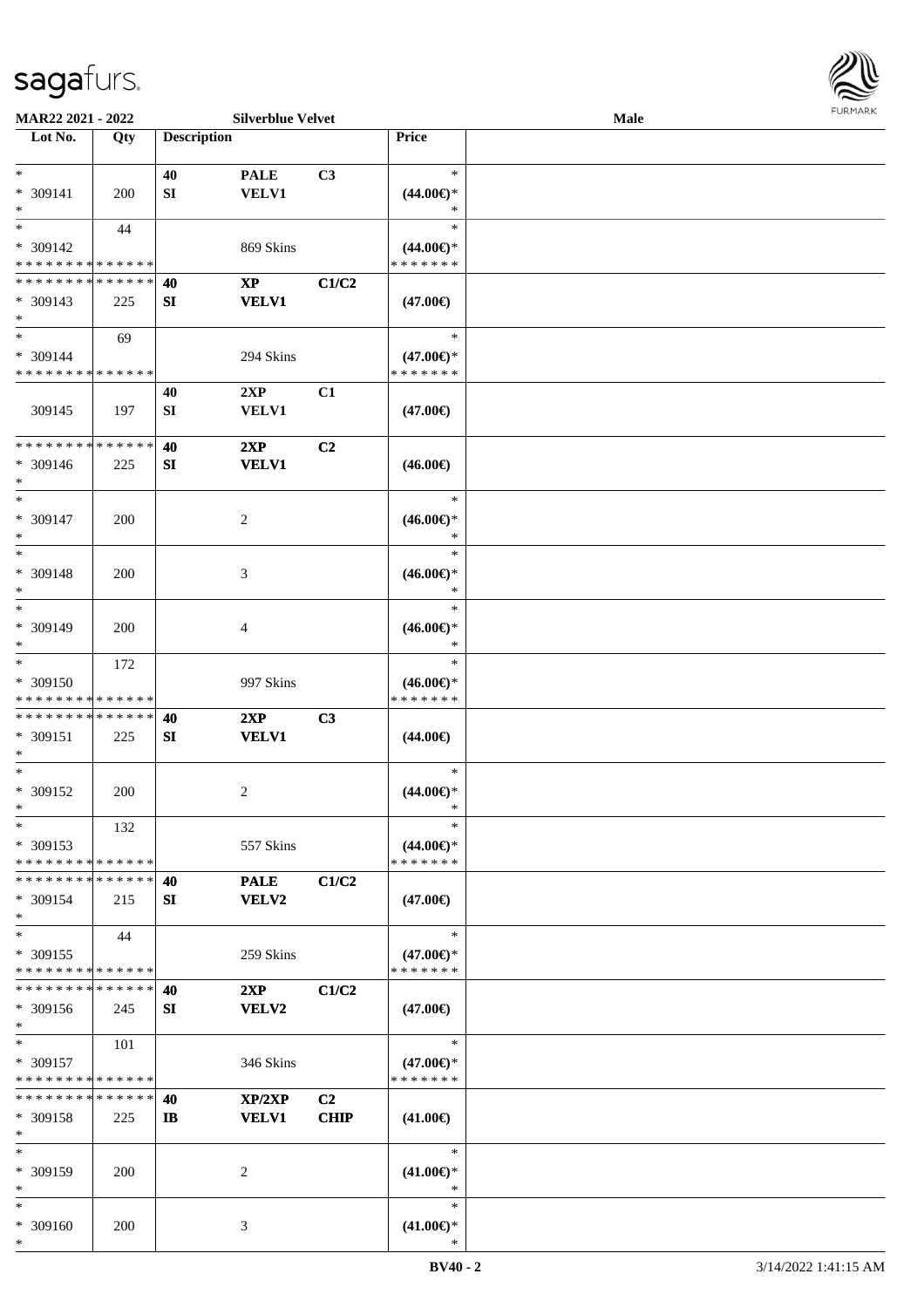

| MAR22 2021 - 2022             |     |                        | <b>Silverblue Velvet</b> |                |                               | Male |  |
|-------------------------------|-----|------------------------|--------------------------|----------------|-------------------------------|------|--|
| Lot No.                       | Qty | <b>Description</b>     |                          |                | Price                         |      |  |
|                               |     |                        |                          |                |                               |      |  |
| $*$                           |     | 40                     | XP/2XP                   | C <sub>2</sub> | $\ast$                        |      |  |
| * 309161                      | 200 | $\mathbf{I}\mathbf{B}$ | <b>VELV1</b>             | <b>CHIP</b>    | $(41.00\epsilon)$ *           |      |  |
| $\ast$                        |     |                        |                          |                | ∗                             |      |  |
| $*$                           |     |                        |                          |                | $\ast$                        |      |  |
| $* 309162$                    | 200 |                        | 5                        |                | $(41.00\epsilon)$ *           |      |  |
| $\ast$                        |     |                        |                          |                | ∗                             |      |  |
| $\overline{\ast}$             |     |                        |                          |                | $\ast$                        |      |  |
| * 309163                      | 200 |                        | 6                        |                | $(41.00\epsilon)$ *           |      |  |
| $*$                           |     |                        |                          |                | $\ast$                        |      |  |
| $*$                           | 203 |                        |                          |                | $\ast$                        |      |  |
| * 309164                      |     |                        | 1428 Skins               |                | $(41.00\epsilon)$ *           |      |  |
| * * * * * * * * * * * * * *   |     |                        |                          |                | * * * * * * *                 |      |  |
|                               |     | 40                     | <b>Dark</b>              | C1/C2          |                               |      |  |
| 309165                        | 214 | <b>SAGA</b>            | <b>VELV1</b>             |                | $(42.00\epsilon)$             |      |  |
|                               |     |                        |                          |                |                               |      |  |
| * * * * * * * * * * * * * *   |     | 40                     | <b>PALE</b>              | C1             |                               |      |  |
| * 309166                      | 203 | <b>SAGA</b>            | <b>VELV1</b>             |                | $(50.00\epsilon)$             |      |  |
| $*$                           |     |                        |                          |                |                               |      |  |
| $*$                           |     |                        |                          |                | $\ast$                        |      |  |
| $* 309167$                    | 180 |                        | $\overline{c}$           |                | $(50.00ε)$ *                  |      |  |
| $\ast$                        |     |                        |                          |                | $\ast$                        |      |  |
| $*$                           |     |                        |                          |                | $\ast$                        |      |  |
| * 309168                      | 180 |                        | 3                        |                | $(50.00ε)$ *                  |      |  |
| $\ast$                        |     |                        |                          |                | $\ast$                        |      |  |
| $*$                           |     |                        |                          |                | $\ast$                        |      |  |
| * 309169                      | 200 |                        | 4                        |                | $(50.00ε)$ *                  |      |  |
| $*$                           |     |                        |                          |                | $\ast$                        |      |  |
| $\overline{\ast}$             | 49  |                        |                          |                | $\ast$                        |      |  |
| * 309170                      |     |                        | 812 Skins                |                | $(50.00ε)$ *                  |      |  |
| * * * * * * * * * * * * * *   |     |                        |                          |                | * * * * * * *                 |      |  |
| * * * * * * * * * * * * * *   |     | 40                     | <b>PALE</b>              | C1/C2          |                               |      |  |
| * 309171                      | 205 | <b>SAGA</b>            | <b>VELV1</b>             |                | $(49.00\epsilon)$             |      |  |
| $*$                           |     |                        |                          |                |                               |      |  |
| $*$                           | 81  |                        |                          |                | $\ast$                        |      |  |
| * 309172                      |     |                        | 286 Skins                |                | $(49.00€)$ *                  |      |  |
| * * * * * * * * * * * * * * * |     |                        |                          |                | *******                       |      |  |
| * * * * * * * * * * * * * * * |     | 40                     | <b>PALE</b>              | C <sub>2</sub> |                               |      |  |
| * 309173                      | 205 | <b>SAGA</b>            | <b>VELV1</b>             |                | $(49.00\epsilon)$             |      |  |
| $*$                           |     |                        |                          |                |                               |      |  |
| $*$                           |     |                        |                          |                | $\ast$                        |      |  |
| * 309174                      | 180 |                        |                          |                | $(49.00\epsilon)$ *           |      |  |
| $*$                           |     |                        | $\overline{c}$           |                | $\ast$                        |      |  |
| $*$                           |     |                        |                          |                | $\ast$                        |      |  |
|                               |     |                        |                          |                |                               |      |  |
| * 309175<br>$*$               | 180 |                        | 3                        |                | $(49.00\epsilon)$ *<br>$\ast$ |      |  |
| $*$                           |     |                        |                          |                | $\ast$                        |      |  |
|                               |     |                        |                          |                |                               |      |  |
| * 309176                      | 180 |                        | 4                        |                | $(49.00\epsilon)$ *           |      |  |
| $*$                           |     |                        |                          |                | $\ast$                        |      |  |
| $*$                           |     |                        |                          |                | $\ast$                        |      |  |
| $* 309177$                    | 180 |                        | 5                        |                | $(49.00\epsilon)$ *           |      |  |
| $*$                           |     |                        |                          |                | $\ast$                        |      |  |
| $*$                           |     |                        |                          |                | $\ast$                        |      |  |
| * 309178                      | 180 |                        | 6                        |                | $(49.00\epsilon)$ *           |      |  |
| $*$                           |     |                        |                          |                | $\ast$                        |      |  |
| $*$                           |     |                        |                          |                | $\ast$                        |      |  |
| * 309179                      | 180 |                        | 7                        |                | $(49.00\epsilon)$ *           |      |  |
| $*$                           |     |                        |                          |                | $\ast$                        |      |  |
| $*$                           |     |                        |                          |                | $\ast$                        |      |  |
| * 309180                      | 180 |                        | 8                        |                | $(49.00\epsilon)$ *           |      |  |
| $*$                           |     |                        |                          |                | $\ast$                        |      |  |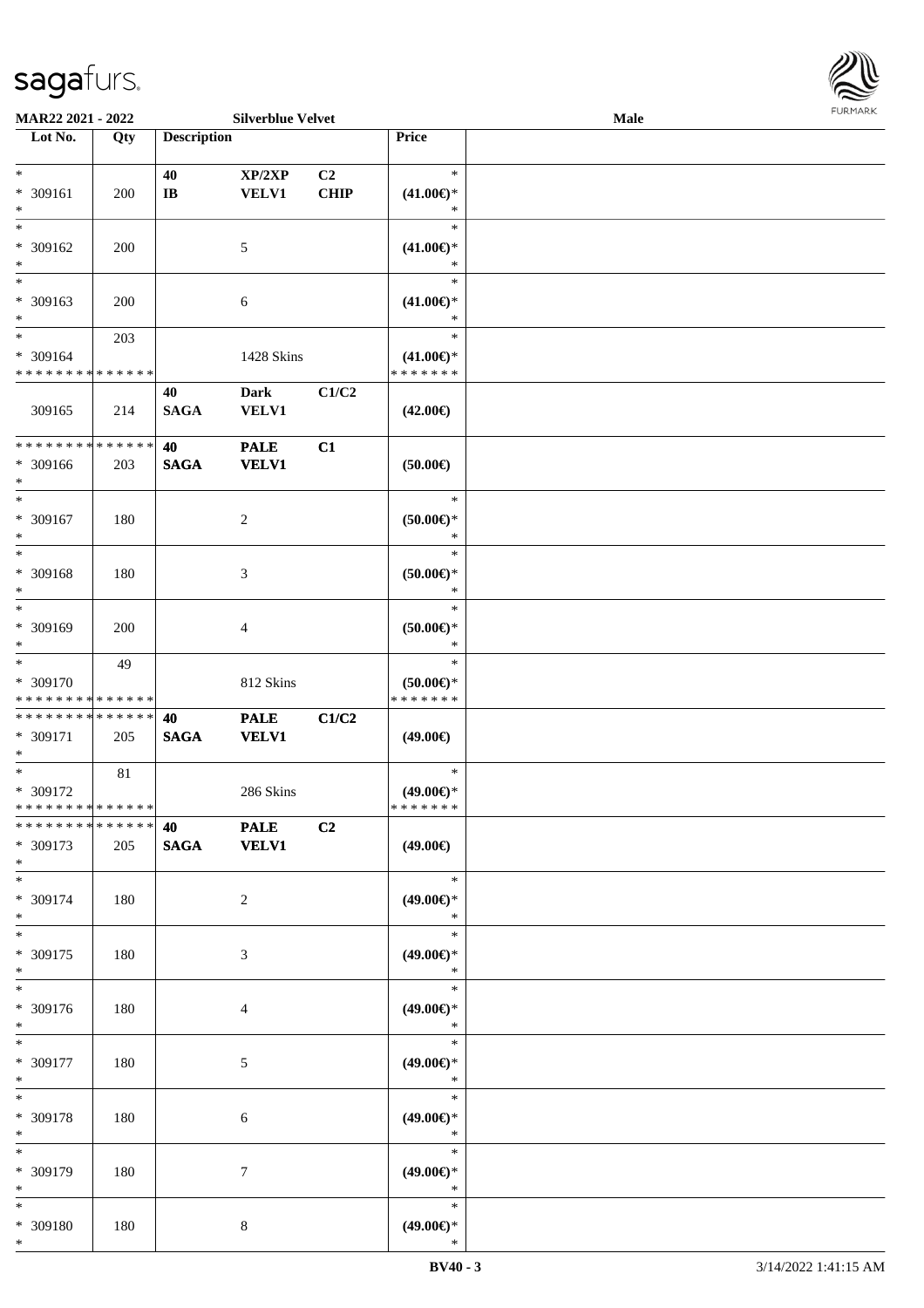

| <b>MAR22 2021 - 2022</b>                         |     |                                   | <b>Silverblue Velvet</b>    |                |                                         | Male |  |
|--------------------------------------------------|-----|-----------------------------------|-----------------------------|----------------|-----------------------------------------|------|--|
| Lot No.                                          | Qty | <b>Description</b>                |                             |                | Price                                   |      |  |
| $*$<br>* 309181<br>$*$                           | 180 | 40<br><b>SAGA</b>                 | <b>PALE</b><br><b>VELV1</b> | C <sub>2</sub> | $\ast$<br>$(49.00\epsilon)$ *<br>$\ast$ |      |  |
| * 309182<br>$*$                                  | 180 |                                   | 10                          |                | $\ast$<br>$(49.00\epsilon)$ *<br>$\ast$ |      |  |
| * 309183<br>$*$                                  | 180 |                                   | 11                          |                | $\ast$<br>$(49.00\epsilon)$ *<br>$\ast$ |      |  |
| $*$<br>* 309184<br>$*$                           | 180 |                                   | 12                          |                | $\ast$<br>$(49.00\epsilon)$ *<br>$\ast$ |      |  |
| * 309185<br>$*$                                  | 180 |                                   | 13                          |                | $\ast$<br>$(49.00\epsilon)$ *<br>$\ast$ |      |  |
| $\overline{\phantom{0}}$<br>* 309186<br>$*$      | 180 |                                   | 14                          |                | $\ast$<br>$(49.00\epsilon)$ *<br>$\ast$ |      |  |
| $*$<br>* 309187<br>$*$                           | 180 |                                   | 15                          |                | $\ast$<br>$(49.00\epsilon)$ *<br>$\ast$ |      |  |
| * 309188<br>$*$                                  | 180 |                                   | 16                          |                | $\ast$<br>$(49.00\epsilon)$ *<br>$\ast$ |      |  |
| $\overline{\phantom{0}}$<br>* 309189<br>$*$      | 180 |                                   | 17                          |                | $\ast$<br>$(49.00\epsilon)$ *<br>$\ast$ |      |  |
| $*$<br>* 309190<br>$*$                           | 180 |                                   | 18                          |                | $\ast$<br>$(49.00\epsilon)$ *<br>$\ast$ |      |  |
| $*$<br>* 309191<br>$*$                           | 180 |                                   | 19                          |                | $\ast$<br>$(49.00\epsilon)$ *<br>$\ast$ |      |  |
| $*$<br>* 309192<br>* * * * * * * * * * * * * * * | 61  |                                   | 3506 Skins                  |                | $\ast$<br>$(49.00ε)$ *<br>* * * * * * * |      |  |
| * * * * * * * * * * * * * *<br>* 309193<br>$*$   | 205 | <b>40</b> and the set of $\theta$ | <b>PALE</b><br>SAGA VELV1   | C3             | $(47.00\epsilon)$                       |      |  |
| $*$<br>* 309194<br>$*$                           | 180 |                                   | 2                           |                | $\ast$<br>$(47.00\epsilon)$ *<br>$\ast$ |      |  |
| $*$<br>* 309195<br>$*$<br>$\overline{\ }$        | 180 |                                   | 3                           |                | $\ast$<br>$(47.00\epsilon)$ *<br>$\ast$ |      |  |
| * 309196<br>$*$                                  | 180 |                                   | $\overline{4}$              |                | $\ast$<br>$(47.00\epsilon)$ *<br>$\ast$ |      |  |
| $*$<br>* 309197<br>$*$                           | 180 |                                   | 5                           |                | $\ast$<br>$(47.00\epsilon)$ *<br>$\ast$ |      |  |
| $*$ $-$<br>* 309198<br>$*$                       | 180 |                                   | 6                           |                | $\ast$<br>$(47.00\epsilon)$ *<br>$\ast$ |      |  |
| $*$<br>* 309199<br>$*$                           | 180 |                                   | $\tau$                      |                | $\ast$<br>$(47.00\epsilon)$ *<br>$\ast$ |      |  |
| $*$<br>* 309200<br>$*$                           | 180 |                                   | $\bf 8$                     |                | $\ast$<br>$(47.00\epsilon)$ *<br>$\ast$ |      |  |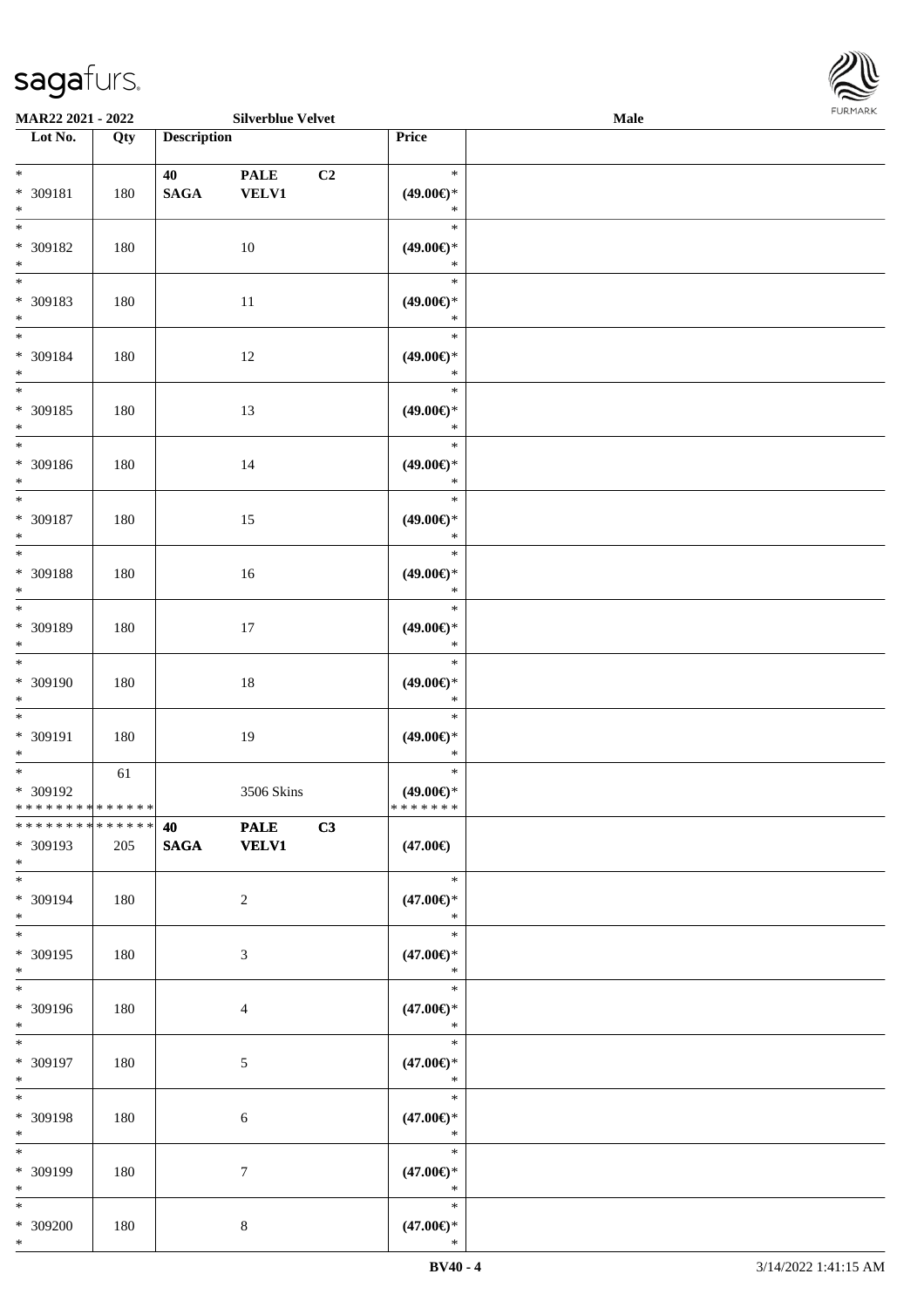| MAR22 2021 - 2022                                                              |     |                    | <b>Silverblue Velvet</b>      |       |                                                | <b>Male</b> | FURMARK |
|--------------------------------------------------------------------------------|-----|--------------------|-------------------------------|-------|------------------------------------------------|-------------|---------|
| $\overline{\phantom{1}}$ Lot No.                                               | Qty | <b>Description</b> |                               |       | Price                                          |             |         |
| $\ast$<br>* 309201<br>$\ast$                                                   | 170 | 40<br><b>SAGA</b>  | <b>PALE</b><br><b>VELV1</b>   | C3    | $\ast$<br>$(47.00\epsilon)$ *<br>$\ast$        |             |         |
| $\frac{1}{1}$<br>* 309202<br>******** <mark>*****</mark> *                     | 51  |                    | 1686 Skins                    |       | $\ast$<br>$(47.00\epsilon)$ *<br>* * * * * * * |             |         |
| **************<br>* 309203<br>$\ast$                                           | 205 | 40<br><b>SAGA</b>  | $\mathbf{XP}$<br><b>VELV1</b> | C1/C2 | $(50.00\epsilon)$                              |             |         |
| $\overline{\phantom{a}^*}$<br>* 309204<br>******** <mark>*****</mark> *        | 150 |                    | 355 Skins                     |       | $\ast$<br>$(50.00ε)$ *<br>* * * * * * *        |             |         |
| ******** <mark>******</mark><br>* 309205<br>$\ast$                             | 205 | 40<br><b>SAGA</b>  | $\mathbf{XP}$<br><b>VELV1</b> | C2    | (50.00)                                        |             |         |
| $\ast$<br>* 309206<br>$\ast$                                                   | 196 |                    | $\overline{c}$                |       | $\ast$<br>$(50.00ε)$ *<br>$\ast$               |             |         |
| $\ast$<br>* 309207<br>$\ast$                                                   | 180 |                    | $\mathfrak{Z}$                |       | $\ast$<br>$(50.00 \textrm{E})^*$<br>$\ast$     |             |         |
| $_{*}^{-}$<br>* 309208<br>$\ast$                                               | 180 |                    | $\overline{4}$                |       | $\ast$<br>$(50.00\epsilon)$ *<br>$\ast$        |             |         |
| $\overline{\ast}$<br>* 309209<br>$\ast$                                        | 180 |                    | $\sqrt{5}$                    |       | $\ast$<br>$(50.00ε)$ *<br>$\ast$               |             |         |
| $\overline{\phantom{1}}$<br>$* 309210$<br>$\ast$                               | 180 |                    | $\sqrt{6}$                    |       | $\ast$<br>$(50.00ε)$ *<br>$\ast$               |             |         |
| $\overline{\phantom{a}}$<br>* 309211<br>$\ast$                                 | 180 |                    | $\tau$                        |       | $\ast$<br>$(50.00ε)$ *<br>$\ast$               |             |         |
| $\ast$<br>* 309212<br>$\ast$                                                   | 180 |                    | 8                             |       | $\ast$<br>$(50.00ε)$ *                         |             |         |
| $\overline{\phantom{a}^*}$<br>* 309213<br>$\ast$<br>$\overline{\phantom{a}^*}$ | 180 |                    | $\overline{9}$                |       | $\ast$<br>$(50.00)$ *<br>$\ast$                |             |         |
| * 309214<br>$\ast$                                                             | 180 |                    | 10                            |       | $\ast$<br>$(50.00 \textrm{E})^*$<br>$\ast$     |             |         |
| $\overline{\ast}$<br>$* 309215$<br>$\ast$<br>$\overline{\phantom{a}^*}$        | 180 |                    | $11\,$                        |       | $\ast$<br>$(50.00ε)$ *<br>$\ast$               |             |         |
| $* 309216$<br>$\ast$                                                           | 180 |                    | 12                            |       | $\ast$<br>$(50.00 \textrm{E})^*$<br>$\ast$     |             |         |
| $\overline{\phantom{1}}$<br>* 309217<br>$\ast$                                 | 180 |                    | 13                            |       | $\ast$<br>$(50.00ε)$ *<br>$\ast$               |             |         |
| $\ast$<br>* 309218<br>******** <mark>******</mark>                             | 180 |                    | 2561 Skins                    |       | $\ast$<br>(50.00)<br>* * * * * * *             |             |         |
| **************<br>* 309219<br>$\ast$                                           | 205 | 40<br><b>SAGA</b>  | 2XP<br><b>VELV1</b>           | C1    | $(50.00\in)$                                   |             |         |
| $\ast$<br>* 309220<br>$\ast$                                                   | 180 |                    | $\overline{c}$                |       | $\ast$<br>$(50.00 \in )^*$<br>$\ast$           |             |         |

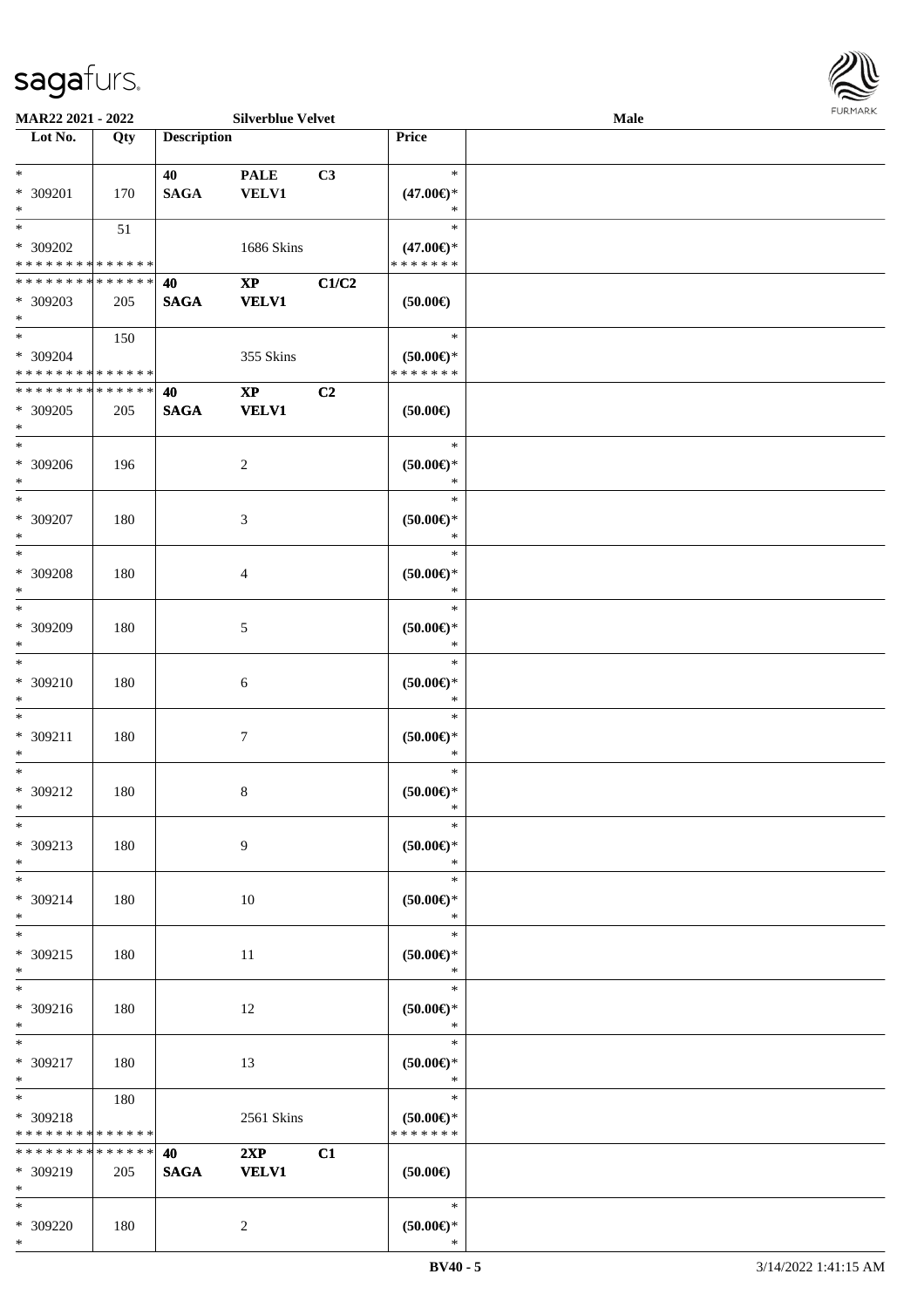

| MAR22 2021 - 2022                                                   |     |                    | <b>Silverblue Velvet</b> |    |                                                | Male |  |
|---------------------------------------------------------------------|-----|--------------------|--------------------------|----|------------------------------------------------|------|--|
| Lot No.                                                             | Qty | <b>Description</b> |                          |    | <b>Price</b>                                   |      |  |
| $*$<br>* 309221<br>* * * * * * * * * * * * * *                      | 152 | 40<br><b>SAGA</b>  | 2XP<br><b>VELV1</b>      | C1 | $\ast$<br>$(50.00\epsilon)$ *<br>* * * * * * * |      |  |
| * * * * * * * * * * * * * *<br>* 309222<br>$\ast$                   | 205 | 40<br><b>SAGA</b>  | 2XP<br><b>VELV1</b>      | C2 | $(49.00\epsilon)$                              |      |  |
| $\ast$<br>* 309223<br>$\ast$                                        | 180 |                    | $\overline{c}$           |    | $\ast$<br>$(49.00\epsilon)$ *<br>$\ast$        |      |  |
| $\overline{\phantom{0}}$<br>$* 309224$<br>$\ast$                    | 180 |                    | $\mathfrak{Z}$           |    | $\ast$<br>$(49.00\epsilon)$ *<br>$\ast$        |      |  |
| $*$<br>$* 309225$<br>$\ast$                                         | 180 |                    | 4                        |    | $\ast$<br>$(49.00\epsilon)$ *<br>$\ast$        |      |  |
| $\ast$<br>$* 309226$<br>$\ast$                                      | 180 |                    | 5                        |    | $\ast$<br>$(49.00\epsilon)$ *<br>$\ast$        |      |  |
| $\ast$<br>$* 309227$<br>$\ast$                                      | 180 |                    | $\sqrt{6}$               |    | $\ast$<br>$(49.00\epsilon)$ *<br>$\ast$        |      |  |
| $*$<br>* 309228<br>$\ast$                                           | 180 |                    | $\tau$                   |    | $\ast$<br>$(49.00\epsilon)$ *<br>$\ast$        |      |  |
| $\ast$<br>$* 309229$<br>$\ast$                                      | 180 |                    | $\,8\,$                  |    | $\ast$<br>$(49.00\epsilon)$ *<br>$\ast$        |      |  |
| $\ast$<br>$* 309230$<br>$\ast$                                      | 180 |                    | $\overline{9}$           |    | $\ast$<br>$(49.00\epsilon)$ *<br>$\ast$        |      |  |
| $*$<br>$* 309231$<br>$*$                                            | 180 |                    | $10\,$                   |    | $\ast$<br>$(49.00\epsilon)$ *<br>$\ast$        |      |  |
| $*$<br>$* 309232$<br>$*$                                            | 180 |                    | 11                       |    | $\ast$<br>$(49.00\epsilon)$ *<br>$\ast$        |      |  |
| $\ast$<br>* 309233<br>$*$                                           | 180 |                    | 12                       |    | $\ast$<br>$(49.00\epsilon)$ *<br>$\ast$        |      |  |
| $*$<br>* 309234<br>$*$                                              | 180 |                    | 13                       |    | $\ast$<br>$(49.00\epsilon)$ *<br>$\ast$        |      |  |
| $*$<br>* 309235<br>$*$                                              | 180 |                    | 14                       |    | $\ast$<br>$(49.00\epsilon)$ *<br>$\ast$        |      |  |
| $\overline{\phantom{0}}$<br>* 309236<br>* * * * * * * * * * * * * * | 169 |                    | 2714 Skins               |    | $\ast$<br>$(49.00\epsilon)$ *<br>* * * * * * * |      |  |
| * * * * * * * * * * * * * * *<br>* 309237<br>$*$ $*$                | 205 | 40<br><b>SAGA</b>  | 2XP<br><b>VELV1</b>      | C3 | $(47.00\epsilon)$                              |      |  |
| $*$<br>* 309238<br>$*$                                              | 180 |                    | 2                        |    | $\ast$<br>$(47.00\epsilon)$ *<br>$\ast$        |      |  |
| $*$<br>* 309239<br>$*$                                              | 180 |                    | 3                        |    | $\ast$<br>$(47.00\epsilon)$ *<br>$\ast$        |      |  |
| $*$<br>* 309240<br>$*$                                              | 180 |                    | $\overline{4}$           |    | $\ast$<br>$(47.00\epsilon)$ *<br>$\ast$        |      |  |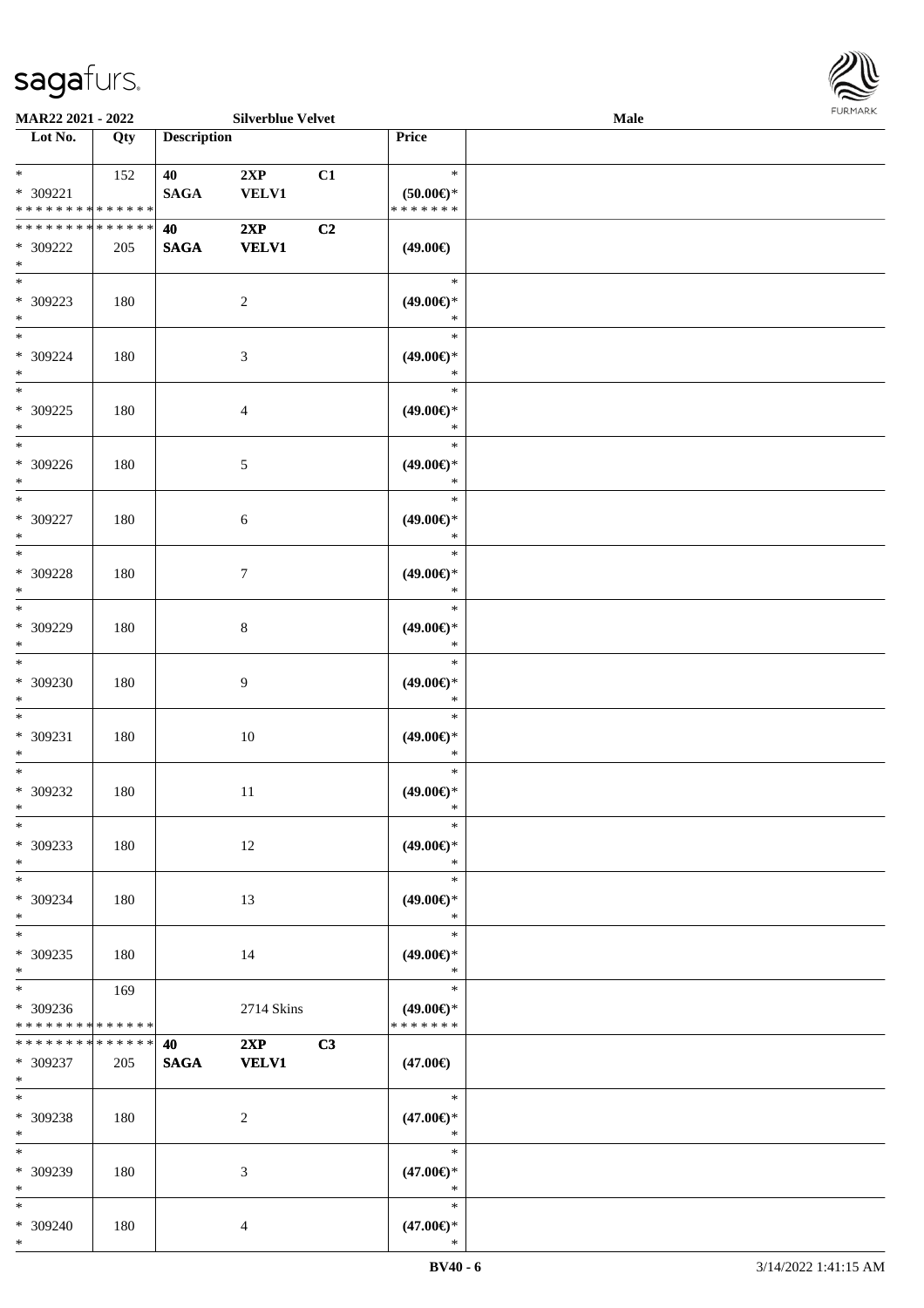

| MAR22 2021 - 2022             |     |                    | <b>Silverblue Velvet</b> |                 |                        | <b>Male</b> |  |
|-------------------------------|-----|--------------------|--------------------------|-----------------|------------------------|-------------|--|
| Lot No.                       | Qty | <b>Description</b> |                          |                 | Price                  |             |  |
|                               |     |                    |                          |                 |                        |             |  |
| $*$                           |     | 40                 | 2XP                      | C3              | $\ast$                 |             |  |
| * 309241                      | 180 | <b>SAGA</b>        | <b>VELV1</b>             |                 | $(47.00\epsilon)$ *    |             |  |
| $*$                           |     |                    |                          |                 | $\ast$                 |             |  |
| $*$                           |     |                    |                          |                 | $\ast$                 |             |  |
|                               |     |                    |                          |                 |                        |             |  |
| $* 309242$                    | 180 |                    | 6                        |                 | $(47.00\epsilon)$ *    |             |  |
| $\ast$                        |     |                    |                          |                 | $\ast$                 |             |  |
| $\overline{\phantom{0}}$      |     |                    |                          |                 | $\ast$                 |             |  |
| * 309243                      | 180 |                    | 7                        |                 | $(47.00\epsilon)$ *    |             |  |
| $*$                           |     |                    |                          |                 | $\ast$                 |             |  |
| $*$                           | 140 |                    |                          |                 | $\ast$                 |             |  |
|                               |     |                    |                          |                 |                        |             |  |
| * 309244                      |     |                    | 1425 Skins               |                 | $(47.00\epsilon)$ *    |             |  |
| * * * * * * * * * * * * * *   |     |                    |                          |                 | * * * * * * *          |             |  |
| * * * * * * * * * * * * * *   |     | 40                 | <b>PALE</b>              | C2              |                        |             |  |
| * 309245                      | 205 | <b>SAGA</b>        | VELV2                    |                 | $(50.00\epsilon)$      |             |  |
| $*$                           |     |                    |                          |                 |                        |             |  |
| $*$                           |     |                    |                          |                 | $\ast$                 |             |  |
| $* 309246$                    | 180 |                    | 2                        |                 | $(50.00ε)$ *           |             |  |
| $*$                           |     |                    |                          |                 | $\ast$                 |             |  |
|                               |     |                    |                          |                 |                        |             |  |
| $*$                           | 150 |                    |                          |                 | $\ast$                 |             |  |
| * 309247                      |     |                    | 535 Skins                |                 | $(50.00\epsilon)$ *    |             |  |
| * * * * * * * * * * * * * *   |     |                    |                          |                 | * * * * * * *          |             |  |
| * * * * * * * * * * * * * * * |     | 40                 | 2XP                      | C2              |                        |             |  |
| * 309248                      | 205 | <b>SAGA</b>        | VELV2                    |                 | $(50.00\in)$           |             |  |
| $*$                           |     |                    |                          |                 |                        |             |  |
| $*$                           |     |                    |                          |                 | $\ast$                 |             |  |
|                               |     |                    |                          |                 |                        |             |  |
| $* 309249$                    | 180 |                    | 2                        |                 | $(50.00ε)$ *           |             |  |
| $*$                           |     |                    |                          |                 | $\ast$                 |             |  |
| $\ast$                        |     |                    |                          |                 | $\ast$                 |             |  |
| $* 309250$                    | 180 |                    | 3                        |                 | $(50.00ε)$ *           |             |  |
| $*$                           |     |                    |                          |                 | $\ast$                 |             |  |
| $*$                           |     |                    |                          |                 | $\ast$                 |             |  |
| $* 309251$                    | 195 |                    | 4                        |                 | $(50.00ε)$ *           |             |  |
|                               |     |                    |                          |                 | $\ast$                 |             |  |
| $*$                           |     |                    |                          |                 |                        |             |  |
| $*$                           | 192 |                    |                          |                 | $\ast$                 |             |  |
| $* 309252$                    |     |                    | 952 Skins                |                 | $(50.00\varepsilon)$ * |             |  |
| * * * * * * * * * * * * * * * |     |                    |                          |                 | * * * * * * *          |             |  |
| * * * * * * * * * * * * * * * |     | 40                 | XP/2XP                   | C <sub>2</sub>  |                        |             |  |
| * 309253                      | 205 | IA                 | <b>VELV1</b>             | WB1             | $(42.00\epsilon)$      |             |  |
| $*$                           |     |                    |                          |                 |                        |             |  |
| $*$                           |     |                    |                          |                 | $\ast$                 |             |  |
|                               |     |                    |                          |                 |                        |             |  |
| * 309254                      | 180 |                    | 2                        |                 | $(42.00\epsilon)$ *    |             |  |
| $*$                           |     |                    |                          |                 | $\ast$                 |             |  |
| $*$                           |     |                    |                          |                 | $\ast$                 |             |  |
| * 309255                      | 180 |                    | 3                        |                 | $(42.00\epsilon)$ *    |             |  |
| $*$                           |     |                    |                          |                 | $\ast$                 |             |  |
| $\ast$                        |     |                    |                          |                 | $\ast$                 |             |  |
|                               |     |                    |                          |                 |                        |             |  |
| $* 309256$                    | 180 |                    | 4                        |                 | $(42.00\epsilon)$ *    |             |  |
| $*$                           |     |                    |                          |                 | $\ast$                 |             |  |
| $*$                           | 141 |                    |                          |                 | $\ast$                 |             |  |
| * 309257                      |     |                    | 886 Skins                |                 | $(42.00\epsilon)$ *    |             |  |
| * * * * * * * * * * * * * *   |     |                    |                          |                 | * * * * * * *          |             |  |
|                               |     | 40                 | ALL                      | C <sub>2</sub>  |                        |             |  |
| 309258                        | 207 |                    | <b>VELV1</b>             | WB <sub>2</sub> |                        |             |  |
|                               |     | IA                 |                          |                 | $(35.00\epsilon)$      |             |  |
|                               |     |                    |                          |                 |                        |             |  |
| * * * * * * * * * * * * * *   |     | 40                 | XP/2XP                   | C <sub>2</sub>  |                        |             |  |
| * 309259                      | 205 | IA                 | <b>VELV1</b>             | <b>CHIP</b>     | $(44.00\epsilon)$      |             |  |
| $*$                           |     |                    |                          |                 |                        |             |  |
| $*$                           |     |                    |                          |                 | $\ast$                 |             |  |
| * 309260                      | 180 |                    | 2                        |                 | $(44.00\epsilon)$ *    |             |  |
| $*$                           |     |                    |                          |                 | $\ast$                 |             |  |
|                               |     |                    |                          |                 |                        |             |  |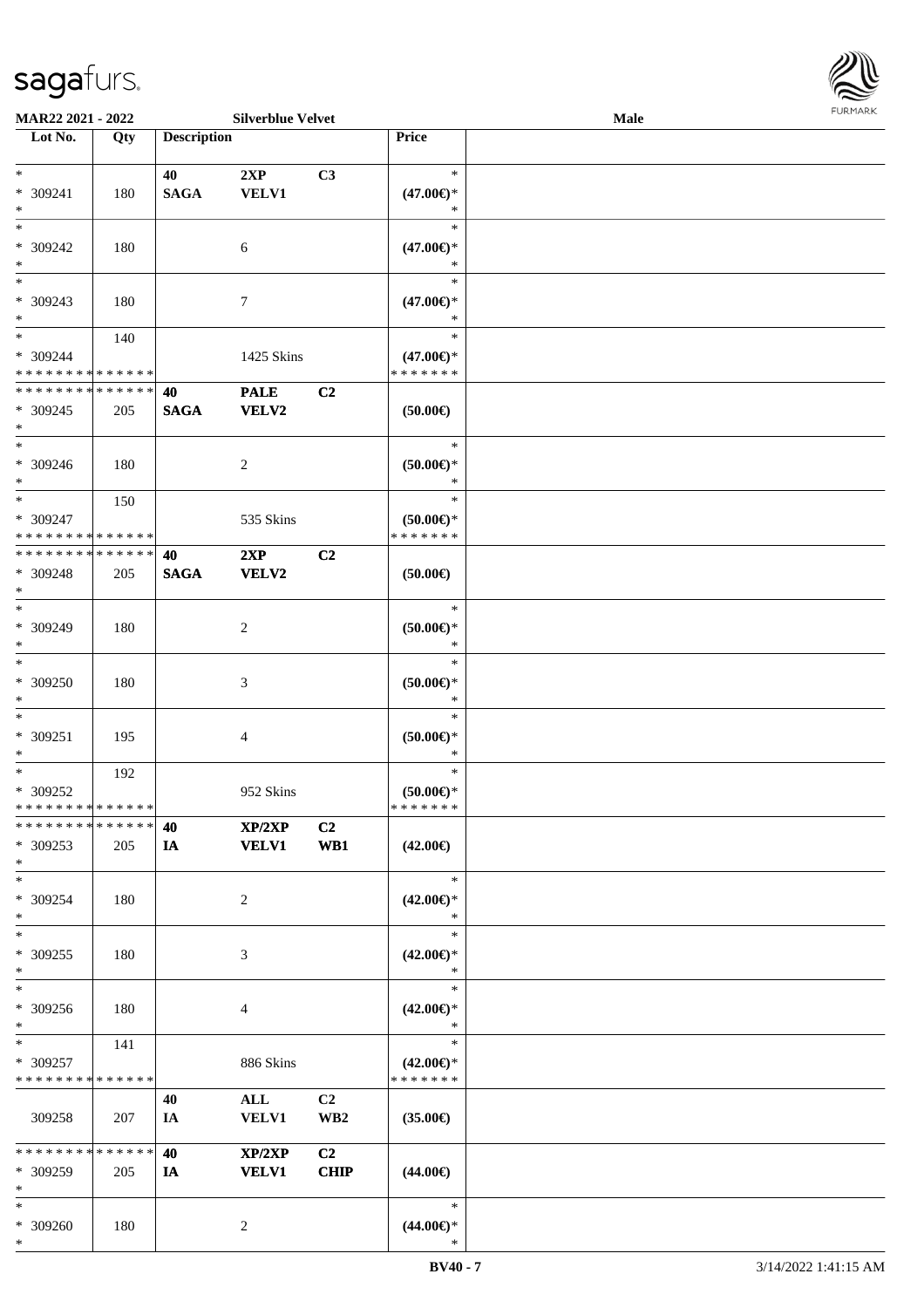

| MAR22 2021 - 2022                             |     |                    | <b>Silverblue Velvet</b> |            |                                                   | Male |  |
|-----------------------------------------------|-----|--------------------|--------------------------|------------|---------------------------------------------------|------|--|
| Lot No.                                       | Qty | <b>Description</b> |                          |            | Price                                             |      |  |
| $*$<br>* 309261<br>$*$                        | 180 | 40<br>IA           | XP/2XP<br><b>VELV1</b>   | C2<br>CHIP | $\ast$<br>$(44.00ε)$ *<br>$\ast$                  |      |  |
| $*$<br>* 309262<br>$*$                        | 180 |                    | $\overline{4}$           |            | $\ast$<br>$(44.00ε)$ *<br>$\ast$                  |      |  |
| $\overline{\phantom{0}}$<br>$* 309263$<br>$*$ | 180 |                    | $\sqrt{5}$               |            | $\ast$<br>$(44.00ε)$ *<br>$\ast$                  |      |  |
| $\overline{\phantom{0}}$<br>* 309264<br>$*$   | 180 |                    | $6\,$                    |            | $\ast$<br>$(44.00ε)$ *<br>$\ast$                  |      |  |
| $\overline{\phantom{0}}$<br>* 309265<br>$*$   | 180 |                    | $\boldsymbol{7}$         |            | $\ast$<br>$(44.00ε)$ *<br>$\ast$                  |      |  |
| $\overline{\phantom{0}}$<br>$* 309266$<br>$*$ | 180 |                    | $\,8\,$                  |            | $\ast$<br>$(44.00ε)$ *<br>$\ast$                  |      |  |
| $\ast$<br>$* 309267$<br>$*$<br>$*$            | 180 |                    | 9                        |            | $\ast$<br>$(44.00ε)$ *<br>$\ast$<br>$\ast$        |      |  |
| * 309268<br>$*$<br>$*$                        | 180 |                    | 10                       |            | $(44.00\epsilon)$ *<br>$\ast$                     |      |  |
| * 309269<br>$*$<br>$\overline{\phantom{0}}$   | 180 |                    | 11                       |            | $\ast$<br>$(44.00ε)$ *<br>$\ast$                  |      |  |
| $* 309270$<br>$*$                             | 180 |                    | 12                       |            | $\ast$<br>$(44.00ε)$ *<br>$\ast$                  |      |  |
| $*$<br>$* 309271$<br>$*$                      | 180 |                    | 13                       |            | $\ast$<br>$(44.00ε)$ *<br>$\ast$                  |      |  |
| $*$<br>$* 309272$<br>$*$<br>$\ast$            | 180 |                    | 14                       |            | $\ast$<br>$(44.00\epsilon)$ *<br>$\ast$<br>$\ast$ |      |  |
| * 309273<br>$*$<br>$*$                        | 180 |                    | 15                       |            | $(44.00ε)$ *<br>$\ast$<br>$\ast$                  |      |  |
| * 309274<br>$*$<br>$*$                        | 180 |                    | 16                       |            | $(44.00\epsilon)$ *<br>$\ast$<br>$\ast$           |      |  |
| $* 309275$<br>$*$                             | 180 |                    | 17                       |            | $(44.00ε)$ *<br>$\ast$<br>$\ast$                  |      |  |
| $* 309276$<br>$*$<br>$*$                      | 180 |                    | 18                       |            | $(44.00ε)$ *<br>$\ast$<br>$\ast$                  |      |  |
| $* 309277$<br>$*$<br>$*$                      | 180 |                    | 19                       |            | $(44.00\in)^\ast$<br>$\ast$<br>$\ast$             |      |  |
| $* 309278$<br>$*$<br>$*$                      | 180 |                    | $20\,$                   |            | $(44.00ε)$ *<br>$\ast$<br>$\ast$                  |      |  |
| $* 309279$<br>$*$<br>$*$                      | 180 |                    | 21                       |            | $(44.00ε)$ *<br>$\ast$<br>$\ast$                  |      |  |
| * 309280<br>$*$                               | 180 |                    | $22\,$                   |            | $(44.00ε)$ *<br>$\ast$                            |      |  |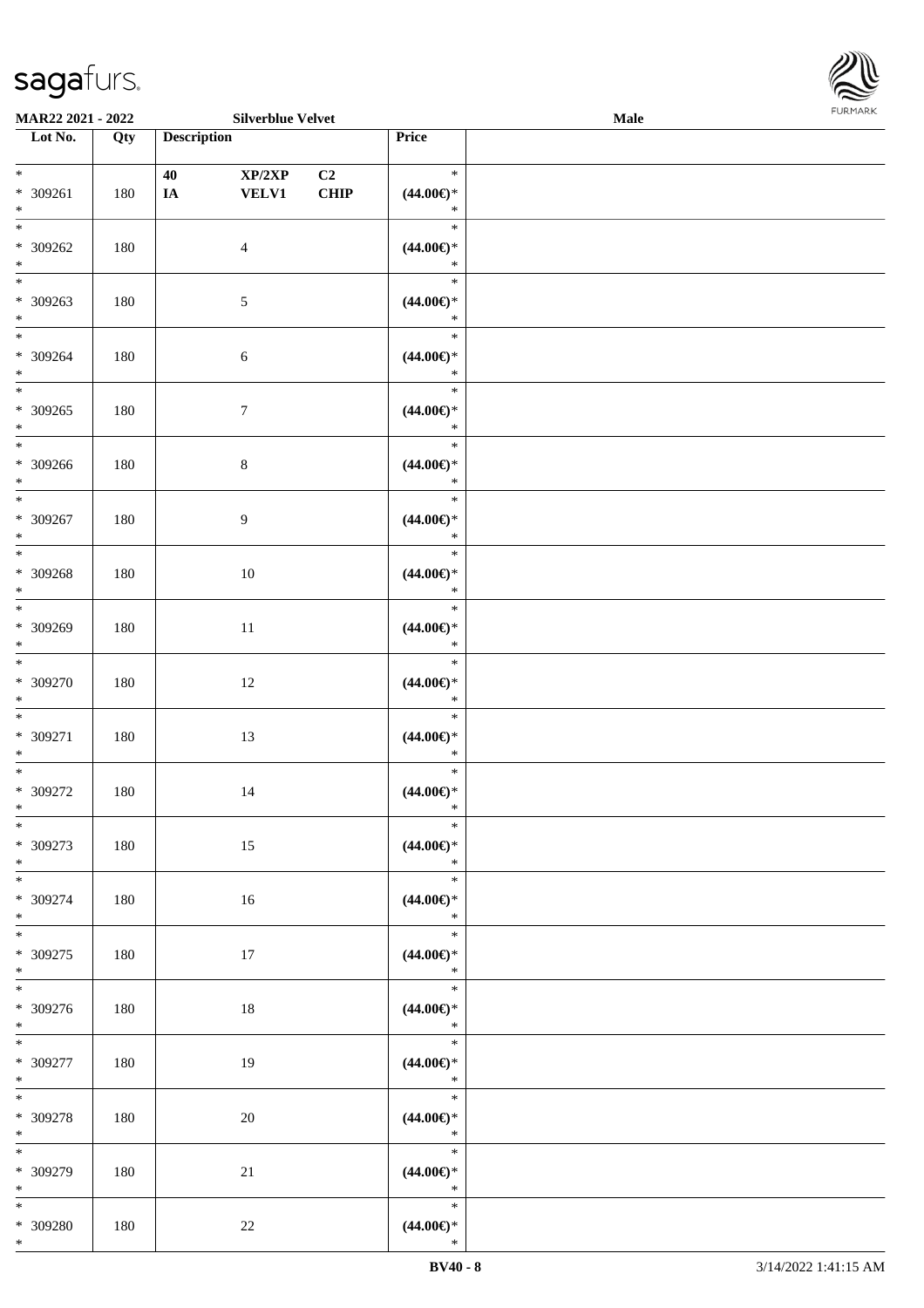

| MAR22 2021 - 2022           |             |                    | <b>Silverblue Velvet</b> |                |                        | Male |  |
|-----------------------------|-------------|--------------------|--------------------------|----------------|------------------------|------|--|
| Lot No.                     | Qty         | <b>Description</b> |                          |                | Price                  |      |  |
|                             |             |                    |                          |                |                        |      |  |
| $*$                         | 129         | 40                 | XP/2XP                   | C <sub>2</sub> | $\ast$                 |      |  |
| * 309281                    |             | IA                 | <b>VELV1</b>             | <b>CHIP</b>    | $(44.00\epsilon)$ *    |      |  |
| * * * * * * * * * * * * * * |             |                    |                          |                | * * * * * * *          |      |  |
| * * * * * * * * * * * * * * |             | 40                 | XP/2XP                   | C <sub>2</sub> |                        |      |  |
| * 309282                    | 205         | IA                 | <b>VELV2</b>             | <b>CHIP</b>    | $(45.00\epsilon)$      |      |  |
| $\ast$                      |             |                    |                          |                |                        |      |  |
| $\ast$                      |             |                    |                          |                | $\ast$                 |      |  |
| * 309283                    | 180         |                    | 2                        |                | $(45.00ε)$ *           |      |  |
| $\ast$                      |             |                    |                          |                | ∗                      |      |  |
| $*$                         |             |                    |                          |                | $\ast$                 |      |  |
| * 309284                    | 180         |                    | $\mathfrak{Z}$           |                | $(45.00\epsilon)$ *    |      |  |
| $\ast$                      |             |                    |                          |                | $\ast$                 |      |  |
| $\ast$                      |             |                    |                          |                | $\ast$                 |      |  |
| $* 309285$                  | 180         |                    | 4                        |                | $(45.00\epsilon)$ *    |      |  |
| $\ast$                      |             |                    |                          |                | $\ast$                 |      |  |
| $\ast$                      |             |                    |                          |                | $\ast$                 |      |  |
| $* 309286$                  | 180         |                    | 5                        |                | $(45.00\epsilon)$ *    |      |  |
| $*$                         |             |                    |                          |                | $\ast$                 |      |  |
| $\ast$                      | 196         |                    |                          |                | $\ast$                 |      |  |
| * 309287                    |             |                    | 1121 Skins               |                | $(45.00\epsilon)$ *    |      |  |
| * * * * * * * * * * * * * * |             |                    |                          |                | * * * * * * *          |      |  |
| * * * * * * * * * * * * * * |             | 40                 | <b>PALE</b>              | C1             |                        |      |  |
| * 309288                    | 205         | <b>SROY</b>        | <b>VELV1</b>             |                | $(51.00\epsilon)$      |      |  |
| $\ast$                      |             |                    |                          |                |                        |      |  |
| $*$                         | 61          |                    |                          |                | $\ast$                 |      |  |
| * 309289                    |             |                    | 266 Skins                |                | $(51.00\epsilon)$ *    |      |  |
| * * * * * * * * * * * * * * |             |                    |                          |                | * * * * * * *          |      |  |
| * * * * * * * * * * * * * * |             | 40                 | <b>PALE</b>              | C <sub>2</sub> |                        |      |  |
| * 309290                    | 205         | <b>SROY</b>        | <b>VELV1</b>             |                | (50.00)                |      |  |
| $*$                         |             |                    |                          |                |                        |      |  |
| $*$                         |             |                    |                          |                | $\ast$                 |      |  |
| * 309291                    | 180         |                    | $\boldsymbol{2}$         |                | $(50.00\in)^\ast$      |      |  |
| $\ast$                      |             |                    |                          |                | $\ast$                 |      |  |
| $*$                         |             |                    |                          |                | $\ast$                 |      |  |
| $* 309292$                  | 180         |                    | 3                        |                | $(50.00ε)$ *           |      |  |
| $*$                         |             |                    |                          |                | $\ast$                 |      |  |
| $\ast$                      |             |                    |                          |                | $\ast$                 |      |  |
| * 309293                    | 180         |                    | $\overline{4}$           |                | $(50.00ε)$ *           |      |  |
| $*$                         |             |                    |                          |                | $\ast$                 |      |  |
| $*$                         |             |                    |                          |                | $\ast$                 |      |  |
| * 309294<br>$*$             | 180         |                    | 5                        |                | $(50.00ε)$ *<br>$\ast$ |      |  |
| $*$                         |             |                    |                          |                | $\ast$                 |      |  |
| * 309295                    | 180         |                    | 6                        |                | $(50.00)$ *            |      |  |
| $*$                         |             |                    |                          |                | $\ast$                 |      |  |
| $*$                         | 36          |                    |                          |                | $\ast$                 |      |  |
| * 309296                    |             |                    | 1141 Skins               |                | $(50.00)$ *            |      |  |
| * * * * * * * * * * * * * * |             |                    |                          |                | * * * * * * *          |      |  |
| * * * * * * * * * * * * * * |             | 40                 | <b>PALE</b>              | C3             |                        |      |  |
| * 309297                    | 205         | <b>SROY</b>        | <b>VELV1</b>             |                | $(49.00\epsilon)$      |      |  |
| $*$                         |             |                    |                          |                |                        |      |  |
| $*$                         |             |                    |                          |                | $\ast$                 |      |  |
| * 309298                    | 180         |                    | 2                        |                | $(49.00\epsilon)$ *    |      |  |
| $*$                         |             |                    |                          |                | $\ast$                 |      |  |
| $*$                         | 135         |                    |                          |                | $\ast$                 |      |  |
| * 309299                    |             |                    | 520 Skins                |                | $(49.00\epsilon)$ *    |      |  |
| * * * * * * * *             | * * * * * * |                    |                          |                | * * * * * * *          |      |  |
|                             |             | 40                 | 2XP                      | C1             |                        |      |  |
| 309300                      | 168         | <b>SROY</b>        | <b>VELV1</b>             |                | $(51.00\epsilon)$      |      |  |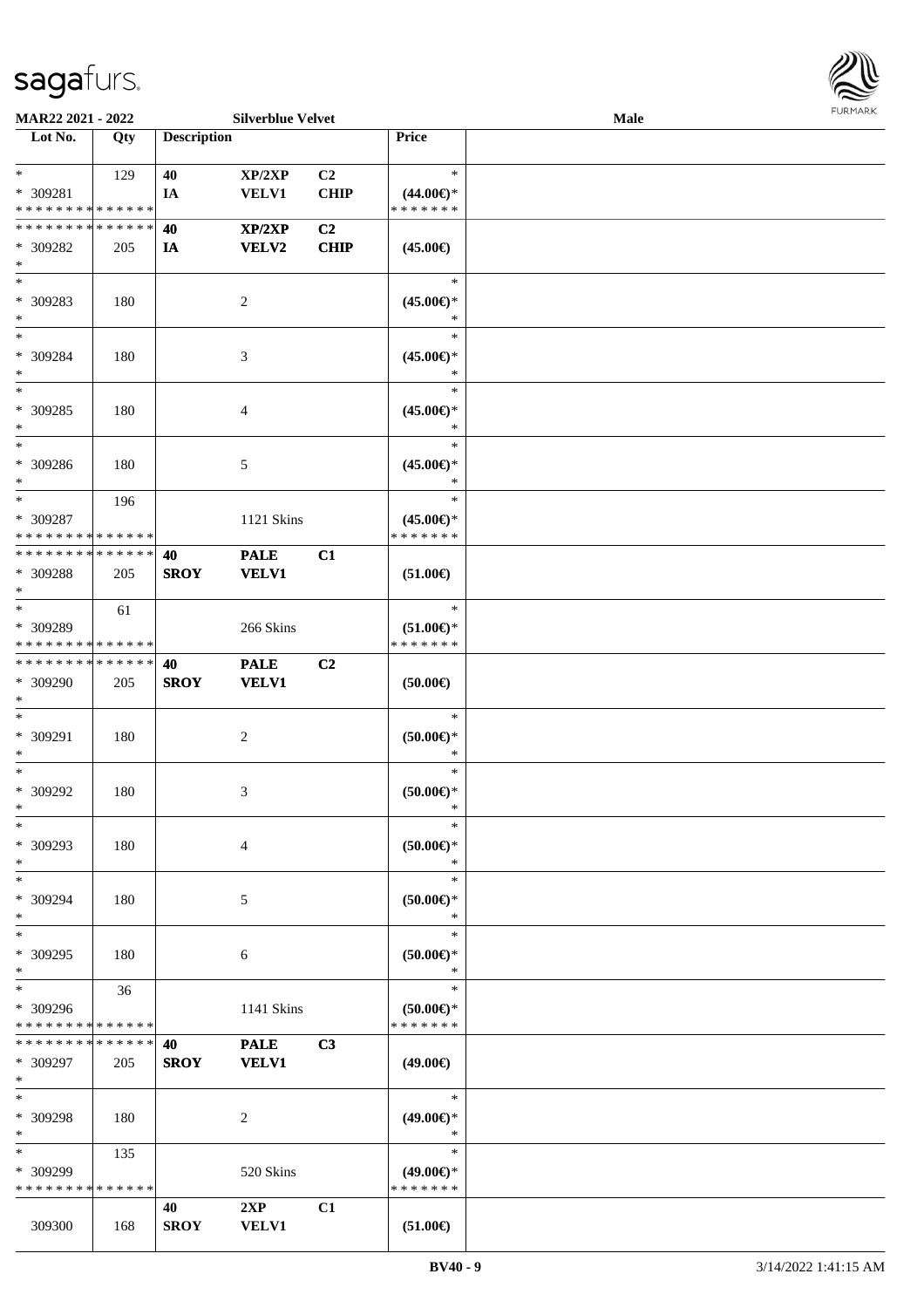

| MAR22 2021 - 2022<br><b>Silverblue Velvet</b>                  |     |                    |                      |                |                                                                         | Male | FURMARK |
|----------------------------------------------------------------|-----|--------------------|----------------------|----------------|-------------------------------------------------------------------------|------|---------|
| Lot No.                                                        | Qty | <b>Description</b> |                      |                | <b>Price</b>                                                            |      |         |
| * * * * * * * * <mark>* * * * * * *</mark><br>* 309301<br>$*$  | 205 | 40<br><b>SROY</b>  | 2XP<br><b>VELV1</b>  | C2             | $(50.00\epsilon)$                                                       |      |         |
| $*$<br>* 309302<br>$\ast$                                      | 180 |                    | $\overline{2}$       |                | $\ast$<br>$(50.00 \in )^*$<br>∗                                         |      |         |
| $*$<br>* 309303<br>$\ast$                                      | 180 |                    | 3                    |                | $\ast$<br>$(50.00ε)$ *<br>$\ast$                                        |      |         |
| $*$<br>* 309304<br>$*$                                         | 180 |                    | $\overline{4}$       |                | $\ast$<br>$(50.00ε)$ *<br>*                                             |      |         |
| $*$<br>* 309305<br>* * * * * * * * * * * * * *                 | 154 |                    | 899 Skins            |                | $\ast$<br>$(50.00 \in )^*$<br>* * * * * * *                             |      |         |
| * * * * * * * * <mark>* * * * * *</mark><br>* 309306<br>$\ast$ | 205 | 40<br><b>SROY</b>  | 2XP<br><b>VELV1</b>  | C <sub>3</sub> | (49.00€)                                                                |      |         |
| $*$<br>* 309307<br>$*$                                         | 190 |                    | 2                    |                | $\ast$<br>$(49.00\epsilon)$ *<br>*                                      |      |         |
| $*$<br>* 309308<br>* * * * * * * * * * * * * *                 | 96  |                    | 491 Skins            |                | $\ast$<br>$(49.00\epsilon)$ *<br>* * * * * * *                          |      |         |
| * * * * * * * * * * * * * *<br>* 309309<br>$*$                 | 205 | 40<br><b>SROY</b>  | <b>PALE</b><br>VELV2 | C1/C2          | $(51.00\epsilon)$                                                       |      |         |
| $*$<br>* 309310<br>* * * * * * * * * * * * * *                 | 125 |                    | 330 Skins            |                | $\ast$<br>$(51.00\epsilon)$ *<br>* * * * * * *                          |      |         |
| * * * * * * * * * * * * * *<br>* 309311<br>$\ast$              | 205 | 40<br><b>SROY</b>  | 2XP<br>VELV2         | C <sub>2</sub> | $(51.00\epsilon)$                                                       |      |         |
| $*$<br>* 309312<br>$\ast$                                      | 180 |                    | 2                    |                | $\ast$<br>$(51.00\mathnormal{\in }\mathcal{)^{\! \! \times}}$<br>$\ast$ |      |         |
| $*$<br>* 309313<br>* * * * * * * * * * * * * *                 | 67  |                    | 452 Skins            |                | $\ast$<br>$(51.00\epsilon)$ *<br>* * * * * * *                          |      |         |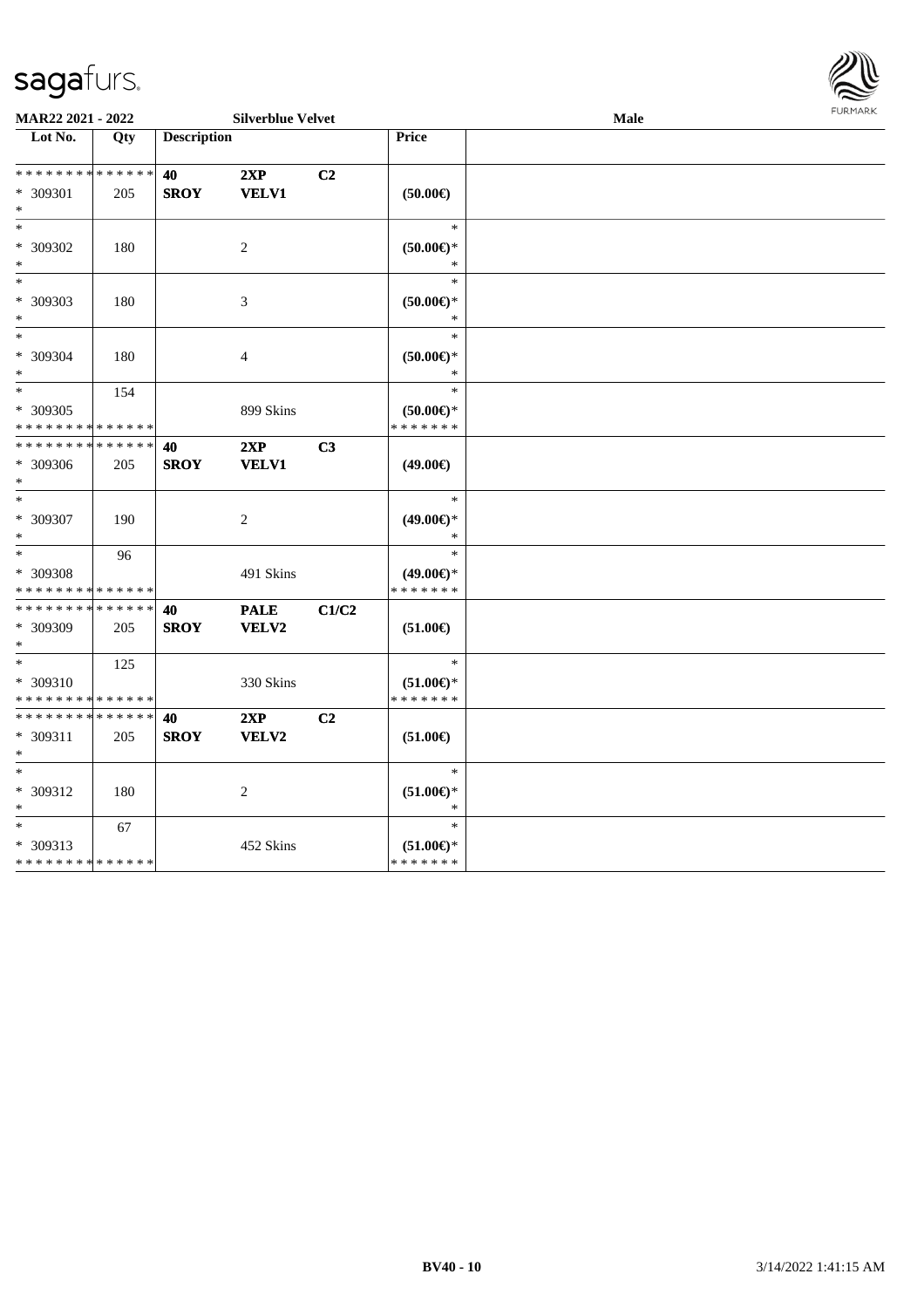

| MAR22 2021 - 2022                                                   |                    |                        | <b>Silverblue Velvet</b>    |                |                                                | <b>Male</b> |  |
|---------------------------------------------------------------------|--------------------|------------------------|-----------------------------|----------------|------------------------------------------------|-------------|--|
| Lot No.                                                             | Qty                | <b>Description</b>     |                             |                | Price                                          |             |  |
| 309361                                                              | 205                | 30<br>${\bf S}{\bf I}$ | <b>Dark</b><br><b>VELV1</b> | C1/C2          | $(35.00\epsilon)$                              |             |  |
| * * * * * * * * * * * * * *<br>* 309362<br>$\ast$                   | 245                | 30<br>SI               | <b>PALE</b><br><b>VELV1</b> | C1             | $(42.00\epsilon)$                              |             |  |
| $\overline{\phantom{0}}$<br>* 309363<br>* * * * * * * * * * * * * * | 174                |                        | 419 Skins                   |                | $\ast$<br>$(42.00\epsilon)$ *<br>* * * * * * * |             |  |
| * * * * * * * * * * * * * *<br>* 309364<br>$\ast$                   | 245                | 30<br>SI               | <b>PALE</b><br><b>VELV1</b> | C1             | $(42.00\epsilon)$                              |             |  |
| $\ast$<br>* 309365<br>* * * * * * * * * * * * * *                   | 177                |                        | 422 Skins                   |                | $\ast$<br>$(42.00\epsilon)$ *<br>* * * * * * * |             |  |
| 309366                                                              | 201                | 30<br>SI               | <b>PALE</b><br><b>VELV1</b> | C1/C2          | $(41.00\epsilon)$                              |             |  |
| * * * * * * * * * * * * * *<br>* 309367<br>$\ast$                   | 244                | 30<br>SI               | <b>PALE</b><br><b>VELV1</b> | C2             | $(41.00\epsilon)$                              |             |  |
| $\ast$<br>* 309368<br>$\ast$                                        | 220                |                        | $\sqrt{2}$                  |                | $\ast$<br>$(41.00\epsilon)$ *<br>$\ast$        |             |  |
| $\ast$<br>* 309369<br>$\ast$                                        | 220                |                        | 3                           |                | $\ast$<br>$(41.00\epsilon)$ *<br>$\ast$        |             |  |
| $\ast$<br>* 309370<br>$\ast$                                        | 220                |                        | $\overline{4}$              |                | $\ast$<br>$(41.00\epsilon)$ *<br>$\ast$        |             |  |
| $\ast$<br>$* 309371$<br>$\ast$                                      | 220                |                        | $5\,$                       |                | $\ast$<br>$(41.00\epsilon)$ *<br>$\ast$        |             |  |
| $\ast$<br>* 309372<br>$\ast$                                        | 220                |                        | 6                           |                | $\ast$<br>$(41.00\mathbb{E})^*$<br>$\ast$      |             |  |
| $*$<br>* 309373<br>* * * * * * * * * * * * * *                      | 73                 |                        | 1417 Skins                  |                | $\ast$<br>$(41.00\epsilon)$ *<br>* * * * * * * |             |  |
| * * * * * * * *<br>* 309374<br>$\ast$                               | * * * * * *<br>245 | 30<br>SI               | <b>PALE</b><br><b>VELV1</b> | C <sub>2</sub> | $(41.00\epsilon)$                              |             |  |
| $\ast$<br>$* 309375$<br>$\ast$                                      | 220                |                        | $\sqrt{2}$                  |                | $\ast$<br>$(41.00\epsilon)$ *<br>$\ast$        |             |  |
| $\ast$<br>* 309376<br>$\ast$                                        | 220                |                        | 3                           |                | $\ast$<br>$(41.00\epsilon)$ *<br>$\ast$        |             |  |
| $\ast$<br>* 309377<br>$\ast$                                        | 220                |                        | 4                           |                | $\ast$<br>$(41.00\epsilon)$ *<br>$\ast$        |             |  |
| $\ast$<br>* 309378<br>* * * * * * * * * * * * * *                   | 76                 |                        | 981 Skins                   |                | $\ast$<br>$(41.00\epsilon)$ *<br>* * * * * * * |             |  |
| * * * * * * * * <mark>* * * * * * *</mark><br>* 309379<br>$\ast$    | 245                | 30<br>SI               | <b>PALE</b><br><b>VELV1</b> | C3             | $(40.00\epsilon)$                              |             |  |
| $\ast$<br>* 309380<br>$*$                                           | 220                |                        | 2                           |                | $\ast$<br>$(40.00\epsilon)$ *<br>$\ast$        |             |  |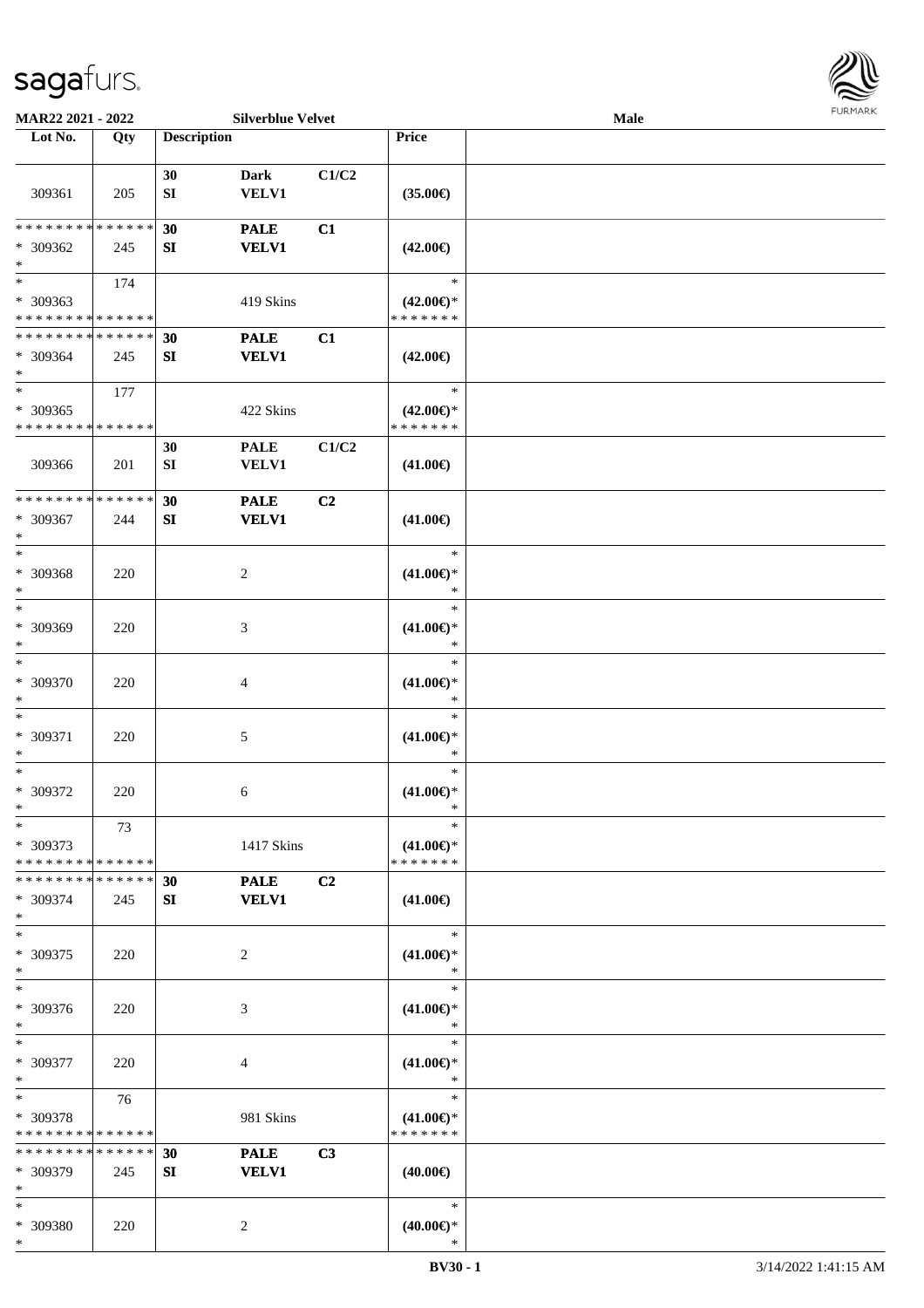

| MAR22 2021 - 2022                                                   |                    |                        | <b>Silverblue Velvet</b>      |                               |                                                | <b>FURMARK</b><br>Male |  |  |
|---------------------------------------------------------------------|--------------------|------------------------|-------------------------------|-------------------------------|------------------------------------------------|------------------------|--|--|
| Lot No.                                                             | Qty                | <b>Description</b>     |                               |                               | Price                                          |                        |  |  |
| $*$<br>* 309381<br>$\ast$                                           | 220                | 30<br>SI               | <b>PALE</b><br><b>VELV1</b>   | C3                            | $\ast$<br>$(40.00\epsilon)$ *<br>$\ast$        |                        |  |  |
| $\ast$<br>* 309382<br>* * * * * * * * * * * * * *                   | 102                |                        | 787 Skins                     |                               | $\ast$<br>$(40.00\epsilon)$ *<br>* * * * * * * |                        |  |  |
| 309383                                                              | 237                | 30<br>${\bf S}{\bf I}$ | <b>PALE</b><br>VELV1          | C3                            | $(40.00\epsilon)$                              |                        |  |  |
| 309384                                                              | 252                | 30<br>SI               | $\mathbf{XP}$<br><b>VELV1</b> | C1/C2                         | $(42.00\epsilon)$                              |                        |  |  |
| 309385                                                              | 210                | 30<br>SI               | 2XP<br><b>VELV1</b>           | C1                            | $(42.00\epsilon)$                              |                        |  |  |
| * * * * * * * *<br>* 309386<br>$\ast$                               | * * * * * *<br>245 | 30<br>SI               | 2XP<br><b>VELV1</b>           | C <sub>2</sub>                | $(41.00\epsilon)$                              |                        |  |  |
| $*$<br>* 309387<br>$\ast$                                           | 220                |                        | $\overline{c}$                |                               | $\ast$<br>$(41.00\epsilon)$ *<br>∗             |                        |  |  |
| $*$<br>* 309388<br>$\ast$                                           | 220                |                        | 3                             |                               | $\ast$<br>$(41.00\epsilon)$ *<br>$\ast$        |                        |  |  |
| $\overline{\phantom{0}}$<br>* 309389<br>* * * * * * * * * * * * * * | 70                 |                        | 755 Skins                     |                               | $\ast$<br>$(41.00\epsilon)$ *<br>* * * * * * * |                        |  |  |
| * * * * * * * * * * * * * *<br>* 309390<br>$\ast$                   | 245                | 30<br>SI               | 2XP<br><b>VELV1</b>           | C3                            | $(40.00\epsilon)$                              |                        |  |  |
| $\ast$<br>* 309391<br>* * * * * * * * * * * * * *                   | 158                |                        | 403 Skins                     |                               | $\ast$<br>$(40.00\epsilon)$ *<br>* * * * * * * |                        |  |  |
| * * * * * * * * * * * * * *<br>* 309392<br>$\ast$                   | 265                | 30<br>SI               | <b>PALE</b><br>VELV2          | C1/C2                         | $(42.00\epsilon)$                              |                        |  |  |
| $\ast$<br>* 309393<br>* * * * * * * * * * * * * *                   | 117                |                        | 382 Skins                     |                               | $\ast$<br>$(42.00\epsilon)$ *<br>* * * * * * * |                        |  |  |
| * * * * * * * * * * * * * *<br>* 309394<br>$\ast$                   | 245                | 30<br>SI               | 2XP<br><b>VELV2</b>           | C1/C2                         | $(42.00\epsilon)$                              |                        |  |  |
| $*$<br>* 309395<br>* * * * * * * * * * * * * *                      | 170                |                        | 415 Skins                     |                               | $\ast$<br>$(42.00\epsilon)$ *<br>* * * * * * * |                        |  |  |
| * * * * * * * * * * * * * *<br>* 309396<br>$*$                      | 245                | 30<br>$\mathbf{I}$     | <b>ALL</b><br><b>VELV1</b>    | C2<br>WB1                     | $(34.00\epsilon)$                              |                        |  |  |
| $\ast$<br>* 309397<br>* * * * * * * * * * * * * *                   | 136                |                        | 381 Skins                     |                               | $\ast$<br>$(34.00€)$ *<br>* * * * * * *        |                        |  |  |
| * * * * * * * *<br>* 309398<br>$*$                                  | ******<br>245      | 30<br>$\mathbf{I}$     | XP/2XP<br><b>VELV1</b>        | C <sub>2</sub><br><b>CHIP</b> | $(37.00\epsilon)$                              |                        |  |  |
| $\ast$<br>* 309399<br>$\ast$                                        | 220                |                        | 2                             |                               | $\ast$<br>$(37.00\epsilon)$ *<br>$\ast$        |                        |  |  |
| $*$<br>* 309400<br>$*$                                              | 220                |                        | 3                             |                               | ∗<br>$(37.00\epsilon)$ *<br>$\ast$             |                        |  |  |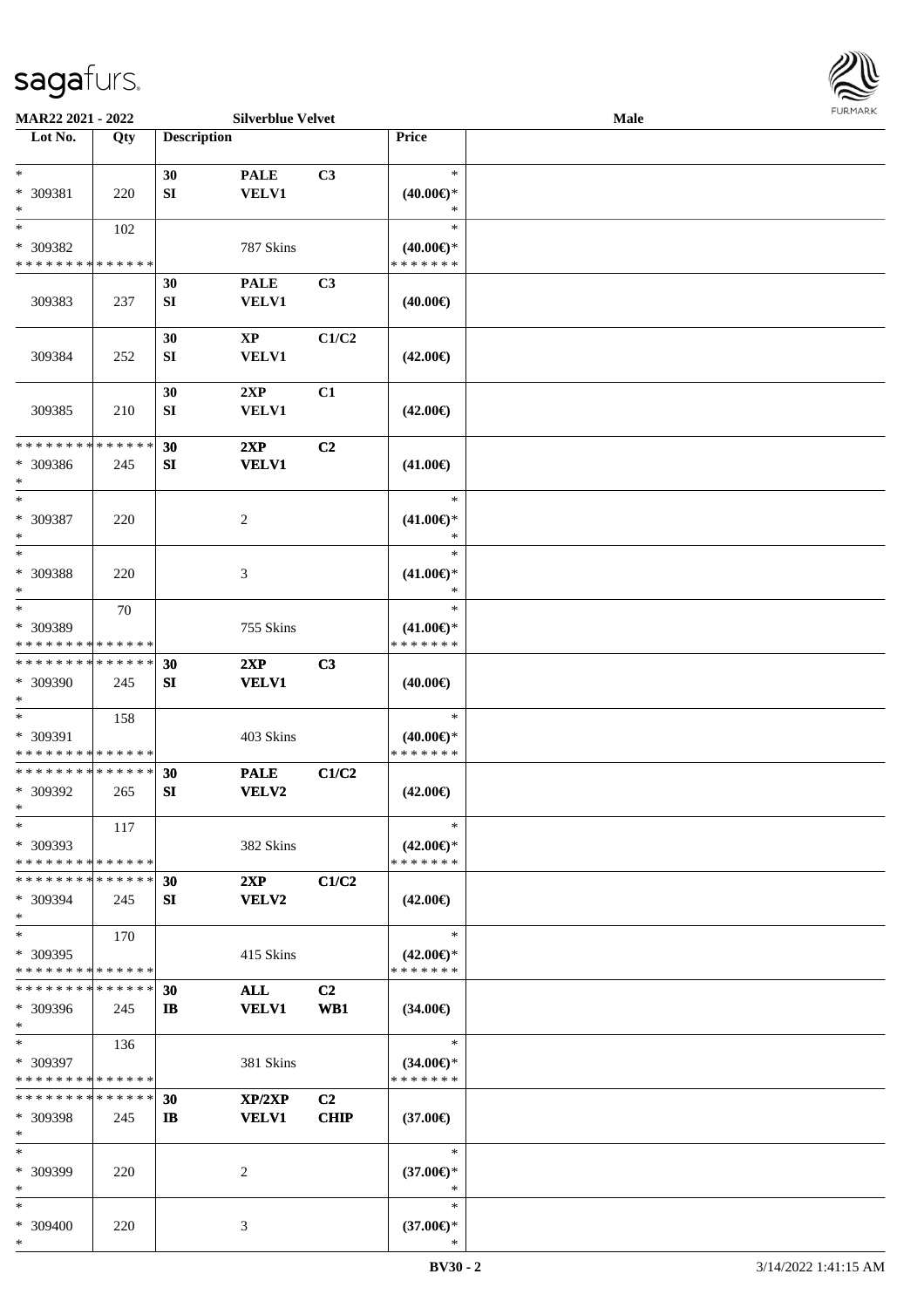

| MAR22 2021 - 2022                                    |                    |                    | <b>Silverblue Velvet</b>    |                   |                                                | <b>Male</b> |  |
|------------------------------------------------------|--------------------|--------------------|-----------------------------|-------------------|------------------------------------------------|-------------|--|
| Lot No.                                              | Qty                | <b>Description</b> |                             |                   | Price                                          |             |  |
| $\ast$<br>* 309401                                   | 220                | 30<br>$\bf I\bf B$ | XP/2XP<br><b>VELV1</b>      | C2<br><b>CHIP</b> | $\ast$<br>$(37.00\epsilon)$ *                  |             |  |
| $*$<br>$*$<br>$* 309402$<br>$\ast$                   | 220                |                    | 5                           |                   | ∗<br>$\ast$<br>$(37.00\epsilon)$ *<br>$\ast$   |             |  |
| $*$<br>* 309403<br>$\ast$                            | 220                |                    | 6                           |                   | $\ast$<br>$(37.00\epsilon)$ *<br>$\ast$        |             |  |
| $\ast$<br>* 309404<br>* * * * * * * * * * * * * *    | 43                 |                    | 1388 Skins                  |                   | $\ast$<br>$(37.00\epsilon)$ *<br>* * * * * * * |             |  |
| 309405                                               | 182                | 30<br><b>SAGA</b>  | <b>Dark</b><br><b>VELV1</b> | C1                | (39.00)                                        |             |  |
| * * * * * * * * * * * * * *<br>$* 309406$<br>$*$     | 225                | 30<br><b>SAGA</b>  | <b>Dark</b><br><b>VELV1</b> | C <sub>2</sub>    | $(38.00\epsilon)$                              |             |  |
| $\ast$<br>* 309407<br>* * * * * * * * * * * * * *    | 203                |                    | 428 Skins                   |                   | $\ast$<br>$(38.00\epsilon)$ *<br>* * * * * * * |             |  |
| 309408                                               | 124                | 30<br><b>SAGA</b>  | Dark<br><b>VELV1</b>        | C3                | $(36.00\epsilon)$                              |             |  |
| * * * * * * * * * * * * * *<br>* 309409<br>$*$       | 225                | 30<br><b>SAGA</b>  | <b>PALE</b><br><b>VELV1</b> | C1                | $(45.00\epsilon)$                              |             |  |
| $*$<br>$* 309410$<br>$*$                             | 200                |                    | $\overline{c}$              |                   | $\ast$<br>$(45.00\epsilon)$ *<br>$\ast$        |             |  |
| $\ast$<br>$* 309411$<br>$*$                          | 200                |                    | 3                           |                   | $\ast$<br>$(45.00\epsilon)$ *<br>$\ast$        |             |  |
| $*$<br>$* 309412$<br>$*$                             | 200                |                    | 4                           |                   | $\ast$<br>$(45.00\epsilon)$ *<br>$\ast$        |             |  |
| $*$<br>* 309413<br>$*$                               | 200                |                    | 5                           |                   | $\ast$<br>$(45.00\epsilon)$ *<br>$\ast$        |             |  |
| $*$<br>* 309414<br>$*$                               | 200                |                    | 6                           |                   | $\ast$<br>$(45.00\epsilon)$ *<br>$\ast$        |             |  |
| $*$<br>* 309415<br>$*$                               | 200                |                    | 7                           |                   | $\ast$<br>$(45.00\epsilon)$ *<br>$\ast$        |             |  |
| $*$<br>* 309416<br>$*$                               | 200                |                    | 8                           |                   | $\ast$<br>$(45.00\epsilon)$ *<br>$\ast$        |             |  |
| $*$<br>$* 309417$<br>$*$                             | 200                |                    | 9                           |                   | $\ast$<br>$(45.00\epsilon)$ *<br>$\ast$        |             |  |
| $*$ $*$<br>$* 309418$<br>* * * * * * * * * * * * * * | 99                 |                    | 1924 Skins                  |                   | $\ast$<br>$(45.00\epsilon)$ *<br>* * * * * * * |             |  |
| * * * * * * * *<br>* 309419<br>$\ast$                | * * * * * *<br>225 | 30<br><b>SAGA</b>  | <b>PALE</b><br><b>VELV1</b> | C1/C2             | $(44.00\epsilon)$                              |             |  |
| $*$<br>* 309420<br>$*$                               | 200                |                    | $\overline{c}$              |                   | $\ast$<br>$(44.00\epsilon)$ *<br>$\ast$        |             |  |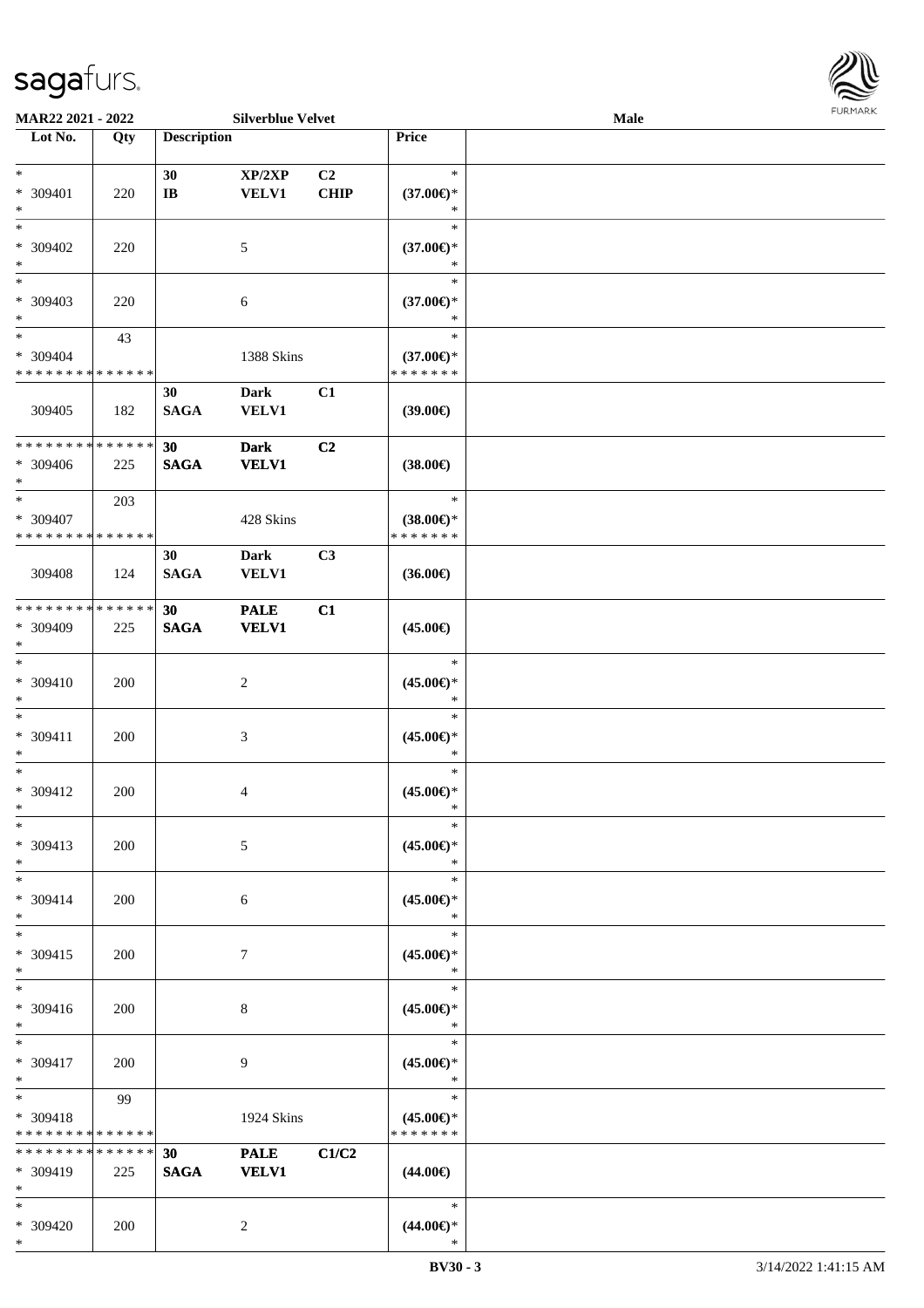

| MAR22 2021 - 2022                                                              |     |                                | <b>Silverblue Velvet</b>    |       |                                                | <b>Male</b> |  |
|--------------------------------------------------------------------------------|-----|--------------------------------|-----------------------------|-------|------------------------------------------------|-------------|--|
| Lot No.                                                                        | Qty | <b>Description</b>             |                             |       | Price                                          |             |  |
| $*$<br>$* 309421$<br>* * * * * * * * * * * * * *                               | 83  | 30 <sub>1</sub><br><b>SAGA</b> | <b>PALE</b><br><b>VELV1</b> | C1/C2 | $\ast$<br>$(44.00\epsilon)$ *<br>* * * * * * * |             |  |
| * * * * * * * * * * * * * *<br>* 309422<br>$\ast$                              | 225 | 30 <sub>o</sub><br><b>SAGA</b> | <b>PALE</b><br><b>VELV1</b> | C2    | $(44.00\epsilon)$                              |             |  |
| $\overline{\phantom{0}}$<br>* 309423<br>$*$                                    | 200 |                                | $\sqrt{2}$                  |       | $\ast$<br>$(44.00\epsilon)$ *<br>$\ast$        |             |  |
| $\overline{\phantom{a}^*}$<br>$* 309424$<br>$\ast$<br>$\overline{\phantom{0}}$ | 200 |                                | $\mathfrak{Z}$              |       | $\ast$<br>$(44.00ε)$ *<br>$\ast$               |             |  |
| $* 309425$<br>$\ast$<br>$\overline{\phantom{a}^*}$                             | 200 |                                | $\overline{4}$              |       | $\ast$<br>$(44.00ε)$ *<br>$\ast$               |             |  |
| * 309426<br>$\ast$                                                             | 200 |                                | $\mathfrak{S}$              |       | $\ast$<br>$(44.00\epsilon)$ *<br>$\ast$        |             |  |
| $\ast$<br>$* 309427$<br>$\ast$<br>$*$                                          | 200 |                                | $6\,$                       |       | $\ast$<br>$(44.00\epsilon)$ *<br>$\ast$        |             |  |
| $* 309428$<br>$\ast$<br>$\overline{\ast}$                                      | 200 |                                | $\tau$                      |       | $\ast$<br>$(44.00\epsilon)$ *<br>$\ast$        |             |  |
| * 309429<br>$*$<br>$\overline{\ast}$                                           | 200 |                                | $\,8\,$                     |       | $\ast$<br>$(44.00ε)$ *<br>$\ast$               |             |  |
| $* 309430$<br>$\ast$                                                           | 200 |                                | $\overline{9}$              |       | $\ast$<br>$(44.00\epsilon)$ *<br>$\ast$        |             |  |
| $\ast$<br>$* 309431$<br>$\ast$                                                 | 200 |                                | $10\,$                      |       | $\ast$<br>$(44.00ε)$ *<br>$\ast$               |             |  |
| $\ast$<br>$* 309432$<br>$*$                                                    | 200 |                                | $11\,$                      |       | $\ast$<br>$(44.00ε)$ *<br>$\ast$               |             |  |
| $*$<br>* 309433<br>* * * * * * * * * * * * * *                                 | 74  |                                | 2299 Skins                  |       | $\ast$<br>$(44.00\epsilon)$ *<br>* * * * * * * |             |  |
| * * * * * * * * * * * * * * *<br>* 309434<br>$*$<br>$\overline{\ast}$          | 225 | 30 <sub>o</sub><br><b>SAGA</b> | <b>PALE</b><br><b>VELV1</b> | C3    | $(42.00\epsilon)$                              |             |  |
| $* 309435$<br>$*$                                                              | 200 |                                | $\overline{2}$              |       | $\ast$<br>$(42.00\epsilon)$ *<br>$\ast$        |             |  |
| $\ast$<br>* 309436<br>$*$                                                      | 200 |                                | 3                           |       | $\ast$<br>$(42.00\epsilon)$ *<br>$\ast$        |             |  |
| $*$<br>* 309437<br>$*$                                                         | 200 |                                | $\overline{4}$              |       | $\ast$<br>$(42.00\epsilon)$ *<br>$\ast$        |             |  |
| $\ast$<br>* 309438<br>$*$                                                      | 200 |                                | $\mathfrak{S}$              |       | $\ast$<br>$(42.00\epsilon)$ *<br>$\ast$        |             |  |
| $*$<br>* 309439<br>$*$                                                         | 200 |                                | 6                           |       | $\ast$<br>$(42.00\epsilon)$ *<br>$\ast$        |             |  |
| $*$<br>* 309440<br>* * * * * * * * * * * * * *                                 | 234 |                                | 1459 Skins                  |       | $\ast$<br>$(42.00\epsilon)$ *<br>* * * * * * * |             |  |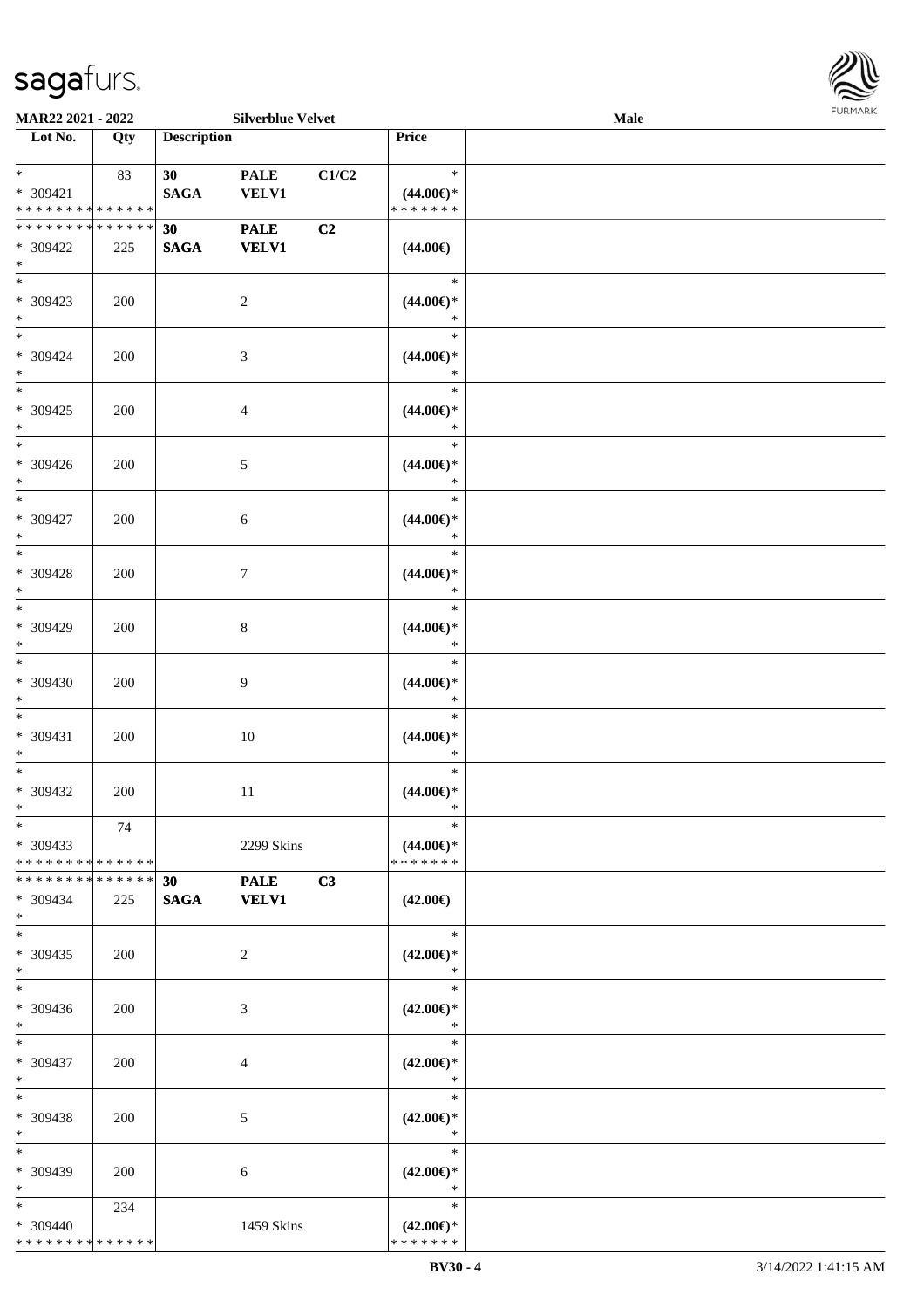

| MAR22 2021 - 2022                                              |                   |                    | <b>Silverblue Velvet</b>               |    |                                                | <b>Male</b> |  |
|----------------------------------------------------------------|-------------------|--------------------|----------------------------------------|----|------------------------------------------------|-------------|--|
| Lot No.                                                        | $\overline{Q}$ ty | <b>Description</b> |                                        |    | Price                                          |             |  |
| 309441                                                         | 193               | 30<br><b>SAGA</b>  | $\mathbf{X}\mathbf{P}$<br><b>VELV1</b> | C1 | $(46.00\epsilon)$                              |             |  |
| ******** <mark>******</mark><br>* 309442<br>$\ast$             | 225               | 30<br><b>SAGA</b>  | $\mathbf{X}\mathbf{P}$<br><b>VELV1</b> | C2 | $(45.00\epsilon)$                              |             |  |
| $\overline{\phantom{0}}$<br>$* 309443$<br>$\ast$               | 210               |                    | $\sqrt{2}$                             |    | $\ast$<br>$(45.00ε)$ *<br>$\ast$               |             |  |
| $\overline{\ast}$<br>$* 309444$<br>* * * * * * * * * * * * * * | 54                |                    | 489 Skins                              |    | $\ast$<br>$(45.00\epsilon)$ *<br>* * * * * * * |             |  |
| * * * * * * * * * * * * * *<br>$* 309445$<br>$\ast$            | 225               | 30<br><b>SAGA</b>  | $\mathbf{X}\mathbf{P}$<br><b>VELV1</b> | C2 | $(45.00\epsilon)$                              |             |  |
| $\overline{\phantom{a}^*}$<br>$* 309446$<br>$\ast$             | 200               |                    | $\sqrt{2}$                             |    | $\ast$<br>$(45.00\epsilon)$ *<br>$\ast$        |             |  |
| $\ast$<br>$* 309447$<br>$\ast$                                 | 200               |                    | 3                                      |    | $\ast$<br>$(45.00\epsilon)$ *<br>$\ast$        |             |  |
| $\ast$<br>$* 309448$<br>$\ast$                                 | 200               |                    | $\overline{4}$                         |    | $\ast$<br>$(45.00\epsilon)$ *<br>$\ast$        |             |  |
| $\overline{\phantom{a}^*}$<br>* 309449<br>$\ast$               | 200               |                    | $5\,$                                  |    | $\ast$<br>$(45.00ε)$ *<br>$\ast$               |             |  |
| $\overline{\phantom{1}}$<br>$* 309450$<br>$\ast$               | 200               |                    | $\sqrt{6}$                             |    | $\ast$<br>$(45.00\epsilon)$ *<br>$\ast$        |             |  |
| $\ast$<br>$* 309451$<br>$\ast$                                 | 200               |                    | $\boldsymbol{7}$                       |    | $\ast$<br>$(45.00\epsilon)$ *<br>$\ast$        |             |  |
| $\ast$<br>$* 309452$<br>$*$                                    | 200               |                    | $8\,$                                  |    | $\ast$<br>$(45.00ε)$ *<br>$\ast$               |             |  |
| $*$<br>$* 309453$<br>$*$                                       | 200               |                    | 9                                      |    | $\ast$<br>$(45.00\epsilon)$ *<br>$\ast$        |             |  |
| $*$<br>* 309454<br>$*$                                         | 200               |                    | 10                                     |    | $\ast$<br>$(45.00\epsilon)$ *<br>$\ast$        |             |  |
| $\overline{\phantom{0}}$<br>$* 309455$<br>$*$                  | 200               |                    | 11                                     |    | $\ast$<br>$(45.00\epsilon)$ *<br>$\ast$        |             |  |
| $*$<br>$* 309456$<br>$*$                                       | 200               |                    | 12                                     |    | $\ast$<br>$(45.00\epsilon)$ *<br>$\ast$        |             |  |
| $*$<br>* 309457<br>$*$                                         | 200               |                    | 13                                     |    | $\ast$<br>$(45.00\epsilon)$ *<br>$\ast$        |             |  |
| $*$<br>* 309458<br>* * * * * * * * * * * * * *                 | 196               |                    | 2821 Skins                             |    | $\ast$<br>$(45.00\epsilon)$ *<br>* * * * * * * |             |  |
| ******** <mark>******</mark><br>* 309459<br>$*$                | 225               | 30<br><b>SAGA</b>  | 2XP<br><b>VELV1</b>                    | C1 | $(45.00\epsilon)$                              |             |  |
| $*$<br>* 309460                                                | 200               |                    | $\overline{2}$                         |    | $\ast$<br>$(45.00ε)$ *                         |             |  |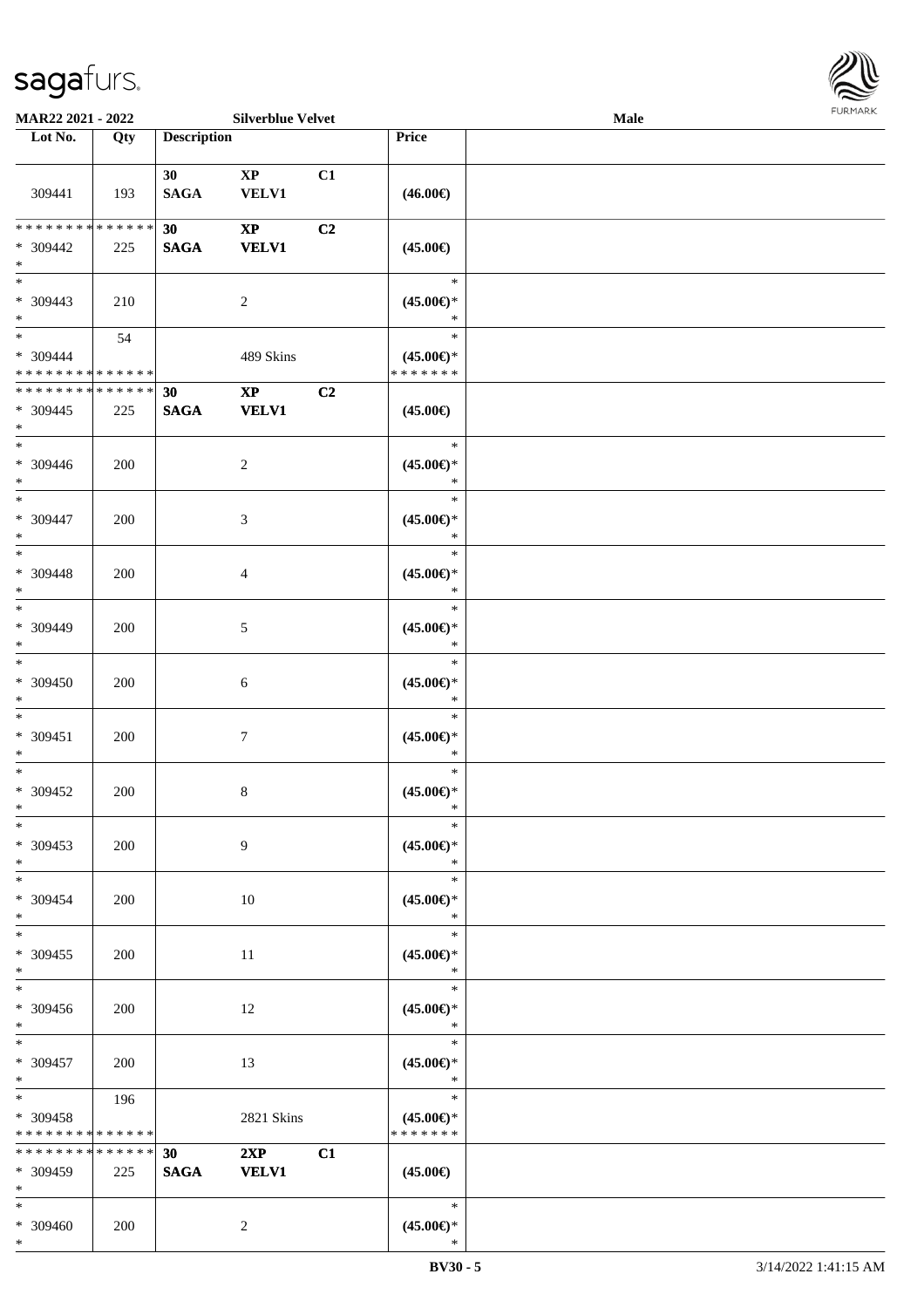

| MAR22 2021 - 2022             |             |                    | <b>Silverblue Velvet</b> |                |                     | Male |  |
|-------------------------------|-------------|--------------------|--------------------------|----------------|---------------------|------|--|
| Lot No.                       | Qty         | <b>Description</b> |                          |                | Price               |      |  |
|                               |             |                    |                          |                |                     |      |  |
| $*$                           |             | 30                 | 2XP                      | C1             | $\ast$              |      |  |
|                               |             |                    |                          |                |                     |      |  |
| * 309461                      | 200         | <b>SAGA</b>        | <b>VELV1</b>             |                | $(45.00\epsilon)$ * |      |  |
| $\ast$                        |             |                    |                          |                | ∗                   |      |  |
| $*$                           |             |                    |                          |                | $\ast$              |      |  |
| * 309462                      | 200         |                    | 4                        |                | $(45.00\epsilon)$ * |      |  |
| $\ast$                        |             |                    |                          |                | *                   |      |  |
|                               |             |                    |                          |                |                     |      |  |
| $\overline{\phantom{0}}$      | 102         |                    |                          |                | $\ast$              |      |  |
| * 309463                      |             |                    | 927 Skins                |                | $(45.00\epsilon)$ * |      |  |
| * * * * * * * * * * * * * *   |             |                    |                          |                | * * * * * * *       |      |  |
| * * * * * * * * * * * * * *   |             | 30                 | 2XP                      | C1/C2          |                     |      |  |
|                               |             |                    |                          |                |                     |      |  |
| * 309464                      | 205         | <b>SAGA</b>        | <b>VELV1</b>             |                | $(44.00\epsilon)$   |      |  |
| $*$                           |             |                    |                          |                |                     |      |  |
| $*$                           | 53          |                    |                          |                | $\ast$              |      |  |
| $* 309465$                    |             |                    | 258 Skins                |                | $(44.00\epsilon)$ * |      |  |
|                               |             |                    |                          |                |                     |      |  |
| * * * * * * * * * * * * * *   |             |                    |                          |                | * * * * * * *       |      |  |
| * * * * * * * *               | * * * * * * | 30                 | 2XP                      | C2             |                     |      |  |
| * 309466                      | 225         | <b>SAGA</b>        | <b>VELV1</b>             |                | $(44.00\epsilon)$   |      |  |
| $*$                           |             |                    |                          |                |                     |      |  |
|                               |             |                    |                          |                |                     |      |  |
| $\ast$                        |             |                    |                          |                | $\ast$              |      |  |
| $* 309467$                    | 200         |                    | 2                        |                | $(44.00\epsilon)$ * |      |  |
| $\ast$                        |             |                    |                          |                | $\ast$              |      |  |
| $*$                           |             |                    |                          |                | $\ast$              |      |  |
|                               |             |                    |                          |                |                     |      |  |
| * 309468                      | 200         |                    | 3                        |                | $(44.00\epsilon)$ * |      |  |
| $\ast$                        |             |                    |                          |                | $\ast$              |      |  |
| $*$                           |             |                    |                          |                | $\ast$              |      |  |
|                               |             |                    |                          |                |                     |      |  |
| * 309469                      | 200         |                    | 4                        |                | $(44.00\epsilon)$ * |      |  |
| $*$                           |             |                    |                          |                | *                   |      |  |
| $\ast$                        |             |                    |                          |                | $\ast$              |      |  |
| $* 309470$                    | 200         |                    | 5                        |                | $(44.00ε)$ *        |      |  |
| $*$                           |             |                    |                          |                | $\ast$              |      |  |
|                               |             |                    |                          |                |                     |      |  |
| $*$                           |             |                    |                          |                | $\ast$              |      |  |
| * 309471                      | 200         |                    | 6                        |                | $(44.00ε)$ *        |      |  |
| $\ast$                        |             |                    |                          |                | $\ast$              |      |  |
| $*$                           |             |                    |                          |                | $\ast$              |      |  |
|                               |             |                    |                          |                |                     |      |  |
| $* 309472$                    | 200         |                    | $\overline{7}$           |                | $(44.00ε)$ *        |      |  |
| $*$                           |             |                    |                          |                | $\ast$              |      |  |
| $\ast$                        |             |                    |                          |                | $\ast$              |      |  |
|                               |             |                    |                          |                |                     |      |  |
| * 309473                      | 200         |                    | 8                        |                | $(44.00\epsilon)$ * |      |  |
| $*$                           |             |                    |                          |                | $\ast$              |      |  |
| $*$                           |             |                    |                          |                | $\ast$              |      |  |
| * 309474                      | 200         |                    | 9                        |                | $(44.00\epsilon)$ * |      |  |
| $*$                           |             |                    |                          |                | $\ast$              |      |  |
|                               |             |                    |                          |                |                     |      |  |
| $*$                           |             |                    |                          |                | $\ast$              |      |  |
| * 309475                      | 200         |                    | 10                       |                | $(44.00\epsilon)$ * |      |  |
| $*$                           |             |                    |                          |                | $\ast$              |      |  |
| $*$                           |             |                    |                          |                | $\ast$              |      |  |
|                               | 214         |                    |                          |                |                     |      |  |
| * 309476                      |             |                    | 2239 Skins               |                | $(44.00\epsilon)$ * |      |  |
| * * * * * * * *               | * * * * * * |                    |                          |                | * * * * * * *       |      |  |
| * * * * * * * * * * * * * * * |             | 30                 | 2XP                      | C <sub>3</sub> |                     |      |  |
|                               |             |                    |                          |                |                     |      |  |
| * 309477                      | 225         | <b>SAGA</b>        | <b>VELV1</b>             |                | $(42.00\epsilon)$   |      |  |
| $*$                           |             |                    |                          |                |                     |      |  |
| $*$                           |             |                    |                          |                | $\ast$              |      |  |
| * 309478                      | 200         |                    | 2                        |                | $(42.00\epsilon)$ * |      |  |
| $*$                           |             |                    |                          |                | $\ast$              |      |  |
|                               |             |                    |                          |                |                     |      |  |
| $*$                           |             |                    |                          |                | $\ast$              |      |  |
| * 309479                      | 200         |                    | 3                        |                | $(42.00\epsilon)$ * |      |  |
| $*$                           |             |                    |                          |                | $\ast$              |      |  |
| $*$                           | 230         |                    |                          |                | $\ast$              |      |  |
|                               |             |                    |                          |                |                     |      |  |
| * 309480                      |             |                    | 855 Skins                |                | $(42.00\epsilon)$ * |      |  |
| * * * * * * * * * * * * * *   |             |                    |                          |                | * * * * * * *       |      |  |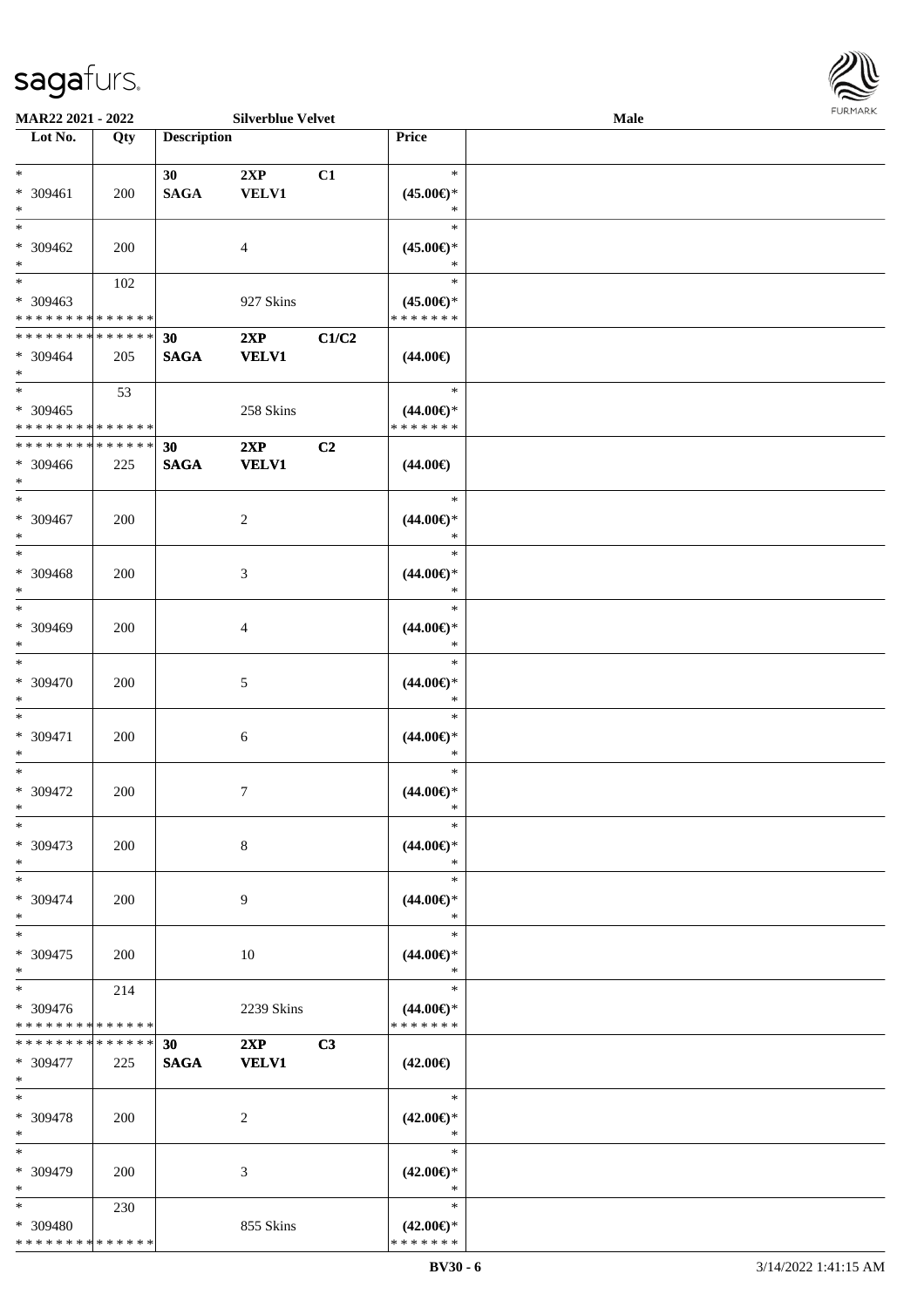

| <b>MAR22 2021 - 2022</b>      |             |                    | <b>Silverblue Velvet</b> |                 |                     | <b>Male</b> |  |
|-------------------------------|-------------|--------------------|--------------------------|-----------------|---------------------|-------------|--|
| Lot No.                       | Qty         | <b>Description</b> |                          |                 | Price               |             |  |
|                               |             |                    |                          |                 |                     |             |  |
| ******** <mark>******</mark>  |             | 30                 | <b>PALE</b>              | C <sub>2</sub>  |                     |             |  |
| * 309481                      | 225         | <b>SAGA</b>        | VELV2                    |                 | $(45.00\epsilon)$   |             |  |
| $*$                           |             |                    |                          |                 |                     |             |  |
| $*$                           |             |                    |                          |                 | $\ast$              |             |  |
|                               |             |                    |                          |                 |                     |             |  |
| * 309482                      | 200         |                    | 2                        |                 | $(45.00\epsilon)$ * |             |  |
| $*$                           |             |                    |                          |                 | $\ast$              |             |  |
| $*$                           |             |                    |                          |                 | $\ast$              |             |  |
| * 309483                      | 200         |                    | 3                        |                 | $(45.00\epsilon)$ * |             |  |
| $*$                           |             |                    |                          |                 | $\ast$              |             |  |
| $*$                           | 129         |                    |                          |                 | $\ast$              |             |  |
|                               |             |                    |                          |                 |                     |             |  |
| * 309484                      |             |                    | 754 Skins                |                 | $(45.00\epsilon)$ * |             |  |
| * * * * * * * * * * * * * *   |             |                    |                          |                 | * * * * * * *       |             |  |
| * * * * * * * * * * * * * *   |             | 30                 | 2XP                      | C2              |                     |             |  |
| * 309485                      | 225         | <b>SAGA</b>        | VELV2                    |                 | $(45.00\epsilon)$   |             |  |
| $\ast$                        |             |                    |                          |                 |                     |             |  |
| $*$                           |             |                    |                          |                 | $\ast$              |             |  |
| * 309486                      | 200         |                    | 2                        |                 | $(45.00\epsilon)$ * |             |  |
| $*$                           |             |                    |                          |                 | $\ast$              |             |  |
| $*$                           |             |                    |                          |                 | $\ast$              |             |  |
|                               |             |                    |                          |                 |                     |             |  |
| * 309487                      | 200         |                    | 3                        |                 | $(45.00\epsilon)$ * |             |  |
| $*$                           |             |                    |                          |                 | $\ast$              |             |  |
| $*$                           |             |                    |                          |                 | $\ast$              |             |  |
| $* 309488$                    | 200         |                    | 4                        |                 | $(45.00\epsilon)$ * |             |  |
| $*$                           |             |                    |                          |                 | $\ast$              |             |  |
| $*$                           | 108         |                    |                          |                 | $\ast$              |             |  |
|                               |             |                    |                          |                 |                     |             |  |
| * 309489                      |             |                    | 933 Skins                |                 | $(45.00\epsilon)$ * |             |  |
| * * * * * * * * * * * * * *   |             |                    |                          |                 | * * * * * * *       |             |  |
| * * * * * * * * * * * * * * * |             | 30                 | XP/2XP                   | C <sub>2</sub>  |                     |             |  |
| * 309490                      | 225         | IA                 | <b>VELV1</b>             | WB1             | $(38.00\epsilon)$   |             |  |
| $*$                           |             |                    |                          |                 |                     |             |  |
| $*$                           |             |                    |                          |                 | $\ast$              |             |  |
| * 309491                      | 200         |                    |                          |                 | $(38.00\epsilon)$ * |             |  |
|                               |             |                    | $\overline{c}$           |                 | $\ast$              |             |  |
| $*$                           |             |                    |                          |                 |                     |             |  |
| $*$                           |             |                    |                          |                 | $\ast$              |             |  |
| * 309492                      | 200         |                    | 3                        |                 | $(38.00\epsilon)$ * |             |  |
| $*$                           |             |                    |                          |                 | $\ast$              |             |  |
| $\ast$                        | 94          |                    |                          |                 | $\ast$              |             |  |
| * 309493                      |             |                    | 719 Skins                |                 | $(38.00\epsilon)$ * |             |  |
| * * * * * * * * * * * * * * * |             |                    |                          |                 | * * * * * * *       |             |  |
|                               |             |                    |                          | C2              |                     |             |  |
|                               |             | 30                 | ALL                      |                 |                     |             |  |
| 309494                        | 252         | IA                 | VELV2                    | WB1             | $(36.00\epsilon)$   |             |  |
|                               |             |                    |                          |                 |                     |             |  |
|                               |             | 30                 | ALL                      | C <sub>2</sub>  |                     |             |  |
| 309495                        | 247         | IA                 | <b>VELV1</b>             | WB <sub>2</sub> | $(34.00\epsilon)$   |             |  |
|                               |             |                    |                          |                 |                     |             |  |
| * * * * * * * *               | * * * * * * | 30                 | XD/DK                    | C2              |                     |             |  |
| * 309496                      | 225         | IA                 | <b>VELV1</b>             | <b>CHIP</b>     | $(32.00\epsilon)$   |             |  |
| $*$                           |             |                    |                          |                 |                     |             |  |
|                               |             |                    |                          |                 |                     |             |  |
| $*$                           |             |                    |                          |                 | $\ast$              |             |  |
| * 309497                      | 200         |                    | $\overline{2}$           |                 | $(32.00\epsilon)$ * |             |  |
| $*$                           |             |                    |                          |                 | $\ast$              |             |  |
| $*$                           |             |                    |                          |                 | $\ast$              |             |  |
| * 309498                      | 200         |                    | 3                        |                 | $(32.00\epsilon)$ * |             |  |
| $*$                           |             |                    |                          |                 | $\ast$              |             |  |
|                               |             |                    |                          |                 | $\ast$              |             |  |
| $*$                           |             |                    |                          |                 |                     |             |  |
| * 309499                      | 200         |                    | 4                        |                 | $(32.00\epsilon)$ * |             |  |
| $*$                           |             |                    |                          |                 | $\ast$              |             |  |
| $\ast$                        |             |                    |                          |                 | $\ast$              |             |  |
| * 309500                      | 200         |                    | 5                        |                 | $(32.00\epsilon)$ * |             |  |
| $\ast$                        |             |                    |                          |                 | $\ast$              |             |  |
|                               |             |                    |                          |                 |                     |             |  |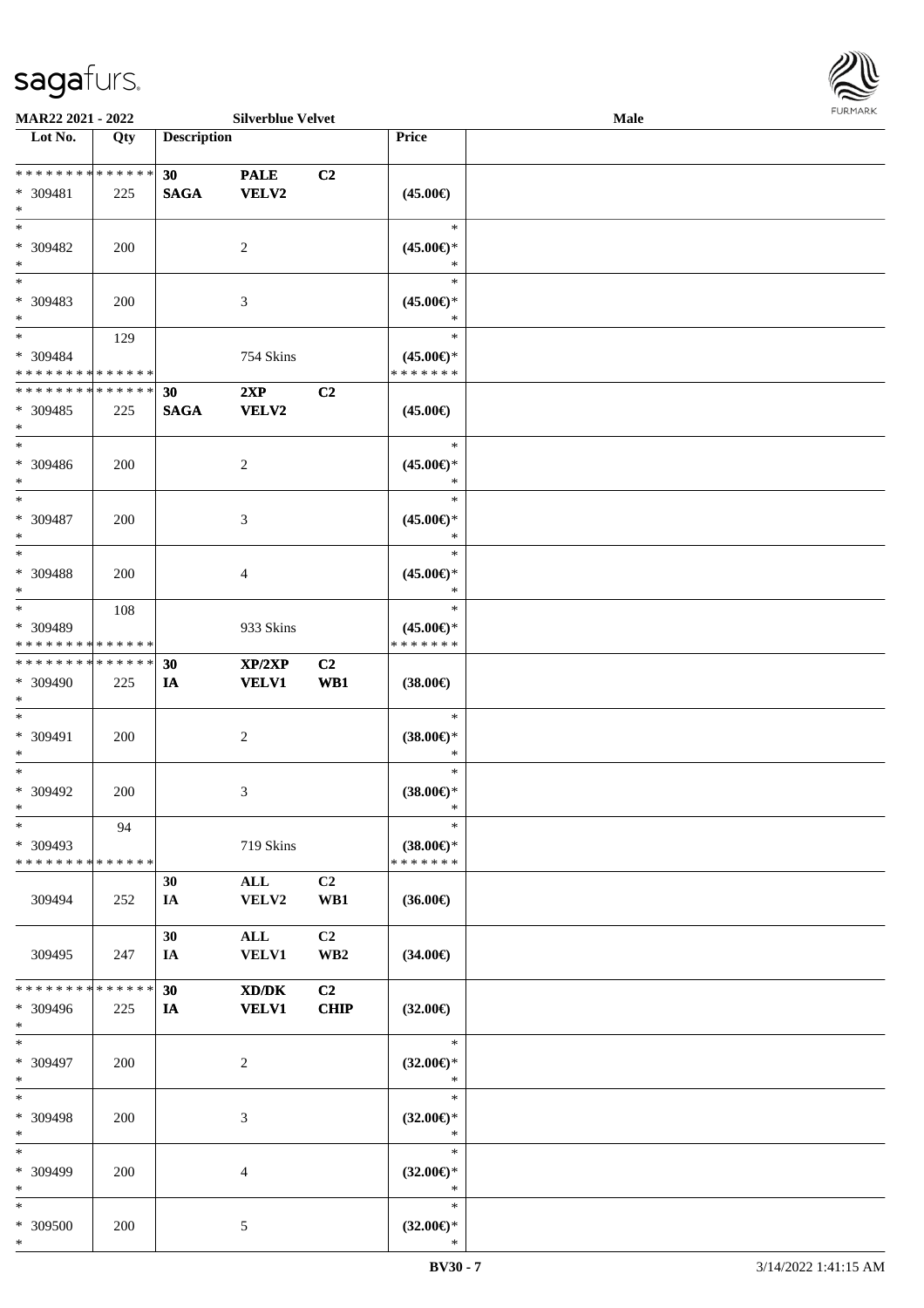

| MAR22 2021 - 2022                                 |                    |                    | <b>Silverblue Velvet</b>                            |                        |                                                | Male |  |
|---------------------------------------------------|--------------------|--------------------|-----------------------------------------------------|------------------------|------------------------------------------------|------|--|
| Lot No.                                           | Qty                | <b>Description</b> |                                                     |                        | <b>Price</b>                                   |      |  |
| $\ast$<br>* 309501<br>* * * * * * * * * * * * * * | 40                 | 30<br>IA           | $\bold{X}\bold{D}/\bold{D}\bold{K}$<br><b>VELV1</b> | C2<br>CHIP             | $\ast$<br>$(32.00\epsilon)$ *<br>* * * * * * * |      |  |
| * * * * * * * * * * * * * *<br>* 309502<br>$\ast$ | 225                | 30<br>IA           | <b>MED/PAL</b><br><b>VELV1</b>                      | C <sub>2</sub><br>CHIP | (39.00)                                        |      |  |
| $\overline{\ast}$<br>* 309503<br>$\ast$           | 200                |                    | $\overline{2}$                                      |                        | $\ast$<br>(39.00)<br>$\ast$                    |      |  |
| $\ast$<br>* 309504<br>$\ast$                      | 200                |                    | $\mathfrak{Z}$                                      |                        | $\ast$<br>(39.00)<br>$\ast$                    |      |  |
| $\ast$<br>$* 309505$<br>$\ast$                    | 200                |                    | $\overline{4}$                                      |                        | $\ast$<br>(39.00)<br>$\ast$                    |      |  |
| $\ast$<br>$* 309506$<br>$\ast$                    | 200                |                    | $5\,$                                               |                        | $\ast$<br>(39.00)<br>$\ast$                    |      |  |
| $\ast$<br>$* 309507$<br>$\ast$                    | 200                |                    | $\sqrt{6}$                                          |                        | $\ast$<br>$(39.00\epsilon)$ *<br>$\ast$        |      |  |
| $\ast$<br>$* 309508$<br>$\ast$                    | 200                |                    | $\boldsymbol{7}$                                    |                        | $\ast$<br>$(39.00\epsilon)$ *<br>$\ast$        |      |  |
| $\ast$<br>* 309509<br>$\ast$                      | 200                |                    | $8\,$                                               |                        | $\ast$<br>(39.00)<br>$\ast$                    |      |  |
| $\ast$<br>* 309510<br>$\ast$                      | 200                |                    | $\overline{9}$                                      |                        | $\ast$<br>$(39.00\epsilon)$ *<br>$\ast$        |      |  |
| $\ast$<br>$* 309511$<br>$\ast$                    | 200                |                    | $10\,$                                              |                        | $\ast$<br>(39.00)<br>$\ast$                    |      |  |
| $\ast$<br>* 309512<br>$*$                         | 200                |                    | $11\,$                                              |                        | $\ast$<br>(39.00)<br>$\ast$                    |      |  |
| $\ast$<br>* 309513<br>$\ast$                      | 200                |                    | 12                                                  |                        | $\ast$<br>$(39.00\epsilon)$ *<br>$\ast$        |      |  |
| $*$<br>* 309514<br>* * * * * * * * * * * * * *    | 44                 |                    | 2469 Skins                                          |                        | $\ast$<br>$(39.00\epsilon)$ *<br>* * * * * * * |      |  |
| * * * * * * * *<br>* 309515<br>$*$                | * * * * * *<br>225 | 30<br><b>IA</b>    | XP/2XP<br><b>VELV1</b>                              | C2<br>CHIP             | $(40.00\epsilon)$                              |      |  |
| $\ast$<br>* 309516<br>$*$                         | 200                |                    | $\overline{c}$                                      |                        | $\ast$<br>$(40.00\epsilon)$ *<br>$\ast$        |      |  |
| $*$<br>* 309517<br>$*$                            | 200                |                    | 3                                                   |                        | $\ast$<br>$(40.00\epsilon)$ *<br>$\ast$        |      |  |
| $\ast$<br>* 309518<br>$\ast$                      | 200                |                    | 4                                                   |                        | $\ast$<br>$(40.00\epsilon)$ *<br>$\ast$        |      |  |
| $\ast$<br>* 309519<br>$*$                         | 200                |                    | 5                                                   |                        | $\ast$<br>$(40.00\epsilon)$ *<br>$\ast$        |      |  |
| $*$<br>* 309520<br>$*$                            | 200                |                    | 6                                                   |                        | $\ast$<br>$(40.00\epsilon)$ *<br>$\ast$        |      |  |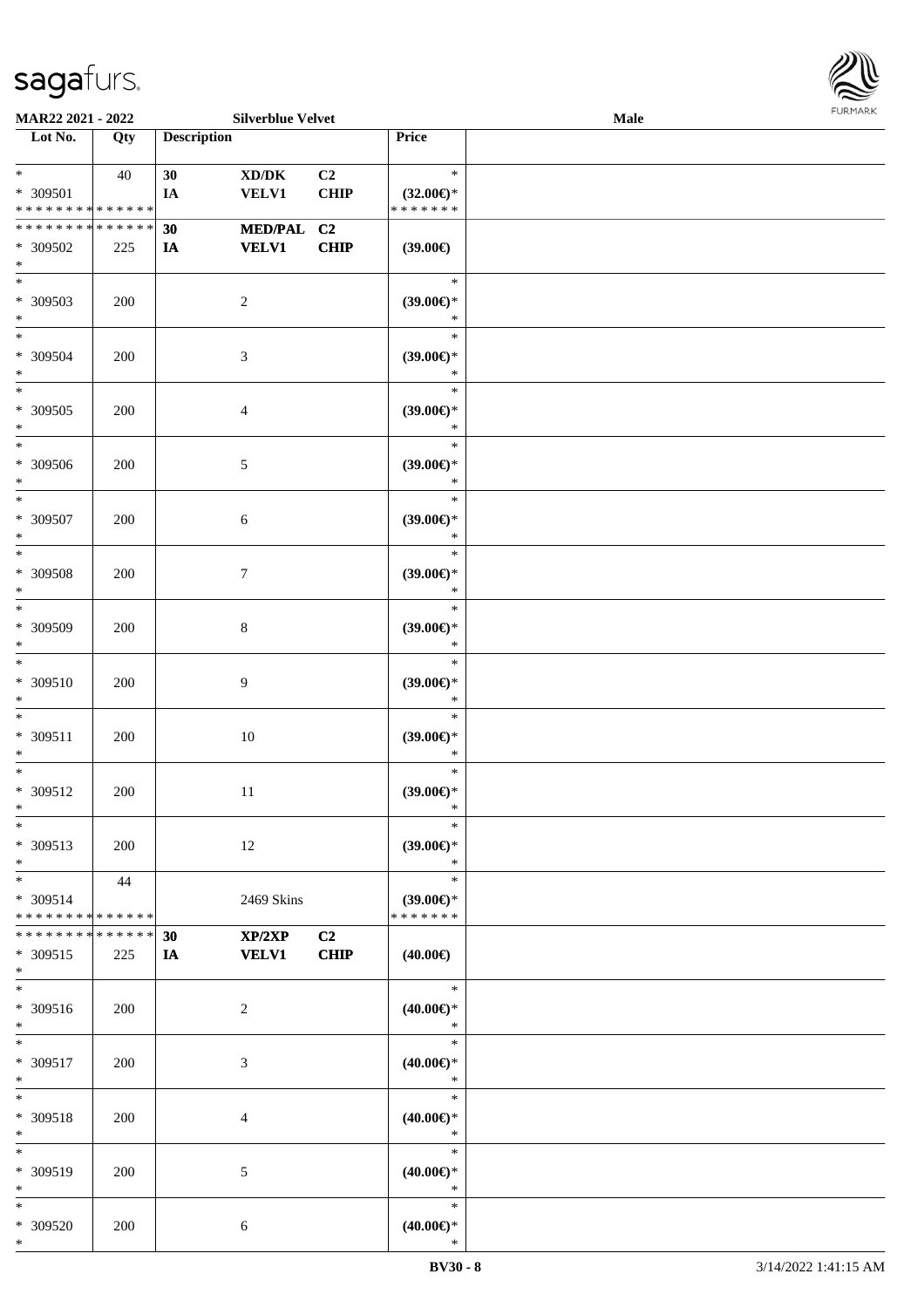

| <b>MAR22 2021 - 2022</b>      |     |                    | <b>Silverblue Velvet</b> |                |                     | Male |  |
|-------------------------------|-----|--------------------|--------------------------|----------------|---------------------|------|--|
| Lot No.                       | Qty | <b>Description</b> |                          |                | Price               |      |  |
|                               |     |                    |                          |                |                     |      |  |
| $*$                           |     | 30                 | XP/2XP                   | C <sub>2</sub> | $\ast$              |      |  |
| * 309521                      | 200 | IA                 | VELV1                    | <b>CHIP</b>    | $(40.00\epsilon)$ * |      |  |
| $*$                           |     |                    |                          |                | $\ast$              |      |  |
| $*$                           |     |                    |                          |                | $\ast$              |      |  |
| * 309522                      | 200 |                    | 8                        |                | $(40.00\epsilon)$ * |      |  |
| $*$                           |     |                    |                          |                | $\ast$              |      |  |
|                               |     |                    |                          |                | $\ast$              |      |  |
| * 309523                      | 200 |                    | 9                        |                | $(40.00\epsilon)$ * |      |  |
| $*$                           |     |                    |                          |                | $\ast$              |      |  |
| $*$                           |     |                    |                          |                | $\ast$              |      |  |
| * 309524                      | 200 |                    | 10                       |                | $(40.00\epsilon)$ * |      |  |
| $*$                           |     |                    |                          |                | $\ast$              |      |  |
| $\overline{\phantom{0}}$      |     |                    |                          |                | $\ast$              |      |  |
| * 309525                      | 200 |                    | 11                       |                | $(40.00\epsilon)$ * |      |  |
| $*$                           |     |                    |                          |                | $\ast$              |      |  |
| $\ast$                        | 186 |                    |                          |                | $\ast$              |      |  |
| * 309526                      |     |                    | 2411 Skins               |                | $(40.00\epsilon)$ * |      |  |
| * * * * * * * * * * * * * *   |     |                    |                          |                | * * * * * * *       |      |  |
| * * * * * * * * * * * * * *   |     | 30                 | XP/2XP                   | C <sub>2</sub> |                     |      |  |
| * 309527                      | 224 | IA                 | VELV2                    | CHIP           | $(41.00\epsilon)$   |      |  |
| $*$                           |     |                    |                          |                |                     |      |  |
| $*$                           |     |                    |                          |                | $\ast$              |      |  |
| * 309528                      | 200 |                    | 2                        |                | $(41.00\epsilon)$ * |      |  |
| $*$                           |     |                    |                          |                | $\ast$              |      |  |
| $*$                           |     |                    |                          |                | $\ast$              |      |  |
| * 309529                      | 200 |                    | 3                        |                | $(41.00\epsilon)$ * |      |  |
| $*$                           |     |                    |                          |                | $\ast$              |      |  |
| $*$                           |     |                    |                          |                | $\ast$              |      |  |
| * 309530                      | 200 |                    | 4                        |                | $(41.00\epsilon)$ * |      |  |
| $*$                           |     |                    |                          |                | $\ast$              |      |  |
| $\ast$                        |     |                    |                          |                | $\ast$              |      |  |
| * 309531                      | 200 |                    | 5                        |                | $(41.00\epsilon)$ * |      |  |
| $*$                           |     |                    |                          |                | $\ast$              |      |  |
| $*$                           | 211 |                    |                          |                | $\ast$              |      |  |
| * 309532                      |     |                    | 1235 Skins               |                | $(41.00\epsilon)$ * |      |  |
| * * * * * * * * * * * * * * * |     |                    |                          |                | * * * * * * *       |      |  |
|                               |     | 30                 |                          | C1/C2          |                     |      |  |
|                               |     |                    | <b>Dark</b>              |                |                     |      |  |
| 309533                        | 231 | <b>SROY</b>        | <b>VELV1</b>             |                | (39.00)             |      |  |
| * * * * * * * * * * * * * * * |     |                    |                          |                |                     |      |  |
|                               |     | 30                 | <b>PALE</b>              | C1             |                     |      |  |
| * 309534                      | 205 | <b>SROY</b>        | <b>VELV1</b>             |                | $(46.00\epsilon)$   |      |  |
| $*$                           |     |                    |                          |                |                     |      |  |
| $*$                           |     |                    |                          |                | $\ast$              |      |  |
| * 309535                      | 180 |                    | 2                        |                | $(46.00ε)$ *        |      |  |
| $*$                           |     |                    |                          |                | $\ast$              |      |  |
| $*$                           |     |                    |                          |                | $\ast$              |      |  |
| * 309536                      | 180 |                    | 3                        |                | $(46.00\epsilon)$ * |      |  |
| $*$                           |     |                    |                          |                | $\ast$              |      |  |
| $*$                           |     |                    |                          |                | $\ast$              |      |  |
| * 309537                      | 180 |                    | 4                        |                | $(46.00\epsilon)$ * |      |  |
| $*$                           |     |                    |                          |                | $\ast$              |      |  |
| $*$ $*$                       | 158 |                    |                          |                | $\ast$              |      |  |
| * 309538                      |     |                    | 903 Skins                |                | $(46.00\epsilon)$ * |      |  |
| * * * * * * * * * * * * * *   |     |                    |                          |                | * * * * * * *       |      |  |
| * * * * * * * * * * * * * *   |     | 30                 | <b>PALE</b>              | C2             |                     |      |  |
| * 309539                      | 205 | <b>SROY</b>        | <b>VELV1</b>             |                | $(45.00\epsilon)$   |      |  |
| $*$                           |     |                    |                          |                |                     |      |  |
| $*$                           |     |                    |                          |                | $\ast$              |      |  |
| * 309540                      | 180 |                    | 2                        |                | $(45.00\epsilon)$ * |      |  |
| $*$                           |     |                    |                          |                | $\ast$              |      |  |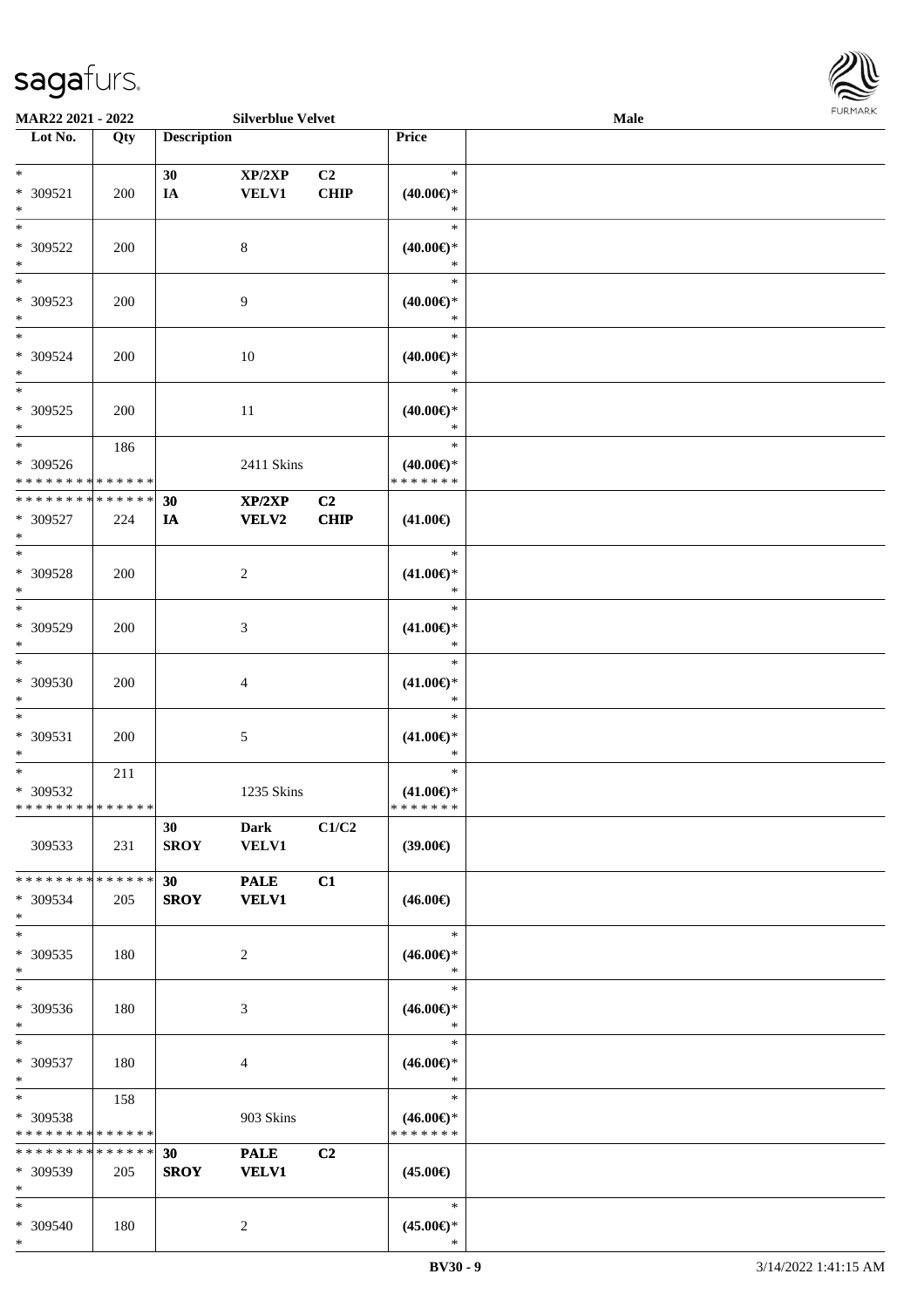| MAR22 2021 - 2022                                                   |     |                                | <b>Silverblue Velvet</b>    |    |                                                | Male | <b>FURMARK</b> |
|---------------------------------------------------------------------|-----|--------------------------------|-----------------------------|----|------------------------------------------------|------|----------------|
| Lot No.                                                             | Qty | <b>Description</b>             |                             |    | Price                                          |      |                |
| $\ast$<br>* 309541                                                  | 180 | 30<br><b>SROY</b>              | <b>PALE</b><br><b>VELV1</b> | C2 | $\ast$<br>$(45.00\epsilon)$ *                  |      |                |
| $\ast$<br>$\overline{\phantom{a}^*}$                                |     |                                |                             |    | $\ast$<br>$\ast$                               |      |                |
| * 309542<br>$\ast$                                                  | 180 |                                | $\overline{4}$              |    | $(45.00\epsilon)$ *<br>$\ast$                  |      |                |
| $\ast$<br>$* 309543$<br>$*$                                         | 180 |                                | $\sqrt{5}$                  |    | $\ast$<br>$(45.00\epsilon)$ *<br>$\ast$        |      |                |
| $\ast$<br>* 309544<br>$\ast$                                        | 180 |                                | 6                           |    | $\ast$<br>$(45.00\epsilon)$ *<br>$\ast$        |      |                |
| $\overline{\phantom{a}^*}$<br>* 309545<br>$\ast$                    | 180 |                                | $\tau$                      |    | $\ast$<br>$(45.00\epsilon)$ *<br>$\ast$        |      |                |
| $\overline{\phantom{0}}$<br>* 309546<br>$\ast$                      | 180 |                                | $\,8\,$                     |    | $\ast$<br>$(45.00\epsilon)*$<br>$\ast$         |      |                |
| $\frac{1}{*}$<br>$* 309547$<br>$\ast$                               | 180 |                                | $\overline{9}$              |    | $\ast$<br>$(45.00ε)$ *<br>$\ast$               |      |                |
| $\overline{\phantom{1}}$<br>* 309548<br>$\ast$                      | 180 |                                | 10                          |    | $\ast$<br>$(45.00ε)$ *<br>$\ast$               |      |                |
| $\overline{\ast}$<br>* 309549<br>$\ast$                             | 180 |                                | $11\,$                      |    | $\ast$<br>$(45.00\epsilon)$ *<br>$\ast$        |      |                |
| $\frac{1}{*}$<br>* 309550<br>$\ast$                                 | 180 |                                | 12                          |    | $\ast$<br>$(45.00\epsilon)$ *<br>$\ast$        |      |                |
| $\ast$<br>* 309551<br>******** <mark>******</mark>                  | 161 |                                | 2346 Skins                  |    | $\ast$<br>$(45.00\epsilon)$ *<br>* * * * * * * |      |                |
| **************<br>* 309552                                          | 205 | 30<br><b>SROY</b>              | <b>PALE</b><br><b>VELV1</b> | C3 | $(43.00\epsilon)$                              |      |                |
| $\ast$<br>* 309553<br>$\ast$                                        | 180 |                                | $\sqrt{2}$                  |    | $\ast$<br>$(43.00\epsilon)$ *<br>$\ast$        |      |                |
| $\overline{\phantom{a}^*}$<br>* 309554<br>$\ast$                    | 180 |                                | $\mathfrak{Z}$              |    | $\ast$<br>$(43.00\epsilon)$ *<br>$\ast$        |      |                |
| $\overline{\phantom{1}}$<br>* 309555<br>* * * * * * * * * * * * * * | 169 |                                | 734 Skins                   |    | $\ast$<br>$(43.00\epsilon)$ *<br>* * * * * * * |      |                |
| * * * * * * * * * * * * * *<br>$* 309556$<br>$\ast$                 | 205 | 30 <sup>°</sup><br><b>SROY</b> | 2XP<br><b>VELV1</b>         | C1 | $(46.00\epsilon)$                              |      |                |
| $\ast$<br>* 309557<br>$\ast$                                        | 180 |                                | $\overline{2}$              |    | $\ast$<br>$(46.00\epsilon)$ *<br>$\ast$        |      |                |
| $\ast$<br>* 309558<br>* * * * * * * * * * * * * *                   | 81  |                                | 466 Skins                   |    | $\ast$<br>$(46.00\epsilon)$ *<br>* * * * * * * |      |                |
| * * * * * * * * * * * * * *<br>* 309559<br>$\ast$                   | 205 | 30<br><b>SROY</b>              | 2XP<br><b>VELV1</b>         | C2 | $(45.00\epsilon)$                              |      |                |
| $\ast$<br>* 309560                                                  | 180 |                                | $\overline{2}$              |    | $\ast$<br>$(45.00\epsilon)$ *                  |      |                |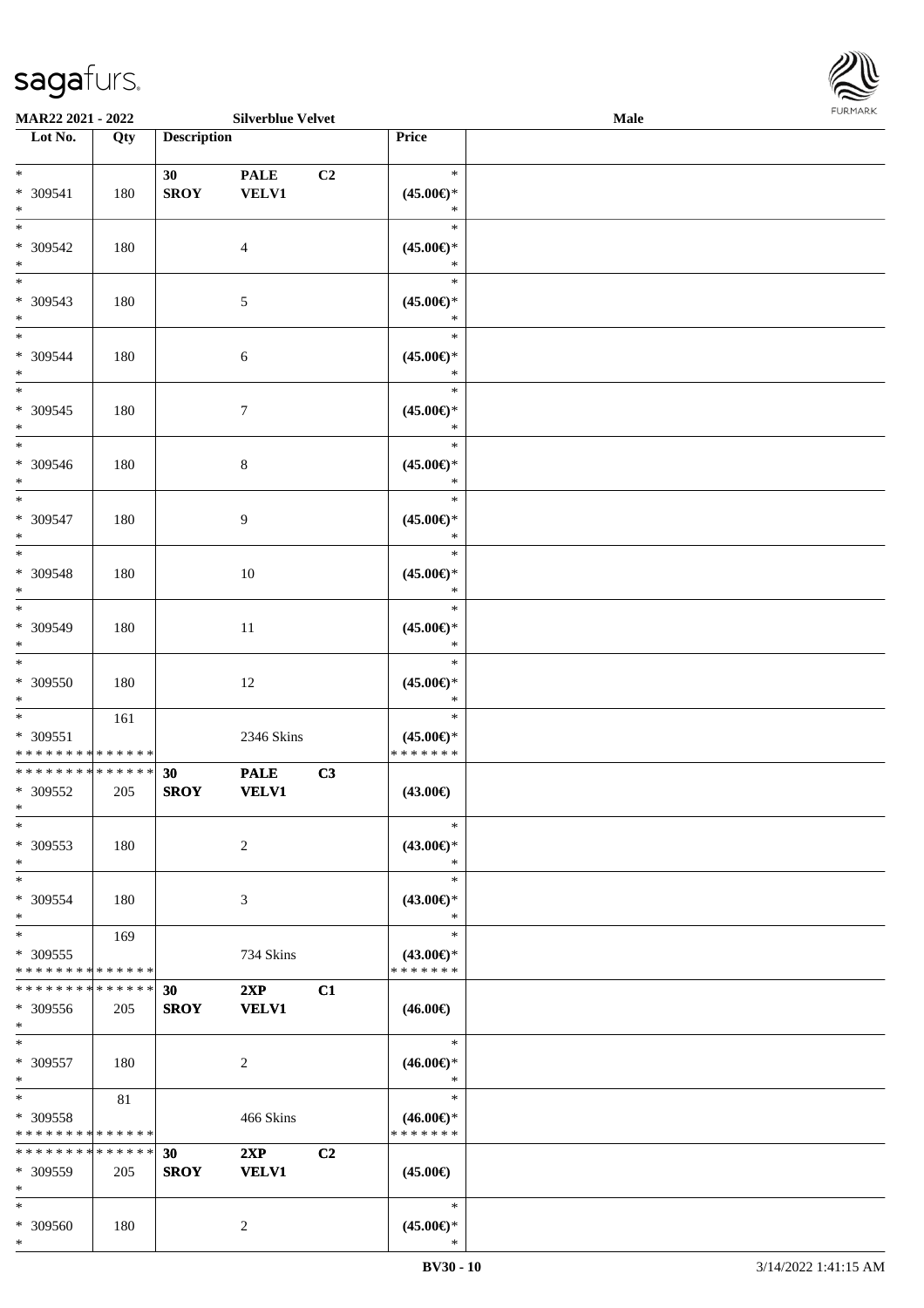

| MAR22 2021 - 2022                                                    |     |                    | <b>Silverblue Velvet</b> |                | <b>FURMARK</b><br>Male                         |  |  |  |  |
|----------------------------------------------------------------------|-----|--------------------|--------------------------|----------------|------------------------------------------------|--|--|--|--|
| Lot No.                                                              | Qty | <b>Description</b> |                          |                | Price                                          |  |  |  |  |
| $\ast$<br>* 309561<br>$\ast$                                         | 180 | 30<br><b>SROY</b>  | 2XP<br><b>VELV1</b>      | C <sub>2</sub> | $\ast$<br>$(45.00\epsilon)$ *<br>$\ast$        |  |  |  |  |
| $\ast$<br>* 309562<br>$\ast$                                         | 180 |                    | $\overline{4}$           |                | $\ast$<br>$(45.00\epsilon)$ *<br>$*$           |  |  |  |  |
| $\ast$<br>* 309563<br>$\ast$                                         | 180 |                    | 5                        |                | $\ast$<br>$(45.00\epsilon)$ *<br>$\ast$        |  |  |  |  |
| $*$<br>* 309564<br>* * * * * * * * <mark>* * * * * * *</mark>        | 151 |                    | 1076 Skins               |                | $\ast$<br>$(45.00\epsilon)$ *<br>* * * * * * * |  |  |  |  |
| * * * * * * * * <mark>* * * * * * *</mark><br>$* 309565$<br>$*$      | 205 | 30<br><b>SROY</b>  | 2XP<br><b>VELV1</b>      | C <sub>3</sub> | $(43.00\epsilon)$                              |  |  |  |  |
| $\ddot{x}$<br>* 309566<br>* * * * * * * * <mark>* * * * * * *</mark> | 112 |                    | 317 Skins                |                | $\ast$<br>$(43.00\epsilon)$ *<br>* * * * * * * |  |  |  |  |
| * * * * * * * * * * * * * * *<br>* 309567<br>$\ast$                  | 205 | 30<br><b>SROY</b>  | <b>PALE</b><br>VELV2     | C1/C2          | $(46.00\epsilon)$                              |  |  |  |  |
| * 309568<br>* * * * * * * * <mark>* * * * * * *</mark>               | 182 |                    | 387 Skins                |                | $\ast$<br>$(46.00\epsilon)$ *<br>* * * * * * * |  |  |  |  |
| * * * * * * * * <mark>* * * * * * *</mark><br>* 309569<br>$\ast$     | 205 | 30<br><b>SROY</b>  | 2XP<br>VELV2             | C <sub>2</sub> | $(46.00\epsilon)$                              |  |  |  |  |
| $\ast$<br>* 309570<br>$\ast$                                         | 180 |                    | 2                        |                | $\ast$<br>$(46.00\epsilon)$ *<br>$\ast$        |  |  |  |  |
| $*$<br>* 309571<br>* * * * * * * * * * * * * *                       | 111 |                    | 496 Skins                |                | $\ast$<br>$(46.00\epsilon)$ *<br>* * * * * * * |  |  |  |  |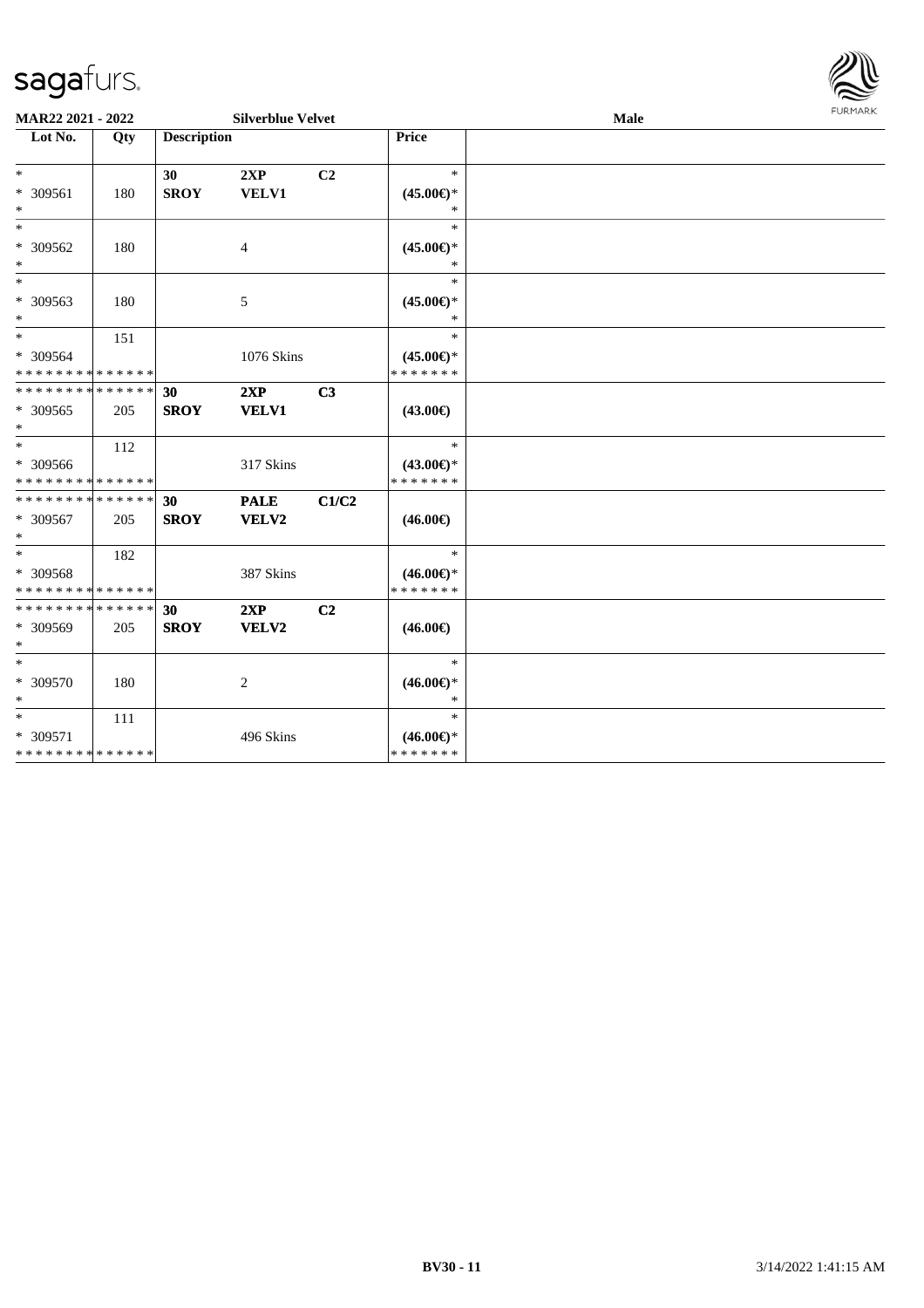

| MAR22 2021 - 2022                                                |     |                               | <b>Silverblue Velvet</b>    |                               |                                                | Male |  |
|------------------------------------------------------------------|-----|-------------------------------|-----------------------------|-------------------------------|------------------------------------------------|------|--|
| Lot No.                                                          | Qty | <b>Description</b>            |                             |                               | Price                                          |      |  |
| 309621                                                           | 152 | 20<br>${\bf SI}$              | <b>Dark</b><br><b>VELV1</b> | C1/C2                         | $(28.00\epsilon)$                              |      |  |
| 309622                                                           | 227 | 20<br>SI                      | <b>PALE</b><br><b>VELV1</b> | C1                            | $(34.00\epsilon)$                              |      |  |
| * * * * * * * * * * * * * *<br>$* 309623$<br>$\ast$              | 285 | 20<br>${\bf S}{\bf I}$        | <b>PALE</b><br><b>VELV1</b> | C2                            | $(33.00\epsilon)$                              |      |  |
| $\ast$<br>* 309624<br>$\ast$                                     | 260 |                               | $\boldsymbol{2}$            |                               | $\ast$<br>$(33.00\epsilon)$ *<br>$\ast$        |      |  |
| $\ast$<br>$* 309625$<br>$\ast$                                   | 260 |                               | $\ensuremath{\mathfrak{Z}}$ |                               | $\ast$<br>$(33.00\epsilon)$ *<br>$\ast$        |      |  |
| $\ast$<br>* 309626<br>* * * * * * * * * * * * * *                | 226 |                               | 1031 Skins                  |                               | $\ast$<br>$(33.00\epsilon)$ *<br>* * * * * * * |      |  |
| * * * * * * * * * * * * * *<br>* 309627<br>$\ast$                | 285 | 20<br>${\bf S}{\bf I}$        | <b>PALE</b><br><b>VELV1</b> | C3                            | $(32.00\epsilon)$                              |      |  |
| $\ast$<br>* 309628<br>$\ast$                                     | 260 |                               | $\overline{c}$              |                               | $\ast$<br>$(32.00\epsilon)$ *<br>∗             |      |  |
| $\ast$<br>* 309629<br>* * * * * * * * * * * * * *                | 67  |                               | 612 Skins                   |                               | $\ast$<br>$(32.00\epsilon)$ *<br>* * * * * * * |      |  |
| * * * * * * * * * * * * * *<br>* 309630<br>$\ast$                | 285 | <b>20</b><br>${\bf S}{\bf I}$ | 2XP<br><b>VELV1</b>         | C1/C2                         | $(33.00\epsilon)$                              |      |  |
| $\ast$<br>* 309631<br>* * * * * * * * * * * * * *                | 115 |                               | 400 Skins                   |                               | $\ast$<br>$(33.00\epsilon)$ *<br>* * * * * * * |      |  |
| 309632                                                           | 217 | 20<br>${\bf SI}$              | 2XP<br><b>VELV1</b>         | C3                            | $(32.00\epsilon)$                              |      |  |
| 309633                                                           | 254 | 20<br>SI                      | <b>PALE</b><br>VELV2        | C1/C2                         | $(34.00\epsilon)$                              |      |  |
| 309634                                                           | 242 | 20<br>SI                      | 2XP<br><b>VELV2</b>         | C1/C2                         | $(34.00\epsilon)$                              |      |  |
| * * * * * * * * * * * * * *<br>* 309635<br>$\ast$                | 285 | 20<br>$\mathbf{I}$            | MED/PAL C2<br><b>VELV1</b>  | <b>CHIP</b>                   | $(29.00\epsilon)$                              |      |  |
| $\ast$<br>* 309636<br>$\ast$                                     | 260 |                               | 2                           |                               | $\ast$<br>$(29.00\epsilon)$ *<br>$\ast$        |      |  |
| $*$<br>* 309637<br>* * * * * * * * * * * * * *                   | 105 |                               | 650 Skins                   |                               | $\ast$<br>$(29.00\epsilon)$ *<br>* * * * * * * |      |  |
| * * * * * * * * * * * * * *<br>* 309638<br>$\ast$                | 285 | 20<br>$\mathbf{I}$            | XP/2XP<br><b>VELV1</b>      | C <sub>2</sub><br><b>CHIP</b> | $(29.50\epsilon)$                              |      |  |
| $\ast$<br>* 309639<br>$\ast$                                     | 260 |                               | 2                           |                               | $\ast$<br>$(29.50\epsilon)$ *<br>$\ast$        |      |  |
| $\ast$<br>* 309640<br>* * * * * * * * <mark>* * * * * * *</mark> | 174 |                               | 719 Skins                   |                               | $\ast$<br>$(29.50\epsilon)$ *<br>* * * * * * * |      |  |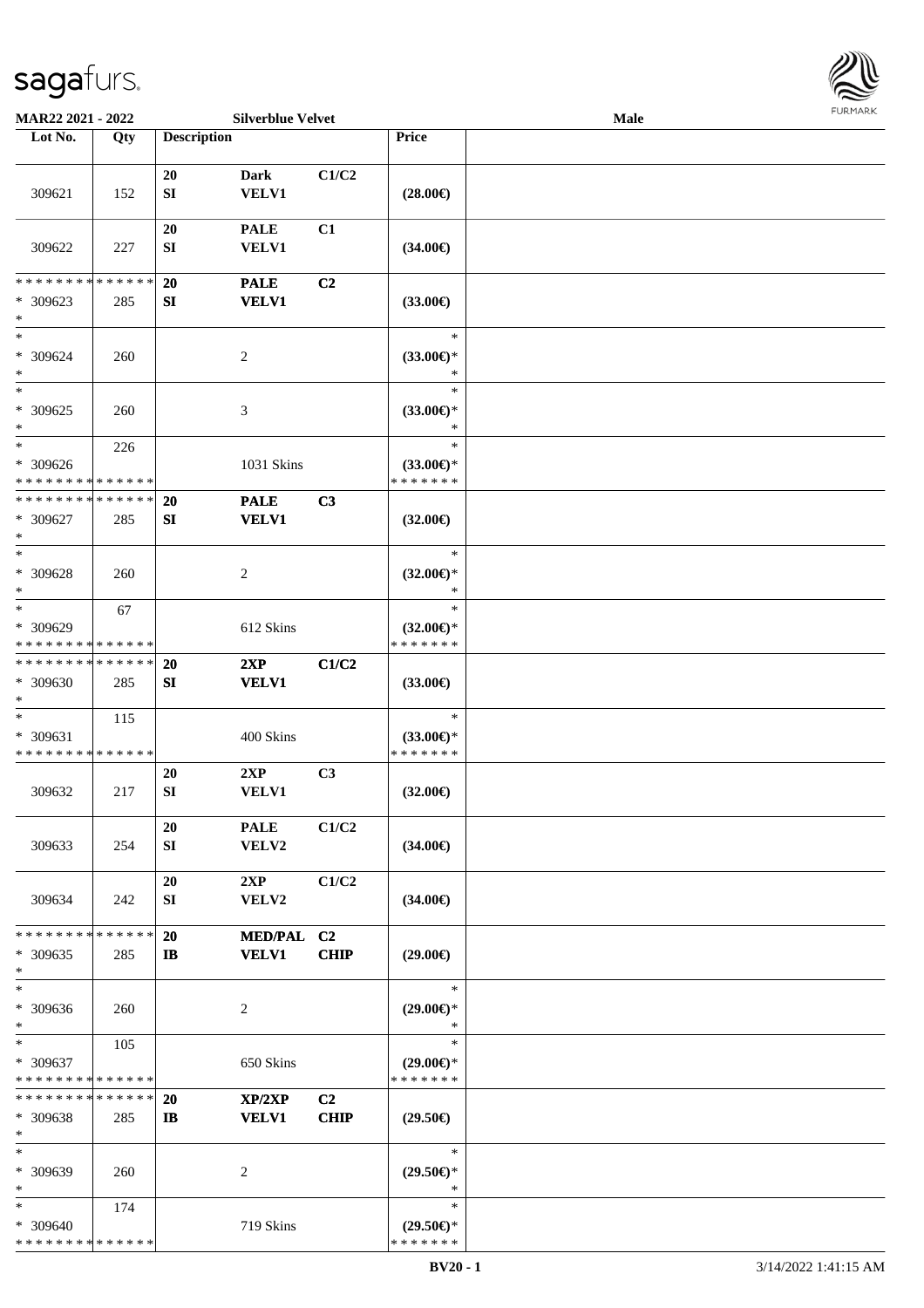

| MAR22 2021 - 2022                                  |     |                          | <b>Silverblue Velvet</b>    |       |                                                   | Male |  |
|----------------------------------------------------|-----|--------------------------|-----------------------------|-------|---------------------------------------------------|------|--|
| Lot No.                                            | Qty | <b>Description</b>       |                             |       | Price                                             |      |  |
| ******** <mark>******</mark><br>* 309641<br>$\ast$ | 265 | 20<br><b>SAGA</b>        | <b>Dark</b><br><b>VELV1</b> | C1/C2 | $(31.00\epsilon)$                                 |      |  |
| $\ast$<br>* 309642<br>* * * * * * * * * * * * * *  | 127 |                          | 392 Skins                   |       | $\ast$<br>$(31.00\epsilon)$ *<br>* * * * * * *    |      |  |
| 309643                                             | 130 | 20<br><b>SAGA</b>        | <b>Dark</b><br><b>VELV1</b> | C3    | $(29.00\epsilon)$                                 |      |  |
| * * * * * * * * * * * * * *<br>* 309644<br>$\ast$  | 265 | 20<br><b>SAGA</b>        | <b>PALE</b><br><b>VELV1</b> | C1    | $(37.00\epsilon)$                                 |      |  |
| $_{\ast}^{-}$<br>$* 309645$<br>$\ast$<br>$\ast$    | 240 |                          | $\sqrt{2}$                  |       | $\ast$<br>$(37.00\epsilon)$ *<br>$\ast$<br>$\ast$ |      |  |
| * 309646<br>$\ast$                                 | 240 |                          | $\mathfrak{Z}$              |       | $(37.00\epsilon)$ *<br>$\ast$                     |      |  |
| $\ast$<br>* 309647<br>* * * * * * * * * * * * * *  | 219 |                          | 964 Skins                   |       | $\ast$<br>$(37.00\epsilon)$ *<br>* * * * * * *    |      |  |
| * * * * * * * * * * * * * *<br>* 309648<br>$\ast$  | 265 | <b>20</b><br><b>SAGA</b> | <b>PALE</b><br><b>VELV1</b> | C2    | $(36.00\epsilon)$                                 |      |  |
| $*$<br>* 309649<br>$\ast$                          | 240 |                          | $\sqrt{2}$                  |       | $\ast$<br>$(36.00\epsilon)$ *<br>$\ast$           |      |  |
| $\ast$<br>* 309650<br>$\ast$                       | 240 |                          | $\mathfrak{Z}$              |       | $\ast$<br>$(36.00\epsilon)$ *<br>$\ast$           |      |  |
| $\ast$<br>$* 309651$<br>$\ast$                     | 240 |                          | $\overline{4}$              |       | $\ast$<br>$(36.00\epsilon)$ *<br>$\ast$           |      |  |
| $\ast$<br>$* 309652$<br>$*$                        | 240 |                          | $\mathfrak{S}$              |       | $\ast$<br>$(36.00\epsilon)$ *<br>$\ast$           |      |  |
| $*$<br>* 309653<br>$\ast$                          | 240 |                          | 6                           |       | $\ast$<br>$(36.00\epsilon)$ *<br>$\ast$           |      |  |
| $\ast$<br>* 309654<br>$\ast$                       | 240 |                          | $\tau$                      |       | $\ast$<br>$(36.00\epsilon)$ *<br>$\ast$           |      |  |
| $\ast$<br>* 309655<br>$\ast$                       | 240 |                          | 8                           |       | $\ast$<br>$(36.00\epsilon)$ *<br>$\ast$           |      |  |
| $\ast$<br>* 309656<br>$\ast$                       | 240 |                          | 9                           |       | $\ast$<br>$(36.00\epsilon)$ *<br>$\ast$           |      |  |
| $\ast$<br>$* 309657$<br>$*$                        | 240 |                          | 10                          |       | $\ast$<br>$(36.00\epsilon)$ *<br>$\ast$           |      |  |
| $\ast$<br>* 309658<br>$*$                          | 240 |                          | 11                          |       | $\ast$<br>$(36.00\epsilon)$ *<br>$\ast$           |      |  |
| $\ast$<br>* 309659<br>* * * * * * * * * * * * * *  | 202 |                          | 2867 Skins                  |       | $\ast$<br>$(36.00\epsilon)$ *<br>* * * * * * *    |      |  |
| * * * * * * * * * * * * * *<br>* 309660<br>$*$     | 265 | <b>20</b><br><b>SAGA</b> | <b>PALE</b><br><b>VELV1</b> | C3    | $(34.00\epsilon)$                                 |      |  |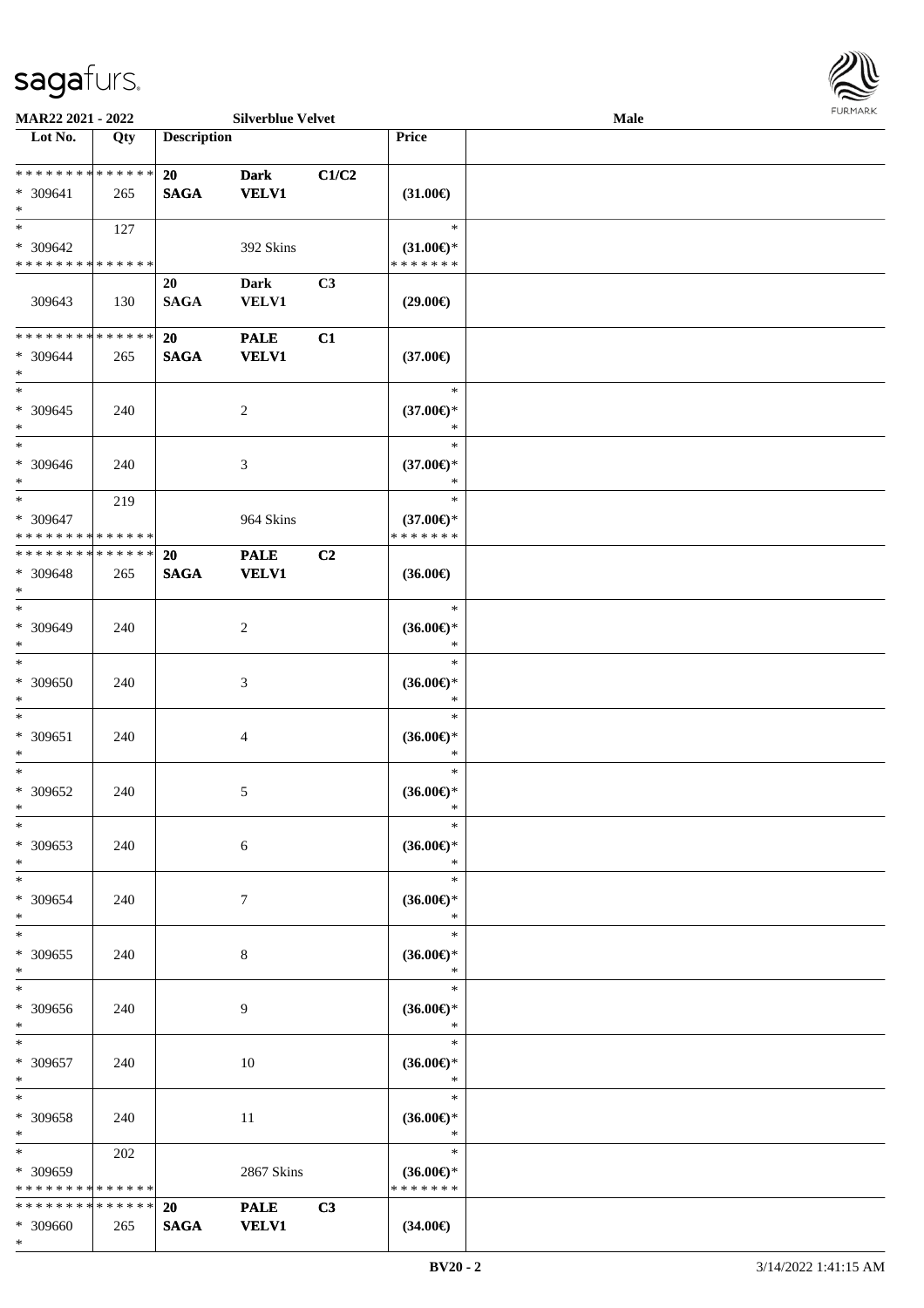

| MAR22 2021 - 2022             |     |                    | <b>Silverblue Velvet</b> |                |                                      | Male |  |
|-------------------------------|-----|--------------------|--------------------------|----------------|--------------------------------------|------|--|
| Lot No.                       | Qty | <b>Description</b> |                          |                | Price                                |      |  |
|                               |     |                    |                          |                |                                      |      |  |
| $\ast$                        |     | 20                 | <b>PALE</b>              | C3             | $\ast$                               |      |  |
| * 309661                      | 240 | <b>SAGA</b>        | <b>VELV1</b>             |                | $(34.00\epsilon)$ *                  |      |  |
| $\ast$                        |     |                    |                          |                | ∗                                    |      |  |
| $\ast$                        |     |                    |                          |                | $\ast$                               |      |  |
| * 309662                      | 240 |                    | 3                        |                | $(34.00\epsilon)$ *                  |      |  |
| $\ast$                        |     |                    |                          |                |                                      |      |  |
| $\overline{\phantom{1}}$      |     |                    |                          |                | $\ast$                               |      |  |
| * 309663                      | 240 |                    | 4                        |                | $(34.00\epsilon)$ *                  |      |  |
| $\ast$                        |     |                    |                          |                |                                      |      |  |
| $\ast$                        |     |                    |                          |                | $\ast$                               |      |  |
| * 309664                      | 240 |                    | 5                        |                | $(34.00\epsilon)$ *                  |      |  |
| $\ast$                        |     |                    |                          |                | $\ast$                               |      |  |
| $\ast$                        | 54  |                    |                          |                | $\ast$                               |      |  |
| * 309665                      |     |                    | 1279 Skins               |                | $(34.00\epsilon)$ *                  |      |  |
| * * * * * * * * * * * * * *   |     |                    |                          |                | * * * * * * *                        |      |  |
| * * * * * * * * * * * * * *   |     | 20                 | 2XP                      | C1             |                                      |      |  |
| * 309666                      | 265 | <b>SAGA</b>        | <b>VELV1</b>             |                | $(37.00\epsilon)$                    |      |  |
| $*$                           |     |                    |                          |                |                                      |      |  |
| $\ast$                        | 69  |                    |                          |                | $\ast$                               |      |  |
| * 309667                      |     |                    |                          |                |                                      |      |  |
| * * * * * * * * * * * * * * * |     |                    | 334 Skins                |                | $(37.00\epsilon)$ *<br>* * * * * * * |      |  |
| * * * * * * * * * * * * * *   |     |                    |                          |                |                                      |      |  |
|                               |     | 20                 | 2XP                      | C2             |                                      |      |  |
| * 309668                      | 265 | <b>SAGA</b>        | <b>VELV1</b>             |                | 36.00€                               |      |  |
| $\ast$<br>$\ast$              |     |                    |                          |                |                                      |      |  |
|                               |     |                    |                          |                | $\ast$                               |      |  |
| * 309669                      | 240 |                    | $\overline{c}$           |                | 36.00€*                              |      |  |
| $\ast$                        |     |                    |                          |                | $\ast$                               |      |  |
| $\ast$                        |     |                    |                          |                | $\ast$                               |      |  |
| * 309670                      | 240 |                    | 3                        |                | $(36.00\epsilon)$ *                  |      |  |
| $\ast$                        |     |                    |                          |                | $\ast$                               |      |  |
| $\ast$                        |     |                    |                          |                | $\ast$                               |      |  |
| * 309671                      | 220 |                    | 4                        |                | $(36.00\epsilon)$ *                  |      |  |
| $\ast$                        |     |                    |                          |                | *                                    |      |  |
| $\ast$                        | 56  |                    |                          |                | $\ast$                               |      |  |
| * 309672                      |     |                    | 1021 Skins               |                | 36.00€*                              |      |  |
| * * * * * * * * * * * * * *   |     |                    |                          |                | * * * * * * *                        |      |  |
| * * * * * * * * * * * * * * * |     | <b>20</b>          | 2XP                      | C3             |                                      |      |  |
| * 309673                      | 265 | <b>SAGA</b>        | <b>VELV1</b>             |                | $(34.00\epsilon)$                    |      |  |
| $*$                           |     |                    |                          |                |                                      |      |  |
| $*$                           | 161 |                    |                          |                | $\ast$                               |      |  |
| * 309674                      |     |                    | 426 Skins                |                | $(34.00€)$ *                         |      |  |
| * * * * * * * * * * * * * *   |     |                    |                          |                | * * * * * * *                        |      |  |
| * * * * * * * * * * * * * * * |     | <b>20</b>          | <b>PALE</b>              | C <sub>2</sub> |                                      |      |  |
| * 309675                      | 265 | <b>SAGA</b>        | VELV2                    |                | $(37.00\epsilon)$                    |      |  |
| $\ast$                        |     |                    |                          |                |                                      |      |  |
| $\ast$                        | 120 |                    |                          |                | $\ast$                               |      |  |
| * 309676                      |     |                    | 385 Skins                |                | $(37.00\epsilon)$ *                  |      |  |
| * * * * * * * * * * * * * *   |     |                    |                          |                | * * * * * * *                        |      |  |
| * * * * * * * * * * * * * * * |     | 20                 | 2XP                      | C <sub>2</sub> |                                      |      |  |
| * 309677                      | 265 | <b>SAGA</b>        | <b>VELV2</b>             |                | $(37.00\epsilon)$                    |      |  |
| $*$                           |     |                    |                          |                |                                      |      |  |
| $\ast$                        | 109 |                    |                          |                | $\ast$                               |      |  |
| * 309678                      |     |                    | 374 Skins                |                | $(37.00\epsilon)$ *                  |      |  |
| * * * * * * * * * * * * * *   |     |                    |                          |                | * * * * * * *                        |      |  |
| * * * * * * * * * * * * * *   |     | <b>20</b>          | XP/2XP                   | C <sub>2</sub> |                                      |      |  |
| * 309679                      | 255 | IA                 | <b>VELV1</b>             | WB1            | $(31.00\epsilon)$                    |      |  |
| $\ast$                        |     |                    |                          |                |                                      |      |  |
| $*$                           | 54  |                    |                          |                | $\ast$                               |      |  |
| * 309680                      |     |                    | 309 Skins                |                | 31.00€*                              |      |  |
| * * * * * * * * * * * * * *   |     |                    |                          |                | * * * * * * *                        |      |  |
|                               |     |                    |                          |                |                                      |      |  |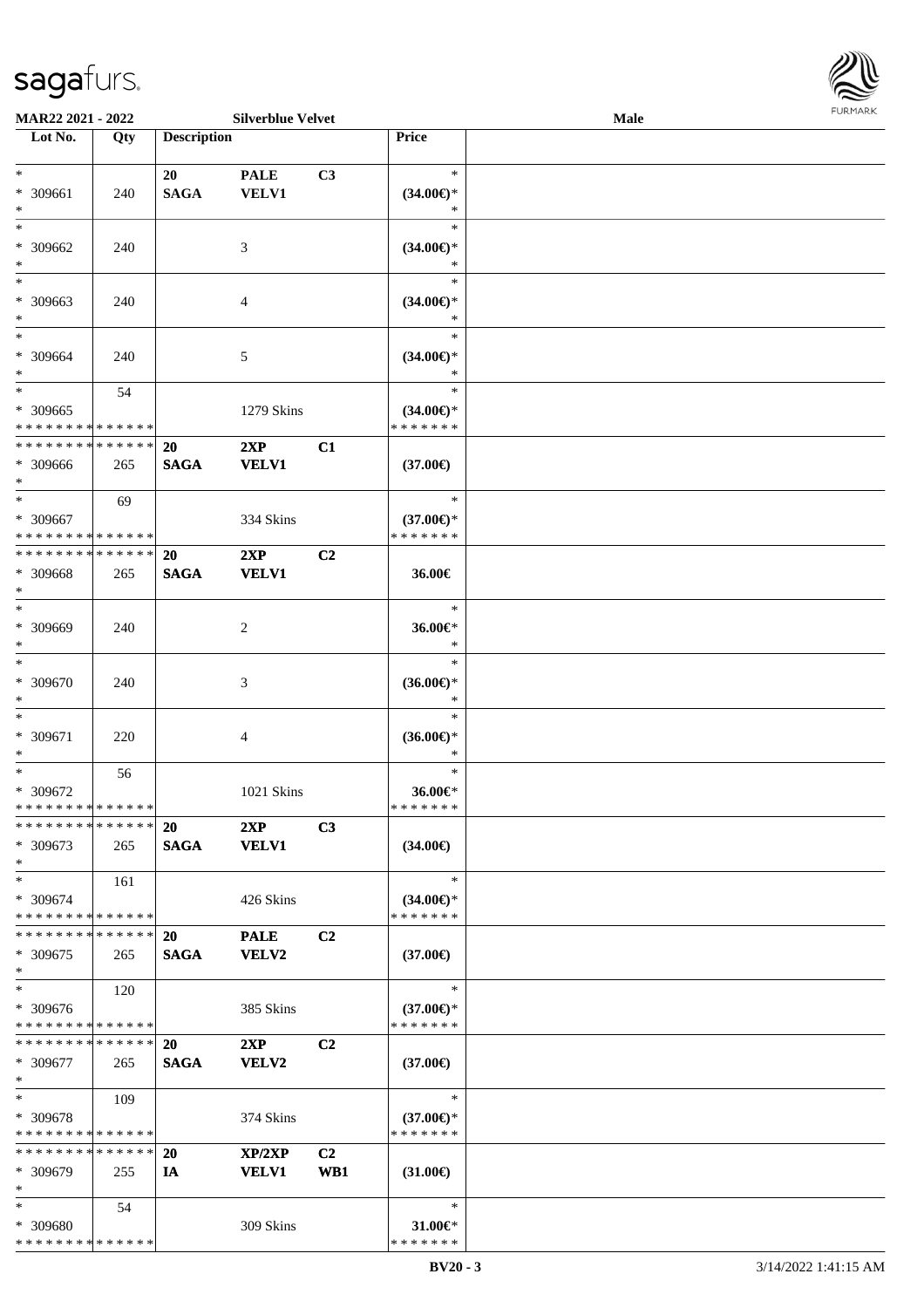

| MAR22 2021 - 2022                                      |     |                    | <b>Silverblue Velvet</b>            |                         |                          | Male |  |
|--------------------------------------------------------|-----|--------------------|-------------------------------------|-------------------------|--------------------------|------|--|
| Lot No.                                                | Qty | <b>Description</b> |                                     |                         | Price                    |      |  |
|                                                        |     |                    |                                     |                         |                          |      |  |
|                                                        |     | 20                 | $\mathbf{ALL}$                      | C <sub>2</sub>          |                          |      |  |
| 309681                                                 | 176 | IA                 | <b>VELV1</b>                        | $\mathbf{W}\mathbf{B2}$ | $(25.00\epsilon)$        |      |  |
|                                                        |     |                    |                                     |                         |                          |      |  |
|                                                        |     | 20                 | $\bold{X}\bold{D}/\bold{D}\bold{K}$ | C2                      |                          |      |  |
| 309682                                                 | 192 | IA                 | <b>VELV1</b>                        | <b>CHIP</b>             | $(25.00\epsilon)$        |      |  |
|                                                        |     |                    |                                     |                         |                          |      |  |
| * * * * * * * * * * * * * *                            |     | 20                 | XP/2XP                              | C2                      |                          |      |  |
| * 309683                                               | 265 | IA                 | <b>VELV1</b>                        | <b>CHIP</b>             | $(32.00\epsilon)$        |      |  |
| $\ast$                                                 |     |                    |                                     |                         |                          |      |  |
| $\ast$                                                 |     |                    |                                     |                         | $\ast$                   |      |  |
| * 309684                                               | 240 |                    | $\boldsymbol{2}$                    |                         | $(32.00\epsilon)$ *      |      |  |
| $\ast$                                                 |     |                    |                                     |                         | $\ast$                   |      |  |
| $\ast$                                                 |     |                    |                                     |                         | $\ast$                   |      |  |
| $* 309685$                                             | 240 |                    | 3                                   |                         | $(32.00\epsilon)$ *      |      |  |
| $\ast$                                                 |     |                    |                                     |                         | $\ast$                   |      |  |
| $\ast$                                                 |     |                    |                                     |                         | $\ast$                   |      |  |
| * 309686                                               | 240 |                    | 4                                   |                         | $(32.00\epsilon)$ *      |      |  |
| $\ast$                                                 |     |                    |                                     |                         | $\ast$                   |      |  |
| $\ast$                                                 |     |                    |                                     |                         | $\ast$                   |      |  |
| * 309687                                               | 240 |                    | 5                                   |                         | $(32.00\epsilon)$ *      |      |  |
| $\ast$                                                 |     |                    |                                     |                         | $\ast$                   |      |  |
| $\ast$                                                 |     |                    |                                     |                         | $\ast$                   |      |  |
| * 309688                                               | 240 |                    | $\sqrt{6}$                          |                         | $(32.00\epsilon)$ *      |      |  |
| $\ast$                                                 |     |                    |                                     |                         | $\ast$                   |      |  |
| $\ast$                                                 |     |                    |                                     |                         | $\ast$                   |      |  |
| * 309689                                               | 240 |                    | $\tau$                              |                         | $(32.00\epsilon)$ *      |      |  |
| $\ast$                                                 |     |                    |                                     |                         | $\ast$                   |      |  |
| $\ast$                                                 |     |                    |                                     |                         | $\ast$                   |      |  |
| $* 309690$                                             | 240 |                    | $\,8\,$                             |                         | $(32.00\epsilon)$ *      |      |  |
| $\ast$                                                 |     |                    |                                     |                         | $\ast$                   |      |  |
| $\ast$                                                 | 268 |                    |                                     |                         | $\ast$                   |      |  |
| * 309691                                               |     |                    | 2213 Skins                          |                         | $(32.00\epsilon)$ *      |      |  |
| * * * * * * * * * * * * * *                            |     |                    |                                     |                         | * * * * * * *            |      |  |
| * * * * * * * * * * * * * *                            |     | 20                 | XP/2XP                              | C <sub>2</sub>          |                          |      |  |
| * 309692                                               | 265 | IA                 | <b>VELV2</b>                        | CHIP                    | $(33.00\epsilon)$        |      |  |
| $*$                                                    |     |                    |                                     |                         |                          |      |  |
| $*$                                                    | 264 |                    |                                     |                         | $\ast$                   |      |  |
| * 309693                                               |     |                    | 529 Skins                           |                         | $(33.00\epsilon)$ *      |      |  |
| * * * * * * * * * * * * * *                            |     |                    |                                     |                         | * * * * * * *            |      |  |
| * * * * * * * * * * * * * * *                          |     | 20                 | <b>PALE</b>                         | C1                      |                          |      |  |
| * 309694                                               | 245 | <b>SROY</b>        | <b>VELV1</b>                        |                         | $(38.00\epsilon)$        |      |  |
| $*$                                                    |     |                    |                                     |                         |                          |      |  |
| $\ast$                                                 | 111 |                    |                                     |                         | $\ast$                   |      |  |
| * 309695                                               |     |                    | 356 Skins                           |                         | $(38.00\epsilon)$ *      |      |  |
| * * * * * * * * * * * * * *                            |     |                    |                                     |                         | * * * * * * *            |      |  |
| **************                                         |     | 20                 | <b>PALE</b>                         | C2                      |                          |      |  |
| * 309696                                               | 245 | <b>SROY</b>        | <b>VELV1</b>                        |                         | 37.00€                   |      |  |
| $*$                                                    |     |                    |                                     |                         |                          |      |  |
| $*$                                                    |     |                    |                                     |                         | $\ast$                   |      |  |
| * 309697                                               | 220 |                    | $\overline{c}$                      |                         | 37.00€*                  |      |  |
| $*$                                                    |     |                    |                                     |                         | $\ast$                   |      |  |
| $\ast$                                                 |     |                    |                                     |                         | $\ast$                   |      |  |
| * 309698                                               | 220 |                    | 3                                   |                         | 37.00€*                  |      |  |
| $\ast$                                                 |     |                    |                                     |                         | $\ast$                   |      |  |
| $\ast$                                                 |     |                    |                                     |                         | $\ast$                   |      |  |
| * 309699                                               |     |                    |                                     |                         |                          |      |  |
| $\ast$                                                 | 220 |                    | 4                                   |                         | 37.00€*<br>$\ast$        |      |  |
| $*$                                                    |     |                    |                                     |                         | $\ast$                   |      |  |
|                                                        | 231 |                    |                                     |                         |                          |      |  |
| * 309700<br>* * * * * * * * <mark>* * * * * * *</mark> |     |                    | 1136 Skins                          |                         | 37.00€*<br>* * * * * * * |      |  |
|                                                        |     |                    |                                     |                         |                          |      |  |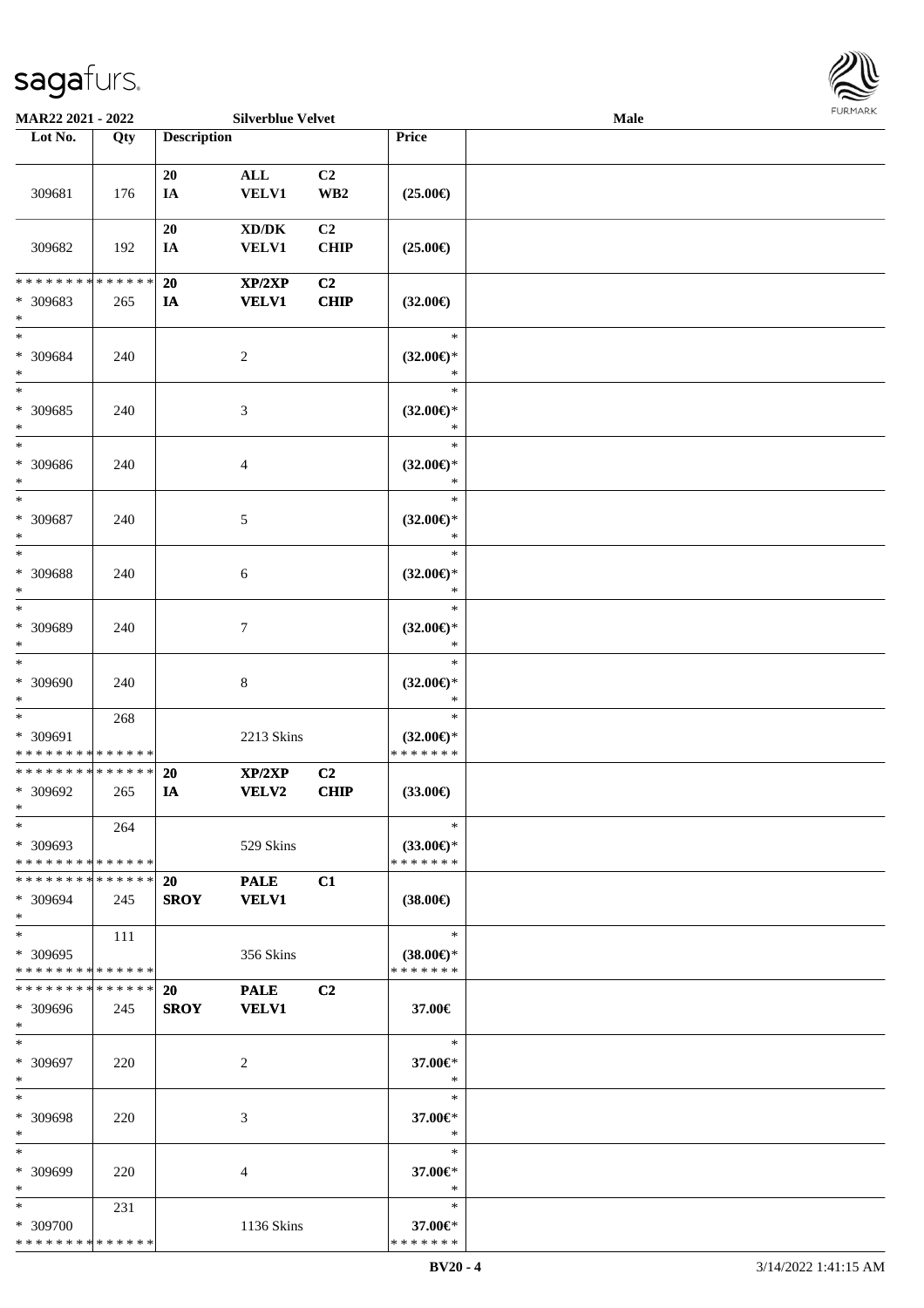

| MAR22 2021 - 2022                       |     |                          | <b>Silverblue Velvet</b>    |                |                                      | Male |  |  |  |  |
|-----------------------------------------|-----|--------------------------|-----------------------------|----------------|--------------------------------------|------|--|--|--|--|
| Lot No.                                 | Qty | <b>Description</b>       |                             |                | Price                                |      |  |  |  |  |
| **************                          |     | <b>20</b>                | <b>PALE</b>                 | C3             |                                      |      |  |  |  |  |
| * 309701<br>$\ast$                      | 245 | <b>SROY</b>              | <b>VELV1</b>                |                | $(35.00\epsilon)$                    |      |  |  |  |  |
| $\overline{\ast}$                       | 210 |                          |                             |                | $\ast$                               |      |  |  |  |  |
| * 309702<br>* * * * * * * * * * * * * * |     |                          | 455 Skins                   |                | $(35.00\epsilon)$ *<br>* * * * * * * |      |  |  |  |  |
| 309703                                  | 189 | 20<br><b>SROY</b>        | 2XP<br><b>VELV1</b>         | C1             | $(38.00\epsilon)$                    |      |  |  |  |  |
| **************                          |     | 20                       | 2XP                         | C <sub>2</sub> |                                      |      |  |  |  |  |
| $* 309704$<br>$\ast$                    | 245 | <b>SROY</b>              | <b>VELV1</b>                |                | 37.00€                               |      |  |  |  |  |
| $\ast$                                  | 207 |                          |                             |                | $\ast$                               |      |  |  |  |  |
| * 309705<br>* * * * * * * * * * * * * * |     |                          | 452 Skins                   |                | 37.00€*<br>* * * * * * *             |      |  |  |  |  |
| 309706                                  | 156 | <b>20</b><br><b>SROY</b> | 2XP<br>VELV1                | C <sub>3</sub> | $(35.00\epsilon)$                    |      |  |  |  |  |
| 309707                                  | 237 | 20<br><b>SROY</b>        | <b>PALE</b><br><b>VELV2</b> | C1/C2          | $(38.00\epsilon)$                    |      |  |  |  |  |
| **************                          |     | <b>20</b>                | 2XP                         | C1/C2          |                                      |      |  |  |  |  |
| * 309708<br>$\ast$                      | 245 | <b>SROY</b>              | VELV2                       |                | $(38.00\epsilon)$                    |      |  |  |  |  |
| $\ast$                                  | 58  |                          |                             |                | $\ast$                               |      |  |  |  |  |
| * 309709<br>**************              |     |                          | 303 Skins                   |                | $(38.00\epsilon)$ *<br>* * * * * * * |      |  |  |  |  |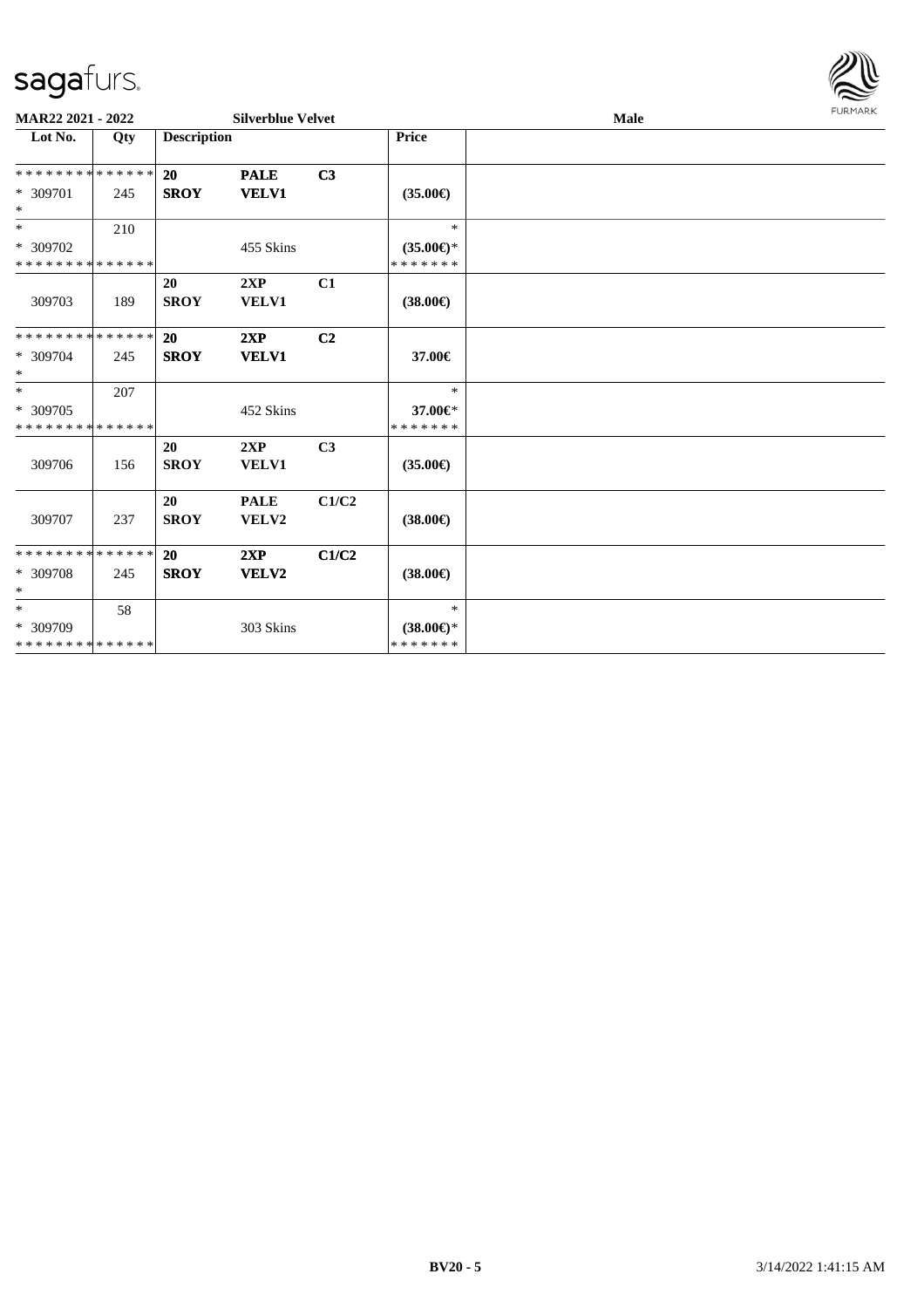|                              |     |                      | Silverblue       |    |                               | Male | Lowgrades FURMARK |
|------------------------------|-----|----------------------|------------------|----|-------------------------------|------|-------------------|
| MAR22 2021 - 2022<br>Lot No. | Qty | <b>Description</b>   | Seasonable       |    | Price                         |      |                   |
|                              |     |                      |                  |    |                               |      |                   |
|                              |     | 50                   | $\mathbf{ALL}$   | C2 |                               |      |                   |
| 309761                       | 192 | $\rm III$            |                  |    | $(33.00\epsilon)$             |      |                   |
|                              |     |                      |                  |    |                               |      |                   |
|                              |     | 50                   | $\mathbf{ALL}$   | C2 |                               |      |                   |
| 309762                       | 106 | $\rm III$            | DAM2             |    | 26.00€                        |      |                   |
| **************               |     |                      |                  |    |                               |      |                   |
| * 309763                     | 225 | 40<br>$\mathbf{III}$ | $\mathbf{ALL}$   | C2 | $(31.00\epsilon)$             |      |                   |
| $\ast$                       |     |                      |                  |    |                               |      |                   |
| $*$                          |     |                      |                  |    | $\ast$                        |      |                   |
| * 309764                     | 200 |                      | $\overline{c}$   |    | $(31.00\epsilon)$ *           |      |                   |
| $\ast$                       |     |                      |                  |    | $\ast$                        |      |                   |
| $\frac{1}{*}$                |     |                      |                  |    | $\ast$                        |      |                   |
| * 309765<br>$\ast$           | 200 |                      | 3                |    | $(31.00\epsilon)$ *<br>$\ast$ |      |                   |
| $\ast$                       | 100 |                      |                  |    | $\ast$                        |      |                   |
| * 309766                     |     |                      | 725 Skins        |    | $(31.00\epsilon)$ *           |      |                   |
| **************               |     |                      |                  |    | * * * * * * *                 |      |                   |
| **************               |     | 40                   | ALL              | C2 |                               |      |                   |
| * 309767                     | 225 | Ш                    | DAM2             |    | 24.00€                        |      |                   |
| $\ast$<br>$\frac{1}{*}$      |     |                      |                  |    |                               |      |                   |
|                              | 47  |                      |                  |    | $\ast$                        |      |                   |
| * 309768<br>**************   |     |                      | 272 Skins        |    | 24.00€*<br>* * * * * * *      |      |                   |
|                              |     | 50/40                | ALL              | C2 |                               |      |                   |
| 309769                       | 128 | Ш                    | DAM4             |    | $(14.50\epsilon)$             |      |                   |
|                              |     |                      |                  |    |                               |      |                   |
| **************               |     | 30                   | $\mathbf{ALL}$   | C2 |                               |      |                   |
| * 309770                     | 245 | Ш                    |                  |    | $(27.00\epsilon)$             |      |                   |
| $\ast$                       |     |                      |                  |    |                               |      |                   |
| $\ast$<br>* 309771           |     |                      |                  |    | $\ast$                        |      |                   |
| $\ast$                       | 220 |                      | $\sqrt{2}$       |    | $(27.00\epsilon)$ *<br>$\ast$ |      |                   |
| $_{\ast}$                    |     |                      |                  |    | $\ast$                        |      |                   |
| * 309772                     | 220 |                      | 3                |    | $(27.00\epsilon)$ *           |      |                   |
| $\ast$                       |     |                      |                  |    | $\ast$                        |      |                   |
| $\ast$                       |     |                      |                  |    | *                             |      |                   |
| * 309773                     | 220 |                      | $\overline{4}$   |    | $(27.00\in)^\ast$             |      |                   |
| $\ast$<br>$\frac{1}{1}$      |     |                      |                  |    | $\ast$<br>$\ast$              |      |                   |
| * 309774                     | 220 |                      | 5                |    | $(27.00\epsilon)$ *           |      |                   |
| $\ast$                       |     |                      |                  |    | $\ast$                        |      |                   |
| $\ast$                       |     |                      |                  |    | $\ast$                        |      |                   |
| * 309775                     | 220 |                      | 6                |    | $(27.00\epsilon)$ *           |      |                   |
| $\ast$                       |     |                      |                  |    | $\ast$                        |      |                   |
| $\ast$                       |     |                      |                  |    | $\ast$                        |      |                   |
| * 309776<br>$\ast$           | 220 |                      | $\boldsymbol{7}$ |    | $(27.00\epsilon)$ *<br>$\ast$ |      |                   |
| $\overline{\phantom{1}}$     | 56  |                      |                  |    | $\ast$                        |      |                   |
| * 309777                     |     |                      | 1621 Skins       |    | $(27.00\epsilon)$ *           |      |                   |
| * * * * * * * * * * * * * *  |     |                      |                  |    | * * * * * * *                 |      |                   |
| **************               |     | 30                   | <b>ALL</b>       | C2 |                               |      |                   |
| * 309778                     | 245 | Ш                    | DAM2             |    | $(21.50\epsilon)$             |      |                   |
| $\ast$<br>$\ast$             |     |                      |                  |    |                               |      |                   |
| * 309779                     |     |                      |                  |    | $\ast$                        |      |                   |
| $\ast$                       | 220 |                      | $\overline{c}$   |    | $(21.50\epsilon)$ *<br>$\ast$ |      |                   |
| $\overline{\phantom{0}}$     | 213 |                      |                  |    | $\ast$                        |      |                   |
| * 309780                     |     |                      | 678 Skins        |    | $(21.50\epsilon)$ *           |      |                   |
| * * * * * * * * * * * * * *  |     |                      |                  |    | * * * * * * *                 |      |                   |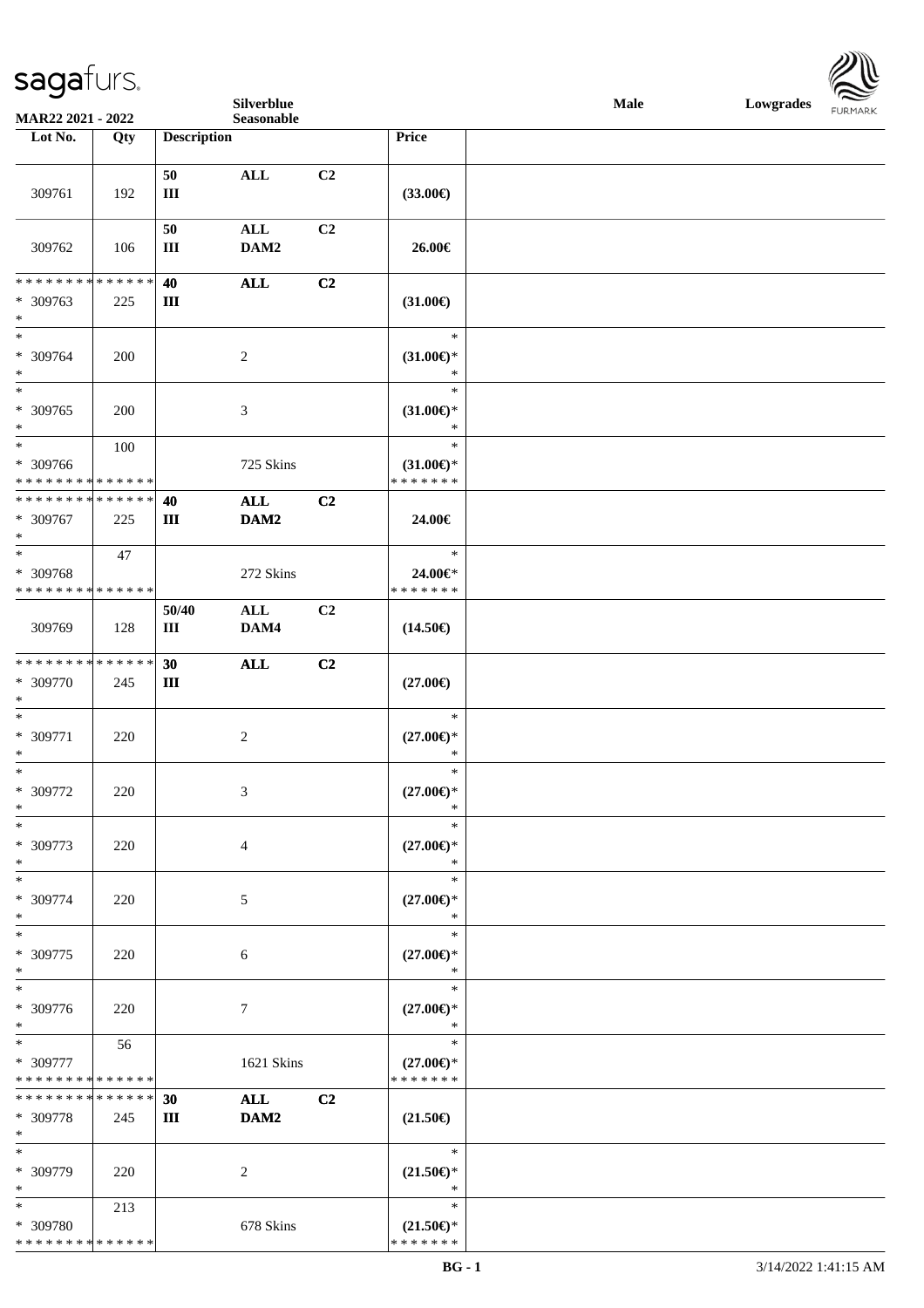

| MAR22 2021 - 2022                                                   |     |                           | Silverblue<br>Seasonable |                |                                                | Male | Lowgrades | <b>FURMARK</b> |
|---------------------------------------------------------------------|-----|---------------------------|--------------------------|----------------|------------------------------------------------|------|-----------|----------------|
| Lot No.                                                             | Qty | <b>Description</b>        |                          |                | Price                                          |      |           |                |
| 309781                                                              | 159 | 30<br>$\rm III$           | ALL<br>DAM4              | C2             | $(11.50\epsilon)$                              |      |           |                |
| ******** <mark>******</mark><br>$* 309782$<br>$\ast$                | 285 | 20<br>$\mathbf{III}$      | <b>ALL</b>               | C <sub>2</sub> | $(23.50\epsilon)$                              |      |           |                |
| $\ast$<br>* 309783<br>$\ast$                                        | 260 |                           | $\sqrt{2}$               |                | $\ast$<br>$(23.50\epsilon)$ *<br>$\ast$        |      |           |                |
| $\ast$<br>* 309784<br>$\ast$                                        | 260 |                           | 3                        |                | $\ast$<br>$(23.50\epsilon)$ *<br>$\ast$        |      |           |                |
| $\overline{\phantom{1}}$<br>* 309785<br>$\ast$                      | 260 |                           | $\overline{4}$           |                | $\ast$<br>$(23.50\epsilon)$ *<br>$\ast$        |      |           |                |
| $\ast$<br>* 309786<br>* * * * * * * * * * * * * *                   | 278 |                           | 1343 Skins               |                | $\ast$<br>$(23.50\epsilon)$ *<br>* * * * * * * |      |           |                |
| * * * * * * * * * * * * * *<br>* 309787<br>$\ast$                   | 285 | 20<br>$\rm III$           | ALL<br>DAM2              | C2             | $(18.00\epsilon)$                              |      |           |                |
| $\overline{\phantom{1}}$<br>* 309788<br>$\ast$                      | 260 |                           | $\overline{c}$           |                | $\ast$<br>$(18.00\epsilon)$ *<br>$\ast$        |      |           |                |
| $\ast$<br>* 309789<br>* * * * * * * * * * * * * *                   | 272 |                           | 817 Skins                |                | $\ast$<br>$(18.00\epsilon)$ *<br>* * * * * * * |      |           |                |
| ******** <mark>******</mark><br>* 309790<br>$\ast$                  | 285 | $\mathbf 0$<br>$\rm III$  | <b>ALL</b>               | C <sub>2</sub> | $(17.00\epsilon)$                              |      |           |                |
| $\overline{\phantom{0}}$<br>* 309791<br>* * * * * * * * * * * * * * | 52  |                           | 337 Skins                |                | $\ast$<br>$(17.00\epsilon)$ *<br>* * * * * * * |      |           |                |
| 309792                                                              | 267 | $\bf{0}$<br>Ш             | ALL<br>DAM2              | C <sub>2</sub> | $(13.50\epsilon)$                              |      |           |                |
| 309793                                                              | 136 | 20/0<br>$\rm III$         | $\mathbf{ALL}$<br>DAM4   | C <sub>2</sub> | $(8.00\epsilon)$                               |      |           |                |
| 309794                                                              | 156 | $\mathbf{1}$<br>$\rm III$ | ALL                      | C2             | $11.50\in$                                     |      |           |                |
| 309795                                                              | 241 | $1/2$<br>$\rm III$        | $\mathbf{ALL}$<br>DAM2   | C <sub>2</sub> | 7.50€                                          |      |           |                |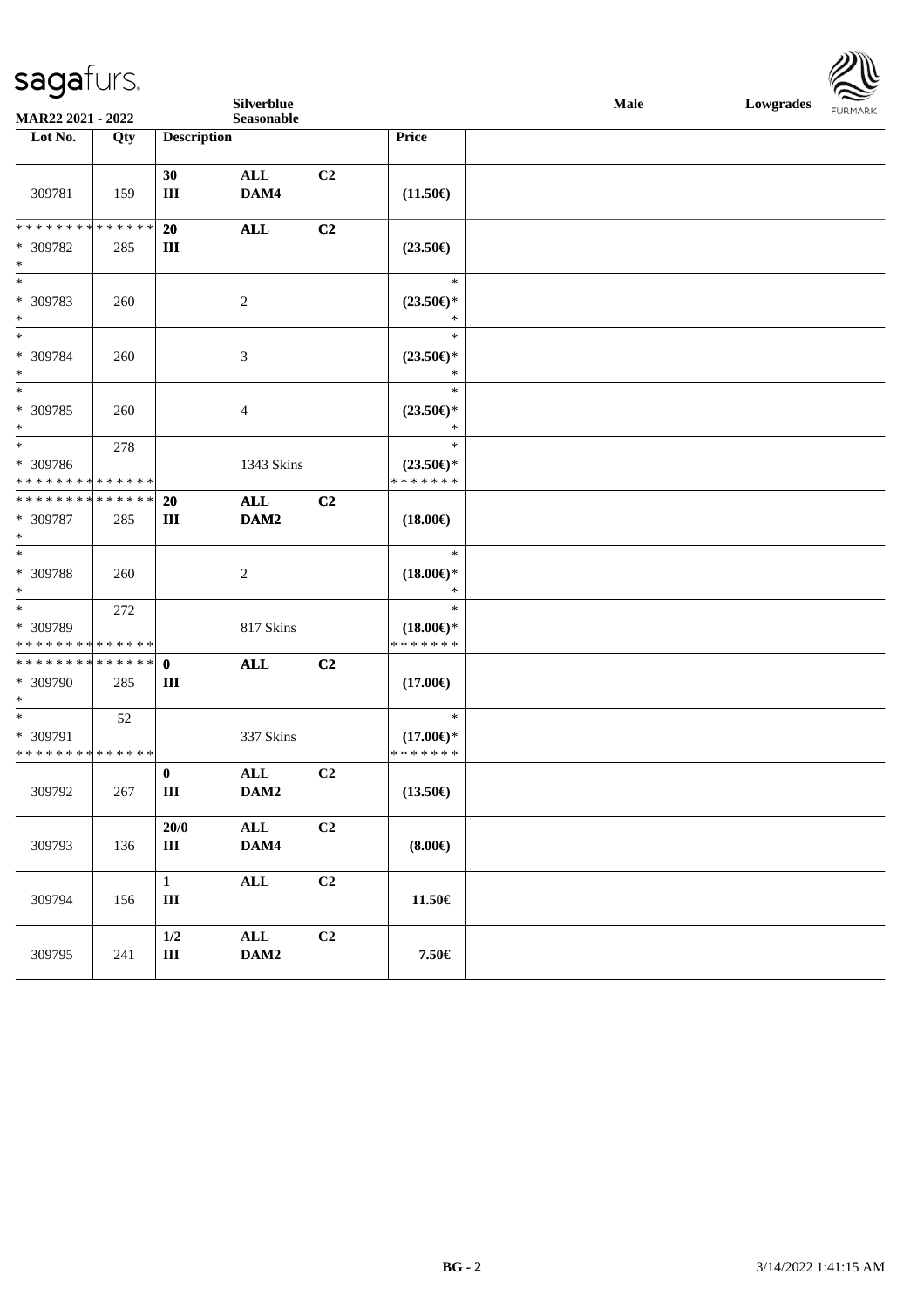

| MAR22 2021 - 2022           |     |                    | Silverblue                          |                |                               | Female |  |
|-----------------------------|-----|--------------------|-------------------------------------|----------------|-------------------------------|--------|--|
| Lot No.                     | Qty | <b>Description</b> |                                     |                | Price                         |        |  |
| * * * * * * * * * * * * * * |     |                    |                                     |                |                               |        |  |
|                             |     | <b>20</b>          | <b>PALE</b>                         | C1/C2          |                               |        |  |
| * 408001<br>$*$             | 465 | SI                 |                                     |                | $(26.00\epsilon)$             |        |  |
| $*$                         | 105 |                    |                                     |                | $\ast$                        |        |  |
| * 408002                    |     |                    | 570 Skins                           |                | $(26.00\epsilon)$ *           |        |  |
| * * * * * * * * * * * * * * |     |                    |                                     |                | * * * * * * *                 |        |  |
|                             |     | <b>20</b>          | <b>PALE</b>                         | C3             |                               |        |  |
| 408003                      | 184 | SI                 |                                     |                | 25.00€                        |        |  |
|                             |     |                    |                                     |                |                               |        |  |
|                             |     | 20                 | $\bold{X}\bold{D}/\bold{D}\bold{K}$ | C <sub>2</sub> |                               |        |  |
| 408004                      | 132 | SI                 | <b>LNAP</b>                         |                | $(19.00\epsilon)$             |        |  |
|                             |     |                    |                                     |                |                               |        |  |
|                             |     | 20                 | Dark                                | C1/C2          |                               |        |  |
| 408005                      | 237 | <b>SAGA</b>        |                                     |                | $(26.00\epsilon)$             |        |  |
| * * * * * * * * * * * * * * |     | 20                 | <b>PALE</b>                         | C1             |                               |        |  |
| $* 408006$                  | 405 | <b>SAGA</b>        |                                     |                | $(29.50\epsilon)$             |        |  |
| $*$                         |     |                    |                                     |                |                               |        |  |
| $\ast$                      | 83  |                    |                                     |                | $\ast$                        |        |  |
| * 408007                    |     |                    | 488 Skins                           |                | $(29.50\epsilon)$ *           |        |  |
| * * * * * * * * * * * * * * |     |                    |                                     |                | * * * * * * *                 |        |  |
| * * * * * * * * * * * * * * |     | 20                 | <b>PALE</b>                         | C2             |                               |        |  |
| * 408008                    | 445 | <b>SAGA</b>        |                                     |                | $(29.00\epsilon)$             |        |  |
| $*$<br>$\ast$               |     |                    |                                     |                | $\ast$                        |        |  |
| $* 408009$                  | 420 |                    | 2                                   |                | $(29.00\epsilon)$ *           |        |  |
| $*$                         |     |                    |                                     |                | *                             |        |  |
| $\ast$                      |     |                    |                                     |                | $\ast$                        |        |  |
| $* 408010$                  | 420 |                    | $\mathfrak{Z}$                      |                | $(29.00\epsilon)$ *           |        |  |
| $*$                         |     |                    |                                     |                | $\ast$                        |        |  |
| $\ast$                      | 97  |                    |                                     |                | $\ast$                        |        |  |
| * 408011                    |     |                    | 1382 Skins                          |                | $(29.00\epsilon)$ *           |        |  |
| * * * * * * * * * * * * * * |     | 20                 |                                     | C3             | * * * * * * *                 |        |  |
| 408012                      | 408 | <b>SAGA</b>        | <b>PALE</b>                         |                | $(28.00\epsilon)$             |        |  |
|                             |     |                    |                                     |                |                               |        |  |
|                             |     | 20                 | 2XP                                 | C1/C2          |                               |        |  |
| 408013                      | 311 | <b>SAGA</b>        |                                     |                | $(29.00\epsilon)$             |        |  |
|                             |     |                    |                                     |                |                               |        |  |
| * * * * * * * * * * * * * * |     | <b>20</b>          | <b>ALL</b>                          | C2             |                               |        |  |
| * 408014                    | 445 | IA                 | <b>SPAR</b>                         |                | $(24.50\epsilon)$             |        |  |
| $*$                         |     |                    |                                     |                | $\ast$                        |        |  |
| $*$<br>* 408015             | 257 |                    | 702 Skins                           |                | $(24.50\epsilon)$ *           |        |  |
| * * * * * * * * * * * * * * |     |                    |                                     |                | * * * * * * *                 |        |  |
|                             |     | 20                 | XD/DK                               | C <sub>2</sub> |                               |        |  |
| 408016                      | 219 | IA                 | <b>CHIP</b>                         |                | 22.00€                        |        |  |
|                             |     |                    |                                     |                |                               |        |  |
| * * * * * * * * * * * * * * |     | 20                 | XP/2XP                              | C2             |                               |        |  |
| * 408017                    | 445 | IA                 | <b>CHIP</b>                         |                | 26.00€                        |        |  |
| $*$                         |     |                    |                                     |                |                               |        |  |
| $*$                         |     |                    |                                     |                | $\ast$                        |        |  |
| * 408018<br>$*$             | 420 |                    | 2                                   |                | $(26.00\epsilon)$ *<br>$\ast$ |        |  |
| $*$                         | 232 |                    |                                     |                | $\ast$                        |        |  |
| * 408019                    |     |                    | 1097 Skins                          |                | $(26.00\epsilon)$ *           |        |  |
| * * * * * * * * * * * * * * |     |                    |                                     |                | * * * * * * *                 |        |  |
|                             |     | 20                 | <b>PALE</b>                         | C1             |                               |        |  |
| 408020                      | 154 | <b>SROY</b>        |                                     |                | $(31.00\epsilon)$             |        |  |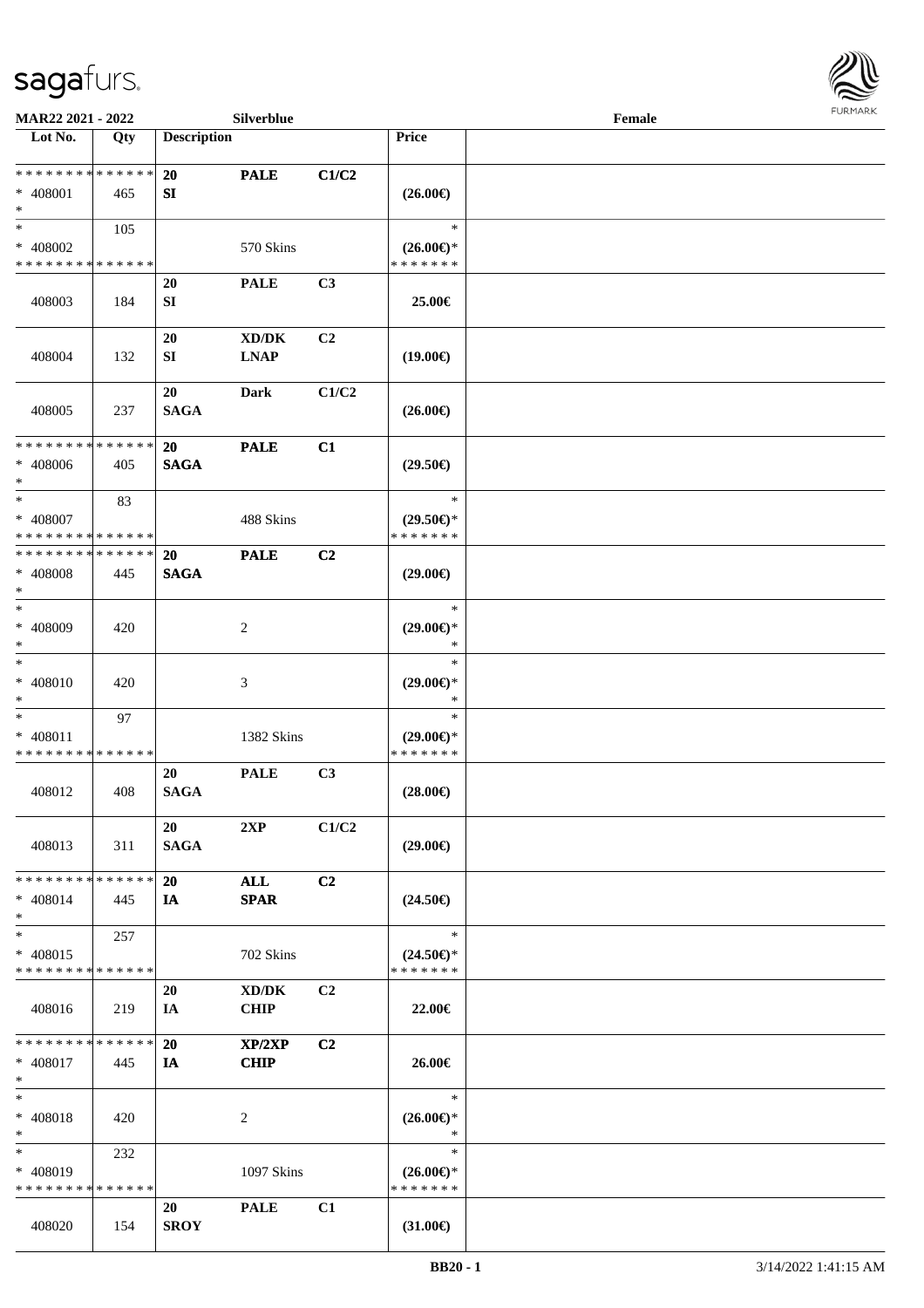

**MAR22 2021 - 2022 Silverblue Female Lot No. Qty Description Price 20 PALE C2 SROY \* \* \* \* \* \* \* \* \* \* \* \* \* \*** \* 408021 | 425 \* **(29.50€)** \* \* 408022 \* \* \* \* \* \* \* \* \* \* \* \* \* \* 78 503 Skins \* \* **(29.50€)** \* \* \* \* \* \* \* 408023 122 **20 2XP C1/C2**  $(29.50€)$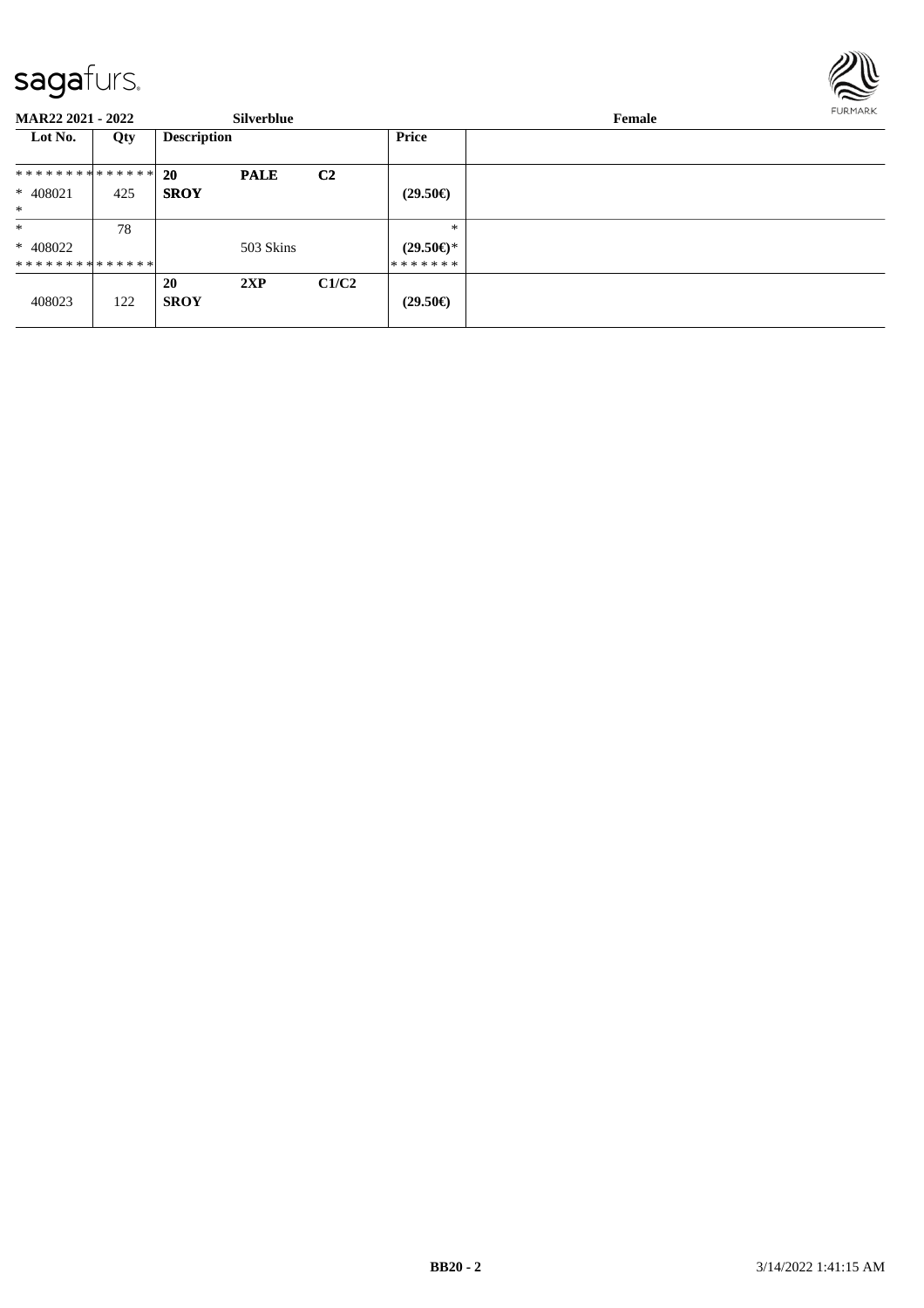

| MAR22 2021 - 2022                                 |                    |                                      | Silverblue                                              |                |                                                | Female |  |
|---------------------------------------------------|--------------------|--------------------------------------|---------------------------------------------------------|----------------|------------------------------------------------|--------|--|
| Lot No.                                           | Qty                | <b>Description</b>                   |                                                         |                | Price                                          |        |  |
| 408081                                            | 371                | $\bf{0}$<br>${\bf S}{\bf I}$         | <b>Dark</b>                                             | C1/C2          | $(20.50\epsilon)$                              |        |  |
| 408082                                            | 301                | $\pmb{0}$<br>${\bf S}{\bf I}$        | <b>PALE</b>                                             | C1             | $(24.50\epsilon)$                              |        |  |
| * * * * * * * *<br>* 408083<br>$\ast$             | * * * * * *<br>465 | $\pmb{0}$<br>${\bf S}{\bf I}$        | <b>PALE</b>                                             | C <sub>2</sub> | 23.50€                                         |        |  |
| $\ast$<br>$* 408084$<br>$\ast$                    | 400                |                                      | $\sqrt{2}$                                              |                | $\ast$<br>$(23.50\epsilon)$ *<br>$\ast$        |        |  |
| $\ast$<br>* 408085<br>* * * * * * * * * * * * * * | $80\,$             |                                      | 945 Skins                                               |                | $\ast$<br>$(23.50\epsilon)$ *<br>* * * * * * * |        |  |
| 408086                                            | 492                | $\boldsymbol{0}$<br>${\bf S}{\bf I}$ | <b>PALE</b>                                             | C3             | $(22.50\epsilon)$                              |        |  |
| 408087                                            | 114                | $\pmb{0}$<br>${\bf S}{\bf I}$        | 2XD/XD<br><b>LNAP</b>                                   | C <sub>2</sub> | 14.50€                                         |        |  |
| 408088                                            | 143                | $\pmb{0}$<br>${\bf S}{\bf I}$        | <b>Dark</b><br><b>LNAP</b>                              | C1/C2          | $(18.00\epsilon)$                              |        |  |
| 408089                                            | 123                | $\pmb{0}$<br>${\bf S}{\bf I}$        | <b>Dark</b><br><b>LNAP</b>                              | C1/C2          | $(18.00\epsilon)$                              |        |  |
| 408090                                            | 173                | $\pmb{0}$<br>${\bf S}{\bf I}$        | $\bf MED$<br>$\mathbf{L}\mathbf{N}\mathbf{A}\mathbf{P}$ | C1/C2          | $(20.00\epsilon)$                              |        |  |
| 408091                                            | 281                | $\pmb{0}$<br>${\bf S}{\bf I}$        | <b>PALE</b><br><b>LNAP</b>                              | C1/C2          | $(20.50\in)$                                   |        |  |
| 408092                                            | 172                | $\pmb{0}$<br>${\bf SI}$              | <b>PALE</b><br><b>LNAP</b>                              | C1/C2          | $(20.50\epsilon)$                              |        |  |
| 408093                                            | 232                | $\bf{0}$<br>SI                       | <b>PALE</b><br><b>LNAP</b>                              | C3             | $(20.00\epsilon)$                              |        |  |
| 408094                                            | 118                | $\bf{0}$<br>SI                       | XP/2XP<br><b>LNAP</b>                                   | C2             | $(20.50\epsilon)$                              |        |  |
| 408095                                            | 505                | $\bf{0}$<br>$\mathbf{I}\mathbf{B}$   | $\mathbf{ALL}$<br><b>SPAR</b>                           | C <sub>2</sub> | $(19.50\epsilon)$                              |        |  |
| 408096                                            | 310                | $\mathbf{0}$<br><b>SAGA</b>          | <b>XD</b>                                               | C1/C2          | 20.00€                                         |        |  |
| 408097                                            | 364                | $\mathbf{0}$<br><b>SAGA</b>          | Dark                                                    | C1             | $(24.50\epsilon)$                              |        |  |
| * * * * * * * *<br>* 408098<br>$*$                | * * * * * *<br>445 | $\mathbf{0}$<br><b>SAGA</b>          | <b>Dark</b>                                             | C2             | $(23.50\epsilon)$                              |        |  |
| $\ast$<br>* 408099<br>$*$                         | 420                |                                      | $\overline{c}$                                          |                | $\ast$<br>$(23.50\epsilon)$ *<br>$\ast$        |        |  |
| $*$<br>* 408100<br>* * * * * * * * * * * * * *    | 206                |                                      | 1071 Skins                                              |                | $\ast$<br>$(23.50\epsilon)$ *<br>* * * * * * * |        |  |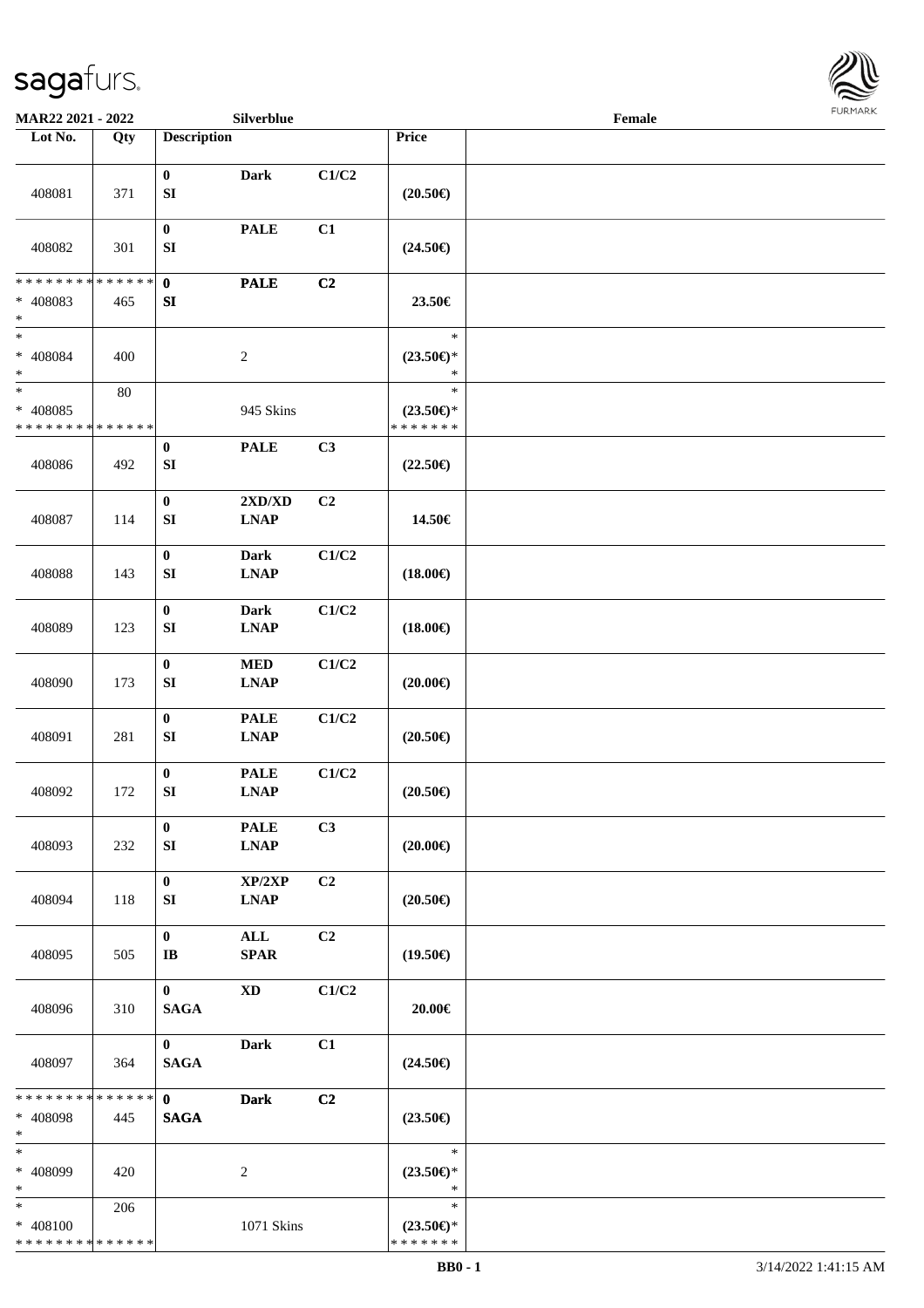

| MAR22 2021 - 2022                                          |     |                             | Silverblue      |    |                                                | Female | FURMARK |
|------------------------------------------------------------|-----|-----------------------------|-----------------|----|------------------------------------------------|--------|---------|
| Lot No.                                                    | Qty | <b>Description</b>          |                 |    | Price                                          |        |         |
| 408101                                                     | 379 | $\mathbf{0}$<br><b>SAGA</b> | <b>Dark</b>     | C3 | $(22.50\epsilon)$                              |        |         |
| * * * * * * * * * * * * * *                                |     | $\mathbf{0}$                | <b>PALE</b>     | C1 |                                                |        |         |
| $* 408102$<br>$*$                                          | 445 | <b>SAGA</b>                 |                 |    | $(27.00\epsilon)$                              |        |         |
| $\overline{\phantom{0}}$<br>$* 408103$<br>$*$              | 420 |                             | $\overline{c}$  |    | $\ast$<br>$(27.00\epsilon)$ *<br>$\ast$        |        |         |
| $*$<br>$* 408104$<br>$*$                                   | 420 |                             | $\mathfrak{Z}$  |    | $\ast$<br>$(27.00\epsilon)$ *<br>$\ast$        |        |         |
| $\frac{1}{*}$<br>$* 408105$<br>* * * * * * * * * * * * * * | 429 |                             | 1714 Skins      |    | $\ast$<br>$(27.00\epsilon)$ *<br>* * * * * * * |        |         |
| * * * * * * * * * * * * * * *                              |     | $\mathbf{0}$                | <b>PALE</b>     | C2 |                                                |        |         |
| $* 408106$<br>$\ast$                                       | 445 | <b>SAGA</b>                 |                 |    | $(26.00\epsilon)$                              |        |         |
| $*$<br>$* 408107$<br>$\ast$                                | 420 |                             | $\overline{c}$  |    | $\ast$<br>$26.00 \in$<br>$\ast$                |        |         |
| $\overline{\phantom{0}}$<br>* 408108                       | 420 |                             | $\mathfrak{Z}$  |    | $\ast$<br>$26.00 \in$ *                        |        |         |
| $\ast$                                                     |     |                             |                 |    | $\ast$                                         |        |         |
| $\overline{\ast}$<br>* 408109<br>$\ast$                    | 420 |                             | $\overline{4}$  |    | $\ast$<br>$26.00 \in$<br>$\ast$                |        |         |
| $\ast$<br>$* 408110$<br>$\ast$<br>$_{\ast}^{-}$            | 420 |                             | $\sqrt{5}$      |    | $\ast$<br>$26.00 \in$ *<br>$\ast$              |        |         |
| $* 408111$<br>$\ast$                                       | 420 |                             | $6\,$           |    | $\ast$<br>$(26.00\epsilon)$ *<br>$\ast$        |        |         |
| $\overline{\ast}$<br>$* 408112$<br>$\ast$                  | 420 |                             | $7\phantom{.0}$ |    | $\ast$<br>$(26.00\epsilon)$ *<br>$\ast$        |        |         |
| $_{\ast}$<br>$* 408113$<br>$\ast$                          | 420 |                             | $\,8\,$         |    | $\ast$<br>$(26.00\epsilon)$ *<br>$\ast$        |        |         |
| $_{\ast}^{-}$<br>$* 408114$<br>$\ast$                      | 420 |                             | 9               |    | $\ast$<br>$(26.00\epsilon)$ *<br>$\ast$        |        |         |
| $_{\ast}$<br>$* 408115$<br>$\ast$                          | 420 |                             | 10              |    | $\ast$<br>$(26.00\epsilon)$ *<br>$\ast$        |        |         |
| $\overline{\ast}$<br>$* 408116$                            | 166 |                             | 4391 Skins      |    | $\ast$<br>$(26.00\epsilon)$ *                  |        |         |
| * * * * * * * * * * * * * *                                |     |                             |                 |    | * * * * * * *                                  |        |         |
| * * * * * * * * * * * * * *<br>$* 408117$<br>$*$           | 445 | $\mathbf{0}$<br><b>SAGA</b> | <b>PALE</b>     | C3 | $(25.00\epsilon)$                              |        |         |
| $\ast$<br>* 408118<br>$\ast$                               | 420 |                             | $\overline{2}$  |    | $\ast$<br>$(25.00\epsilon)$ *<br>$\ast$        |        |         |
| $\overline{\phantom{1}}$<br>* 408119<br>$\ast$             | 420 |                             | $\mathfrak{Z}$  |    | $\ast$<br>$(25.00\epsilon)$ *<br>$\ast$        |        |         |
| $\ast$<br>* 408120<br>* * * * * * * * * * * * * *          | 245 |                             | 1530 Skins      |    | $\ast$<br>$(25.00\epsilon)$ *<br>* * * * * * * |        |         |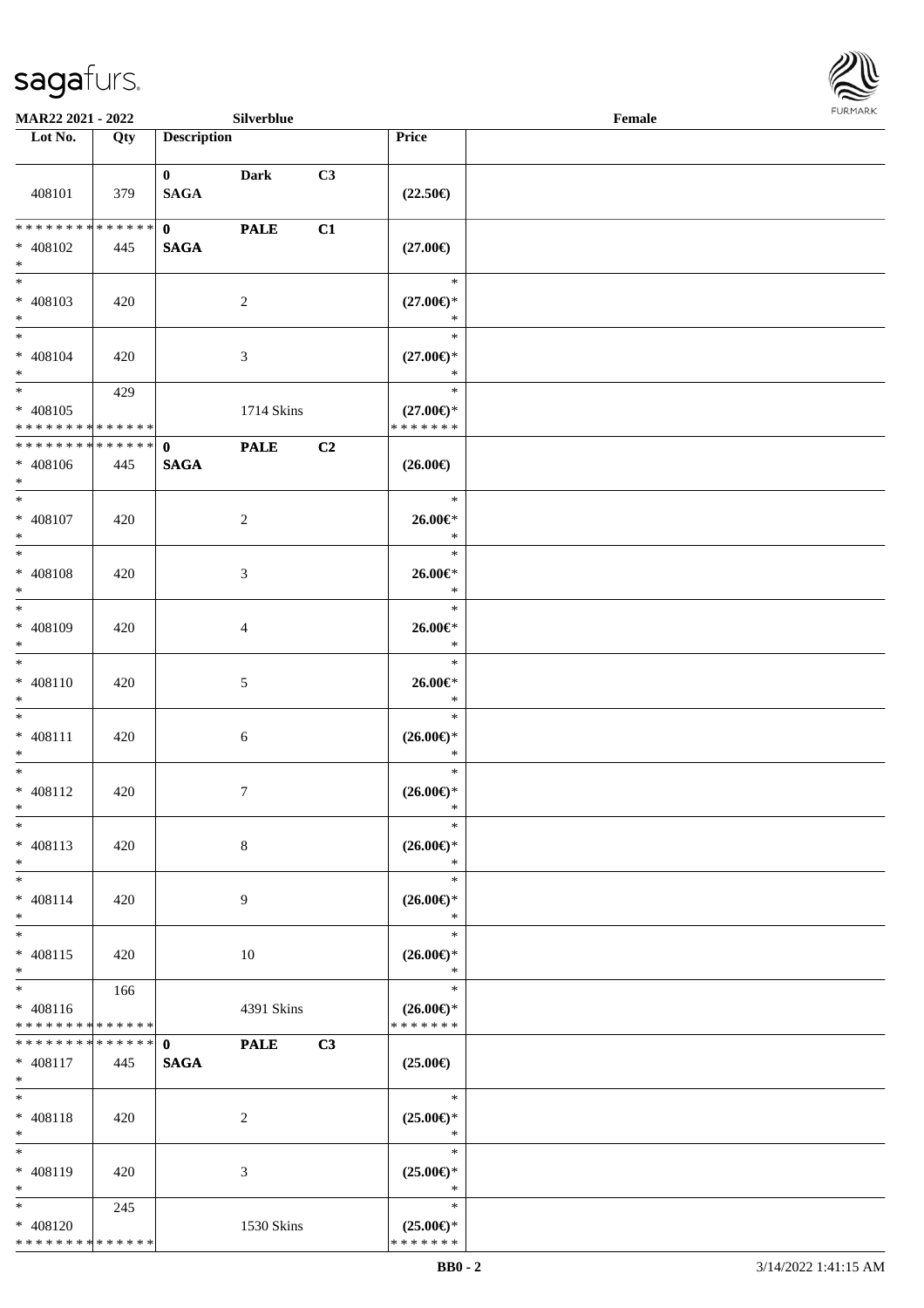\*



| MAR22 2021 - 2022                                      |                    |                             | Silverblue                            |                |                                                | Female |  |
|--------------------------------------------------------|--------------------|-----------------------------|---------------------------------------|----------------|------------------------------------------------|--------|--|
| Lot No.                                                | Qty                | <b>Description</b>          |                                       |                | <b>Price</b>                                   |        |  |
| 408121                                                 | 256                | $\bf{0}$<br><b>SAGA</b>     | 2XP                                   | C1             | $(27.00\epsilon)$                              |        |  |
| * * * * * * * * * * * * * * *<br>* 408122<br>$\ast$    | 425                | $\mathbf 0$<br><b>SAGA</b>  | 2XP                                   | C2             | $(26.00\epsilon)$                              |        |  |
| $\ast$<br>* 408123<br>* * * * * * * * * * * * * *      | 83                 |                             | 508 Skins                             |                | $\ast$<br>$(26.00\epsilon)$ *<br>* * * * * * * |        |  |
| 408124                                                 | 278                | $\bf{0}$<br><b>SAGA</b>     | $\mathbf{X}\mathbf{D}$<br><b>LNAP</b> | C1/C2          | 18.00€                                         |        |  |
| * * * * * * * * * * * * * *<br>$* 408125$<br>$\ast$    | 445                | $\mathbf{0}$<br><b>SAGA</b> | <b>Dark</b><br><b>LNAP</b>            | C1/C2          | $(20.50\epsilon)$                              |        |  |
| $\ast$<br>* 408126<br>* * * * * * * * * * * * * *      | 327                |                             | 772 Skins                             |                | $\ast$<br>$(20.50\epsilon)$ *<br>* * * * * * * |        |  |
| 408127                                                 | 431                | $\bf{0}$<br><b>SAGA</b>     | Dark<br><b>LNAP</b>                   | C3             | $(20.00\epsilon)$                              |        |  |
| * * * * * * * * * * * * * *<br>$* 408128$<br>$*$       | 445                | $\mathbf{0}$<br><b>SAGA</b> | <b>PALE</b><br><b>LNAP</b>            | C1/C2          | $(23.50\epsilon)$                              |        |  |
| $*$<br>$* 408129$<br>$*$                               | 420                |                             | 2                                     |                | $\ast$<br>$(23.50\epsilon)$ *<br>$\ast$        |        |  |
| $*$<br>* 408130<br>* * * * * * * * * * * * * *         | 264                |                             | 1129 Skins                            |                | $\ast$<br>$(23.50\epsilon)$ *<br>* * * * * * * |        |  |
| 408131                                                 | 114                | $\bf{0}$<br><b>SAGA</b>     | <b>PALE</b><br><b>LNAP</b>            | C1/C2          | $(23.50\epsilon)$                              |        |  |
| * * * * * * * * * * * * * * *<br>$* 408132$<br>$*$     | 445                | $\mathbf{0}$<br><b>SAGA</b> | <b>PALE</b><br><b>LNAP</b>            | C3             | $(22.50\epsilon)$                              |        |  |
| $\ast$<br>$* 408133$<br>* * * * * * * * * * * * * *    | 134                |                             | 579 Skins                             |                | $\ast$<br>$(22.50\epsilon)$ *<br>* * * * * * * |        |  |
| 408134                                                 | 189                | $\bf{0}$<br><b>SAGA</b>     | XP/2XP<br><b>LNAP</b>                 | C2             | $(23.50\epsilon)$                              |        |  |
| * * * * * * * *<br>$* 408135$<br>$*$                   | * * * * * *<br>445 | $\mathbf 0$<br>IA           | ALL<br><b>SPAR</b>                    | C <sub>2</sub> | $(21.00\epsilon)$                              |        |  |
| $*$<br>$* 408136$<br>$*$                               | 420                |                             | $\overline{2}$                        |                | $\ast$<br>$(21.00\epsilon)$ *<br>$\ast$        |        |  |
| $*$ and $*$<br>* 408137<br>* * * * * * * * * * * * * * | 108                |                             | 973 Skins                             |                | $\ast$<br>$21.00 \in$<br>* * * * * * *         |        |  |
| * * * * * * * * * * * * * * *<br>* 408138<br>$*$       | 445                | $\mathbf 0$<br>IA           | XD/DK<br><b>CHIP</b>                  | C <sub>2</sub> | 19.50€                                         |        |  |
| $*$<br>* 408139<br>$*$                                 | 420                |                             | 2                                     |                | $\ast$<br>19.50€*<br>$\ast$                    |        |  |
| $*$<br>* 408140<br>$*$                                 | 420                |                             | 3                                     |                | $\ast$<br>19.50€*<br>$\ast$                    |        |  |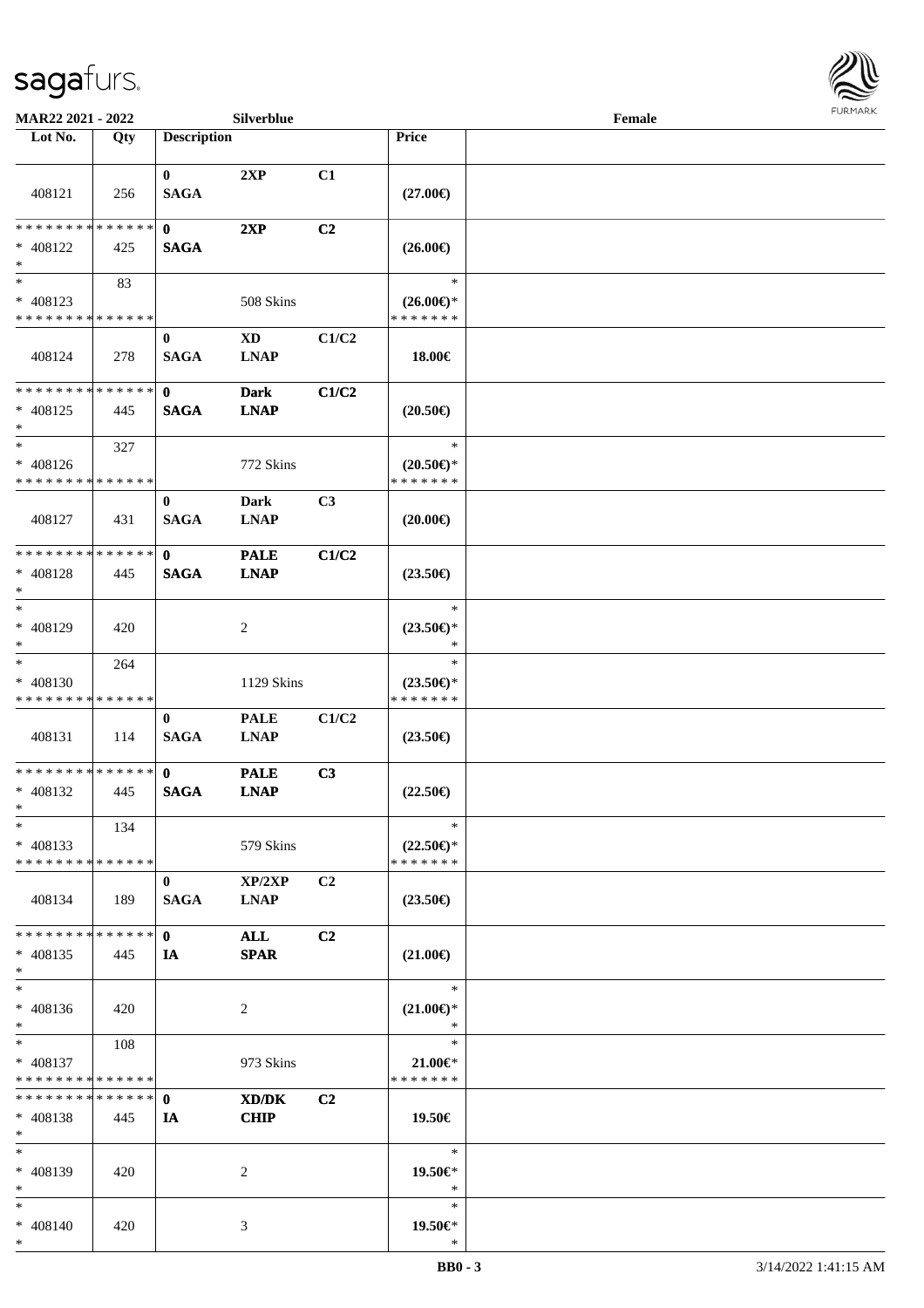

| <b>MAR22 2021 - 2022</b>                   |     |                    | Silverblue             |                |                               | Female |  |
|--------------------------------------------|-----|--------------------|------------------------|----------------|-------------------------------|--------|--|
| Lot No.                                    | Qty | <b>Description</b> |                        |                | Price                         |        |  |
|                                            |     |                    |                        |                |                               |        |  |
| $*$                                        |     | $\mathbf{0}$       | XD/DK                  | C <sub>2</sub> | $\ast$                        |        |  |
| * 408141                                   | 420 | IA                 | <b>CHIP</b>            |                | 19.50€*                       |        |  |
| $*$                                        |     |                    |                        |                | $\ast$<br>$\ast$              |        |  |
|                                            | 92  |                    |                        |                |                               |        |  |
| * 408142<br>* * * * * * * * * * * * * *    |     |                    | 1797 Skins             |                | 19.50€*<br>* * * * * * *      |        |  |
| * * * * * * * * <mark>* * * * * * *</mark> |     | $\mathbf{0}$       | XP/2XP                 | C2             |                               |        |  |
| $* 408143$                                 | 445 | IA                 | <b>CHIP</b>            |                | $(23.50\epsilon)$             |        |  |
| $*$                                        |     |                    |                        |                |                               |        |  |
| $*$                                        |     |                    |                        |                | $\ast$                        |        |  |
| * 408144                                   | 420 |                    | 2                      |                | $(23.50\epsilon)$ *           |        |  |
| $*$                                        |     |                    |                        |                | $\ast$                        |        |  |
|                                            |     |                    |                        |                | $\ast$                        |        |  |
| $* 408145$                                 | 420 |                    | 3                      |                | $(23.50\epsilon)$ *           |        |  |
| $*$                                        |     |                    |                        |                | $\ast$                        |        |  |
| $*$                                        |     |                    |                        |                | $\ast$                        |        |  |
| $* 408146$                                 | 420 |                    | 4                      |                | $(23.50\epsilon)$ *           |        |  |
| $*$                                        |     |                    |                        |                | $\ast$                        |        |  |
|                                            |     |                    |                        |                | $\ast$                        |        |  |
| $* 408147$                                 | 420 |                    | 5                      |                | $(23.50\epsilon)$ *           |        |  |
| $*$                                        |     |                    |                        |                | $\ast$                        |        |  |
| $*$                                        |     |                    |                        |                | $\ast$                        |        |  |
| * 408148                                   | 420 |                    | 6                      |                | $(23.50\epsilon)$ *           |        |  |
| $*$<br>$\overline{\ast}$                   |     |                    |                        |                | $\ast$                        |        |  |
|                                            |     |                    |                        |                | $\ast$                        |        |  |
| * 408149                                   | 420 |                    | $7\phantom{.0}$        |                | $(23.50\epsilon)$ *<br>$\ast$ |        |  |
| $*$<br>$*$                                 | 330 |                    |                        |                | $\ast$                        |        |  |
| * 408150                                   |     |                    | 3295 Skins             |                | $(23.50\epsilon)$ *           |        |  |
| * * * * * * * * * * * * * *                |     |                    |                        |                | * * * * * * *                 |        |  |
|                                            |     | $\bf{0}$           | $\mathbf{X}\mathbf{D}$ | C1/C2          |                               |        |  |
| 408151                                     | 237 | <b>SROY</b>        |                        |                | 20.50€                        |        |  |
|                                            |     |                    |                        |                |                               |        |  |
|                                            |     | $\mathbf{0}$       | <b>Dark</b>            | C1             |                               |        |  |
| 408152                                     | 372 | <b>SROY</b>        |                        |                | $(25.00\epsilon)$             |        |  |
|                                            |     |                    |                        |                |                               |        |  |
| **************                             |     | $\mathbf{0}$       | <b>Dark</b>            | C2             |                               |        |  |
| * 408153                                   | 425 | <b>SROY</b>        |                        |                | $(24.50\epsilon)$             |        |  |
| $*$                                        |     |                    |                        |                |                               |        |  |
| $*$                                        | 416 |                    |                        |                | $\ast$                        |        |  |
| $* 408154$                                 |     |                    | 841 Skins              |                | $(24.50\epsilon)$ *           |        |  |
| * * * * * * * * * * * * * * *              |     |                    |                        |                | * * * * * * *                 |        |  |
|                                            |     | $\mathbf{0}$       | Dark                   | C <sub>3</sub> |                               |        |  |
| 408155                                     | 213 | <b>SROY</b>        |                        |                | $(23.50\epsilon)$             |        |  |
| * * * * * * * * * * * * * * *              |     | $\mathbf{0}$       | <b>PALE</b>            | C1             |                               |        |  |
| $* 408156$                                 | 425 | <b>SROY</b>        |                        |                | $(28.00\epsilon)$             |        |  |
| $*$                                        |     |                    |                        |                |                               |        |  |
| $*$ $-$                                    |     |                    |                        |                | $\ast$                        |        |  |
| * 408157                                   | 400 |                    | 2                      |                | $(28.00\epsilon)$ *           |        |  |
| $*$                                        |     |                    |                        |                | $\ast$                        |        |  |
| $*$                                        |     |                    |                        |                | $\ast$                        |        |  |
| * 408158                                   | 400 |                    | 3                      |                | $(28.00\epsilon)$ *           |        |  |
| $*$                                        |     |                    |                        |                | $\ast$                        |        |  |
| $*$                                        | 403 |                    |                        |                | $\ast$                        |        |  |
| $* 408159$                                 |     |                    | 1628 Skins             |                | $(28.00\epsilon)$ *           |        |  |
| * * * * * * * * * * * * * * *              |     |                    |                        |                | * * * * * * *                 |        |  |
| * * * * * * * * * * * * * * <mark>*</mark> |     | $\mathbf 0$        | <b>PALE</b>            | C2             |                               |        |  |
| $* 408160$                                 | 425 | <b>SROY</b>        |                        |                | 27.00€                        |        |  |
| $*$                                        |     |                    |                        |                |                               |        |  |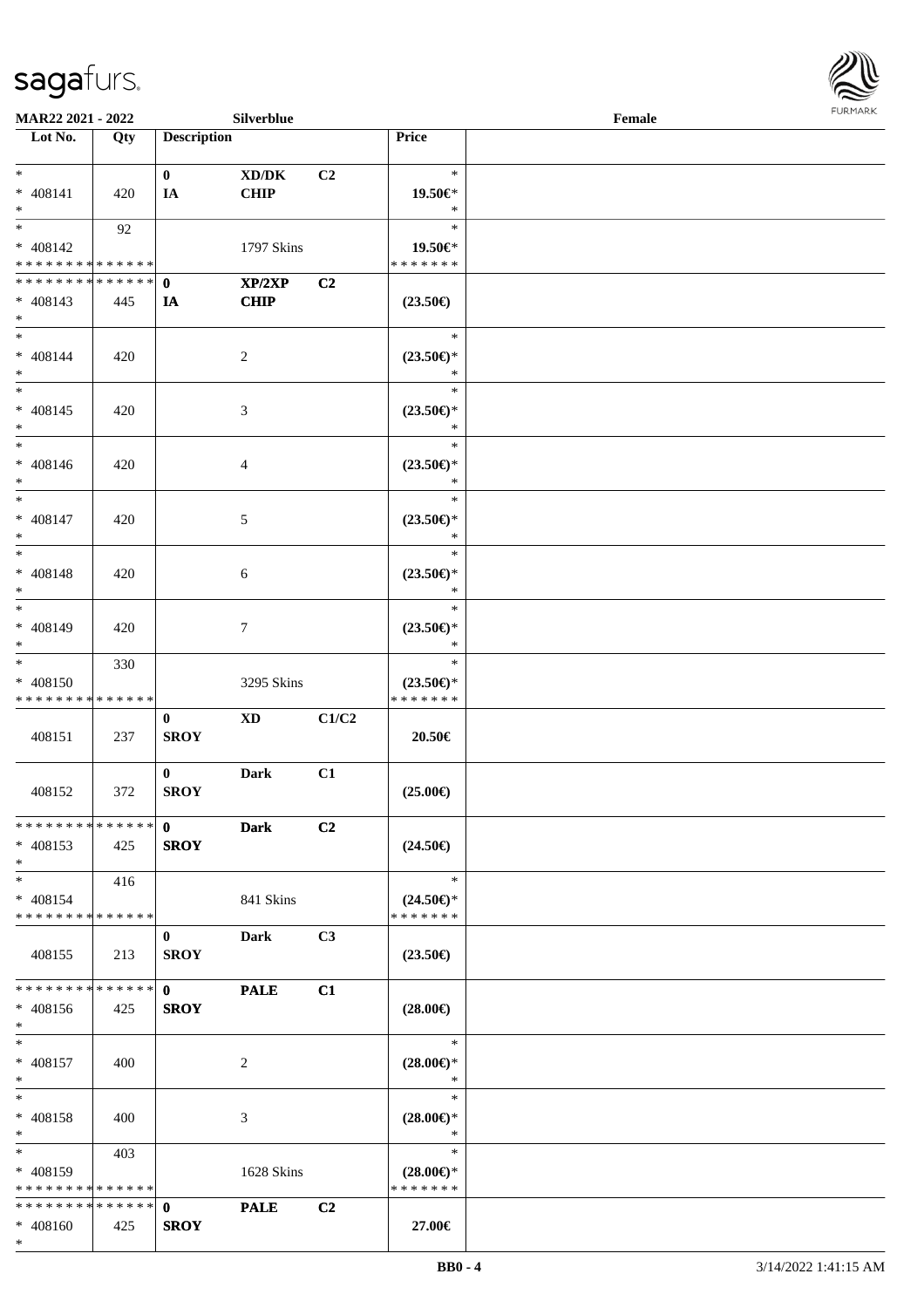

| MAR22 2021 - 2022                                              |     |                             | Silverblue     |    |                                                | Female | FURMARK |
|----------------------------------------------------------------|-----|-----------------------------|----------------|----|------------------------------------------------|--------|---------|
| $\overline{\phantom{1}}$ Lot No.                               | Qty | <b>Description</b>          |                |    | Price                                          |        |         |
| $*$<br>$* 408161$<br>$\ast$                                    | 400 | $\bf{0}$<br><b>SROY</b>     | <b>PALE</b>    | C2 | $\ast$<br>27.00€*<br>$\ast$                    |        |         |
| $\ast$<br>$* 408162$<br>$\ast$                                 | 400 |                             | $\mathfrak{Z}$ |    | $\ast$<br>$(27.00\epsilon)$ *<br>$\ast$        |        |         |
| $\ast$<br>* 408163<br>$\ast$                                   | 400 |                             | 4              |    | $\ast$<br>$(27.00\epsilon)$ *<br>$\ast$        |        |         |
| $*$<br>$* 408164$<br>$\ast$                                    | 400 |                             | 5              |    | $\ast$<br>$(27.00\epsilon)$ *<br>$\ast$        |        |         |
| $\ast$<br>* 408165<br>$*$                                      | 400 |                             | $\sqrt{6}$     |    | $\ast$<br>$(27.00\epsilon)$ *<br>$\ast$        |        |         |
| $*$<br>$* 408166$<br>$*$                                       | 400 |                             | $\tau$         |    | $\ast$<br>$(27.00\in)\!\!^*$<br>$\ast$         |        |         |
| $\overline{\ast}$<br>$* 408167$<br>* * * * * * * * * * * * * * | 253 |                             | 3078 Skins     |    | $\ast$<br>27.00€*<br>* * * * * * *             |        |         |
| * * * * * * * * * * * * * * *<br>* 408168<br>$*$               | 425 | $\mathbf{0}$<br><b>SROY</b> | <b>PALE</b>    | C3 | $(26.00\epsilon)$                              |        |         |
| $*$<br>* 408169<br>* * * * * * * * * * * * * *                 | 325 |                             | 750 Skins      |    | $\ast$<br>$(26.00\epsilon)$ *<br>* * * * * * * |        |         |
| 408170                                                         | 145 | $\bf{0}$<br><b>SROY</b>     | 2XP            | C1 | $(28.00\epsilon)$                              |        |         |
| 408171                                                         | 273 | $\bf{0}$<br><b>SROY</b>     | 2XP            | C2 | $(27.00\epsilon)$                              |        |         |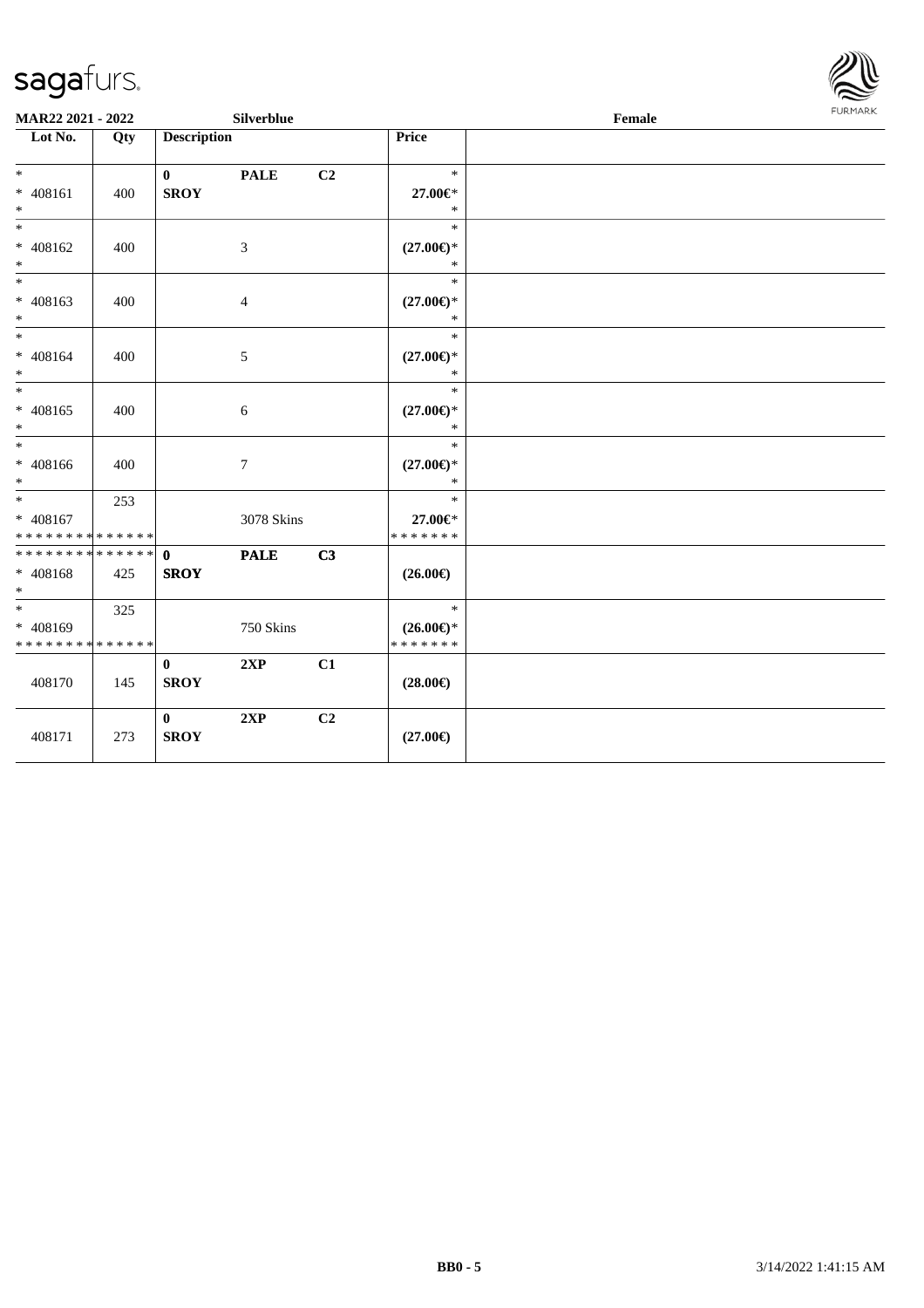

| MAR22 2021 - 2022                                     |     |                                  | Silverblue                            |       |                                                | Female |  |
|-------------------------------------------------------|-----|----------------------------------|---------------------------------------|-------|------------------------------------------------|--------|--|
| Lot No.                                               | Qty | <b>Description</b>               |                                       |       | Price                                          |        |  |
| 408221                                                | 359 | $\mathbf{1}$<br>SI               | $\mathbf{X}\mathbf{D}$                | C1/C2 | $(13.50\epsilon)$                              |        |  |
| 408222                                                | 131 | $\mathbf{1}$<br>SI               | $\mathbf{X}\mathbf{D}$                | C3    | 12.50€                                         |        |  |
| 408223                                                | 178 | $\mathbf{1}$<br>${\bf SI}$       | <b>Dark</b>                           | C1    | $(18.00\epsilon)$                              |        |  |
| * * * * * * * * * * * * * * *<br>* 408224<br>$\ast$   | 505 | $\mathbf{1}$<br>SI               | <b>Dark</b>                           | C2    | $(17.00\epsilon)$                              |        |  |
| $\ast$<br>$* 408225$<br>* * * * * * * * * * * * * *   | 322 |                                  | 827 Skins                             |       | $\ast$<br>$(17.00\epsilon)$ *<br>* * * * * * * |        |  |
| 408226                                                | 487 | $\mathbf{1}$<br>SI               | <b>Dark</b>                           | C3    | $(16.00\epsilon)$                              |        |  |
| 408227                                                | 341 | $\mathbf{1}$<br>SI               | $\bf MED$                             | C1/C2 | $(19.00\epsilon)$                              |        |  |
| 408228                                                | 424 | $\mathbf{1}$<br>SI               | <b>PALE</b>                           | C1    | $(20.50\epsilon)$                              |        |  |
| 408229                                                | 287 | $\mathbf{1}$<br>SI               | <b>PALE</b>                           | C1/C2 | $(20.50\in)$                                   |        |  |
| * * * * * * * * * * * * * * *<br>$* 408230$<br>$\ast$ | 505 | $\mathbf{1}$<br>SI               | <b>PALE</b>                           | C2    | $(20.00\epsilon)$                              |        |  |
| $\ast$<br>$* 408231$<br>$\ast$                        | 480 |                                  | $\sqrt{2}$                            |       | $\ast$<br>$(20.00\epsilon)$ *<br>$\ast$        |        |  |
| $\ast$<br>$* 408232$<br>* * * * * * * * * * * * * *   | 491 |                                  | 1476 Skins                            |       | $\ast$<br>$(20.00\epsilon)$ *<br>*******       |        |  |
| ************** 1<br>* 408233<br>$*$                   | 505 | ${\bf S}{\bf I}$                 | <b>PALE</b>                           | C3    | $(19.00\epsilon)$                              |        |  |
| $*$<br>* 408234<br>* * * * * * * * * * * * * *        | 445 |                                  | 950 Skins                             |       | $\ast$<br>$(19.00\epsilon)$ *<br>* * * * * * * |        |  |
| 408235                                                | 229 | $\mathbf{1}$<br>SI               | <b>PALE</b>                           | C3    | $(19.00\epsilon)$                              |        |  |
| 408236                                                | 124 | $\mathbf{1}$<br>${\bf SI}$       | 2XP                                   | C1/C2 | $(20.50\epsilon)$                              |        |  |
| 408237                                                | 134 | $\mathbf{1}$<br>SI               | $\mathbf{X}\mathbf{D}$<br><b>LNAP</b> | C1/C2 | 13.00€                                         |        |  |
| 408238                                                | 443 | $\mathbf{1}$<br>SI               | <b>Dark</b><br><b>LNAP</b>            | C1/C2 | $(15.50\epsilon)$                              |        |  |
| 408239                                                | 230 | $\mathbf{1}$<br>${\bf S}{\bf I}$ | <b>Dark</b><br><b>LNAP</b>            | C3    | $(14.50\epsilon)$                              |        |  |
| 408240                                                | 376 | $\mathbf{1}$<br>SI               | $\bf MED$<br><b>LNAP</b>              | C1/C2 | $(17.00\epsilon)$                              |        |  |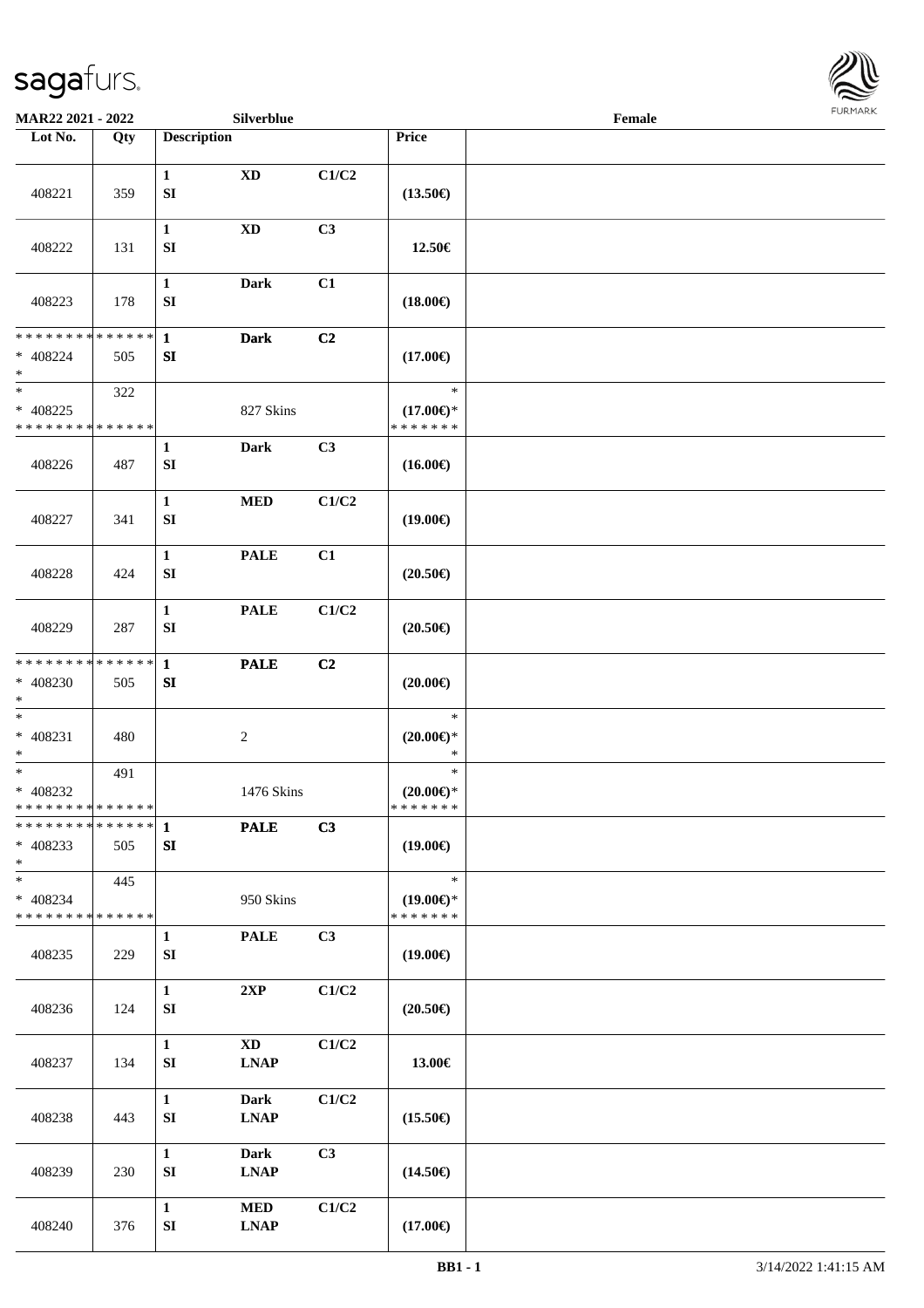

| MAR22 2021 - 2022                                        |     |                                            | Silverblue                                                 |                |                                                | Female |  |
|----------------------------------------------------------|-----|--------------------------------------------|------------------------------------------------------------|----------------|------------------------------------------------|--------|--|
| Lot No.                                                  | Qty | <b>Description</b>                         |                                                            |                | Price                                          |        |  |
| 408241                                                   | 499 | $\mathbf{1}$<br>SI                         | <b>PALE</b><br><b>LNAP</b>                                 | C1/C2          | $(18.50\epsilon)$                              |        |  |
| 408242                                                   | 276 | $\mathbf{1}$<br>SI                         | <b>PALE</b><br><b>LNAP</b>                                 | C1/C2          | $(18.50\epsilon)$                              |        |  |
| 408243                                                   | 399 | $\mathbf{1}$<br>SI                         | <b>PALE</b><br><b>LNAP</b>                                 | C3             | $(17.00\epsilon)$                              |        |  |
| 408244                                                   | 297 | 1<br>SI                                    | <b>PALE</b><br><b>LNAP</b>                                 | C3             | $(17.00\epsilon)$                              |        |  |
| 408245                                                   | 167 | $\mathbf{1}$<br>SI                         | XP/2XP<br><b>LNAP</b>                                      | C2             | $(19.00\epsilon)$                              |        |  |
| * * * * * * * * * * * * * *<br>$* 408246$<br>$\ast$      | 505 | $\mathbf{1}$<br>$\bf I\bf B$               | <b>ALL</b><br><b>SPAR</b>                                  | C2             | 16.00€                                         |        |  |
| $\ast$<br>$* 408247$<br>$\ast$                           | 480 |                                            | 2                                                          |                | $\ast$<br>$(16.00\epsilon)$ *<br>$\ast$        |        |  |
| $\ast$<br>* 408248<br>* * * * * * * * * * * * * *        | 86  |                                            | 1071 Skins                                                 |                | $\ast$<br>$(16.00\epsilon)$ *<br>* * * * * * * |        |  |
| * * * * * * * * * * * * * *<br>* 408249<br>$*$           | 505 | 1<br>$\mathbf{I}$                          | $\mathbf{X}\mathbf{D}/\mathbf{D}\mathbf{K}$<br><b>CHIP</b> | C <sub>2</sub> | $(13.50\epsilon)$                              |        |  |
| $\ast$<br>* 408250<br>* * * * * * * * * * * * * *        | 118 |                                            | 623 Skins                                                  |                | $\ast$<br>$(13.50\epsilon)$ *<br>* * * * * * * |        |  |
| 408251                                                   | 327 | $\mathbf{1}$<br>$\mathbf{I}\mathbf{B}$     | XP/2XP<br><b>CHIP</b>                                      | C2             | $(18.50\epsilon)$                              |        |  |
| 408252                                                   | 174 | $\mathbf{1}$<br><b>SAGA</b>                | 2XD                                                        | C1/C2          | 15.00€                                         |        |  |
| 408253                                                   | 341 | $\mathbf{1}$<br><b>SAGA</b>                | <b>XD</b>                                                  | C1             | 17.00€                                         |        |  |
| ******** <mark>******</mark> 1<br>* 408254<br>$*$        | 485 | <b>SAGA</b>                                | <b>XD</b>                                                  | C <sub>2</sub> | 16.00€                                         |        |  |
| $*$<br>$* 408255$<br>* * * * * * * * * * * * * *         | 341 |                                            | 826 Skins                                                  |                | $\ast$<br>16.00€*<br>* * * * * * *             |        |  |
| 408256                                                   | 319 | $\mathbf{1}$<br><b>SAGA</b>                | $\mathbf{X}\mathbf{D}$                                     | C <sub>3</sub> | 15.50€                                         |        |  |
| $* 408257$<br>$*$                                        | 485 | <b>SAGA</b>                                | Dark                                                       | C1             | 20.50€                                         |        |  |
| $*$<br>$* 408258$<br>$*$ $-$                             | 460 |                                            | 2                                                          |                | $\ast$<br>$21.00 \in$ *<br>$\ast$              |        |  |
| $*$ and $*$<br>$* 408259$<br>* * * * * * * * * * * * * * | 117 |                                            | 1062 Skins                                                 |                | $\ast$<br>20.50€*<br>* * * * * * *             |        |  |
| * * * * * * * * * * * * * * *<br>$* 408260$<br>$*$       | 485 | $\mathbf 1$ and $\mathbf 1$<br><b>SAGA</b> | Dark                                                       | C2             | $(20.00\epsilon)$                              |        |  |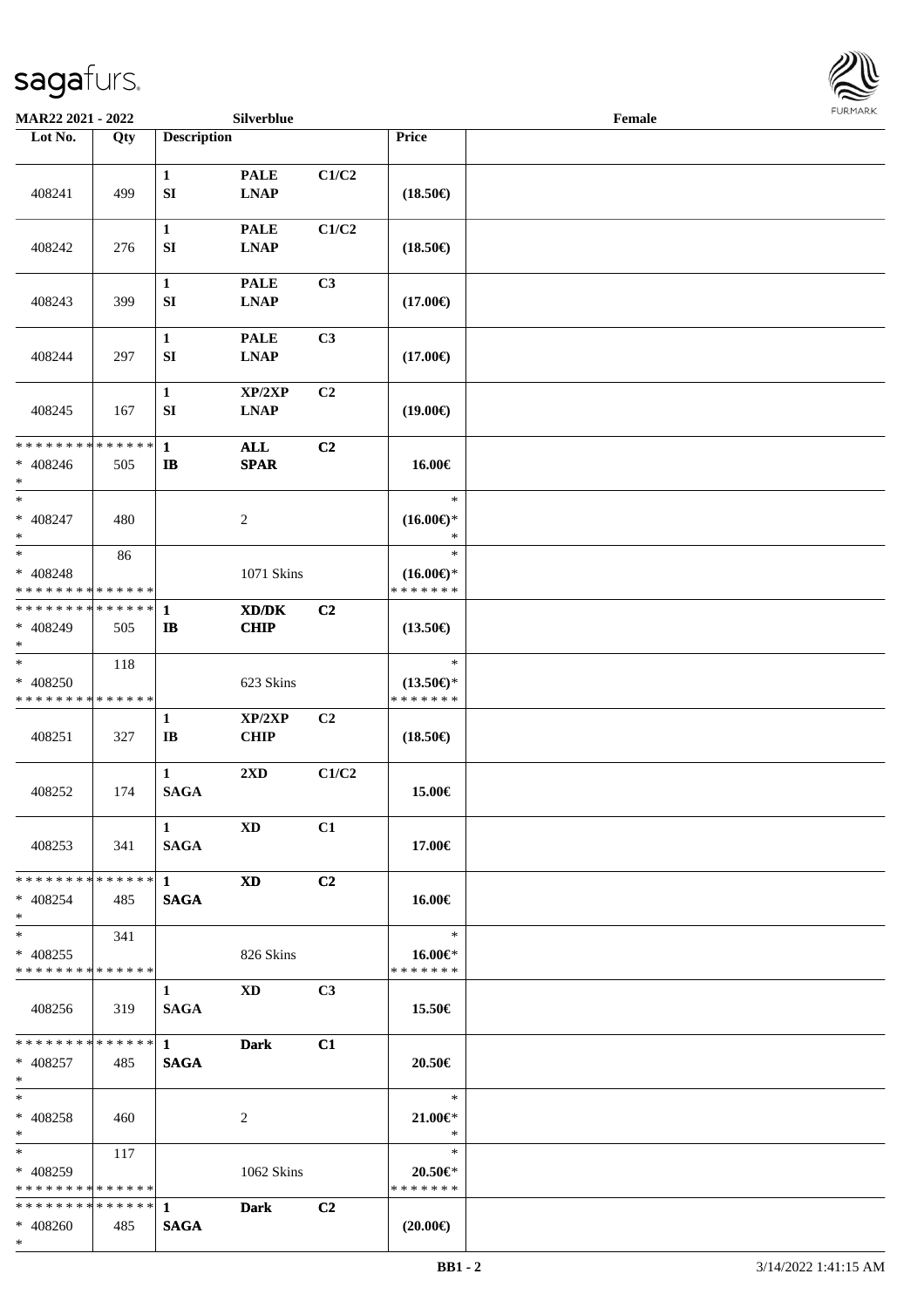\*



| MAR22 2021 - 2022                                                     |     |                                       | Silverblue     |    |                                                | Female | FURMARK |
|-----------------------------------------------------------------------|-----|---------------------------------------|----------------|----|------------------------------------------------|--------|---------|
| Lot No.                                                               | Qty | <b>Description</b>                    |                |    | Price                                          |        |         |
| $\ast$<br>$* 408261$<br>$\ast$                                        | 460 | $1 \quad \blacksquare$<br><b>SAGA</b> | <b>Dark</b>    | C2 | $\ast$<br>$(20.00\epsilon)$ *<br>$\ast$        |        |         |
| $\overline{\phantom{0}}$<br>$* 408262$<br>$*$                         | 460 |                                       | $\mathfrak{Z}$ |    | $\ast$<br>$(20.00\epsilon)$ *<br>$\ast$        |        |         |
| $\frac{1}{1}$<br>$* 408263$<br>$*$                                    | 460 |                                       | $\overline{4}$ |    | $\ast$<br>$(20.00\epsilon)$ *<br>$\ast$        |        |         |
| $*$<br>$* 408264$<br>$*$                                              | 460 |                                       | $\sqrt{5}$     |    | $\ast$<br>$(20.00\epsilon)$ *<br>$\ast$        |        |         |
| $\frac{1}{*}$<br>$* 408265$<br>$\ast$                                 | 460 |                                       | $\sqrt{6}$     |    | $\ast$<br>$(20.00\epsilon)$ *<br>$\ast$        |        |         |
| $\overline{\phantom{0}}$<br>$* 408266$<br>* * * * * * * * * * * * * * | 163 |                                       | 2948 Skins     |    | $\ast$<br>$(20.00\epsilon)$ *<br>* * * * * * * |        |         |
| * * * * * * * * * * * * * * *<br>$* 408267$<br>$\ast$                 | 485 | $\mathbf{1}$<br><b>SAGA</b>           | <b>Dark</b>    | C3 | $(19.00\epsilon)$                              |        |         |
| $\overline{\phantom{0}}$<br>* 408268<br>$\ast$                        | 460 |                                       | $\sqrt{2}$     |    | $\ast$<br>$(19.00\epsilon)$ *<br>$\ast$        |        |         |
| $\overline{\phantom{a}^*}$<br>* 408269<br>* * * * * * * * * * * * * * | 128 |                                       | 1073 Skins     |    | $\ast$<br>$(19.00\epsilon)$ *<br>* * * * * * * |        |         |
| * * * * * * * * * * * * * *<br>* 408270<br>$\ast$                     | 485 | $\mathbf{1}$<br><b>SAGA</b>           | <b>PALE</b>    | C1 | 23.50€                                         |        |         |
| $_{\ast}^{-}$<br>$* 408271$<br>$\ast$                                 | 460 |                                       | $\sqrt{2}$     |    | $\ast$<br>23.50€*<br>$\ast$                    |        |         |
| $\overline{\phantom{a}^*}$<br>* 408272<br>$*$                         | 460 |                                       | 3              |    | $\ast$<br>$(23.50\epsilon)$ *<br>∗             |        |         |
| $\ast$<br>$* 408273$<br>$\ast$                                        | 460 |                                       | $\overline{4}$ |    | $\ast$<br>$(23.50\epsilon)$ *<br>$\ast$        |        |         |
| $\overline{\phantom{0}}$<br>$* 408274$<br>* * * * * * * * * * * * * * | 300 |                                       | 2165 Skins     |    | $\ast$<br>$(23.50\epsilon)$ *<br>* * * * * * * |        |         |
| * * * * * * * * * * * * * * *<br>$* 408275$<br>$*$                    | 485 | $1 \quad \blacksquare$<br><b>SAGA</b> | <b>PALE</b>    | C2 | 22.50€                                         |        |         |
| $\overline{\phantom{0}}$<br>$* 408276$<br>$*$                         | 460 |                                       | $\overline{2}$ |    | $\ast$<br>22.50€*<br>$\ast$                    |        |         |
| $\overline{\phantom{a}^*}$<br>$* 408277$<br>$*$                       | 460 |                                       | $\mathfrak{Z}$ |    | $\ast$<br>22.50€*<br>$\ast$                    |        |         |
| $\ast$<br>* 408278<br>$*$                                             | 460 |                                       | $\overline{4}$ |    | $\ast$<br>22.50€*<br>$\ast$                    |        |         |
| $\overline{\ast}$<br>* 408279<br>$\ast$                               | 460 |                                       | 5              |    | $\ast$<br>22.50€*<br>$\ast$                    |        |         |
| $\ast$<br>$* 408280$<br>$*$                                           | 460 |                                       | 6              |    | $\ast$<br>22.50€*<br>$\ast$                    |        |         |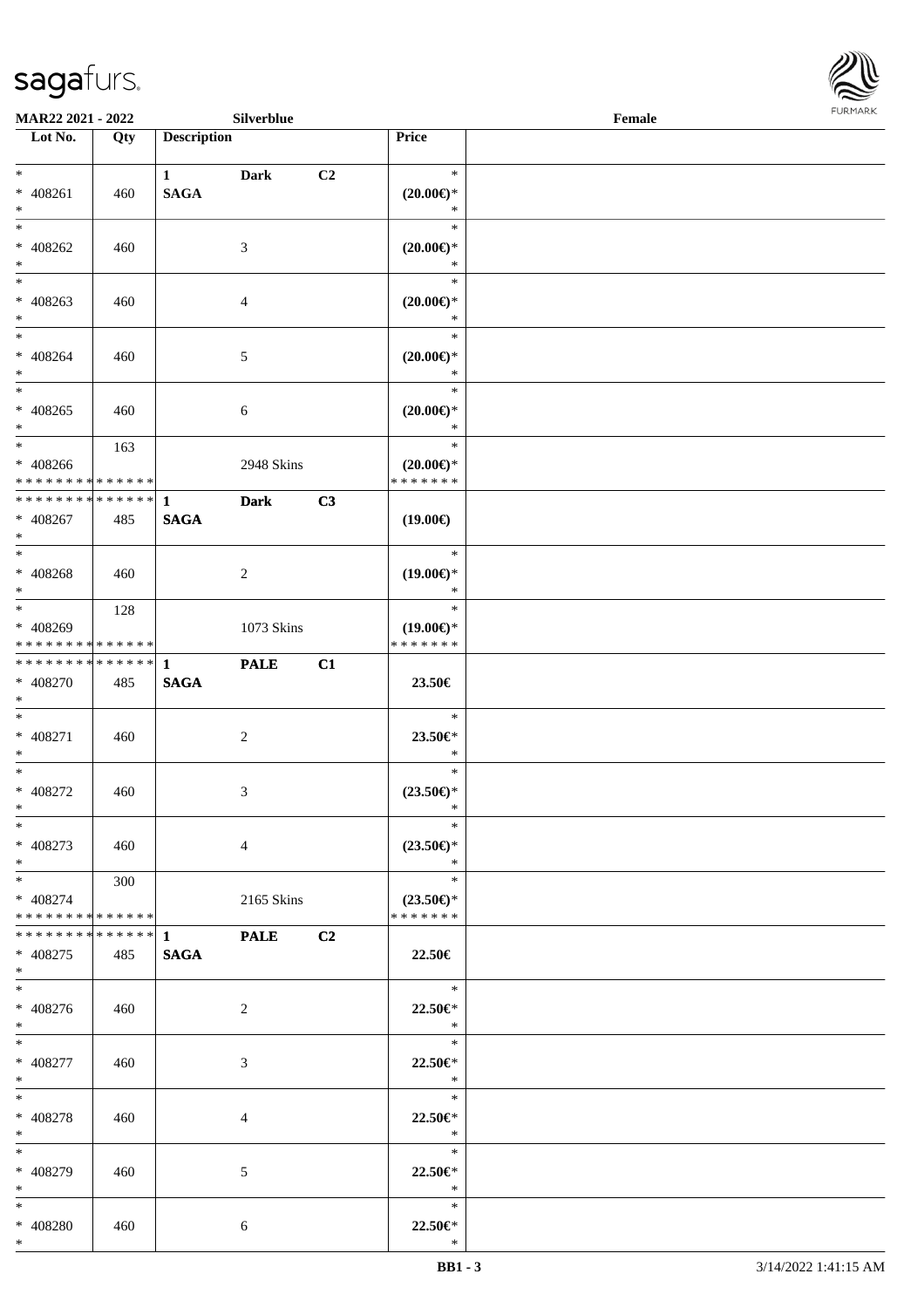\*



| MAR22 2021 - 2022                  |     |                             | Silverblue             |       |                                                   | $\ensuremath{\textnormal{\textbf{Female}}}$ | <b>FURMARK</b> |
|------------------------------------|-----|-----------------------------|------------------------|-------|---------------------------------------------------|---------------------------------------------|----------------|
| $\overline{\phantom{1}}$ Lot No.   | Qty | <b>Description</b>          |                        |       | Price                                             |                                             |                |
| $\ast$                             |     | $1 \quad \blacksquare$      | <b>PALE</b>            | C2    | $\ast$                                            |                                             |                |
| $* 408281$                         | 460 | <b>SAGA</b>                 |                        |       | 22.50€*                                           |                                             |                |
| $\ast$                             |     |                             |                        |       | $\ast$                                            |                                             |                |
| $\overline{\phantom{a}^*}$         |     |                             |                        |       | $\ast$                                            |                                             |                |
| * 408282                           | 460 |                             | $8\,$                  |       | 22.50€*                                           |                                             |                |
| $\ast$                             |     |                             |                        |       | $\ast$                                            |                                             |                |
| $\frac{1}{1}$                      |     |                             |                        |       | $\ast$                                            |                                             |                |
| * 408283                           | 460 |                             | 9                      |       | 22.50€*                                           |                                             |                |
| $*$                                |     |                             |                        |       | $\ast$                                            |                                             |                |
| $\overline{\phantom{a}^*}$         |     |                             |                        |       | $\ast$                                            |                                             |                |
| $* 408284$                         | 460 |                             | $10\,$                 |       | 22.50€*                                           |                                             |                |
| $\ast$                             |     |                             |                        |       | $\ast$                                            |                                             |                |
| $\ast$                             |     |                             |                        |       | $\ast$                                            |                                             |                |
| $* 408285$                         | 460 |                             | $11\,$                 |       | 22.50€*                                           |                                             |                |
| $\ast$<br>$\overline{\phantom{a}}$ |     |                             |                        |       | $\ast$<br>$\ast$                                  |                                             |                |
|                                    |     |                             |                        |       |                                                   |                                             |                |
| * 408286<br>$*$                    | 460 |                             | 12                     |       | 22.50€*<br>$\ast$                                 |                                             |                |
| $\frac{1}{1}$                      |     |                             |                        |       | $\ast$                                            |                                             |                |
| $* 408287$                         | 460 |                             | 13                     |       | 22.50€*                                           |                                             |                |
| $\ast$                             |     |                             |                        |       | $\ast$                                            |                                             |                |
| $\ast$                             |     |                             |                        |       | $\ast$                                            |                                             |                |
| * 408288                           | 460 |                             | 14                     |       | $(22.50\epsilon)$ *                               |                                             |                |
| $\ast$                             |     |                             |                        |       | $\ast$                                            |                                             |                |
| $\overline{\phantom{0}}$           | 183 |                             |                        |       | $\ast$                                            |                                             |                |
| * 408289                           |     |                             | 6648 Skins             |       | $(22.50\epsilon)$ *                               |                                             |                |
| * * * * * * * * * * * * * *        |     |                             |                        |       | * * * * * * *                                     |                                             |                |
| ******** <mark>******</mark>       |     | $\mathbf{1}$                | <b>PALE</b>            | C3    |                                                   |                                             |                |
| * 408290                           | 485 | <b>SAGA</b>                 |                        |       | $(21.50\epsilon)$                                 |                                             |                |
| $\ast$<br>$\overline{\phantom{1}}$ |     |                             |                        |       |                                                   |                                             |                |
|                                    |     |                             |                        |       | $\ast$                                            |                                             |                |
| * 408291                           | 460 |                             | $\overline{c}$         |       | $(21.50\epsilon)$ *<br>$\ast$                     |                                             |                |
| $\ast$<br>$\overline{\phantom{1}}$ |     |                             |                        |       | $\ast$                                            |                                             |                |
| * 408292                           |     |                             |                        |       |                                                   |                                             |                |
| $\ast$                             | 460 |                             | 3                      |       | $(21.50\epsilon)$ *<br>$\ast$                     |                                             |                |
| $\ast$                             |     |                             |                        |       | $\ast$                                            |                                             |                |
| * 408293                           | 460 |                             | $\overline{4}$         |       | $(21.50\mathnormal{\in}\mathcal{)^{\! \! \circ}}$ |                                             |                |
| $\ast$                             |     |                             |                        |       | $\ast$                                            |                                             |                |
| $\ast$                             |     |                             |                        |       | $\ast$                                            |                                             |                |
| * 408294                           | 460 |                             | 5                      |       | $(21.50\epsilon)$ *                               |                                             |                |
| $\ast$                             |     |                             |                        |       | $\ast$                                            |                                             |                |
| $_{*}$                             | 151 |                             |                        |       | $\ast$                                            |                                             |                |
| * 408295                           |     |                             | 2476 Skins             |       | $(21.50\epsilon)$ *                               |                                             |                |
| * * * * * * * * * * * * * *        |     |                             |                        |       | * * * * * * *                                     |                                             |                |
|                                    |     | $\mathbf{1}$                | $\bold{XP}$            | C1/C2 |                                                   |                                             |                |
| 408296                             | 259 | <b>SAGA</b>                 |                        |       | $(24.00\epsilon)$                                 |                                             |                |
|                                    |     |                             |                        |       |                                                   |                                             |                |
|                                    |     | $\mathbf{1}$<br><b>SAGA</b> | 2XP                    | C1/C2 |                                                   |                                             |                |
| 408297                             | 482 |                             |                        |       | $(23.00\epsilon)$                                 |                                             |                |
|                                    |     | $\mathbf{1}$                | 2XP                    | C3    |                                                   |                                             |                |
| 408298                             | 156 | <b>SAGA</b>                 |                        |       | $(21.50\epsilon)$                                 |                                             |                |
|                                    |     |                             |                        |       |                                                   |                                             |                |
|                                    |     | $\mathbf{1}$                | $\mathbf{X}\mathbf{D}$ | C1/C2 |                                                   |                                             |                |
| 408299                             | 309 | <b>SAGA</b>                 | <b>LNAP</b>            |       | 14.50€                                            |                                             |                |
|                                    |     |                             |                        |       |                                                   |                                             |                |
| * * * * * * * * * * * * * * *      |     | $\mathbf{1}$                | <b>Dark</b>            | C1/C2 |                                                   |                                             |                |
| * 408300                           | 485 | $\mathbf{SAGA}$             | <b>LNAP</b>            |       | $(18.50\epsilon)$                                 |                                             |                |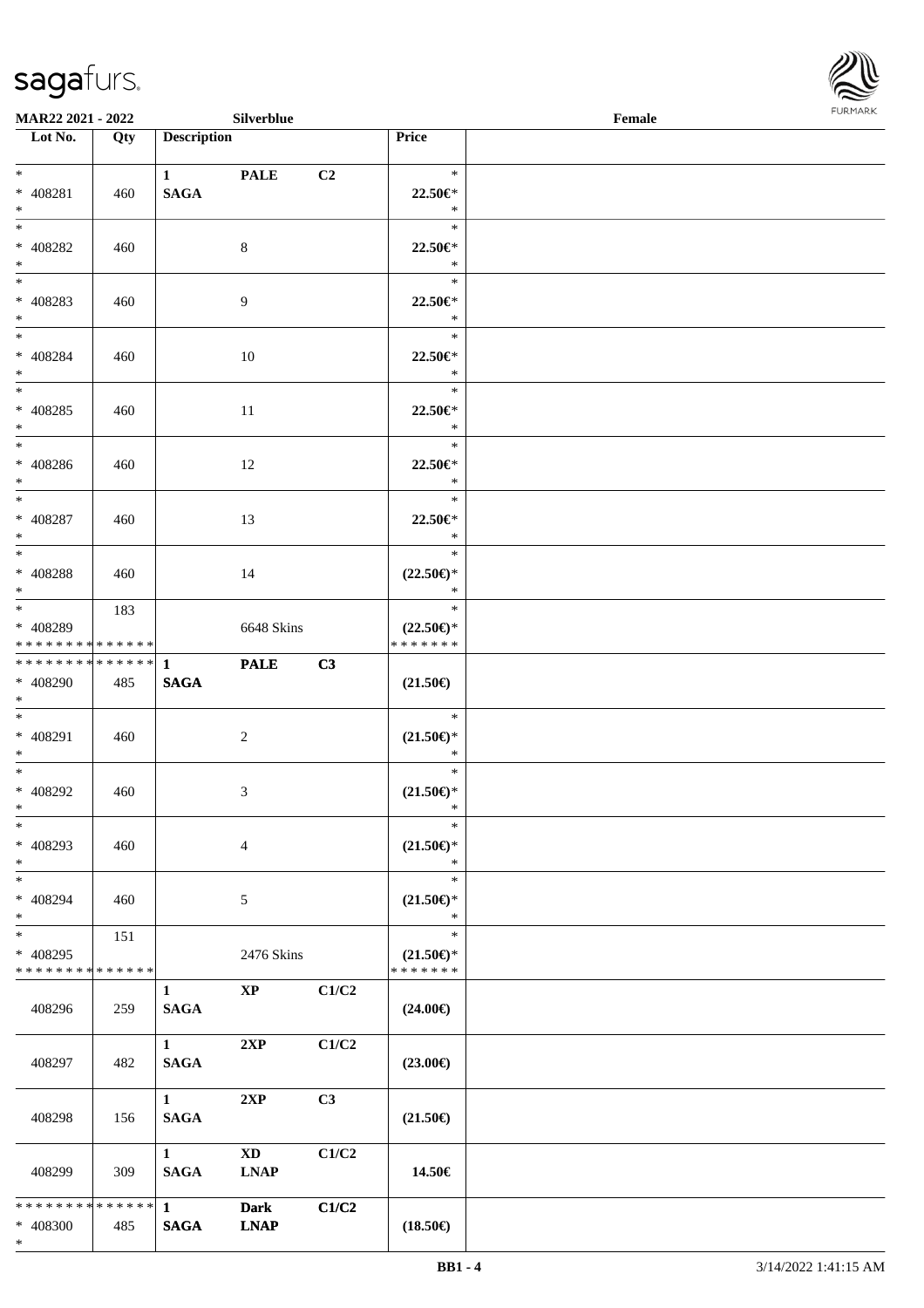

| MAR22 2021 - 2022                                    |     |                             | Silverblue                    |                |                                                | Female |  |
|------------------------------------------------------|-----|-----------------------------|-------------------------------|----------------|------------------------------------------------|--------|--|
| Lot No.                                              | Qty | <b>Description</b>          |                               |                | Price                                          |        |  |
| $*$<br>* 408301<br>* * * * * * * * * * * * * *       | 314 | $\mathbf{1}$<br><b>SAGA</b> | Dark<br><b>LNAP</b>           | C1/C2          | $\ast$<br>$(18.50\epsilon)$ *<br>* * * * * * * |        |  |
| 408302                                               | 402 | $\mathbf{1}$<br><b>SAGA</b> | Dark<br><b>LNAP</b>           | C3             | $(17.00\epsilon)$                              |        |  |
| 408303                                               | 320 | $\mathbf{1}$<br><b>SAGA</b> | <b>MED</b><br><b>LNAP</b>     | C1/C2          | 20.50€                                         |        |  |
| * * * * * * * * * * * * * * *<br>* 408304<br>$*$     | 485 | $\mathbf{1}$<br><b>SAGA</b> | <b>PALE</b><br><b>LNAP</b>    | C1/C2          | 21.00€                                         |        |  |
| $*$<br>* 408305<br>* * * * * * * * * * * * * *       | 474 |                             | 959 Skins                     |                | $\ast$<br>$21.00 \in$<br>* * * * * * *         |        |  |
| 408306                                               | 201 | $\mathbf{1}$<br><b>SAGA</b> | <b>PALE</b><br><b>LNAP</b>    | C1/C2          | 21.00€                                         |        |  |
| * * * * * * * * * * * * * * *<br>* 408307<br>$*$     | 465 | $\mathbf{1}$<br><b>SAGA</b> | <b>PALE</b><br><b>LNAP</b>    | C3             | $(20.00\epsilon)$                              |        |  |
| $*$<br>* 408308<br>* * * * * * * * * * * * * *       | 167 |                             | 632 Skins                     |                | $\ast$<br>$(20.00\epsilon)$ *<br>* * * * * * * |        |  |
| 408309                                               | 114 | 1<br><b>SAGA</b>            | XP/2XP<br><b>LNAP</b>         | C1/C2          | $(21.50\epsilon)$                              |        |  |
| * * * * * * * * * * * * * * *<br>* 408310<br>$*$     | 485 | $\mathbf{1}$<br>IA          | $\mathbf{ALL}$<br><b>SPAR</b> | C2             | $(18.50\epsilon)$                              |        |  |
| $*$<br>$* 408311$<br>$*$                             | 460 |                             | $\overline{c}$                |                | $\ast$<br>$(18.50\epsilon)$ *<br>$\ast$        |        |  |
| $*$<br>$* 408312$<br>$*$                             | 460 |                             | 3                             |                | $\ast$<br>$(18.50\epsilon)$ *<br>*             |        |  |
| $*$<br>$* 408313$<br>$*$                             | 460 |                             | 4                             |                | $\ast$<br>$(18.50\epsilon)$ *<br>$\ast$        |        |  |
| $*$ $*$<br>* 408314<br>* * * * * * * * * * * * * * * | 286 |                             | 2151 Skins                    |                | $\ast$<br>$(18.50\epsilon)$ *<br>* * * * * * * |        |  |
| ************** 1<br>* 408315<br>$*$                  | 485 | IA                          | XD/DK<br><b>CHIP</b>          | C <sub>2</sub> | 16.00€                                         |        |  |
| $*$<br>$* 408316$<br>$*$                             | 460 |                             | 2                             |                | $\ast$<br>16.00€*<br>$\ast$                    |        |  |
| $*$<br>* 408317<br>$*$                               | 460 |                             | 3                             |                | $\ast$<br>$16.00 \in$<br>$\ast$                |        |  |
| $*$<br>* 408318<br>$*$                               | 460 |                             | 4                             |                | $\ast$<br>16.00€*<br>$\ast$                    |        |  |
| $*$<br>* 408319<br>$*$                               | 460 |                             | 5                             |                | $\ast$<br>16.00€*<br>$\ast$                    |        |  |
| $*$<br>* 408320<br>$*$                               | 420 |                             | 6                             |                | $\ast$<br>16.00€*<br>$\ast$                    |        |  |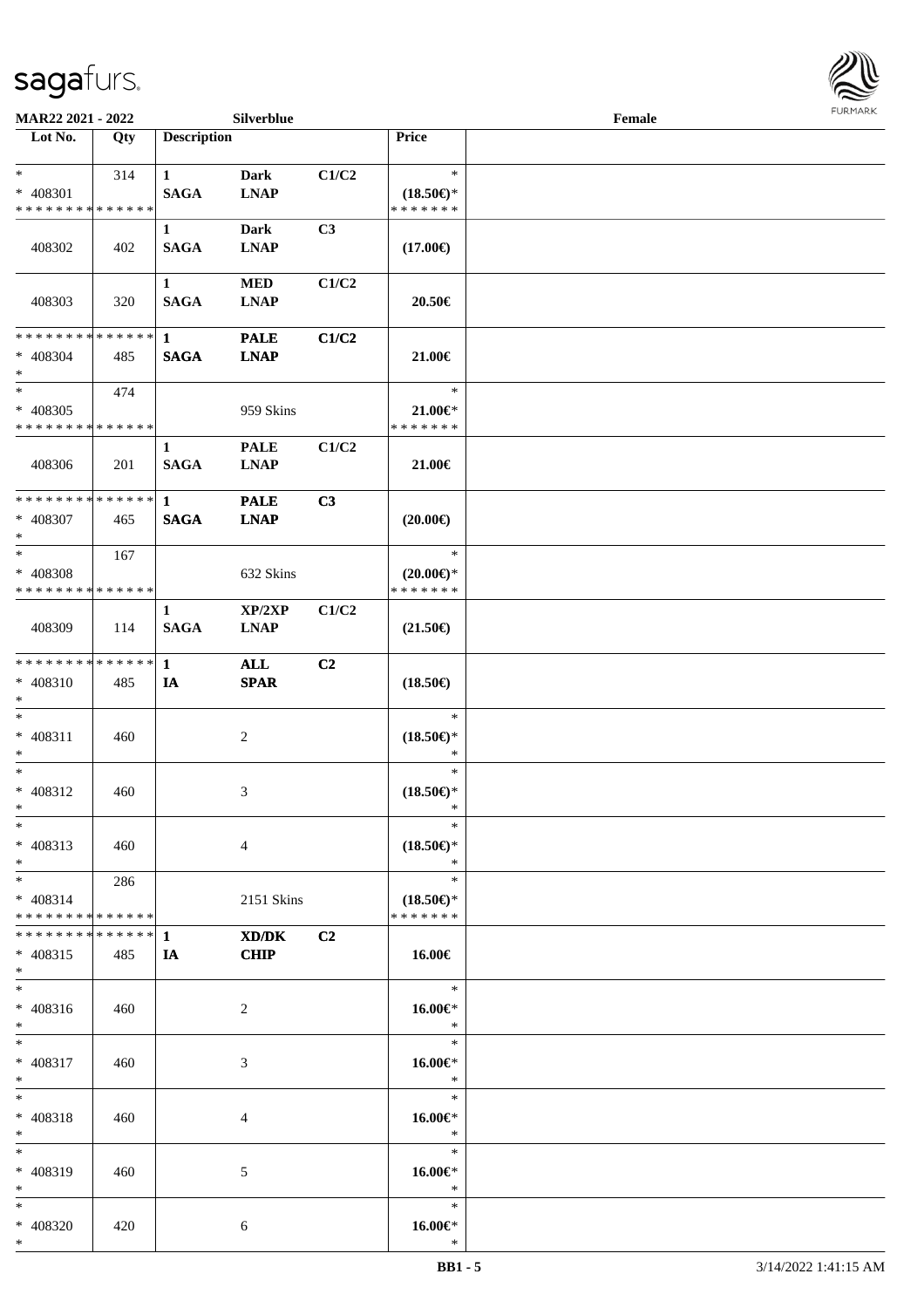

| MAR22 2021 - 2022             |     |                        | Silverblue     |                |                               | Female |  |
|-------------------------------|-----|------------------------|----------------|----------------|-------------------------------|--------|--|
| Lot No.                       | Qty | <b>Description</b>     |                |                | <b>Price</b>                  |        |  |
|                               |     |                        |                |                |                               |        |  |
| $*$                           | 87  | $\mathbf{1}$           | XD/DK          | C <sub>2</sub> | $\ast$                        |        |  |
| * 408321                      |     | IA                     | <b>CHIP</b>    |                | 16.00€*                       |        |  |
| * * * * * * * * * * * * * *   |     |                        |                |                | * * * * * * *                 |        |  |
| * * * * * * * * * * * * * * * |     | $\mathbf{1}$           | XP/2XP         | C2             |                               |        |  |
| * 408322                      | 485 | IA                     | <b>CHIP</b>    |                | $(21.00\epsilon)$             |        |  |
| $\ast$                        |     |                        |                |                |                               |        |  |
| $*$                           |     |                        |                |                | $\ast$                        |        |  |
| * 408323                      | 460 |                        | $\overline{2}$ |                | $(21.00\mathbb{E})^{*}$       |        |  |
| $*$                           |     |                        |                |                | $\ast$                        |        |  |
| $*$                           |     |                        |                |                | $\ast$                        |        |  |
| $* 408324$                    |     |                        |                |                |                               |        |  |
|                               | 460 |                        | 3              |                | $(21.00\epsilon)$ *<br>$\ast$ |        |  |
| $*$<br>$*$                    |     |                        |                |                | $\ast$                        |        |  |
|                               |     |                        |                |                |                               |        |  |
| $* 408325$                    | 460 |                        | 4              |                | $(21.00\epsilon)$ *           |        |  |
| $*$                           |     |                        |                |                | $\ast$                        |        |  |
| $*$                           | 72  |                        |                |                | $\ast$                        |        |  |
| * 408326                      |     |                        | 1937 Skins     |                | $(21.00\epsilon)$ *           |        |  |
| * * * * * * * * * * * * * *   |     |                        |                |                | * * * * * * *                 |        |  |
| * * * * * * * * * * * * * * * |     | 1                      | XD/DK          | C <sub>2</sub> |                               |        |  |
| * 408327                      | 485 | IA                     | <b>CHIP</b>    | <b>LNAP</b>    | 15.50€                        |        |  |
| $*$                           |     |                        |                |                |                               |        |  |
| $*$                           | 159 |                        |                |                | $\ast$                        |        |  |
| * 408328                      |     |                        | 644 Skins      |                | 15.50€*                       |        |  |
| * * * * * * * * * * * * * *   |     |                        |                |                | * * * * * * *                 |        |  |
|                               |     | 1                      | <b>XD</b>      | C1/C2          |                               |        |  |
| 408329                        | 219 | <b>SROY</b>            |                |                | 17.50€                        |        |  |
|                               |     |                        |                |                |                               |        |  |
|                               |     | $\mathbf{1}$           | <b>Dark</b>    | C1             |                               |        |  |
| 408330                        | 228 | <b>SROY</b>            |                |                | 23.50€                        |        |  |
|                               |     |                        |                |                |                               |        |  |
| * * * * * * * * * * * * * * * |     | $\mathbf{1}$           | <b>Dark</b>    | C2             |                               |        |  |
| * 408331                      | 425 | <b>SROY</b>            |                |                | 23.50€                        |        |  |
| $*$                           |     |                        |                |                |                               |        |  |
| $*$                           | 85  |                        |                |                | $\ast$                        |        |  |
| * 408332                      |     |                        | 510 Skins      |                | 21.50€*                       |        |  |
| * * * * * * * * * * * * * * * |     |                        |                |                | * * * * * * *                 |        |  |
|                               |     | $\mathbf{1}$           | Dark           | C <sub>3</sub> |                               |        |  |
| 408333                        |     |                        |                |                |                               |        |  |
|                               | 162 | <b>SROY</b>            |                |                | $(20.00\epsilon)$             |        |  |
|                               |     |                        |                |                |                               |        |  |
| * * * * * * * * * * * * * * * |     | $1 \quad \cdots$       | <b>PALE</b>    | C1             |                               |        |  |
| $* 408334$                    | 465 | <b>SROY</b>            |                |                | 25.50€                        |        |  |
| $*$                           |     |                        |                |                |                               |        |  |
| $*$ $*$                       | 194 |                        |                |                | $\ast$                        |        |  |
| $* 408335$                    |     |                        | 659 Skins      |                | 25.50€*                       |        |  |
| * * * * * * * * * * * * * * * |     |                        |                |                | * * * * * * *                 |        |  |
|                               |     |                        | <b>PALE</b>    | C <sub>2</sub> |                               |        |  |
| $* 408336$                    | 465 | <b>SROY</b>            |                |                | 24.50€                        |        |  |
| $*$ $*$                       |     |                        |                |                |                               |        |  |
| $*$ $*$                       |     |                        |                |                | $\ast$                        |        |  |
| * 408337                      | 440 |                        | 2              |                | 24.50€*                       |        |  |
| $*$ $*$                       |     |                        |                |                | $\ast$                        |        |  |
| $*$ $-$                       |     |                        |                |                | $\ast$                        |        |  |
| * 408338                      | 440 |                        | 3              |                | 25.00€*                       |        |  |
| $*$ $*$                       |     |                        |                |                | $\ast$                        |        |  |
| $*$ and $*$                   | 191 |                        |                |                | $\ast$                        |        |  |
| $* 408339$                    |     |                        | 1536 Skins     |                | 24.50€*                       |        |  |
| * * * * * * * * * * * * * *   |     |                        |                |                | * * * * * * *                 |        |  |
|                               |     | $1 \quad \blacksquare$ | <b>PALE</b>    | C3             |                               |        |  |
| 408340                        | 431 | <b>SROY</b>            |                |                | 22.50€                        |        |  |
|                               |     |                        |                |                |                               |        |  |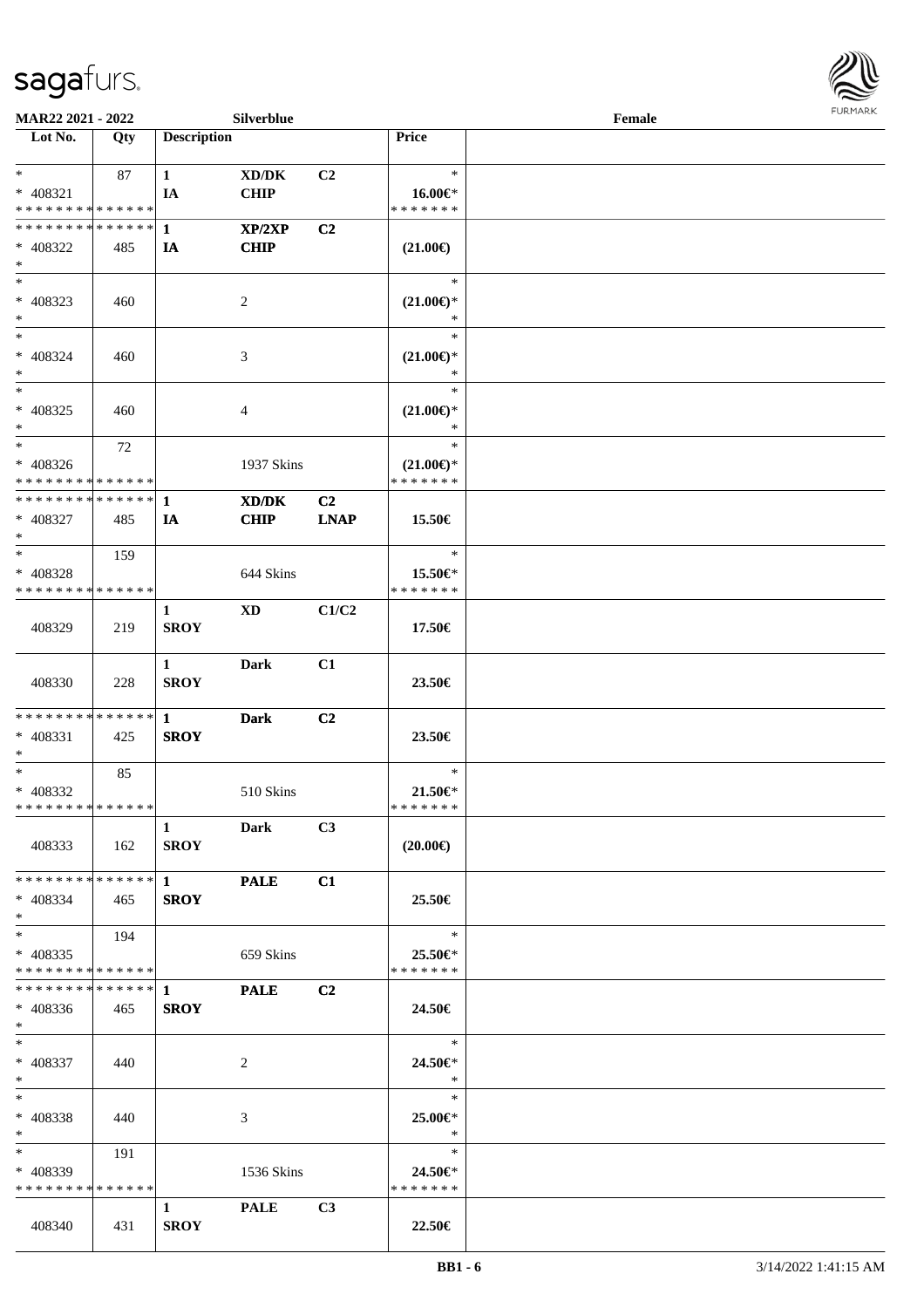



**MAR22 2021 - 2022 Silverblue Female**

| - - - - - - - - - - - - - - | --------- |                    |     |       |                   | ------- |
|-----------------------------|-----------|--------------------|-----|-------|-------------------|---------|
| Lot No.                     | Qty       | <b>Description</b> |     |       | <b>Price</b>      |         |
| 408341                      | 195       | <b>SROY</b>        | 2XP | C1/C2 | $(24.00\epsilon)$ |         |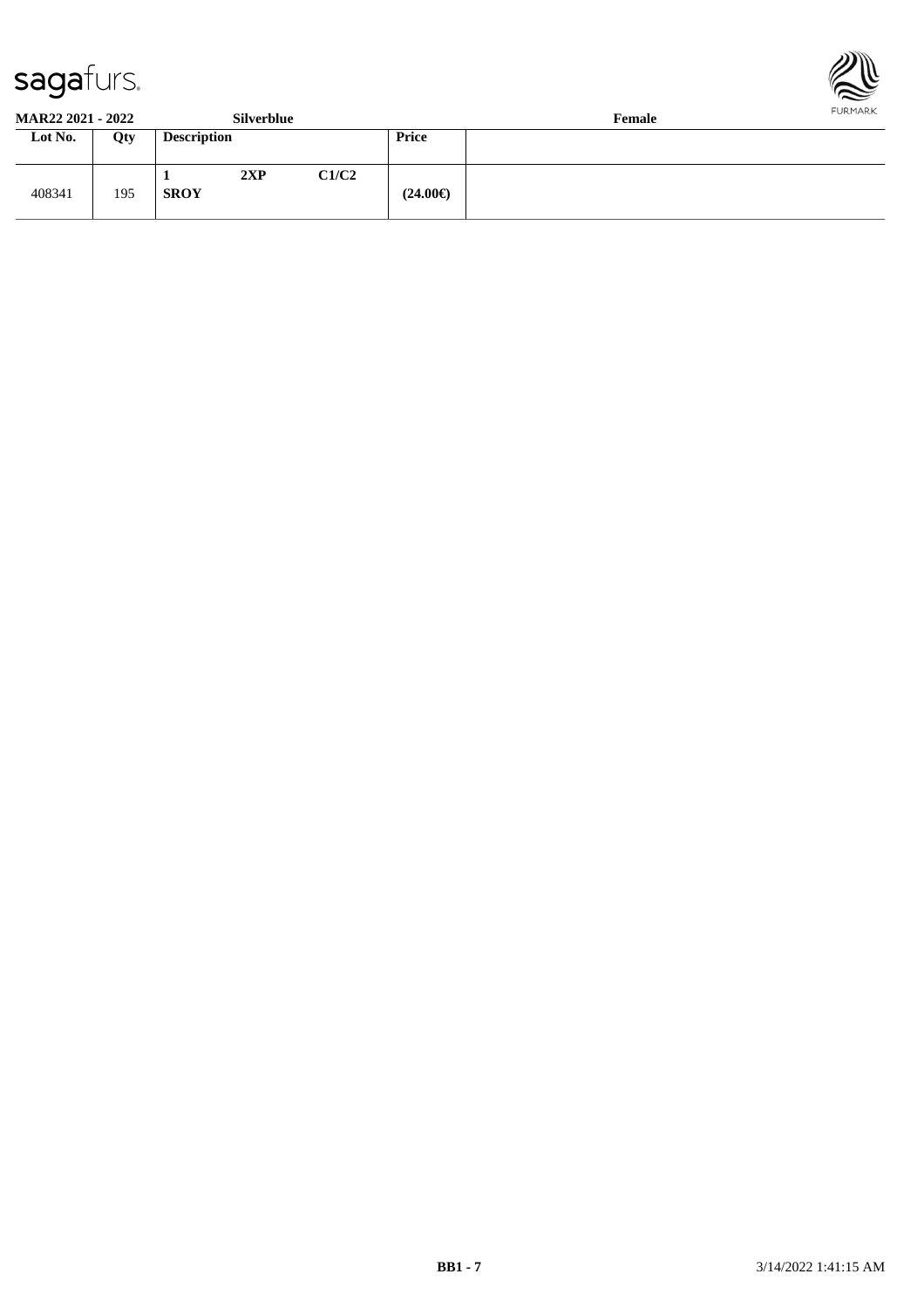

| MAR22 2021 - 2022 |     |                               | Silverblue                   |                |                   | Female | <b>FURMARK</b> |
|-------------------|-----|-------------------------------|------------------------------|----------------|-------------------|--------|----------------|
| Lot No.           | Qty | <b>Description</b>            |                              |                | <b>Price</b>      |        |                |
| 408401            | 197 | $\overline{2}$<br><b>SI</b>   | XP/2XP                       | C3             | $(14.50\epsilon)$ |        |                |
| 408402            | 215 | $\boldsymbol{2}$<br><b>SI</b> | PAL/XP<br><b>LNAP</b>        | C1/C2          | $(14.00\epsilon)$ |        |                |
| 408403            | 171 | $\overline{2}$<br><b>SI</b>   | <b>PAL/XP</b><br><b>LNAP</b> | C <sub>3</sub> | $(13.00\epsilon)$ |        |                |
| 408404            | 177 | $\overline{2}$<br><b>SAGA</b> | XD/DK<br><b>LNAP</b>         | C <sub>2</sub> | 12.50€            |        |                |
| 408405            | 220 | $\overline{2}$<br><b>SAGA</b> | PAL/XP<br><b>LNAP</b>        | C <sub>2</sub> | $(16.50\epsilon)$ |        |                |
| 408406            | 207 | $\overline{2}$<br><b>SROY</b> | <b>PALE</b>                  | C1/C2          | $(19.50\epsilon)$ |        |                |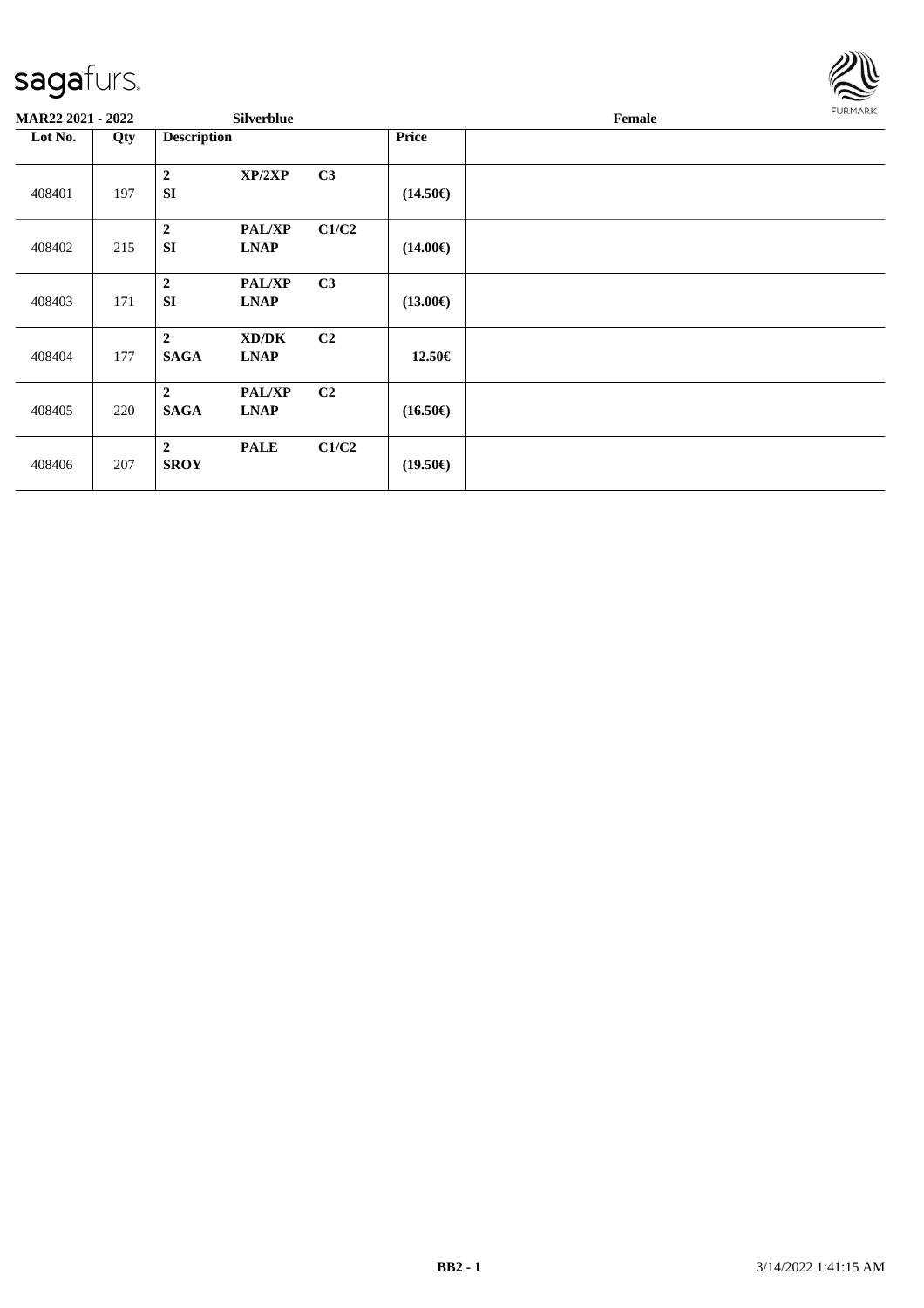

| MAR22 2021 - 2022                                   |     |                          | <b>Silverblue Velvet</b>    |                        |                                                | Female |  |
|-----------------------------------------------------|-----|--------------------------|-----------------------------|------------------------|------------------------------------------------|--------|--|
| Lot No.                                             | Qty | <b>Description</b>       |                             |                        | Price                                          |        |  |
| **************<br>$* 408461$<br>$\ast$              | 465 | 20<br>SI                 | <b>PALE</b><br><b>VELV1</b> | C1/C2                  | $(31.00\epsilon)$                              |        |  |
| $\ast$<br>$* 408462$<br>* * * * * * * * * * * * * * | 148 |                          | 613 Skins                   |                        | $\ast$<br>$(31.00\epsilon)$ *<br>* * * * * * * |        |  |
| 408463                                              | 233 | 20<br>${\bf S}{\bf I}$   | <b>PALE</b><br><b>VELV1</b> | C3                     | $(29.50\epsilon)$                              |        |  |
| 408464                                              | 167 | 20<br>${\bf SI}$         | 2XP<br><b>VELV1</b>         | C1/C2                  | $(31.00\epsilon)$                              |        |  |
| 408465                                              | 187 | 20<br>${\bf SI}$         | <b>PALE</b><br>VELV2        | C1/C2                  | $(32.00\epsilon)$                              |        |  |
| 408466                                              | 163 | 20<br>${\bf SI}$         | 2XP<br>VELV2                | C1/C2                  | $(32.00\epsilon)$                              |        |  |
| * * * * * * * * * * * * * *<br>$* 408467$<br>$\ast$ | 465 | 20<br>$\mathbf{I}$       | XP/2XP<br><b>VELV1</b>      | C <sub>2</sub><br>CHIP | $(28.00\epsilon)$                              |        |  |
| $\ast$<br>$* 408468$<br>* * * * * * * * * * * * * * | 141 |                          | 606 Skins                   |                        | $\ast$<br>$(28.00\epsilon)$ *<br>* * * * * * * |        |  |
| 408469                                              | 225 | 20<br><b>SAGA</b>        | <b>Dark</b><br>VELV1        | C1/C2                  | $(29.00\epsilon)$                              |        |  |
| * * * * * * * * * * * * * *<br>* 408470<br>$\ast$   | 445 | 20<br><b>SAGA</b>        | <b>PALE</b><br><b>VELV1</b> | C1                     | $(34.00\epsilon)$                              |        |  |
| $\ast$<br>$* 408471$<br>* * * * * * * * * * * * * * | 374 |                          | 819 Skins                   |                        | $\ast$<br>$(34.00\epsilon)$ *<br>* * * * * * * |        |  |
| ******** <mark>******</mark><br>$* 408472$<br>$*$   | 445 | 20<br><b>SAGA</b>        | <b>PALE</b><br><b>VELV1</b> | C2                     | $(33.00\epsilon)$                              |        |  |
| $\ast$<br>$* 408473$<br>$\ast$                      | 420 |                          | 2                           |                        | $\ast$<br>$(33.00\epsilon)$ *<br>$\ast$        |        |  |
| $\ast$<br>$* 408474$<br>$\ast$                      | 420 |                          | 3                           |                        | $\ast$<br>$(33.00\epsilon)$ *<br>∗             |        |  |
| $\ast$<br>* 408475<br>$\ast$                        | 420 |                          | 4                           |                        | $\ast$<br>$(33.00\epsilon)$ *<br>$\ast$        |        |  |
| $\overline{\phantom{1}}$<br>$* 408476$<br>$\ast$    | 420 |                          | 5                           |                        | $\ast$<br>$(33.00\epsilon)$ *<br>$\ast$        |        |  |
| $*$<br>$* 408477$<br>* * * * * * * * * * * * * *    | 187 |                          | 2312 Skins                  |                        | $\ast$<br>$(33.00€)$ *<br>* * * * * * *        |        |  |
| * * * * * * * * * * * * * *<br>$* 408478$<br>$*$    | 445 | <b>20</b><br><b>SAGA</b> | <b>PALE</b><br><b>VELV1</b> | C <sub>3</sub>         | $(32.00\epsilon)$                              |        |  |
| $\ast$<br>$* 408479$<br>* * * * * * * * * * * * * * | 366 |                          | 811 Skins                   |                        | $\ast$<br>$(32.00\epsilon)$ *<br>* * * * * * * |        |  |
| 408480                                              | 220 | 20<br><b>SAGA</b>        | 2XP<br><b>VELV1</b>         | C1                     | $(34.00\epsilon)$                              |        |  |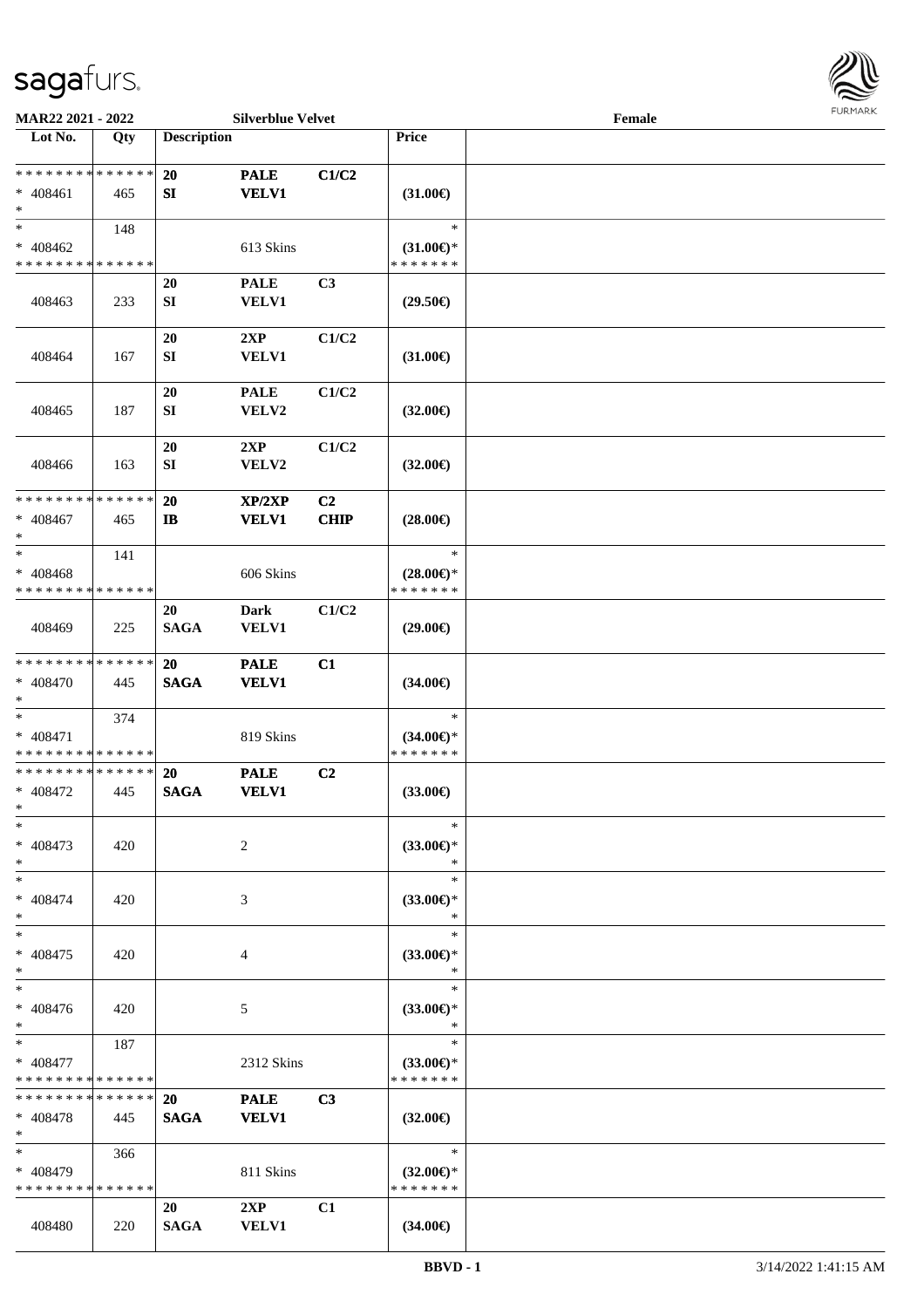

| MAR22 2021 - 2022                          |             |                    | <b>Silverblue Velvet</b> |                |                     | Female |  |
|--------------------------------------------|-------------|--------------------|--------------------------|----------------|---------------------|--------|--|
| Lot No.                                    | Qty         | <b>Description</b> |                          |                | Price               |        |  |
| ******** <mark>******</mark>               |             |                    |                          |                |                     |        |  |
|                                            |             | 20                 | 2XP                      | C2             |                     |        |  |
| $* 408481$                                 | 445         | <b>SAGA</b>        | <b>VELV1</b>             |                | $(33.00\epsilon)$   |        |  |
| $\ast$<br>$\ast$                           |             |                    |                          |                | $\ast$              |        |  |
|                                            | 242         |                    |                          |                |                     |        |  |
| * 408482                                   |             |                    | 687 Skins                |                | $(33.00\epsilon)$ * |        |  |
| * * * * * * * * * * * * * *                |             |                    |                          |                | * * * * * * *       |        |  |
|                                            |             | 20                 | 2XP                      | C3             |                     |        |  |
| 408483                                     | 312         | <b>SAGA</b>        | <b>VELV1</b>             |                | $(32.00\epsilon)$   |        |  |
|                                            |             |                    |                          |                |                     |        |  |
| * * * * * * * * * * * * * *                |             | 20                 | <b>PALE</b>              | C2             |                     |        |  |
| $* 408484$                                 | 445         | <b>SAGA</b>        | <b>VELV2</b>             |                | $(34.00\epsilon)$   |        |  |
| $\ast$                                     |             |                    |                          |                |                     |        |  |
| $\ast$                                     | 305         |                    |                          |                | $\ast$              |        |  |
| $* 408485$                                 |             |                    | 750 Skins                |                | $(34.00\epsilon)$ * |        |  |
| * * * * * * * * * * * * * *                |             |                    |                          |                | * * * * * * *       |        |  |
| * * * * * * * * * * * * * *                |             | <b>20</b>          | 2XP                      | C2             |                     |        |  |
| $* 408486$                                 | 445         | <b>SAGA</b>        | <b>VELV2</b>             |                | $(34.00\epsilon)$   |        |  |
| $\ast$                                     |             |                    |                          |                |                     |        |  |
| $\ast$                                     | 125         |                    |                          |                | $\ast$              |        |  |
| $* 408487$                                 |             |                    | 570 Skins                |                | $(34.00\epsilon)$ * |        |  |
| * * * * * * * * <mark>* * * * * * *</mark> |             |                    |                          |                | * * * * * * *       |        |  |
|                                            |             | <b>20</b>          | XD/DK                    | C <sub>2</sub> |                     |        |  |
| 408488                                     | 228         | IA                 | <b>VELV1</b>             | <b>CHIP</b>    | 22.00€              |        |  |
|                                            |             |                    |                          |                |                     |        |  |
| * * * * * * * * * * * * * *                |             | <b>20</b>          | XP/2XP                   | C2             |                     |        |  |
| * 408489                                   | 445         | IA                 | <b>VELV1</b>             | <b>CHIP</b>    | $(28.00\epsilon)$   |        |  |
| $\ast$                                     |             |                    |                          |                |                     |        |  |
| $\ast$                                     |             |                    |                          |                | $\ast$              |        |  |
| $* 408490$                                 | 420         |                    | $\boldsymbol{2}$         |                | $(28.00\in)^\ast$   |        |  |
| $\ast$                                     |             |                    |                          |                | $\ast$              |        |  |
| $\ast$                                     |             |                    |                          |                | $\ast$              |        |  |
| $* 408491$                                 | 420         |                    | $\mathfrak{Z}$           |                | $(28.00\epsilon)$ * |        |  |
| $\ast$                                     |             |                    |                          |                | $\ast$              |        |  |
| $\ast$                                     |             |                    |                          |                | $\ast$              |        |  |
| * 408492                                   | 420         |                    | 4                        |                | $(28.00\epsilon)$ * |        |  |
| $*$                                        |             |                    |                          |                | $\ast$              |        |  |
| $\ast$                                     |             |                    |                          |                | $\ast$              |        |  |
| * 408493                                   | 420         |                    | 5                        |                | $(28.00\epsilon)$ * |        |  |
| $\ast$                                     |             |                    |                          |                | $\ast$              |        |  |
| $\ast$                                     |             |                    |                          |                | $\ast$              |        |  |
| * 408494                                   | 420         |                    | 6                        |                | $(28.00\epsilon)$ * |        |  |
| $\ast$                                     |             |                    |                          |                | $\ast$              |        |  |
| $\ast$                                     |             |                    |                          |                | $\ast$              |        |  |
| * 408495                                   | 420         |                    | $\tau$                   |                | $(28.00\epsilon)$ * |        |  |
| $\ast$                                     |             |                    |                          |                | $\ast$              |        |  |
| $\ast$                                     |             |                    |                          |                | $\ast$              |        |  |
| * 408496                                   | 420         |                    | $\,8\,$                  |                | $(28.00\epsilon)$ * |        |  |
| $\ast$                                     |             |                    |                          |                | $\ast$              |        |  |
| $\ast$                                     |             |                    |                          |                | $\ast$              |        |  |
| $* 408497$                                 | 420         |                    | 9                        |                | $(28.00\epsilon)$ * |        |  |
| $\ast$                                     |             |                    |                          |                | $\ast$              |        |  |
| $\ast$                                     | 305         |                    |                          |                | $\ast$              |        |  |
| * 408498                                   |             |                    | 4110 Skins               |                | $(28.00\epsilon)$ * |        |  |
| * * * * * * * *                            | * * * * * * |                    |                          |                | * * * * * * *       |        |  |
| * * * * * * * *                            | * * * * * * | 20                 | XP/2XP                   | C2             |                     |        |  |
| * 408499                                   | 445         | IA                 | <b>VELV2</b>             | <b>CHIP</b>    | 29.00€              |        |  |
| $\ast$                                     |             |                    |                          |                |                     |        |  |
| $\ast$                                     |             |                    |                          |                | $\ast$              |        |  |
| * 408500                                   | 420         |                    | 2                        |                | $(29.00\epsilon)$ * |        |  |
| $*$                                        |             |                    |                          |                | $\ast$              |        |  |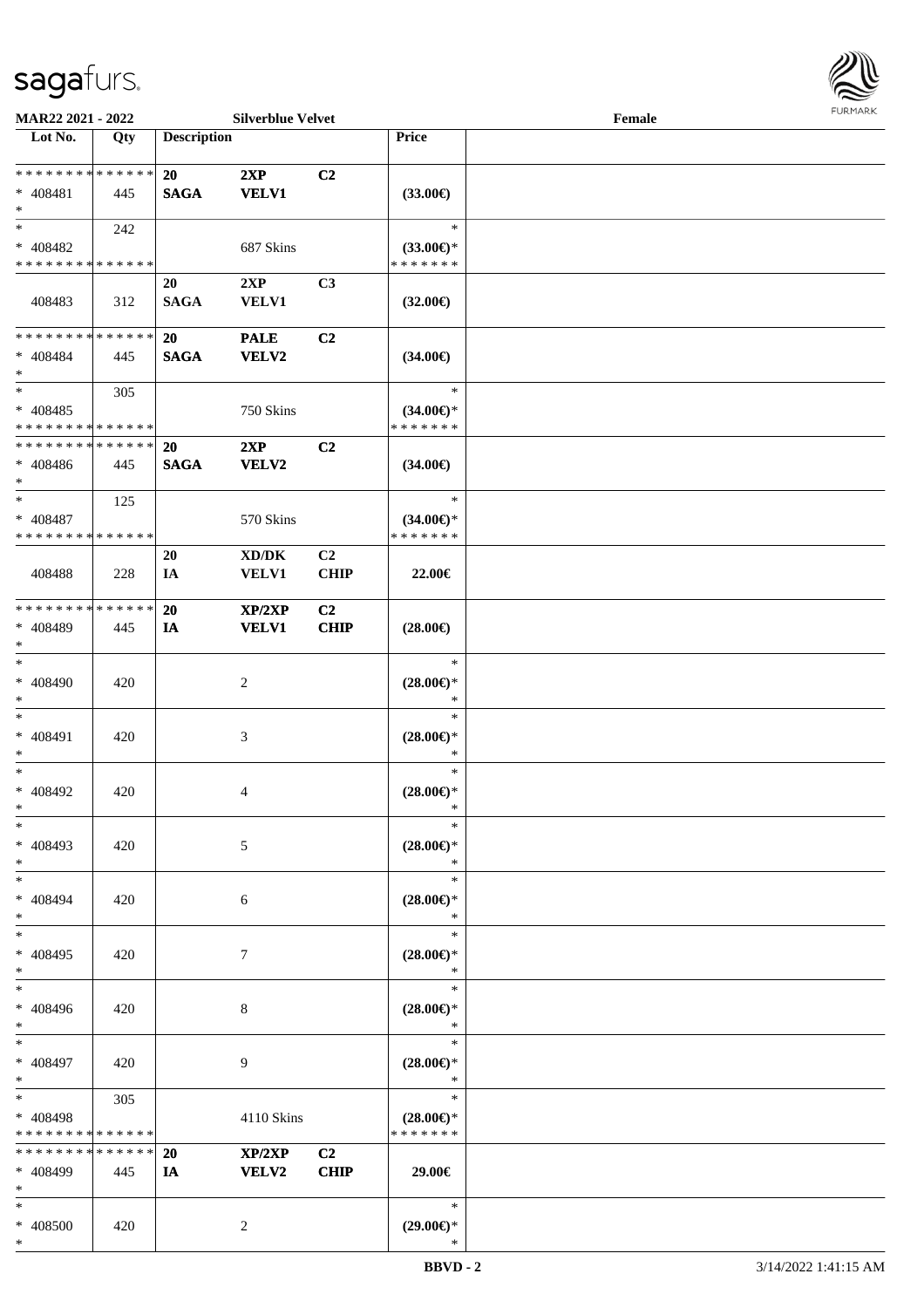

| MAR22 2021 - 2022                                            |     |                    | <b>Silverblue Velvet</b>    |                   |                                                | Female | <b>FURMARK</b> |
|--------------------------------------------------------------|-----|--------------------|-----------------------------|-------------------|------------------------------------------------|--------|----------------|
| Lot No.                                                      | Qty | <b>Description</b> |                             |                   | Price                                          |        |                |
| $*$<br>* 408501<br>$\ast$                                    | 420 | 20<br>IA           | XP/2XP<br>VELV2             | C2<br><b>CHIP</b> | $\ast$<br>$(29.00\epsilon)$ *<br>$\ast$        |        |                |
| $*$<br>* 408502<br>$*$                                       | 420 |                    | $\overline{4}$              |                   | $\ast$<br>$(29.00\epsilon)$ *<br>$\ast$        |        |                |
| $\ast$<br>* 408503<br>$*$                                    | 420 |                    | 5                           |                   | $\ast$<br>$(29.00\epsilon)$ *                  |        |                |
| * 408504<br>$\ast$                                           | 420 |                    | 6                           |                   | $\ast$<br>$(29.00\epsilon)$ *<br>$\ast$        |        |                |
| $\overline{\ast}$<br>* 408505<br>* * * * * * * * * * * * * * | 173 |                    | 2718 Skins                  |                   | $\ast$<br>$(29.00\epsilon)$ *<br>* * * * * * * |        |                |
| 408506                                                       | 267 | 20<br><b>SROY</b>  | <b>PALE</b><br>VELV1        | C1                | $(32.00\epsilon)$                              |        |                |
| * * * * * * * * * * * * * *<br>* 408507<br>$\ast$            | 425 | 20<br><b>SROY</b>  | <b>PALE</b><br><b>VELV1</b> | C2                | $(32.00\epsilon)$                              |        |                |
| $*$<br>* 408508<br>* * * * * * * * * * * * * *               | 397 |                    | 822 Skins                   |                   | $\ast$<br>$(32.00\epsilon)$ *<br>* * * * * * * |        |                |
| 408509                                                       | 166 | 20<br><b>SROY</b>  | <b>PALE</b><br>VELV1        | C <sub>3</sub>    | $(31.00\epsilon)$                              |        |                |
| 408510                                                       | 389 | 20<br><b>SROY</b>  | 2XP<br>VELV1                | C1/C2             | 32.00€                                         |        |                |
| 408511                                                       | 396 | 20<br><b>SROY</b>  | <b>PALE</b><br>VELV2        | C <sub>2</sub>    | $(32.00\epsilon)$                              |        |                |
| 408512                                                       | 317 | 20<br><b>SROY</b>  | 2XP<br>VELV2                | C2                | 32.00€                                         |        |                |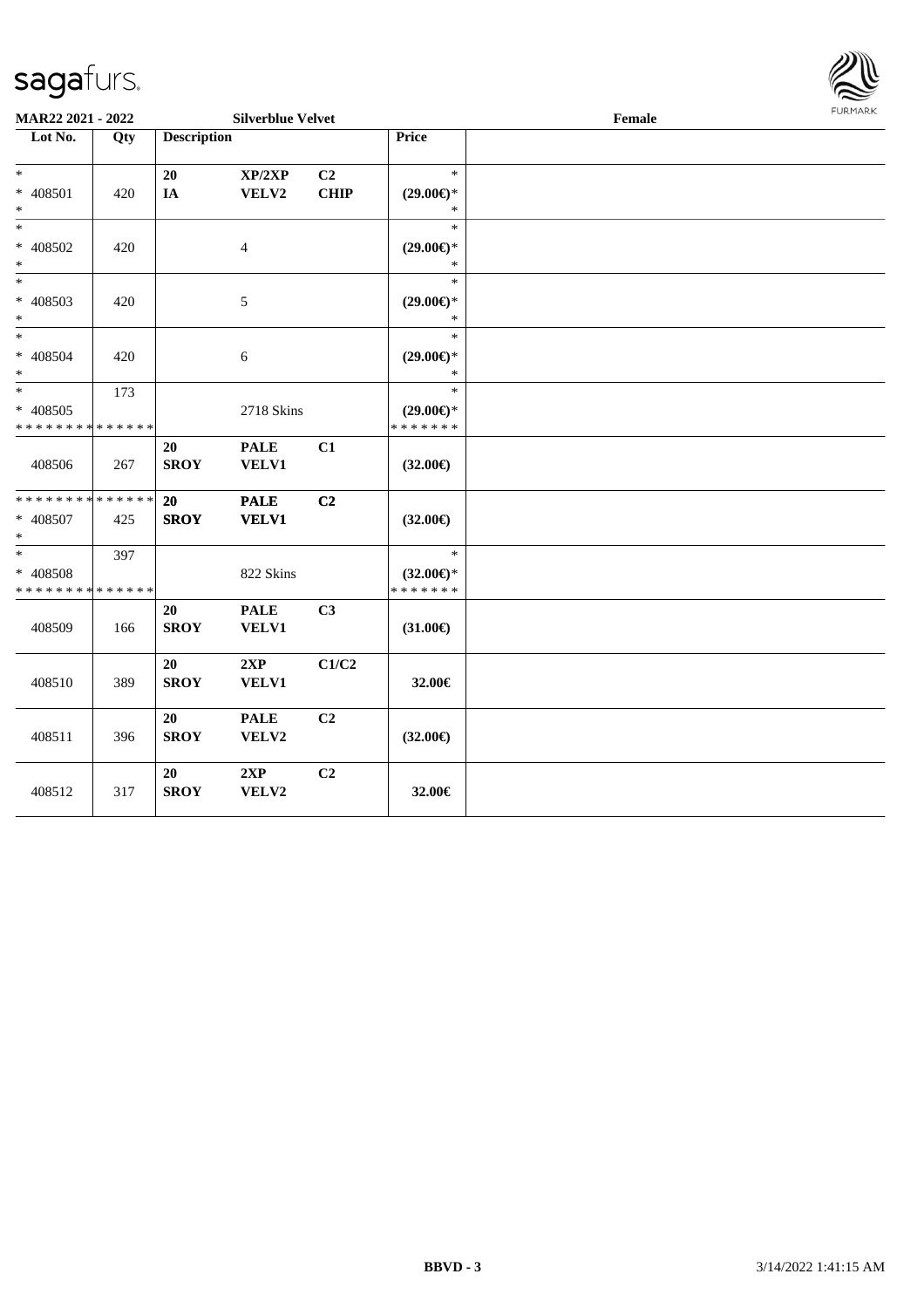

| MAR22 2021 - 2022                                   |     |                                      | <b>Silverblue Velvet</b>                            |                               |                                                | Female |  |
|-----------------------------------------------------|-----|--------------------------------------|-----------------------------------------------------|-------------------------------|------------------------------------------------|--------|--|
| Lot No.                                             | Qty | <b>Description</b>                   |                                                     |                               | Price                                          |        |  |
| 408561                                              | 175 | $\bf{0}$<br>${\bf S}{\bf I}$         | <b>Dark</b><br><b>VELV1</b>                         | C1/C2                         | $(24.00\epsilon)$                              |        |  |
| 408562                                              | 351 | $\boldsymbol{0}$<br>SI               | <b>PALE</b><br>VELV1                                | C1                            | $(29.00\epsilon)$                              |        |  |
| * * * * * * * * * * * * * *<br>* 408563<br>$\ast$   | 465 | $\mathbf 0$<br>${\bf SI}$            | <b>PALE</b><br><b>VELV1</b>                         | C2                            | $(28.00\epsilon)$                              |        |  |
| $\ast$<br>$* 408564$<br>$\ast$                      | 440 |                                      | $\sqrt{2}$                                          |                               | $\ast$<br>$(28.00\epsilon)$ *<br>$\ast$        |        |  |
| $\ast$<br>$* 408565$<br>$\ast$                      | 440 |                                      | $\mathfrak{Z}$                                      |                               | $\ast$<br>$(28.00\epsilon)$ *<br>$\ast$        |        |  |
| $\ast$<br>* 408566<br>* * * * * * * * * * * * * *   | 92  |                                      | 1437 Skins                                          |                               | $\ast$<br>$(28.00\epsilon)$ *<br>* * * * * * * |        |  |
| * * * * * * * * * * * * * *<br>$* 408567$<br>$\ast$ | 465 | $\mathbf 0$<br>SI                    | <b>PALE</b><br><b>VELV1</b>                         | C3                            | $(27.00\epsilon)$                              |        |  |
| $\ast$<br>$* 408568$<br>* * * * * * * * * * * * * * | 286 |                                      | 751 Skins                                           |                               | $\ast$<br>$(27.00\epsilon)$ *<br>* * * * * * * |        |  |
| 408569                                              | 126 | $\bf{0}$<br>${\bf S}{\bf I}$         | 2XP<br>VELV1                                        | C1                            | $(29.00\epsilon)$                              |        |  |
| 408570                                              | 398 | $\boldsymbol{0}$<br>${\bf S}{\bf I}$ | 2XP<br><b>VELV1</b>                                 | C <sub>2</sub>                | $(28.00\epsilon)$                              |        |  |
| 408571                                              | 141 | $\pmb{0}$<br>SI                      | 2XP<br>VELV1                                        | C3                            | $(27.00\epsilon)$                              |        |  |
| 408572                                              | 408 | $\pmb{0}$<br>${\bf SI}$              | <b>PALE</b><br>VELV2                                | C1/C2                         | $(29.00\epsilon)$                              |        |  |
| 408573                                              | 244 | $\bf{0}$<br>SI                       | 2XP<br>VELV2                                        | C1/C2                         | $(29.00\epsilon)$                              |        |  |
| 408574                                              | 188 | $\bf{0}$<br>$\mathbf{I}\mathbf{B}$   | $\bold{X}\bold{D}/\bold{D}\bold{K}$<br><b>VELV1</b> | C2<br><b>CHIP</b>             | 19.00€                                         |        |  |
| * * * * * * * * * * * * * *<br>$* 408575$<br>$*$    | 465 | $\mathbf{0}$<br>IB                   | XP/2XP<br><b>VELV1</b>                              | C <sub>2</sub><br><b>CHIP</b> | $(26.00\epsilon)$                              |        |  |
| $\overline{\phantom{a}^*}$<br>* 408576<br>$*$       | 440 |                                      | $\overline{c}$                                      |                               | $\ast$<br>$(26.00\epsilon)$ *<br>$\ast$        |        |  |
| $*$<br>$* 408577$<br>$*$                            | 440 |                                      | $\mathfrak{Z}$                                      |                               | $\ast$<br>$(26.00\epsilon)$ *<br>$\ast$        |        |  |
| $*$<br>* 408578<br>* * * * * * * * * * * * * *      | 134 |                                      | 1479 Skins                                          |                               | $\ast$<br>$(26.00\epsilon)$ *<br>* * * * * * * |        |  |
| 408579                                              | 168 | $\mathbf{0}$<br><b>SAGA</b>          | $\mathbf{X}\mathbf{D}$<br><b>VELV1</b>              | C1/C2                         | $(23.00\epsilon)$                              |        |  |
| 408580                                              | 247 | $\bf{0}$<br><b>SAGA</b>              | Dark<br><b>VELV1</b>                                | C1                            | $(27.00\epsilon)$                              |        |  |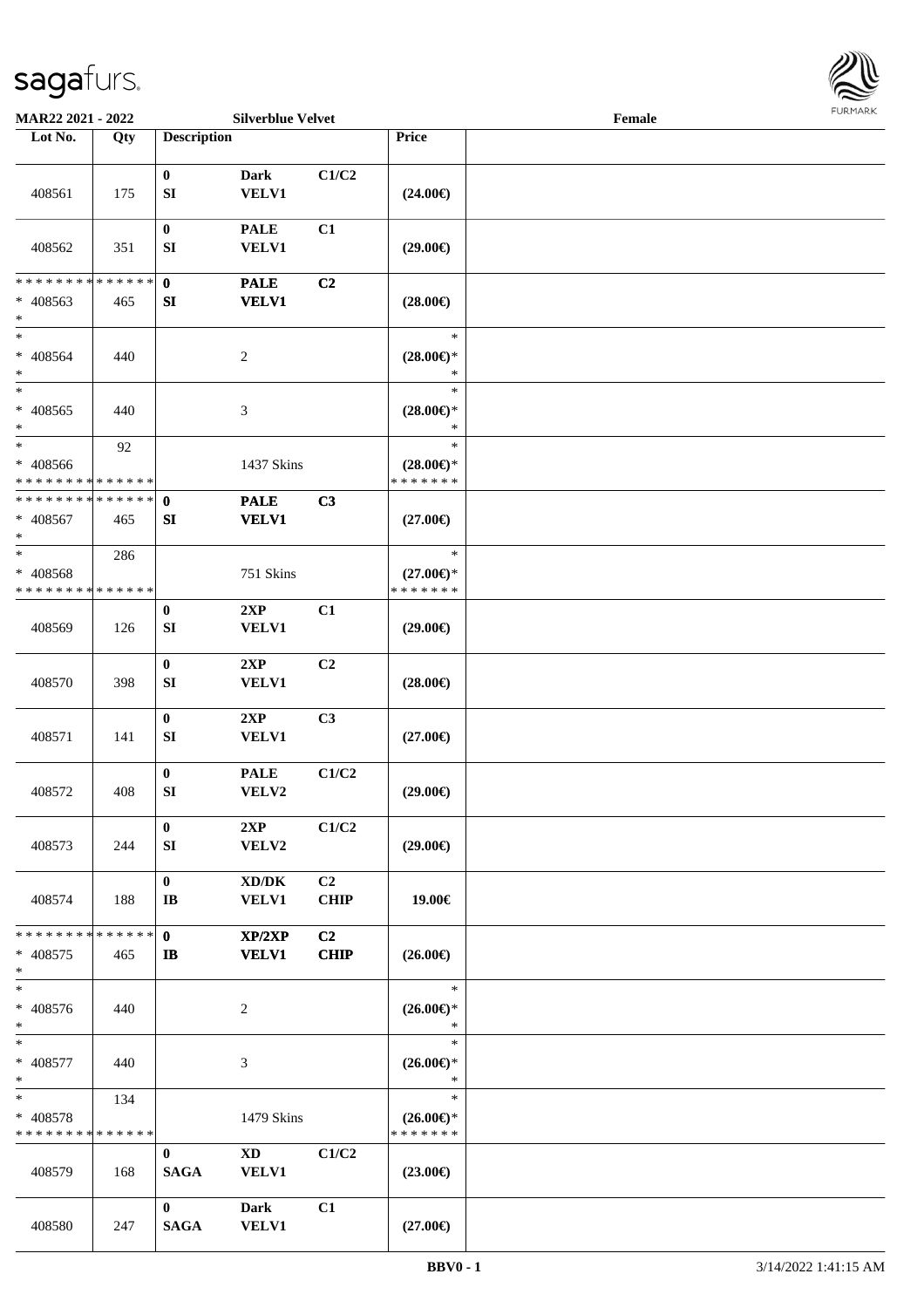\*



| MAR22 2021 - 2022                                   |     |                                 | <b>Silverblue Velvet</b>    |                |                                                | Female |  |
|-----------------------------------------------------|-----|---------------------------------|-----------------------------|----------------|------------------------------------------------|--------|--|
| Lot No.                                             | Qty | <b>Description</b>              |                             |                | Price                                          |        |  |
| * * * * * * * * * * * * * * *<br>* 408581<br>$\ast$ | 445 | $\mathbf{0}$<br><b>SAGA</b>     | <b>Dark</b><br><b>VELV1</b> | C <sub>2</sub> | $(26.00\epsilon)$                              |        |  |
| $*$<br>* 408582<br>* * * * * * * * * * * * * *      | 283 |                                 | 728 Skins                   |                | $\ast$<br>$(26.00\epsilon)$ *<br>* * * * * * * |        |  |
| 408583                                              | 299 | $\bf{0}$<br><b>SAGA</b>         | <b>Dark</b><br><b>VELV1</b> | C <sub>3</sub> | $(25.00\epsilon)$                              |        |  |
| ******** <mark>******</mark><br>* 408584<br>$\ast$  | 445 | $\mathbf{0}$<br><b>SAGA</b>     | <b>PALE</b><br><b>VELV1</b> | C1             | $(32.00\epsilon)$                              |        |  |
| $*$<br>$* 408585$<br>$\ast$                         | 420 |                                 | $\overline{c}$              |                | $\ast$<br>$(32.00\epsilon)$ *<br>$\ast$        |        |  |
| $\ast$<br>$* 408586$<br>$\ast$                      | 420 |                                 | 3                           |                | $\ast$<br>$(32.00\epsilon)$ *<br>$\ast$        |        |  |
| $\ast$<br>* 408587<br>$\ast$                        | 420 |                                 | $\overline{4}$              |                | $\ast$<br>$(32.00\epsilon)$ *<br>$\ast$        |        |  |
| $*$<br>* 408588<br>$\ast$                           | 420 |                                 | 5                           |                | $\ast$<br>$(32.00\epsilon)$ *<br>$\ast$        |        |  |
| $\ast$<br>* 408589<br>* * * * * * * * * * * * * *   | 99  |                                 | 2224 Skins                  |                | $\ast$<br>$(32.00\epsilon)$ *<br>* * * * * * * |        |  |
| * * * * * * * * * * * * * * *<br>* 408590<br>$*$    | 445 | $\mathbf{0}$<br>$\mathbf{SAGA}$ | <b>PALE</b><br><b>VELV1</b> | C <sub>2</sub> | $(31.00\epsilon)$                              |        |  |
| $*$<br>$* 408591$<br>$*$                            | 420 |                                 | $\sqrt{2}$                  |                | $\ast$<br>$(31.00\epsilon)$ *<br>$\ast$        |        |  |
| $*$<br>* 408592<br>$*$                              | 420 |                                 | 3                           |                | $\ast$<br>$(31.00\epsilon)$ *<br>$\ast$        |        |  |
| $\ast$<br>* 408593<br>$*$                           | 420 |                                 | $\overline{4}$              |                | $\ast$<br>$(31.00\epsilon)$ *<br>$\ast$        |        |  |
| $*$<br>* 408594<br>$*$                              | 420 |                                 | 5                           |                | $\ast$<br>$(31.00\epsilon)$ *<br>$\ast$        |        |  |
| $\ast$<br>* 408595<br>$*$                           | 420 |                                 | 6                           |                | $\ast$<br>$(31.00\epsilon)$ *<br>$\ast$        |        |  |
| $\overline{\phantom{a}^*}$<br>* 408596<br>$*$       | 420 |                                 | 7                           |                | $\ast$<br>$(31.00\epsilon)$ *<br>$\ast$        |        |  |
| $\ast$<br>* 408597<br>$*$                           | 420 |                                 | 8                           |                | $\ast$<br>$(31.00\epsilon)$ *<br>$\ast$        |        |  |
| $*$<br>* 408598<br>* * * * * * * * * * * * * *      | 182 |                                 | 3567 Skins                  |                | $\ast$<br>$(31.00\epsilon)$ *<br>* * * * * * * |        |  |
| **************<br>* 408599<br>$*$                   | 445 | $\mathbf{0}$<br><b>SAGA</b>     | <b>PALE</b><br><b>VELV1</b> | C3             | $(29.50\epsilon)$                              |        |  |
| $*$<br>* 408600                                     | 420 |                                 | $\overline{2}$              |                | $\ast$<br>$(29.50\epsilon)$ *                  |        |  |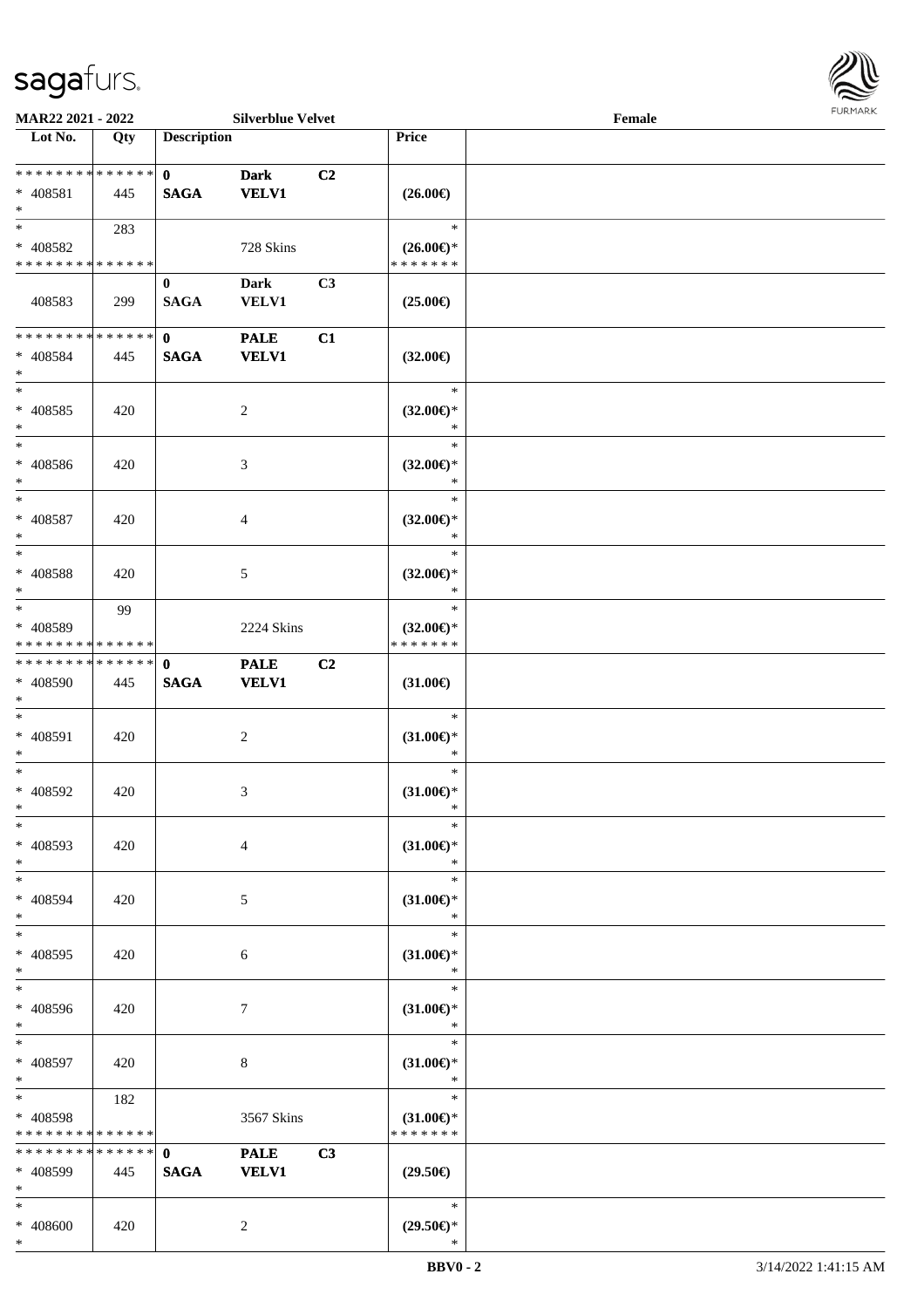

| <b>MAR22 2021 - 2022</b>                                               |     |                             | <b>Silverblue Velvet</b>      |                |                                                | Female |  |
|------------------------------------------------------------------------|-----|-----------------------------|-------------------------------|----------------|------------------------------------------------|--------|--|
| Lot No.                                                                | Qty | <b>Description</b>          |                               |                | Price                                          |        |  |
| $\ast$<br>* 408601                                                     | 420 | $\mathbf{0}$<br><b>SAGA</b> | <b>PALE</b><br><b>VELV1</b>   | C3             | $\ast$<br>$(29.50\epsilon)$ *                  |        |  |
| $\ast$<br>$\ast$<br>* 408602<br>$\ast$                                 | 420 |                             | $\overline{4}$                |                | $\ast$<br>$\ast$<br>$(29.50\epsilon)$ *<br>∗   |        |  |
| * 408603<br>$\ast$                                                     | 420 |                             | 5                             |                | $\ast$<br>$(29.50\epsilon)$ *<br>$\ast$        |        |  |
| $\ast$<br>* 408604<br>$*$                                              | 420 |                             | 6                             |                | $\ast$<br>$(29.50\epsilon)$ *<br>$\ast$        |        |  |
| $\overline{\ast}$<br>* 408605<br>$\ast$                                | 420 |                             | $7\phantom{.0}$               |                | $\ast$<br>$(29.50\epsilon)$ *<br>$\ast$        |        |  |
| $\ddot{x}$<br>* 408606<br>* * * * * * * * <mark>* * * * * *</mark> *   | 215 |                             | 3180 Skins                    |                | $\ast$<br>$(29.50\epsilon)$ *<br>* * * * * * * |        |  |
| * * * * * * * * * * * * * * <mark>*</mark><br>* 408607<br>$\ast$       | 445 | $\mathbf{0}$<br><b>SAGA</b> | $\mathbf{XP}$<br><b>VELV1</b> | C2             | $(32.00\epsilon)$                              |        |  |
| $\ddot{x}$<br>* 408608<br>$\ast$                                       | 420 |                             | 2                             |                | $\ast$<br>$(32.00\epsilon)$ *<br>$\ast$        |        |  |
| $*$<br>* 408609<br>$\ast$                                              | 420 |                             | 3                             |                | $\ast$<br>$(32.00\epsilon)$ *<br>$\ast$        |        |  |
| $\ast$<br>* 408610<br>$\ast$                                           | 420 |                             | $\overline{4}$                |                | $\ast$<br>$(32.00\epsilon)$ *<br>$\ast$        |        |  |
| $\ast$<br>* 408611<br>$\ast$                                           | 420 |                             | 5                             |                | $\ast$<br>$(32.00\epsilon)$ *<br>$\ast$        |        |  |
| $\ast$<br>* 408612<br>$*$                                              | 420 |                             | 6                             |                | $\ast$<br>$(32.00\epsilon)$ *<br>$\ast$        |        |  |
| $\ast$<br>* 408613<br>$\ast$                                           | 420 |                             | $\tau$                        |                | $\ast$<br>$(32.00\epsilon)$ *<br>$\ast$        |        |  |
| $*$ $-$<br>$* 408614$<br>* * * * * * * * <mark>* * * * * * *</mark>    | 75  |                             | 3040 Skins                    |                | $\ast$<br>$(32.00\epsilon)$ *<br>* * * * * * * |        |  |
| * * * * * * * * * * * * * * *<br>$* 408615$<br>$\ddot{x}$              | 465 | $\mathbf{0}$<br><b>SAGA</b> | 2XP<br><b>VELV1</b>           | C1             | $(32.00\epsilon)$                              |        |  |
| $\ddot{x}$<br>$* 408616$<br>* * * * * * * * <mark>* * * * * *</mark> * | 189 |                             | 654 Skins                     |                | $\ast$<br>$(32.00\epsilon)$ *<br>* * * * * * * |        |  |
| * * * * * * * * * * * * * * <mark>*</mark><br>* 408617<br>$\ast$       | 445 | $\mathbf{0}$<br><b>SAGA</b> | 2XP<br><b>VELV1</b>           | C <sub>2</sub> | $(31.00\epsilon)$                              |        |  |
| $\ddot{x}$<br>* 408618<br>$\ast$                                       | 420 |                             | 2                             |                | $\ast$<br>$(31.00\epsilon)$ *<br>$\ast$        |        |  |
| $\ast$<br>* 408619<br>$\ast$                                           | 420 |                             | 3                             |                | $\ast$<br>$(31.00\epsilon)$ *<br>$\ast$        |        |  |
| $*$<br>* 408620<br>$\ast$                                              | 420 |                             | 4                             |                | $\ast$<br>$(31.00\epsilon)$ *<br>$\ast$        |        |  |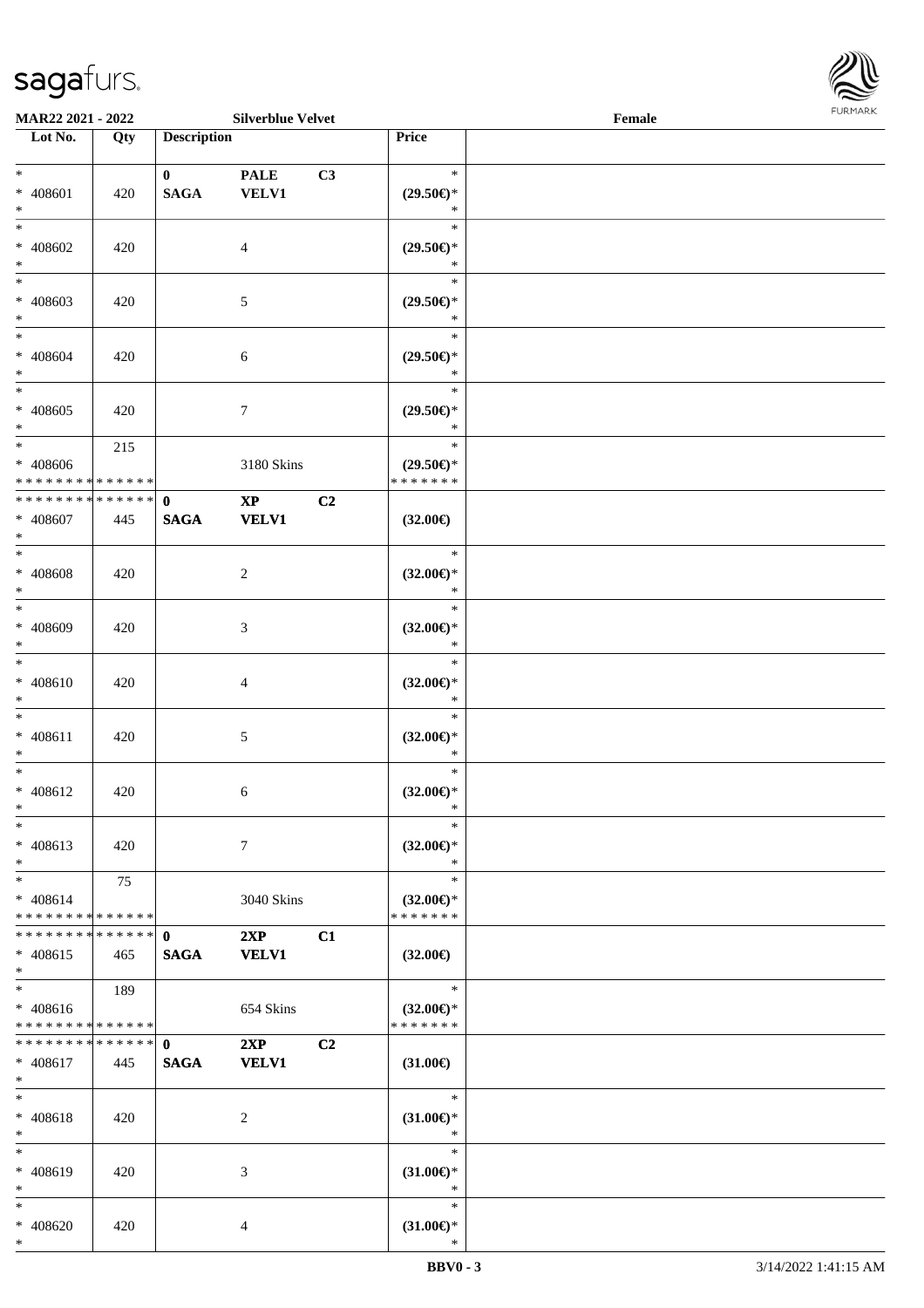

| MAR22 2021 - 2022                                              |     |                                 | <b>Silverblue Velvet</b>    |                   |                                                | Female |  |
|----------------------------------------------------------------|-----|---------------------------------|-----------------------------|-------------------|------------------------------------------------|--------|--|
| Lot No.                                                        | Qty | <b>Description</b>              |                             |                   | Price                                          |        |  |
| $\ast$<br>$* 408621$<br>* * * * * * * * * * * * * *            | 176 | $\bf{0}$<br><b>SAGA</b>         | 2XP<br><b>VELV1</b>         | C <sub>2</sub>    | $\ast$<br>$(31.00\epsilon)$ *<br>* * * * * * * |        |  |
| * * * * * * * * * * * * * *<br>$* 408622$<br>$\ast$            | 445 | $\mathbf{0}$<br><b>SAGA</b>     | 2XP<br><b>VELV1</b>         | C3                | $(29.50\epsilon)$                              |        |  |
| $\overline{\ast}$<br>$* 408623$<br>* * * * * * * * * * * * * * | 354 |                                 | 799 Skins                   |                   | $\ast$<br>$(29.50\epsilon)$ *<br>* * * * * * * |        |  |
| 408624                                                         | 132 | $\bf{0}$<br><b>SAGA</b>         | <b>Dark</b><br>VELV2        | C1/C2             | $(27.00\epsilon)$                              |        |  |
| ******** <mark>******</mark><br>$* 408625$<br>$\ast$           | 445 | $\mathbf{0}$<br><b>SAGA</b>     | <b>PALE</b><br><b>VELV2</b> | C <sub>2</sub>    | $(32.00\epsilon)$                              |        |  |
| $\ast$<br>$* 408626$<br>$\ast$                                 | 420 |                                 | 2                           |                   | $\ast$<br>$(32.00\epsilon)$ *<br>$\ast$        |        |  |
| $\ast$<br>$* 408627$<br>$\ast$                                 | 420 |                                 | 3                           |                   | $\ast$<br>$(32.00\epsilon)$ *<br>$\ast$        |        |  |
| $\ast$<br>$* 408628$<br>$\ast$                                 | 420 |                                 | $\overline{4}$              |                   | $\ast$<br>$(32.00\epsilon)$ *<br>$\ast$        |        |  |
| $\ast$<br>* 408629<br>* * * * * * * * * * * * * *              | 459 |                                 | 2164 Skins                  |                   | $\ast$<br>$(32.00\epsilon)$ *<br>* * * * * * * |        |  |
| * * * * * * * * * * * * * *<br>* 408630<br>$\ast$              | 445 | $\mathbf{0}$<br>$\mathbf{SAGA}$ | 2XP<br><b>VELV2</b>         | C <sub>2</sub>    | $(32.00\epsilon)$                              |        |  |
| $\ast$<br>$* 408631$<br>$\ast$                                 | 420 |                                 | 2                           |                   | $\ast$<br>$(32.00\epsilon)$ *<br>$\ast$        |        |  |
| $\ast$<br>$* 408632$<br>$*$                                    | 420 |                                 | 3                           |                   | $\ast$<br>$(32.00\epsilon)$ *<br>$\ast$        |        |  |
| $*$<br>$* 408633$<br>* * * * * * * * * * * * * *               | 228 |                                 | 1513 Skins                  |                   | $\ast$<br>$(32.00\epsilon)$ *<br>* * * * * * * |        |  |
| * * * * * * * * * * * * * * *<br>* 408634<br>$*$               | 445 | $\mathbf{0}$<br>IA              | XD/DK<br><b>VELV1</b>       | C2<br><b>CHIP</b> | $(21.50\epsilon)$                              |        |  |
| $\ast$<br>$* 408635$<br>$*$                                    | 420 |                                 | $\overline{2}$              |                   | $*$<br>$(21.50\epsilon)$ *<br>$\ast$           |        |  |
| $\ast$<br>* 408636<br>$*$                                      | 420 |                                 | 3                           |                   | $\ast$<br>$(21.50\epsilon)$ *<br>$\ast$        |        |  |
| $*$<br>$* 408637$<br>$*$                                       | 420 |                                 | 4                           |                   | T.<br>$\ast$<br>$(21.50\epsilon)$ *<br>$\ast$  |        |  |
| $\ast$<br>* 408638<br>$*$                                      | 420 |                                 | 5                           |                   | $\ast$<br>$(21.50\epsilon)$ *<br>$\ast$        |        |  |
| $\ast$<br>* 408639<br>$\ast$                                   | 420 |                                 | 6                           |                   | $\ast$<br>$(21.50\epsilon)$ *<br>$\ast$        |        |  |
| $*$<br>* 408640<br>$*$                                         | 420 |                                 | $\tau$                      |                   | $\ast$<br>$(21.50\epsilon)$ *<br>$\ast$        |        |  |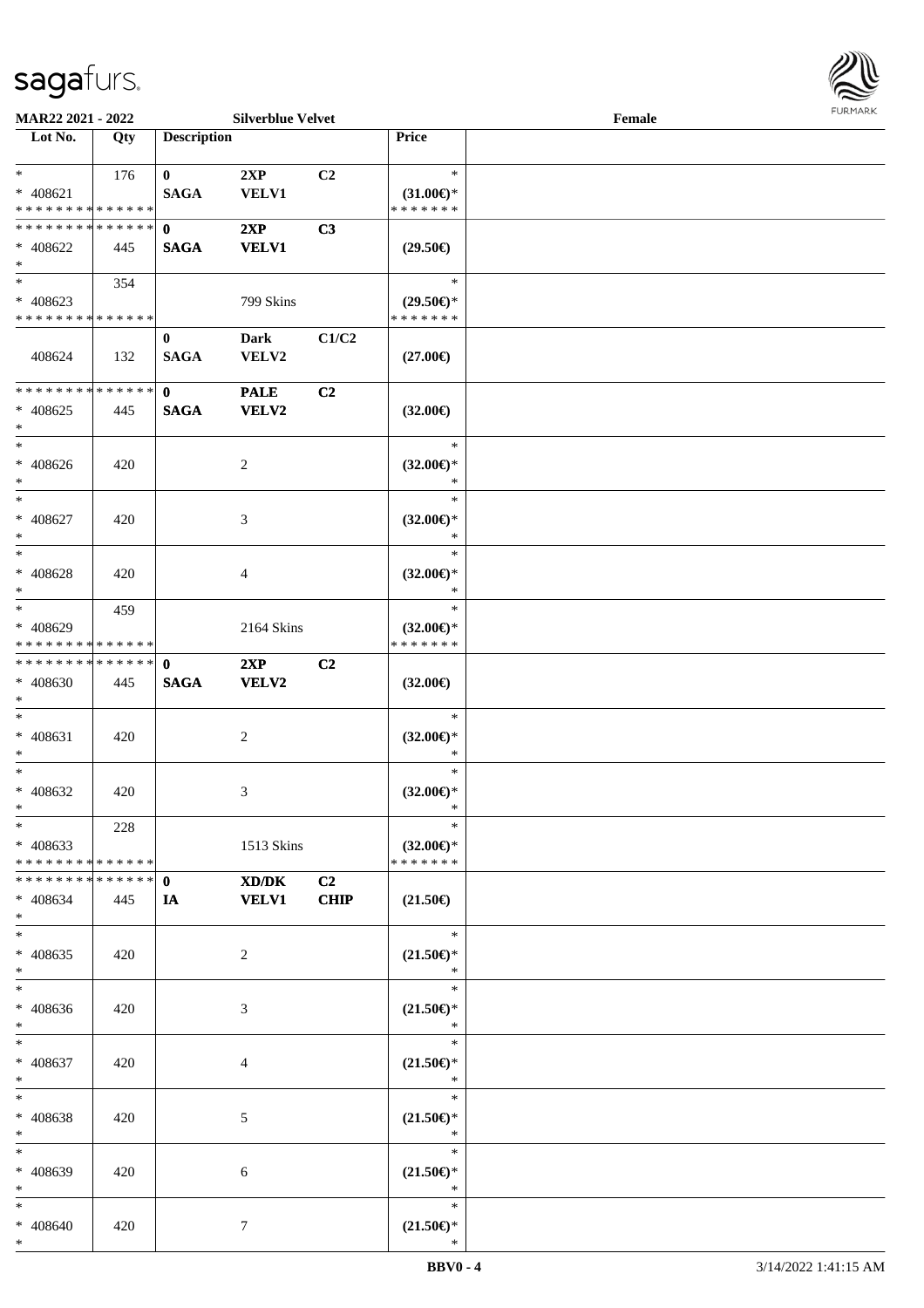\*



| <b>MAR22 2021 - 2022</b>                 |     |                    | <b>Silverblue Velvet</b> |                |                     | Female |  |
|------------------------------------------|-----|--------------------|--------------------------|----------------|---------------------|--------|--|
| Lot No.                                  | Qty | <b>Description</b> |                          |                | <b>Price</b>        |        |  |
|                                          |     |                    |                          |                |                     |        |  |
| $*$                                      |     | $\mathbf{0}$       | XD/DK                    | C <sub>2</sub> | $\ast$              |        |  |
| $* 408641$                               | 420 | IA                 | <b>VELV1</b>             | <b>CHIP</b>    | $(21.50\epsilon)$ * |        |  |
| $*$                                      |     |                    |                          |                | $\ast$              |        |  |
| $\overline{\ast}$                        |     |                    |                          |                | $\ast$              |        |  |
| * 408642                                 | 420 |                    | 9                        |                | $(21.50\epsilon)$ * |        |  |
| $*$                                      |     |                    |                          |                | $\ast$              |        |  |
| $\overline{\phantom{0}}$                 |     |                    |                          |                | $\ast$              |        |  |
| $* 408643$                               | 420 |                    | 10                       |                | $(21.50\epsilon)$ * |        |  |
| $*$                                      |     |                    |                          |                | $\ast$              |        |  |
| $*$                                      |     |                    |                          |                | $\ast$              |        |  |
| * 408644                                 | 420 |                    | 11                       |                | $(21.50\epsilon)$ * |        |  |
| $*$                                      |     |                    |                          |                | $\ast$              |        |  |
|                                          |     |                    |                          |                | $\ast$              |        |  |
| $* 408645$                               | 420 |                    | 12                       |                | $(21.50\epsilon)$ * |        |  |
| $\ast$                                   |     |                    |                          |                | $\ast$              |        |  |
| $*$                                      | 211 |                    |                          |                | $\ast$              |        |  |
| * 408646                                 |     |                    | 5276 Skins               |                | $(21.50\epsilon)$ * |        |  |
| * * * * * * * * * * * * * *              |     |                    |                          |                | * * * * * * *       |        |  |
| * * * * * * * * * * * * * * *            |     | $\mathbf{0}$       | MED/PAL C2               |                |                     |        |  |
| $* 408647$                               | 445 | IA                 | <b>VELV1</b>             | <b>CHIP</b>    | $(27.00\epsilon)$   |        |  |
| $*$                                      |     |                    |                          |                |                     |        |  |
|                                          |     |                    |                          |                | $\ast$              |        |  |
| $* 408648$                               | 420 |                    | 2                        |                | $(27.00\epsilon)$ * |        |  |
| $*$                                      |     |                    |                          |                | $\ast$              |        |  |
|                                          |     |                    |                          |                | $\ast$              |        |  |
| * 408649                                 | 420 |                    | 3                        |                | $(27.00\epsilon)$ * |        |  |
| $*$                                      |     |                    |                          |                | $\ast$              |        |  |
| $*$                                      |     |                    |                          |                | $\ast$              |        |  |
| $* 408650$                               | 420 |                    | $\overline{4}$           |                | $(27.00\epsilon)$ * |        |  |
| $*$                                      |     |                    |                          |                | $\ast$              |        |  |
| $*$                                      |     |                    |                          |                | $\ast$              |        |  |
| $* 408651$                               | 420 |                    | $\mathfrak{S}$           |                | $(27.00\epsilon)$ * |        |  |
| $*$                                      |     |                    |                          |                | $\ast$              |        |  |
| $*$                                      |     |                    |                          |                | $\ast$              |        |  |
| * 408652                                 | 420 |                    | 6                        |                | $(27.00\epsilon)$ * |        |  |
| $*$                                      |     |                    |                          |                | $\ast$              |        |  |
| $\ast$                                   |     |                    |                          |                | $\ast$              |        |  |
| * 408653                                 | 420 |                    | $\tau$                   |                | $(27.00\epsilon)$ * |        |  |
| $*$                                      |     |                    |                          |                | $\ast$              |        |  |
| $*$                                      |     |                    |                          |                | $\ast$              |        |  |
| * 408654                                 | 420 |                    | 8                        |                | $(27.00\epsilon)$ * |        |  |
| $*$                                      |     |                    |                          |                | $\ast$              |        |  |
| $*$                                      |     |                    |                          |                | $\ast$              |        |  |
| * 408655                                 | 420 |                    | 9                        |                | $(27.00\epsilon)$ * |        |  |
| $*$                                      |     |                    |                          |                | $\ast$              |        |  |
| $_{*}$                                   |     |                    |                          |                | $\ast$              |        |  |
| * 408656                                 | 420 |                    | 10                       |                | $(27.00\in)^\ast$   |        |  |
| $*$                                      |     |                    |                          |                | $\ast$              |        |  |
| $*$ $-$                                  |     |                    |                          |                | $\ast$              |        |  |
| * 408657                                 | 420 |                    | 11                       |                | $(27.00\epsilon)$ * |        |  |
| $*$                                      |     |                    |                          |                | $\ast$              |        |  |
| $*$ $-$                                  | 86  |                    |                          |                | $\ast$              |        |  |
| * 408658                                 |     |                    | 4731 Skins               |                | $(27.00\epsilon)$ * |        |  |
| * * * * * * * * * * * * * *              |     |                    |                          |                | * * * * * * *       |        |  |
| * * * * * * * * <mark>* * * * * *</mark> |     | $\mathbf{0}$       | XP/2XP                   | C <sub>2</sub> |                     |        |  |
| $* 408659$                               | 445 | IA                 | <b>VELV1</b>             | <b>CHIP</b>    | $(28.00\epsilon)$   |        |  |
| $*$                                      |     |                    |                          |                |                     |        |  |
| $\ast$                                   |     |                    |                          |                | $\ast$              |        |  |
| * 408660                                 | 420 |                    | 2                        |                | $(28.00\epsilon)$ * |        |  |
|                                          |     |                    |                          |                |                     |        |  |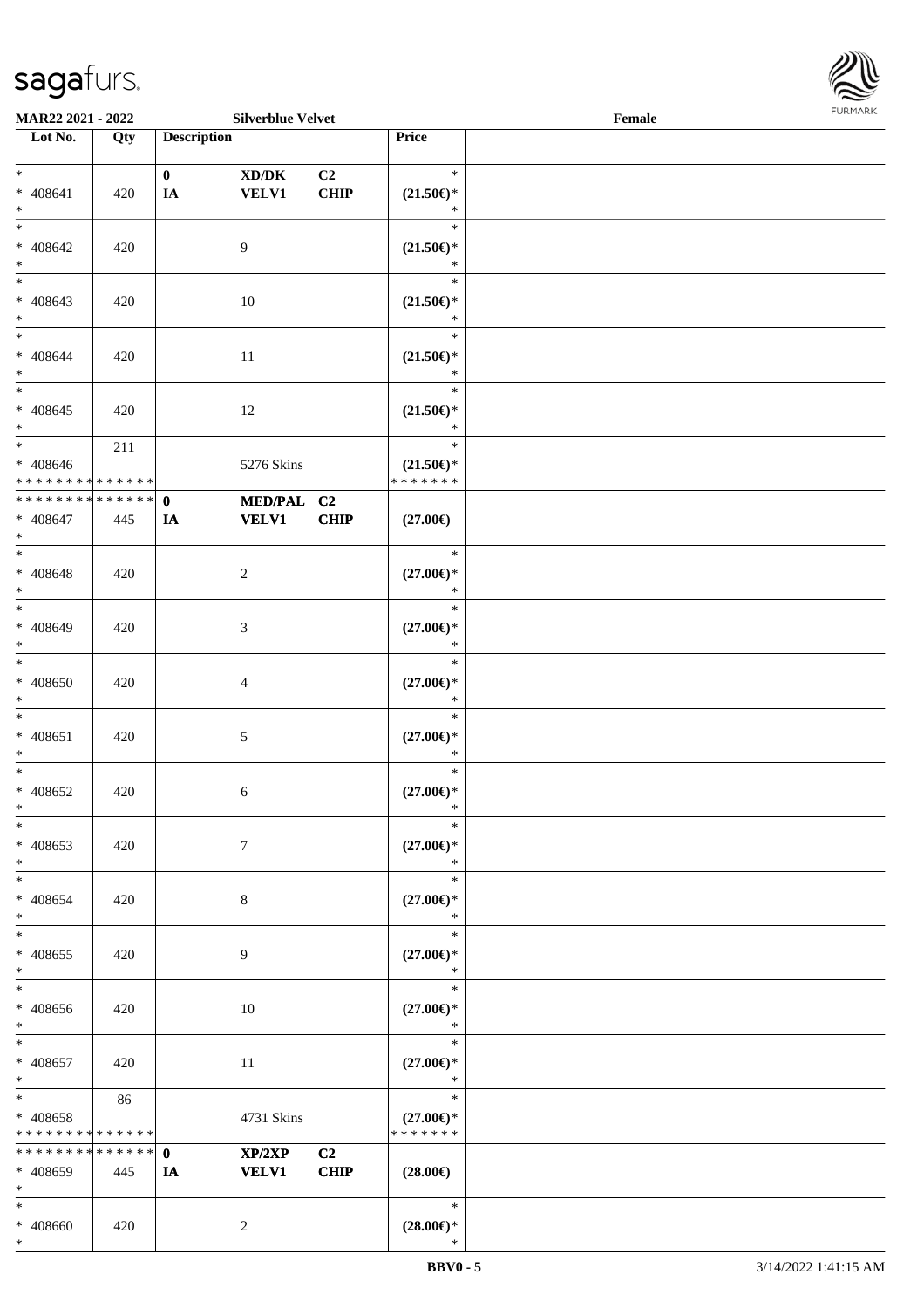\*



| MAR22 2021 - 2022             |        |                    | <b>Silverblue Velvet</b>            |                |                     | Female |  |
|-------------------------------|--------|--------------------|-------------------------------------|----------------|---------------------|--------|--|
| Lot No.                       | Qty    | <b>Description</b> |                                     |                | Price               |        |  |
|                               |        |                    |                                     |                |                     |        |  |
| $*$                           |        | $\bf{0}$           | XP/2XP                              | C <sub>2</sub> | $\ast$              |        |  |
| * 408661                      | 420    | IA                 | <b>VELV1</b>                        | <b>CHIP</b>    | $(28.00\epsilon)$ * |        |  |
| $\ast$                        |        |                    |                                     |                | ∗                   |        |  |
| $\ast$                        |        |                    |                                     |                | $\ast$              |        |  |
| * 408662                      | 420    |                    | 4                                   |                | $(28.00\epsilon)$ * |        |  |
| $\ast$                        |        |                    |                                     |                | ∗                   |        |  |
| $\ast$                        |        |                    |                                     |                | $\ast$              |        |  |
|                               |        |                    |                                     |                |                     |        |  |
| $* 408663$                    | 420    |                    | 5                                   |                | $(28.00\epsilon)$ * |        |  |
| $*$                           |        |                    |                                     |                | $\ast$              |        |  |
| $\ast$                        | 86     |                    |                                     |                | $\ast$              |        |  |
| $* 408664$                    |        |                    | 2211 Skins                          |                | $(28.00\epsilon)$ * |        |  |
| * * * * * * * * * * * * * *   |        |                    |                                     |                | * * * * * * *       |        |  |
|                               |        | $\bf{0}$           | $\bold{X}\bold{D}/\bold{D}\bold{K}$ | C2             |                     |        |  |
| 408665                        | 198    | IA                 | VELV2                               | <b>CHIP</b>    | $(22.50\epsilon)$   |        |  |
|                               |        |                    |                                     |                |                     |        |  |
| * * * * * * * * * * * * * * * |        | $\mathbf{0}$       | XP/2XP                              | C2             |                     |        |  |
| * 408666                      | 445    | IA                 | VELV2                               | <b>CHIP</b>    | $(29.00\epsilon)$   |        |  |
| $*$                           |        |                    |                                     |                |                     |        |  |
| $\ast$                        |        |                    |                                     |                | $\ast$              |        |  |
| $* 408667$                    | 420    |                    | $\overline{c}$                      |                | $(29.00\epsilon)$ * |        |  |
| $\ast$                        |        |                    |                                     |                | $\ast$              |        |  |
| $*$                           |        |                    |                                     |                | $\ast$              |        |  |
|                               |        |                    |                                     |                |                     |        |  |
| * 408668                      | 420    |                    | 3                                   |                | $(29.00\epsilon)$ * |        |  |
| $\ast$                        |        |                    |                                     |                | $\ast$              |        |  |
| $\ast$                        |        |                    |                                     |                | $\ast$              |        |  |
| * 408669                      | 420    |                    | 4                                   |                | $(29.00\epsilon)$ * |        |  |
| $\ast$                        |        |                    |                                     |                | $\ast$              |        |  |
| $\ast$                        |        |                    |                                     |                | $\ast$              |        |  |
| $* 408670$                    | 420    |                    | 5                                   |                | $(29.00\epsilon)$ * |        |  |
| $\ast$                        |        |                    |                                     |                | $\ast$              |        |  |
| $\ast$                        |        |                    |                                     |                | $\ast$              |        |  |
| $* 408671$                    | 420    |                    | 6                                   |                | $(29.00\epsilon)$ * |        |  |
| $\ast$                        |        |                    |                                     |                | $\ast$              |        |  |
| $\ast$                        |        |                    |                                     |                | $\ast$              |        |  |
| $* 408672$                    | 420    |                    | 7                                   |                | $(29.00\epsilon)$ * |        |  |
| $*$                           |        |                    |                                     |                | $\ast$              |        |  |
| $*$                           |        |                    |                                     |                | $\ast$              |        |  |
|                               |        |                    |                                     |                |                     |        |  |
| * 408673                      | 420    |                    | 8                                   |                | $(29.00\epsilon)$ * |        |  |
| $*$                           |        |                    |                                     |                | $\ast$              |        |  |
| $*$                           | 341    |                    |                                     |                | $\ast$              |        |  |
| * 408674                      |        |                    | 3726 Skins                          |                | $(29.00\epsilon)$ * |        |  |
| * * * * * * * * * * * * * *   |        |                    |                                     |                | * * * * * * *       |        |  |
|                               |        | $\mathbf{0}$       | Dark                                | C1/C2          |                     |        |  |
| 408675                        | 345    | <b>SROY</b>        | <b>VELV1</b>                        |                | $(27.00\epsilon)$   |        |  |
|                               |        |                    |                                     |                |                     |        |  |
| * * * * * * * *               | ****** | $\mathbf{0}$       | <b>PALE</b>                         | C1             |                     |        |  |
| * 408676                      | 425    | <b>SROY</b>        | <b>VELV1</b>                        |                | 32.00€              |        |  |
| $*$                           |        |                    |                                     |                |                     |        |  |
| $*$                           |        |                    |                                     |                | $\ast$              |        |  |
| * 408677                      | 400    |                    | 2                                   |                | 32.00€*             |        |  |
| $*$                           |        |                    |                                     |                | $\ast$              |        |  |
| $*$                           |        |                    |                                     |                | $\ast$              |        |  |
|                               | 272    |                    |                                     |                |                     |        |  |
| * 408678                      |        |                    | 1097 Skins                          |                | 32.00€*             |        |  |
| * * * * * * * * * * * * * *   |        |                    |                                     |                | * * * * * * *       |        |  |
| * * * * * * * * * * * * * * * |        | $\mathbf{0}$       | <b>PALE</b>                         | C <sub>2</sub> |                     |        |  |
| * 408679                      | 425    | <b>SROY</b>        | <b>VELV1</b>                        |                | 32.00€              |        |  |
| $*$                           |        |                    |                                     |                |                     |        |  |
| $*$                           |        |                    |                                     |                | $\ast$              |        |  |
| * 408680                      | 400    |                    | 2                                   |                | 32.00€*             |        |  |
| $*$                           |        |                    |                                     |                | $\ast$              |        |  |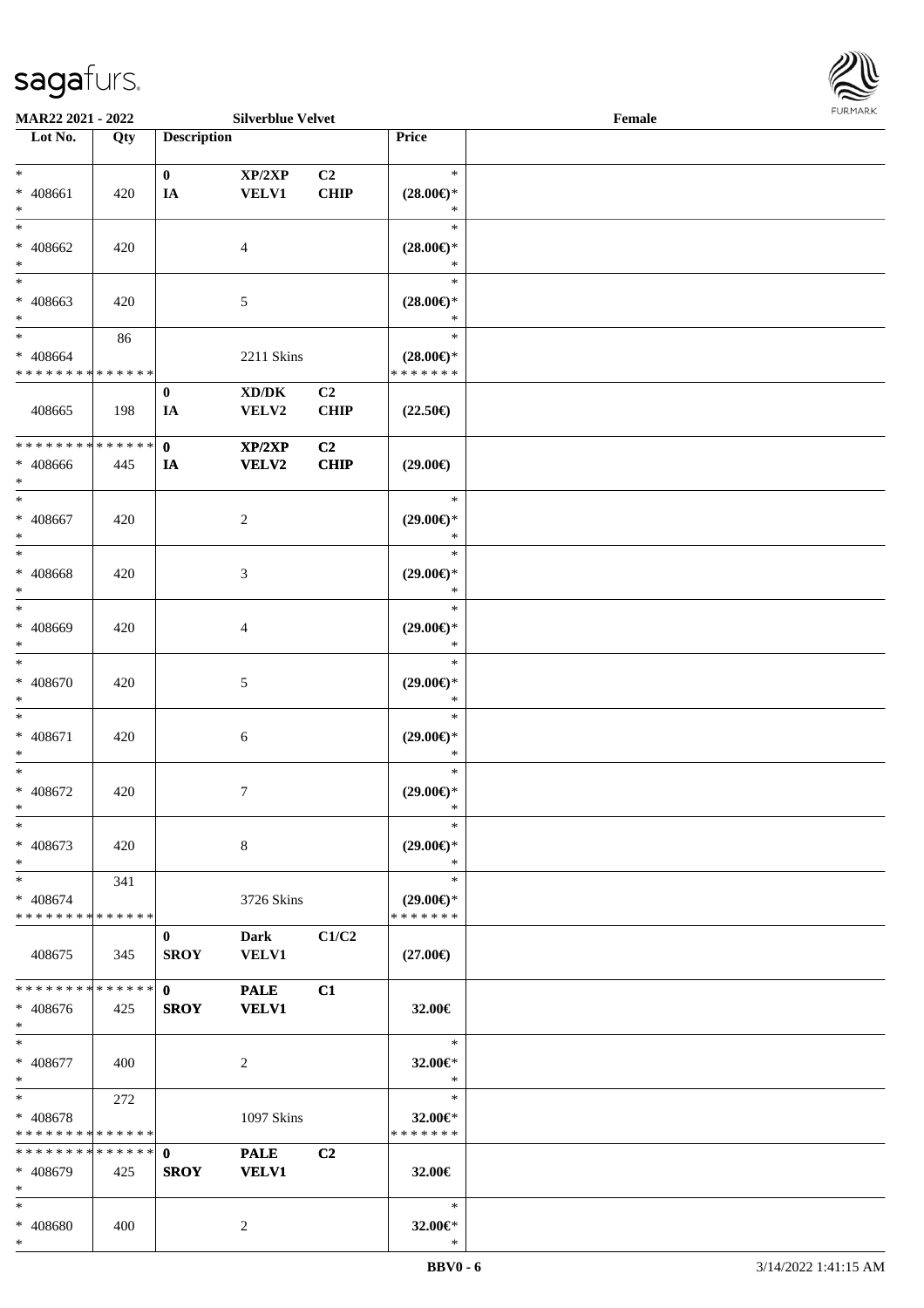

| MAR22 2021 - 2022                                    |             |                    | <b>Silverblue Velvet</b> |                |                          | Female | 10111111111 |
|------------------------------------------------------|-------------|--------------------|--------------------------|----------------|--------------------------|--------|-------------|
| Lot No.                                              | Qty         | <b>Description</b> |                          |                | Price                    |        |             |
|                                                      |             |                    |                          |                |                          |        |             |
| $*$                                                  |             | $\mathbf{0}$       | <b>PALE</b>              | C2             | $\ast$                   |        |             |
| * 408681                                             | 400         | <b>SROY</b>        | <b>VELV1</b>             |                | 32.00€*                  |        |             |
| $\ast$                                               |             |                    |                          |                | $\ast$                   |        |             |
| $\ast$                                               |             |                    |                          |                | $\ast$                   |        |             |
| * 408682                                             | 400         |                    | $\overline{4}$           |                | 32.00€*                  |        |             |
| $\ast$                                               |             |                    |                          |                | $\ast$                   |        |             |
|                                                      |             |                    |                          |                | $\ast$                   |        |             |
| * 408683                                             | 400         |                    | 5                        |                | 32.00€*                  |        |             |
| $\ast$                                               |             |                    |                          |                | $\ast$                   |        |             |
| $*$                                                  |             |                    |                          |                | $\ast$                   |        |             |
| * 408684                                             | 400         |                    | $\boldsymbol{6}$         |                | 32.00€*                  |        |             |
| $*$<br>$\overline{\ast}$                             |             |                    |                          |                | $\ast$                   |        |             |
|                                                      |             |                    |                          |                | $\ast$                   |        |             |
| * 408685                                             | 400         |                    | $7\phantom{.0}$          |                | 32.00€*                  |        |             |
| $*$<br>$\ast$                                        |             |                    |                          |                | $\ast$<br>$\ast$         |        |             |
|                                                      |             |                    |                          |                |                          |        |             |
| * 408686                                             | 400         |                    | $\,8\,$                  |                | 32.00€*<br>$\ast$        |        |             |
| $\ast$<br>$*$                                        |             |                    |                          |                | $\ast$                   |        |             |
|                                                      | 171         |                    |                          |                |                          |        |             |
| * 408687<br>* * * * * * * * <mark>* * * * * *</mark> |             |                    | 3396 Skins               |                | 32.00€*<br>* * * * * * * |        |             |
| * * * * * * * * <mark>* * * * * * *</mark>           |             |                    |                          |                |                          |        |             |
|                                                      |             | $\mathbf{0}$       | <b>PALE</b>              | C3             |                          |        |             |
| $* 408688$<br>$\ast$                                 | 425         | <b>SROY</b>        | <b>VELV1</b>             |                | $(31.00\epsilon)$        |        |             |
| $\overline{\ast}$                                    |             |                    |                          |                | $\ast$                   |        |             |
| * 408689                                             | 400         |                    | 2                        |                | $(31.00\epsilon)$ *      |        |             |
| $\ast$                                               |             |                    |                          |                | $\ast$                   |        |             |
| $\overline{\ast}$                                    | 375         |                    |                          |                | $\ast$                   |        |             |
| * 408690                                             |             |                    | 1200 Skins               |                | $(31.00\epsilon)$ *      |        |             |
| * * * * * * * * <mark>* * * * * * *</mark>           |             |                    |                          |                | * * * * * * *            |        |             |
|                                                      |             | $\bf{0}$           | 2XP                      | C1             |                          |        |             |
| 408691                                               | 253         | <b>SROY</b>        | <b>VELV1</b>             |                | 32.00€                   |        |             |
|                                                      |             |                    |                          |                |                          |        |             |
| * * * * * * * * * * * * * * <mark>*</mark>           |             | $\mathbf{0}$       | 2XP                      | C2             |                          |        |             |
| * 408692                                             | 425         | <b>SROY</b>        | <b>VELV1</b>             |                | $(32.00\epsilon)$        |        |             |
| $\ddot{x}$                                           |             |                    |                          |                |                          |        |             |
| $\ast$                                               |             |                    |                          |                | $\ast$                   |        |             |
| * 408693                                             | 400         |                    | 2                        |                | $(32.00\epsilon)$ *      |        |             |
| $\ast$                                               |             |                    |                          |                | $\ast$                   |        |             |
| $\ast$                                               | 115         |                    |                          |                | $\ast$                   |        |             |
| * 408694                                             |             |                    | 940 Skins                |                | $(32.00\epsilon)$ *      |        |             |
| * * * * * * * * * * * * * * *                        |             |                    |                          |                | * * * * * * *            |        |             |
|                                                      |             | $\bf{0}$           | 2XP                      | C3             |                          |        |             |
| 408695                                               | 285         | <b>SROY</b>        | <b>VELV1</b>             |                | $(31.00\epsilon)$        |        |             |
|                                                      |             |                    |                          |                |                          |        |             |
| * * * * * * * *                                      | * * * * * * | $\mathbf{0}$       | <b>PALE</b>              | C <sub>2</sub> |                          |        |             |
| * 408696                                             | 424         | <b>SROY</b>        | VELV2                    |                | $(32.00\epsilon)$        |        |             |
| $\ast$                                               |             |                    |                          |                |                          |        |             |
| $\ast$                                               |             |                    |                          |                | $\ast$                   |        |             |
| * 408697                                             | 400         |                    | 2                        |                | $(32.00\epsilon)$ *      |        |             |
| $*$                                                  |             |                    |                          |                | $\ast$                   |        |             |
| $*$ $-$                                              | 398         |                    |                          |                | $\ast$                   |        |             |
| * 408698                                             |             |                    | 1222 Skins               |                | $(32.00€)$ *             |        |             |
| * * * * * * * * <mark>* * * * * * *</mark>           |             |                    |                          |                | * * * * * * *            |        |             |
| * * * * * * * *                                      | * * * * * * | $\mathbf{0}$       | 2XP                      | C2             |                          |        |             |
| * 408699                                             | 425         | <b>SROY</b>        | VELV2                    |                | $(32.00\epsilon)$        |        |             |
| $\ast$                                               |             |                    |                          |                |                          |        |             |
| $\ast$                                               |             |                    |                          |                | $\ast$                   |        |             |
| * 408700                                             | 400         |                    | 2                        |                | $(32.00\epsilon)$ *      |        |             |
| $\ast$                                               |             |                    |                          |                | $\ast$                   |        |             |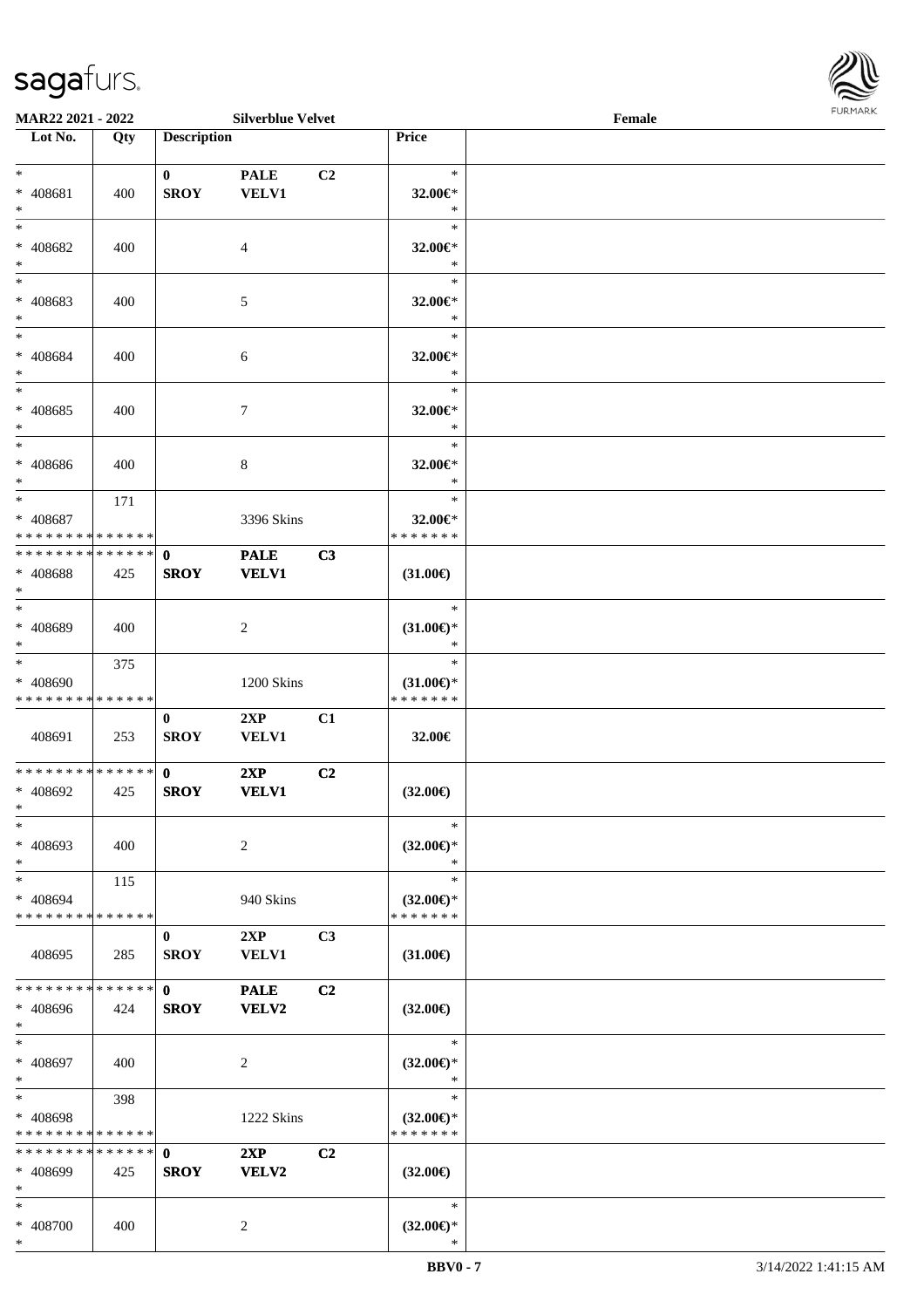

**MAR22 2021 - 2022 Silverblue Velvet Female Lot No. Qty Description Price** \* \* 408701 \* \* \* \* \* \* \* \* \* \* \* \* \* \* 72 **0 2XP C2 SROY VELV2** \* \* **(32.00€)**\* \* \* \* \* \* \*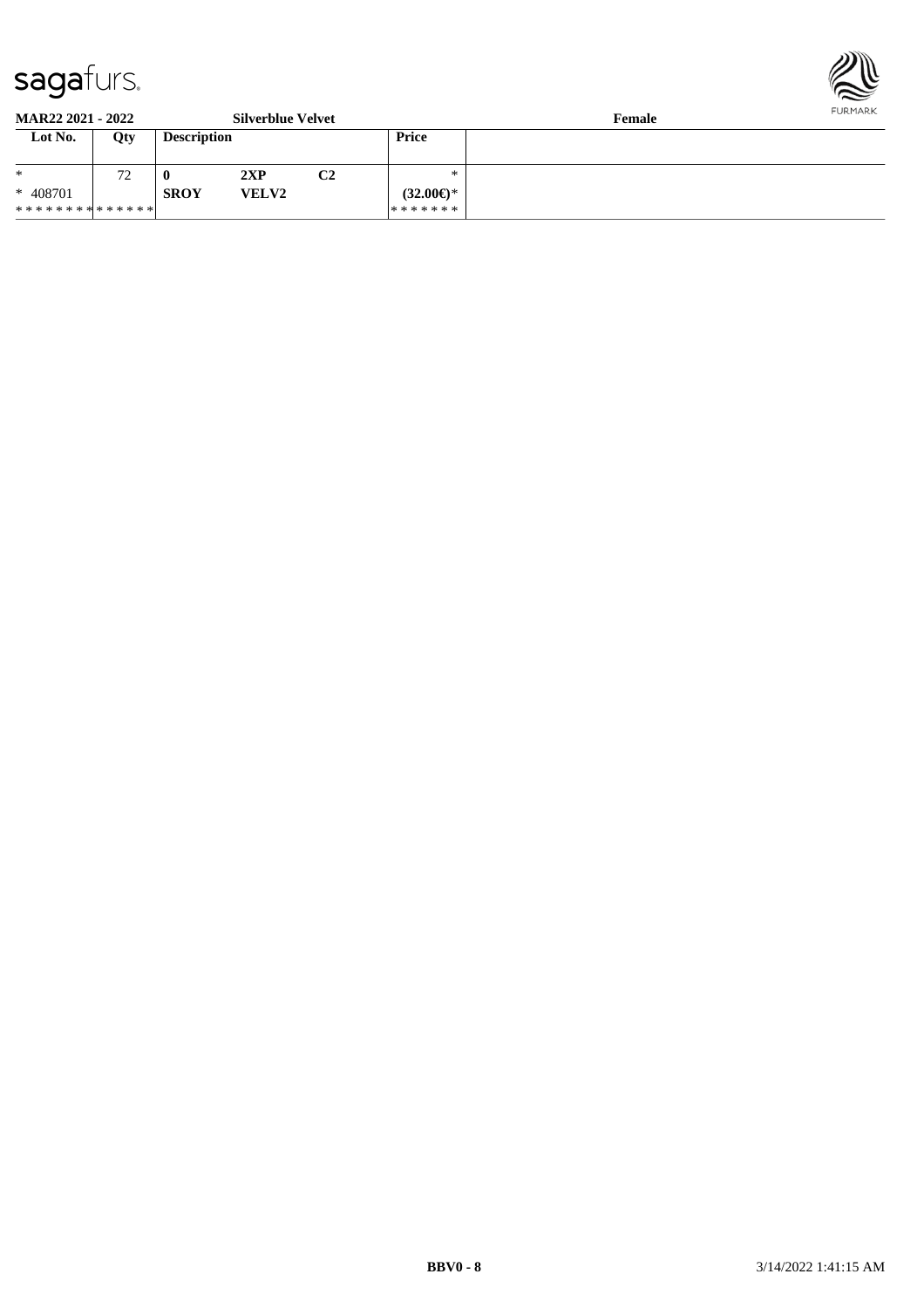

| MAR22 2021 - 2022                                     |     | <b>Silverblue Velvet</b>         |                                        |       | Female                                         |  |  |
|-------------------------------------------------------|-----|----------------------------------|----------------------------------------|-------|------------------------------------------------|--|--|
| Lot No.                                               | Qty | <b>Description</b>               |                                        |       | Price                                          |  |  |
| 408741                                                | 291 | $\mathbf{1}$<br>SI               | <b>XD</b><br><b>VELV1</b>              | C1/C2 | 17.00€                                         |  |  |
| 408742                                                | 138 | $\mathbf{1}$<br>${\bf S}{\bf I}$ | $\mathbf{X}\mathbf{D}$<br><b>VELV1</b> | C3    | 15.50€                                         |  |  |
| 408743                                                | 197 | $\mathbf{1}$<br>SI               | <b>Dark</b><br><b>VELV1</b>            | C1    | $(19.00\epsilon)$                              |  |  |
| * * * * * * * * * * * * * *<br>$* 408744$<br>$\ast$   | 505 | $\mathbf{1}$<br>SI               | <b>Dark</b><br><b>VELV1</b>            | C2    | $(18.00\epsilon)$                              |  |  |
| $\ast$<br>$* 408745$<br>* * * * * * * * * * * * * *   | 131 |                                  | 636 Skins                              |       | $\ast$<br>$(18.00\epsilon)$ *<br>* * * * * * * |  |  |
| 408746                                                | 435 | $\mathbf{1}$<br>SI               | <b>Dark</b><br><b>VELV1</b>            | C3    | $(17.00\epsilon)$                              |  |  |
| * * * * * * * * * * * * * *<br>$* 408747$<br>$\ast$   | 505 | $\mathbf{1}$<br>SI               | <b>PALE</b><br><b>VELV1</b>            | C1    | $(23.50\epsilon)$                              |  |  |
| $\ast$<br>* 408748<br>* * * * * * * * * * * * * *     | 103 |                                  | 608 Skins                              |       | $\ast$<br>$(23.50\epsilon)$ *<br>* * * * * * * |  |  |
| 408749                                                | 447 | $\mathbf{1}$<br>SI               | <b>PALE</b><br><b>VELV1</b>            | C1/C2 | $(23.00\epsilon)$                              |  |  |
| * * * * * * * * * * * * * *<br>* 408750<br>$\ast$     | 505 | $\mathbf{1}$<br>${\bf S}{\bf I}$ | <b>PALE</b><br><b>VELV1</b>            | C2    | $(22.50\epsilon)$                              |  |  |
| $\ast$<br>$* 408751$<br>$\ast$                        | 480 |                                  | $\sqrt{2}$                             |       | $\ast$<br>$(22.50\epsilon)$ *<br>$\ast$        |  |  |
| $\ast$<br>$* 408752$<br>$*$                           | 480 |                                  | $\mathfrak{Z}$                         |       | $\ast$<br>$(22.50\mathsf{E})^*$<br>∗           |  |  |
| $\ast$<br>$* 408753$<br>$\ast$                        | 480 |                                  | $\overline{4}$                         |       | $\ast$<br>$(22.50 \in )^*$<br>$\ast$           |  |  |
| $\ast$<br>* 408754<br>* * * * * * * * * * * * * *     | 239 |                                  | 2184 Skins                             |       | $\ast$<br>$(22.50\epsilon)$ *<br>* * * * * * * |  |  |
| * * * * * * * * * * * * * * *<br>$* 408755$<br>$\ast$ | 505 | 1<br>SI                          | <b>PALE</b><br><b>VELV1</b>            | C3    | $(21.50\epsilon)$                              |  |  |
| $\ast$<br>* 408756<br>$\ast$                          | 480 |                                  | $\overline{c}$                         |       | $\ast$<br>$(21.50 \in )^*$<br>$\ast$           |  |  |
| $\ast$<br>* 408757<br>* * * * * * * * * * * * * *     | 235 |                                  | 1220 Skins                             |       | $\ast$<br>$(21.50\epsilon)$ *<br>* * * * * * * |  |  |
| 408758                                                | 170 | $\mathbf{1}$<br>SI               | <b>PALE</b><br>VELV1                   | C3    | $(21.50\epsilon)$                              |  |  |
| 408759                                                | 285 | $\mathbf{1}$<br>SI               | $\mathbf{XP}$<br>VELV1                 | C1/C2 | $(24.00\epsilon)$                              |  |  |
| 408760                                                | 332 | $\mathbf{1}$<br>SI               | 2XP<br><b>VELV1</b>                    | C1/C2 | $(23.00\in)$                                   |  |  |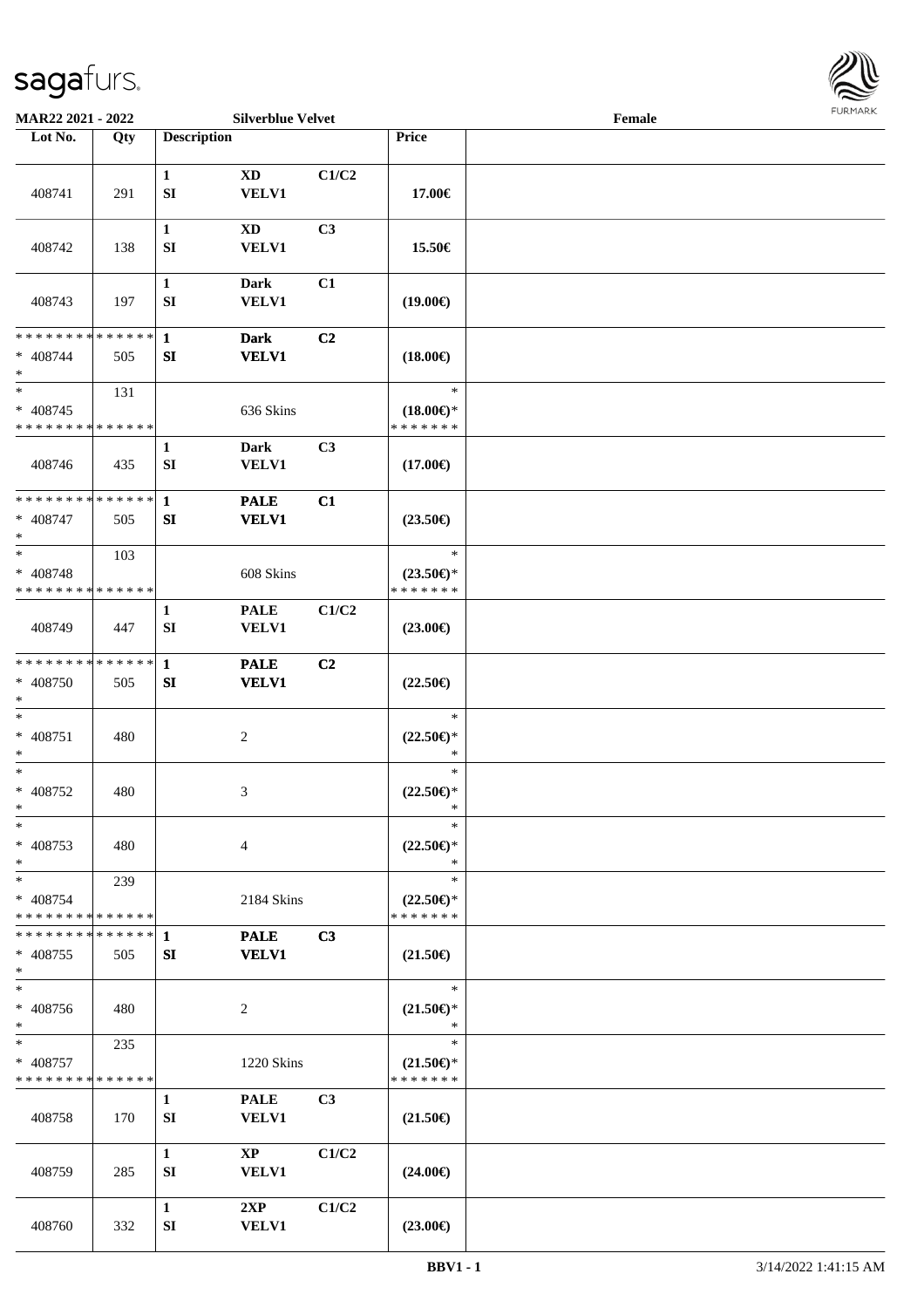

| MAR22 2021 - 2022                                                     |     |                                       | <b>Silverblue Velvet</b>    |                        |                                                | Female |  |
|-----------------------------------------------------------------------|-----|---------------------------------------|-----------------------------|------------------------|------------------------------------------------|--------|--|
| Lot No.                                                               | Qty | <b>Description</b>                    |                             |                        | Price                                          |        |  |
| 408761                                                                | 203 | $\mathbf{1}$<br>SI                    | <b>Dark</b><br>VELV2        | C1/C2                  | $(19.50\epsilon)$                              |        |  |
| * * * * * * * * * * * * * * *<br>$* 408762$<br>$\ast$                 | 505 | $\mathbf{1}$<br>SI                    | <b>PALE</b><br><b>VELV2</b> | C <sub>2</sub>         | $(23.50\epsilon)$                              |        |  |
| $\overline{\phantom{1}}$<br>$* 408763$<br>* * * * * * * * * * * * * * | 171 |                                       | 676 Skins                   |                        | $\ast$<br>$(23.50\epsilon)$ *<br>* * * * * * * |        |  |
| 408764                                                                | 237 | 1<br>${\bf SI}$                       | 2XP<br>VELV2                | C1/C2                  | $(24.00\epsilon)$                              |        |  |
| * * * * * * * * * * * * * *<br>$* 408765$<br>$\ast$                   | 505 | $\mathbf{1}$<br>$\mathbf{I}$          | XD/DK<br><b>VELV1</b>       | C2<br><b>CHIP</b>      | 15.50€                                         |        |  |
| $\ast$<br>* 408766<br>* * * * * * * * * * * * * *                     | 157 |                                       | 662 Skins                   |                        | $\ast$<br>15.50€*<br>* * * * * * *             |        |  |
| * * * * * * * * * * * * * * *<br>$* 408767$<br>$\ast$                 | 506 | 1<br>$\mathbf{I}$                     | XP/2XP<br><b>VELV1</b>      | C <sub>2</sub><br>CHIP | $(20.50\epsilon)$                              |        |  |
| $\ast$<br>* 408768<br>$\ast$                                          | 480 |                                       | $\overline{c}$              |                        | $\ast$<br>$(20.50 \in )^*$<br>∗                |        |  |
| $\ast$<br>* 408769<br>$\ast$                                          | 480 |                                       | 3                           |                        | $\ast$<br>$(20.50\epsilon)$ *<br>*             |        |  |
| $\ast$<br>* 408770<br>* * * * * * * * * * * * * *                     | 282 |                                       | 1748 Skins                  |                        | $\ast$<br>$(20.50\epsilon)$ *<br>* * * * * * * |        |  |
| 408771                                                                | 125 | $\mathbf{1}$<br><b>SAGA</b>           | <b>XD</b><br><b>VELV1</b>   | C1                     | 18.00€                                         |        |  |
| 408772                                                                | 486 | 1<br><b>SAGA</b>                      | <b>XD</b><br><b>VELV1</b>   | C2                     | $(17.00\epsilon)$                              |        |  |
| 408773                                                                | 217 | 1<br>SAGA                             | XD<br><b>VELV1</b>          | C3                     | $(16.00\epsilon)$                              |        |  |
| 408774                                                                | 519 | $1 \quad \blacksquare$<br><b>SAGA</b> | Dark<br><b>VELV1</b>        | C1                     | 21.50€                                         |        |  |
| 408775                                                                | 216 | $1 \quad \blacksquare$<br><b>SAGA</b> | Dark<br><b>VELV1</b>        | C1/C2                  | 21.00€                                         |        |  |
| ************** 1<br>* 408776<br>$*$                                   | 485 | <b>SAGA</b>                           | <b>Dark</b><br><b>VELV1</b> | C <sub>2</sub>         | 20.50€                                         |        |  |
| $*$<br>* 408777<br>$*$                                                | 460 |                                       | 2                           |                        | $\ast$<br>$20.50 \in$ *<br>$\ast$              |        |  |
| $\ast$<br>* 408778<br>$*$                                             | 460 |                                       | 3                           |                        | $\ast$<br>20.50€*<br>$\ast$                    |        |  |
| $\ast$<br>* 408779<br>* * * * * * * * * * * * * *                     | 337 |                                       | 1742 Skins                  |                        | $\ast$<br>20.50€*<br>* * * * * * *             |        |  |
| * * * * * * * * * * * * * * *<br>* 408780<br>$*$                      | 485 | $\mathbf{1}$<br><b>SAGA</b>           | <b>Dark</b><br><b>VELV1</b> | C2                     | 20.50€                                         |        |  |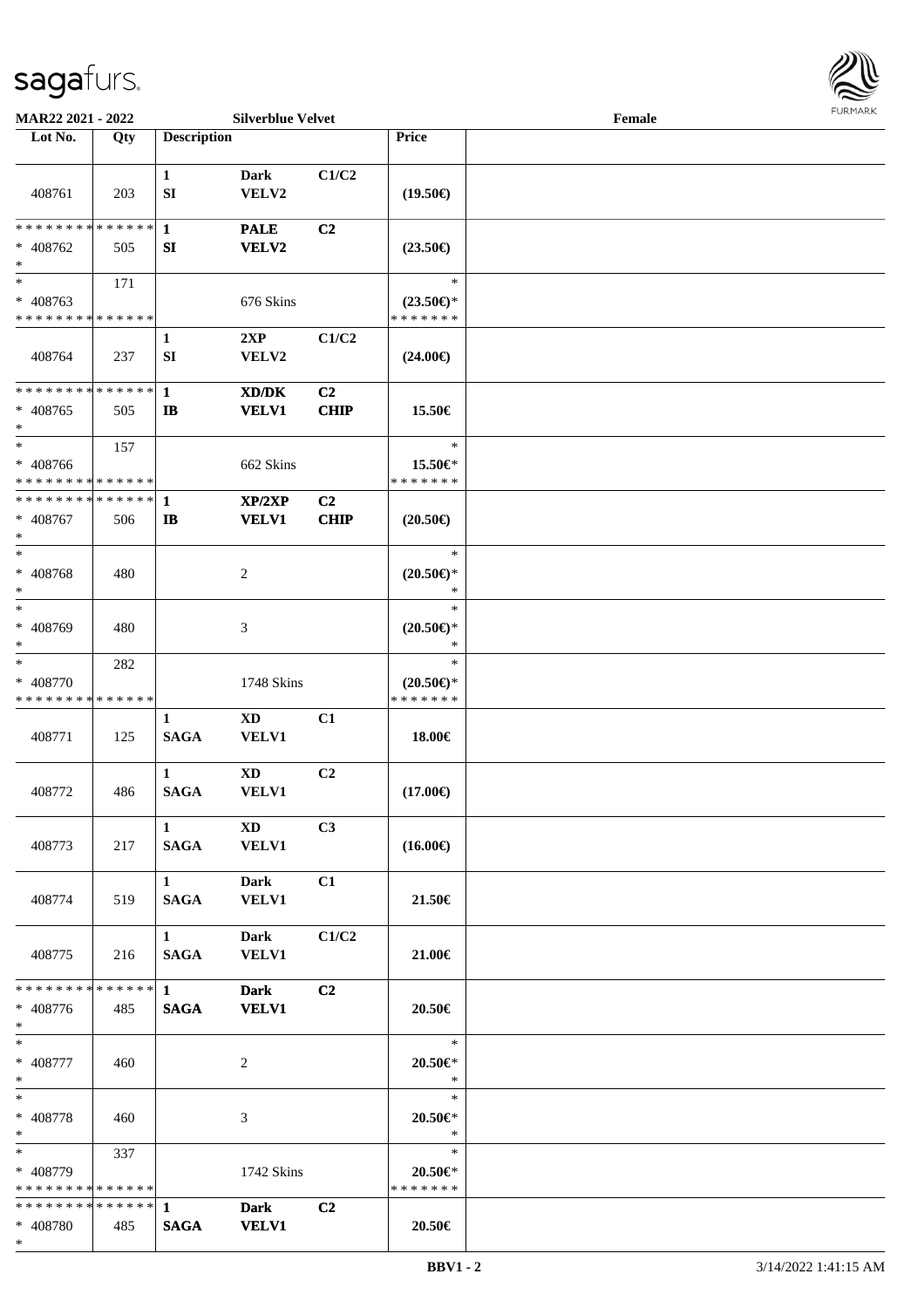

| MAR22 2021 - 2022                                     | <b>Silverblue Velvet</b> |                             |                             |                | Female                                              |  |  |  |  |
|-------------------------------------------------------|--------------------------|-----------------------------|-----------------------------|----------------|-----------------------------------------------------|--|--|--|--|
| Lot No.                                               | Qty                      | <b>Description</b>          |                             |                | <b>Price</b>                                        |  |  |  |  |
| $\ast$<br>* 408781<br>* * * * * * * * * * * * * *     | 417                      | $\mathbf{1}$<br><b>SAGA</b> | <b>Dark</b><br><b>VELV1</b> | C <sub>2</sub> | $\ast$<br>20.50€*<br>* * * * * * *                  |  |  |  |  |
| 408782                                                | 460                      | 1<br><b>SAGA</b>            | <b>Dark</b><br><b>VELV1</b> | C2             | $(20.50\epsilon)$                                   |  |  |  |  |
| * * * * * * * * * * * * * *<br>* 408783<br>$\ast$     | 485                      | 1<br><b>SAGA</b>            | <b>Dark</b><br><b>VELV1</b> | C3             | $(20.00\epsilon)$                                   |  |  |  |  |
| $\ast$<br>* 408784<br>* * * * * * * * * * * * * *     | 290                      |                             | 775 Skins                   |                | $\ast$<br>$(20.00\epsilon)$ *<br>* * * * * * *      |  |  |  |  |
| * * * * * * * * * * * * * * *<br>$* 408785$<br>$\ast$ | 485                      | $\mathbf{1}$<br><b>SAGA</b> | <b>MED</b><br><b>VELV1</b>  | C1/C2          | $(24.00\epsilon)$                                   |  |  |  |  |
| $\ast$<br>* 408786<br>* * * * * * * * * * * * * *     | 136                      |                             | 621 Skins                   |                | $\ast$<br>$(24.00\epsilon)$ *<br>* * * * * * *      |  |  |  |  |
| * * * * * * * * * * * * * *<br>* 408787<br>$\ast$     | 485                      | 1<br><b>SAGA</b>            | <b>PALE</b><br><b>VELV1</b> | C1             | $(26.00\epsilon)$                                   |  |  |  |  |
| $*$<br>* 408788<br>$\ast$                             | 460                      |                             | $\overline{c}$              |                | $\ast$<br>$(26.00\epsilon)$ *<br>$\ast$             |  |  |  |  |
| $\ast$<br>* 408789<br>$\ast$                          | 460                      |                             | 3                           |                | $\ast$<br>$(26.00\epsilon)$ *<br>$\ast$             |  |  |  |  |
| $\ast$<br>* 408790<br>$\ast$                          | 460                      |                             | 4                           |                | $\ast$<br>$(26.00\epsilon)$ *<br>$\ast$             |  |  |  |  |
| $\ast$<br>* 408791<br>* * * * * * * * * * * * * *     | 349                      |                             | 2214 Skins                  |                | $\ast$<br>$(26.00\epsilon)$ *<br>* * * * * * *      |  |  |  |  |
| 408792                                                | 333                      | 1<br><b>SAGA</b>            | <b>PALE</b><br>VELV1        | C1             | $(26.00\epsilon)$                                   |  |  |  |  |
| * 408793<br>$*$                                       | 485                      | SAGA VELV1                  |                             | C2             | $(25.00\epsilon)$                                   |  |  |  |  |
| $*$<br>* 408794<br>$*$                                | 460                      |                             | 2                           |                | $\ast$<br>25.00€*<br>$\ast$                         |  |  |  |  |
| $\ast$<br>* 408795<br>$*$                             | 460                      |                             | 3                           |                | $\ast$<br>25.00€*<br>$\ast$                         |  |  |  |  |
| $\ast$<br>* 408796<br>$*$                             | 460                      |                             | 4                           |                | $\ast$<br>$(25.00\epsilon)$ *<br>$\ast$             |  |  |  |  |
| $*$<br>* 408797<br>$*$                                | 460                      |                             | 5                           |                | $\equiv$<br>$\ast$<br>$(25.00\epsilon)$ *<br>$\ast$ |  |  |  |  |
| $\ast$<br>* 408798<br>$*$                             | 460                      |                             | 6                           |                | $\ast$<br>$(25.00\epsilon)$ *<br>$\ast$             |  |  |  |  |
| $\ast$<br>* 408799<br>$*$                             | 460                      |                             | 7                           |                | $\ast$<br>$(25.00\epsilon)$ *<br>$\ast$             |  |  |  |  |
| $*$<br>* 408800<br>* * * * * * * * * * * * * *        | 429                      |                             | 3674 Skins                  |                | $\ast$<br>$(25.00\epsilon)$ *<br>* * * * * * *      |  |  |  |  |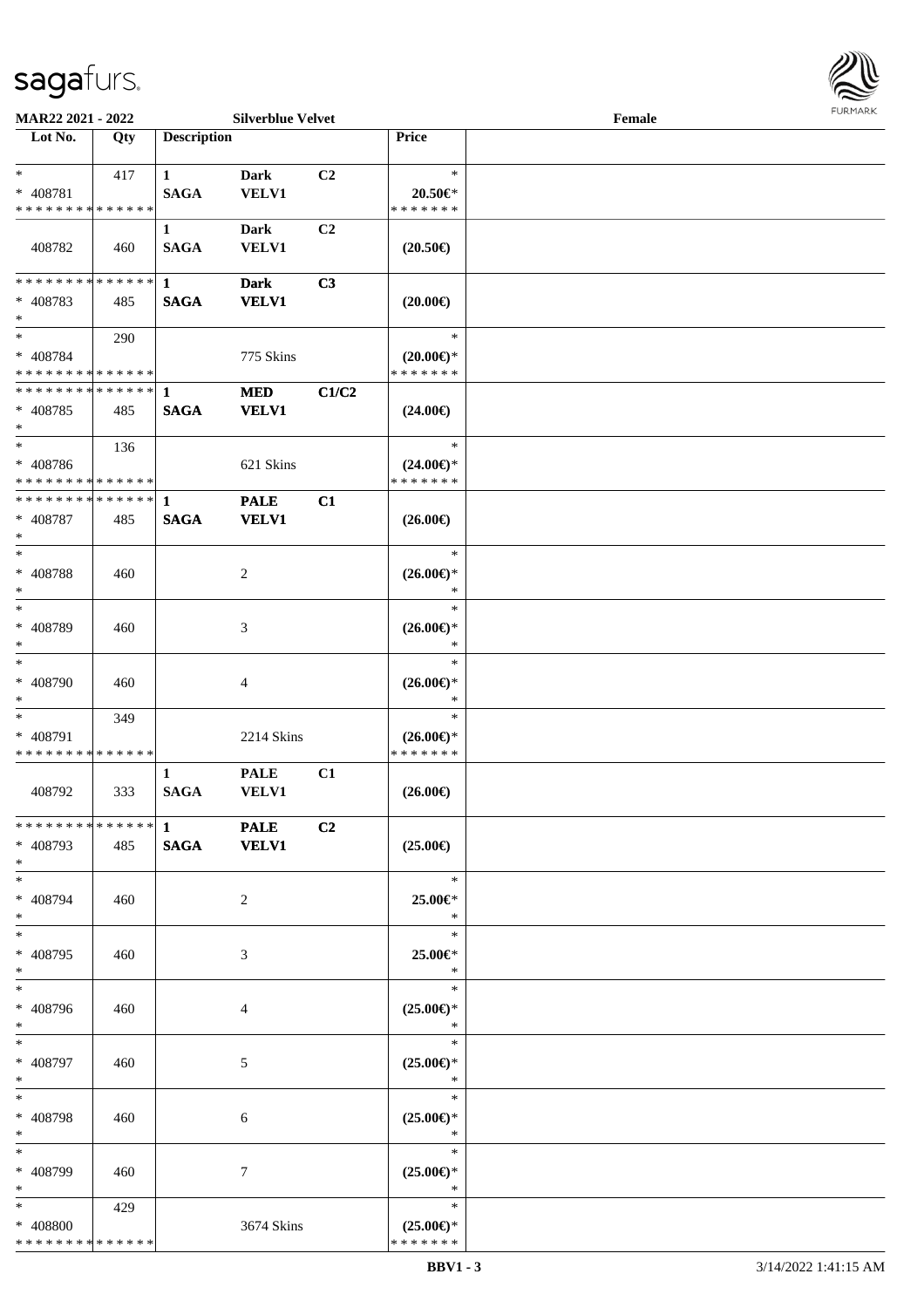

| <b>MAR22 2021 - 2022</b>       |     |                        | <b>Silverblue Velvet</b> |       |                                                    | Female |  |
|--------------------------------|-----|------------------------|--------------------------|-------|----------------------------------------------------|--------|--|
| Lot No.                        | Qty | <b>Description</b>     |                          |       | Price                                              |        |  |
| * * * * * * * * * * * * * * *  |     |                        |                          |       |                                                    |        |  |
|                                |     | $\mathbf{1}$           | <b>PALE</b>              | C3    |                                                    |        |  |
| * 408801                       | 485 | <b>SAGA</b>            | <b>VELV1</b>             |       | $(24.50\epsilon)$                                  |        |  |
| $*$                            |     |                        |                          |       |                                                    |        |  |
| $*$                            |     |                        |                          |       | $\ast$                                             |        |  |
| * 408802                       | 460 |                        | 2                        |       | $(24.50\epsilon)$ *                                |        |  |
| $*$                            |     |                        |                          |       | $\ast$                                             |        |  |
| $*$                            |     |                        |                          |       | $\ast$                                             |        |  |
| * 408803                       | 460 |                        | 3                        |       | $(24.50\epsilon)$ *                                |        |  |
| $*$                            |     |                        |                          |       | $\ast$                                             |        |  |
| $*$                            |     |                        |                          |       | $\ast$                                             |        |  |
| * 408804                       | 460 |                        | 4                        |       | $(24.50\mathnormal{\in}\mathcal{)^{\! \! \times}}$ |        |  |
| $*$                            |     |                        |                          |       | $\ast$                                             |        |  |
| $*$                            |     |                        |                          |       | $\ast$                                             |        |  |
| * 408805                       | 460 |                        | 5                        |       | $(24.50\epsilon)$ *                                |        |  |
| $*$                            |     |                        |                          |       | $\ast$                                             |        |  |
| $*$                            |     |                        |                          |       | $\ast$                                             |        |  |
| $* 408806$                     | 460 |                        | 6                        |       | $(24.50\epsilon)$ *                                |        |  |
| $*$                            |     |                        |                          |       | $\ast$                                             |        |  |
| $\ast$                         |     |                        |                          |       | $\ast$                                             |        |  |
| $* 408807$                     | 460 |                        | 7                        |       | $(24.50\epsilon)$ *                                |        |  |
| $*$                            |     |                        |                          |       | $\ast$                                             |        |  |
| $*$                            | 325 |                        |                          |       | $\ast$                                             |        |  |
| * 408808                       |     |                        | 3570 Skins               |       | $(24.50\epsilon)$ *                                |        |  |
| * * * * * * * * * * * * * *    |     |                        |                          |       | * * * * * * *                                      |        |  |
|                                |     | $\mathbf{1}$           | XP                       | C1    |                                                    |        |  |
| 408809                         | 249 | <b>SAGA</b>            | <b>VELV1</b>             |       | $(27.00\epsilon)$                                  |        |  |
|                                |     |                        |                          |       |                                                    |        |  |
| * * * * * * * * * * * * * * *  |     | $\mathbf{1}$           | $\mathbf{X}\mathbf{P}$   | C2    |                                                    |        |  |
| * 408810                       | 505 | <b>SAGA</b>            | <b>VELV1</b>             |       | $(26.00\epsilon)$                                  |        |  |
| $*$                            |     |                        |                          |       |                                                    |        |  |
| $*$                            | 180 |                        |                          |       | $\ast$                                             |        |  |
| * 408811                       |     |                        | 685 Skins                |       |                                                    |        |  |
| * * * * * * * * * * * * * *    |     |                        |                          |       | $(26.00\epsilon)$ *<br>* * * * * * *               |        |  |
|                                |     | $\mathbf{1}$           | $\mathbf{X}\mathbf{P}$   | C3    |                                                    |        |  |
|                                |     |                        |                          |       |                                                    |        |  |
| 408812                         | 357 | <b>SAGA</b>            | <b>VELV1</b>             |       | $(25.00\epsilon)$                                  |        |  |
|                                |     |                        |                          |       |                                                    |        |  |
|                                |     | $\mathbf{1}$           | 2XP                      | C1    |                                                    |        |  |
| 408813                         | 240 | SAGA                   | <b>VELV1</b>             |       | $(26.00\epsilon)$                                  |        |  |
|                                |     |                        |                          |       |                                                    |        |  |
|                                |     | 1                      | 2XP                      | C1/C2 |                                                    |        |  |
| 408814                         | 333 | SAGA                   | <b>VELV1</b>             |       | $(25.50\epsilon)$                                  |        |  |
|                                |     |                        |                          |       |                                                    |        |  |
| * * * * * * * * * * * * * * *  |     | $\mathbf{1}$           | 2XP                      | C2    |                                                    |        |  |
| * 408815                       | 485 | <b>SAGA</b>            | <b>VELV1</b>             |       | $(25.00\epsilon)$                                  |        |  |
| $*$                            |     |                        |                          |       |                                                    |        |  |
| $*$                            | 460 |                        |                          |       | $\ast$                                             |        |  |
| * 408816                       |     |                        | 945 Skins                |       | $(25.00\epsilon)$ *                                |        |  |
| * * * * * * * * * * * * * * *  |     |                        |                          |       | * * * * * * *                                      |        |  |
| ******** <mark>******</mark> 1 |     |                        | 2XP                      | C3    |                                                    |        |  |
| * 408817                       | 465 | <b>SAGA</b>            | <b>VELV1</b>             |       | $(24.50\epsilon)$                                  |        |  |
| $*$ $-$                        |     |                        |                          |       |                                                    |        |  |
| $*$                            | 79  |                        |                          |       | $\ast$                                             |        |  |
| * 408818                       |     |                        | 544 Skins                |       | $(24.50\epsilon)$ *                                |        |  |
| * * * * * * * * * * * * * *    |     |                        |                          |       | * * * * * * *                                      |        |  |
|                                |     | $\mathbf{1}$           | <b>Dark</b>              | C2    |                                                    |        |  |
| 408819                         | 383 | <b>SAGA</b>            | <b>VELV2</b>             |       | $(21.50\epsilon)$                                  |        |  |
|                                |     |                        |                          |       |                                                    |        |  |
|                                |     | $1 \quad \blacksquare$ | <b>PALE</b>              | C1/C2 |                                                    |        |  |
| 408820                         | 465 | <b>SAGA</b>            | VELV2                    |       | $(26.50\epsilon)$                                  |        |  |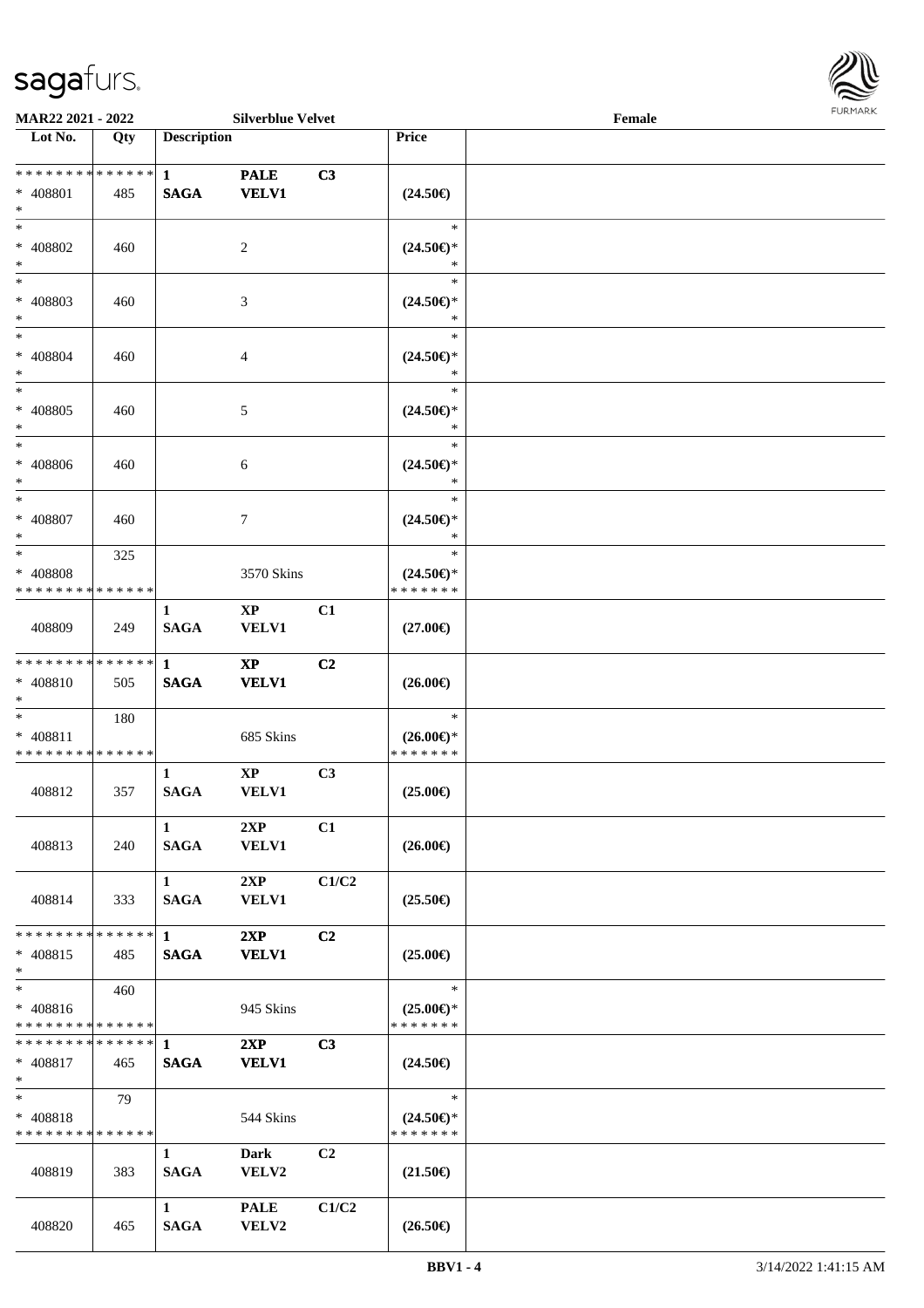

| <b>MAR22 2021 - 2022</b>                   |             |                    | <b>Silverblue Velvet</b> |                |                                                   | Female |  |
|--------------------------------------------|-------------|--------------------|--------------------------|----------------|---------------------------------------------------|--------|--|
| Lot No.                                    | Qty         | <b>Description</b> |                          |                | Price                                             |        |  |
|                                            |             |                    |                          |                |                                                   |        |  |
| * * * * * * * * * * * * * * *              |             | $\mathbf{1}$       | <b>PALE</b>              | C2             |                                                   |        |  |
| * 408821                                   | 485         | <b>SAGA</b>        | <b>VELV2</b>             |                | $(26.00\epsilon)$                                 |        |  |
| $*$                                        |             |                    |                          |                |                                                   |        |  |
| $*$                                        |             |                    |                          |                | $\ast$                                            |        |  |
| * 408822                                   | 460         |                    | 2                        |                | $(26.00\epsilon)$ *                               |        |  |
| $*$                                        |             |                    |                          |                | $\ast$                                            |        |  |
| $\overline{\phantom{0}}$                   |             |                    |                          |                | $\ast$                                            |        |  |
|                                            |             |                    |                          |                |                                                   |        |  |
| * 408823                                   | 460         |                    | 3                        |                | $(26.00\epsilon)$ *                               |        |  |
| $\ast$                                     |             |                    |                          |                | $\ast$                                            |        |  |
| $\ast$                                     |             |                    |                          |                | $\ast$                                            |        |  |
| $* 408824$                                 | 460         |                    | 4                        |                | $(26.00\epsilon)$ *                               |        |  |
| $*$                                        |             |                    |                          |                | $\ast$                                            |        |  |
| $*$                                        |             |                    |                          |                | $\ast$                                            |        |  |
| $* 408825$                                 | 460         |                    | 5                        |                | $(26.00\epsilon)$ *                               |        |  |
| $*$                                        |             |                    |                          |                | $\ast$                                            |        |  |
| $*$                                        | 265         |                    |                          |                | $\ast$                                            |        |  |
| $* 408826$                                 |             |                    | 2590 Skins               |                | $(26.00\epsilon)$ *                               |        |  |
| * * * * * * * * * * * * * * *              |             |                    |                          |                | * * * * * * *                                     |        |  |
| * * * * * * * * * * * * * * *              |             |                    |                          |                |                                                   |        |  |
|                                            |             | $\mathbf{1}$       | $\mathbf{X}\mathbf{P}$   | C1/C2          |                                                   |        |  |
| * 408827                                   | 505         | <b>SAGA</b>        | VELV2                    |                | $(27.00\epsilon)$                                 |        |  |
| $*$                                        |             |                    |                          |                |                                                   |        |  |
| $*$                                        | 82          |                    |                          |                | $\ast$                                            |        |  |
| * 408828                                   |             |                    | 587 Skins                |                | $(27.00\epsilon)$ *                               |        |  |
| * * * * * * * * * * * * * * *              |             |                    |                          |                | * * * * * * *                                     |        |  |
| * * * * * * * * * * * * * * *              |             | 1                  | 2XP                      | C <sub>2</sub> |                                                   |        |  |
| * 408829                                   | 485         | <b>SAGA</b>        | VELV2                    |                | $(26.00\epsilon)$                                 |        |  |
| $*$                                        |             |                    |                          |                |                                                   |        |  |
| $*$                                        | 367         |                    |                          |                | $\ast$                                            |        |  |
|                                            |             |                    |                          |                |                                                   |        |  |
| $* 408830$                                 |             |                    | 852 Skins                |                | $(26.00\epsilon)$ *                               |        |  |
| * * * * * * * * * * * * * *                |             |                    |                          |                | * * * * * * *                                     |        |  |
| * * * * * * * * <mark>* * * * * * *</mark> |             | $\mathbf{1}$       | XD/DK                    | C2             |                                                   |        |  |
| * 408831                                   | 485         | IA                 | <b>VELV1</b>             | <b>CHIP</b>    | $(17.00\epsilon)$                                 |        |  |
| $*$                                        |             |                    |                          |                |                                                   |        |  |
| $*$                                        |             |                    |                          |                | $\ast$                                            |        |  |
| * 408832                                   | 460         |                    | 2                        |                | $(17.00\epsilon)$ *                               |        |  |
| $*$                                        |             |                    |                          |                | *                                                 |        |  |
| $\ast$                                     |             |                    |                          |                | $\ast$                                            |        |  |
| * 408833                                   | 460         |                    | 3                        |                | $(17.00\epsilon)$ *                               |        |  |
| $*$                                        |             |                    |                          |                | $\ast$                                            |        |  |
| $*$                                        |             |                    |                          |                | $\ast$                                            |        |  |
| * 408834                                   | 460         |                    | 4                        |                | $(17.00\epsilon)$ *                               |        |  |
| $*$                                        |             |                    |                          |                | $\ast$                                            |        |  |
| $*$                                        | 65          |                    |                          |                | $\ast$                                            |        |  |
|                                            |             |                    |                          |                |                                                   |        |  |
| * 408835                                   |             |                    | 1930 Skins               |                | $(17.00\epsilon)$ *                               |        |  |
| * * * * * * * * * * * * * *                |             |                    |                          |                | * * * * * * *                                     |        |  |
| * * * * * * * *                            | * * * * * * | $\mathbf 1$        | MED/PAL C2               |                |                                                   |        |  |
| * 408836                                   | 485         | IA                 | <b>VELV1</b>             | <b>CHIP</b>    | $(21.50\epsilon)$                                 |        |  |
| $*$                                        |             |                    |                          |                |                                                   |        |  |
| $*$                                        |             |                    |                          |                | $\ast$                                            |        |  |
| * 408837                                   | 460         |                    | 2                        |                | $(21.50\mathnormal{\in}\mathcal{)^{\! \! \circ}}$ |        |  |
| $*$                                        |             |                    |                          |                | $\ast$                                            |        |  |
| $*$                                        |             |                    |                          |                | $\ast$                                            |        |  |
| * 408838                                   | 460         |                    | 3                        |                | $(21.50\epsilon)$ *                               |        |  |
| $*$                                        |             |                    |                          |                | $\ast$                                            |        |  |
| $*$                                        |             |                    |                          |                | $\ast$                                            |        |  |
|                                            |             |                    |                          |                |                                                   |        |  |
| * 408839<br>$*$                            | 460         |                    | 4                        |                | $(21.50\epsilon)$ *<br>$\ast$                     |        |  |
|                                            |             |                    |                          |                |                                                   |        |  |
| $*$                                        |             |                    |                          |                | $\ast$                                            |        |  |
| * 408840                                   | 460         |                    | $\mathfrak{S}$           |                | $(21.50\epsilon)$ *                               |        |  |
| $\ast$                                     |             |                    |                          |                | $\ast$                                            |        |  |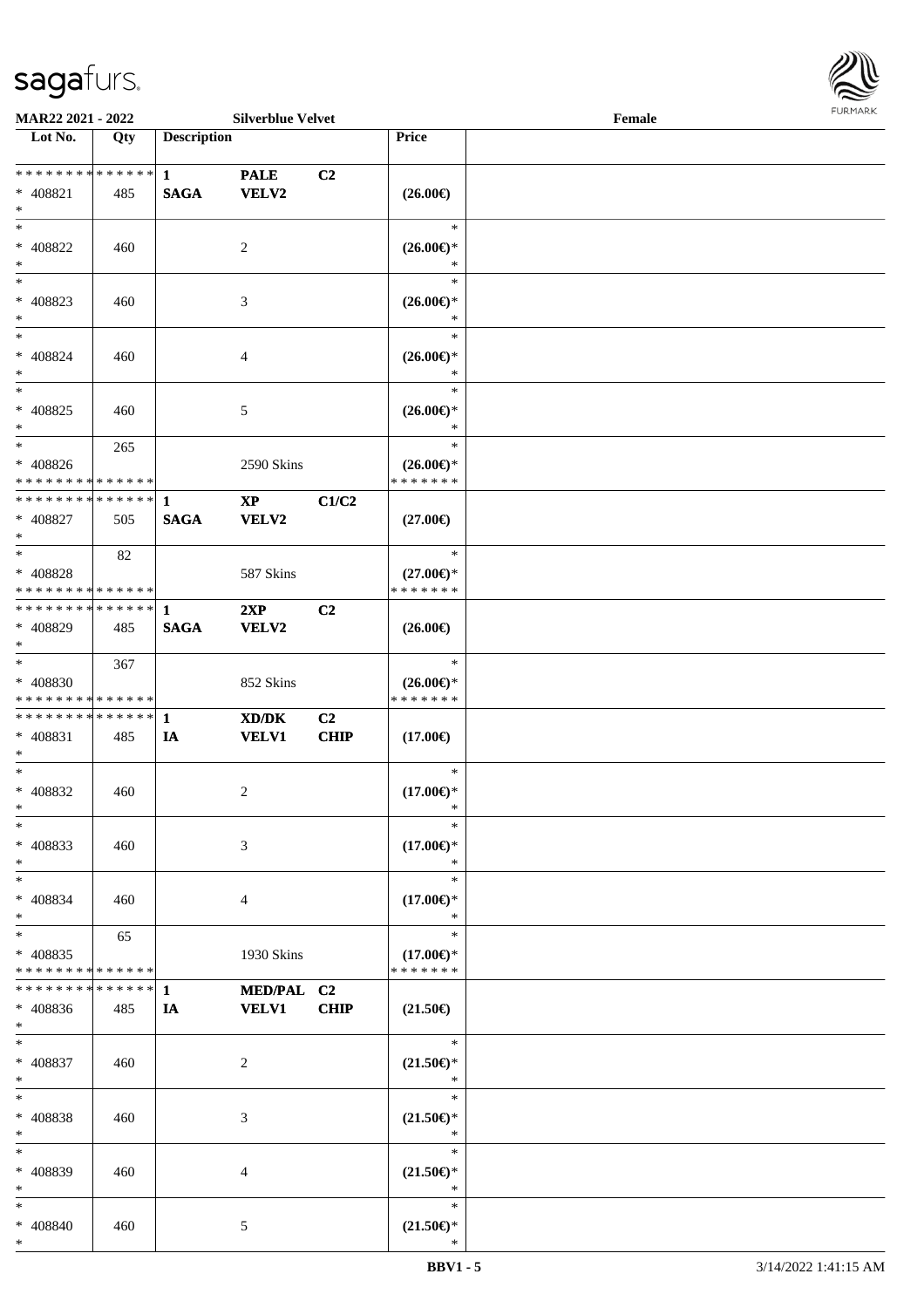

| <b>MAR22 2021 - 2022</b>      |     |                    | <b>Silverblue Velvet</b>                                     |                |                       | Female |  |
|-------------------------------|-----|--------------------|--------------------------------------------------------------|----------------|-----------------------|--------|--|
| Lot No.                       | Qty | <b>Description</b> |                                                              |                | Price                 |        |  |
|                               |     |                    |                                                              |                |                       |        |  |
| $*$                           |     | $\mathbf{1}$       | MED/PAL C2                                                   |                | $\ast$                |        |  |
| * 408841                      | 460 | IA                 | <b>VELV1</b>                                                 | <b>CHIP</b>    | $(21.50\epsilon)$ *   |        |  |
| $*$                           |     |                    |                                                              |                | $\ast$                |        |  |
| $*$                           |     |                    |                                                              |                | $\ast$                |        |  |
| * 408842                      | 460 |                    | $\tau$                                                       |                | $(21.50\epsilon)$ *   |        |  |
| $*$                           |     |                    |                                                              |                | $\ast$                |        |  |
| $\overline{\phantom{0}}$      |     |                    |                                                              |                | $\ast$                |        |  |
| * 408843                      | 460 |                    | $8\,$                                                        |                | $(21.50\epsilon)$ *   |        |  |
| $*$                           |     |                    |                                                              |                | *                     |        |  |
| $*$                           |     |                    |                                                              |                | $\ast$                |        |  |
| $* 408844$                    | 460 |                    | 9                                                            |                | $(21.50\epsilon)$ *   |        |  |
| $\ast$                        |     |                    |                                                              |                | $\ast$                |        |  |
| $\overline{\ast}$             |     |                    |                                                              |                | $\ast$                |        |  |
| $* 408845$                    | 460 |                    | 10                                                           |                | $(21.50\epsilon)$ *   |        |  |
| $*$                           |     |                    |                                                              |                | $\ast$                |        |  |
| $\ast$                        | 475 |                    |                                                              |                | $\ast$                |        |  |
| $* 408846$                    |     |                    | 5100 Skins                                                   |                | $(21.50\epsilon)$ *   |        |  |
| * * * * * * * * * * * * * * * |     |                    |                                                              |                | * * * * * * *         |        |  |
| * * * * * * * * * * * * * * * |     | $\mathbf{1}$       | $\mathbf{XP}/2\mathbf{XP}$                                   | C <sub>2</sub> |                       |        |  |
| $* 408847$                    | 485 | IA                 | <b>VELV1</b>                                                 | CHIP           | $(22.50\epsilon)$     |        |  |
| $*$                           |     |                    |                                                              |                |                       |        |  |
|                               |     |                    |                                                              |                | $\ast$                |        |  |
| $* 408848$                    | 460 |                    | $\overline{c}$                                               |                | $(22.50\epsilon)$ *   |        |  |
| $*$                           |     |                    |                                                              |                | $\ast$                |        |  |
| $*$                           |     |                    |                                                              |                | $\ast$                |        |  |
| * 408849                      | 460 |                    | 3                                                            |                | $(22.50\mathbb{E})^*$ |        |  |
| $*$                           |     |                    |                                                              |                | *                     |        |  |
| $*$                           |     |                    |                                                              |                | $\ast$                |        |  |
| $* 408850$                    | 460 |                    | $\overline{4}$                                               |                | $(22.50\epsilon)$ *   |        |  |
| $*$                           |     |                    |                                                              |                | $\ast$                |        |  |
| $*$                           |     |                    |                                                              |                | $\ast$                |        |  |
| $* 408851$                    | 460 |                    | 5                                                            |                | $(22.50\epsilon)$ *   |        |  |
| $*$                           |     |                    |                                                              |                | $\ast$                |        |  |
| $*$                           |     |                    |                                                              |                | $\ast$                |        |  |
| * 408852                      | 460 |                    | 6                                                            |                | $(22.50\epsilon)$ *   |        |  |
| $*$                           |     |                    |                                                              |                | $\ast$                |        |  |
| $\ast$                        |     |                    |                                                              |                | $\ast$                |        |  |
| * 408853                      | 460 |                    | $\tau$                                                       |                | $(22.50\epsilon)$ *   |        |  |
| $*$                           |     |                    |                                                              |                | $\ast$                |        |  |
| $*$                           |     |                    |                                                              |                | $\ast$                |        |  |
| * 408854                      | 460 |                    | 8                                                            |                | $(22.50\epsilon)$ *   |        |  |
| $*$                           |     |                    |                                                              |                | $\ast$                |        |  |
| $*$                           |     |                    |                                                              |                | $\ast$                |        |  |
| * 408855                      | 460 |                    | 9                                                            |                | $(22.50\epsilon)$ *   |        |  |
| $*$                           |     |                    |                                                              |                | $\ast$                |        |  |
| $\ast$                        |     |                    |                                                              |                | $\ast$                |        |  |
| * 408856                      | 460 |                    | 10                                                           |                | $(22.50\epsilon)$ *   |        |  |
| $*$                           |     |                    |                                                              |                | $\ast$                |        |  |
| $*$                           |     |                    |                                                              |                | $\ast$                |        |  |
| * 408857                      | 460 |                    | 11                                                           |                | $(22.50\epsilon)$ *   |        |  |
| $*$                           |     |                    |                                                              |                | $\ast$                |        |  |
| $\ast$                        |     |                    |                                                              |                | $\ast$                |        |  |
| * 408858                      | 460 |                    | 12                                                           |                | $(22.50\epsilon)$ *   |        |  |
| $*$                           |     |                    |                                                              |                | $\ast$                |        |  |
| $*$ $*$                       | 243 |                    |                                                              |                | $\ast$                |        |  |
| * 408859                      |     |                    | 5788 Skins                                                   |                | $(22.50\epsilon)$ *   |        |  |
| * * * * * * * * * * * * * *   |     |                    |                                                              |                | * * * * * * *         |        |  |
|                               |     | $\mathbf{1}$       | $\boldsymbol{\text{XD}}\boldsymbol{/}\boldsymbol{\text{DK}}$ | C2             |                       |        |  |
| 408860                        | 341 | IA                 | <b>VELV2</b>                                                 | <b>CHIP</b>    | $(18.00\epsilon)$     |        |  |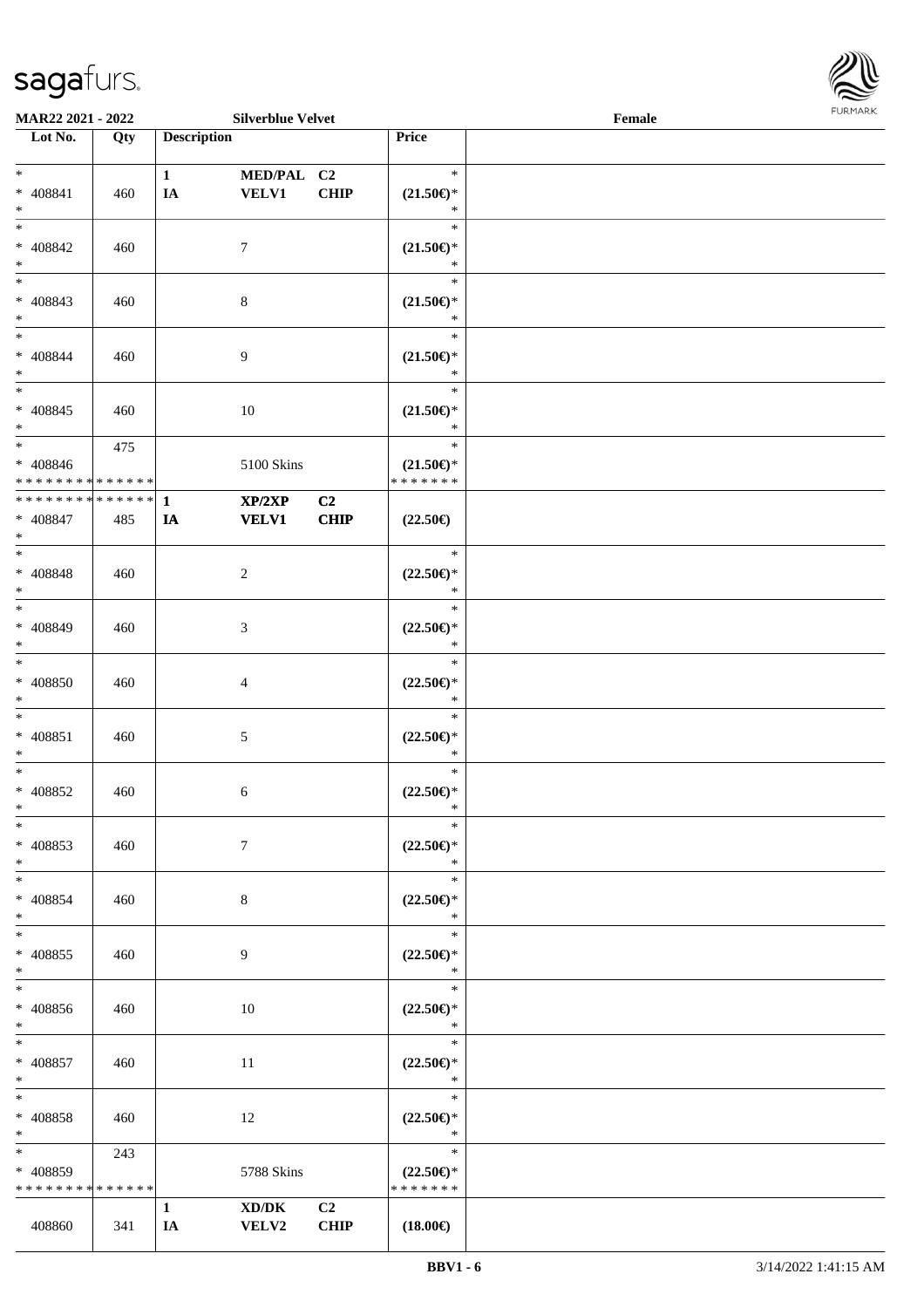\*



| MAR22 2021 - 2022                                      |                    |                             | <b>Silverblue Velvet</b>        |                   |                                                | Female |  |
|--------------------------------------------------------|--------------------|-----------------------------|---------------------------------|-------------------|------------------------------------------------|--------|--|
| Lot No.                                                | Qty                | <b>Description</b>          |                                 |                   | Price                                          |        |  |
| ******** <mark>******</mark><br>* 408861<br>$\ast$     | 485                | $\mathbf{1}$<br>IA          | XP/2XP<br><b>VELV2</b>          | C2<br><b>CHIP</b> | $(23.50\epsilon)$                              |        |  |
| $*$<br>$* 408862$<br>$\ast$                            | 460                |                             | 2                               |                   | $\ast$<br>$(23.50\epsilon)$ *<br>∗             |        |  |
| $\overline{\ast}$<br>* 408863<br>$*$                   | 460                |                             | 3                               |                   | $\ast$<br>$(23.50\epsilon)$ *<br>$\ast$        |        |  |
| $*$<br>$* 408864$<br>$\ast$                            | 460                |                             | 4                               |                   | $\ast$<br>$(23.50\epsilon)$ *<br>$\ast$        |        |  |
| $\ast$<br>$* 408865$<br>$\ast$                         | 460                |                             | 5                               |                   | $\ast$<br>$(23.50\epsilon)$ *<br>$\ast$        |        |  |
| $\ast$<br>$* 408866$<br>$*$                            | 460                |                             | 6                               |                   | $\ast$<br>$(23.50\epsilon)$ *<br>$\ast$        |        |  |
| $\ast$<br>$* 408867$<br>$\ast$                         | 460                |                             | 7                               |                   | $\ast$<br>$(23.50\epsilon)$ *<br>$\ast$        |        |  |
| $*$<br>$* 408868$<br>$\ast$                            | 460                |                             | 8                               |                   | $\ast$<br>$(23.50\epsilon)$ *<br>$\ast$        |        |  |
| $*$<br>* 408869<br>* * * * * * * *                     | 247<br>* * * * * * |                             | 3952 Skins                      |                   | $\ast$<br>$(23.50\epsilon)$ *<br>* * * * * * * |        |  |
| 408870                                                 | 221                | 1<br><b>SROY</b>            | $\mathbf{X}\mathbf{D}$<br>VELV1 | C1/C2             | $(18.50\epsilon)$                              |        |  |
| 408871                                                 | 323                | $\mathbf{1}$<br><b>SROY</b> | <b>Dark</b><br>VELV1            | C1                | $(22.50\epsilon)$                              |        |  |
| * * * * * * * * * * * * * * *<br>* 408872<br>$*$       | 465                | $\mathbf{1}$<br><b>SROY</b> | <b>Dark</b><br><b>VELV1</b>     | C <sub>2</sub>    | 21.50€                                         |        |  |
| $*$<br>* 408873<br>* * * * * * * * * * * * * * *       | 214                |                             | 679 Skins                       |                   | $\ast$<br>$21.50 \in$<br>* * * * * * *         |        |  |
| 408874                                                 | 172                | $\mathbf{1}$<br><b>SROY</b> | Dark<br><b>VELV1</b>            | C3                | $(20.50\epsilon)$                              |        |  |
| * 408875<br>$*$                                        | 465                | <b>SROY</b>                 | <b>PALE</b><br><b>VELV1</b>     | C1                | 27.00€                                         |        |  |
| $*$<br>* 408876<br>$*$                                 | 440                |                             | 2                               |                   | $\ast$<br>27.00€*<br>*                         |        |  |
| $*$<br>$* 408877$<br>$*$ $-$                           | 440                |                             | 3                               |                   | $\ast$<br>27.00€*<br>$\ast$                    |        |  |
| $*$ and $*$<br>* 408878<br>* * * * * * * * * * * * * * | 65                 |                             | 1410 Skins                      |                   | $\ast$<br>26.50€*<br>* * * * * * *             |        |  |
| 408879                                                 | 253                | $\mathbf{1}$<br><b>SROY</b> | <b>PALE</b><br><b>VELV1</b>     | C1/C2             | $(26.50\epsilon)$                              |        |  |
| ******** <mark>******</mark> 1<br>* 408880             | 465                | <b>SROY</b>                 | <b>PALE</b><br><b>VELV1</b>     | C <sub>2</sub>    | 26.00€                                         |        |  |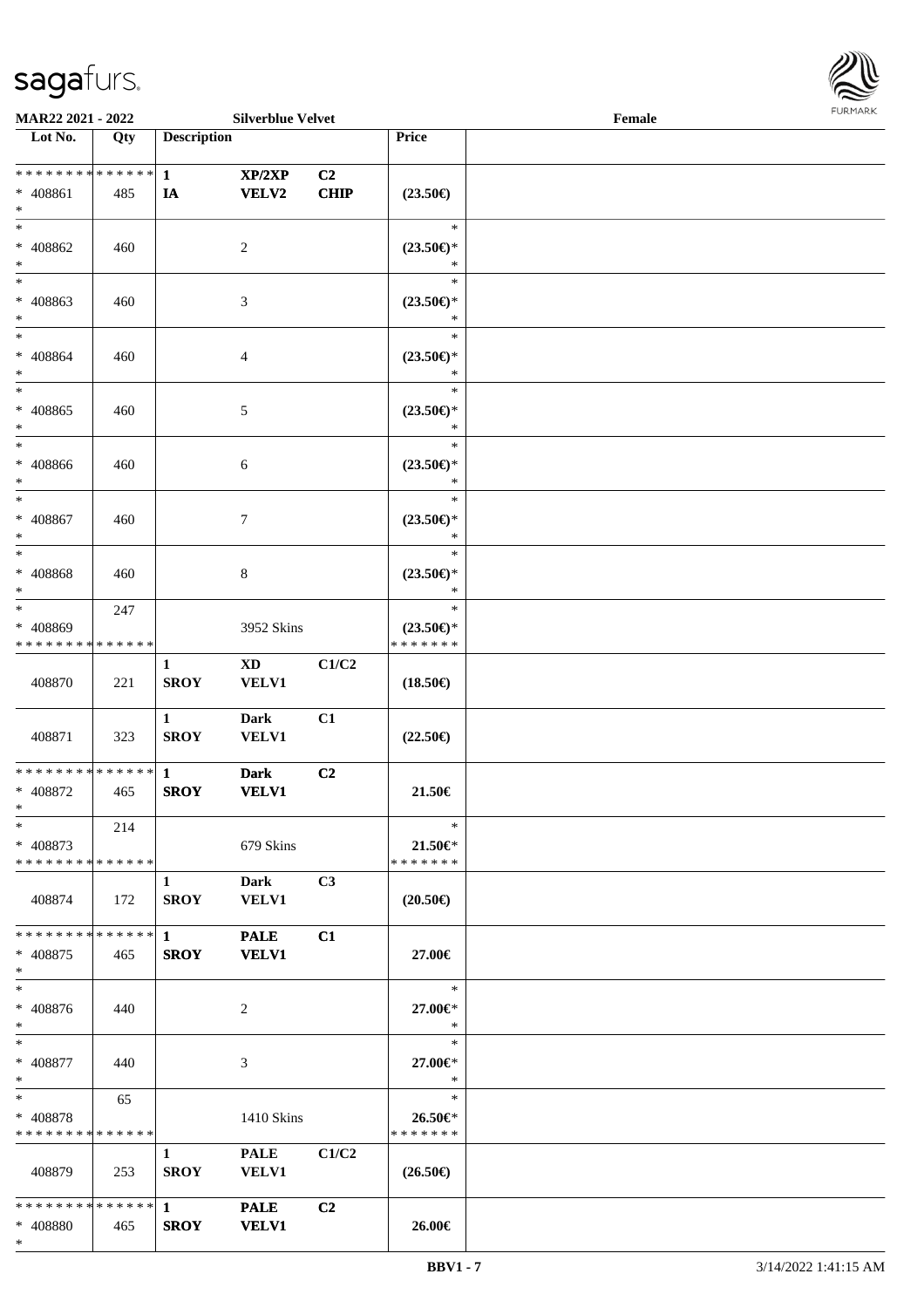

| <b>MAR22 2021 - 2022</b>                             |                                   |                                       | <b>Silverblue Velvet</b>      |                |                                                | Female |  |
|------------------------------------------------------|-----------------------------------|---------------------------------------|-------------------------------|----------------|------------------------------------------------|--------|--|
| Lot No.                                              | Qty                               | <b>Description</b>                    |                               |                | Price                                          |        |  |
| $\ast$<br>* 408881<br>$\ast$                         | 440                               | $\mathbf{1}$<br><b>SROY</b>           | <b>PALE</b><br><b>VELV1</b>   | C <sub>2</sub> | $\ast$<br>26.50€*<br>$\ast$                    |        |  |
| $\ast$<br>* 408882<br>$*$                            | 440                               |                                       | 3                             |                | $\ast$<br>26.50€*<br>$\ast$                    |        |  |
| $\overline{\phantom{0}}$<br>* 408883<br>$\ast$       | 440                               |                                       | $\overline{4}$                |                | $\ast$<br>26.00€*<br>$\ast$                    |        |  |
| $*$<br>* 408884<br>$*$<br>$\ddot{x}$                 | 440                               |                                       | $\mathfrak{S}$                |                | $\ast$<br>26.00€*<br>$\ast$<br>$\ast$          |        |  |
| * 408885<br>$\ast$<br>$\ast$                         | 440                               |                                       | 6                             |                | 26.00€*<br>$\ast$<br>$\ast$                    |        |  |
| * 408886<br>$\ast$                                   | 440                               |                                       | $7\phantom{.0}$               |                | 26.00€*<br>$\ast$<br>$\ast$                    |        |  |
| * 408887<br>$*$<br>$\ddot{x}$                        | 440                               |                                       | 8                             |                | 26.00€*<br>$\ast$<br>$\ast$                    |        |  |
| * 408888<br>* * * * * * * * <mark>* * * * * *</mark> | 201                               |                                       | 3746 Skins                    |                | 26.00€*<br>* * * * * * *                       |        |  |
| * 408889<br>$*$<br>$*$                               | 465                               | <b>SROY</b>                           | <b>PALE</b><br><b>VELV1</b>   | C3             | $(25.00\epsilon)$<br>$\ast$                    |        |  |
| * 408890<br>$*$                                      | 440                               |                                       | 2                             |                | $(25.00\epsilon)$ *<br>$\ast$                  |        |  |
| $*$ $*$<br>* 408891<br>* * * * * * * * * * * * * *   | 324                               |                                       | 1229 Skins                    |                | $\ast$<br>$(25.00\epsilon)$ *<br>* * * * * * * |        |  |
| 408892                                               | 211                               | 1<br><b>SROY</b>                      | $\mathbf{XP}$<br><b>VELV1</b> | C1/C2          | $(27.00\epsilon)$                              |        |  |
| 408893                                               | 152                               | $\mathbf{1}$<br><b>SROY</b>           | 2XP<br><b>VELV1</b>           | C1             | $(27.00\epsilon)$                              |        |  |
| 408894                                               | 482                               | $\mathbf{1}$<br><b>SROY</b>           | 2XP<br><b>VELV1</b>           | C2             | 26.00€                                         |        |  |
| 408895                                               | 214                               | $\mathbf{1}$<br><b>SROY</b>           | 2XP<br><b>VELV1</b>           | C3             | $(25.00\epsilon)$                              |        |  |
| 408896                                               | 237                               | $1 \quad \blacksquare$<br><b>SROY</b> | <b>Dark</b><br>VELV2          | C1/C2          | $(23.00\epsilon)$                              |        |  |
| 408897                                               | 345                               | 1<br><b>SROY</b>                      | <b>PALE</b><br>VELV2          | C1/C2          | $(27.00\epsilon)$                              |        |  |
| * * * * * * * *<br>* 408898<br>$\ast$                | * * * * * * <mark>*</mark><br>465 | $\mathbf{1}$<br><b>SROY</b>           | <b>PALE</b><br><b>VELV2</b>   | C <sub>2</sub> | $(27.00\epsilon)$                              |        |  |
| $\ast$<br>* 408899<br>$\ast$                         | 440                               |                                       | 2                             |                | $\ast$<br>$(27.00\epsilon)$ *<br>$\ast$        |        |  |
| $\ast$<br>* 408900<br>$\ast$                         | 440                               |                                       | 3                             |                | $\ast$<br>$(27.00\epsilon)$ *<br>$\ast$        |        |  |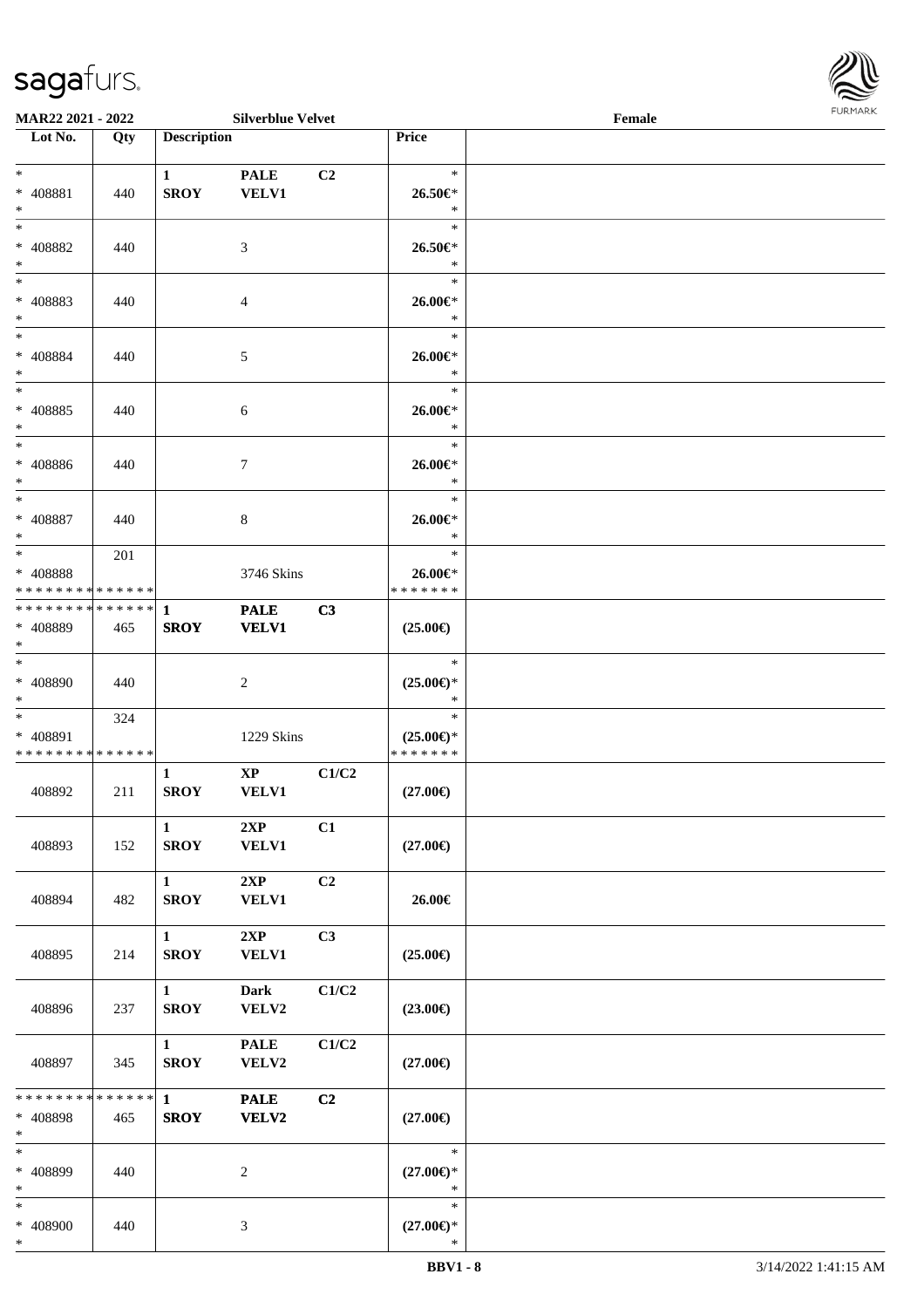

| <b>MAR22 2021 - 2022</b>                              |     |                    | <b>Silverblue Velvet</b>    |                  |                                          | <b>FURMARK</b><br>Female |  |
|-------------------------------------------------------|-----|--------------------|-----------------------------|------------------|------------------------------------------|--------------------------|--|
| Lot No.                                               | Qty | <b>Description</b> |                             |                  | <b>Price</b>                             |                          |  |
| $\ast$<br>$* 408901$<br>* * * * * * * * * * * * * * * | 234 | <b>SROY</b>        | <b>PALE</b><br>VELV2        | C <sub>2</sub>   | $\ast$<br>$(27.00\epsilon)$ *<br>******* |                          |  |
| 408902                                                | 405 | <b>SROY</b>        | <b>XP</b><br>VELV2          | C1/C2            | $(28.00\epsilon)$                        |                          |  |
| 408903                                                | 454 | <b>SROY</b>        | 2XP<br><b>VELV2</b>         | C <sub>2</sub>   | $(27.00\epsilon)$                        |                          |  |
| 408904                                                | 30  | <b>SROY</b>        | <b>PALE</b><br><b>VELV1</b> | C1<br><b>TOP</b> | $(235.00\epsilon)$                       |                          |  |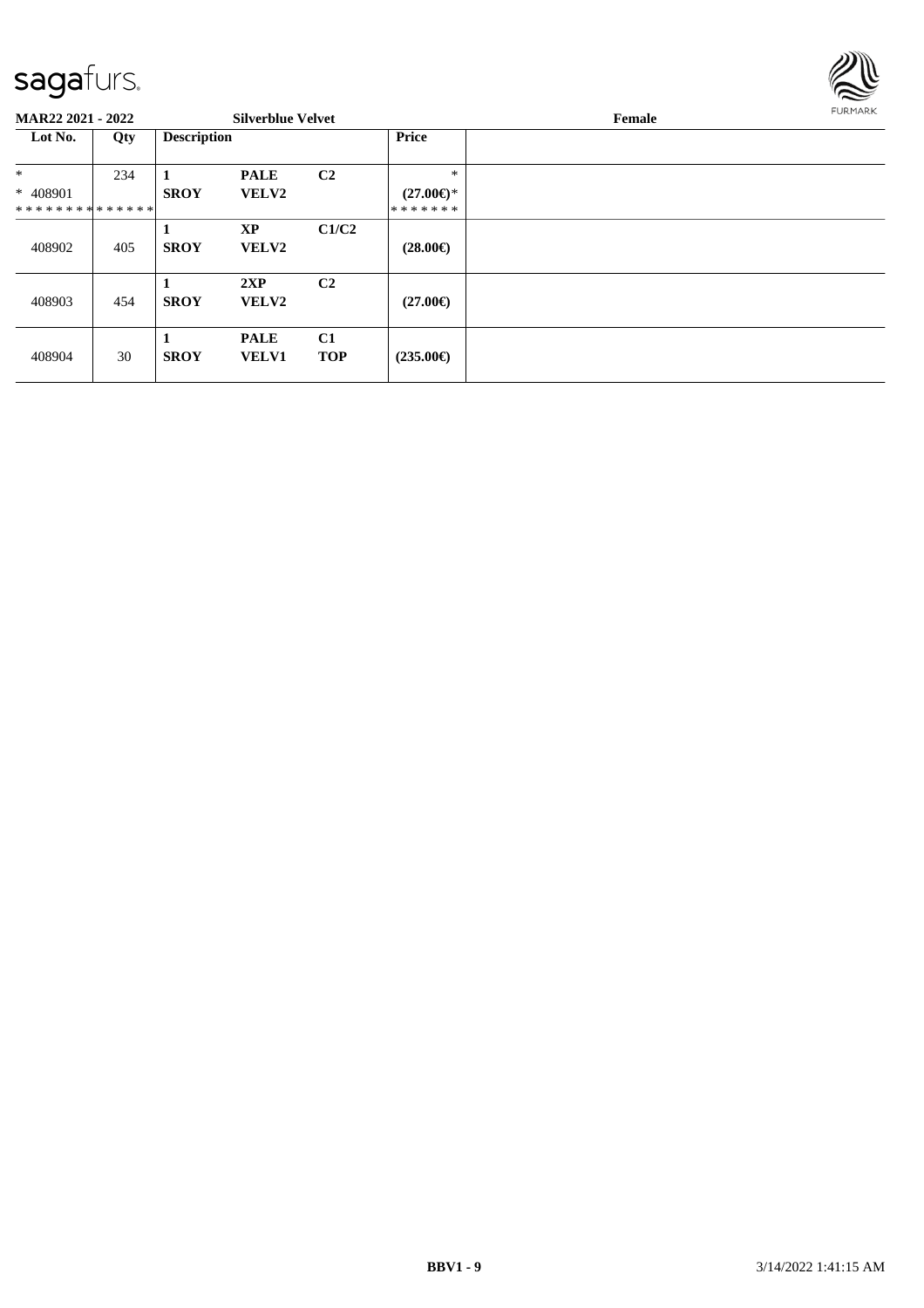

| MAR22 2021 - 2022                                 |     |                               | <b>Silverblue Velvet</b>    |                |                                                | Female |  |  |  |  |
|---------------------------------------------------|-----|-------------------------------|-----------------------------|----------------|------------------------------------------------|--------|--|--|--|--|
| Lot No.                                           | Qty | <b>Description</b>            |                             |                | Price                                          |        |  |  |  |  |
| 408961                                            | 447 | $\boldsymbol{2}$<br><b>SI</b> | <b>PALE</b><br>VELV1        | C1             | $(19.00\epsilon)$                              |        |  |  |  |  |
| * * * * * * * * * * * * * *<br>* 408962<br>$\ast$ | 505 | $\mathbf{2}$<br>SI            | <b>PALE</b><br><b>VELV1</b> | C2             | $(18.00\epsilon)$                              |        |  |  |  |  |
| $\ast$<br>* 408963<br>* * * * * * * * * * * * * * | 527 |                               | 1032 Skins                  |                | $\ast$<br>$(18.00\epsilon)$ *<br>* * * * * * * |        |  |  |  |  |
| 408964                                            | 162 | $\overline{2}$<br><b>SI</b>   | 2XP<br>VELV1                | C1/C2          | $(18.00\epsilon)$                              |        |  |  |  |  |
| 408965                                            | 231 | $\boldsymbol{2}$<br><b>SI</b> | <b>PALE</b><br>VELV2        | C1/C2          | $(19.50\epsilon)$                              |        |  |  |  |  |
| 408966                                            | 363 | $\overline{2}$<br><b>SAGA</b> | <b>PALE</b><br>VELV1        | C <sub>3</sub> | $(20.00\epsilon)$                              |        |  |  |  |  |
| 408967                                            | 276 | $\overline{2}$<br><b>SAGA</b> | XP/2XP<br><b>VELV1</b>      | C3             | $(20.50\epsilon)$                              |        |  |  |  |  |
| 408968                                            | 305 | $\overline{2}$<br><b>SAGA</b> | <b>PALE</b><br>VELV2        | C <sub>2</sub> | $(21.50\epsilon)$                              |        |  |  |  |  |
| 408969                                            | 240 | $\overline{2}$<br><b>SROY</b> | <b>PALE</b><br>VELV1        | C2             | $(22.50\epsilon)$                              |        |  |  |  |  |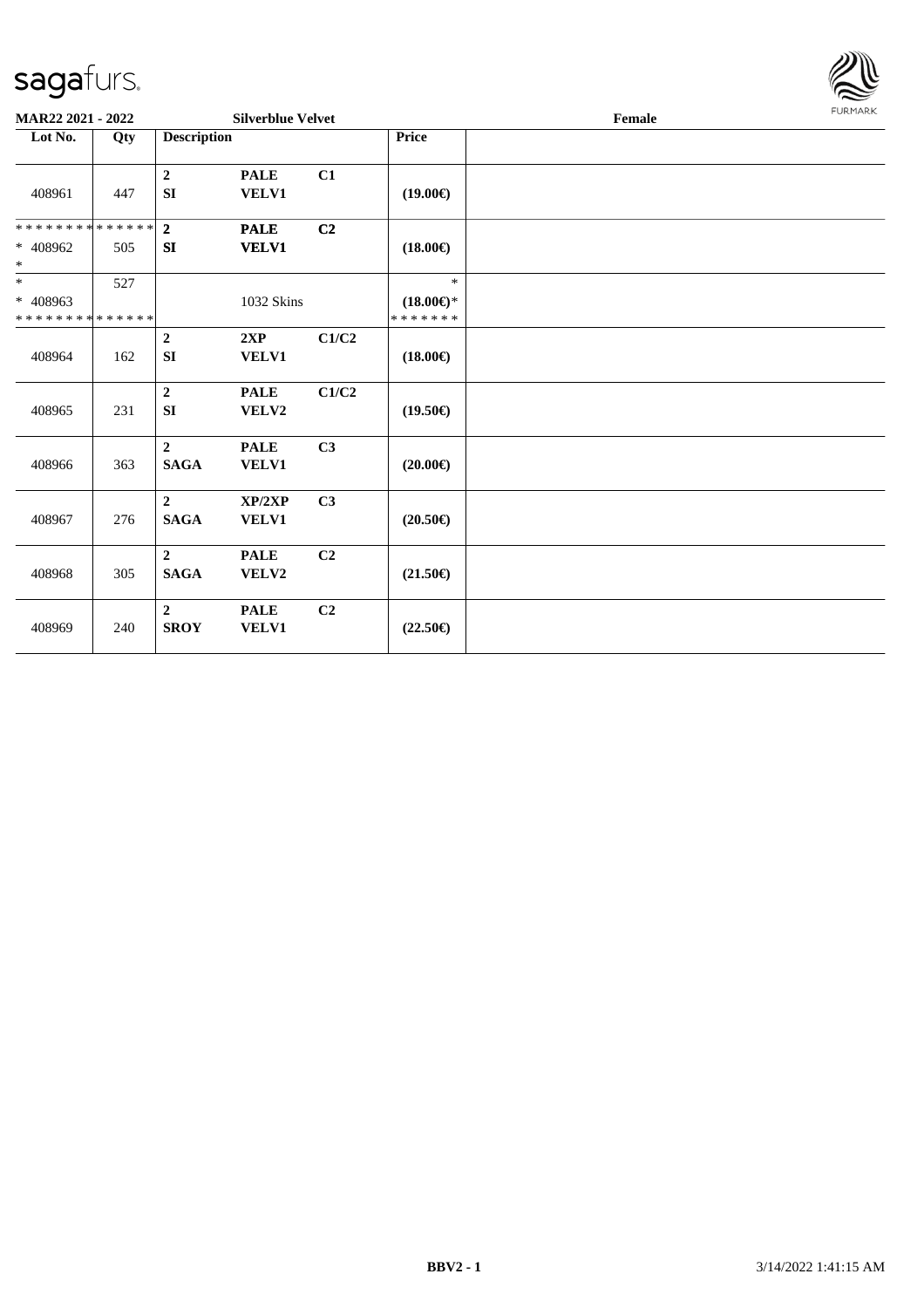**Silverblue Female Lowgrades**

| MAR22 2021 - 2022                    |     |                    | Silverblue<br>Seasonable |                |                               | <b>Female</b><br>Lowgrades | <b>FURMARK</b> |  |
|--------------------------------------|-----|--------------------|--------------------------|----------------|-------------------------------|----------------------------|----------------|--|
| Lot No.                              | Qty | <b>Description</b> |                          |                | Price                         |                            |                |  |
|                                      |     |                    |                          |                |                               |                            |                |  |
| **************                       |     | $\mathbf{0}$       | ALL                      | C2             |                               |                            |                |  |
| $* 409021$                           | 445 | Ш                  |                          |                | 16.00€                        |                            |                |  |
| $\ast$<br>$\ast$                     |     |                    |                          |                | $\ast$                        |                            |                |  |
| * 409022                             | 420 |                    | $\overline{c}$           |                | $(16.00\epsilon)$ *           |                            |                |  |
| $\ast$                               |     |                    |                          |                | $\ast$                        |                            |                |  |
| $\overline{\phantom{a}^*}$           |     |                    |                          |                | $\ast$                        |                            |                |  |
| $* 409023$                           | 420 |                    | 3                        |                | $(16.00\epsilon)$ *           |                            |                |  |
| $\ast$                               |     |                    |                          |                | $\ast$                        |                            |                |  |
| $\ast$                               |     |                    |                          |                | $\ast$                        |                            |                |  |
| * 409024<br>$\ast$                   | 420 |                    | 4                        |                | $(16.00\epsilon)$ *<br>$\ast$ |                            |                |  |
| $\ast$                               | 393 |                    |                          |                | $\ast$                        |                            |                |  |
| * 409025                             |     |                    | 2098 Skins               |                | $(16.00\epsilon)$ *           |                            |                |  |
| * * * * * * * * * * * * * *          |     |                    |                          |                | * * * * * * *                 |                            |                |  |
| **************                       |     | $\mathbf{0}$       | <b>ALL</b>               | C2             |                               |                            |                |  |
| $* 409026$                           | 445 | Ш                  | DAM2                     |                | 13.50€                        |                            |                |  |
| $\ast$<br>$\ast$                     |     |                    |                          |                | $\ast$                        |                            |                |  |
| * 409027                             | 420 |                    | $\overline{c}$           |                | 13.50€*                       |                            |                |  |
| $\ast$                               |     |                    |                          |                | $\ast$                        |                            |                |  |
| $\ast$                               |     |                    |                          |                | $\ast$                        |                            |                |  |
| $* 409028$                           | 420 |                    | 3                        |                | 13.50€*                       |                            |                |  |
| $\ast$                               |     |                    |                          |                | $\ast$                        |                            |                |  |
| $\ast$<br>* 409029                   | 420 |                    |                          |                | $\ast$<br>13.50€*             |                            |                |  |
| $\ast$                               |     |                    | 4                        |                | $\ast$                        |                            |                |  |
| $\ast$                               | 383 |                    |                          |                | $\ast$                        |                            |                |  |
| * 409030                             |     |                    | 2088 Skins               |                | 13.50€*                       |                            |                |  |
| * * * * * * * * * * * * * *          |     |                    |                          |                | * * * * * * *                 |                            |                |  |
| * * * * * * * * * * * * * * *        |     | $\mathbf 0$        | <b>ALL</b>               | C2             |                               |                            |                |  |
| * 409031<br>$\ast$                   | 445 | Ш                  | DAM4                     |                | $(8.00\epsilon)$              |                            |                |  |
| $\overline{\phantom{a}^*}$           | 240 |                    |                          |                | $\ast$                        |                            |                |  |
| * 409032                             |     |                    | 685 Skins                |                | $(8.00\epsilon)$ *            |                            |                |  |
| * * * * * * * * * * * * * * *        |     |                    |                          |                | * * * * * * *                 |                            |                |  |
| * * * * * * * * * * * * * *          |     | $\mathbf{1}$       | <b>ALL</b>               | C <sub>2</sub> |                               |                            |                |  |
| $* 409033$<br>$*$                    | 485 | Ш                  |                          |                | 13.50€                        |                            |                |  |
| $\ast$                               |     |                    |                          |                | $\ast$                        |                            |                |  |
| * 409034                             | 460 |                    | $\overline{c}$           |                | 13.50€*                       |                            |                |  |
| $*$                                  |     |                    |                          |                | $\ast$                        |                            |                |  |
| $\ast$                               |     |                    |                          |                | $\ast$                        |                            |                |  |
| * 409035                             | 460 |                    | 3                        |                | 13.50€*                       |                            |                |  |
| $\ast$<br>$\ast$                     |     |                    |                          |                | $\ast$<br>$\ast$              |                            |                |  |
| * 409036                             | 460 |                    | 4                        |                | 13.50€*                       |                            |                |  |
| $\ast$                               |     |                    |                          |                | $\ast$                        |                            |                |  |
| $\overline{\phantom{a}}$             |     |                    |                          |                | $\ast$                        |                            |                |  |
| * 409037                             | 460 |                    | 5                        |                | 13.50€*                       |                            |                |  |
| $\ast$<br>$\overline{\phantom{a}^*}$ |     |                    |                          |                | $\ast$<br>$\ast$              |                            |                |  |
| * 409038                             | 126 |                    | 2451 Skins               |                | 13.50€*                       |                            |                |  |
| * * * * * * * * * * * * * *          |     |                    |                          |                | * * * * * * *                 |                            |                |  |
| * * * * * * * * * * * * * *          |     | $\mathbf{1}$       | <b>ALL</b>               | C2             |                               |                            |                |  |
| * 409039                             | 485 | Ш                  | DAM2                     |                | 10.50€                        |                            |                |  |
| $\ast$                               |     |                    |                          |                |                               |                            |                |  |
| $\ast$                               |     |                    |                          |                | $\ast$                        |                            |                |  |
| * 409040<br>$*$                      | 460 |                    | $\overline{c}$           |                | $11.00 \in$ *<br>$\ast$       |                            |                |  |
|                                      |     |                    |                          |                |                               |                            |                |  |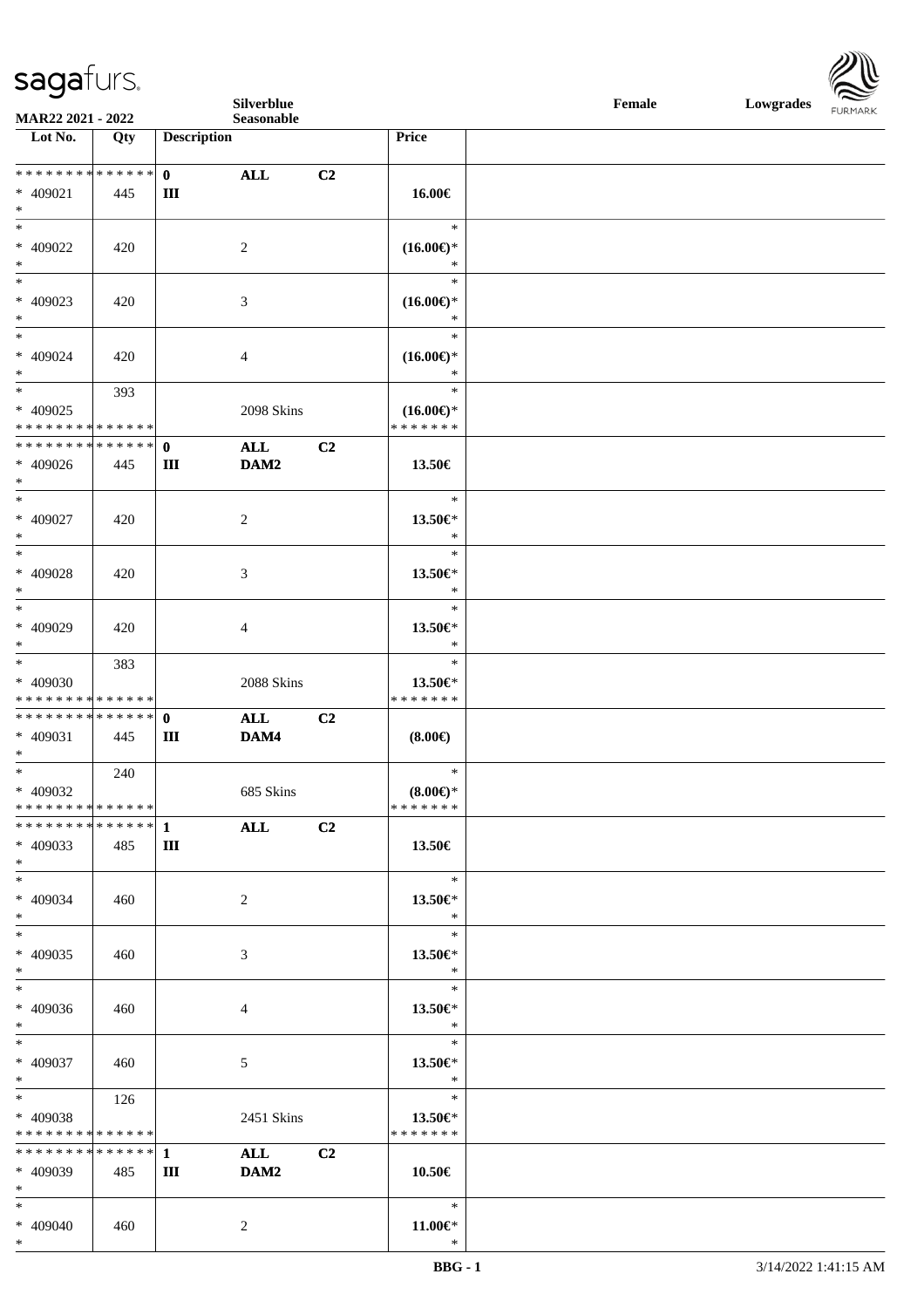|                                            |             |                    | Silverblue     |                |                    | Female |  | Lowgrades FURMARK |
|--------------------------------------------|-------------|--------------------|----------------|----------------|--------------------|--------|--|-------------------|
| MAR22 2021 - 2022                          |             |                    | Seasonable     |                |                    |        |  |                   |
| Lot No.                                    | Qty         | <b>Description</b> |                |                | Price              |        |  |                   |
|                                            |             |                    |                |                |                    |        |  |                   |
| $*$                                        |             | $\mathbf{1}$       | ALL            | C <sub>2</sub> | $\ast$             |        |  |                   |
| $* 409041$                                 | 460         | $\rm III$          | DAM2           |                | $11.00 \in$        |        |  |                   |
| $\ast$                                     |             |                    |                |                | $\ast$             |        |  |                   |
| $_{\ast}$                                  |             |                    |                |                | $\ast$             |        |  |                   |
| * 409042                                   | 460         |                    | $\overline{4}$ |                | $11.00 \in$        |        |  |                   |
| $\ast$                                     |             |                    |                |                | $\ast$             |        |  |                   |
| $\ast$                                     | 209         |                    |                |                | $\ast$             |        |  |                   |
| $* 409043$                                 |             |                    | 2074 Skins     |                | 10.50€*            |        |  |                   |
| * * * * * * * * <mark>* * * * * * *</mark> |             |                    |                |                | * * * * * * *      |        |  |                   |
| * * * * * * * * * * * * * * *              |             | $\mathbf{1}$       | ALL            | C2             |                    |        |  |                   |
| $* 409044$                                 | 485         | $\rm III$          | DAM4           |                | $(6.00\epsilon)$   |        |  |                   |
| $\ast$                                     |             |                    |                |                |                    |        |  |                   |
| $\overline{\ast}$                          |             |                    |                |                | $\ast$             |        |  |                   |
| $* 409045$                                 | 460         |                    | 2              |                | (6.00)             |        |  |                   |
| $\ast$                                     |             |                    |                |                | $\ast$             |        |  |                   |
| $\ast$                                     |             |                    |                |                | $\ast$             |        |  |                   |
| $* 409046$                                 |             |                    |                |                |                    |        |  |                   |
| $\ast$                                     | 460         |                    | 3              |                | (6.00)<br>$\ast$   |        |  |                   |
| $_{\ast}^{-}$                              |             |                    |                |                | $\ast$             |        |  |                   |
|                                            |             |                    |                |                |                    |        |  |                   |
| * 409047                                   | 460         |                    | 4              |                | $(6.00\epsilon)$ * |        |  |                   |
| $\ast$<br>$\overline{\ast}$                |             |                    |                |                | $\ast$             |        |  |                   |
|                                            |             |                    |                |                | $\ast$             |        |  |                   |
| * 409048                                   | 460         |                    | 5              |                | $(6.00\epsilon)$ * |        |  |                   |
| $\ast$                                     |             |                    |                |                | $\ast$             |        |  |                   |
| $\ast$                                     | 194         |                    |                |                | $\ast$             |        |  |                   |
| * 409049                                   |             |                    | 2519 Skins     |                | $(6.00\epsilon)$ * |        |  |                   |
| * * * * * * * * * * * * * *                |             |                    |                |                | * * * * * * *      |        |  |                   |
| **************                             |             | $\overline{2}$     | ALL            | C <sub>2</sub> |                    |        |  |                   |
| * 409050                                   | 485         | $\rm III$          |                |                | $10.00 \in$        |        |  |                   |
| $*$                                        |             |                    |                |                |                    |        |  |                   |
| $\overline{\phantom{0}}$                   | 407         |                    |                |                | $\ast$             |        |  |                   |
| * 409051                                   |             |                    | 892 Skins      |                | $10.00 \in$ *      |        |  |                   |
| * * * * * * * * * * * * * *                |             |                    |                |                | * * * * * * *      |        |  |                   |
| ************** 2                           |             |                    | ALL            | C2             |                    |        |  |                   |
| * 409052                                   | 485         | Ш                  | DAM2           |                | 7.50€              |        |  |                   |
| $\ast$                                     |             |                    |                |                |                    |        |  |                   |
| $\ast$                                     |             |                    |                |                | $\ast$             |        |  |                   |
| * 409053                                   | 460         |                    | $\overline{c}$ |                | 7.50€*             |        |  |                   |
| $\ast$                                     |             |                    |                |                | $\ast$             |        |  |                   |
| $\frac{1}{1}$                              |             |                    |                |                | $\ast$             |        |  |                   |
|                                            |             |                    |                |                |                    |        |  |                   |
| * 409054<br>$\ast$                         | 460         |                    | 3              |                | 7.50€*<br>$\ast$   |        |  |                   |
| $\ast$                                     |             |                    |                |                |                    |        |  |                   |
|                                            |             |                    |                |                | $\ast$             |        |  |                   |
| $* 409055$                                 | 460         |                    | $\overline{4}$ |                | 7.50€*             |        |  |                   |
| $\ast$                                     |             |                    |                |                | $\ast$             |        |  |                   |
| $\ast$                                     | 150         |                    |                |                | $\ast$             |        |  |                   |
| * 409056                                   |             |                    | 2015 Skins     |                | 7.50€*             |        |  |                   |
| * * * * * * * * * * * * * *                |             |                    |                |                | * * * * * * *      |        |  |                   |
| * * * * * * * *                            | * * * * * * | $\boldsymbol{2}$   | ALL            | C <sub>2</sub> |                    |        |  |                   |
| * 409057                                   | 485         | Ш                  | DAM4           |                | $(4.00\epsilon)$   |        |  |                   |
| $\ast$                                     |             |                    |                |                |                    |        |  |                   |
| $*$                                        |             |                    |                |                | $\ast$             |        |  |                   |
| * 409058                                   | 460         |                    | 2              |                | $(4.00\epsilon)$ * |        |  |                   |
| $\ast$                                     |             |                    |                |                | $\ast$             |        |  |                   |
| $\ast$                                     |             |                    |                |                | $\ast$             |        |  |                   |
| * 409059                                   | 460         |                    | 3              |                | $(4.00\epsilon)$ * |        |  |                   |
| $\ast$                                     |             |                    |                |                | $\ast$             |        |  |                   |
| $\overline{\phantom{a}^*}$                 | 207         |                    |                |                | $\ast$             |        |  |                   |
| * 409060                                   |             |                    | 1612 Skins     |                | $(4.00\epsilon)$ * |        |  |                   |
| * * * * * * * * * * * * * *                |             |                    |                |                | * * * * * * *      |        |  |                   |